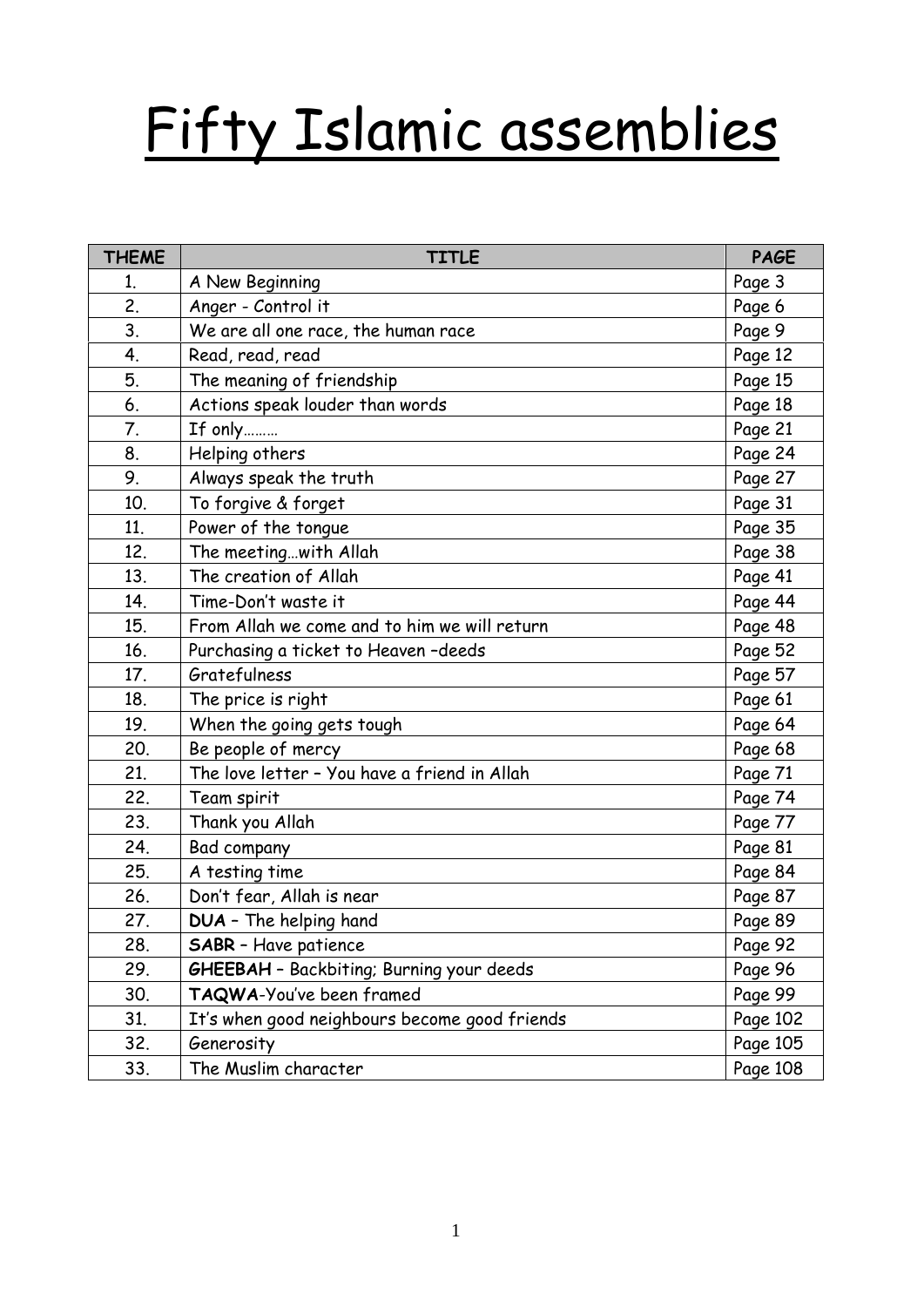### Special occasion Assemblies

| <b>THEME</b>                  | <b>TITLE</b>                                                    | <b>PAGE</b> |  |
|-------------------------------|-----------------------------------------------------------------|-------------|--|
| MUSLIM CALENDAR ASSEMBLIES    |                                                                 |             |  |
| S1.                           | 1 <sup>st</sup> Muharram - The Muslim new year                  | Page 111    |  |
| S2.                           | 12 <sup>th</sup> Rabbi-al-Awal-Death of Prophet Muhammad (PBUH) | Page 114    |  |
| S3.                           | 27 <sup>th</sup> Rajab - The Isra & Miraaj                      | Page 117    |  |
| S4.                           | Ramadhan assembly 1- Welcome Ramadhan                           | Page 122    |  |
| <b>S5.</b>                    | Ramadhan assembly 2- The month of mercy                         | Page 125    |  |
| S6.                           | Ramadhan assembly 3- The night of power (Laila-tul-Qadr)        | Page 129    |  |
| S7.                           | 1st Shawwal- Eid-ul-Fitr- Sharing                               | Page 133    |  |
| S8.                           | 26 <sup>th</sup> Shawwal- The journey to Taif                   | Page 137    |  |
| <b>S9</b>                     | Hajj assembly 1- Prophet Abraham (PBUH)                         | Page 140    |  |
| S10.                          | Hajj assembly 2-Malcolm X                                       | Page 145    |  |
| S11.                          | Hajj assembly 3-Prophet Muhammad's (PBUH) last speech           | Page 148    |  |
| CHRISTIAN CALENDAR ASSEMBLIES |                                                                 |             |  |
| S12.                          | Christmas 1-Family of Prophet Jesus (PBUH)                      | Page 151    |  |
| S13.                          | Christmas 2-Miracles of Prophet Jesus (PBUH)                    | Page 154    |  |
| S14.                          | Easter-Prophet Jesus (PBUH) the messiah                         | Page 158    |  |
| S15.                          | Fathers Day-Prophet Muhammad (PBUH) & Children                  | Page 161    |  |
| S16.                          | Mothers Day-Your mother, your mother, your mother               | Page 164    |  |
| S17.                          | International women's day- A Woman's World                      | Page 167    |  |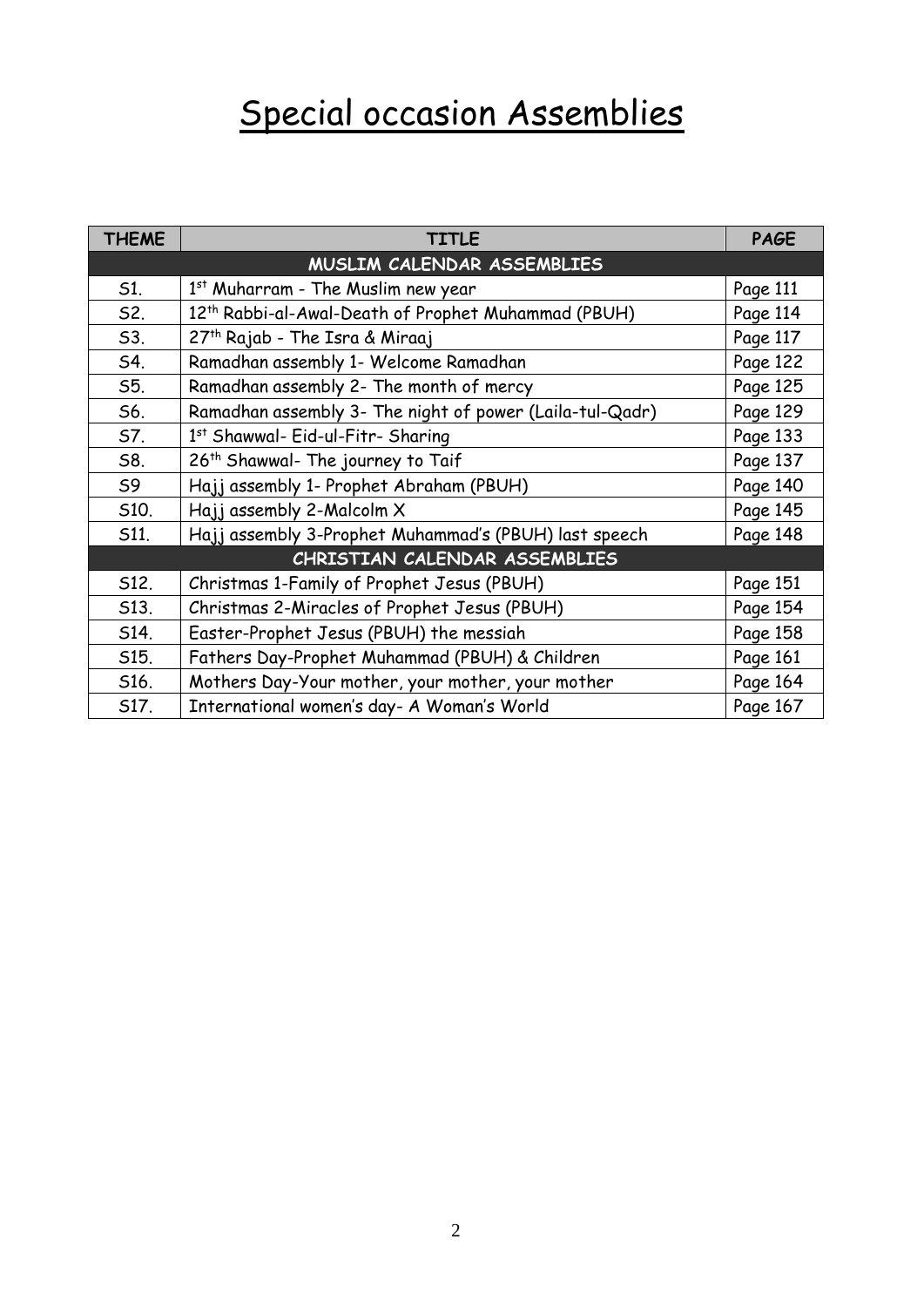## New Beginnings

**Aim**

To realise everyone makes mistakes, but we must turn to Allah in repentance

The Prophet Muhammad (PBUH) said:

**"There was a man who had who had committed ninety-nine murders. Then he set out asking (whether his repentance could be accepted or not). He came upon a monk and asked him if his repentance could be accepted. The monk replied in the negative and so the man killed him. He kept on asking till a man advised him to go to such and such village. (So he left for it) but death overtook him on the way. The angels of mercy and the angels of punishment quarreled amongst themselves regarding him. Allah ordered the village (towards which he was going) to come closer to him, and ordered the village (where he had come), to go far away, and then He ordered the angels to measure the distances between his body and the two villages. So he was found to be one span closer to the village (he was going to). So he was forgiven."** 

(Bukhari)

Many great Muslims that existed had done great sins before they repented and turned to Allah. Umar ( $2^{nd}$  Caliph of the Muslims) was on his way to kill the prophet when Allah made him turn. Once Prophet Muhammad (PBUH) was sitting with his companions and they were telling him of the things that they got up to before they repented to Allah. Umar told him about how he would bury any daughter that he would have. Once he went out one a business expedition and returned three years later to find out that he had a three-year-old daughter. He decided to bury this one like the others. One day Umar called her and she ran to his side. He told her he wanted to take her for a long walk and the girl skipped and hopped happily beside her father as they went along the poor little thing She never thought that a dreadful fate awaits her.

Before long Umar began to dig a hole in the ground. Whilst he was a digging a hole to bury his daughter dirt would fall on his beard and his daughter would come up to him and clean his beard. When he placed his daughter in the hole she grabbed onto his finger and cried out. Father don't leave me in here, I will not ask you for any money or toys or sweets, I will never do anything wrong, but he just kept on covering her in earth. Once he had buried her he kept his finger in the little girls hand and slowly the grip eased as his daughter died. It was a heartrending story. Umar was full of remorse and guilt for the dreadful murder he had committed.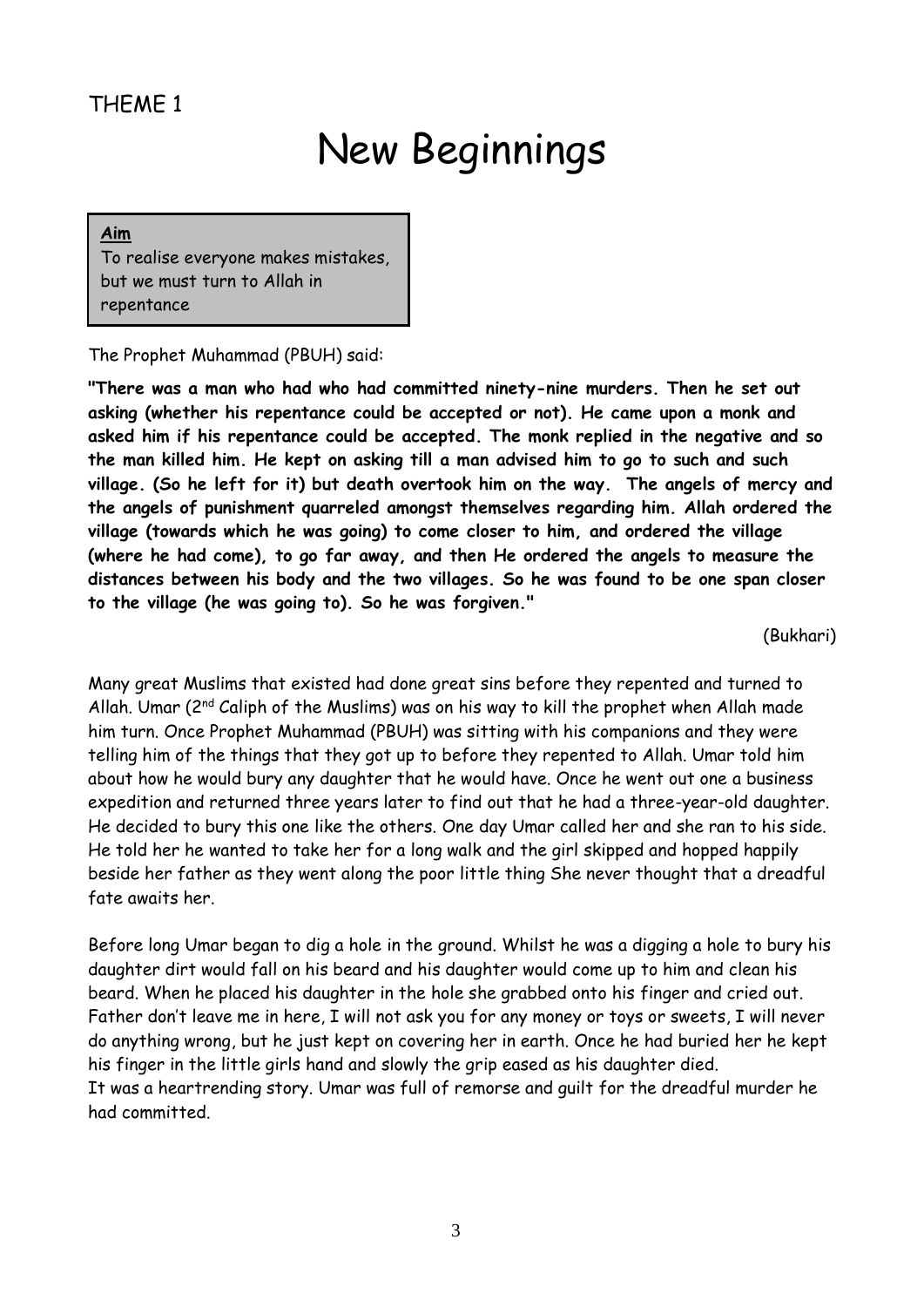#### **REFLECTIONS**

- Prophet Muhammad (PBUH) said that Allah, the Exalted and Glorious, stretches out His Hand during the night so that the people repent for the fault committed from dawn till dusk and He stretches out His Hand during the day so that the people may repent for the fault committed from dusk to dawn.
- Prophet Muhammad (PBUH) said:

#### **"All of the children of Adam do wrong, but the best of the wrong doers are those who repent".** (Tirmidhi)

• If sins like the ones mentioned can be forgiven then the sins that we have done can be forgiven.

#### **CONCLUSION**

It was narrated that in the days of Prophet Moses (PBUH) there was an intense drought that befell his people. Together, they raised their hands towards the heavens praying for the blessed rain to come. Then, to the astonishment of Prophet Moses (PBUH) and all those watching, the few scattered clouds that were in the sky vanished, the heat poured down, and the drought intensified.

It was revealed to Moses that there was a sinner amongst the people who had disobeyed Allah for more than forty years of his life. "Let him separate himself from the congregation," Allah told Moses (PBUH). "Only then shall I shower you all with rain."

Moses (PBUH) called out to the people, "There is a person amongst us who has disobeyed Allah for forty years. Let him separate himself from the congregation and only then shall we be rescued from the drought." That man, waited, looking left and right, hoping that someone else would step forward, but no one did. Sweat poured forth from his brow and he knew that he was the one.

The man knew that if he stayed amongst the congregation all would die of thirst and that if he stepped forward he would be humiliated for all eternity. He raised his hands with a sincerity he had never known before, with humility he had never tasted, and as tears poured down on both cheeks he said: "O Allah, have mercy on me! O Allah, hide my sins! O Allah, forgive me!"

As Moses (PBUH) and the people waited for the sinner to step forward, the clouds hugged the sky and the rain poured. Moses (PBUH) asked Allah, "O Allah, you blessed us with rain even though the sinner did not come forward." And Allah replied, "O Moses, it is for the repentance of that very person that I blessed all of the people with water."

Moses (PBUH), wanting to know who this blessed man was, asked, "Show him to me O Allah!" Allah replied, "O Moses, I hid his sins for forty years, do you think that after his repentance I shall expose him?"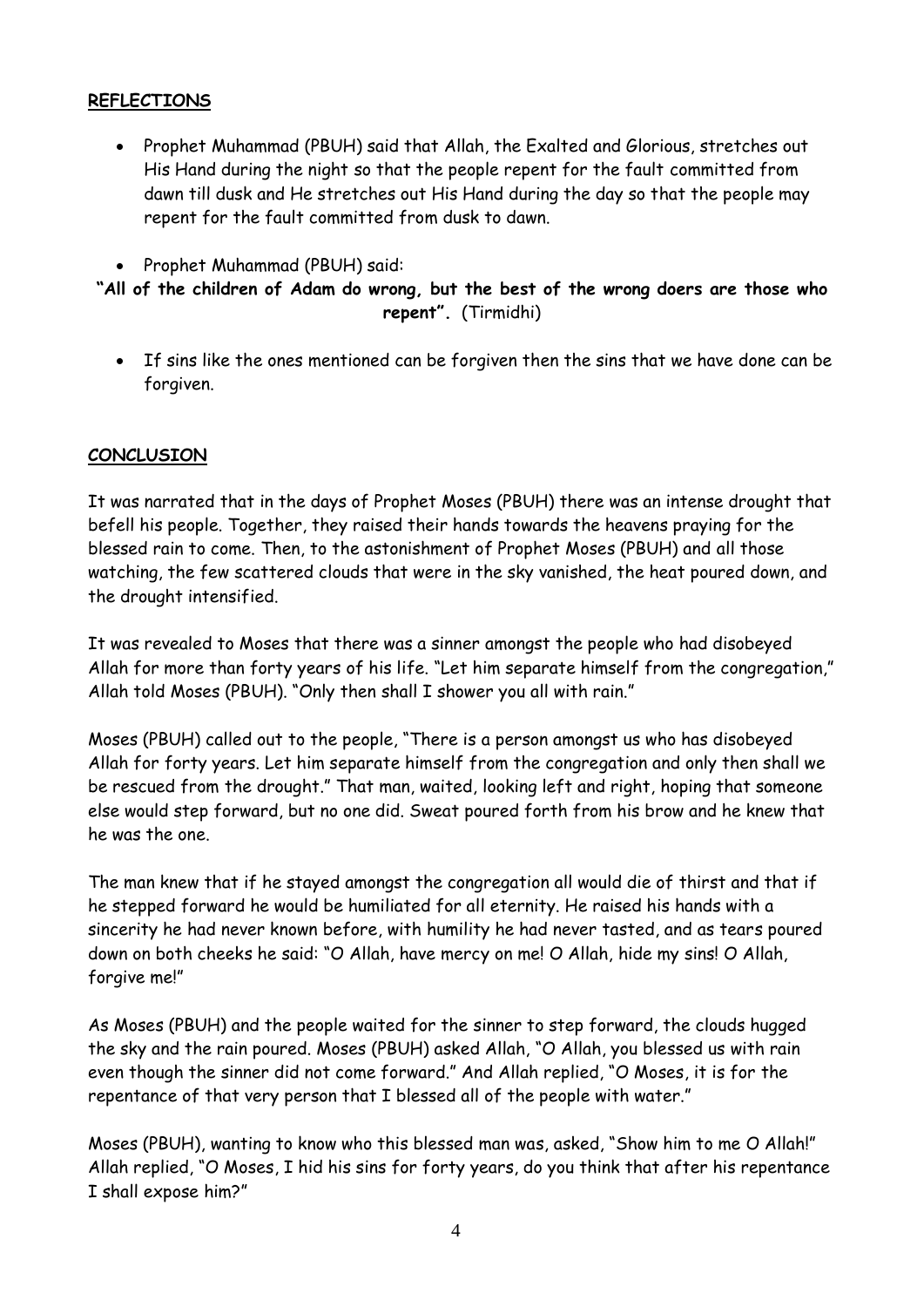**PRAYER**

#### AFTER ARABIC DUA SAY

#### OH ALLAH,

You are Rahman & Raheem, the most merciful and most kind. Have mercy on us and forgive us for the mistakes that we make. We make mistakes when we forget & we make mistakes on purpose. Help us to learn from our mistakes & become better people. Without your help we cannot do anything Oh Allah. Oh Allah you are the forgiver of sins. Oh Allah forgive me of the sins that I have done. Oh Allah clean my slate and give me a new beginning. Oh Allah show me the mistakes that I am making and the sins that I am doing so that I can stop and ask you for forgiveness.

(10 seconds of silence for pupils to do their individual prayers)

Oh Allah you are the most powerful. Oh Allah you are Rahman, the most generous. Oh Allah accept our dua's.

#### **AMEEN**

اهااهااهااها **Gilgilgilgilgilg**ilg lallallal lal lalla n la lla l l۶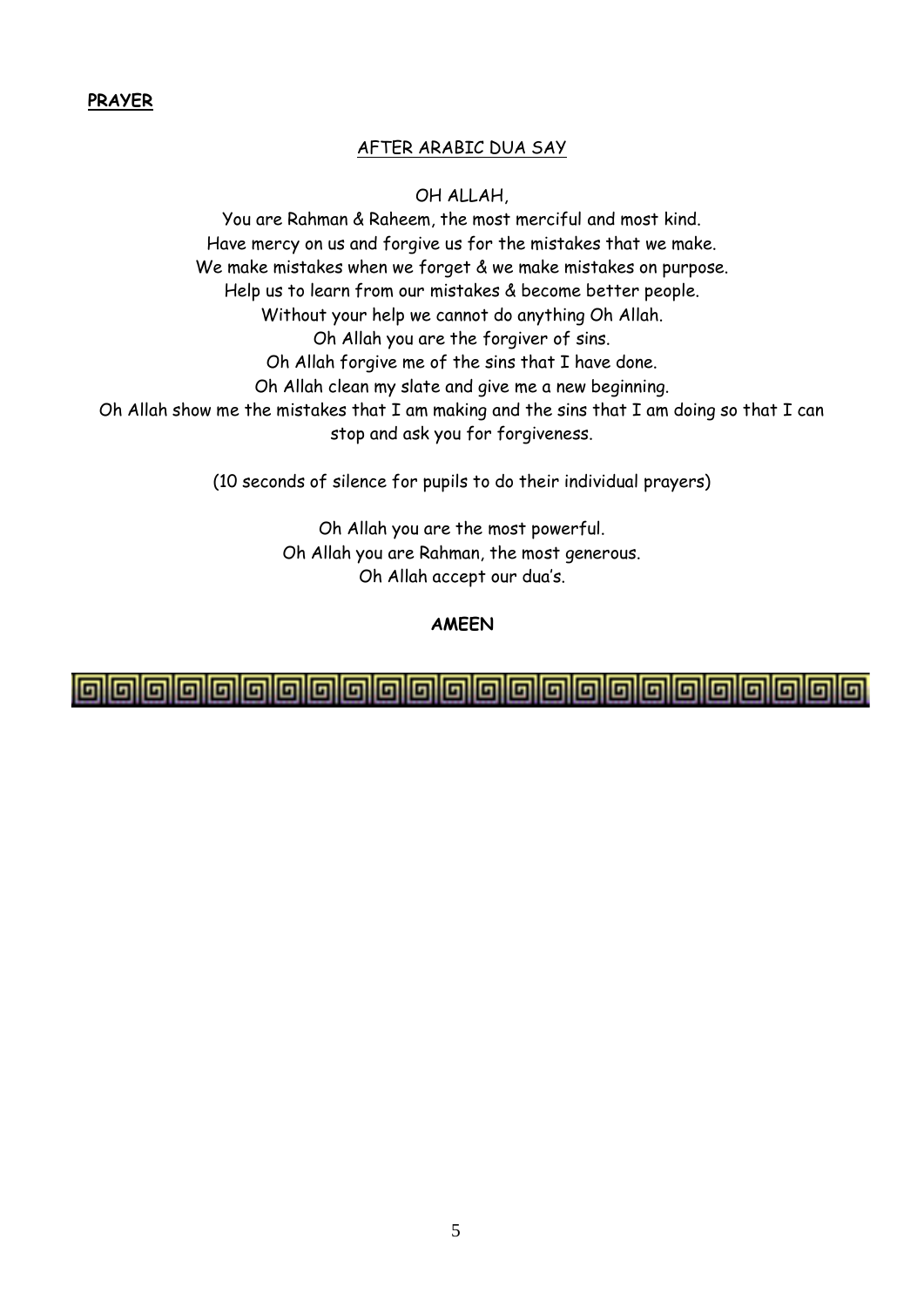## Anger:- control it

**Aim**

To show that actions taken whilst angry are regretted later.

There was a little boy with a bad temper. His father gave him a bag of nails and told him that every time he lost his temper, to hammer a nail in the back fence. The first day the boy had driven 37 nails into the fence. Then it gradually dwindled down.

He discovered it was easier to hold his temper than to drive those nails into the fence. Finally, the day came when the boy didn't lose his temper at all. He told his father about it and the father suggested that the boy now pull out one nail for each day that he was able to hold his temper.

The days passed and the young boy was finally able to tell his father that all the nails were gone. The father took his son by the hand and led him to the fence. He said, "You have done well, my son, but look at the holes in the fence.

The fence will never be the same. When you say things in anger, they leave a scar just like this one. You can put a knife in a man and draw it out. It won't matter how many times you say I'm sorry, the wound is still there.

A verbal wound is as bad as a physical one.

If someone calls you a name or swears at you, some of us start swearing back and may even punch them. Why do we always choose the violent way? Prophet Muhammad (PBUH) said:

#### **"A strong person is not the person who throws his opponents to the ground. A strong person is the one who contains himself when he is angry."**

Anger is a natural response and sometimes we will find it difficult to contain this. The Prophet Muhammad (PBUH) knew this and gave advice what to do in these situations:

#### **" Shake hands and rancour will disappear. Give gifts to each other and love each other and enmity will disappear"**

Anger is one of the weapons of Shaitan, we should be careful that we do not fall prey to his weapons. Allah says in the Quran:

#### **"Heaven is prepared for those people who fear Allah, who give in times of ease and hardship, and those who control their anger and forgive others"** (Quran 3:133)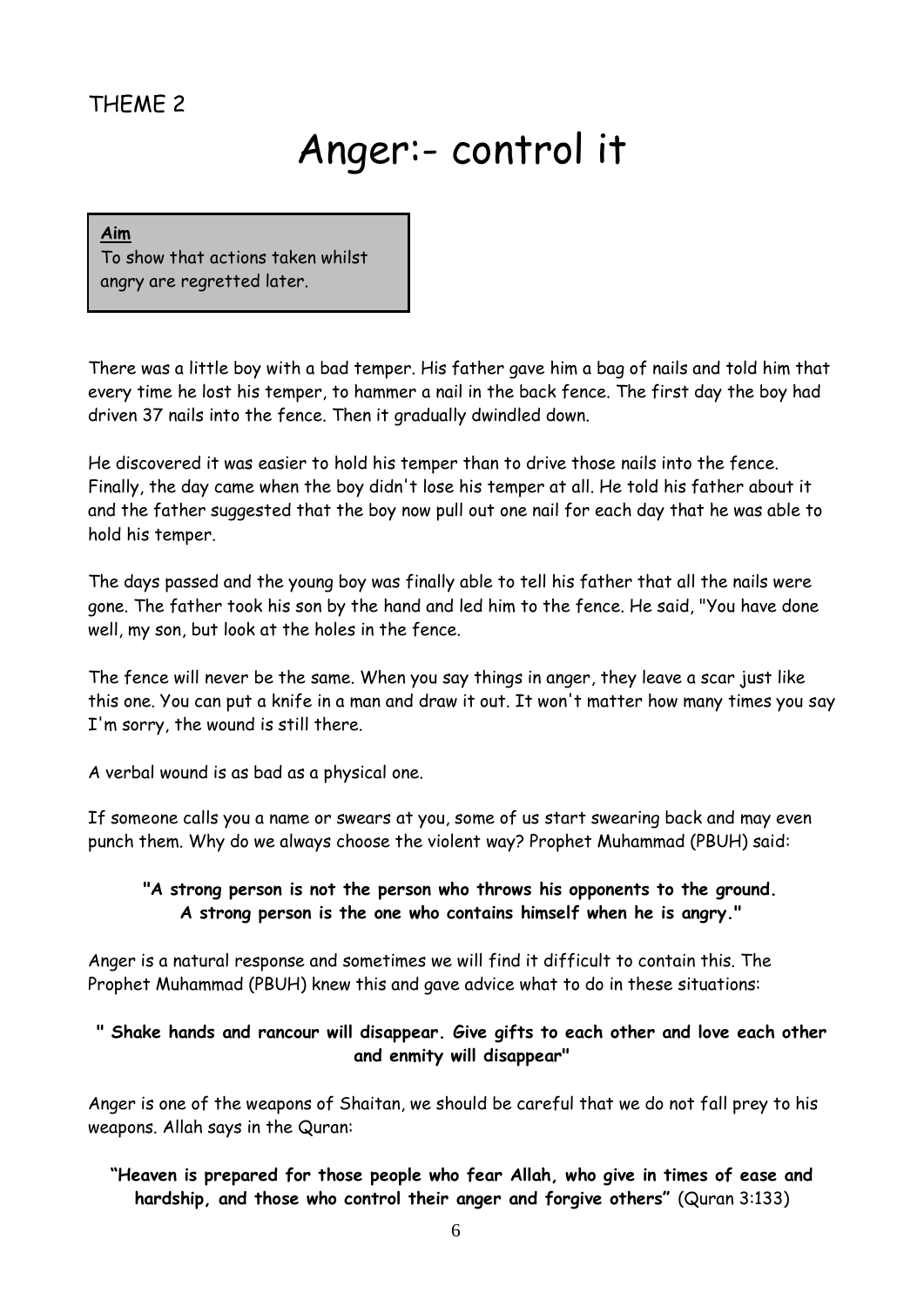If someone angers you or swears at you, then don't harm yourself by doing the same but respond in a better way as Allah says in the Quran:

**"Repel evil with what is better. Then he who was your worst enemy will become your best friend."** (Quran 41:33)

#### **REFLECTION**

- How many times have you shouted at your parents?
- Many people now are unable to control themselves and end up arguing with others, often the ones that they love: their parents, their brothers, their sisters, their friends etc………..

#### **CONCLUSION**

An old Indian Grandfather said to his grandson who came to him with anger at a friend who had done him an injustice........

"It is as if there are two wolves inside me;

One is good and does no harm. He lives in harmony with all round him and does not take offence when no offence was intended. He will only fight when it is right to do so, and in the right way. He saves all his energy for the right fight.

But the other wolf, ahhh!

He is full of anger. The littlest thing will set him into a fit of temper. He fights everyone, all the time, for no reason.

He cannot think because his anger and hate are so great. It is helpless anger, for his anger will change nothing.

Sometimes it is hard to live with these two wolves inside me, for both of them try to dominate my spirit."

The boy looked intently into his Grandfather's eyes and asked...

"Which one wins, Grandfather?"

The Grandfather smiled and quietly said......

"The one I feed."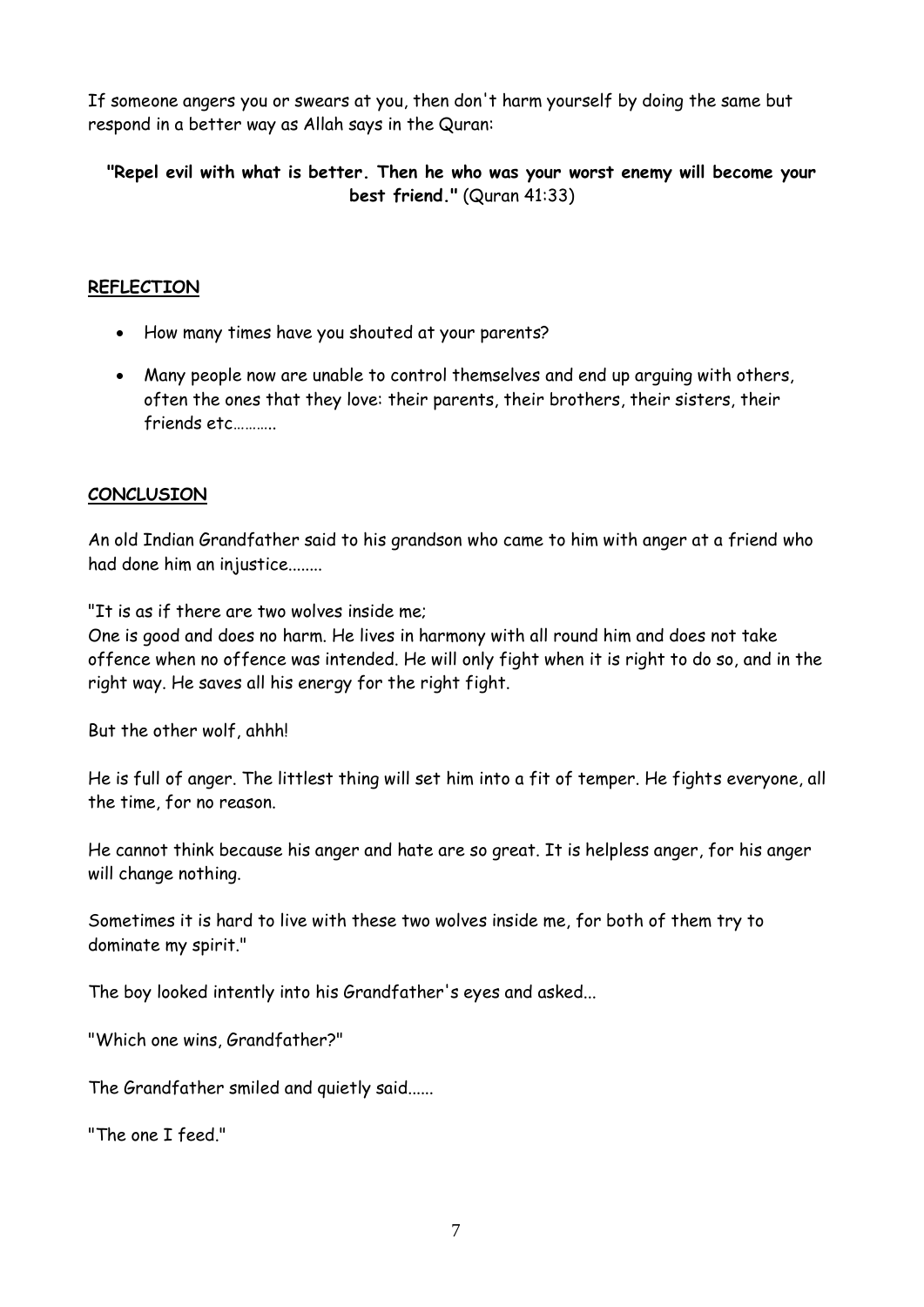#### **PRAYER**

#### AFTER ARABIC DUA SAY

#### OH ALLAH,

You are Rahman & Raheem, the most merciful and most kind. Have mercy on us and forgive us for the mistakes that we make. We make mistakes when we forget & we make mistakes on purpose. Help us to learn from our mistakes & become better people. Without your help we cannot do anything Oh Allah. Oh Allah make me strong so I do not lose my temper. Oh Allah give me the strength to control myself when I am angry.

(10 seconds of silence for pupils to do their individual prayers)

Oh Allah you are the most powerful. Oh Allah you are Rahman, the most generous. Oh Allah accept our dua's.

#### **AMEEN**

**@@@@@@@@@@@@@@@@@@@@@**@@ ١o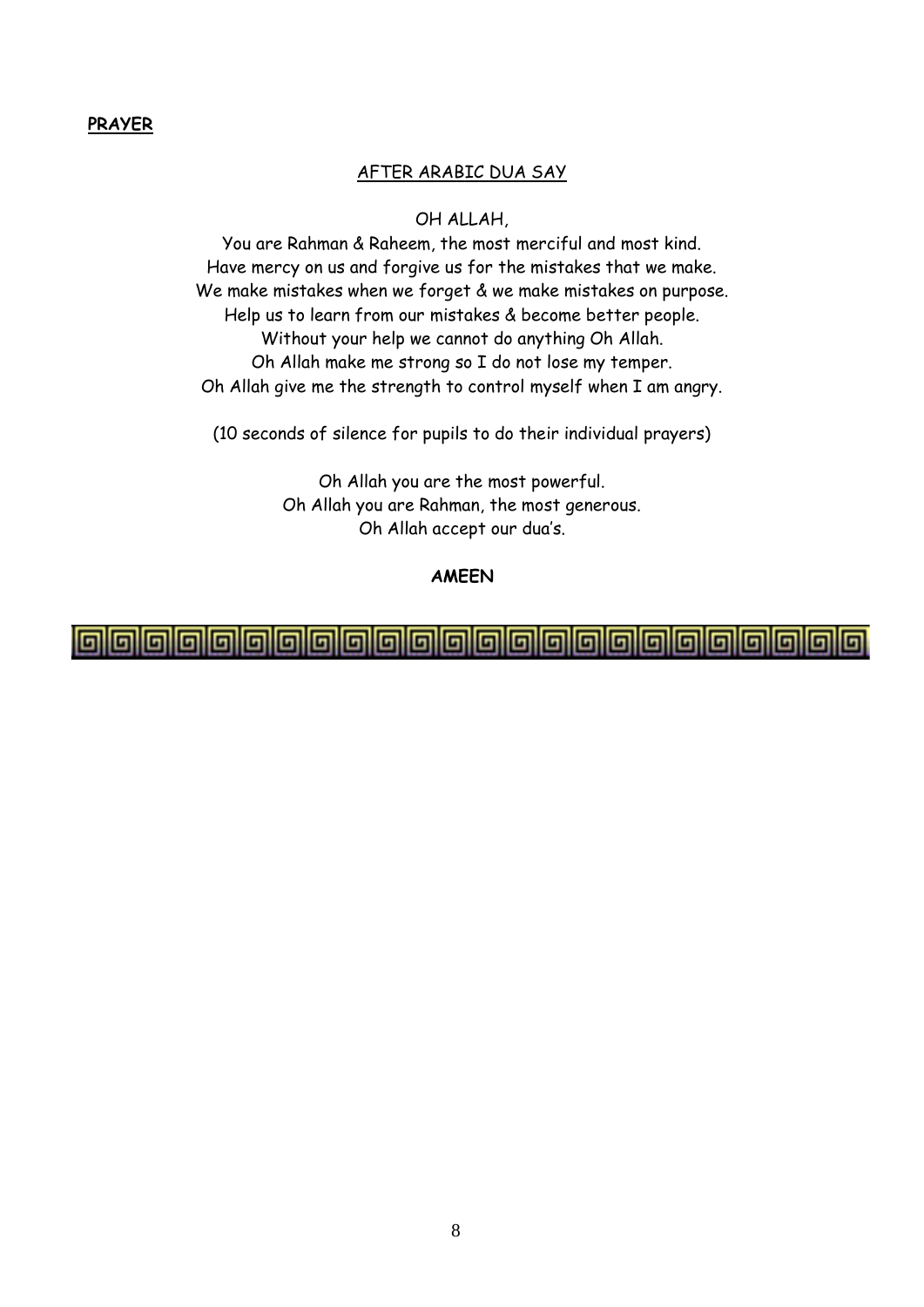## We are all one race, the Human race

#### **Aim**

To show that racism is a tool of Satan. We all come from Adam and he was from clay

Before the creation of Human beings this earth was occupied by a creation of Allah called Jinns. One of these Jinns was so good that Allah kept him in the company of the angels. This Jinn was known as Iblis, following is the story from the Quran where Allah describes how this jinn fell and became the worst of creation when Allah decided to make a new creation known as Humans.

Allah has said in the Quran:

**"And surely, I created you Adam and then gave you shape, then We told the angels, "Prostrate to Adam'; and they prostrated, except Iblis, he refused to be of those who prostrate. Allah said: 'What prevented you (0 Iblis) that you did not prostrate, when I commanded you?" (Iblis) said: "I am better than him (Adam), You created me from fire, and him You created Adam from clay."**

**(Allah) said: "0 Iblis, get down from this (Paradise), it is not for you to be arrogant here. Get out, for you are of those humiliated and disgraced."**

(Quran 7: 11-13)

This was the beginning of racism. Iblis became shaitan because he thought he was better than Adam just because he was made of something different.

A very close companion of the prophet, Bilal (RA) was among the pioneers of Islam. He was a slave to one of the Meccan leaders, since he accepted Islam in its very early days; he was made to suffer unbearable tortures. They made him lie on burning sand in the desert and put very heavy stones on his chest, leaving him in the sun for long periods. They also whipped him frequently but every time he was subjected to such tortures, he declared 'One, One, God is One!' After years of torture, Abu Bakr, may God be pleased with him, bought him from his master and emancipated him immediately.

After the Hijra, the great migration of Muslims to Madina, Prophet Muhammad (PBUH) made Bilal his mu'adhdhin—the caller to prayer. He was so esteemed among the Companions that 'Umar, the second Caliph, said of him: 'Bilal is our master and our master (meaning Abu Bakr) freed him.'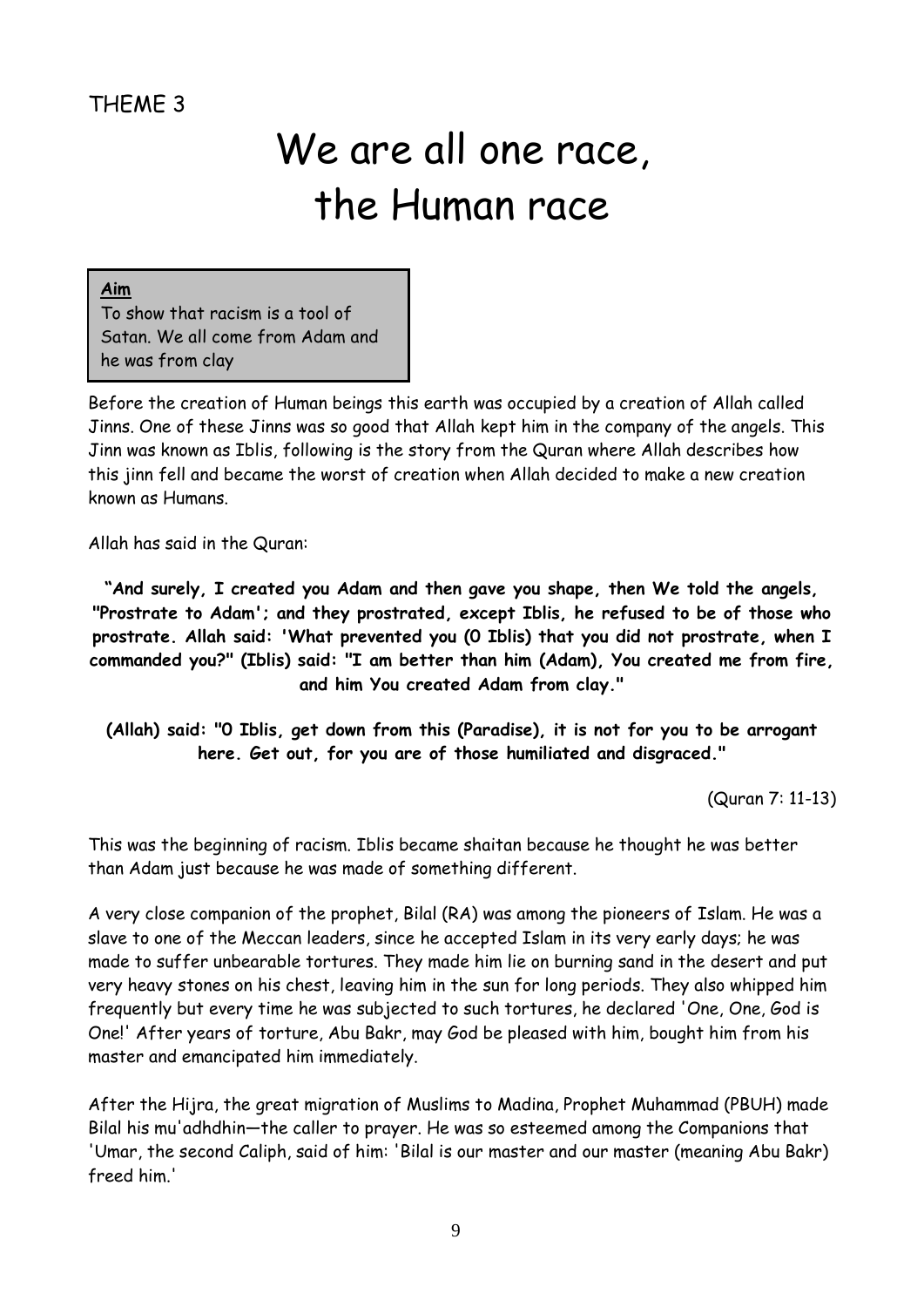The ideal of equality and human brotherhood is explicitly enjoined in the Quran and discrimination on the basis of nation or race is explicitly rejected:

**"O mankind! We created you of a man and woman and made you into nations and tribes so that you may know one another. The best and most honoured of you in the sight of God is the most pious and God-fearing among you. Surely God is the All-Knowing, the All-Aware."**

Abu Dharr, one of the Prophet Muhammad's (PBUH) companions narrates:

Once I was conversing with Bilal. Our conversation gave way to a dispute. Angry with him, the following insult burst from my mouth: 'You cannot comprehend this, O son of a black woman!' As Islam expressly forbade all kinds of racial, tribal and colour discrimination, Bilal was both upset and greatly angered.

A while later a man came and told me that Prophet Muhammad (PBUH) summoned me. I went to him immediately. He said to me:

'I have been informed that you addressed Bilal as the son of a black woman.'

I was deeply ashamed and could say nothing. God's Messenger continued his reprimand: 'This means you still retain the standards and judgements of the pre-Islamic days of ignorance. Islam has eradicated all those false standards or measures judging people by blood, fame, colour or wealth. It has established that the best and most honourable of men is he who is the most pious and upright in conduct. Is it right to defame a believer just because he is black?'

Abu Dharr felt profound remorse. He went straight to Bilal's house and, putting his head on the threshold, said: 'This head will not rise from here until the blessed feet of Bilal tread on the face of foolish, impolite Abu Dharr.'

#### **REFLECTIONS**

- Hitler said that white people are better than anyone else. Britain and the Allies thought that he was wrong – and fought against him. So why is there racism in Britain today.
- Remember Iblis became Shaitan because of Racism. He thought he was better than others just because of the substance he was made of.
- There is a reason why Allah made you different. The reason is that you learn from each other, familiarise yourself with other peoples cultures.

Allah said in the Quran

**"I made you into nations and tribes so you learn from each other, not despise each** 

**other"**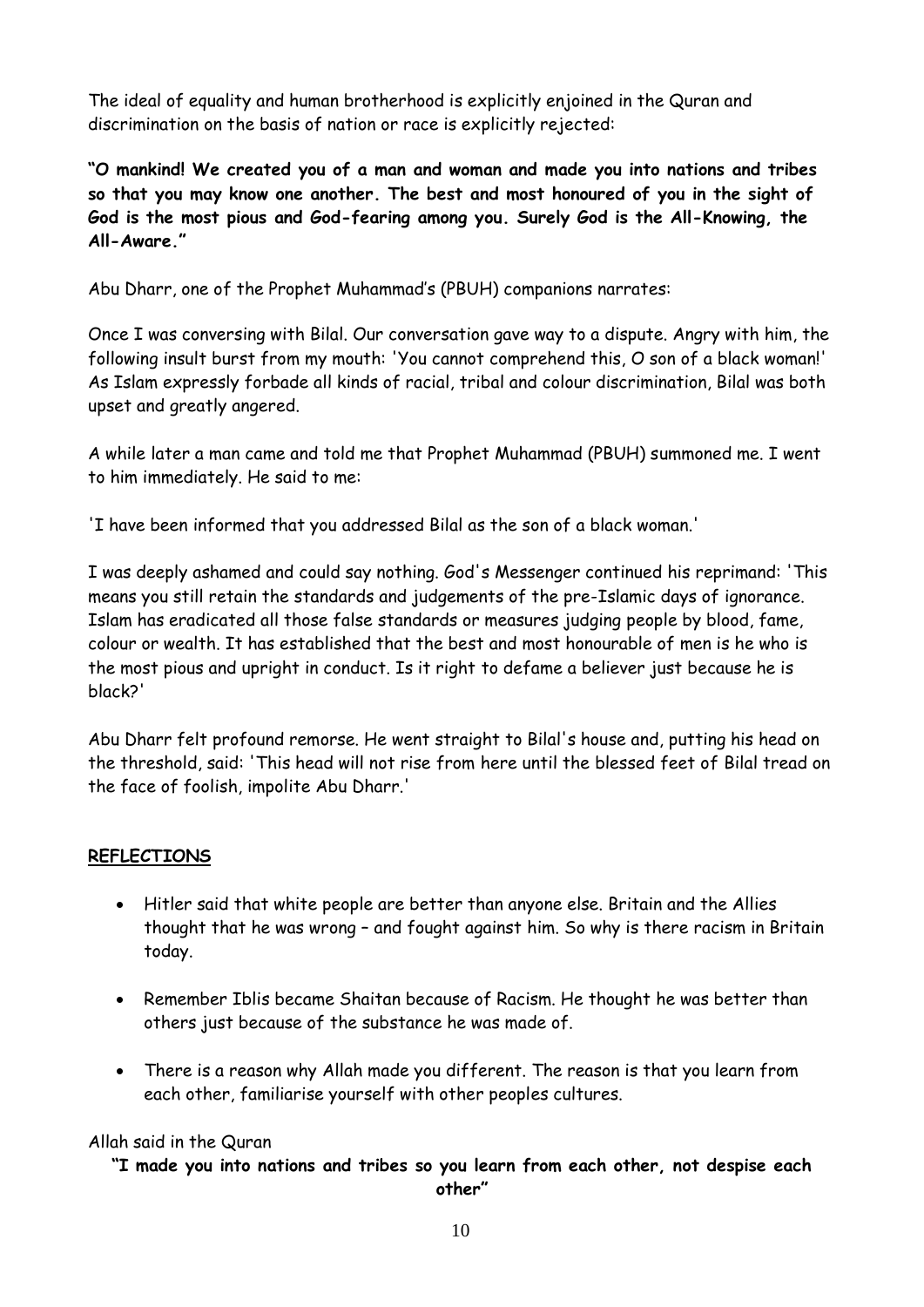#### **CONCLUSION**

If you dislike someone because of looks or the colour of their skin then the being that you dislike is Allah himself. You did not choose your own colour of skin or your own ethnicity or your own looks, it was Allah who chose them for you.

Allah said in the Quran:

**"I fashioned you the way I like in the wombs of your mother"**

#### **PRAYER**

#### AFTER ARABIC DUA SAY

OH ALLAH,

You are Rahman & Raheem, the most merciful and most kind. Have mercy on us and forgive us for the mistakes that we make. We make mistakes when we forget & we make mistakes on purpose. Help us to learn from our mistakes & become better people. Without your help we cannot do anything Oh Allah. Oh Allah give help me to treat your creation with care. Oh Allah if there is anyone here with the slightest racism in our hearts, help us to get rid of that racism and replace it with the love of your creation.

(10 seconds of silence for pupils to do their individual prayers)

Oh Allah you are the most powerful. Oh Allah you are Rahman, the most generous. Oh Allah accept our dua's.

#### **AMEEN**

lo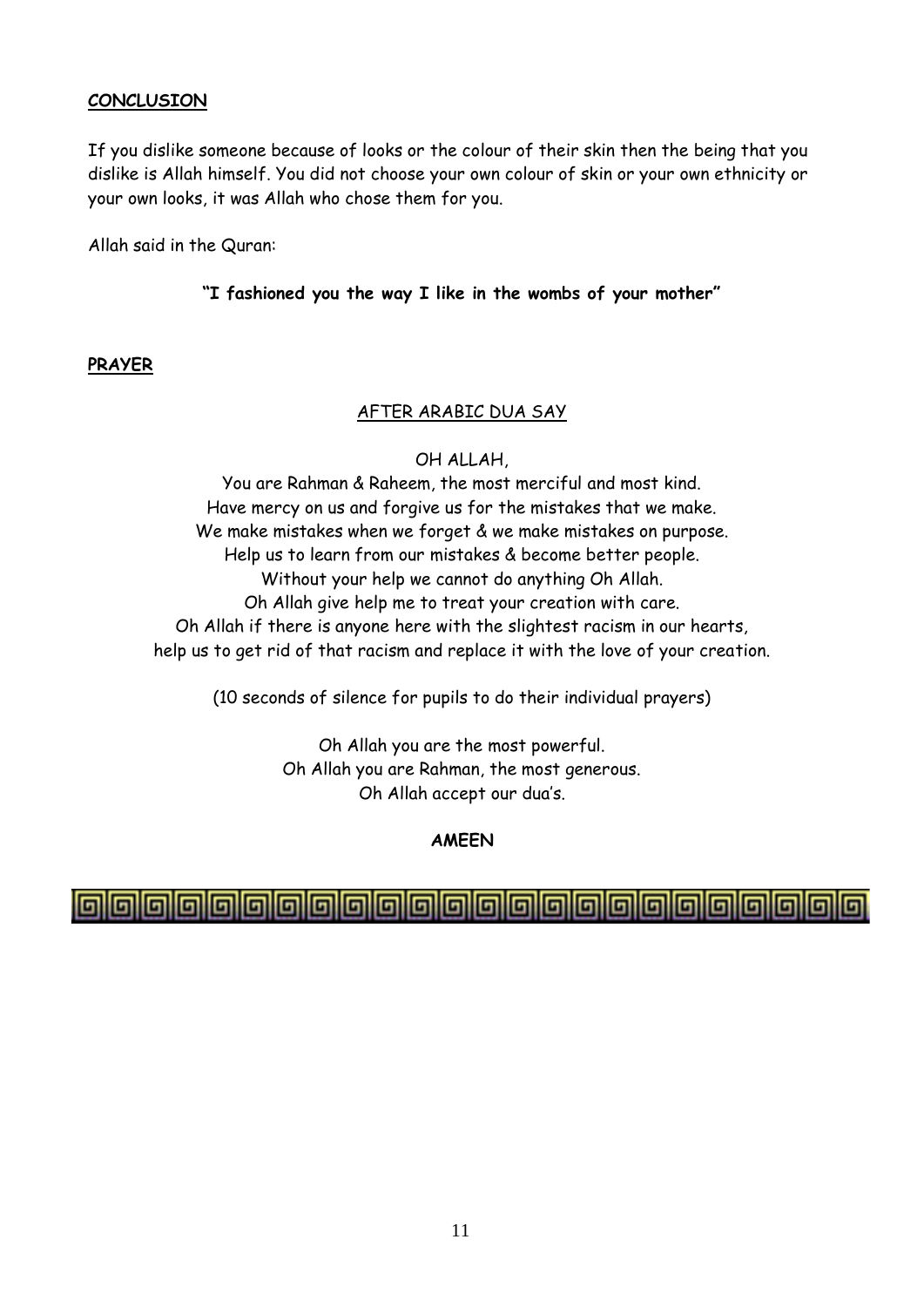## Read, Read, Read

**Aim**

To show that seeking knowledge is a form of worship.

Prophet Muhammad (PBUH) grew up in Makkah. The people of Makkah worshipped idols, but Muhammad was different: he believed in only one God, Allah. Muhammad was unhappy in Makkah and he often used to leave the busy city and go off up into the hills to be by himself to think and to pray. One day, during Ramadan, Muhammad decided to go and spend some in time in the cave. He went to Mount Hira and stayed in a cave, spending his time there praying and meditating. At this time, he was about 40 years old.

While Muhammad was in the cave, the angel Jibril appeared to him and said to him: **"Read!"**

"I cannot read!" said the prophet for, like many people of the time, Muhammad could not read or write. Again the angel commanded **"Read!"** and again Muhammad replied, "I cannot!". For a third time, the angel commanded Muhammad to read, and spoke these words:

#### **"Read: in the name of your Lord, who created all humanity from a drop of blood, speak these words out loud! Your Lord is the Most Generous One –**

**He who has taught the Pen, and taught humans what they did not know."** (Quran 96:1 - 5)

Muhammad repeated these words until he knew them by heart. He rushed out of the cave and towards the city. Then the voice came again. This time it boomed out: "Oh Muhammad, you are the Messenger of Allah, and I am Jibril".

Muhammad looked up and there, in front of him, he saw the angel towering above him in the sky. Muhammad ran home and, trembling all over, told his wife Khadijah what had happened

These words were the first words of the Quran. The people of Mecca had over 300 Gods in the kabah. They had all sorts of evil practices like burying their daughters alive, drinking to the extreme, walking around the Kabah naked. Allah chose these words as the first words to guide those people. Allah decided through reading and education this community can flourish, through reading these evil practices will disappear.

After this Allah mentioned learning and seeking knowledge over 800 times in the Quran. Allah said in the Quran:

#### **To acquire knowledge is a must on all Muslims, whether male or female.**

Once the Prophet Muhammad (PBUH) entered the Mosque before the prayer time. He found two groups in the Mosque. One group was busy with its own act of worship; some were reading the Quran while the others were supplicating. The other group was in a corner busy learning.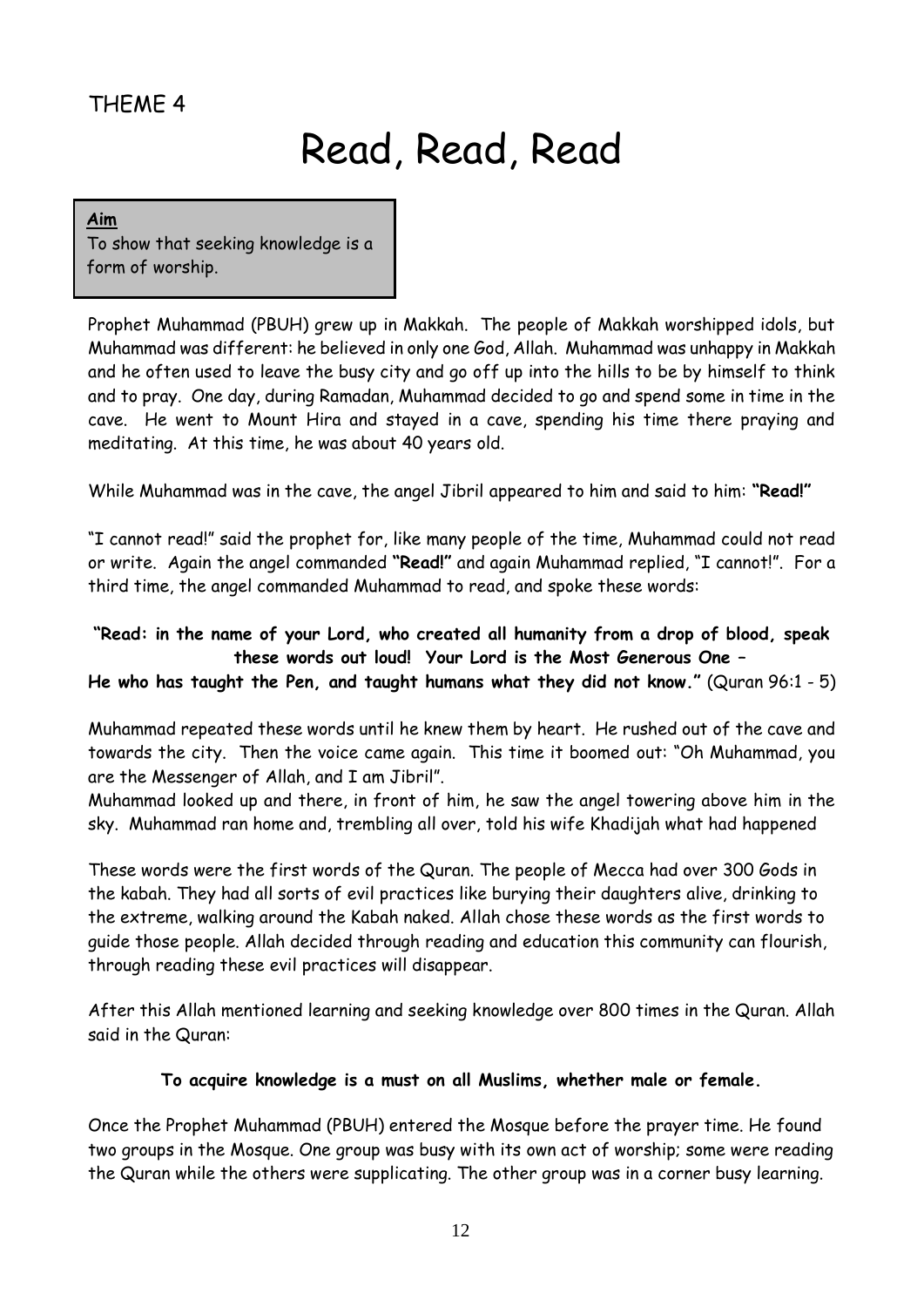They learnt how to read and write and discussed the teachings of Islam and their application to their daily lives.

Looking at both, the Prophet Muhammad (PBUH) said:

**"They are both engaged in useful pursuits. But I am a teacher. I shall join the group assembled to learn."**

And so he sat with the group of students.

#### **REFLECTIONS**

• Reading & learning is very important, the reward from Allah is immeasurable.

The Prophet Muhammad (PBUH) said:

**"one hour of learning is more rewarding from Allah than seventy years of prayer"**

**"The person who travels on a path to seek knowledge, Allah places him on a path to Paradise"**

• Time is very important and should never be wasted. You should be reading and learning all the time.

The Prophet Muhammad (PBUH) said:

#### **"Seek knowledge from the cradle to the grave"**

#### **CONCLUSION**

There was once a uneducated Muslim man, who at the age of 60 watched a drop of water fall into an empty pot. Slowly slowly as the drops gathered the pot was full of water and began to overflow with water. At the age of 60 this individual decided to learn and by the age he died he was one of the most respected scholars of Islam.

The prophet Muhammad (PBUH) said:

#### **"The persons whose two days are equal in knowledge is a sure loser"**

Start today, make everyday count, make every lesson count and see what wonders you can achieve.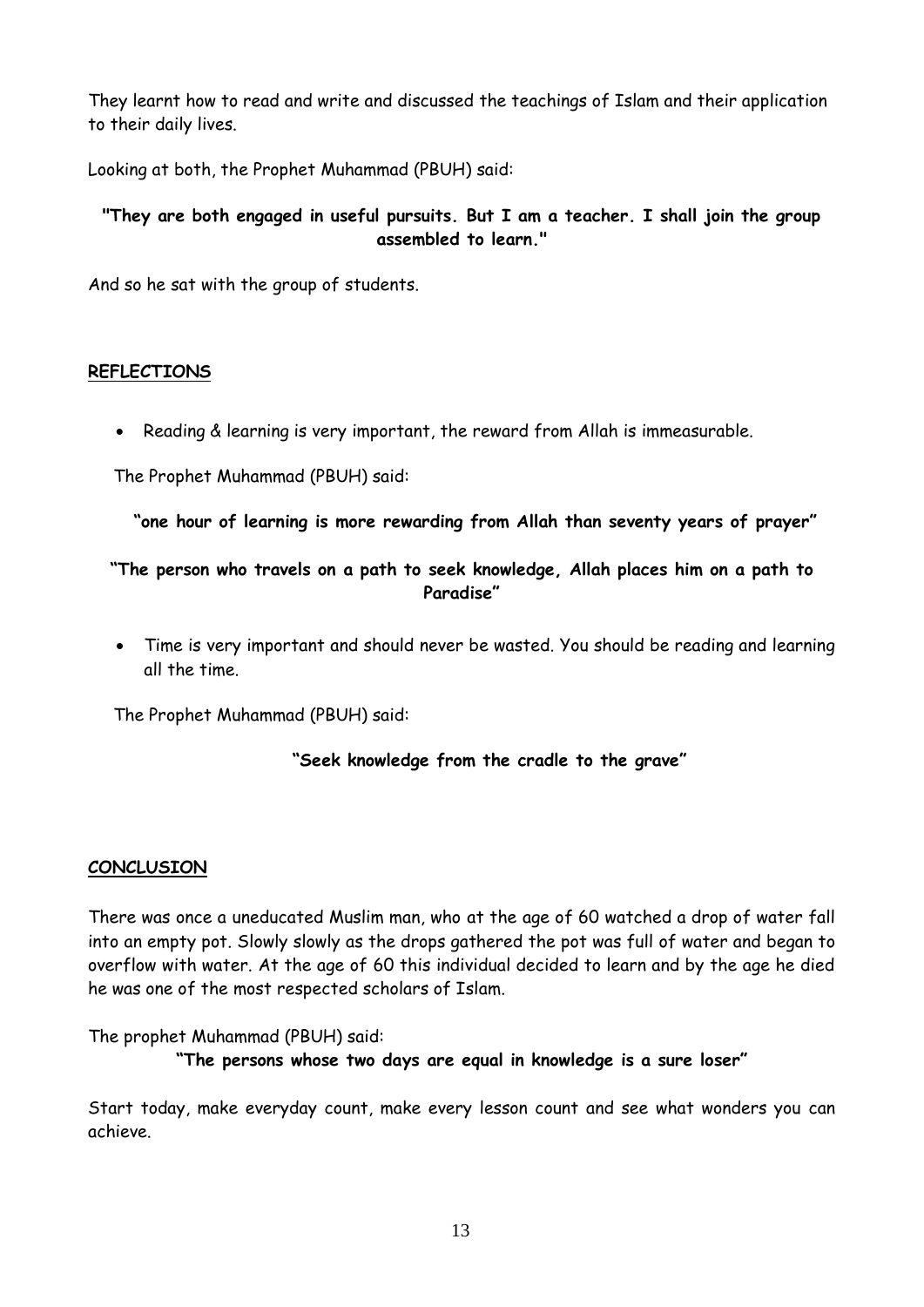#### **PRAYER**

#### AFTER ARABIC DUA SAY

#### OH ALLAH,

You are Rahman & Raheem, the most merciful and most kind. Have mercy on us and forgive us for the mistakes that we make. We make mistakes when we forget & we make mistakes on purpose. Help us to learn from our mistakes & become better people. Without your help we cannot do anything Oh Allah. Oh Allah help me to make the best use of my time to learn. Oh Allah help me to make every lesson count, everyday count. Oh Allah help me to recall whatever I have learnt in my examinations.

(10 seconds of silence for pupils to do their individual prayers)

Oh Allah you are the most powerful. Oh Allah you are Rahman, the most generous. Oh Allah accept our dua's.

#### **AMEEN**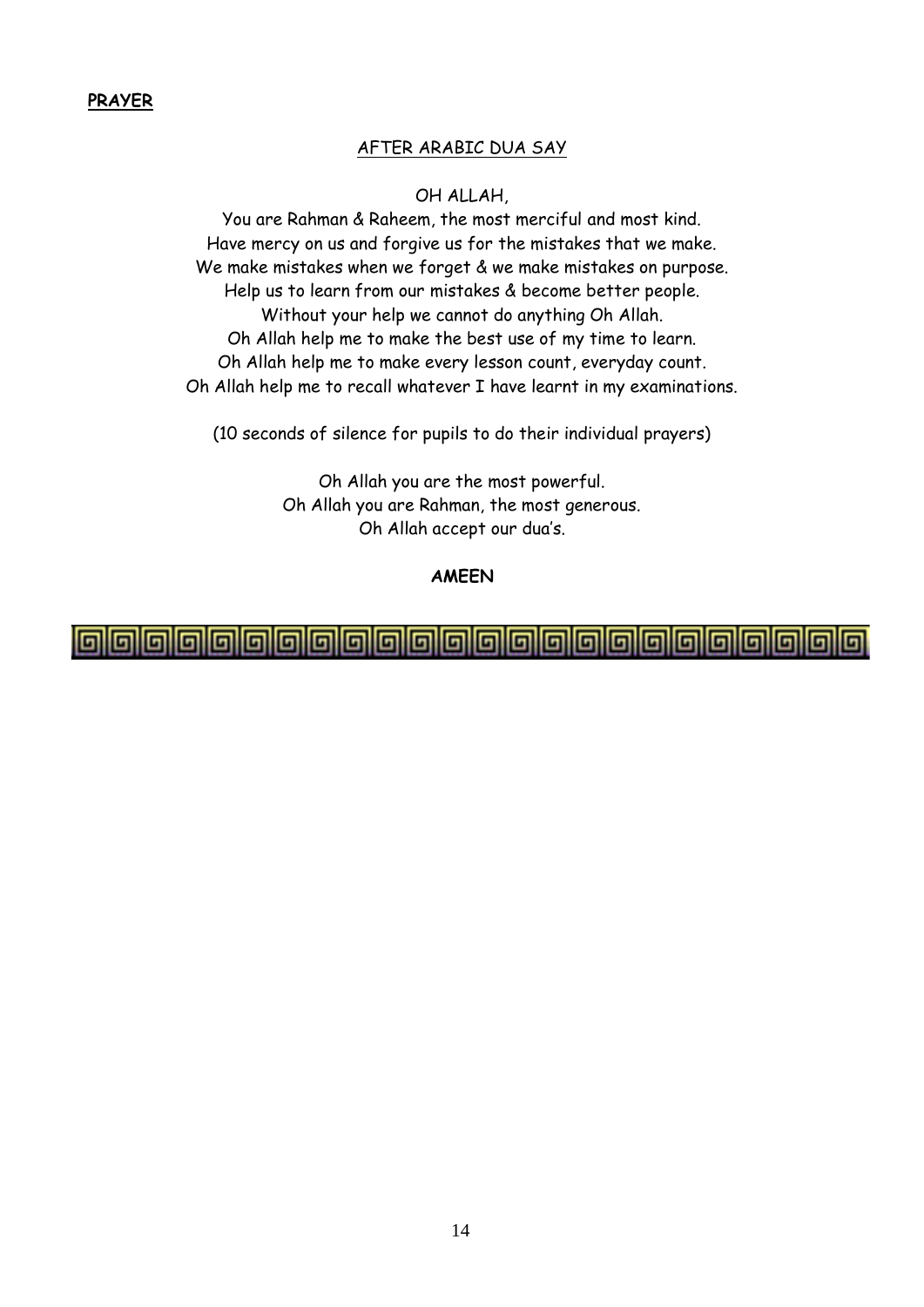## Meaning of friendship (The friend of Allah)

#### **Aim**

To show that friendship is based on sacrifice.

Out of all of the creation of Allah. There is one person who is called Khaleel-ullah, the friend of Allah. That individual is Prophet Abraham (PBUH). This friendship is based on the sacrifices Prophet Abraham (PBUH) made for the sake of Allah.

Prophet Abraham (PBUH) was born into a typical family of that ancient time. The head of the family was not even an ordinary idolater, but was one who totally rejected Allah and who used to make the idols with his own hands. Into that family Prophet Abraham (PBUH) was born, destined to stand against his own family, against the entire system of his community.

The people of Nimrod decided to throw Prophet Abraham (PBUH) into the biggest fire they could build. All the citizens were ordered to gather wood as a service to their gods. For several days they collected fuel. They dug a deep pit, filled it with firewood and ignited it. They brought a catapult with which to cast Prophet Abraham (PBUH) into the fire. Prophet Abraham (PBUH) was put on the catapult, his hands and feet tied. The fire was ready with its flames reaching the sky. The people stood away from the pit because of the great heat. Then the chief priest gave his order to cast Prophet Abraham (PBUH) into the fire. The angel Gabriel came near Prophet Abraham's (PBUH) head and asked him: "0 Abraham, do you wish for anything?" Prophet Abraham (PBUH) replied: "Nothing from you." The catapult was shot, and Prophet Abraham (PBUH) was cast into the fire, but his descent into the blaze was as a descent on steps in a cool garden. The flames were still there, but they did not burn, for Allah the Almighty had issued His command:

#### **"0 fire! Be you coolness and safety for Abraham."** (Quran 21:69)

One day, Prophet Abraham (PBUH) woke up and asked his wife Hagar to get her son and prepare for a long journey. In a few days, Prophet Abraham (PBUH) started out with his wife Hagar and their son Ishmael. The child was still nursing and not yet weaned. Prophet Abraham (PBUH) walked through cultivated land, desert, and mountains until he reached the desert of the Arabian Peninsula and came to an uncultivated valley having no fruit, no trees, no food, no water. The valley had no sign of life. After Prophet Abraham (PBUH) had helped his wife and child to dismount, he left them with a small amount of food and water. He turned around and walked away. His wife hurried after him asking: "Where are you going, Prophet Abraham (PBUH), leaving us in this barren valley?"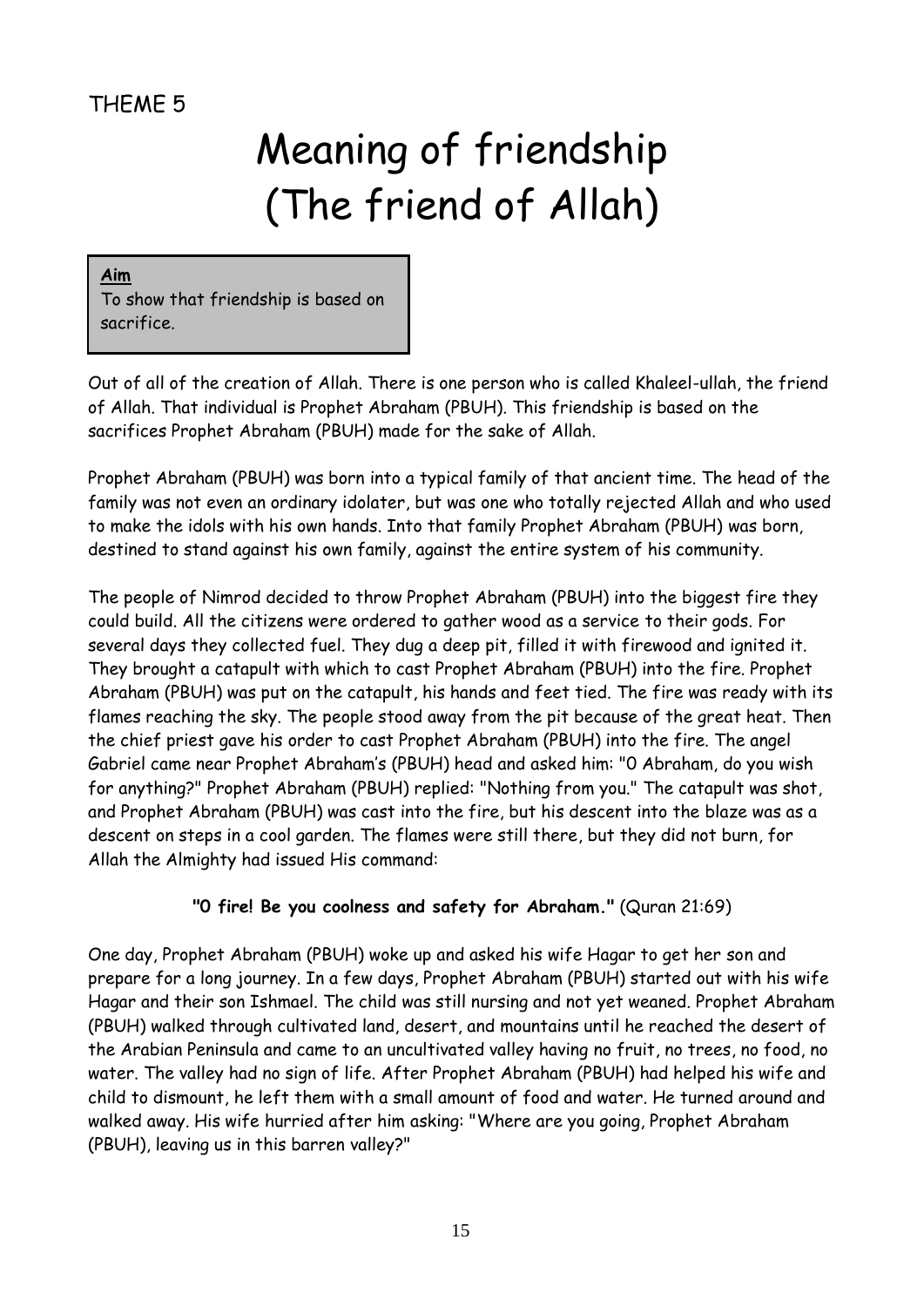Prophet Abraham (PBUH) did not answer her, but continued walking. She repeated what she had said, but he remained silent. Finally, she understood that he was not acting on his own initiative. She realized that Allah had commanded him to do this. She asked him: "Did Allah command you to do so?" He replied: "Yes." Then his great wife said: "We are not going to be lost, since Allah, Who has commanded you, is with us."

Allah the Almighty told us of Prophet Abraham's (PBUH) affliction with his beloved son:

**We gave him the glad tidings of a forbearing boy. And, when he (his son) was old enough to walk with him, he said: "0 my son! I have seen in a dream that I am slaughtering you as a sacrifice to Allah, so look what do you think!" He said: "0 my father! Do that which you are commanded, Allah willing, you shall find me of the patient." Then, when they had both submitted themselves to the Will of Allah and he had laid him prostrate on his forehead for slaughtering. We called out to him: "0 Abraham! You have fulfilled the vision!"** (Quran 37:99-111)

It was because of these sacrifices that Prophet Abraham (PBUH) became the friend of Allah.

#### **REFLECTIONS**

- Those who maintain a friendship with one who has fallen on hard times are true, loyal friends. Those who do not support their friends during their misfortune have nothing to do with friendship.
- Prophet Muhammad (PBUH) said:

#### **"Help your friend, if he is being wronged or if he is doing wrong"**

The people around the prophet asked that they could help their friend if he is been wronged but how can they help him if he is doing wrong. Prophet Muhammad (PBUH) replied:

#### **"Stop him doing wrong and you will be helping him"**

#### **CONCLUSION**

Two friends Qasim and Hassan were walking through the desert, as the sun was beating down on their heads, and they were thirsty for water they began to argue. The argument got more and more heated and eventually Qasim struck Hassan across the face. Hassan felt hurt inside, but without anything to say, he wrote in the sand: "Today, my best friend slapped me in the face."

They kept on walking, until eventually they came across an oasis, where they decided to stop and have a swim. Hassan jumped in and began to wash, while Qasim sat back and relaxed. Suddenly Hassan began to scream and shout, he had developed a cramp and was having difficulty keeping his head above water, he was drowning.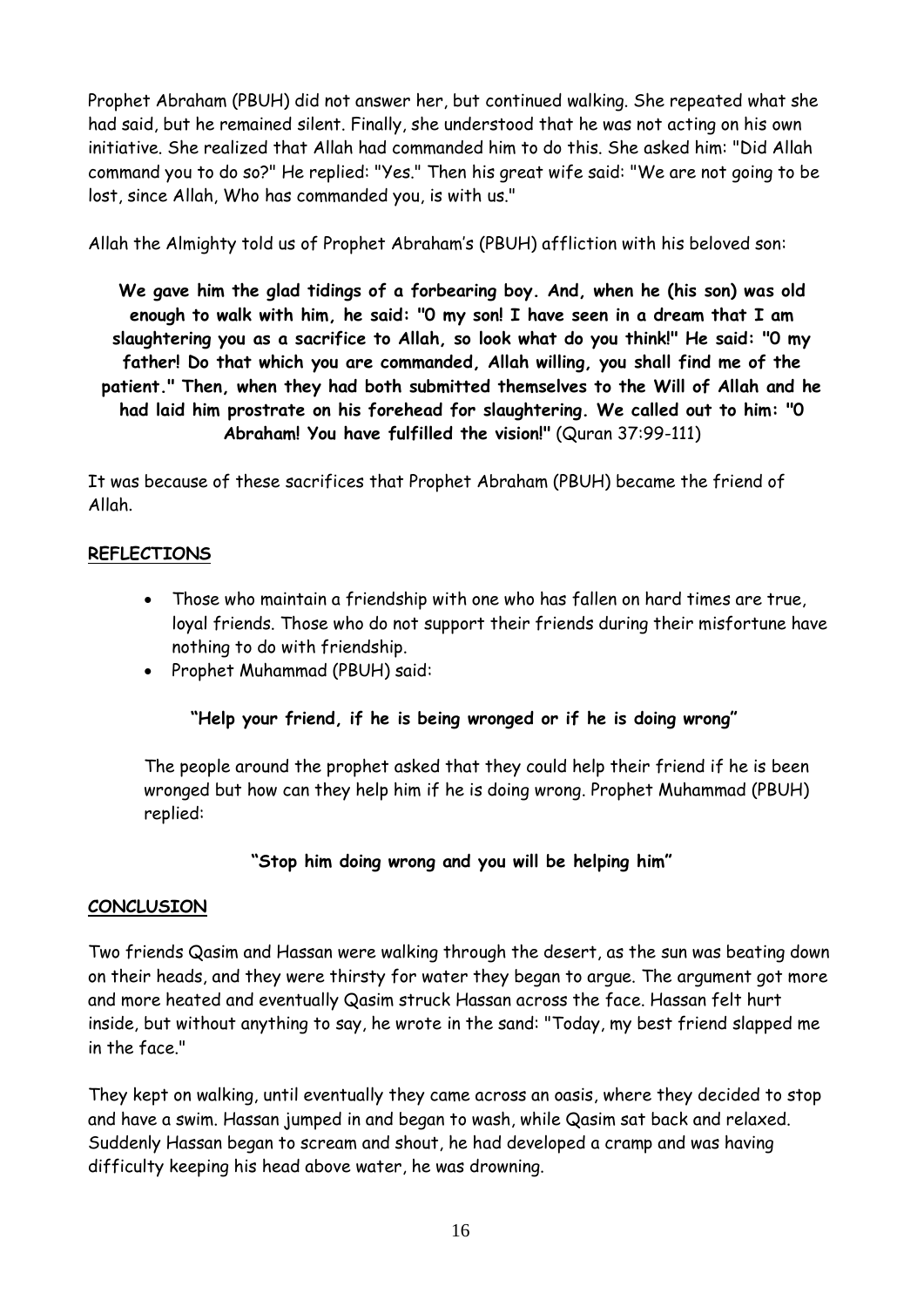Qasim dived in after him, and brought him gently to shore. When Hassan recovered from the shock, he scratched a message on a nearby stone:

"Today, my best friend saved my life"

Qasim who had saved and slapped his best friend Hassan, asked him, "Why, after I hurt you, you wrote in the sand, and now you write on a stone?"

Hassan, smiled and replied:

"When a friend hurts us, we should write his deeds in the sand, where the winds of forgiveness can blow it away, and when a friend does something good, we should engrave it in stone, where it shall remain for eternity."

#### **PRAYER**

#### AFTER ARABIC DUA SAY

#### OH ALLAH,

You are Rahman & Raheem, the most merciful and most kind. Have mercy on us and forgive us for the mistakes that we make. We make mistakes when we forget & we make mistakes on purpose. Help us to learn from our mistakes & become better people. Without your help we cannot do anything Oh Allah. Oh Allah help me to be successful in the tests that you give like you made Abraham (PBUH successful. Oh Allah give me the ability to help my friends when they are been wronged and stop them when they are doing wrong.

(10 seconds of silence for pupils to do their individual prayers)

Oh Allah you are the most powerful. Oh Allah you are Rahman, the most generous. Oh Allah accept our dua's.

#### **AMEEN**

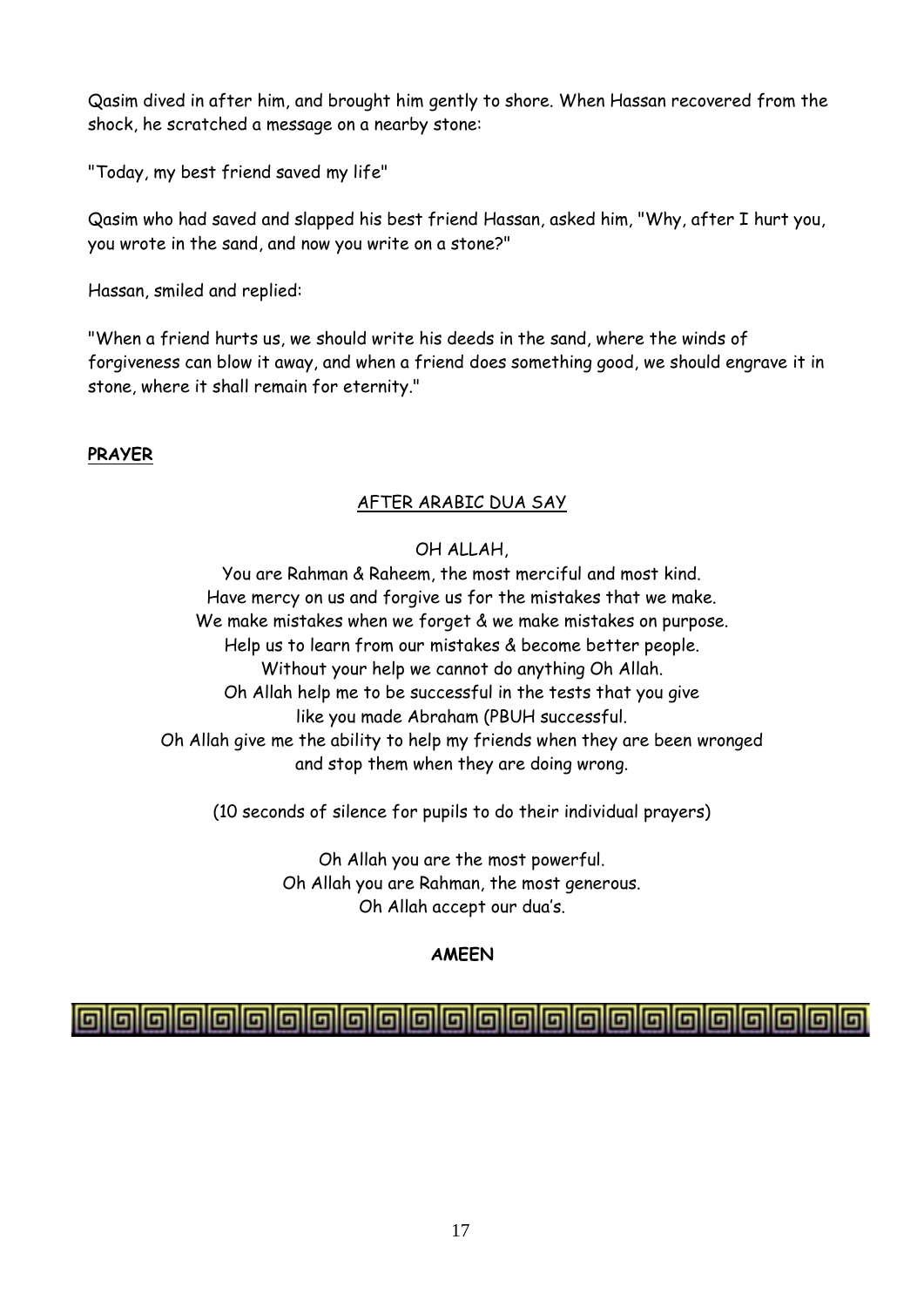### THEME 6 Actions speak louder than words

**Aim**

To realise that actions and example can be stronger than words.

#### **Show some simple mimes and ask the children to guess what they are: e.g. throwing pebbles during Hajj, Wudhu, Praying.**

Sometimes actions can say more than words.

One old woman made a habit of throwing rubbish on Prophet Muhammad (PBUH) whenever he passed from her house. Prophet Muhammad (PBUH) had to pass that house daily on the way to the mosque. Even when the old woman threw rubbish on him, he would pass silently without showing any anger or annoyance. This was a regular, daily event.

One day when Prophet Muhammad (PBUH) was passing by the woman was not there to throw the rubbish. He stopped and asked the neighbour about her well being. The neighbour informed the prophet that the woman was sick on bed. The prophet politely asked permission to visit the woman. When allowed he entered the house, the woman thought that he had come there to take his revenge when she was unable to defend herself because of sickness. But the prophet assured her that he had come to her, not to take any revenge, but to see her and to look after her needs, as it was the command of Allah that if any one is sick, a Muslim should visit him and should help him if his help is needed.

The old woman was greatly moved by this kindness and love of Prophet. By the example of greatness of Prophet Muhammad (PBUH), she understood that he was truly the Prophet of God. She accepted Islam at once.

Prophet Muhammad (PBUH) was not required to give the old woman a speech or a lecture on Islam. His actions spoke louder than words ever could.

Several years ago an Imam moved to London, United Kingdom. He often took the bus from his home to the downtown area. Some weeks after he arrived, he had occasion to ride the same bus. When he sat down, he discovered that the driver had accidentally given him twenty pence too much change.

As he considered what to do, he thought to himself, you better give the twenty pence back. It would be wrong to keep it. Then he thought, "Oh, forget it, its only twenty pence. Who would worry about this little amount? Anyway the bus company already gets too much fare; they will never miss it. Accept it as a gift from Allah and keep quiet."

When his stop came, the Imam paused momentarily at the door, and then he handed the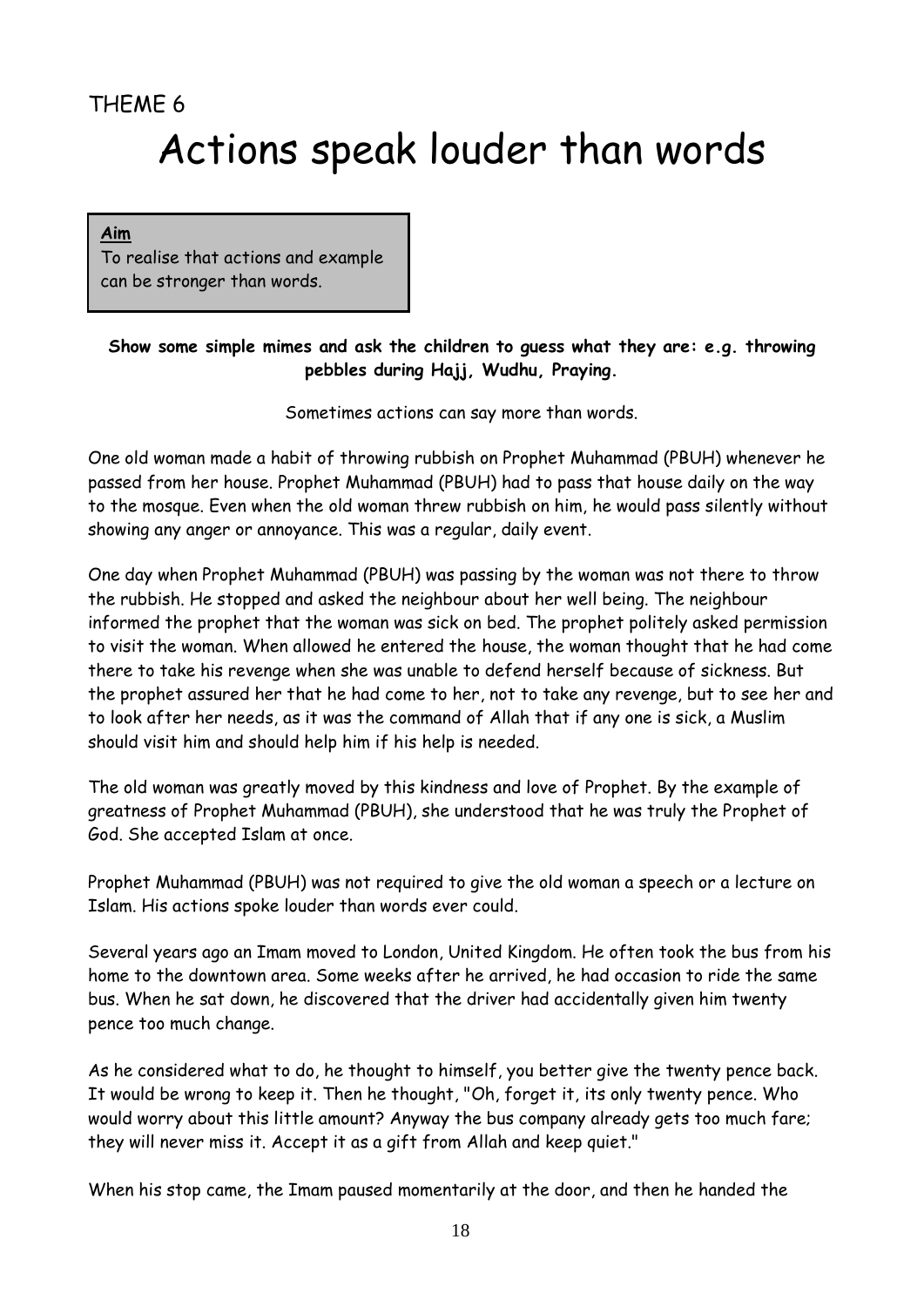twenty pence back to the driver and said, "Here, you gave me too much change". The driver with a smile, replied, "Aren't you the new Iman in this area? I have been thinking lately about going to worship at your Mosque. I just wanted to see what you would do, if I gave you too much change."

When the Iman stepped off the bus, his knees became weak and soft, he literally grabbed the nearest light pole, and held on for support, and looked up to the heavens and cried: "Oh Allah, I almost sold You and Islam for twenty pence!"

#### **REFLECTIONS**

- Allah constantly mentions Amanu wa amalu together. These words mean **belief and actions,** for a Muslim these go together**.**
- Your actions are very important because they are constantly showing others how a Muslim behaves like; remember you are representatives of Islam.
- A person's example is much more powerful than just his words. When we ask someone to do something, we must do it ourselves also. We should not ask others to do what we do not do ourselves.

#### **CONCLUSION**

When the Prophet Muhammad (PBUH) started telling the people of Makah about Islam and Allah, many problems arose within families where the young listened to the prophet but the older generation could not give up their idols.

There was an old lady who decided to leave Makah because of all this trouble. She packed all her luggage and waited by her doorstep asking people to help her with her luggage to the outskirts of the city. The people were to busy and ignored her. She became tired and sat down, whilst he was sitting a man came up to her and asked whether he could be of service. The old woman was very glad that there are some people left in Makah who consider the needs of the old. This individual carried all her luggage and accompanied her to the outskirts of the city. On the way the man asked her why she was leaving Makah.

She replied telling the man that there is an individual in Makah known as Muhammad who is causing a lot of grief in the city and she wants to get away. She carried on saying I pray that there were more people like you in Makah who are not too busy with their own lives that they have no time for the old and needy. When they reached the outskirts of the village the old lady asked the man his name and the man replied:

"I am that same Muhammad that you have been talking about"

The old lady was shocked and said:

"If you are Muhammad then I want to become a Muslim for the way you help others you can never tell a lie".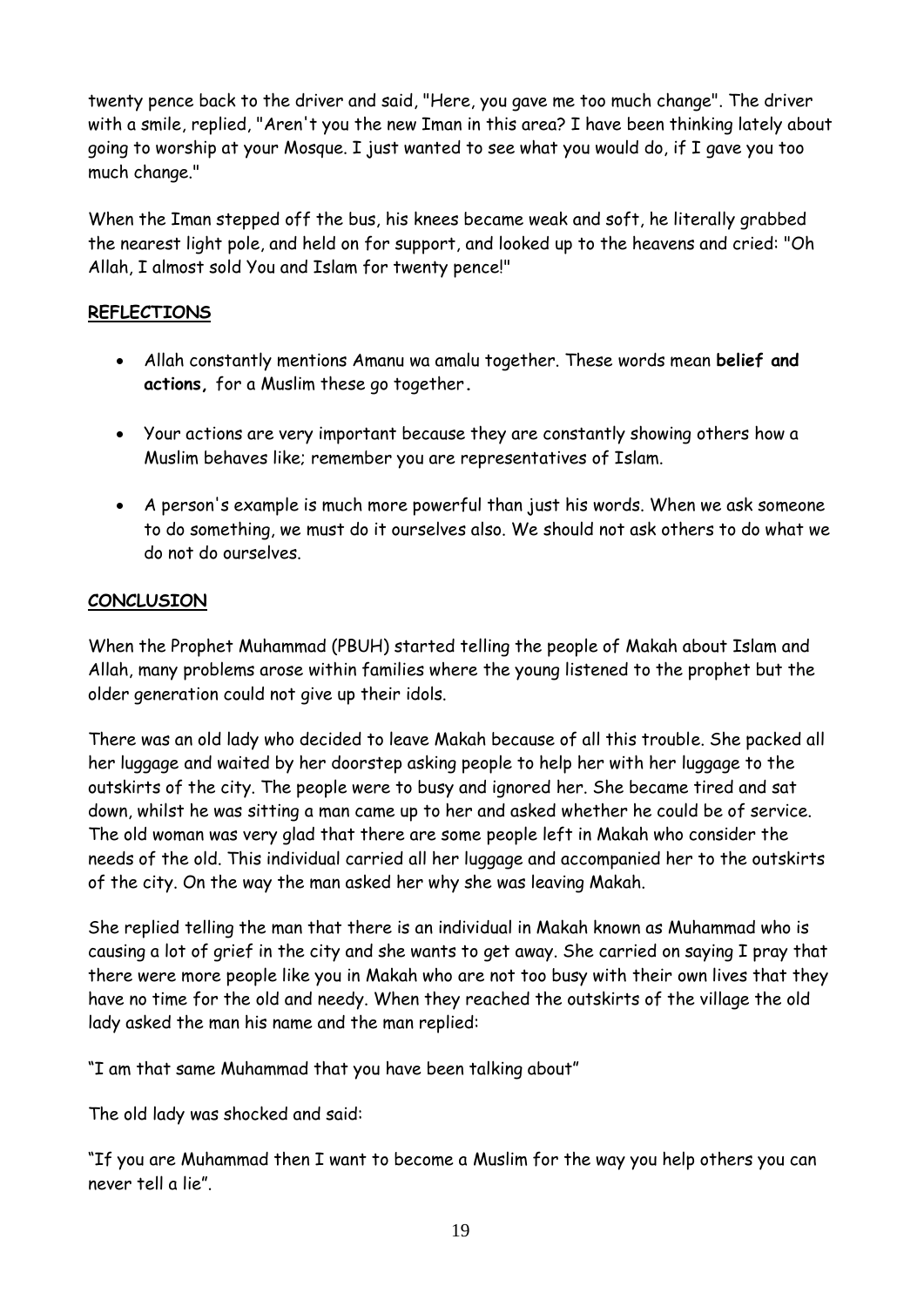#### **PRAYER**

#### AFTER ARABIC DUA SAY

#### OH ALLAH,

You are Rahman & Raheem, the most merciful and most kind. Have mercy on us and forgive us for the mistakes that we make. We make mistakes when we forget & we make mistakes on purpose. Help us to learn from our mistakes & become better people. Without your help we cannot do anything Oh Allah. Oh Allah as well as good words help me to do good actions. Oh Allah help me to be a good example of a Muslim, so when others see me they want to know about your deen.

(10 seconds of silence for pupils to do their individual prayers)

Oh Allah you are the most powerful. Oh Allah you are Rahman, the most generous. Oh Allah accept our dua's.

#### **AMEEN**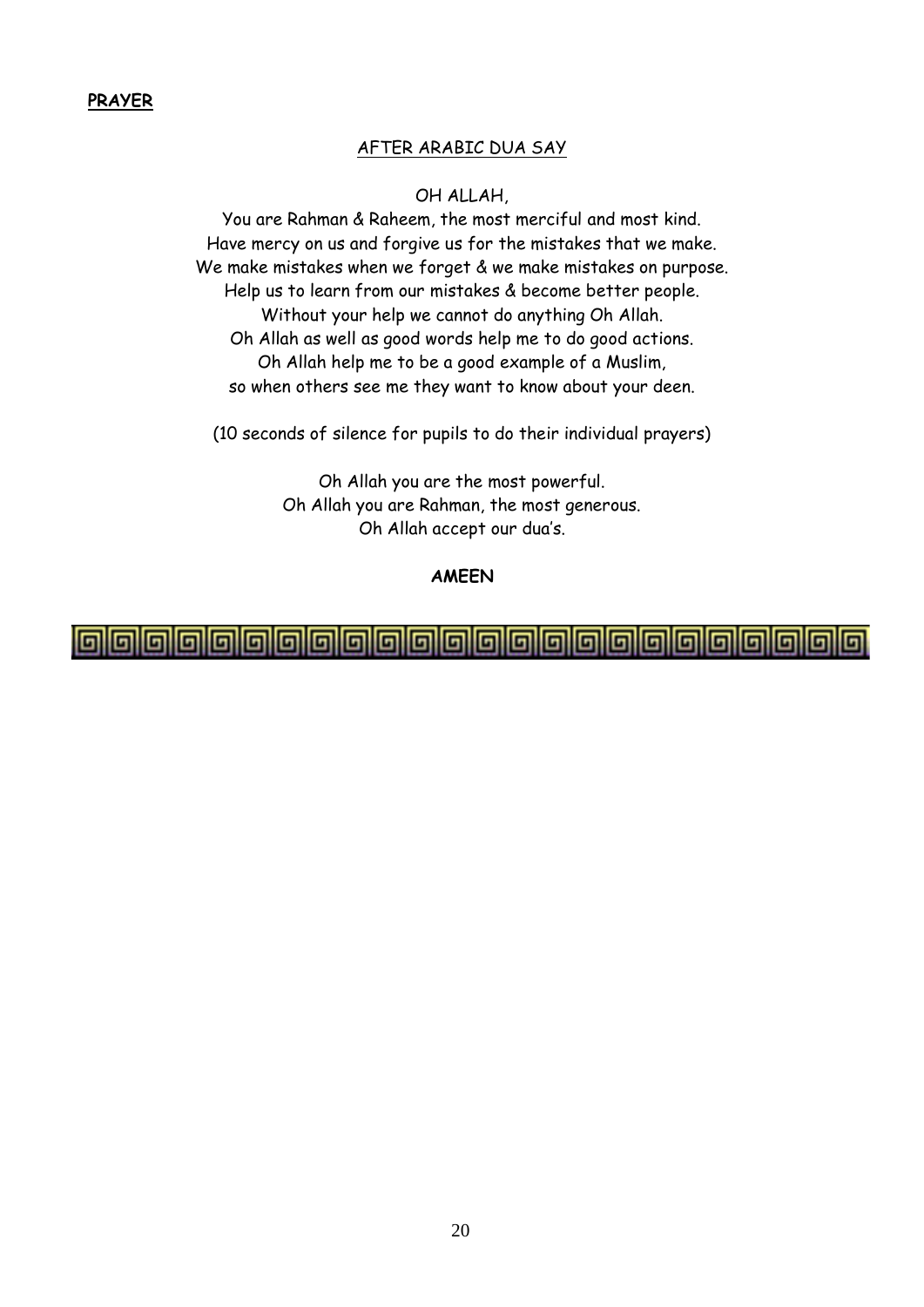## If only………..

**Aim**

To look at some of the regrets people have in life.

Not long ago, three friends came to Birmingham. They decided to stay in a hotel during the visit. It so happened that their room ended up being on the 60th floor. The policy of the hotel was that every night after 12:00 a.m. the elevators are shut down for security reasons. So on the next day, the three friends rented a car and went out to explore the city. They enjoyed movies, concerts, and other things throughout the whole day. At one point, they remembered that they have to get back to the hotel before 12 a.m. When they arrived, it was beyond 12 a.m. at night. The elevators were shut down. There was no other way to get back to their room but to take the stairs all the way to the 60th floor.

All of a sudden, one friend got an idea. He said "For the first 20 floors, I will tell jokes to keep us going. Then another one of us could say wisdom stories for the next 20 floors. Finally, we will cover the other 20 floors with sad stories." So, one of the friends started with the jokes. With laughs and joy, they reached the 20th floor. Now, another friend started saying stories that are full of wisdom. So, they learned a lot while reaching the 40th floor. Now, it was time for the sad stories. So, the third friend started thus, "My first sad story is that I left the key for the room in the car."

Now, what is the point of this story? This story resembles our life cycle. For the first major part of our life, we spend time in joking and enjoying whatever is out there. Then, after we reach a certain age we go into our jobs, get married, have kids and this is the time when we use our wisdom. Then, if we reach 40, we finally see the white hairs and begin to think that my life is coming to an end and the sadness begins. We start regretting all the things that we should or shouldn't have done in our youth.

Allah, the most Exalted, said in the Quran:

#### **"Let the life of this world not deceive you, nor let the dissembler trick you concerning Allah "**

At most you get five years in secondary school, how much of that time do we actually spend in learning and how much of that time do we get preoccupied by side attractions and forget the main reason of coming to school to get an education. Then when we are suddenly in year 11 near your examinations, you start wondering where has all that time gone.

One of the biggest regrets that everyone makes is, they all say: **If only I worked during my school days**.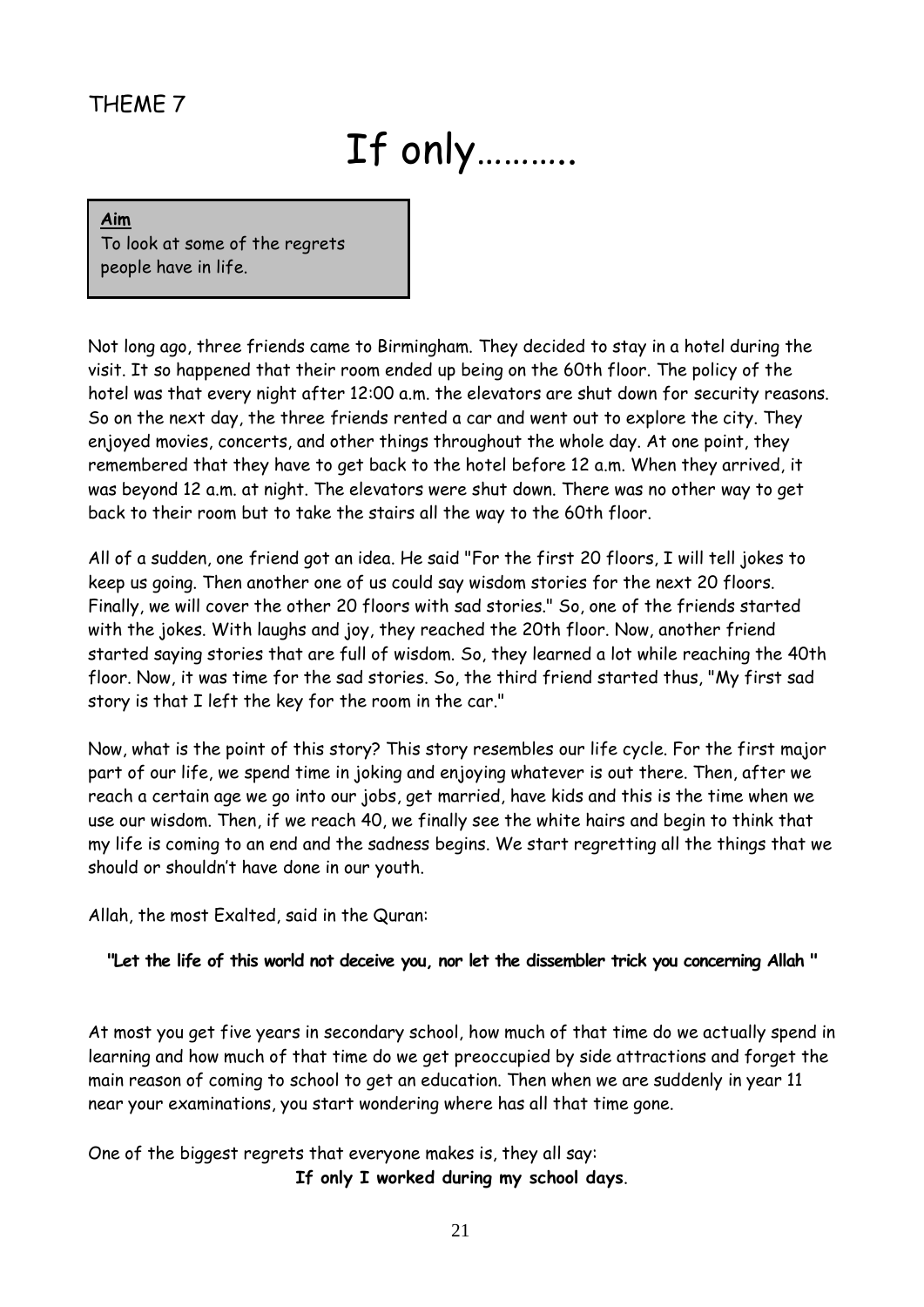Are you going to be one of those who will not work and end up saying IF ONLY or are you going to be those individuals who say to themselves I AM GOING TO BE SOMETHING.

#### **REFLECTIONS**

- Prophet Muhammad (PBUH) encouraged self-reflection, to look in the mirror and judge yourself. Ask yourself how well are you doing and where are you headed. Constant reflections and discussions with people who have experience of life more than you can help reduce your regrets.
- Remember the biggest regrets that people have are that they do not make proper use of their time at school, they waste too much time in the side attractions.
- The Prophet Muhammad (PBUH) advised that you make use of five things before five others overtake you. Your health before sickness overtakes you, your free-time before pre-occupation overtakes you, your wealth before poverty overtakes you, your youth before old age overtakes you, your life before death overtakes you.

#### **CONCLUSION**

The decisions that you make are with you for life. Think before you say or do something that you might regret later.

Once, a group of people were travelling on rocks at night. A voice came from the sky that whosoever picks up the rocks will regret and whosoever doesn't pick up the rocks will regret. Now, the people were confused. How can this be? Whether you pick up the rocks or not, you will regret! Anyway, some people picked up the rocks and some didn't. In the morning when they reached their homes, they saw that the rocks turned into diamonds. Now, those people who didn't pick up the rocks started regretting saying "If only we had picked up some rocks." Those people who did pick some rocks also started regretting saying, "Why didn't we pick up more rocks?" Both sides ended up regretting. Dear Muslims, this same incident will take place with us on the Day of Judgement. Those people who spent their time in useless things will start regretting by looking at those who achieved a great position in Paradise by spending their time in the way of Allah. Now, those who did achieve a position in Paradise will start regretting by looking at those who did more than them and are higher in status. "Alas! If we had only done more to please Allah."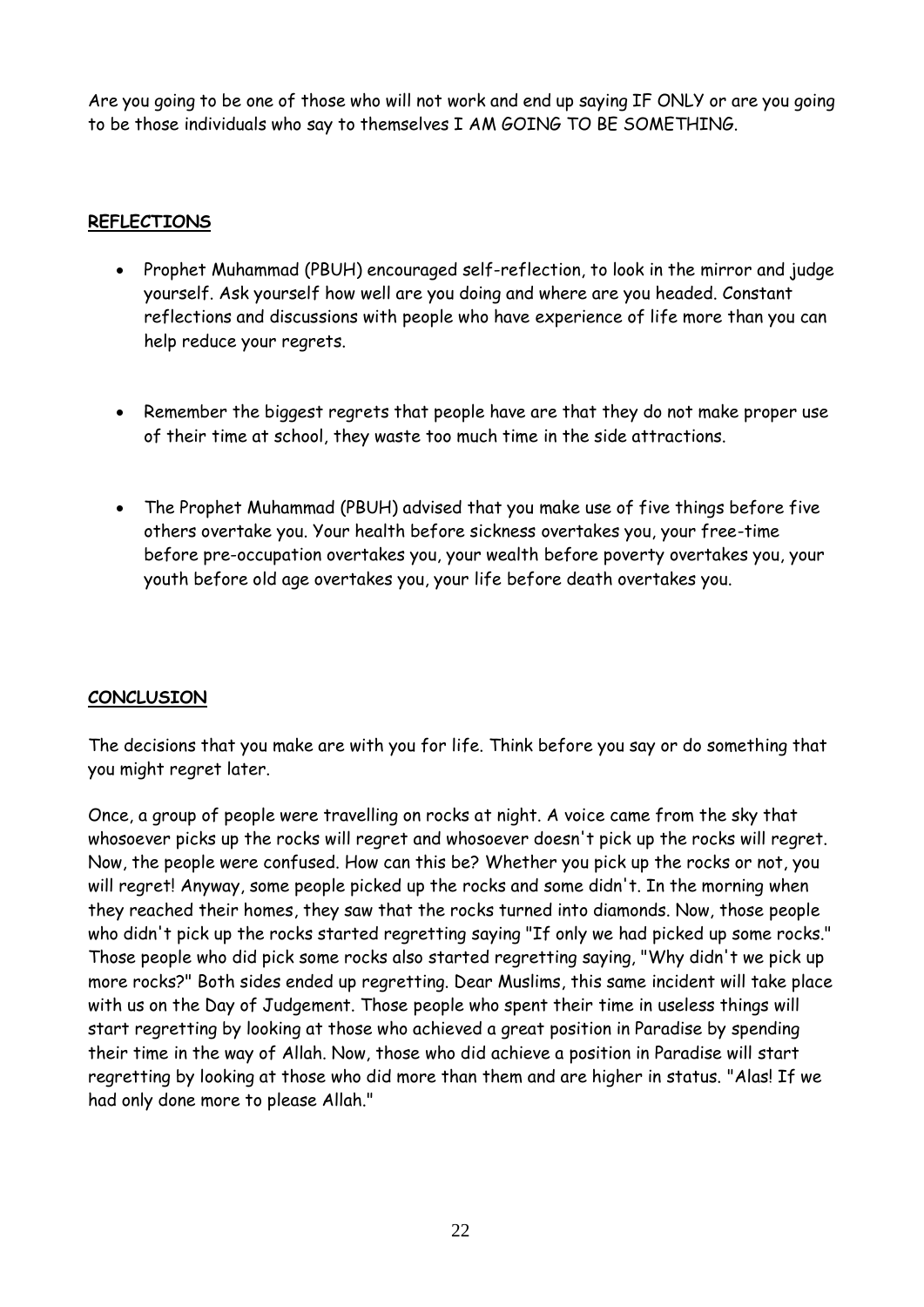#### **PRAYER**

#### AFTER ARABIC DUA SAY

#### OH ALLAH,

You are Rahman & Raheem, the most merciful and most kind. Have mercy on us and forgive us for the mistakes that we make. We make mistakes when we forget & we make mistakes on purpose. Help us to learn from our mistakes & become better people. Without your help we cannot do anything Oh Allah. Oh Allah guide us towards what is right so our regrets are reduced. Oh Allah help us to make better use of our time, health, wealth and our youth.

(10 seconds of silence for pupils to do their individual prayers)

Oh Allah you are the most powerful. Oh Allah you are Rahman, the most generous. Oh Allah accept our dua's.

#### **AMEEN**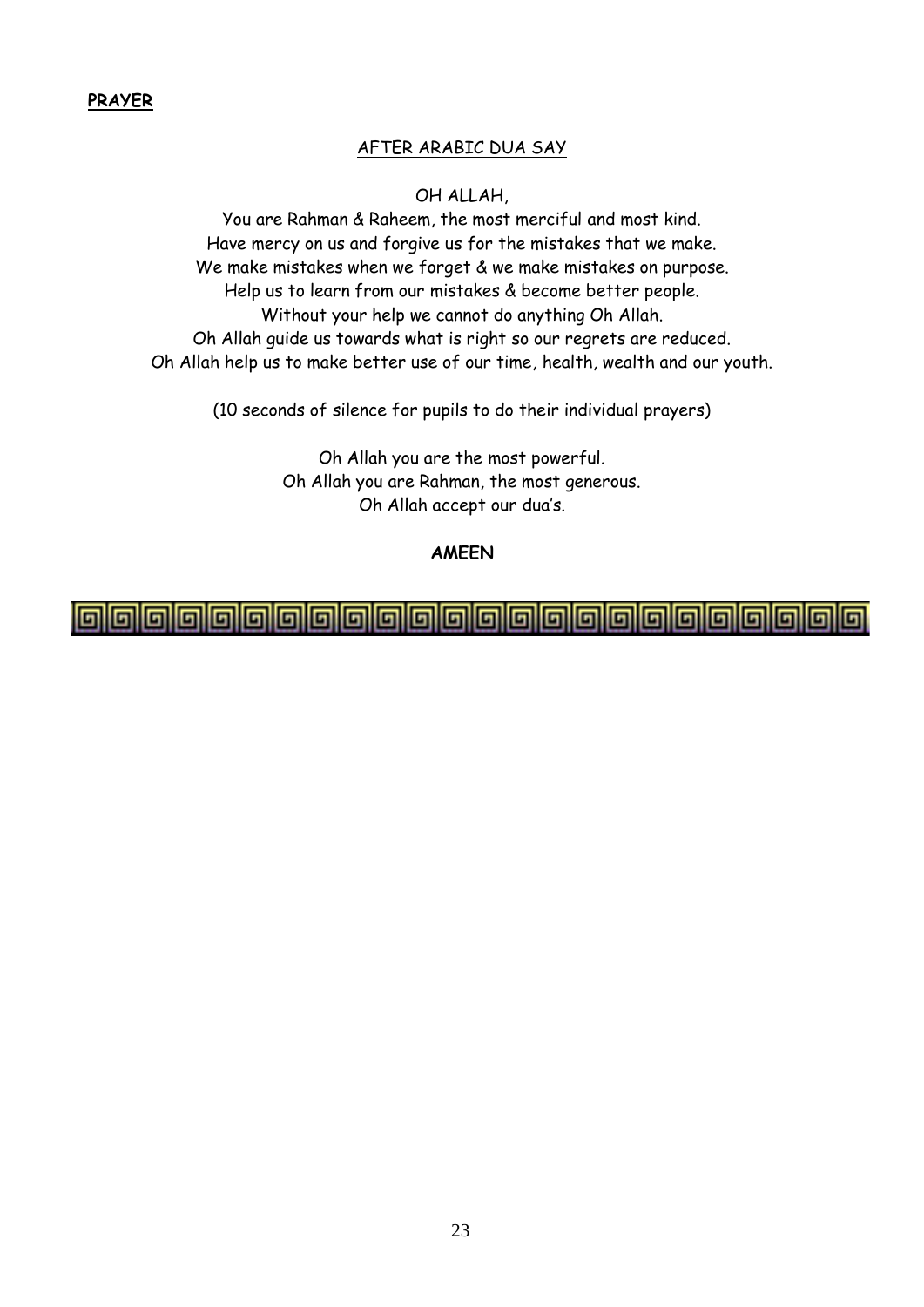## Helping others

**Aim**

To show that helping others is to help yourself.

Two men, both seriously ill, occupied the same hospital room. One man was allowed to sit up in his bed for an hour each afternoon to help drain the fluid from his lungs. His bed was next to the room's only window. The other man had to spend all his time flat on his back.

The men talked for hours on end. They spoke of their wives and families, their homes, their jobs, their involvement in the military service, where they had been on vacation.

Every afternoon when the man in the bed by the window could sit up, he would pass the time by describing to his roommate all the things he could see outside the window.

The man in the other bed began to live for those one-hour periods where his world would be broadened and enlivened by all the activity and colour of the world outside.

The window overlooked a park with a lovely lake. Ducks and swans played on the water while children sailed their model boats. Beautiful flowers of every colour gave their scent out to the air and a fine view of the city skyline could be seen in the distance.

As the man by the window described all this in exquisite detail, the man on the other side of the room would close his eyes and imagine the picturesque scene.

One warm afternoon the man by the window described a parade passing by. Although the other man couldn't hear the band - he could see it. In his mind's eye as the gentleman by the window portrayed it with descriptive words.

Days and weeks passed. One morning, the day nurse arrived to bring water for their baths only to find the lifeless body of the man by the window, who had died peacefully in his sleep. She was saddened and called the hospital attendants to take the body away.

As soon as it seemed appropriate, the other man asked if he could be moved next to the window. The nurse was happy to make the switch, and after making sure he was comfortable, she left him alone.

Slowly, painfully, he propped himself up on one elbow to take his first look at the real world outside. He strained to slowly turn to look out the window beside the bed. It faced a blank wall.

The man asked the nurse what could have compelled his deceased roommate who had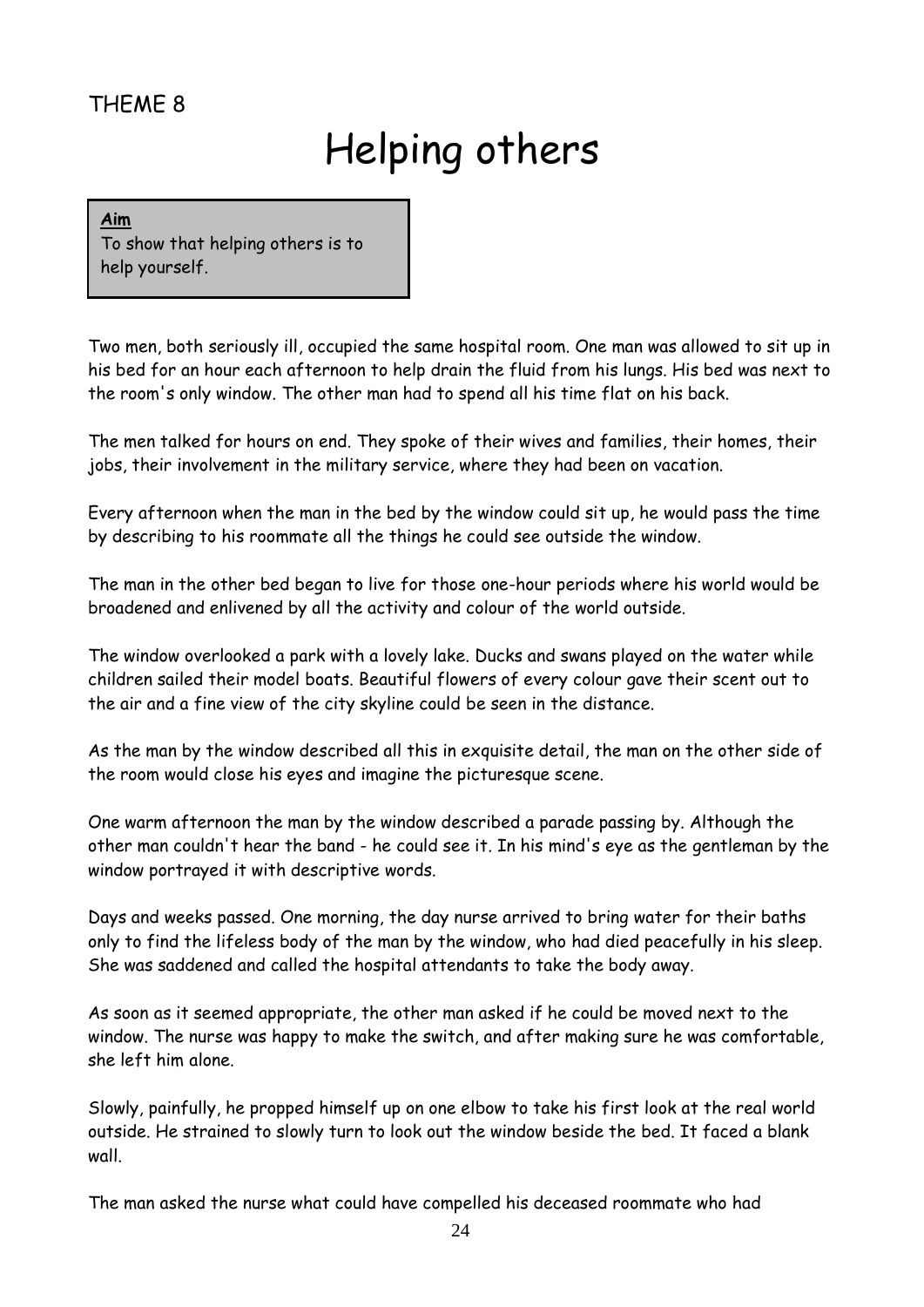described such wonderful things outside this window. The nurse responded that the man was blind and could not even see the wall. She said, "Perhaps he just wanted to encourage you"

Ali, the prophet Muhammad's (PBUH) cousin, used to lead a seemingly miserly life. But when he died they discovered that he was supporting one hundred poor families in Madinah. Muhammad Ibn Ishaq said: Some people of Madinah used to live not knowing where from they got their livelihood. When Ali died they lost what used to be sent to them by night. As a matter of fact, Ali used to carry a bag of bread by night on his back and distribute it as charity. He would say: "The secret charity puts out the anger of Allah." When Ali died and people washed his body, they found some black traces on his back. They said: What is this? Then the answer was that he used to carry bags of flour on it by night and would give them to the poor people of Madinah. That is why when he died, people of Madinah said: We only lost the secret charity when Ali died.

#### **REFLECTIONS**

- Helping others is to help yourself.
- Help others, it does not matter who they are, Muslim or not, Black or white, Person or animal- they are all the creation of Allah.
- The Prophet Muhammad (PBUH) said:

#### **"help your friend if he is being wronged or doing wrong"**

His companions asked how can we help him if he is doing wrong? The Prophet (PBUH) replied **"stop him doing wrong and you will be helping him"**

#### **CONCLUSION**

There is a famous tale of a soldier who died in battle as a martyr. His soul was taken to Allah and he was given the good news that he will be in Heaven. He was asked whether he had any request before he was taken there, he replied that he wanted to see the other side (hell).

When he was taken to Hell to his amazement he saw long tables laid with the most delicious food, the people at this table were very thin and hungry. They had been given chopsticks to eat their food. These chopsticks were 6ft long and due to this although they could smell the food they could not eat it, the chopsticks were too long.

The soldier was then taken to Heaven, where he saw a similar seen. He saw long tables laid with the most delicious food; the people at this table also had chopsticks that were 6ft long. But the people in Heaven had learnt to feed each other and that is what everyone was doing. In this way they all enjoyed the food.

The people in heaven learnt that to help each other they are in fact helping themselves.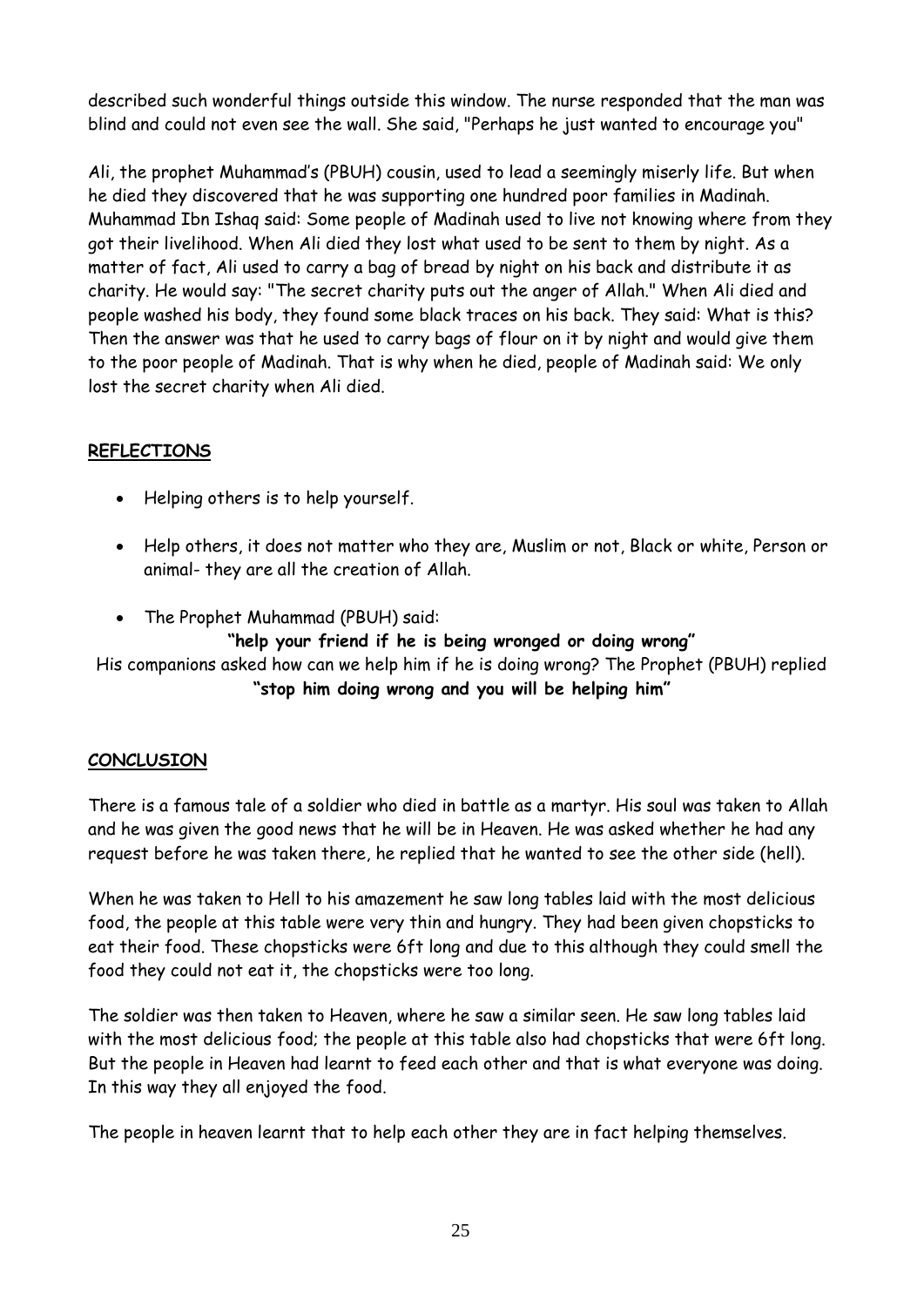#### **PRAYER**

#### AFTER ARABIC DUA SAY

#### OH ALLAH,

You are Rahman & Raheem, the most merciful and most kind. Have mercy on us and forgive us for the mistakes that we make. We make mistakes when we forget & we make mistakes on purpose. Help us to learn from our mistakes & become better people. Without your help we cannot do anything Oh Allah. Oh Allah help us to help others. Oh Allah use us to help people that we like and we dislike, people that we know and don't know.

(10 seconds of silence for pupils to do their individual prayers)

Oh Allah you are the most powerful. Oh Allah you are Rahman, the most generous. Oh Allah accept our dua's.

#### **AMEEN**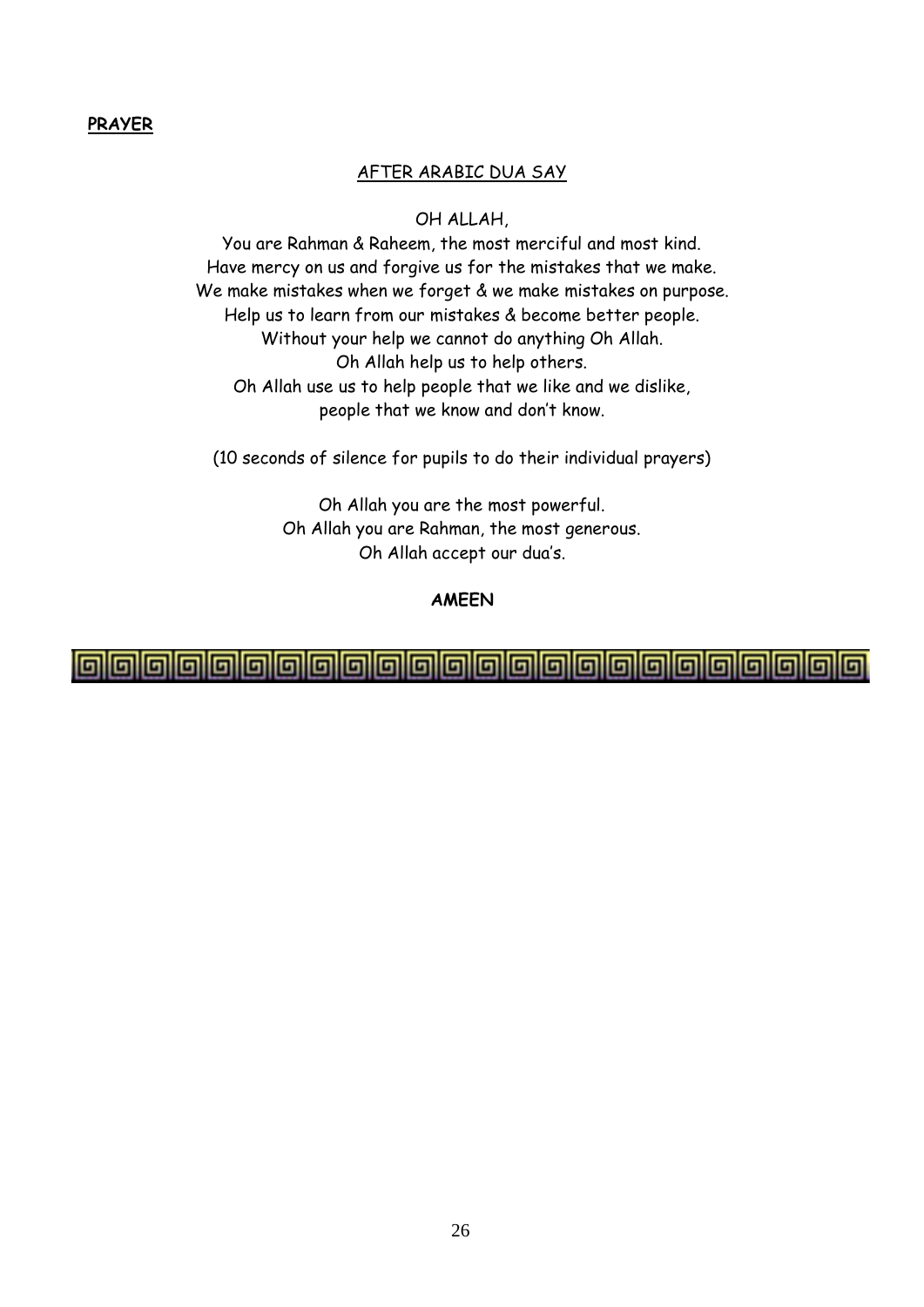## Always speak the truth

#### **Aim**

To show that the truth should always be spoken, no matter what circumstances befall you.

It was narrated that a group of friends went to a shore to play and swim. Suddenly, while playing, they heard one of them crying, "Help! Help! Save me! I'm drowning!"

They hurried to him, but when they saw him, he laughed and said, "I tricked you!"

They got angry for his lying to them. But the boy repeated his action many times, and each time he laughed that he had succeeded in deceiving them.

Then one time, the boy cried, "Save me! Help me! I'm drowning!"

He was telling the truth this time, for the sea was really high. But the other boys turned a deaf ear to him, thinking that he was lying again. The boy was actually about to drown, but the Marine Rescue Team saved his life at the last minute.

The boys' friends hurried to him to make sure he was OK. They said to him, "We thought you were lying as you did before."

The boy said, "You're right. Allah punished me because I lied to you. But from now on, I'll never lie again."

We may not believe someone who often tells lies, even when he tells the truth

We are told that Allah's messenger did not hate anything more than lying. (Ahmed).

The Prophet Muhammad (PBUH) was once asked "Can a Muslim be a coward?" He replied "Yes." and then asked "Can a Muslim be a miser?" and the reply was "Yes." The Prophet was then asked "Can a Muslim be a liar?" The Prophet replied "NO! A Muslim can never be a liar".

The Prophet Muhammad (PBUH) furthermore said,

**"Truth leads to piety and piety leads to Jannah. A man persists in speaking the truth till he is enrolled with Allah as a truthful. Falsehood leads to vice and vice leads to the Fire (Hell), and a person persists on telling lies until he is enrolled as a liar".**(Bukhari)

The Prophet Muhammad (PBUH) happened to pass by a heap of grain and inserted his hand into it; his fingers were moistened by the wet grain. At this, he asked the owner of the grain: What is this? The man replied: O Prophet! It is due to rain. The Prophet (PBUH) said: Why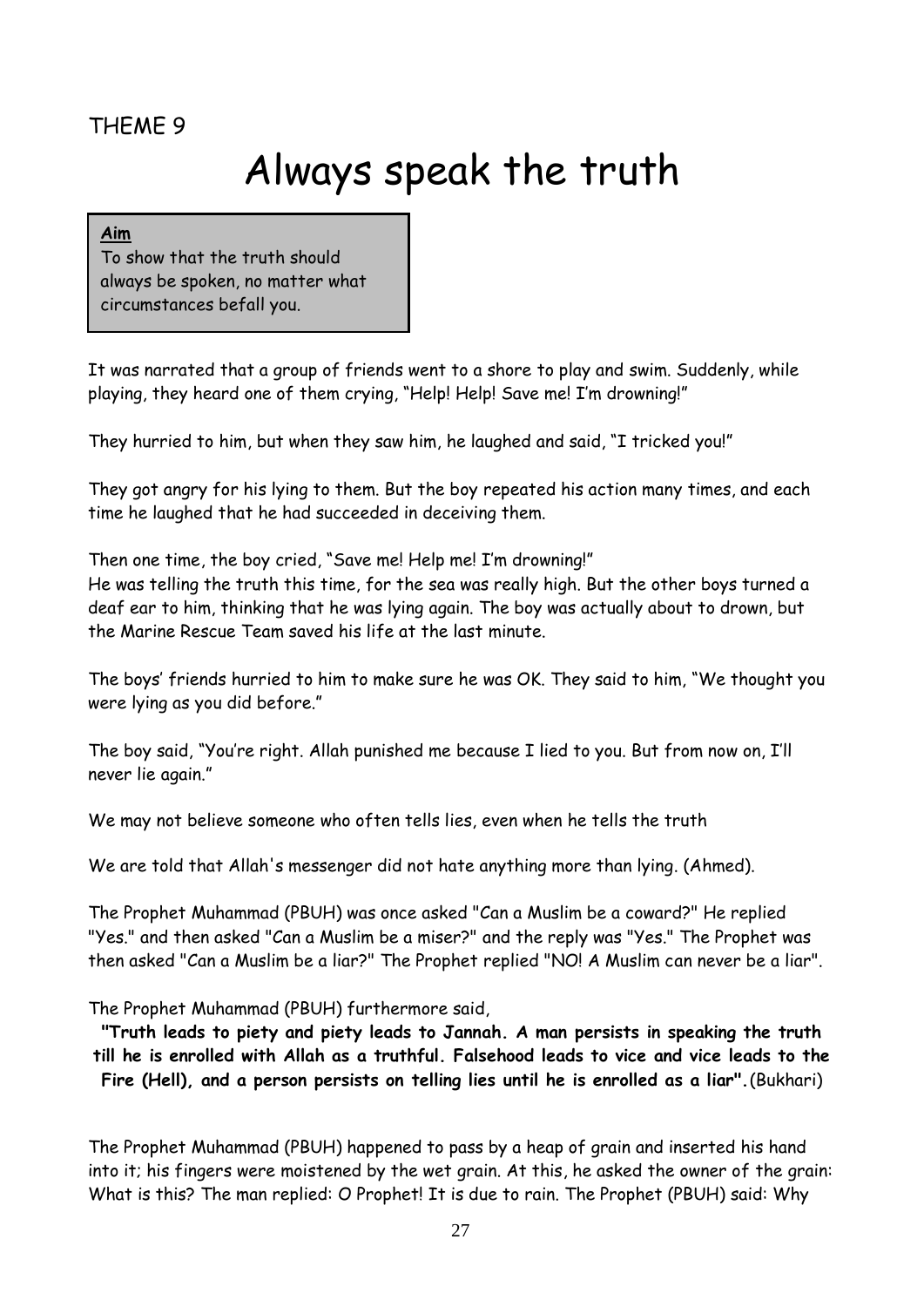didn't you put the damp grain on top of the heap, so people could see it? He who deceives people does not belong to my Ummah. (Muslim)

Once a man came to the prophet Muhammad (PBUH) and said, "Oh prophet of Allah, I have many bad habits. Which one of them should I give up first?" The prophet said, "Give up telling lies first and always speak the truth." The man promised to do so and went home.

At night the man was about to go out to steal. Before setting out, he thought for a moment about the promise he made with the prophet. "If tomorrow the prophet asks me where have I been, what shall I say? Shall I say that I went out stealing? No, I cannot say that. But nor can I lie. If I tell the truth, everyone will start hating me and call me a thief. I would be punished for stealing."

So the man decided not to steal that night, and gave up this bad habit.

Next day, he felt like drinking wine, when he was about to do so, he said to himself, "What shall I say to the prophet if he asks me what did I do during the day? I cannot tell a lie, and if I speak the truth people will hate me, because a Muslim is not allowed to drink wine." And so he gave up the idea of drinking wine.

In this way, whenever the man thought of doing something bad, he remembered his promise to tell the truth at all times. One by one, he gave up all his bad habits and became a good Muslim and a very good person.

Allah mentioned about truthfulness 100 places in the Quran:

**" Be with the truthful."**(Quran 9:119),

**"So God may reward the truthful for their truthfulness"** (Quran 33:24).

**"You who believe, heed God and stand by those who are truthful"** (Quran 9:119).

**"You who believe, guard your duty to God, and speak words straight to the point"**

(Quran 33:70).

The prophet Muhammad (PBUH) said:

**"The signs of a hypocrite are three; Whenever he speaks he tells a lie, Whenever he promises he always breaks it, If you trust him he proves to be dishonest"** (Bukhari & Muslim)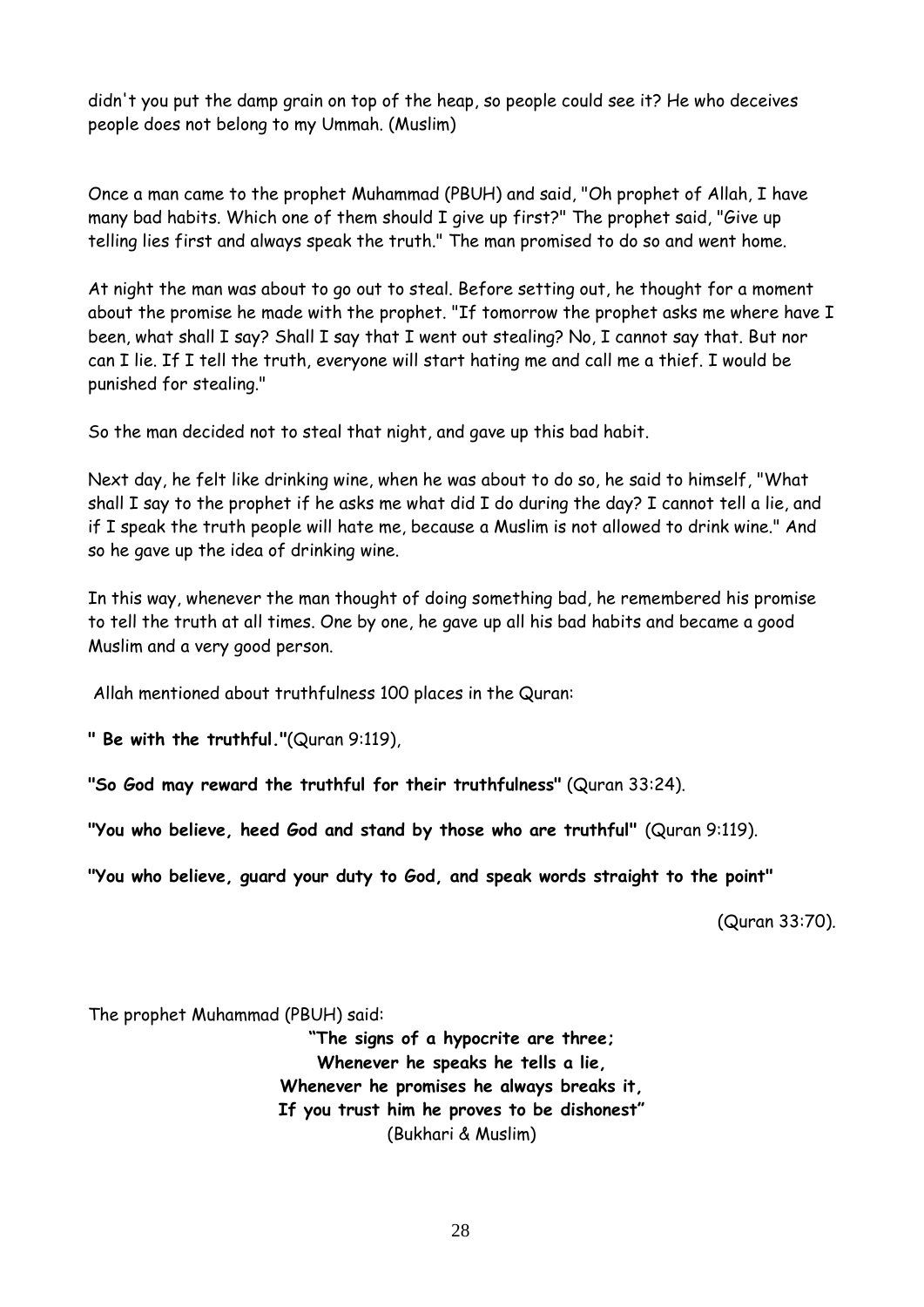#### **REFLECTIONS**

- How often do we say such a phrase or say "I was only joking". We treat lies as being trivial.
- One lie leads to another ten lies, which then lead to bad actions. Remember you can lie and think that you have got away with it but on the day of Judgement your hands, tongue and feet will bear testimony against you and tell the truth
- Once you are branded as a liar, there may come a time when you are desperate for someone to hear you out or need help, but no one will listen to you because they see you as a liar.

#### **CONCLUSION**

As a boy Abdul Qadir (a famous scholar) prepared himself to travel to Baghdad to receive his education there. His mother gave him 40 dinars for his education costs and said to him, "Son, promise me that you will never lie, no matter what the circumstances.'' He gave her his word.

He travelled with a caravan through the desert. On the way, a gang of robbers attacked the caravan and stole everything they found. Then one of the robbers turned to the boy and said, "Do you have anything?"

He replied, "Yes, I have 40 dinars."

The robber searched the boy and found nothing. The robber asked again "How much money do you have?"

He replied, " I have 40 dinars."

The robber laughed, thinking that the boy was either lying or mad. The gang took him with them to their leader.

The leader asked the boy, "Why are you lying?''

He answered, "I promised my mother that I would never lie, and I cannot fail her."

The leader then asked where are these forty dinars that you have. The boy showed the leader that his mother had hid them in the lining of his Jacket.

The leader was so impressed by his words that he said, "Boy, you sacrifice your money in order not to break your promise to your mother. You are afraid to fail her, while we are not ashamed of failing Allah.''

The leader ordered the robbers to give back what they stole from the caravan. He then turned to the boy and said, "I turn to Allah in repentance thanks to you."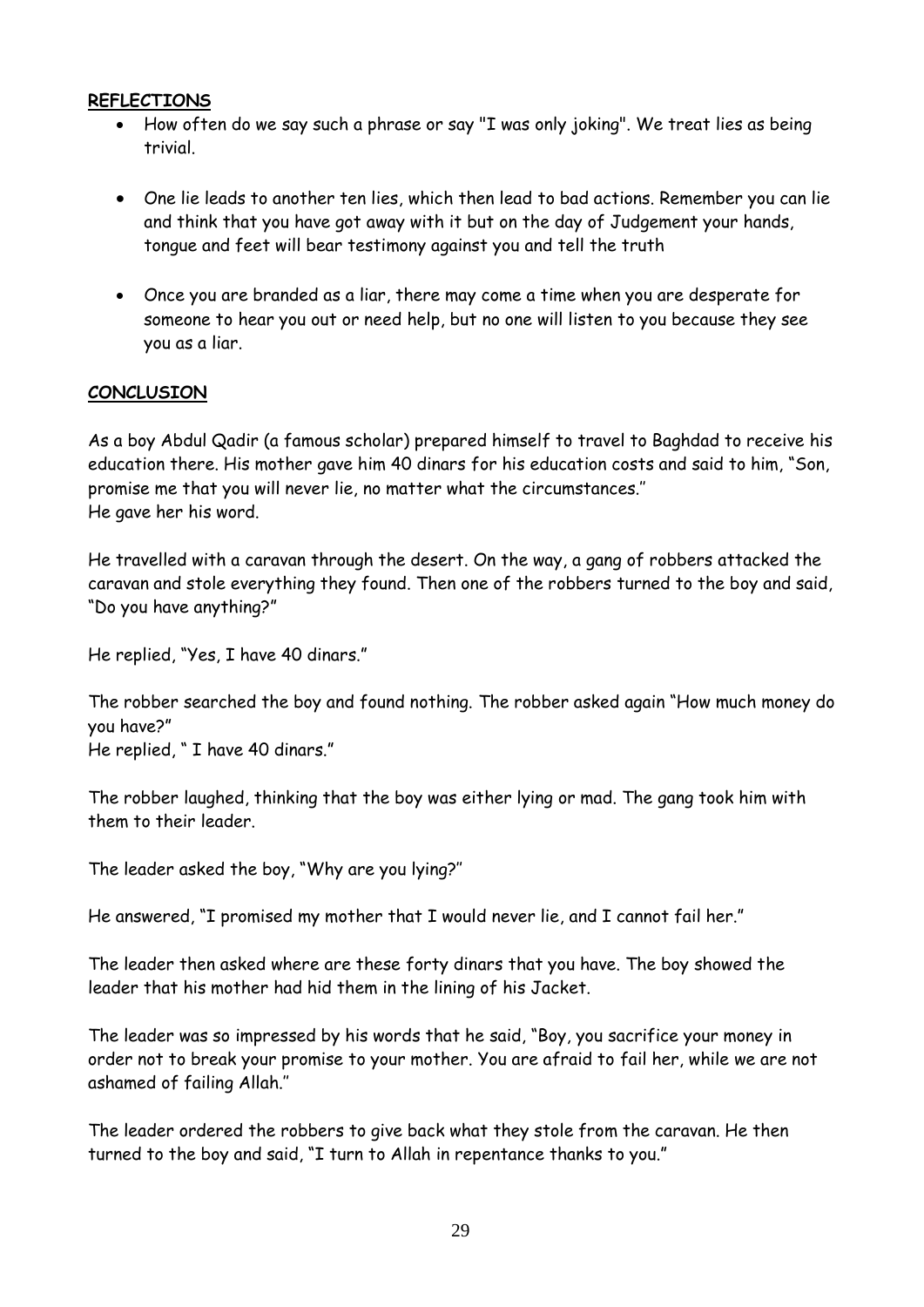The gang then said to their leader, "You have been our example in robbery, and now you are ours in repentance." So, they all declared their repentance.

Through his truthfulness many others mended their ways.

#### **PRAYER**

#### AFTER ARABIC DUA SAY

#### OH ALLAH,

You are Rahman & Raheem, the most merciful and most kind. Have mercy on us and forgive us for the mistakes that we make. We make mistakes when we forget & we make mistakes on purpose. Help us to learn from our mistakes & become better people. Without your help we cannot do anything Oh Allah. Oh Allah clean our hearts and our tongues. Oh Allah give us the strength to speak the truth even if it is against our own selves.

(10 seconds of silence for pupils to do their individual prayers)

Oh Allah you are the most powerful. Oh Allah you are Rahman, the most generous. Oh Allah accept our dua's.

#### **AMEEN**

I۳ m m m I۸ lo l al Iп l al Ia **I** Wil **Fi** ١u **IT I** П m m m m m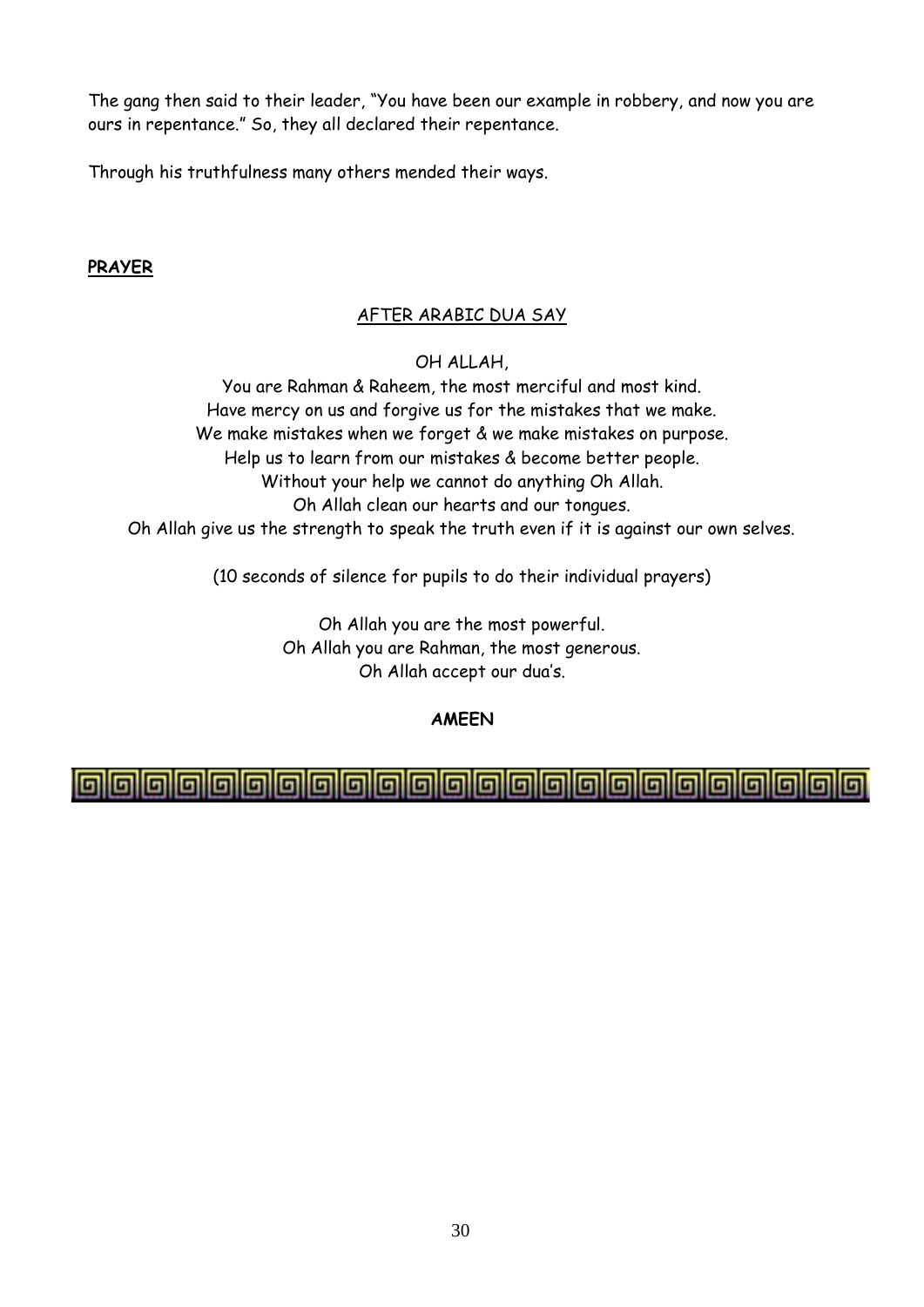## To forgive and forget

**Aim**

To show that forgiveness is a quality of a Muslim.

A teacher told each of her students to bring a clear plastic bag and a sack of potatoes to school. The teacher suggested to her pupils that for every person they had refused to forgive in their life's experience, they were to take a potato, and write on it the name and date, and put it in the plastic bag.

The teacher then told each of her students to carry this bag with them over their shoulders and on their backs everywhere they went for one week -- keeping the bag next to them at all times even beside their beds at night and by their desk throughout the school day, basically 24-hours a day!!!

Some of her students complained that the plastic bags were too heavy to lug around.

The hassle of physically lugging these heavy plastic bags around with them made it clear to the students what their teacher was trying to convey to them about the value of friendship and forgiveness. The students realised what a weight they were carrying spiritually!

This is a great metaphor for the price we pay for keeping our pain and heavy negativity! Too often we think of forgiveness as a gift to the other person, but it clearly is for ourselves.

Of all the things we can give other people in life, forgiveness is one of those that require the most effort. This phrase seems to make the process of forgiving easier for me:

"To bear a grudge against someone is like burning down your house to get rid of a rat."

Forgiveness is something we "give other people", but forgiveness, really, is a gift to ourselves. When we wreak vengeance on people whom we think have done us an injustice, we invariably end up bitter and resentful. Worse still, if our vindictiveness provokes retaliation, we might start a cycle of vengeance. And when you bear hatred within your heart, what you're essentially doing is destroying your own state of mind and potential to be happy.

Each day yields opportunities for us to let go of or hold on to grudges, although the severity of each situation may vary. Are you better off holding on to them, or letting go?

However, part of our being human is also that we make mistakes. Sometime we make mistakes without deliberation and intention. But sometime we knowingly and deliberately sin and do wrong to others. It is said, "to err is human and to forgive is divine." Both parts of this statement are very true. As human beings we are responsible, but we do also make mistakes and we are constantly in need of forgiveness.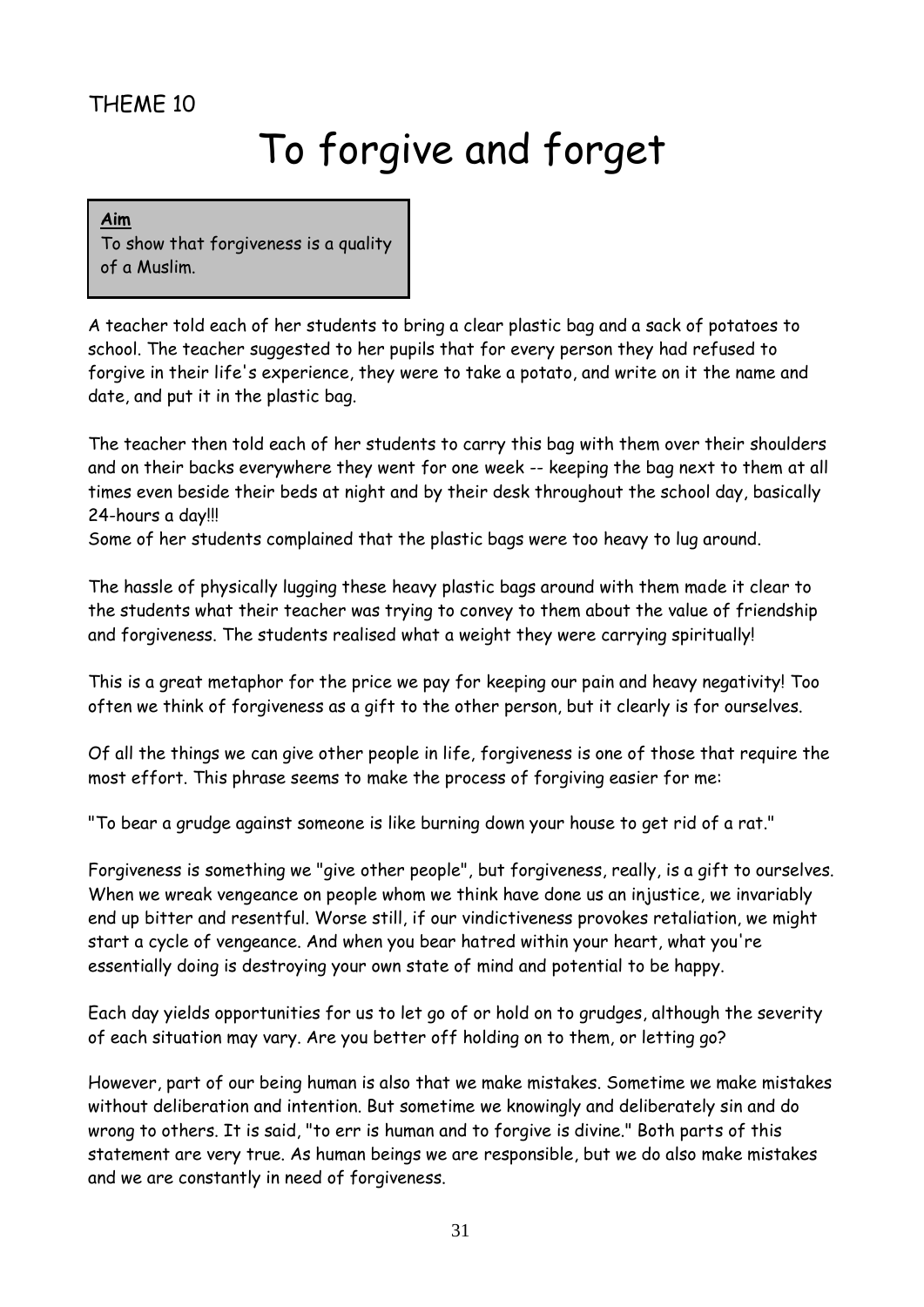Islam speaks about two aspects of forgiveness:

Allah's forgiveness & Human forgiveness.

We need both, because we do wrong in our relations to Allah as well as in our relations to each other.

#### **Allah's Forgiveness:**

Allah is the most Forgiving. There are many names of Allah given in the Quran. Some of these names are related to His mercy and forgiveness.

**Al-Ghafoor:-** The most Forgiving.

**Al-'Afuw:-**This is another aspect of forgiveness.

**Al-Tawwab:-**The Acceptor of repentance.

**Al-Haleem:-**The Clement. This means that Allah is not quick to judgment. He gives time. He forebears and is patient to see His servant to return to Him.

**Al-Rahman and Al-Rahim:-** The most Merciful and Compassionate.

In one of the prayers that the Prophet Muhammad (PBUH) taught, he said,

#### **"O Allah, You are most Forgiving One, You love to forgive, so forgive me."**

(Trimidhi and Ibn Majah).

Forgiving each other, even forgiving one's enemies is one of the most important Islamic teaching. In the Quran, Allah has described the Believers as

#### **"Those who avoid major sins and acts of indecencies and when they are angry they forgive**." (Quran 42:37)

Later in the same Sûrah Allah says,

#### **"Whosoever forgives and makes amends, his reward is upon Allah."**

(Quran 42:40)

The Prophet Muhammad (PBUH) was the most forgiving person. He was ever ready to forgive his enemies. When he went to Taif to preach the message of Allah, its people mistreated him. They abused him and hit him with stones. He left the city humiliated and wounded. When he took shelter under a tree, the angel of Allah visited him and told him that Allah sent him to destroy the people of Taif because of their sin of mistreating their Prophet. The Prophet (PBUH) prayed to Allah to save the people of Taif, because what they did was out of their ignorance. He said, "O Allah, guide these people, because they did not know what they were doing."

When he entered the city of Makkah after the victory, the Prophet Muhammad (PBUH) had in front of him some of his staunchest enemies. Those who fought him for many years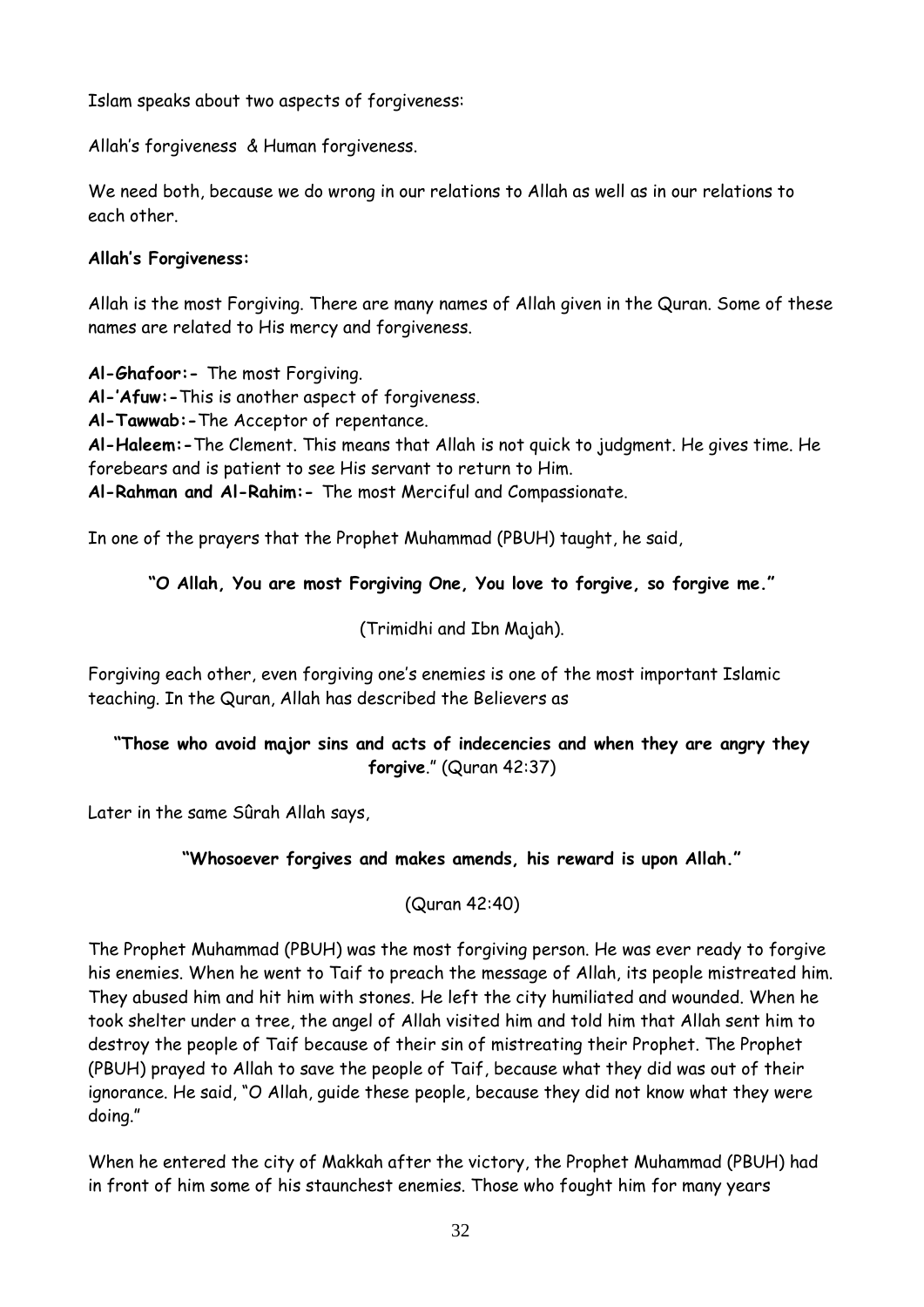persecuted his followers and killed many of them. Now he had full power to do whatever he wanted to punish them for their crimes.

It is reported that the Prophet Muhammad (PBUH) said:

#### **"Today I shall say to you what Joseph said to his brothers, 'No blame on you today. Go, you are all free."**

Soon they all came and accepted Islam at his hands. He forgave even Hind who had caused the murder of his uncle Hamza. After killing him she had his body mutilated and chewed his liver. When she accepted Islam, the Prophet Muhammad (PBUH) even forgave her.

#### **REFLECTIONS**

• The prophet Muhammad (PBUH) said :

#### **"show mercy to others so the creator may show mercy to you"**

- In one Hadith the Prophet Muhammad (PBUH) said that Allah has commanded him about nine things. One of them he mentioned was **"that I forgive those who do wrong to me."**
- When you hate, how much damage do you do to yourself, and how much to the other person?

#### **CONCLUSION**

One day the Prophet Muhammad (PBUH) looked at a man and said: Whoever likes to look at a man who will enter Paradise, let him look at this man. Abdullah Ibn Abbas, who was present and heard this comment, followed the man who was favoured with this promise. He asked his permission to be his guest, which the man accepted. After observing him for three consecutive nights, without seeing anything extraordinary about him, Abdullah Ibn Abbas said: I don't see anything about you which qualifies you to enter Paradise more than the rest of us. Can you remember one special thing you do of which I may not be aware. After thinking for sometime the man said: Nothing is outstanding in my life except one thing, may be, that I go to bed with a pure and sound heart towards my friends (meaning to forgive others of their bad qualities and to think good of everybody). Then Ibn Abbas exclaimed: This is exactly what qualifies you to enter paradise.

#### **"Show forgiveness, enjoin what is good, and turn away from the ignorant. If a suggestion from Satan assails your mind, seek refuge with Allah; for He hears and knows all things"**

(Quran 7:199-200)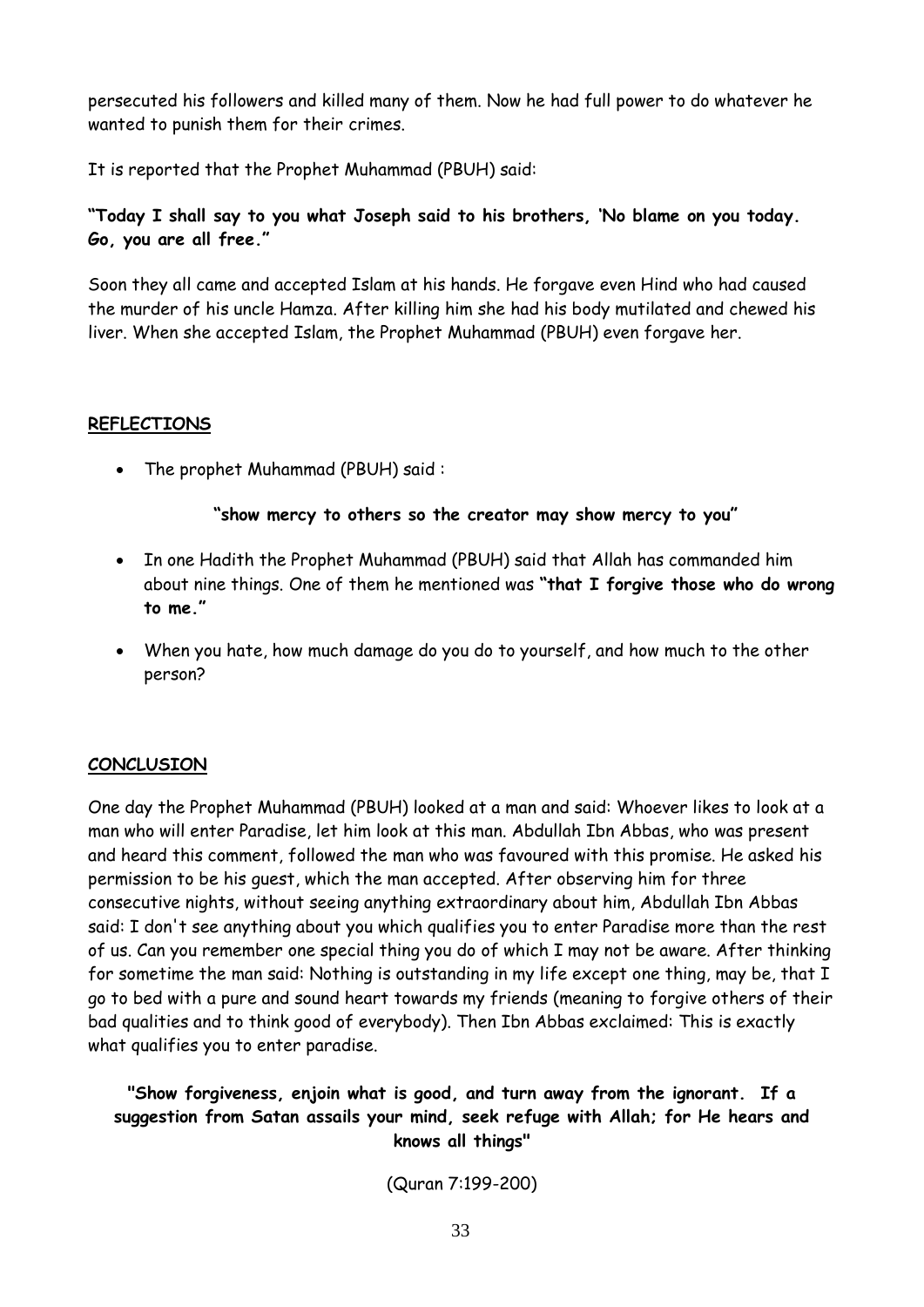**PRAYER**

#### AFTER ARABIC DUA SAY

#### OH ALLAH,

You are Rahman & Raheem, the most merciful and most kind. Have mercy on us and forgive us for the mistakes that we make. We make mistakes when we forget & we make mistakes on purpose. Help us to learn from our mistakes & become better people. Without your help we cannot do anything Oh Allah. Oh Allah help us to clean our hearts from any hatred or enmity we may have towards anyone else. Oh Allah help me to forgive all that have hurt me and help the ones that I have hurt to forgive me.

(10 seconds of silence for pupils to do their individual prayers)

Oh Allah you are the most powerful. Oh Allah you are Rahman, the most generous. Oh Allah accept our dua's.

#### **AMEEN**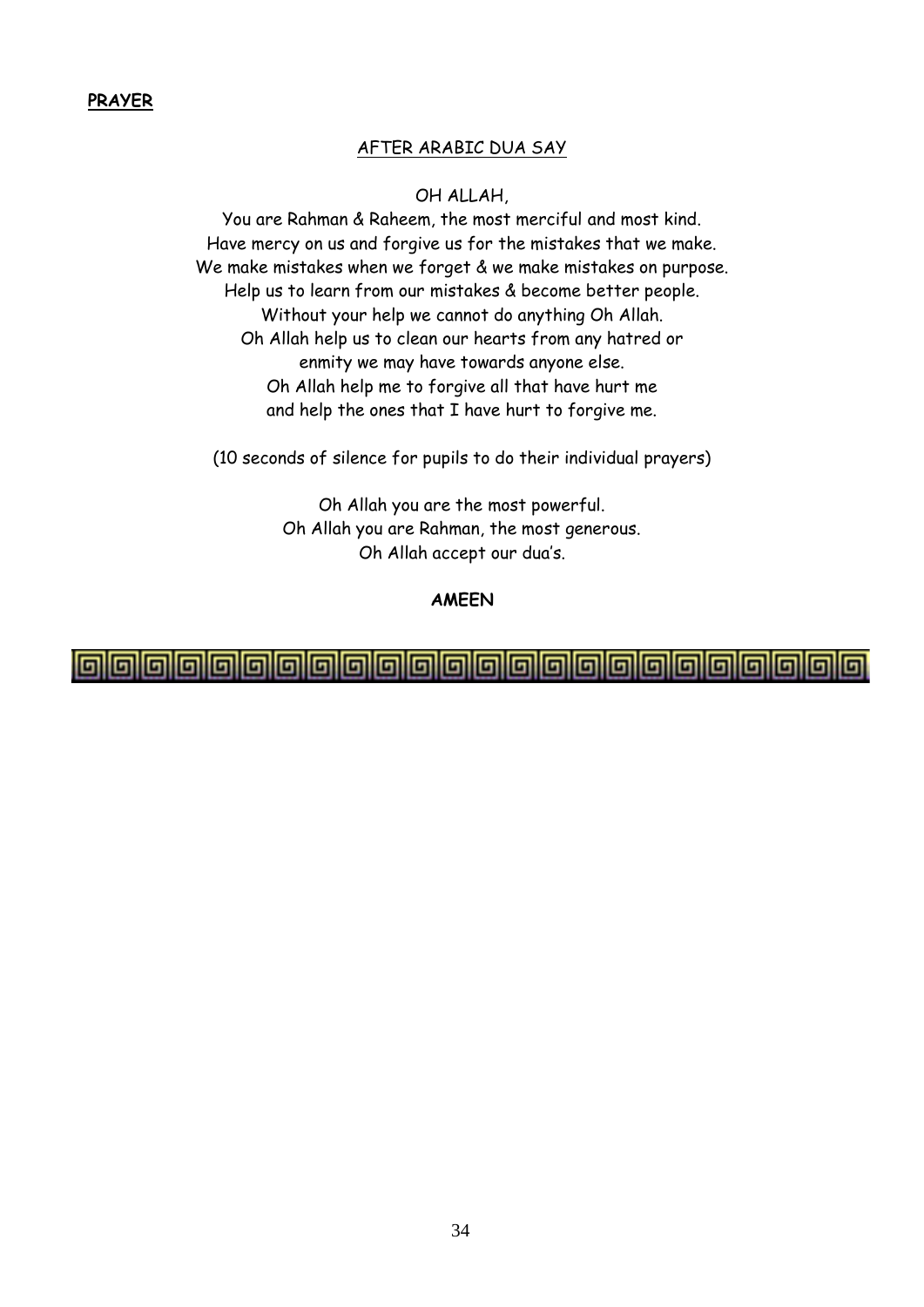## Power of the tongue (talk, talk, talk)

#### **Aim**

The tongue can be the bitterest thing on earth or the sweetest thing on earth.

There was a sheikh who had a beautiful daughter. This daughter was coming to the age of marriage, and she had many suitors. She was so beautiful that handsome princes and rich men of position all wanted to win her hand in marriage. Finally the sheikh said, 'I'll give you some tasks; after you have completed these tasks you will come back here. And the one who can succeed in all of them will be worthy of having my daughter's hand in marriage.'

The sheikh gave a task of bringing the sweetest thing that the people could think of. The next day they all returned. Some brought honey, others the sweetest smelling flowers or just anything that had the sweetest taste or aroma, anything sweet you could dream of that was on the planet, they brought. At the end of this long line was a poor, meek student of the sheikh. The sheikh finally said to him, 'what is it? Why are you here?' He said, 'Well, your daughter is very beautiful, and I am in love with her. And I would like also to attempt to answer these questions so that I may win her hand in marriage.' The sheikh said, 'Well, all right.' He could not stop what he had started. The student was holding a box. 'What's in that box?' asked the sheikh. He opened the box. Inside was the huge tongue of an ox. The sheikh stepped back and said, 'Is this some kind of a joke or a game you're playing with me, son? I asked for the sweetest thing in the world, and you bring me this tongue!' The student said, 'But, my sheikh, humbly I tell you that the tongue is the sweetest thing in the world, because the words that come from this tongue, if they are sweet words, they can make a sick person well. They can make an unhappy person happy. They can make someone who is sad and despondent feel that his life is worth living, and have joy. Surely, the tongue is the sweetest of all things.' The sheikh said, 'All right, you win this one.'

Then, addressing the others, he said, 'The next thing you are to bring me is the bitterest thing in the world.' The next day, the suitors all came and lined up. They brought bitter herbs and all kinds of bitter-tasting foods, plants, and whatever it was that tasted really bitter and terrible. And there was Mehmet the student at the end of the line holding a box. The sheikh said, 'what is it now? What do you have to show us this time?' Mehmet opened the box, and there was the same tongue. Astonished, the sheikh said, 'Surely you're playing a joke on us again. Yesterday you said that this was the sweetest of all things. Today you say it is the most bitter.' 'My sheikh,' Mehmet offered humbly and quietly, 'if the tongue says bitter words, it can make a happy person sad. If the tongue says bitter things to someone, it can hurt his very heart. This tongue is so bitter it can even break a heart.' The sheikh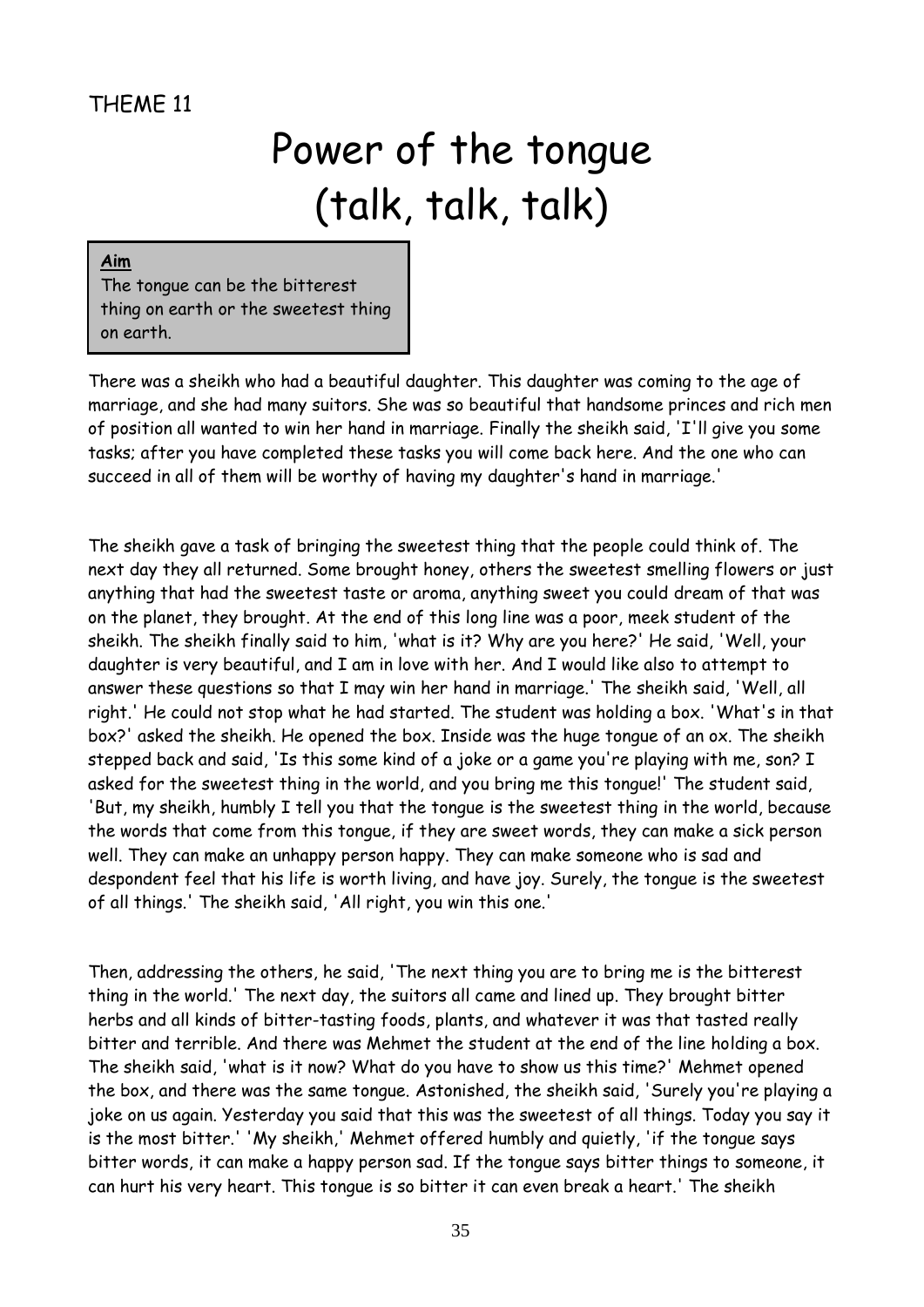reluctantly said, 'All right, Mehmet, alright.' Mehmet received the sheikh's daughter's hand in marriage.

Prophet Muhammad (PBUH) said:

**"When a person gets up in the morning, all the parts of his body make a plea to his tongue saying; 'Fear Allah regarding us, because we follow you. If you are right then we shall also be right, and if you are wrong then we shall also be wrong."** (Tirmidhi)

**"Whoever can guarantee me what is between his jaws I can guarantee them Paradise."** (Bukhari)

#### **"Whoever believes in Allah and the Last day, LET HIM EITHER SPEAK GOOD OR KEEP SILENT**"

One day one of the companions asked Prophet Muhammad (PBUH) "O Messenger of Allah. Will we be called to account for what we say?" He replied

**"people will be thrown, faces down into the hellfire, only on account to what their tongues said."** (Tirmidhi).

#### **REFLECTIONS**

• Prophet Muhammad (PBUH) said:

**"A man slips more by his tongue than by his foot"** (Bayhaqi)

• Prophet Muhammad (PBUH) said:

**"Save yourself from Hell-fire even by giving half a date-fruit in charity, if you cannot find any then say a good word."** (Muslim)

• A good word is a charity and will help the person who spoke it.

#### **CONCLUSION**

A group of frogs were travelling through the woods, and two of them fell into a deep pit. All the other frogs gathered around the pit. When they saw how deep the pit was, they told the two frogs that they were as good as dead.

The two frogs ignored the comments and tried to jump up out of the pit with all of their might. The other frogs kept telling them to stop, that they were as good as dead.

Finally, one of the frogs took heed to what the other frogs were saying and gave up. He fell down and died.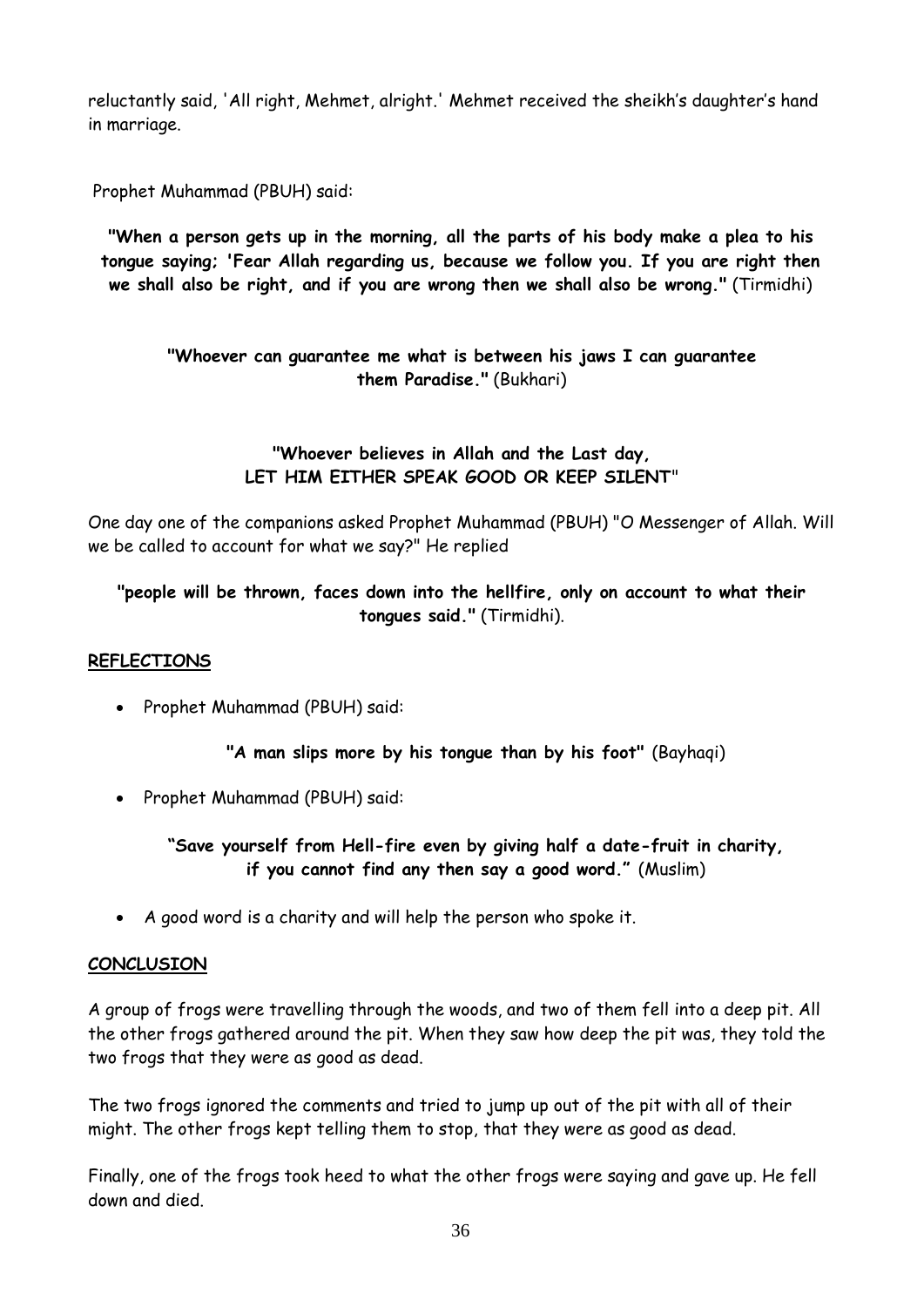The other frog continued to jump as hard as he could. Once again, the crowd of frogs yelled at him to stop the pain and just die. He jumped even harder and finally made it out.

This frog, though, was deaf, unable to hear the others plea. He thought they were encouraging him the entire time.

This story teaches us two lessons.

There is power of life and death in the tongue. An encouraging word to someone who is down can lift them up and help them make it through the day.

A destructive word to someone who is down can be what it takes to kill him or her.

### **PRAYER**

### AFTER ARABIC DUA SAY

### OH ALLAH,

You are Rahman & Raheem, the most merciful and most kind. Have mercy on us and forgive us for the mistakes that we make. We make mistakes when we forget & we make mistakes on purpose. Help us to learn from our mistakes & become better people. Without your help we cannot do anything Oh Allah. Oh Allah protect my tongue against lying, backbiting, gossiping and hurting others. Oh Allah help me to use my tongue to praise you, speak the truth and say good things about others.

(10 seconds of silence for pupils to do their individual prayers)

Oh Allah you are the most powerful. Oh Allah you are Rahman, the most generous. Oh Allah accept our dua's.

### **AMEEN**

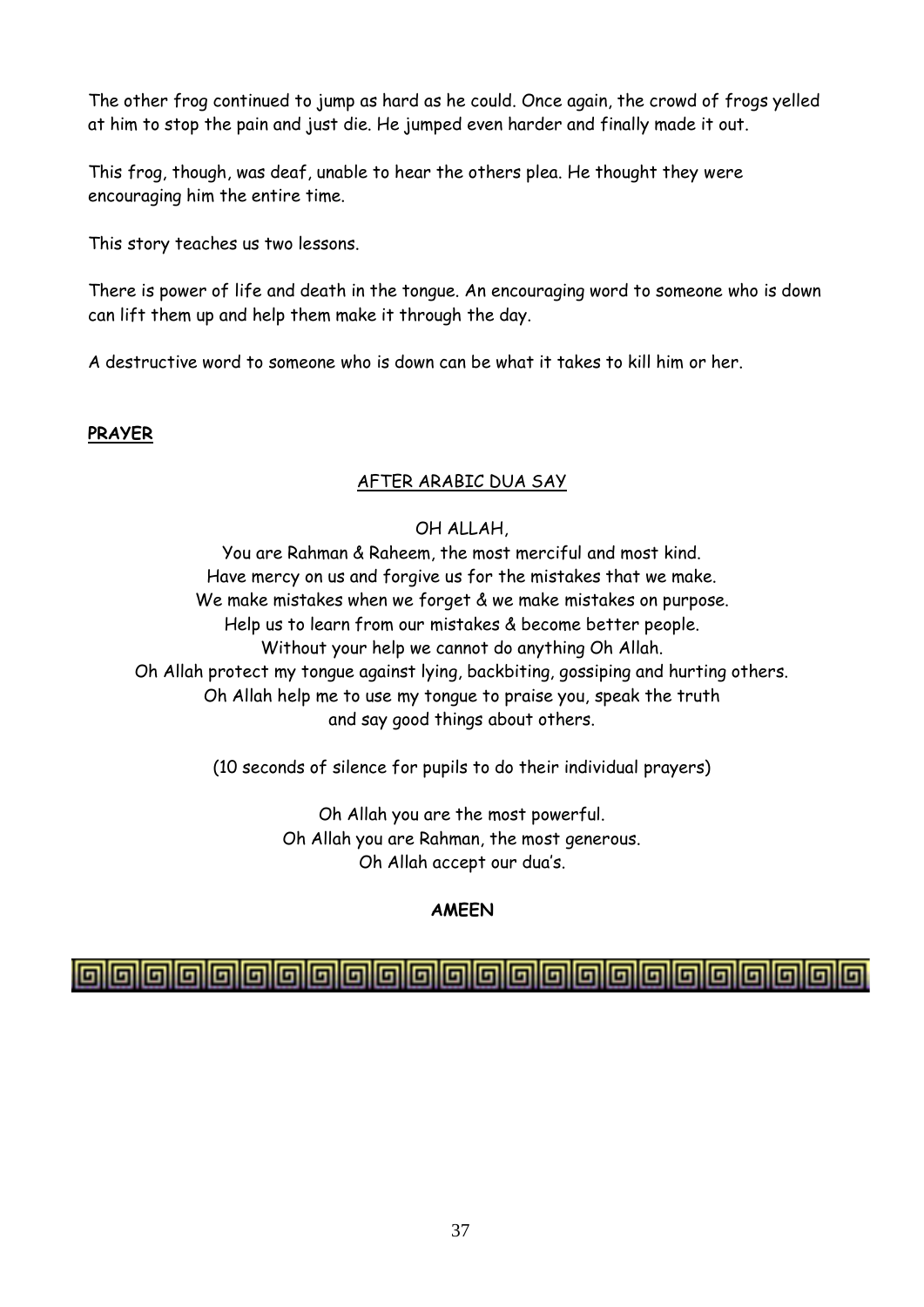### THEME 12

# The Meeting……(with Allah)

### **Aim**

To remember that we will all have a meeting with Allah.

In that place between wakefulness and dreams, I found myself in the room. There were no distinguishing features save for the one wall covered with small index card files. They were like the ones in libraries that list titles by author or subject in alphabetical order. But these files, which stretched from floor to ceiling and seemingly endlessly in either direction, had very different headings.

As I drew near the wall of files, the first to catch my attention was one that read "People I Have Liked". I opened it and began flipping through the cards. I quickly shut it, shocked to realize that I recognized the names written on each one.

And then without being told, I knew exactly where I was. This lifeless room with its small files was a crude catalogue system for my life. Here were written the actions of my every moment, big and small, in a detail my memory couldn't match.

A sense of wonder and curiosity, coupled with horror, stirred within me as I began randomly opening files and exploring their content. Some brought joy and sweet memories; others a sense of shame and regret so intense that I would look over my shoulder to see if anyone was watching. A file named "Friends" was next to one marked "Friends I Have Betrayed".

The titles ranged from the mundane to the outright weird. "Books I Have Read", "Lies I Have Told", "Comfort I Have Given", "Jokes I Have Laughed At". Some were almost hilarious in their exactness: "Things I've Yelled at My Brothers." Others I couldn't laugh at: "Things I Have Done in My Anger", "Things I Have Muttered Under My Breath at My Parents". I never ceased to be surprised by the contents. Often there were many more cards than I expected. Sometimes fewer than I hoped.

The sheer volume of the life I had lived overwhelmed me. Could it be possible that I had the time in my 20 years to write each of these thousands or even millions of cards? But each card confirmed this truth. Each was written in my own handwriting. Each signed with my signature.

When I pulled out the file marked "Songs I Have Listened To", I realized the files grew to contain their contents. The cards were packed tightly, and yet after two or three yards, I hadn't found the end of the file. I shut it, shamed, not so much by the quality of music, but more by the vast amount of time I knew that file represented.

When I came to a file marked "Lustful Thoughts", I felt a chill run through my body. I pulled the file out only an inch, not willing to test its size, and drew out a card. I shuddered at its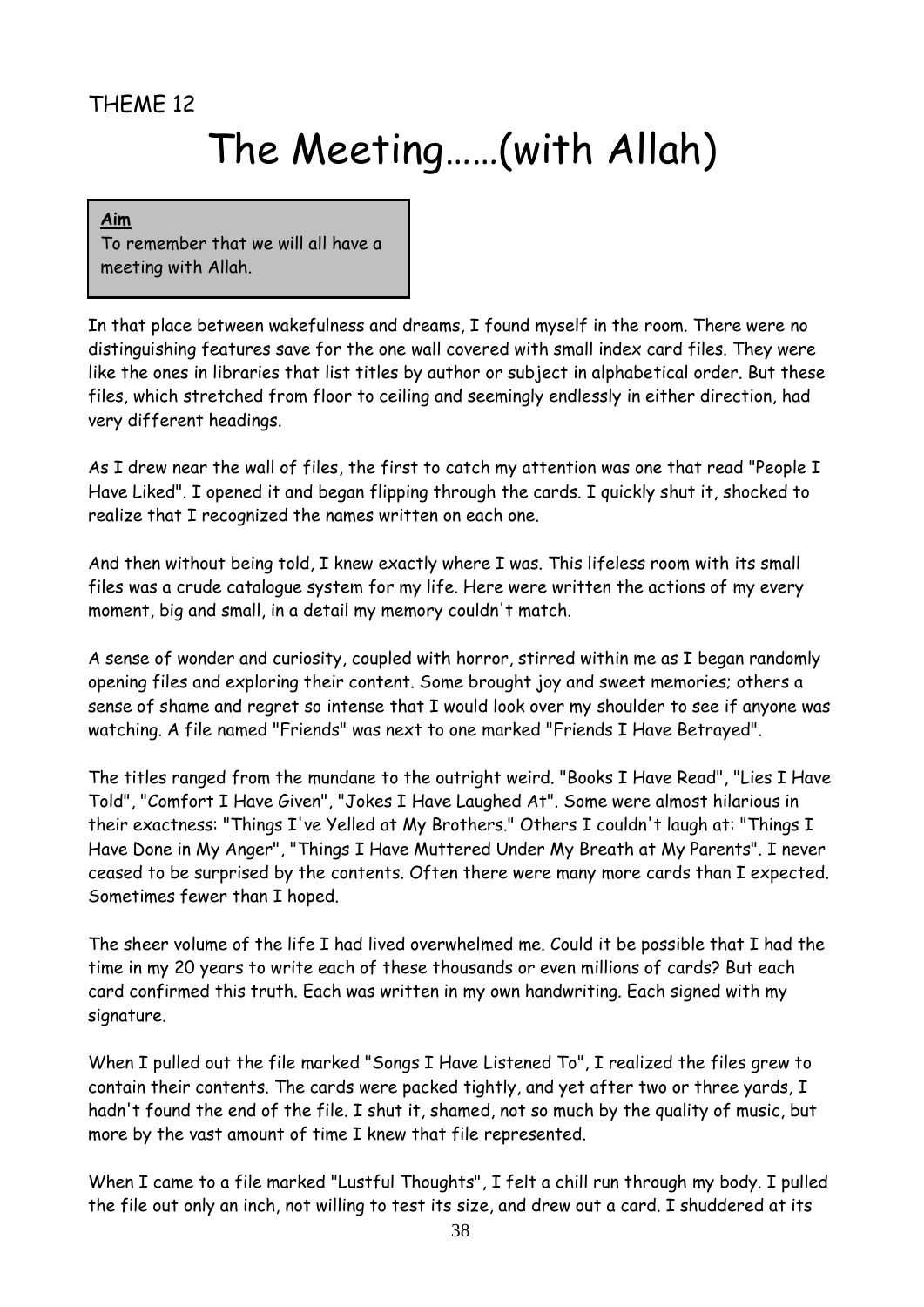detailed content. I felt sick to think that such a moment had been recorded.

An almost animal rage broke on me.

One thought dominated my mind: "No one must ever see these cards! No one must ever see this room! I have to destroy them!" In an insane frenzy I yanked the file out. Its size didn't matter now. I had to empty it and burn the cards. But as I took it at one end and began pounding it on the floor, I could not dislodge a single card. I became desperate and pulled out a card, only to find it as strong as steel when I tried to tear it.

Defeated and utterly helpless, I returned the file to its slot. Leaning my forehead against the wall, I let out a long, self-pitying sigh. And then I saw it. The title bore "People that I Have Taught About Allah". The handle was brighter than those around it, newer, almost unused. I pulled on its handle and a small box not more than three inches long fell into my hands. I could count the cards it contained on one hand.

And then the tears came. I began to weep. Sobs so deep that the hurt started in my stomach and shook through me. I fell on my knees and cried. I cried out of shame, from the overwhelming shame of it all. The rows of file shelves swirled in my tear-filled eyes. No one must ever, ever know of this room. I must lock it up and hide the key.

We all have two angels who are recording down our deeds. There will be a day when you will have a meeting with your creator, he will judge you for every deed that you did, spoke about or even thought. All your deeds will be recorded in your book.

The first message Prophet Muhammad (PBUH) gave to the people of Makkah was when he called everyone by shouting from a hill. He asked them if he told them that there is an army of the other side of the hill about to attack them, would they believe him, they all replied in the affirmative. He then warned them of a day that is waiting, where all of them will be called to Allah and judged for their actions.

### **REFLECTIONS**

- Umar (the  $2^{nd}$  caliph) said: **"call yourself to account before you are called to account"**
- Being a Muslim is nothing more or less than this.

-ONE DAY YOU WILL MEET ALLAH AND GIVE ACCOUNT OF YOUR LIFE. - PREPARE FOR THAT MEETING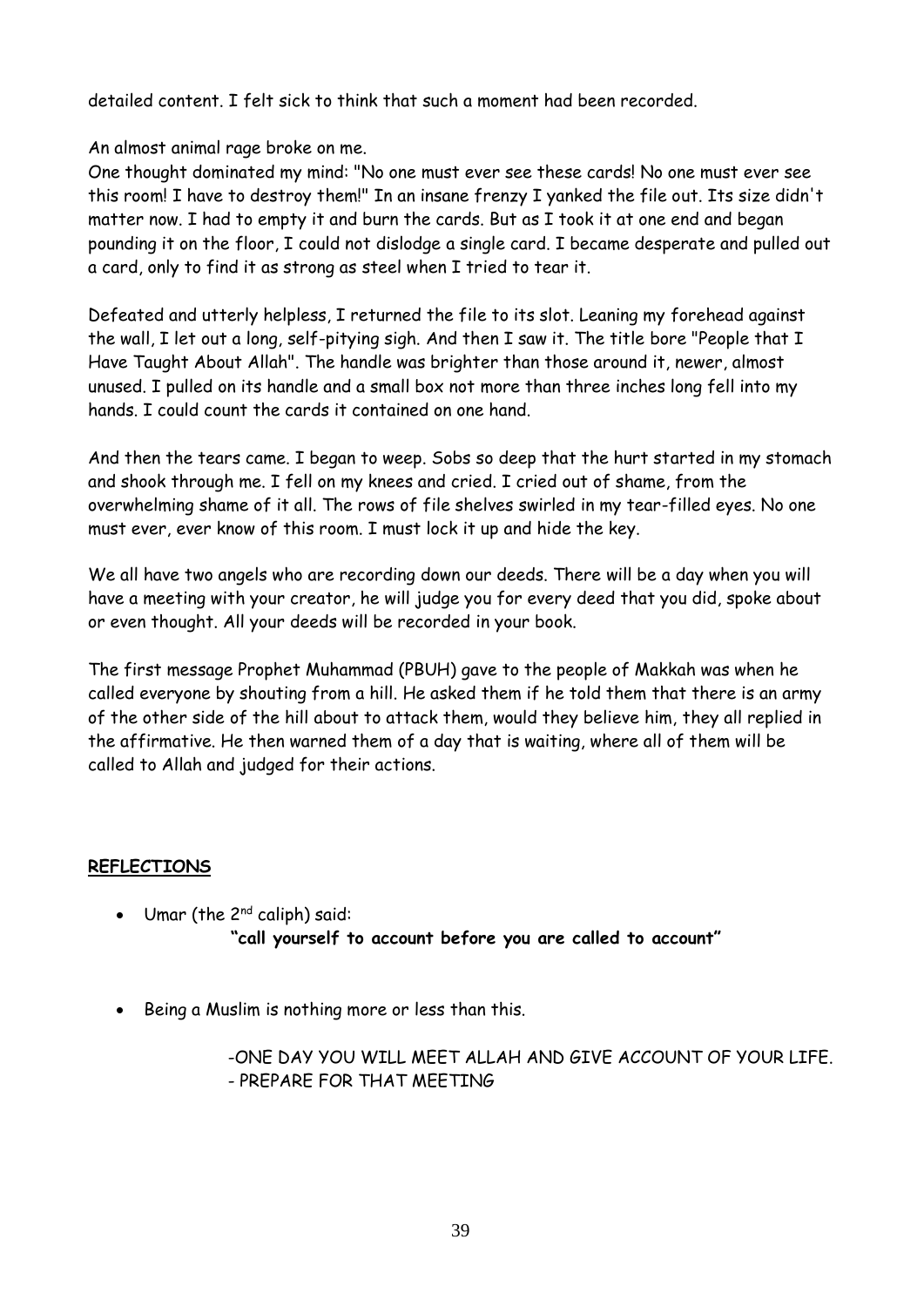### **CONCLUSION**

Once, a group of people were travelling on rocks at night. A voice came from the sky that whosoever picks up the rocks will regret and whosoever doesn't pick up the rocks will regret.

Now, the people were confused. How can this be? Whether you pick up the rocks or not, you will regret!

Anyway, some people picked up the rocks and some didn't. In the morning when they reached their homes, they saw that the rocks turned into diamonds.

Now, those people who didn't pick up the rocks started regretting saying "If only we had picked up some rocks."

Those people who did pick some rocks also started regretting saying, "Why didn't we pick up more rocks?" Both sides ended up regretting.

Dear Muslims, this same incident will take place with us on the Day of Judgement. Those people who spent their time in useless things will start regretting by looking at those who achieved a great position in Paradise by spending their time in the way of Allah.

Now, those who did achieve a position in Paradise will start regretting by looking at those who did more than them and are higher in status. "Alas! If we had only done more to please Allah."

### **PRAYER**

### AFTER ARABIC DUA SAY

### OH ALLAH,

You are Rahman & Raheem, the most merciful and most kind. Have mercy on us and forgive us for the mistakes that we make. We make mistakes when we forget & we make mistakes on purpose. Help us to learn from our mistakes & become better people. Without your help we cannot do anything Oh Allah. Oh Allah help us to fill our records with good. Oh Allah keep us on the straight path and help us to prepare for our meeting with you.

(10 seconds of silence for pupils to do their individual prayers)

Oh Allah you are the most powerful. Oh Allah you are Rahman, the most generous. Oh Allah accept our dua's.

### **AMEEN**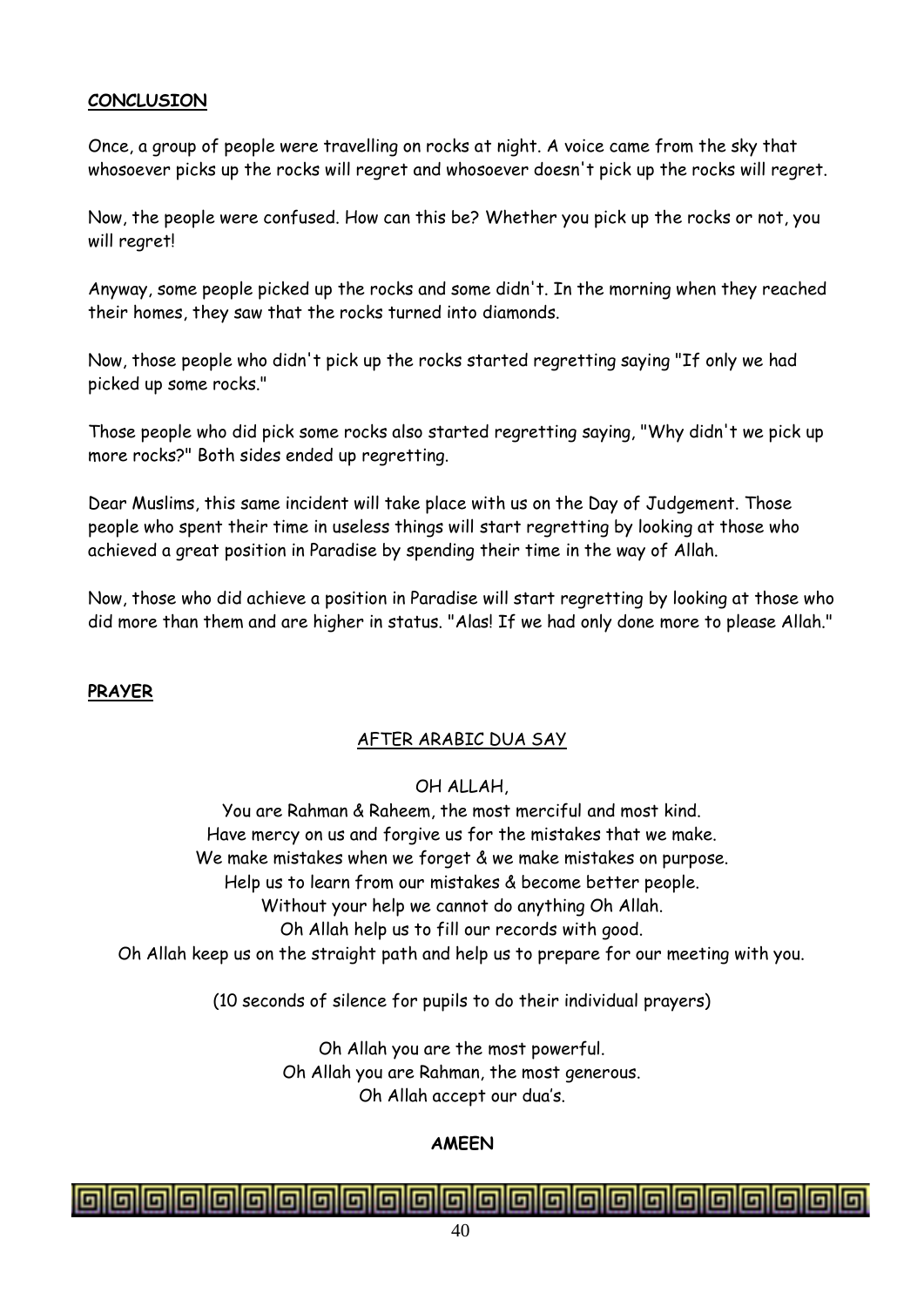## THEME 13

# The creation of Allah

**Aim**

To encourage kindness towards animals.

A man once came to Prophet Muhammad (PBUH) carrying with him his belongings and a box. He said, "O Prophet! While I was passing through a jungle, I heard the voice of some bird's babies. I took them and put them in this box. The moment I did that, their mother came fluttering around my head."

And Prophet Muhammad (PBUH) said, "Put them down". When the man put the box on the ground, the mother of the young birds joined them. Seeing this, the Prophet asked the man who now had a look of surprise on his face, "Are you surprised by the affection of the mother towards her young? I swear by Allah who has sent me, surely, God is more loving to his servants than the mother to these young birds. Return these baby birds to the place from where you took them, and let their mother be with them."

"Fear God with regard to animals", said the Prophet of Islam; surely, there are rewards for being kind and gentle to animals, and for giving them water to drink."

Islam has taught that in the eyes of Allah, animals also have rights in the same way as humans have. They should not be treated badly, tortured or left to starve without food or water.

It was a very hot day. The people who lived in the city of Medina were trying to find somewhere to keep cool. There were many beautiful gardens in the city with tall, shady trees. People came to the gardens to sit under the branches of the trees. They talked. They sipped refreshing drinks. They told stories, and they laughed.

Prophet Muhammad (PBUH) was walking in one of the gardens. He loved to walk under the trees. It was so green and cool. He liked to think quietly as he walked. He smiled at the people he knew as he walked along.

While he was walking, Prophet Muhammad (PBUH) heard a strange noise. It sounded like someone crying. It sounded like someone howling. It sounded like someone was very upset. As he came closer to the drying and howling, The Prophet could see it was not a sad person at all. It was a sad camel.

The Prophet (PBUH) felt very sorry for the camel. It was tied to a post, out in the sunshine. It was very hot, and looked very thirsty. Tears were running down the camel's cheeks, its fur was very wet. No one seemed to notice the camel's howls. Prophet Muhammad (PBUH) stroked the camel, and it became calmer. After a while the howls became grunts and the grunts became snorts of pleasure. The tears stopped running down the camel's cheeks. He knew Prophet Muhammad (PBUH) was his friend.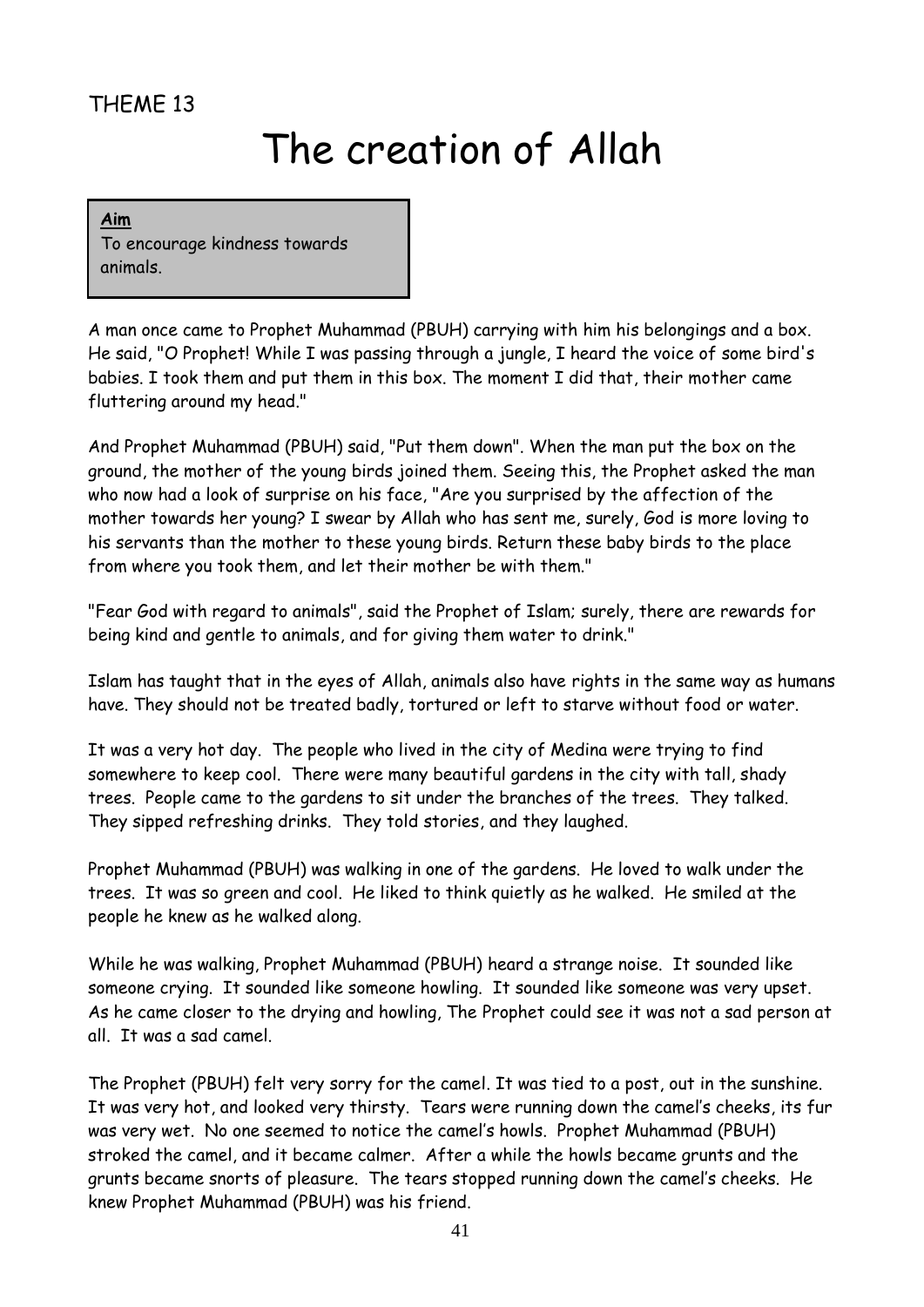Prophet Muhammad (PBUH) became angry. He strode along the pathways calling, "Who owns this camel?" At last a voice said, "I do," and a man stepped out from under the shade of the biggest tree in the garden.

The Prophet (PBUH) looked at the man. He was not hot. He was not thirsty. He was not thinking about his camel. Prophet Muhammad (PBUH) spoke quietly. As he spoke, the camel owner's head began to droop. He realised what he had done. Prophet Muhammad (PBUH) reminded him that the camel was one of Allah's creatures. The animal would work hard for the man. It would carry heavy loads and travel to places far away. The man should take great care of the camel in return for its hard work.

The camel owner felt very bad. He had been cool, comfortable and happy while the camel was hot, bothered and upset. His behaviour had even upset the Prophet (PBUH). He was so ashamed. From that day on he looked after his animals with great care, and always made sure they had enough to eat and drink the camel never cried again.

Allah says in the Holy Quran;

### **"There is no beast on earth, nor bird which flies with its wings, but they are nations like you - unto the Lord will they return".**

One day Prophet Muhammad (PBUH) when he went into his house he saw his cat sleeping with her kittens on the cloak, which he wanted to wear. Rather than disturb it he cut off the end of the cloak on which the cat was sleeping and wrapped what remained around his own shoulders.

A man was once passing through a jungle. He began to feel very thirsty, so he went down a well to quench his thirst, by drinking some water. When he came out, he saw a very thirsty dog panting and licking the mud. The man felt very sorry for the dog, but had nothing with which to draw water from the well. He decided that the only way to help the dog would be to use his leather socks and go down the well to fetch water. This is exactly what he did.

As he came up, he held the socks filled with water in his mouth. He then gave the water to the dog to drink.

Allah was pleased with this man's deed and forgave him.

### **REFLECTIONS**

- We should treat all of Allah's creation as he expects us to.
- How does treating the animals nicely fit with eating Halal meat?
- How do we treat the rats, mice and ant nests that come into our homes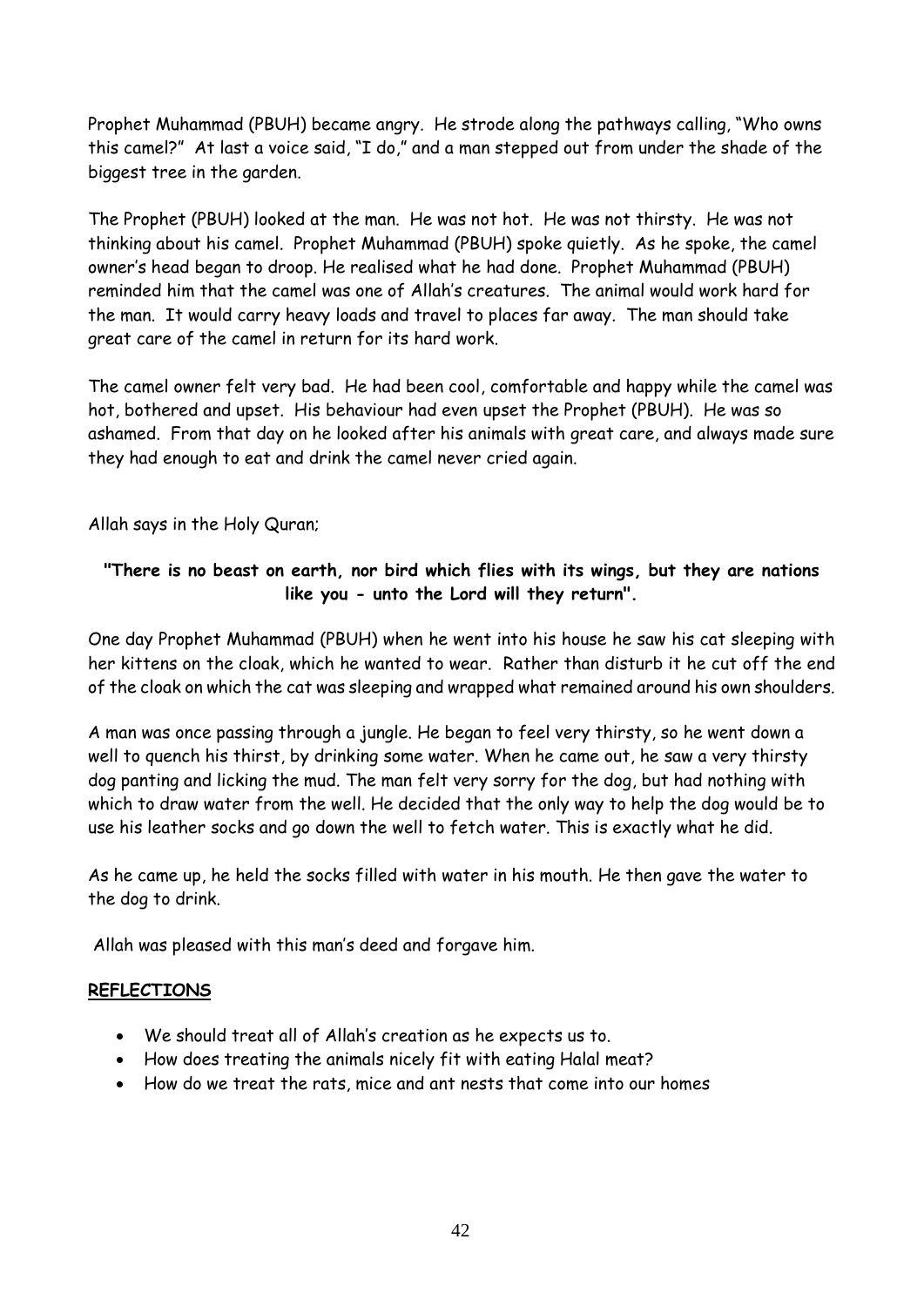### **CONCLUSION**

Prophet Muhammad (PBUH) was once performing ablution (Wudhu) for prayers from a pot of water. A cat passed there and turned its eyes at the pot of water with a thirsty look. The Prophet realised at once that the cat was very thirsty, so he stopped the ablution (Wudhu) and placed the pot before the cat. Only after the cat had fully quenched its thirst, did the Prophet (PBUH) resume the ablution (Wudhu).

By this action, Prophet Muhammad (PBUH) has shown that quenching the thirst of even a small animal is a noble act full of virtue and should be given first attention before one prepares for offering prayers to God.

### **PRAYER**

### AFTER ARABIC DUA SAY

### OH ALLAH,

You are Rahman & Raheem, the most merciful and most kind. Have mercy on us and forgive us for the mistakes that we make. We make mistakes when we forget & we make mistakes on purpose. Help us to learn from our mistakes & become better people. Without your help we cannot do anything Oh Allah. We praise you for your creation, for it's beauty and variety. We thank you for all the animals that you have given us; And we pray that we may look after them as good stewards of this planet. We pray for the endangered species that we may preserve them for our children's children. Oh Allah we ask for your help, to help us to treat your creation with kindness.

(10 seconds of silence for pupils to do their individual prayers)

Oh Allah you are the most powerful. Oh Allah you are Rahman, the most generous. Oh Allah accept our dua's.

### **AMEEN**

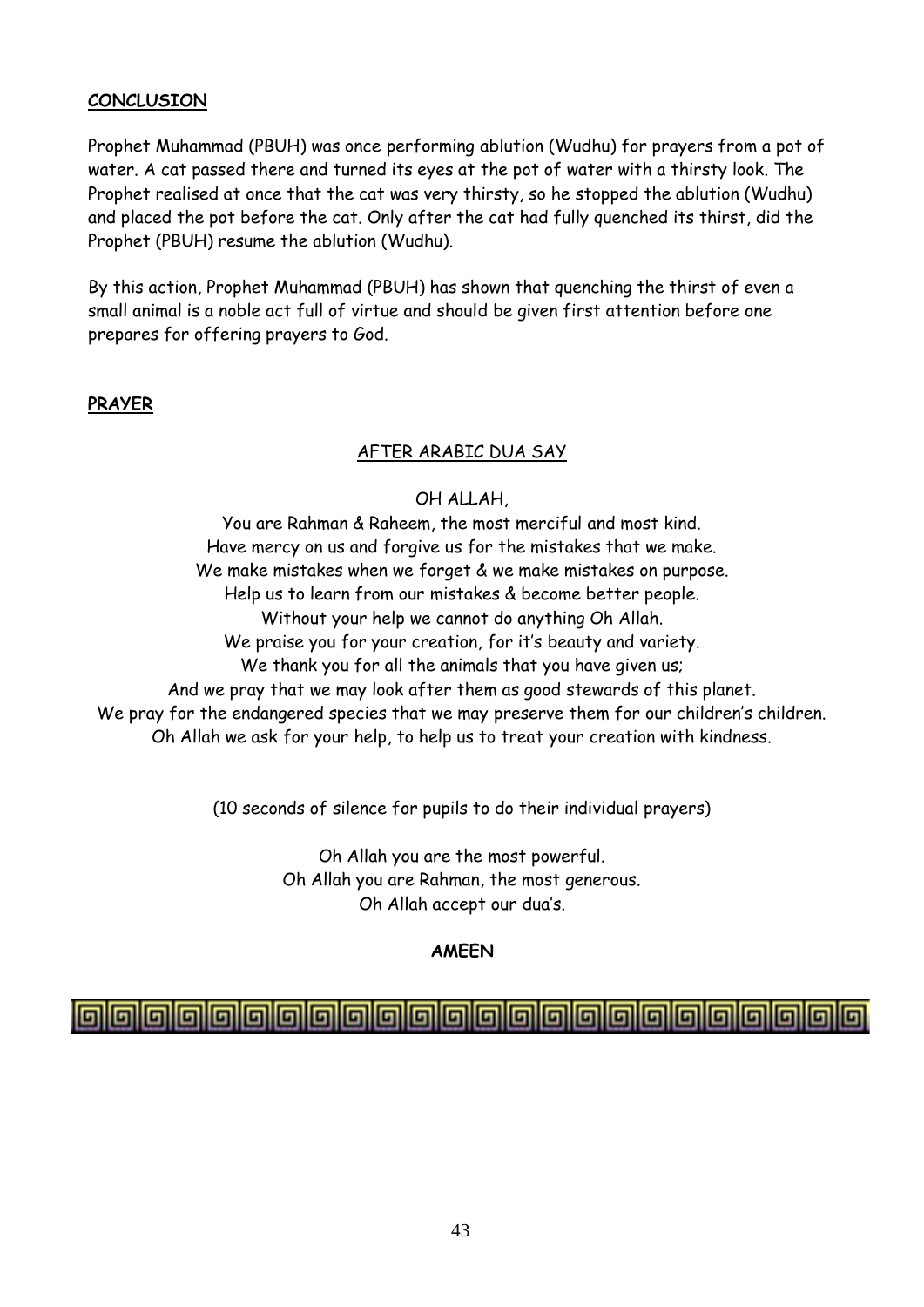## THEME 14

# Time: Don't waste it.

**Aim**

To encourage valuing time and using it wisely.

The time now is…………..…..(say time in Hours; min; day; month; year). That time has now gone, it does not matter what you do, you cannot bring that time back. There is a popular saying "Time is gold", but time in Islam is more than gold or any precious material thing in this world.

Allah says in the Quran;

### **"By time! Surely the human being is at loss. Except for those who have faith and do righteous deeds and exhort one another to truth and exhort one another to patience."** (Quran: al-Asr)

Allah swears an oath by time because, in the course of time, changes and transformations take place. Islam guides mankind not only to the importance of time but also how to value it. Allah the Almighty and His Messenger, the Prophet Muhammad, very clearly tell us the value of time, why we must not waste it and how we can make use of our time wisely

Prophet Muhammad (PBUH) said:

### **"Allah said: 'The son of Adam hurts Me by abusing Time, for I am Time; in My Hands are all things and I cause the revolution of night and day.'"**  (Bukhari)

**"There are two blessings which many people lose: Health and free time."**  (Bukhari)

**"A man shall be asked concerning five things on the day of Judgement: concerning his life, how he spent it; concerning his youth, and how he wasted it; concerning his wealth, where he acquired it, and in what way he spent it; and what was it that he did with the knowledge that he had."**  (Tirmidhi)

There was once a sixty-year-old person sitting and staring at an empty pot. He saw dropby-drop water drip into this empty pot until it overflowed with water. This individual thought to himself that he has wasted sixty years of his life and he has not gained any knowledge, if only he had learnt one thing everyday today he would overflow with knowledge like the empty pot is overflowing with water. He decided to go and learn at the age of sixty and he became so knowledgeable that he became a famous scholar of Islam.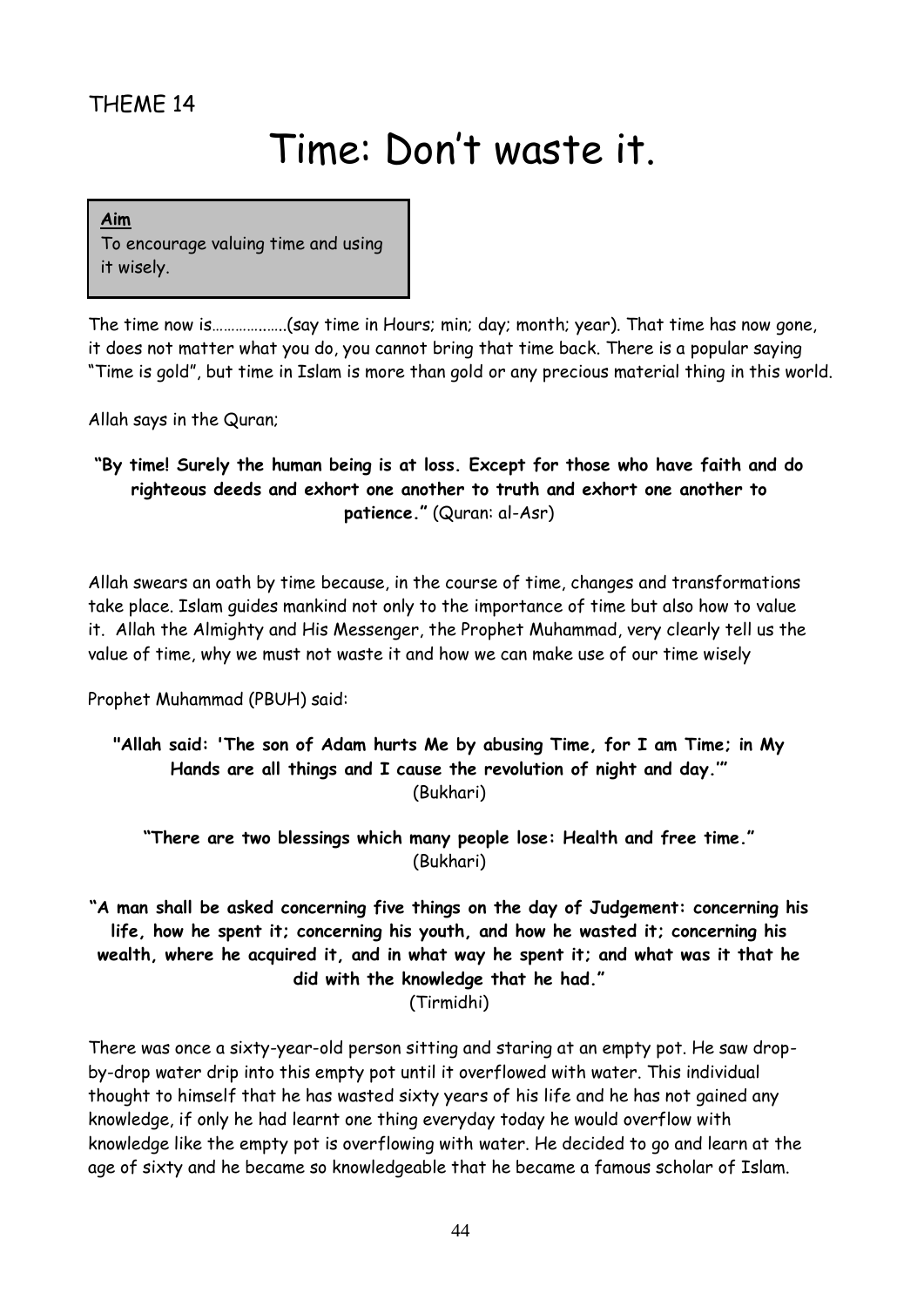Imagine there is a bank that credits your account each morning with £86,400. It carries over no balance from day to day. Every evening it deletes whatever part of the balance you failed to use during the day. What would you do? Draw out every penny, of course!!!!!!

Each of us has such a bank. Its name is TIME. Every morning, it credits you with 86,400 seconds. Every night it writes off, as lost, whatever of this you have failed to invest to good purpose. It carries over no balance. It allows no overdraft. Each day it opens a new account for you. Each night it burns the remains of the day. If you fail to use the day's deposits, the loss is yours. There is no going back.

There is no drawing against the "tomorrow". You must live in the present on today's deposits. Invest it so as to get from it the utmost in health, happiness, and success!!!

A miser had accumulated, by effort, trade and lending, three hundred thousand dinars. He then decided that he would spend a year in enjoyment, living comfortably, and then decide as what his future should be.

But, almost as soon as he had stopped amassing money the Angel of Death appeared before him, to take his life away.

The miser tried, by every argument that he could muster, to dissuade the Angel, who seemed, however, adamant. Then the man said: "Grant me but three more days and I will give you one-third of my possessions."

The angel refused, and pulled again at the miser's life, tugging to take it away.

Then the man said:

"If you only allow me two more days on earth, I will give you two hundred thousand dinars from my store."

But the Angel would not listen to him. And the Angel even refused to give the man a solitary extra day for all his three hundred thousand pieces.

The miser said:

"Please, then, give me just time enough to write one little thing down."

This time the Angel allowed him this single concession, and the man wrote, with his own blood:

"Man, make use of your life. I could not buy one hour for three hundred thousand dinars. Make sure that you realize the value of your time."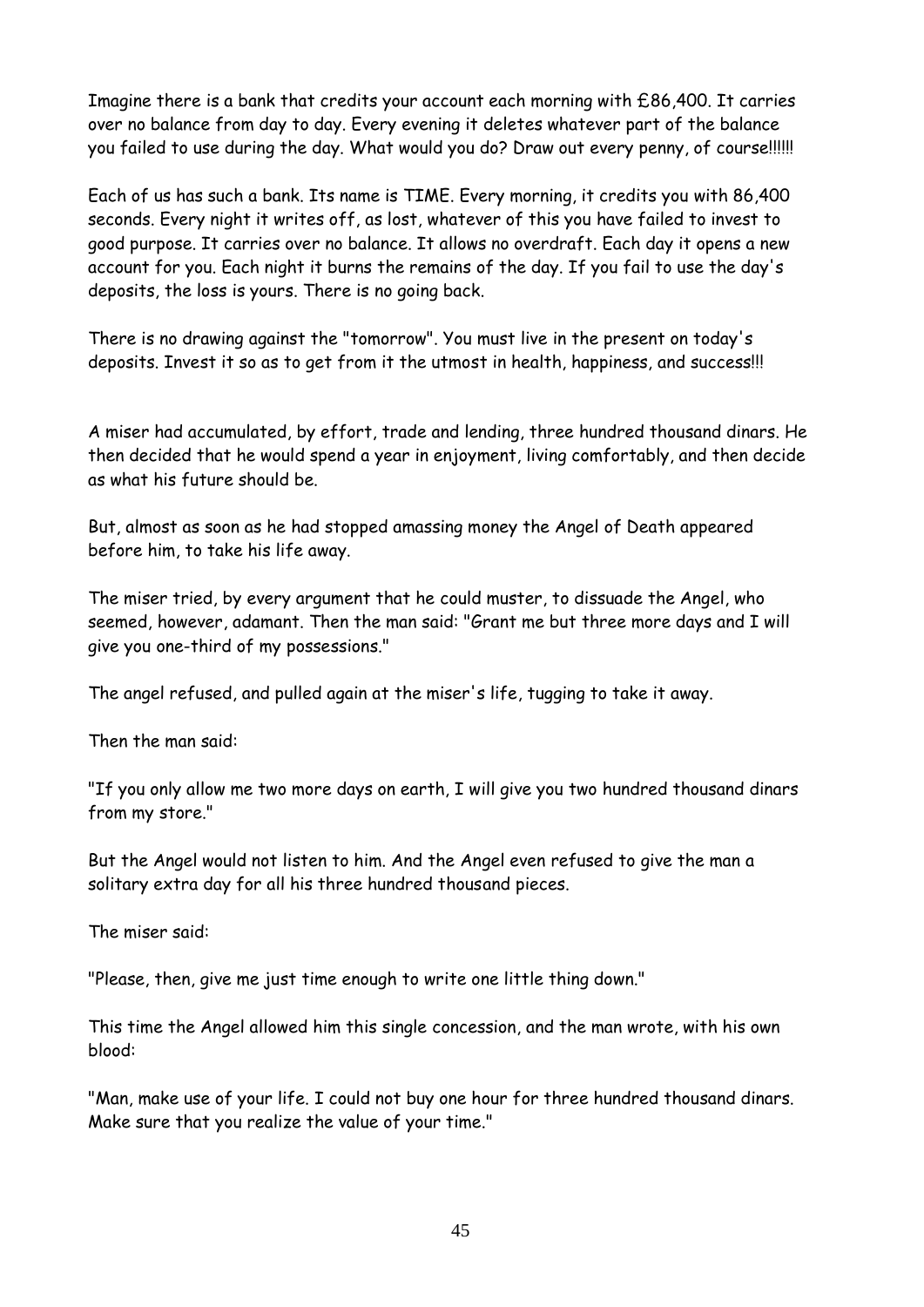### **REFLECTIONS**

• Make every lesson count towards your final exams. Prophet Muhammad (PBUH) said;

"That individual whose two days are equal in knowledge is a sure loser."

• Spend your time collating good deeds, your wealth and money does not go with you.

### **CONCLUSION**

To realise the value of **ONE YEAR**, ask a student who failed a grade.

To realise the value of **ONE MONTH**, ask a mother who gave birth to a premature baby.

To realize the value of **ONE WEEK**, ask the editor of a weekly newspaper.

To realise the value of **ONE HOUR**, ask the person waiting for a late Bus.

To realise the value of **ONE MINUTE**, ask a person who missed the train.

To realise the value of **ONE SECOND**, ask a person who just avoided an accident.

To realise the value of **ONE MILLISECOND**, ask the person who won a silver medal in the Olympics.

Treasure every moment that you have! And treasure it more because you shared it with someone special, special enough to spend your time.

And remember that time waits for no one. Yesterday is history. Tomorrow is mystery. Today is a gift. That's why it's called the present!!!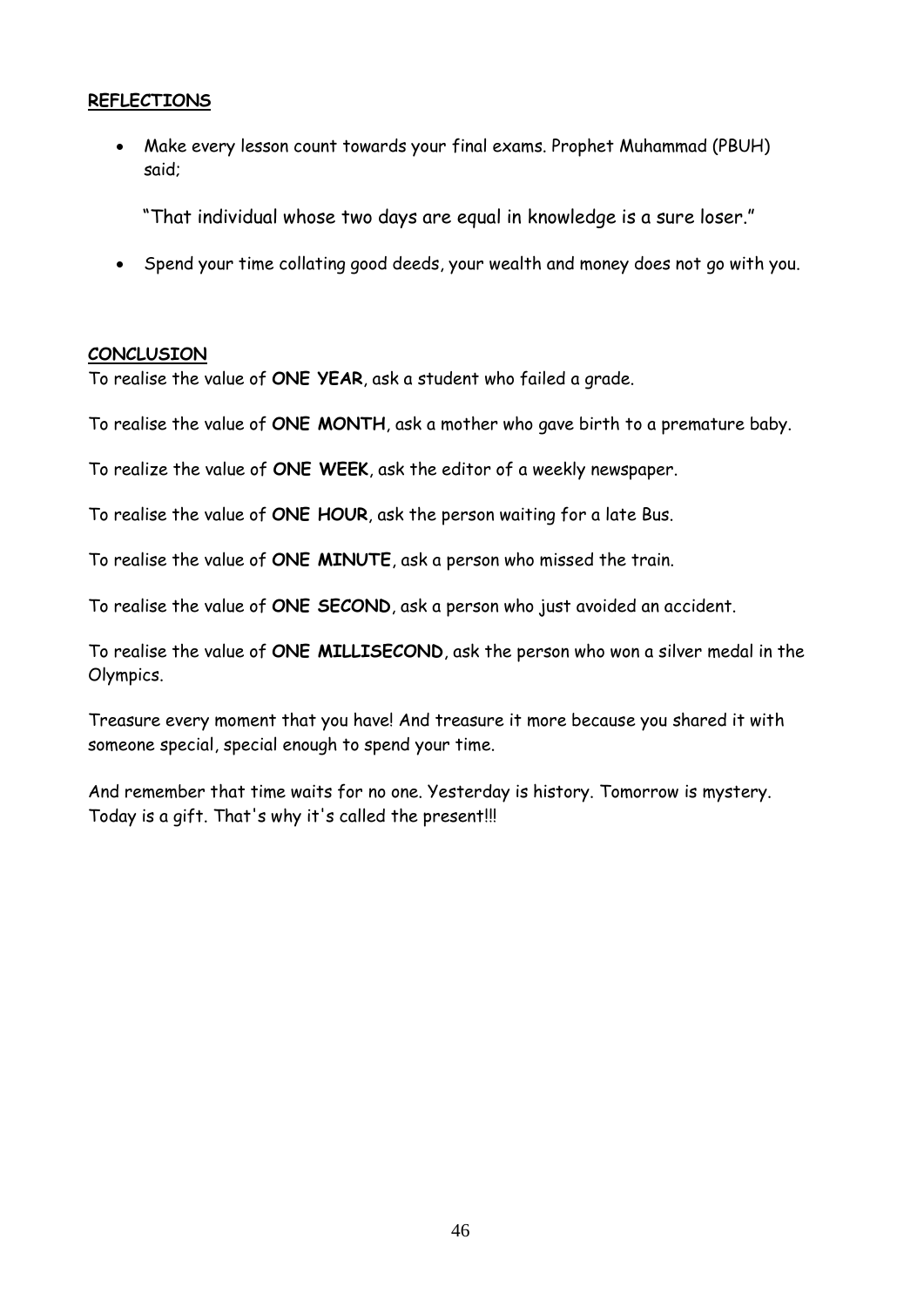**PRAYER**

### AFTER ARABIC DUA SAY

### OH ALLAH,

You are Rahman & Raheem, the most merciful and most kind. Have mercy on us and forgive us for the mistakes that we make. We make mistakes when we forget & we make mistakes on purpose. Help us to learn from our mistakes & become better people. Without your help we cannot do anything Oh Allah. Oh Allah help us to manage our time more wisely. Oh Allah help us to make every day, every lesson and every minute count.

(10 seconds of silence for pupils to do their individual prayers)

Oh Allah you are the most powerful. Oh Allah you are Rahman, the most generous. Oh Allah accept our dua's.

### **AMEEN**

m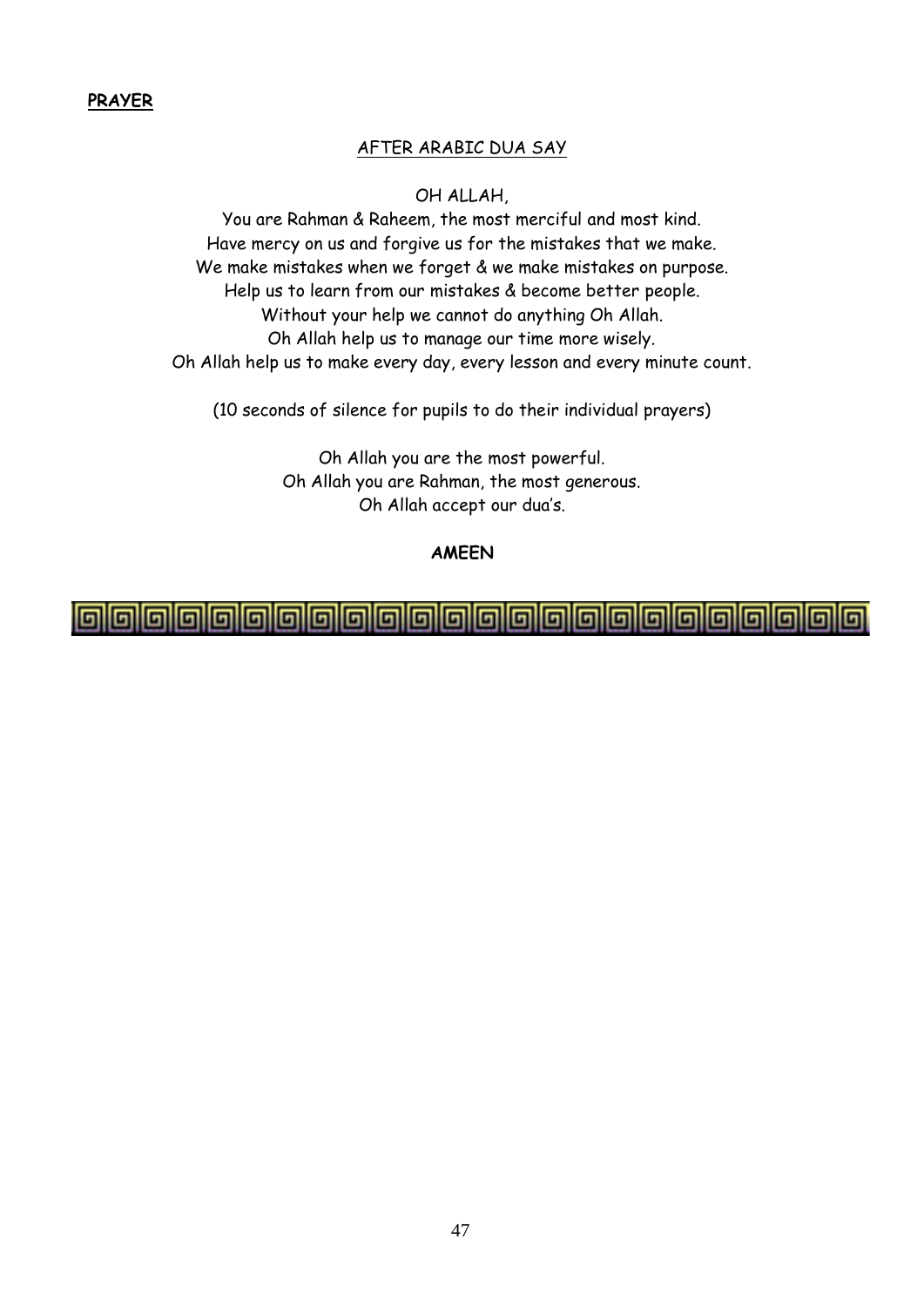## THEME 15 From Allah we come and to him we will return

### **Aim**

To remember that nothing is forever. We all come from Allah and to him we will return.

A story is told about a man who was strolling among the trees in a remote African jungle. He was enjoying nature's beauty and listening to exotic birds sing while enjoying the smell of the wild jungle flowers.

Suddenly, he heard the unmistakable sound of an animal running with great speed. The sound grew louder and closer. As the man's heart jumped to his throat, he turned around to see a great and obviously very hungry lion running towards him.

He ran with all his powers and the lion ran after him. Suddenly the man noticed an old well and quickly jumped into it. He clung to a rope that was hanging inside the well, which was used to fetch water.

When the lion's roaring subsided and the man was finally able to catch his breath, he heard a sound underneath him. He looked down to see a giant snake (or python) ... its mouth wide open, waiting for the man to drop right into it...

His mind raced to find a solution to this inescapable situation. As if this wasn't enough, the man suddenly notices two mice: one black and one white and they were chewing on the rope above him! He started to shake the rope hoping to dislodge the mice and save him. In doing so, the rope started swinging and the man started bumping into the walls of the well. Then he felt something sticky on his arm (as he hit the wall) and upon tasting it he found out that it was honey and sweet as could be. He tasted it again and again until he forgot the predicament he was in.

The man suddenly woke up. It was a very bad dream!

He decided to seek an interpretation to his dream and rushed to a Scholar and Sheikh. The Scholar laughed and interpreted the dream for him. He said: "The lion was the Angel of Death; the Well with the python was your grave; the rope was your "life" (clinging to it) and the mice were the Day and the Night "eating away" from your life..."

The man was shocked but then asked: "And what about the Honey?"

The Scholar answered: "It's the sweetness of this life that made you forget your ultimate end and what awaits."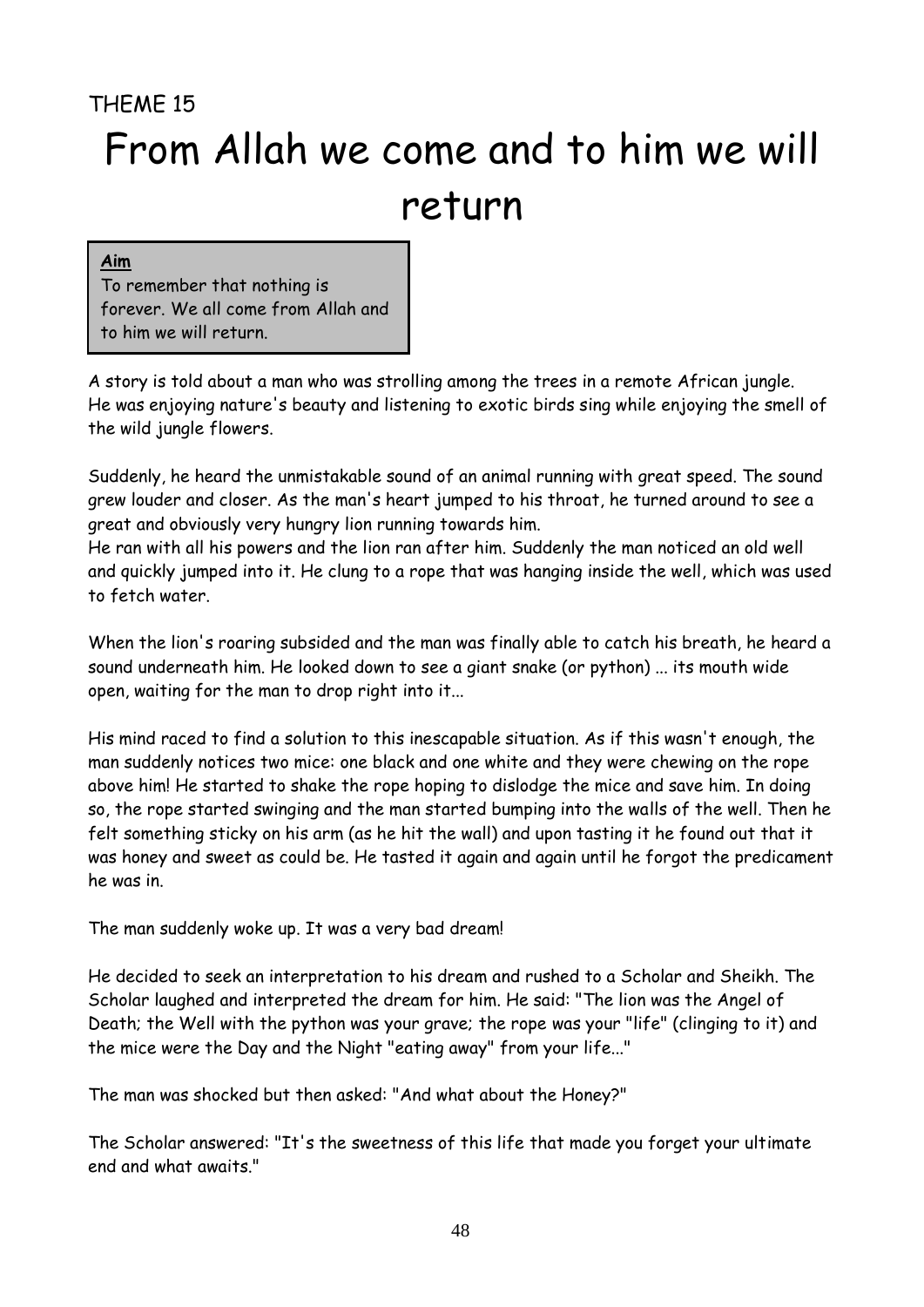Allah says in the Quran:

### **"It is He Who gives life and who takes it, and to Him shall ye all be brought back."** (Quran 10: 56)

### **"From Allah we come and to him we will return"** (Quran)

Here is a true incident of two Muslim friends who died in an accident. The incident took place in 2001 in Toronto, Canada. One of the brothers who died was our neighbour. His name was Ahmed. He was a teenager and had great dreams for the future. We would visit him sometimes to talk about the purpose of life. Due to the pressure from friends, he would always say "Insha-Allah" and hope to start doing things in the near future. Then one day, it all came to an end. Brother Ahmed along with another brother was driving a car at night around 9:00 p.m. At one place, they stopped the car as the traffic light turned red. Far behind them was a police car that was chasing a stolen van. The van came really fast and hit Ahmed's car from the back. Instantly, the two brothers passed away. May Allah forgive them and cover them with His mercy.

Everyone, mainly the youth, should take a lesson from this incident that death is unpredictable. No one should delay practising Islam for a later time, as that time may never come. Let's make a strong commitment to start today.

### **DEATH POEM**

It was early in the morning at four, when death knocked upon a bedroom door,

Who is there? The sleeping one cried. I'm Izrael let me inside.

At once, the man began to shiver, as one sweating in deadly fever,

He shouted to his sleeping wife, don't let him take away my life.

Please go away, O Angel of Death! Leave me alone; I'm not ready yet.

Bewildered, the man began to cry, O Angel I'm so afraid to die,

I'll give you gold and be your slave, don't send me to the unlit grave.

Let me in, O Friend! The Angel said, Open the door; get up from your bed,

If you do not allow me in, I will walk through it, like a jinn.

The man held a gun in his right hand; Ready to defy the Angel's stand.

I'll point my gun, towards your head, you dare come in, and I'll shoot you dead.

By now the Angel was in the room, Saying, O Friend! Prepare for you doom.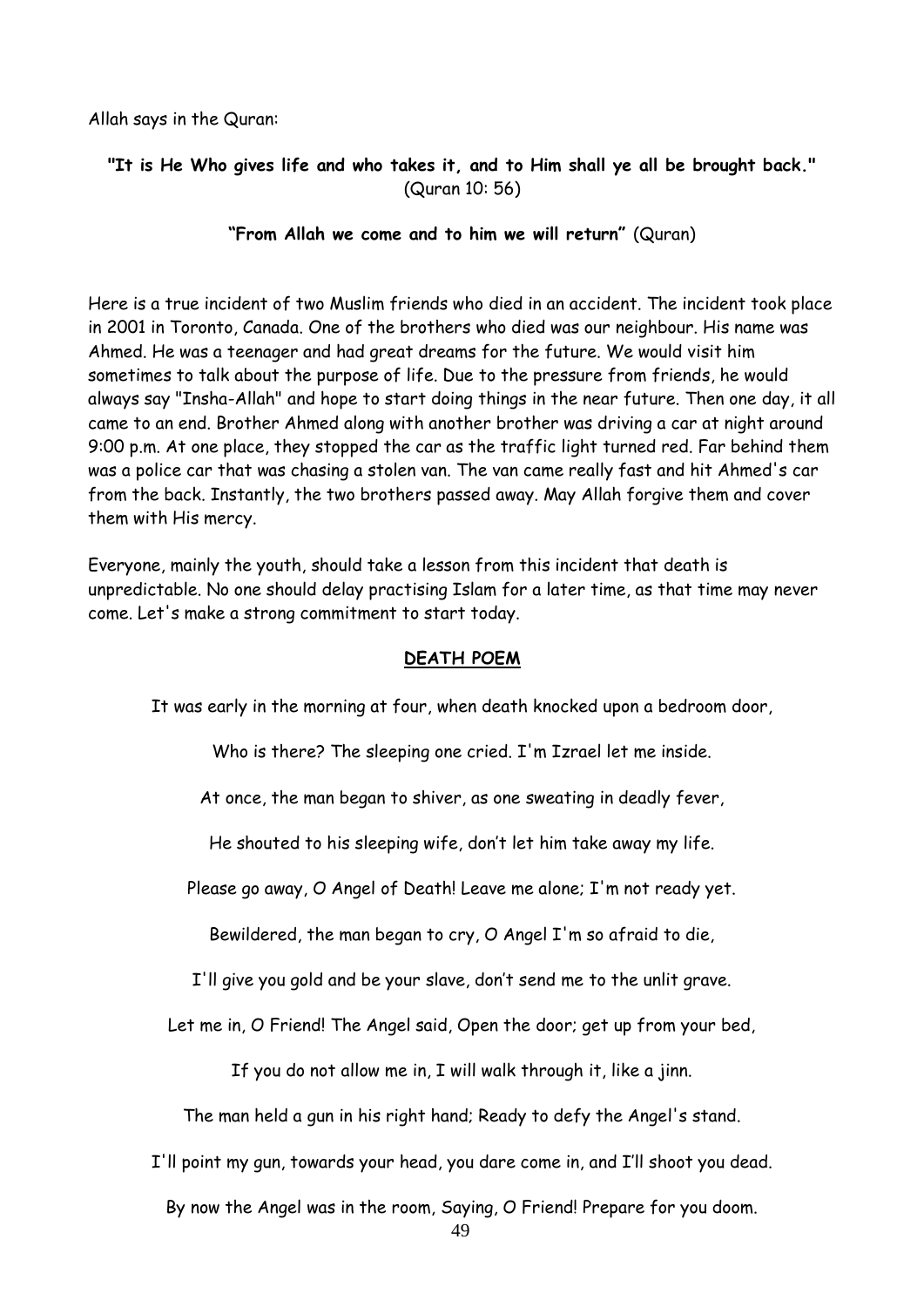Foolish man, Angels never die, Put down your gun and do not sigh.

Why are you afraid! Tell me O man, To die according to Allah's plan?

Come smile at me, do not be grim, Be Happy to return to Him.

O Angel! I bow my head in shame; I had no time to take Allah's Name. From morning till dusk, I made my wealth, not even caring for my health.

Allah's command I never obeyed, nor five times a day I ever prayed.

A Ramadan came and a Ramadan went, But no time had I to repent.

O Angel! I appeal to you, spare my life for a year or two.

The Laws of Quran I will obey, I'll begin SALAT this very day.

My Fast and Hajj, I will complete, and keep away from self-conceit.

I will refrain from usury, and give all my wealth to charity,

We Angels do what Allah demands; we cannot go against His commands.

Death is ordained for everyone, Father, mother, daughter or son.

I'm afraid this moment is your last, Now be reminded, of your past,

I do understand your fears, But it is now too late for tears.

You ignored the Adhaan, nor did you read the Holy Quran.

Breaking promises all your life, Backbiting friends, and causing strife.

A pint of blood you never gave, which could a little baby save.

Paradise for you? I cannot tell, Undoubtedly you will dwell in hell.

There is no time for you to repent; I'll take your soul for which I am sent.

With a cry, he jumped out of bed, and suddenly, he fell down dead.

O Listeners! Take moral from here, you never know; your end may be near. Change your living and make amends. For heaven, on your deeds depends.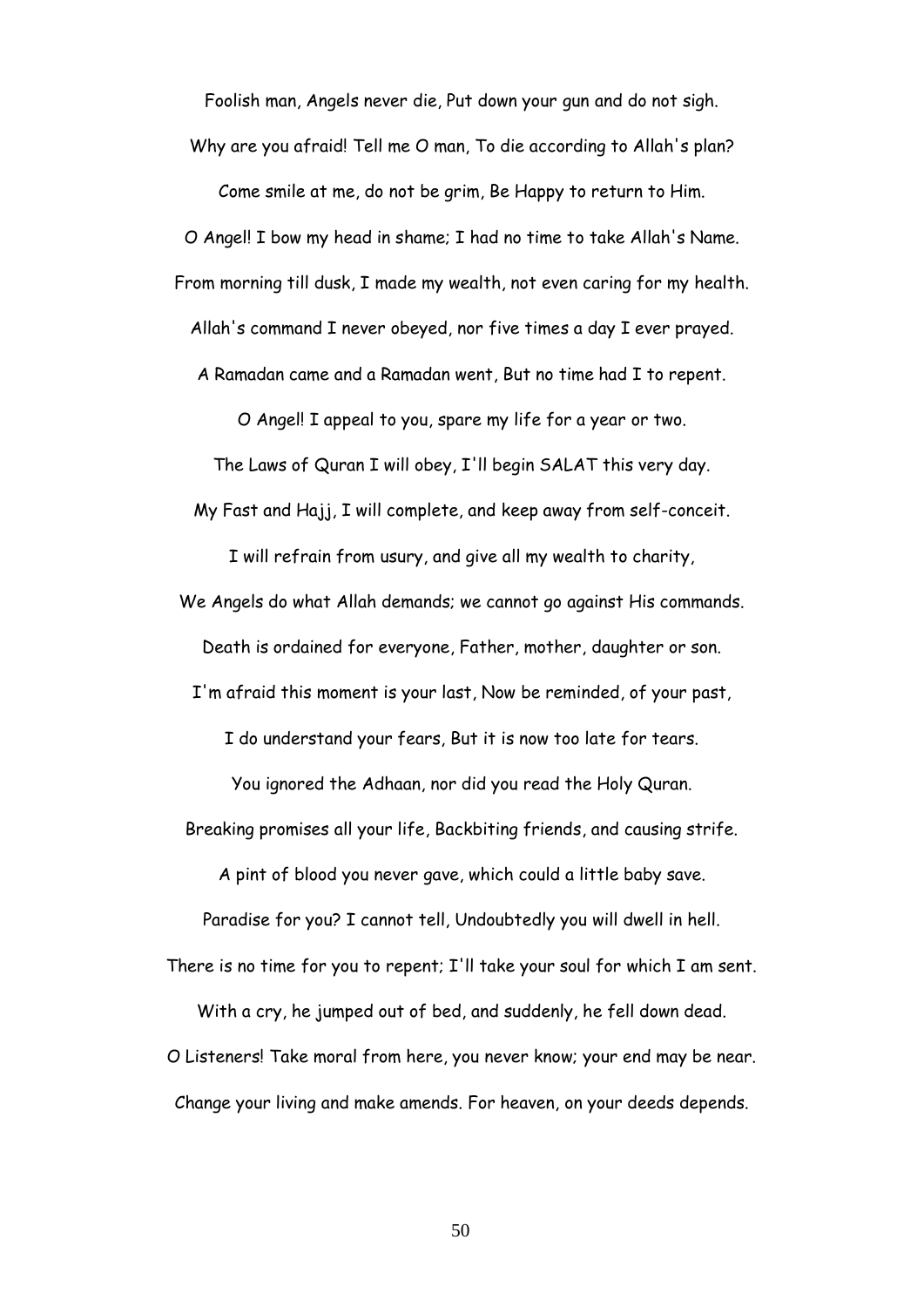### **REFLECTIONS**

- A famous scholar said:
	- "Live as though you are going to die tomorrow, plan as though you are going to live forever"
- How long do you think you will live?

### **CONCLUSION**

Professor Anwar, who teaches in the Ryerson University located in Toronto, Canada, narrated the following story. He said that during his student life, he was studying at a university in Bangladesh. There, he had a good friend who was very intelligent. This friend was the only child of his family. Everyone used to look up to his great future. And they were right; he graduated with the highest mark in his field. Immediately, calls came for him from big companies. One day, Dr. Anwar was requested by his friend to accompany him to one such company for an interview. They were going by riding on a motorcycle. On the way, a speeding truck was out of control itself and hit their motorcycle from the back. At that collision, Dr. Anwar flew off the motorcycle and fell on the side of the street. But his friend got hit from another vehicle that was coming from the opposite side and died instantly.

### **PRAYER**

### AFTER ARABIC DUA SAY

### OH ALLAH,

You are Rahman & Raheem, the most merciful and most kind. Have mercy on us and forgive us for the mistakes that we make. We make mistakes when we forget & we make mistakes on purpose. Help us to learn from our mistakes & become better people. Without your help we cannot do anything Oh Allah. Oh Allah help me to live as a Muslim and die as a Muslim. Oh Allah forgive me, my parents and the rest of the believers on the day that you will judge our actions.

(10 seconds of silence for pupils to do their individual prayers)

Oh Allah you are the most powerful. Oh Allah you are Rahman, the most generous. Oh Allah accept our dua's.

### **AMEEN**

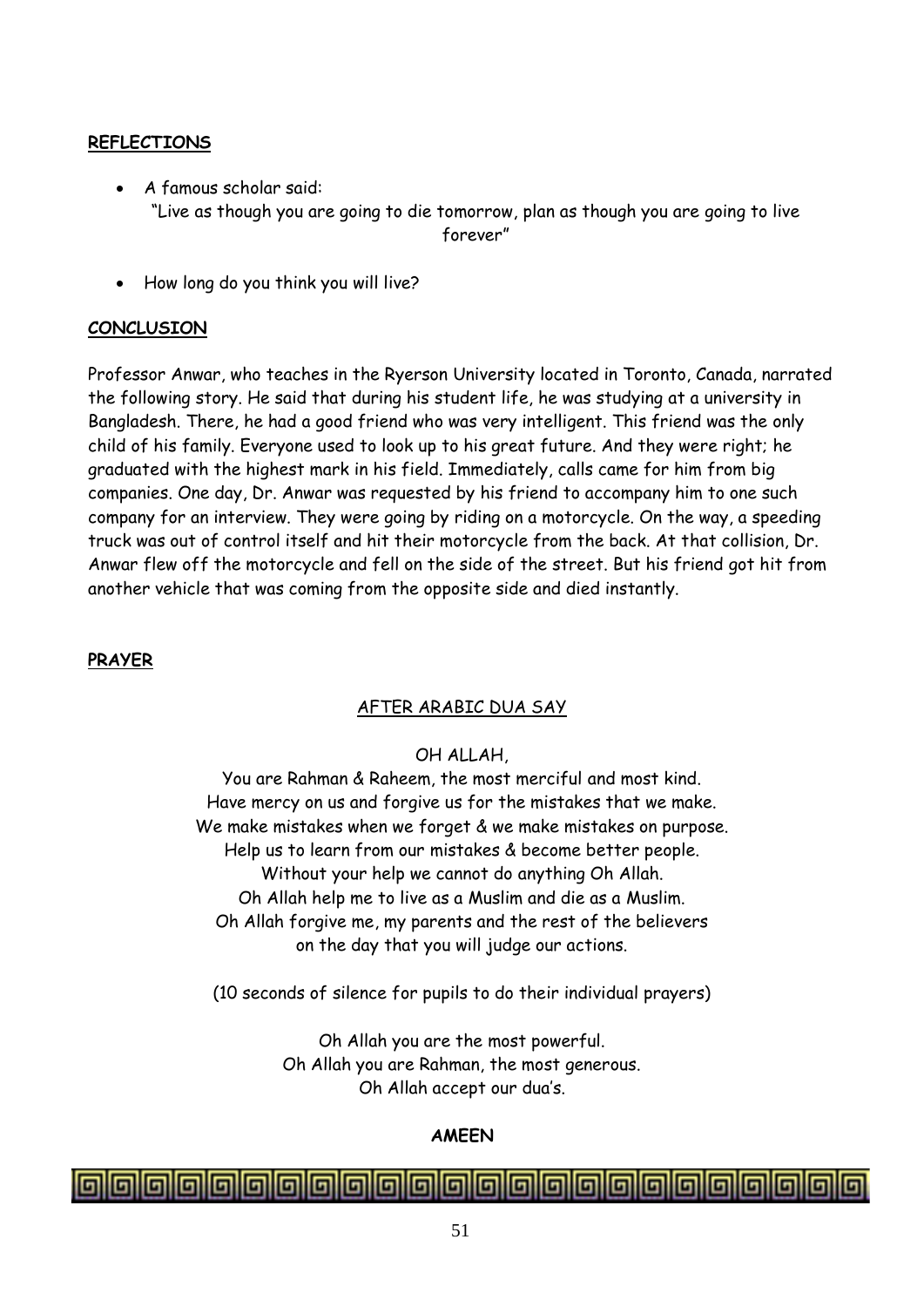## THEME 16 Purchasing a ticket to heaven:- deeds

**Aim**

To realise that no good deed is too small, heaven depends on them.

The following incident took place during an interview with the world famous boxer, Muhammad Ali. It all started with an innocent question: You have beaten some of the toughest men in the world in the ring. What scares you the most?

Ali: [Points to his wife] Lonnie Ali: Come on, Muhammad, joking aside, tell them what really scares you. Ali: Not going to heaven.

Where as the toughest man in the world is wondering about his place in Heaven do you think about yourself? Will you go to Heaven?

There was a rich man who owned many buildings and lots of properties. When he attained old age, he became very sick and was counting his last days. Few days before his death, the old man kept on saying "Ana faqir, Ana faqir" which means, "I am poor, I am poor." When his visiting children saw this, they took him around and showed him all his properties to assure him that he wasn't poor at all. But the old man kept on saying, "I am poor, I am poor." His children became confused and brought a local Muslim Scholar to see their father. After spending some time with the old man, the Scholar understood that the man is saying he is poor not regarding his wealth but regarding his good deeds. This is because most of his life was spent only in acquiring wealth and now that he was on his deathbed, he realized that he should've given more time to Allah. When that person was dieing, he was still saying Ana faqir.

**"So whosoever does good equal to the weight of an atom, shall see it.''** (Quran 99:7)

**"And whatever good you do, (be sure) Allah knows it.''** (Quran 2:197)

A person was walking down a deserted beach at sunset. As he walked along, he began to see another man in the distance. As he grew nearer, he noticed that the local native kept leaning down, picking something up and throwing it out into the water. Time and again he kept hurling things out into the ocean.

As my friend approached even closer, he noticed that the man was picking up starfish that had washed up on the beach, and, one at a time, he was throwing them back into the water.

My friend was puzzled. He approached the man and said. "Good evening, friend. I was wondering what you are doing."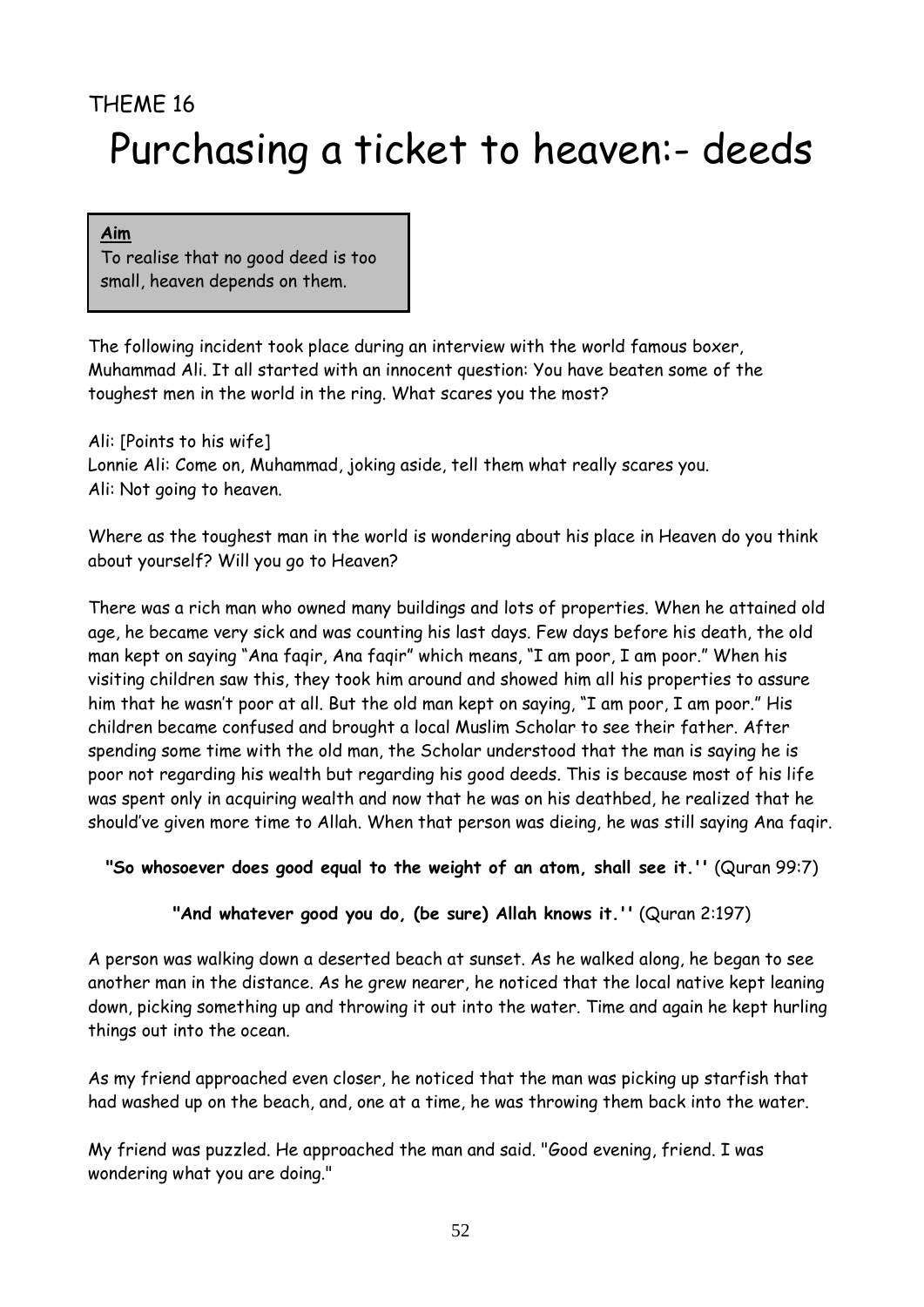"I'm throwing these starfish back into the ocean. You see, it's low tide right now and all of these starfish have been washed up onto the shore. If I don't throw them back into the sea, they'll die up here from lack of oxygen."

"I understand," my friend replied, "but there must be thousands of starfish on this beach. You can't possibly get to all of them. There are simply too many. And don't you realize this is probably happening on hundreds of beaches all up and down this coast. Can't you see that you can't possibly make a difference?"

The local native smiled, bent down and picked up yet another starfish, and as he threw it back into the sea, he replied, "Made a difference to that one!"

### **REFLECTIONS**

- The Prophet Muhammad (PBUH) said,
- **"Do not belittle any good deed, even meeting your someone with a cheerful face is a good deed".** (Muslim)
- The Prophet Muhammad (PBUH) was asked, "What deeds are loved most by Allah?" He said,

### **"The most regular constant deeds even though they may be few. Don't take upon yourselves, except the deeds which are within your ability."** (Bukhari)

• Judge yourself before you are judged.

### **CONCLUSION**

### **ETERNAL INK**

*I dreamed I was in heaven, where an angel kept God's book. He was writing so intently, I just had to take a look.* 

*It was not, at first, his writing, that made me stop and think But the fluid in the bottle, That was marked eternal ink.* 

*This ink was most amazing, dark black upon his blotter. But as it touched the parchment, it became as clear as water.* 

*The angel kept on writing, but as quickly as a wink The words were disappearing, with that strange eternal ink.* 

*The angel took no notice, but kept writing on and on. He turned each page and filled it, till all its space was gone.*

*I thought he wrote to no avail, his efforts were so vain. For he wrote a thousand pages, that he'd never read again.*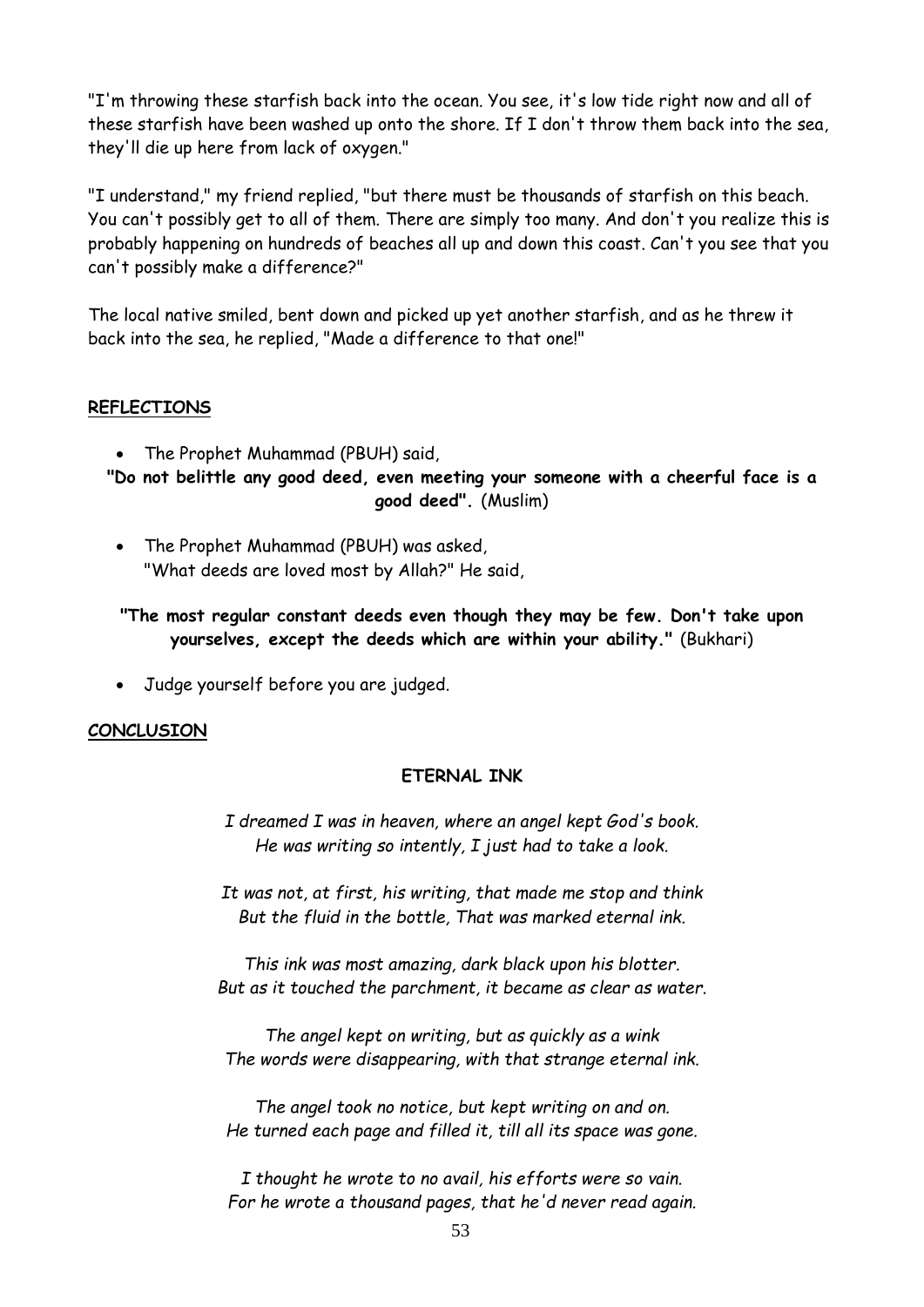*And as I watched and wondered that, this awesome sight was mine, I actually saw a word stay black, as it dried upon the line.* 

*The angel wrote and I thought I saw, A look of satisfaction. At last he had some print to show, for all his earnest action.* 

*A line or two dried dark and stayed, as black as black can be, But strangely the next paragraph, became invisible to see.* 

*The book was getting fuller, the angel's records true, But most of it was blank, with just a few words coming through.* 

*I knew there was some reason, but as hard as I could think, I couldn't grasp the significance, of that eternal ink.* 

*The mystery burned within me, and I finally dared to ask The angel to explain to me, of his amazing task.* 

*And what I heard was frightful, as the angel turned his head. He looked directly at me, and this is what he said...* 

*I know you stand and wonder, at what my writing's worth But God has told me to record, the lives of those on earth.* 

*The book that I am filling, is an accurate account Of every word and action, and to what they do amount.* 

*And since you have been watching, I must tell you what is true; The details of my journal, are the strict accounts of YOU.* 

*The Lord asked me to watch you, as each day you worked and played. I saw you as you went to the Masjid, I saw you as you prayed.* 

*But I was told to document, your life through all the week. I wrote when you were proud and bold, I wrote when you were meek.* 

*I recorded all your attitudes, whether they were good or bad. I was sorry that I had to write, the things that make God sad.* 

*So now I'll tell the wonder, of this eternal ink, For the reason for its mystery, should make you stop and think.* 

*This ink that God created, to help me keep my journal Will only keep a record, of things that are eternal.* 

*So much of life is wasted, on things that matter not*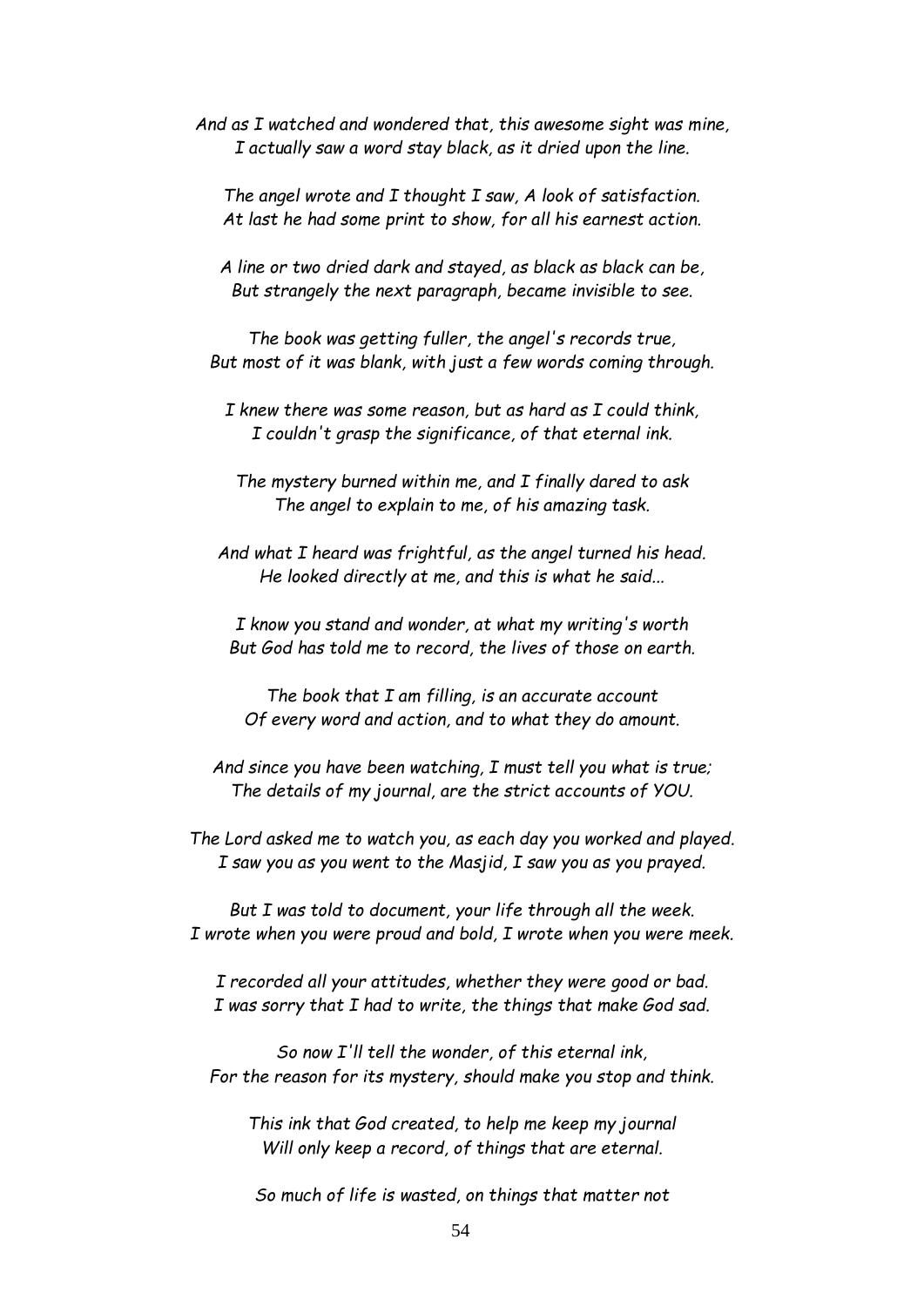*So instead of my erasing, smudging ink and ugly blot.* 

*I just keep writing faithfully and let the ink do all the rest For it is able to decide, What's useless and what's best.* 

*And God ordained that as I write, of all you do and say Your deeds that count for nothing, Will just disappear away.* 

*When books are opened someday, As sure as heaven is true; The Lord's eternal ink will tell, what mattered most to you.* 

*If you just lived to please yourself. the pages will be bare, And God will issue no reward, for you when you get there.* 

*In fact, you'll be embarrassed, you will hang your head in shame Because you did not give yourself, in love to Allah's Name.* 

*Yet maybe there will be a few, recorded lines that stayed That showed the times you truly cared, sincerely loved and prayed.* 

*But you will always wonder, as you enter heaven's door How much more glad you would have been, if only you'd done more.* 

> *For I record as God sees, I don't stop to even think Because the truth is written, With God's eternal ink.*

*When I heard the angel's story, I fell down and wept and cried For as yet I still was dreaming, I hadn't really died.* 

*And I said: O angel tell the Lord, that soon as I awake I'll live my life for Allah - I'll do all for His dear sake.* 

*I'll give in full surrender; I'll do all He wants me to; I'll turn my back on self and sin, and whatever isn't true.* 

*And though the way seems long and rough, I promise to endure. I'm determined to pursue the things that are holy, clean and pure.* 

*With Allah as my helper, I will win lost souls to Thee, For I know that they will live with Allah, for all eternity.* 

*And that's what really matters, when my life on earth is gone That I will stand before the Lord, and hear Him say, well done.* 

*For is it really worth it, as my life lies at the brink? And I realize that God keeps books With His eternal ink.*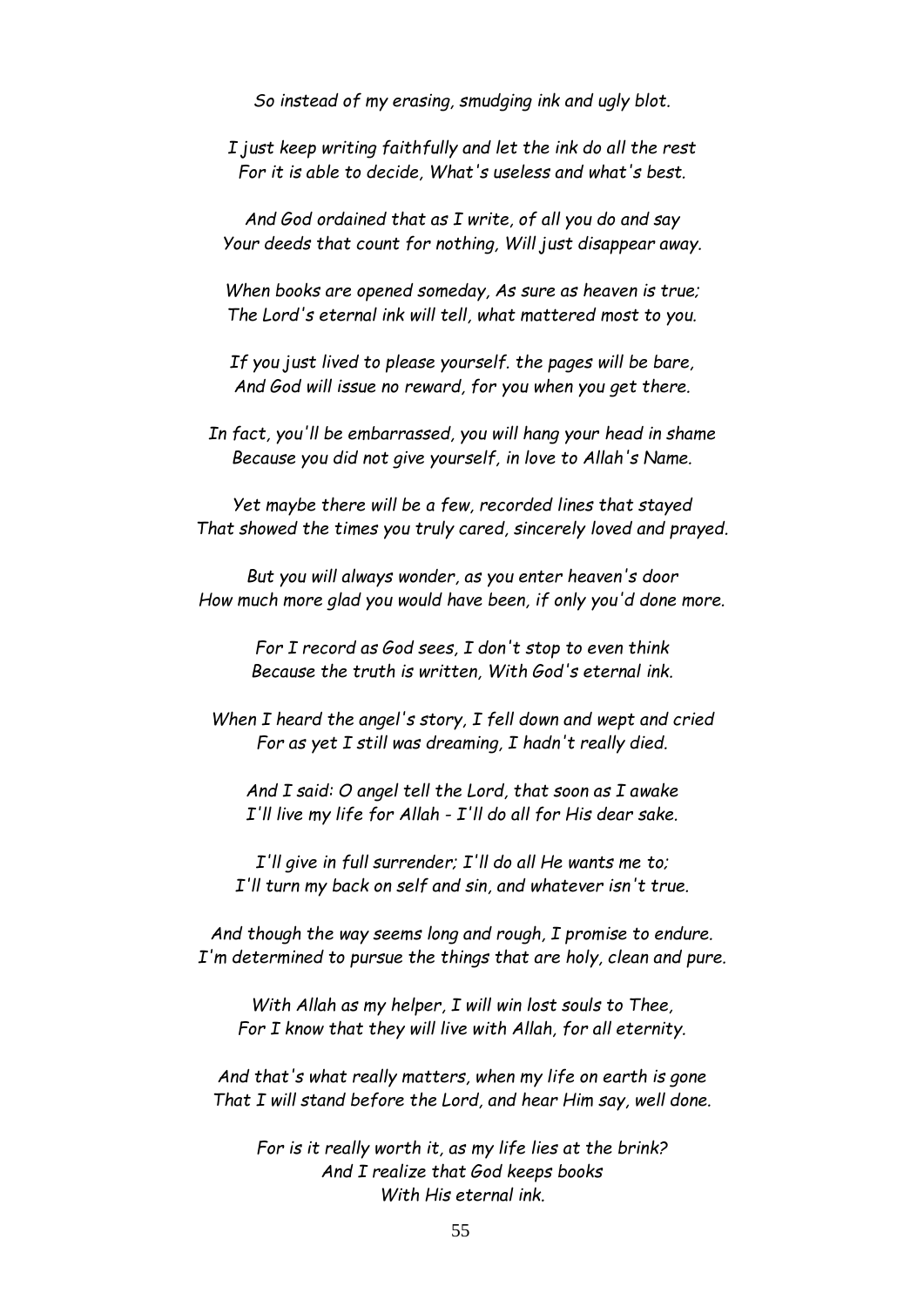*Should all my life be focused, on things that turn to dust? From this point on I'll serve the Lord; I can, I will, I must!* 

*I will NOT send blank pages, up to God's majestic throne. For where that record's going now, is my eternal home.* 

*I'm giving all to Allah, I now have seen the link For I saw an angel write my life, With God's eternal ink.*

### **PRAYER**

### AFTER ARABIC DUA SAY

OH ALLAH,

You are Rahman & Raheem, the most merciful and most kind. Have mercy on us and forgive us for the mistakes that we make. We make mistakes when we forget & we make mistakes on purpose. Help us to learn from our mistakes & become better people. Without your help we cannot do anything Oh Allah. Oh Allah wipe the bad deeds from our records. Oh Allah guide us to do those deeds that really matter and are heavy on the scale. Oh Allah give us the strength to do good deeds constantly and regularly.

(10 seconds of silence for pupils to do their individual prayers)

Oh Allah you are the most powerful. Oh Allah you are Rahman, the most generous. Oh Allah accept our dua's.

### **AMEEN**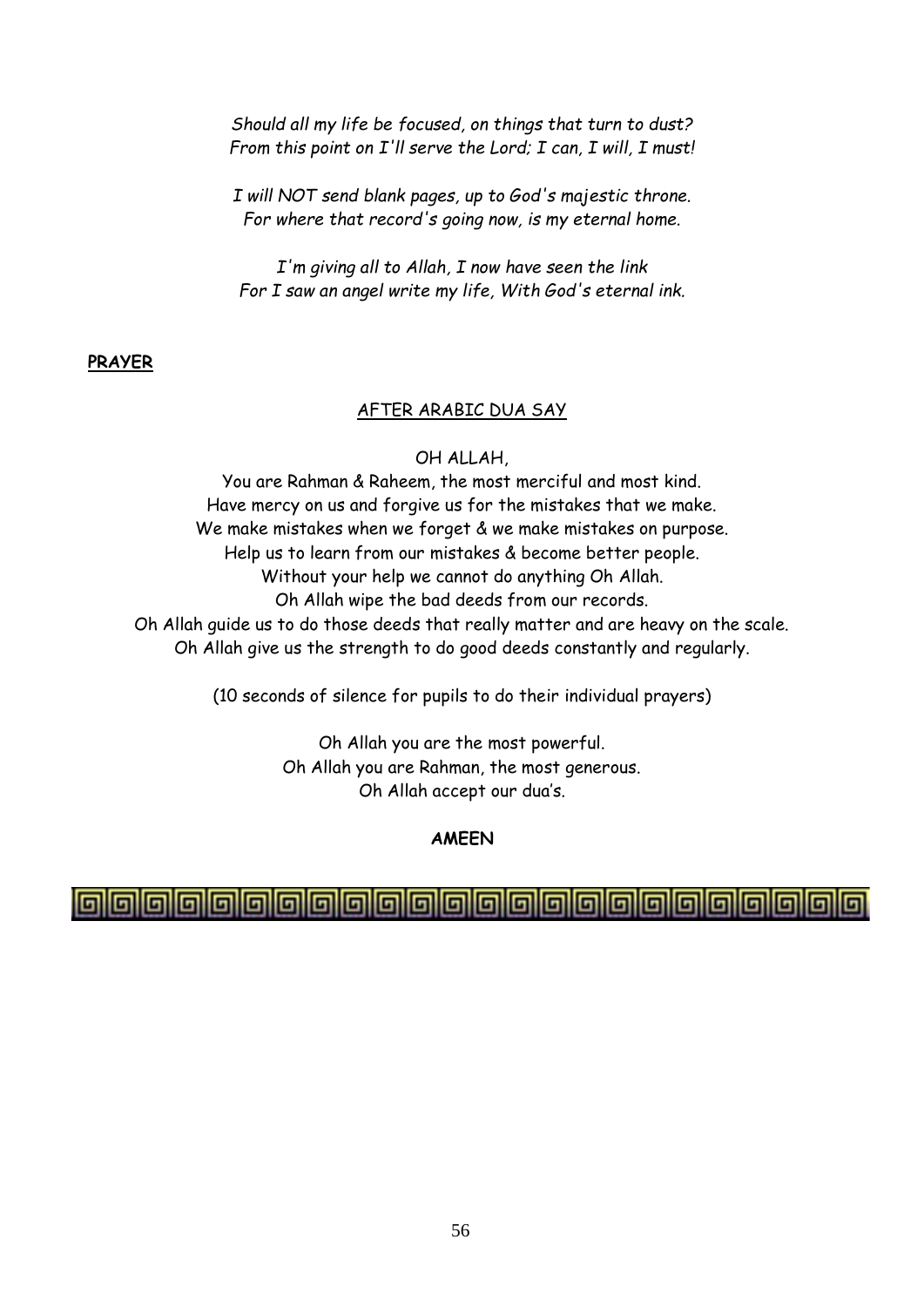## THEME 17 Gratefulness: - Angel and 3 Men

**Aim**

To realise we have many blessings to be grateful to Allah for.

Prophet Muhammad (PBUH) related a story of three men. One of them was a leper, the other bald, and the third blind. Allah wanted to test them, so He sent an angel to them.

The angel first went to the leper and asked him: "What would you like best?" He replied: "I would like a nice complexion, a beautiful skin, and that this sickness goes away from me whereby people do not allow me to sit with them and which they hate." The angel passed his hand over the body of that person. He was immediately cured and a nice skin and beautiful complexion appeared. The angel then asked him: "What type of wealth do you like the most?" He replied: "Camels." So he gave him a pregnant camel and told him: "May Allah give you blessings in this."

The angel then went to the bald person and asked him: "What would you like best?" He replied: "That my hair grows nicely and that this sickness which people dislike goes away from me!" The angel passed his hand over his head, he was immediately cured and beautiful hair began to grow. He then asked him: "What type of wealth do you like the most?" He replied: "Cows." So he gave him a pregnant cow and told him: "May Allah give you blessings in this."

Eventually, the angel went to the blind person and asked him: "What would you like most?" He replied: "That Allah gives me back my sight so that I may be able to see everyone." The angel passed his hand over his eyes and Allah gave him back his sight. He then asked him: "What type of wealth do you like the most?" He replied: "Goats." So he was given a pregnant goat and told: "May Allah give you blessings in this."

The animals of all three delivered their babies. In a short time, the jungle was filled with his camels, his cows, and his goats. Thereafter, under the orders of Allah, that angel went in a different form to the leper and said to him: "I am a poor person. All my provisions for my journey are finished. Today I have no means of reaching home except through Allah and then through your help. In the name of that Allah who has blessed you with a nice skin and a beautiful complexion, I ask you for a camel which I could ride and reach my home." He replied: "Get far away from here! I have a lot of other commitments to fulfil. I do not have anything to spare which I could give you." The angel said: "I think I recognize you. Were you not a leper, for which people despised you? Were you not very poor, and then Allah blessed you with so much of wealth?" He replied: "What are you talking? I inherited this wealth from my ancestors." The angel said: "If you are lying, may Allah return you as you were before."

The angel then went to the bald person in a different form and asked him the same questions and he also replied in the same way. So the angel said to him: "If you are lying, may Allah return you as you were before."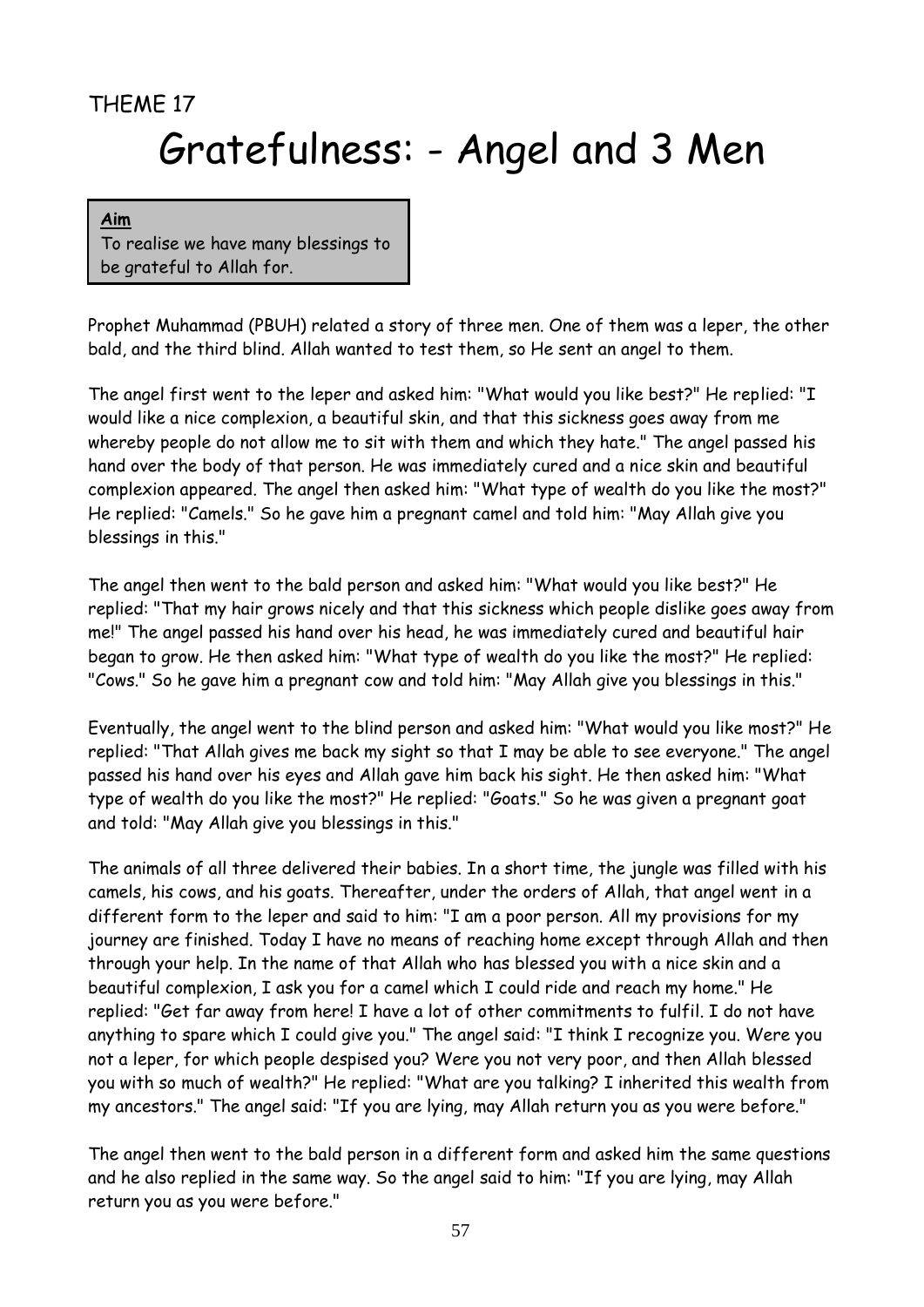Eventually he went to the blind person in a different form and said to him: "I am a traveller and all my provisions are finished. Today I have no means except Allah and then you. In the name of that Being who returned to you your eye-sight, I ask you for a goat with which I could do my work and complete my journey." He replied: "Without doubt, I was blind. It was only out of His mercy that Allah gave me back my eyesight. Take as much as you want and leave behind as much as you want. By Allah, I will not stop you from taking anything." The angel replied: "Keep your wealth with you, I do not want anything. I had only come to test you three. Now the test is over. Allah is pleased with you and displeased with the other two."

The graces of Allah are endless and countless. Allah says in the Quran:

### **"And if you were to count the blessings of Allah, you will never be able to count them"**  (Quran 14:34).

The Prophet Muhammad (PBUH) said;

## **Richness does not lie in the abundance of (worldly) goods but richness is the richness of the soul (heart, self).**

(Bukhari, Muslim)

### **If one is satisfied with small provision from Allah, Allah will be satisfied with a few good deeds from him**. (Bayhaqi, Mishkat)

2.5% of a Muslims surplus wealth must be given away as Zakat. The idea is that this cleans your wealth. If you do not give your due Zakat then your money is dirty.

### **REFLECTIONS**

- What makes money dirty? If your money is dirty, what else can also become dirty?
- What do we need to be grateful for?

### **CONCLUSION**

One day, the King had woken up earlier than usual to stroll around his palace. He entered his huge living room and came to a stop when he heard someone happily singing away... following this singing... he saw that one of the servants was singing and had a very contented look on his face.

This fascinated the King and he summoned this man to his chambers. The man entered the King's chambers as ordered. The King asked why he was so happy?

To this the man replied: "Your Majesty, I am nothing but a servant, but I make enough of a living to keep my wife and children happy. We don't need too much, a roof over our heads and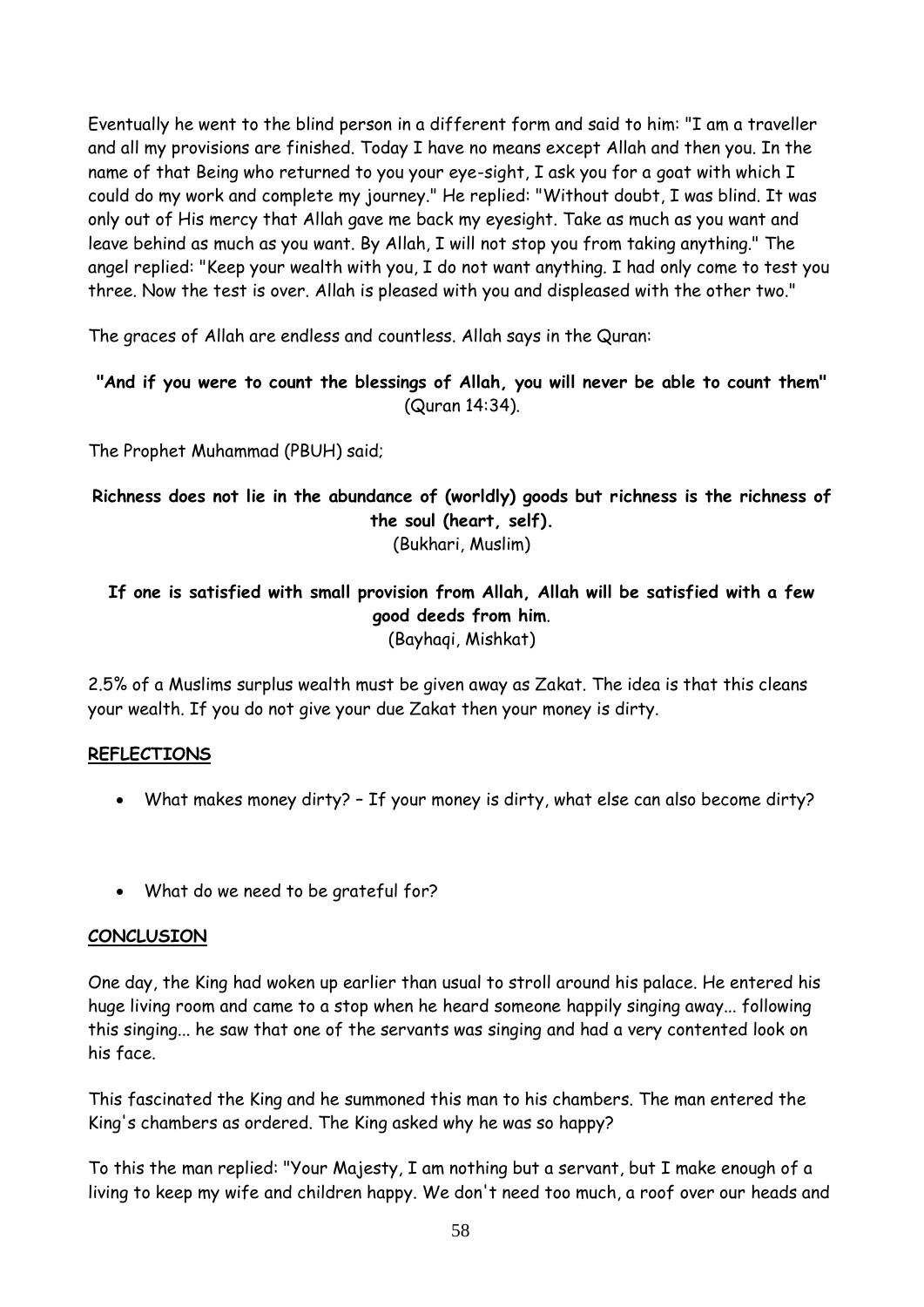warm food to fill our tummy. My wife and children are my inspiration, they are content with whatever little I bring home. I am happy because my family is happy."

Hearing this, the King dismissed the servant and summoned his Personal Assistant to his chambers. The King related his personal anguish about his feelings that he never felt content although he was so rich and then related the story of the servant to his Personal Assistant, hoping that somehow, he will be able to come up with some reasoning that here was a King who could have anything he wished for at a snap of his fingers and yet was not contented, whereas, his servant, having so little was extremely contented.

The Personal Assistant listened attentively and came to a conclusion. He said, "Your Majesty, I believe that the servant has not been made part of The 99 Club."

"The 99 Club? And what exactly is that?" the King inquired.

To which the Assistant replied, "Your Majesty, to truly know what The 99 Club is, you will have to do the following... place 99 Gold coins in a bag and leave it at this servant's doorstep, you will then understand what The 99 Club is."

That very same evening, the King arranged for 99 Gold coins to be placed in a bag at the servant's doorstep. Although he was slightly hesitant and he thought he should have put 100 Gold coins into the bag, but since his assistant had advised him to put 99 that is what he did.

The servant was just stepping out of his house when he saw a bag at his doorstep. Wondering about its contents, he took it into his house and opened the bag. When he opened the bag, he let out a great big shout of joy...Gold Coins... so many of them. He could hardly believe it. He called his wife to show her the coins.

He then took the bag to a table and emptied it out and began to count the coins. Doing so, he realized that there were 99 coins and he thought it was an odd number so he counted again, and again and again only to come to the same conclusion... 99 Gold Coins.

He began to wonder, what could have happened to that last 1 coin? For no one would leave 99 coins. He began to search his entire house, looked around his backyard for hours, not wanting to lose out on that one coin. Finally, exhausted, he decided that he was going to have to work harder than ever to make up for that 1 Gold coin to make his entire collection an even 100 Gold Coins.

He got up the next morning, in an extremely horrible mood, shouting at the children and his wife for his delay, not realizing that he had spent most of the night conjuring ways of working hard so that he had enough money to buy himself that gold coin. He went to work as usual - but not in his usual best mood, singing happily - as he grumpily did his daily errands.

Seeing the man's attitude change so drastically, the King was puzzled. He promptly summoned his assistant to his chambers. The King related his thoughts about the servant and once again, his assistant listened. The King could not believe that the servant who until yesterday had been singing away and was happy and content with his life had taken a sudden change of attitude, even though he should have been happier after receiving the gold coins.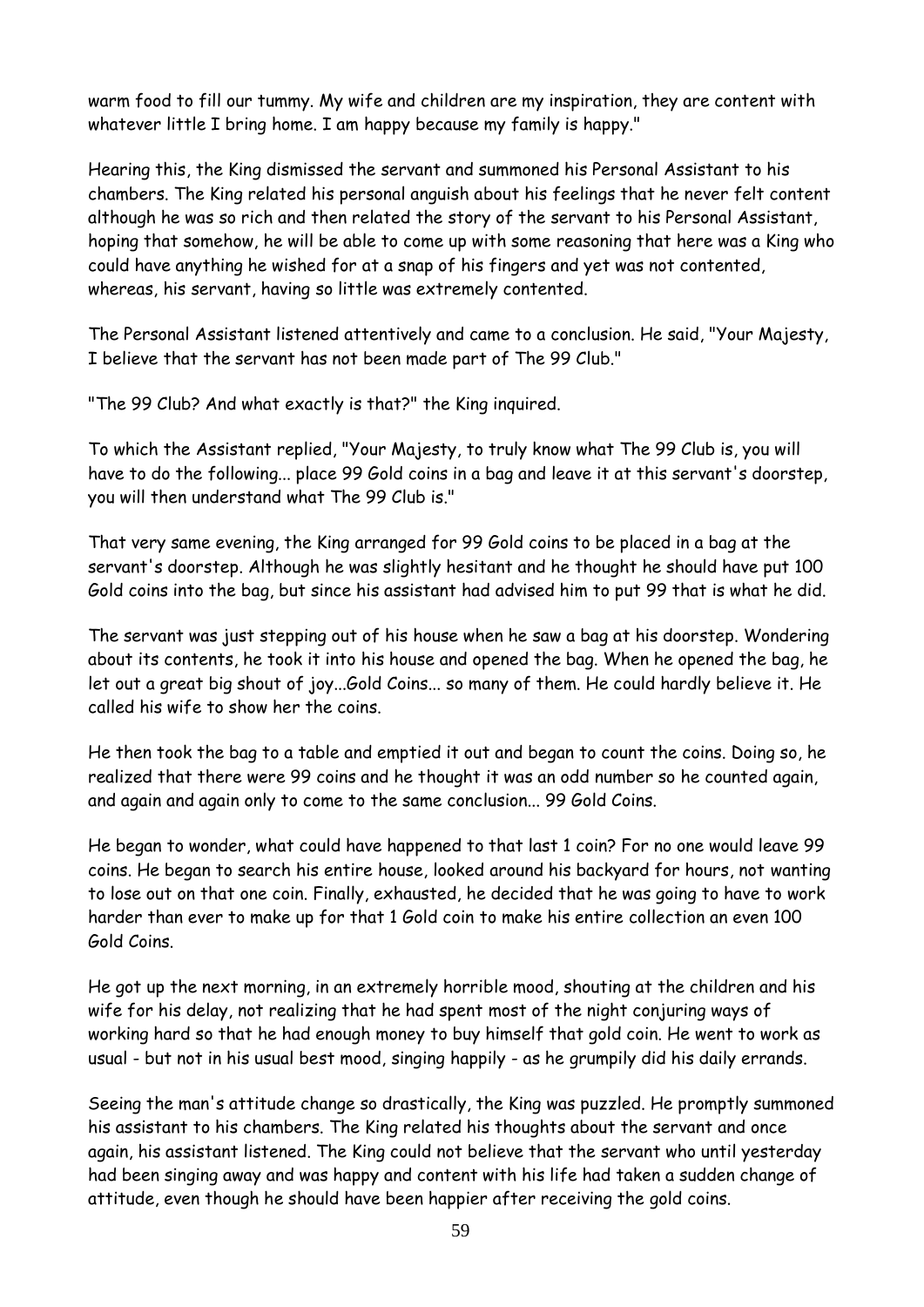To this the assistant replied "Ah! But your Majesty, the servant has now officially joined The 99 Club." He explained: "The 99 Club is just a name given to those people who have everything but yet are never contented, therefore they are always working hard and striving for that extra 1 to round it out to 100!

### **PRAYER**

### AFTER ARABIC DUA SAY

### OH ALLAH,

You are Rahman & Raheem, the most merciful and most kind. Have mercy on us and forgive us for the mistakes that we make. We make mistakes when we forget & we make mistakes on purpose. Help us to learn from our mistakes & become better people. Without your help we cannot do anything Oh Allah. Oh Allah remind us to thank you regularly although we can never thank you enough for the blessings you have given us. Oh Allah help us to be people that are grateful and protect us from being ungrateful.

(10 seconds of silence for pupils to do their individual prayers)

Oh Allah you are the most powerful. Oh Allah you are Rahman, the most generous. Oh Allah accept our dua's.

### **AMEEN**

lal l m Iп m lei n. m F. la l l a **m** m. ١m l m m m m m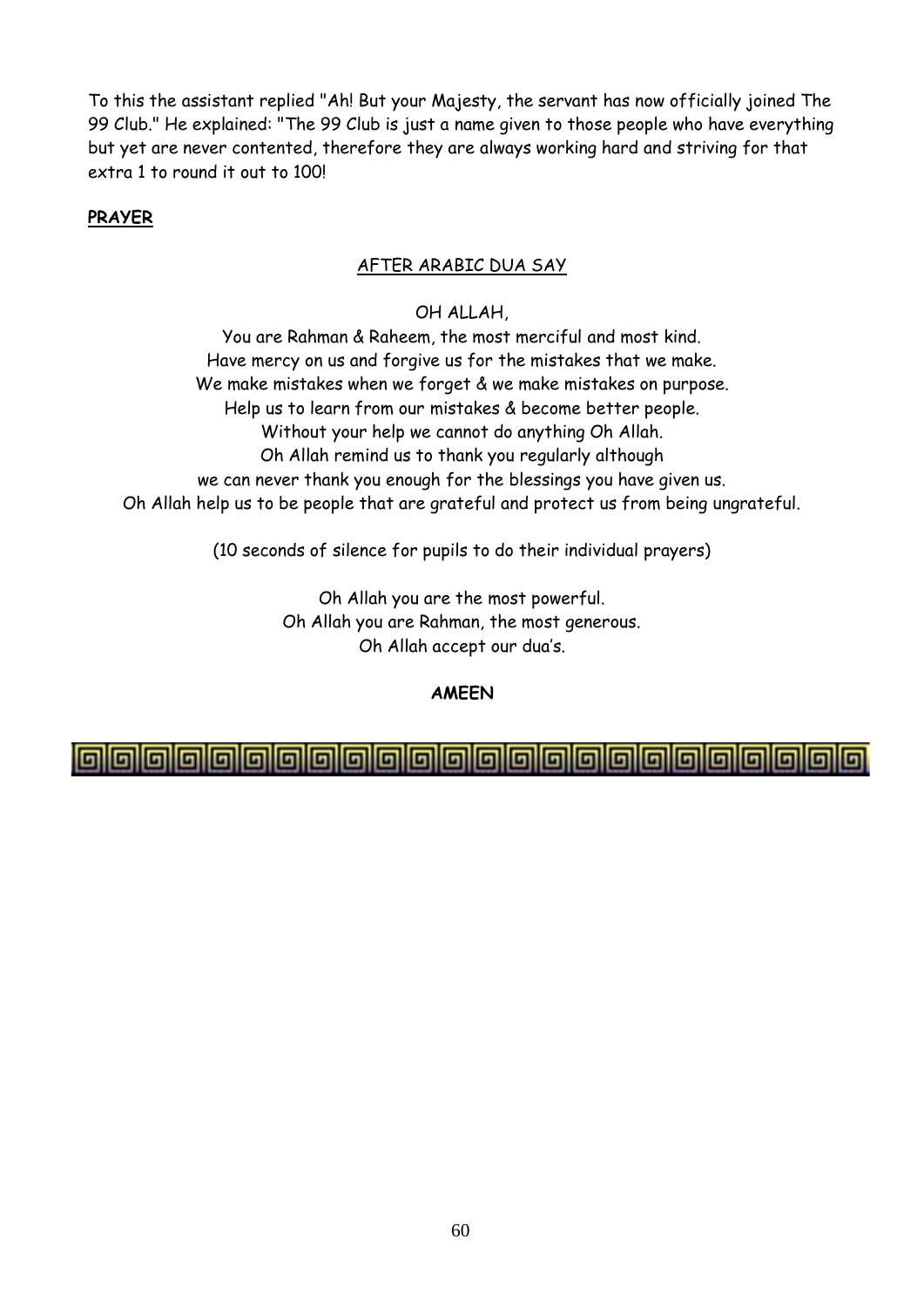## THEME 18

# The price is right

### **Aim**

To realise that all deeds, no matter how small, will be rewarded by Allah.

All around Medina there was a famine. Nothing would grow. People were desperate for food. Babies cried with hunger and mothers could do nothing to help. There had been no rain for months and people were starving.

One day the people spotted Uthman (3rd Caliph and a close companion of Prophet Muhammad (PBUH)) returning home. His camels were laden with sacks of food. The people ran to meet him. They waved bags of money at him and threw themselves at his feet. They begged him to sell them food. Some even offered to pay six times what the food was worth. Uthman shook his head and said, "I'm afraid the food is not for sale. It belongs to someone who is paying ten times what it is worth."

Later on that day the people were amazed to find Uthman giving the food away freely to the poor! "Who is paying for the food?" they asked. Uthman smiled and replied, "The Quran, teaches us that if you do good to others, then Allah will reward you ten times over."

Prophet Muhammad (PBUH) mentioned the case of a woman of ill repute who once helped a thirsty dog by making extra effort to fetch water from a well. She was saved from hell for that small kindness alone.

Helping a destitute person with small amount of money or just some kind words, greeting a stranger, visiting the sick, joining in the funeral, consoling someone going through difficulty, removing something harmful from the path, making a quiet prayer for someone in need of help, forgiving a person who has hurt us -- none of these will make big headlines but all of them can bring about major change in our lives.

What is true about good is also true about evil. What seems to be a minor evil may not be small in terms of its consequences both here and in the hereafter. Allah says in the Quran:

### **"You thought it to be a light matter while it was most serious in the sight of Allah."** (Quran 24:15)

Small sins, if we become comfortable with them, may lead us to bigger

Islam considers the slightest acts of helping others as charity! Even smiling at others to make them happy is counted as charity. It is due to our selfishness that mankind suffers. Let us give more and take less.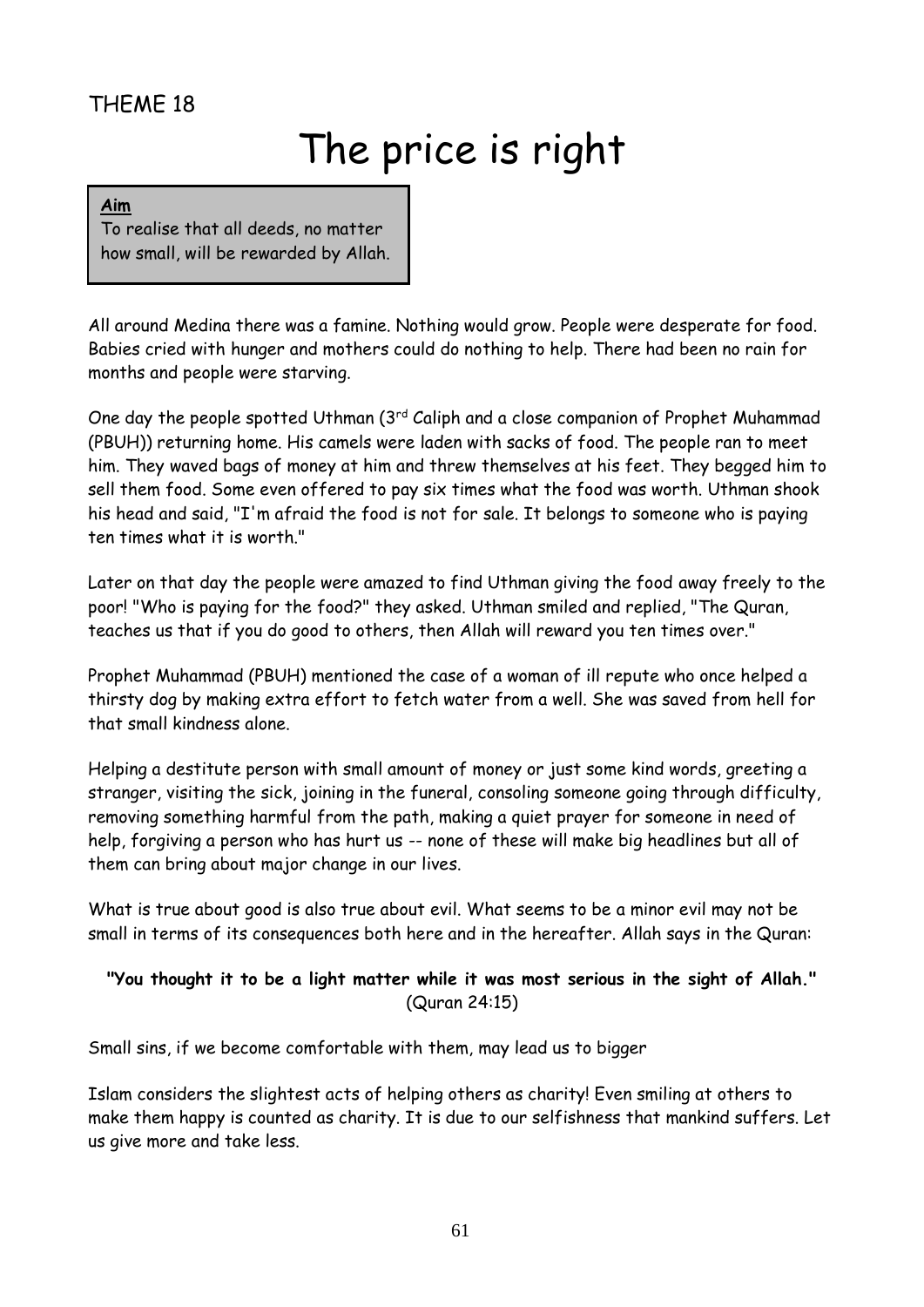Prophet Muhammad (PBUH) said:

**"Never did a person plant a sapling (a young tree), and then a someone ate (or benefited) from it, except that it becomes a charity for the planter."** (Muslim)

Each of us has two angels with us that record our good and bad deeds. Prophet Muhammad (PBUH) said:

**"If someone intends to do a good deed and does not do it, it is recorded down as one good deed. If someone intends to do a bad deed but does not do it, it is recorded down as one good deed. If someone intends to do a good deed and does it, it is recorded down as ten good deeds. If someone intends to do a bad deed and does it, it is recorded down as one bad deed."**

### **REFLECTIONS**

- Think of a time when you have deliberately chosen to do wrong rather than right. Why did you make that choice?
- If good is supposed to be stronger than evil, why is there still so much evil in the world.
- Are there practical ways in which you could join the fight between good & evil? Have you decided which side you are on?

### **CONCLUSION**

One day, a poor boy who was selling goods from door to door to pay his way through school, found he had only one thin dime left, and he was hungry. He decided he would ask for a meal at the next house. However, he lost his nerve when a lovely young woman opened the door.

Instead of a meal he asked for a drink of water. She thought he looked hungry so she brought him a large glass of milk. He drank it slowly, and then asked, "How much do I owe you?" "You don't owe me anything," she replied. "Mother has taught us never to accept pay for a kindness." He said..... "Then I thank you from my heart."

As Faisal Ahmed left that house, he not only felt stronger physically, but his faith in God and man was strong also. He had been ready to give up and quit.

Years later that young woman became critically ill. The local doctors were baffled. They finally sent her to the big city, where they called in specialists to study her rare disease. eyes.

The specialist doctor was determined to do his best to save her life. From that day he gave special attention to the case. After a long struggle, the battle was won. The specialist doctor requested the business office to pass the final bill to him for approval. He looked at it, then wrote something on the edge and the bill was sent to her room.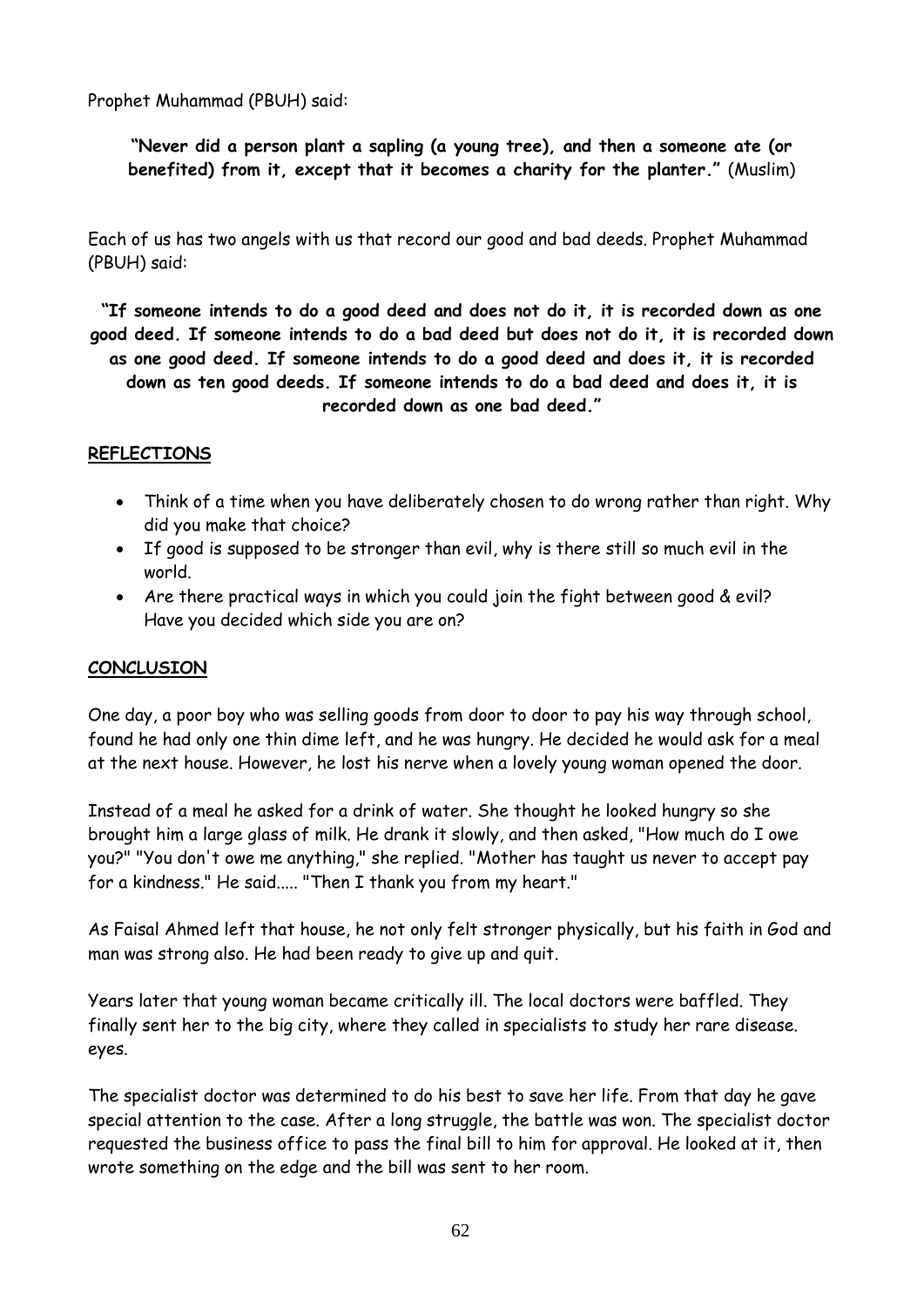She feared to open it, for she was sure it would take the rest of her life to pay for it all. Finally she looked, and something caught her attention on the side of the bill.

She read these words..... "Paid in full with one glass of milk"

Signed, Dr. Faisal Ahmed

Tears of joy flooded her eyes as her happy heart prayed:

### **PRAYER**

### AFTER ARABIC DUA SAY

OH ALLAH,

You are Rahman & Raheem, the most merciful and most kind. Have mercy on us and forgive us for the mistakes that we make. We make mistakes when we forget & we make mistakes on purpose. Help us to learn from our mistakes & become better people. Without your help we cannot do anything Oh Allah. Oh Allah help us to use whatever means we may have to help others. Oh Allah make pure for us our big and our small deeds and protect us from sin whether it is small of big.

(10 seconds of silence for pupils to do their individual prayers)

Oh Allah you are the most powerful. Oh Allah you are Rahman, the most generous. Oh Allah accept our dua's.

### **AMEEN**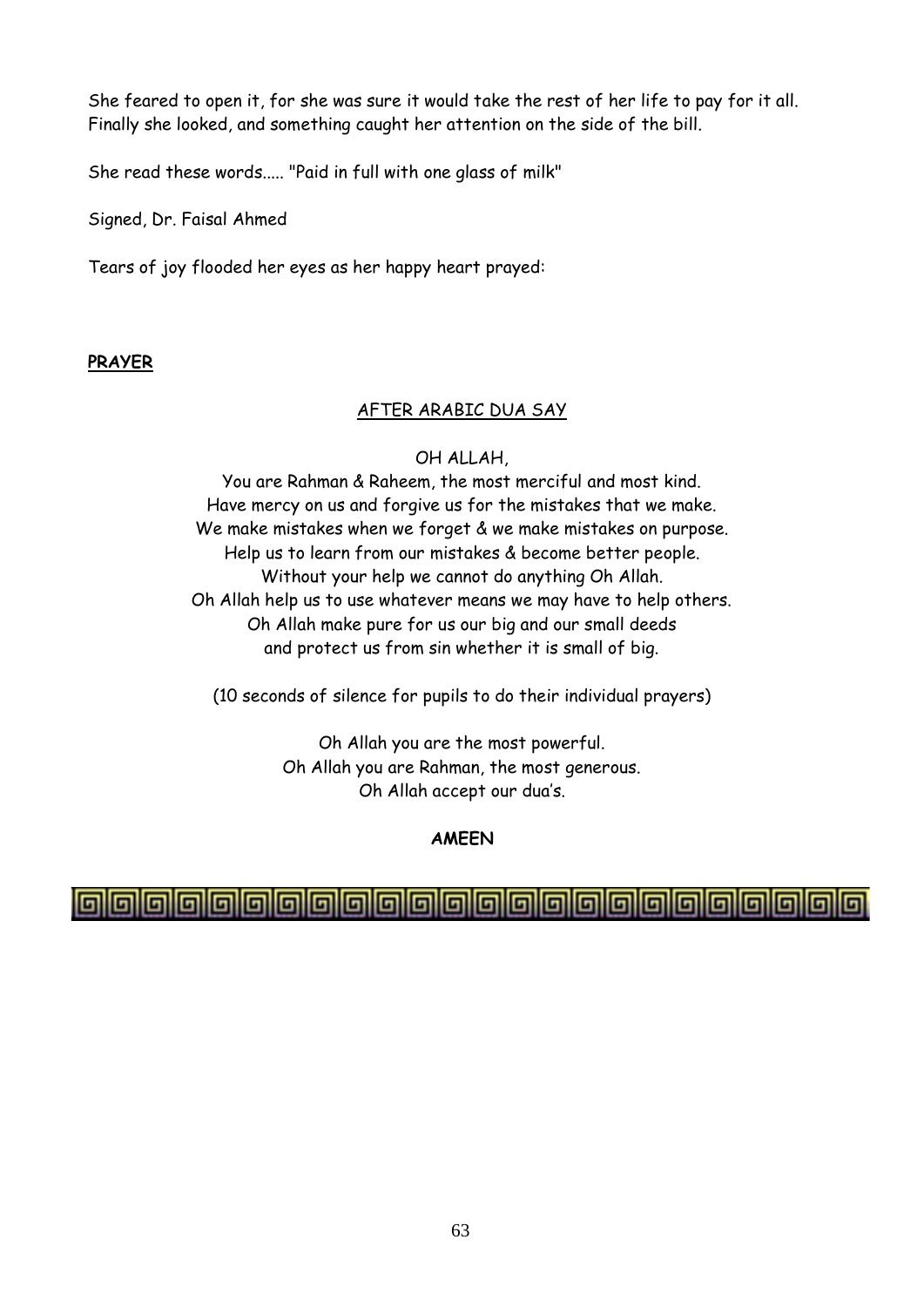### THEME 19

# When the going gets tough

### **Aim**

To realise there are different ways to cope with disappointment.

A daughter complained to her father about her life and how things were so hard for her. She did not how she was going to make it and wanted to give up. She was tired of fighting and struggling. It seemed as one problem was solved a new one arose.

Her father, a chef, took her to the kitchen. He filled three pots with water and placed each on a high fire. Soon the pots came to a boil. In one he placed carrots, in the second he placed eggs, and the last he placed ground coffee beans. He let them sit and boil, without saying a word.

The daughter sucked her teeth and impatiently waited, wondering what he was doing. In about twenty minutes he and turned off the burners. He fished the carrots out and placed them in a bowl. He pulled the eggs out and placed them a bowl. Then he ladled the coffee out and placed it in a bowl.

Turning to her he asked. "Darling, what do you see?"

"Carrots, eggs, and coffee," she replied.

He brought her closer and asked her to feel the carrots. She did and noted that they were soft. He then asked her to take an egg and break it. After pulling off the shell, she observed the hard-boiled egg. Finally, he asked her to sip the coffee. She smiled, as she tasted its rich aroma.

She humbly asked. "What does it mean Father?"

He explained that each of them had faced the same adversity, boiling water, but each reacted differently.

The carrot went in strong, hard, and unrelenting. But after being subjected to the boiling water, it softened and became weak.

The egg had been fragile. Its thin outer shell had protected its liquid interior. But after sitting through the boiling water, its inside became hardened.

The ground coffee beans were unique however. After they were in the boiling water, they had changed the water.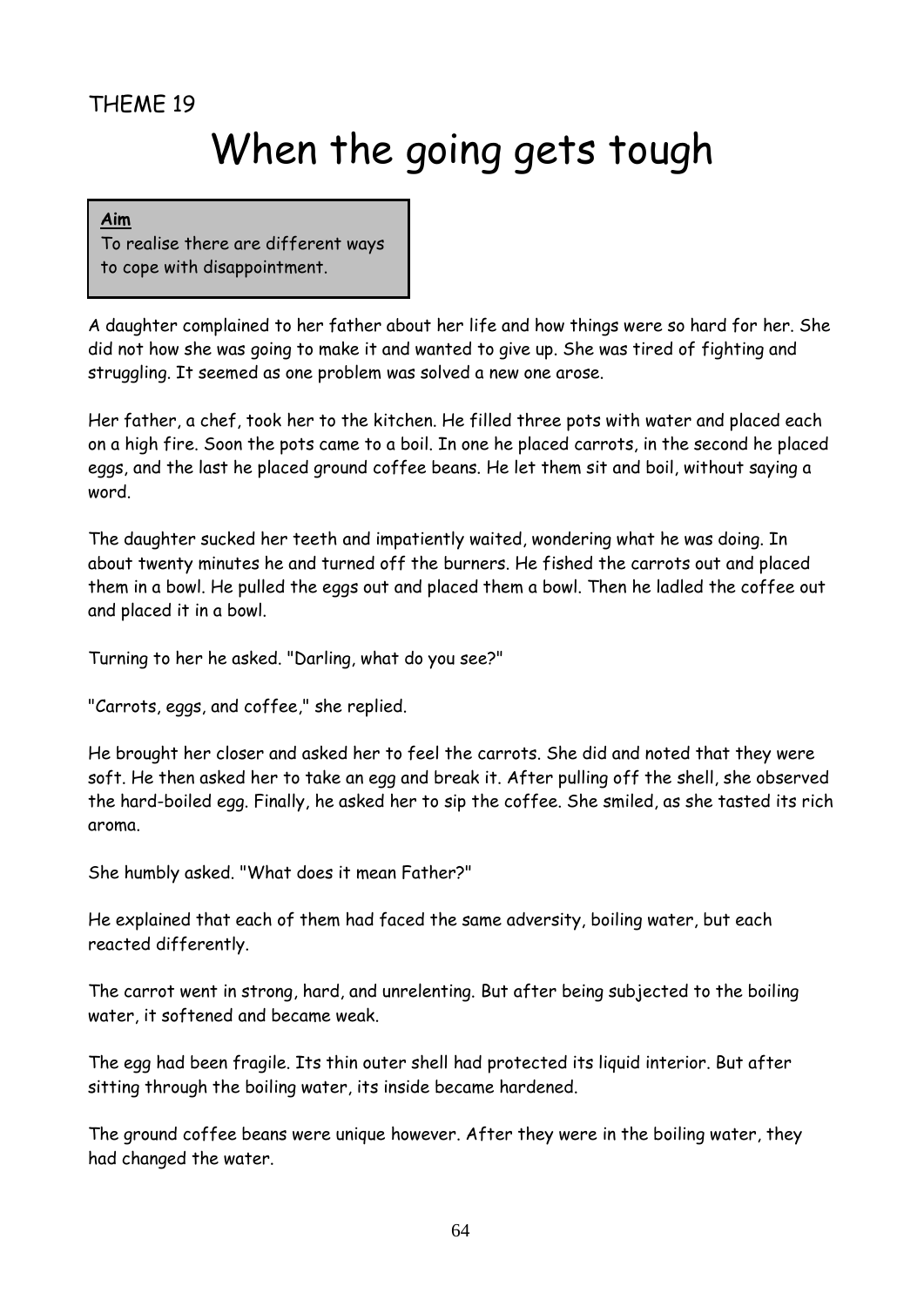"Which are you," he asked his daughter. "When adversity knocks on your door, how do you respond? Are you a carrot, an egg, or a coffee bean?"

Are you the carrot that seems hard, but with pain and adversity do you wilt and become soft and lose your strength?

Are you the egg, which starts off with a malleable heart? Were you a fluid spirit, but after a death, a divorce, or a layoff (or others!) have you become hardened and stiff. Your shell looks the same, but are you bitter and tough with a stiff spirit and heart?

Or are you like the coffee bean? The bean changes the hot water; the thing that is bringing the pain, takes it to its peak flavour at 212 degrees Fahrenheit. When the water gets the hottest, it just tastes better.

If you are like the coffee bean, when things are at their worst, you get better and make things better around you.

When people talk about you, do your Praises to the Lord increase? When the hour is the darkest and trials are their greatest, does your worship elevate to another level?

How do you handle adversity? Are you a carrot, an egg, or a coffee bean?

Allah says in the Quran

**"So lose not heart, nor fall into despair: For ye must gain mastery if ye are true in Faith"** (Quran 3: 139)

**"Be sure We shall test you with something of fear and hunger, some loss in goods or lives or the fruits (of your toil), but give glad tidings to those who patiently persevere"** (Quran 2: 155)

Prophet Muhammad (PBUH) said:

**"Never a believer is stricken with discomfort, hardship or illness, grief or even with mental worry that his sins are not expiated for him."** (Bukhari)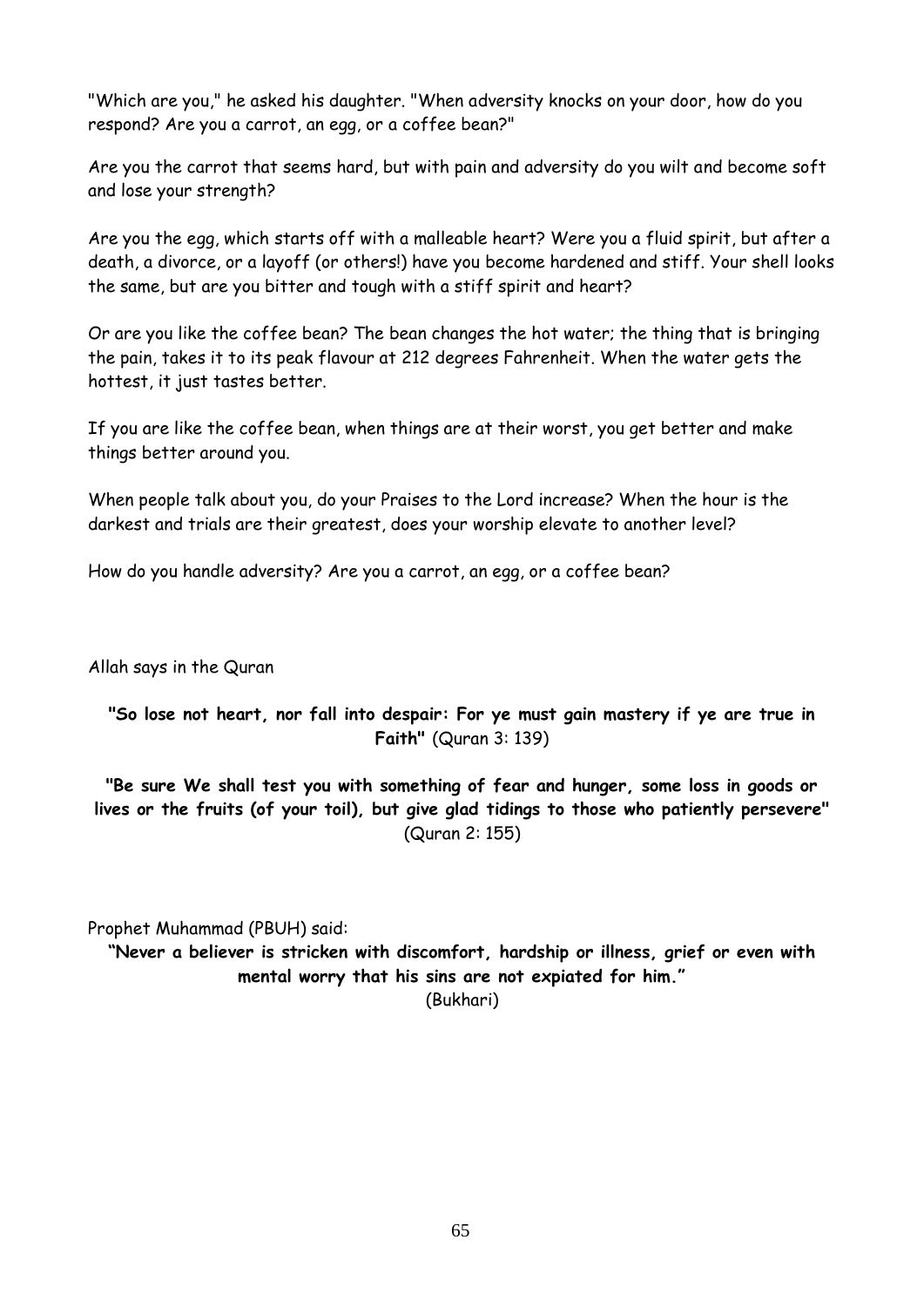### **REFLECTIONS**

- Are you a carrot, egg or a Coffee bean?
- Allah doesn't place a greater burden on you than you can bear.

### **CONCLUSION**

A parable is told of a farmer who owned an old mule.

The mule fell into the farmer's well. The farmer heard the mule 'braying' - or - whatever mules do when they fall into wells.

After carefully assessing the situation, the farmer sympathized with the mule, but decided that neither the mule nor the well was worth the trouble of saving. Instead, he called his neighbours together and told them what had happened...and enlisted them to help haul dirt to bury the old mule in the well and put him out of his misery.

Initially, the old mule was hysterical! But as the farmer and his neighbours continued shovelling and the dirt hit his back...a thought struck him. It suddenly dawned on him that every time a shovel load of dirt landed on his back...He should shake it off and step up! This he did, blow after blow.

"Shake it off and step up...shake it off and step up...shake it off and step up!" he repeated to encourage himself.

No matter how painful the blows, or distressing the situation seemed the old mule fought "panic" and just kept right on SHAKING IT OFF AND STEPPING UP!

You're right! It wasn't long before the old mule, battered and exhausted, stepped triumphantly over the wall of that well!

What seemed like it would bury him, actually blessed him...all because of the manner in which he handled his adversity.

That's life! If we face our problems and respond to them positively, and refuse to give in to panic, bitterness, or self-pity...The adversities that come along to bury us usually have within them the potential to benefit and bless us!

Remember that FORGIVENESS--FAITH--PRAYER-- PRAISE and HOPE. all are excellent ways to "SHAKE IT OFF AND STEP UP" out of the wells in which we find ourselves!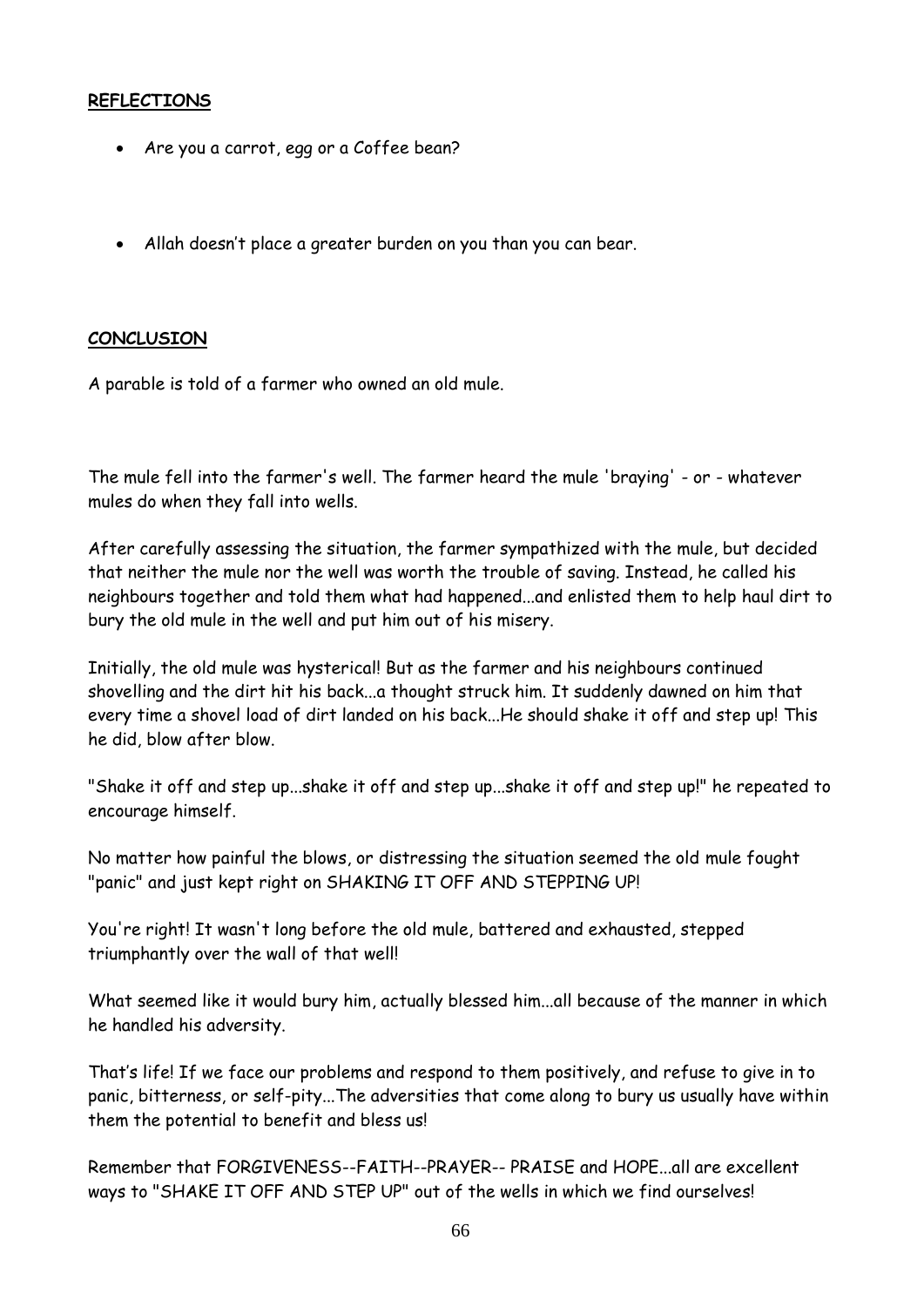### **PRAYER**

### AFTER ARABIC DUA SAY

### OH ALLAH,

You are Rahman & Raheem, the most merciful and most kind. Have mercy on us and forgive us for the mistakes that we make. We make mistakes when we forget & we make mistakes on purpose. Help us to learn from our mistakes & become better people. Without your help we cannot do anything Oh Allah. Oh Allah give us the strength to cope when thing seem to be going wrong. Help us to rely on you and make dua to you more often.

(10 seconds of silence for pupils to do their individual prayers)

Oh Allah you are the most powerful. Oh Allah you are Rahman, the most generous. Oh Allah accept our dua's.

### **AMEEN**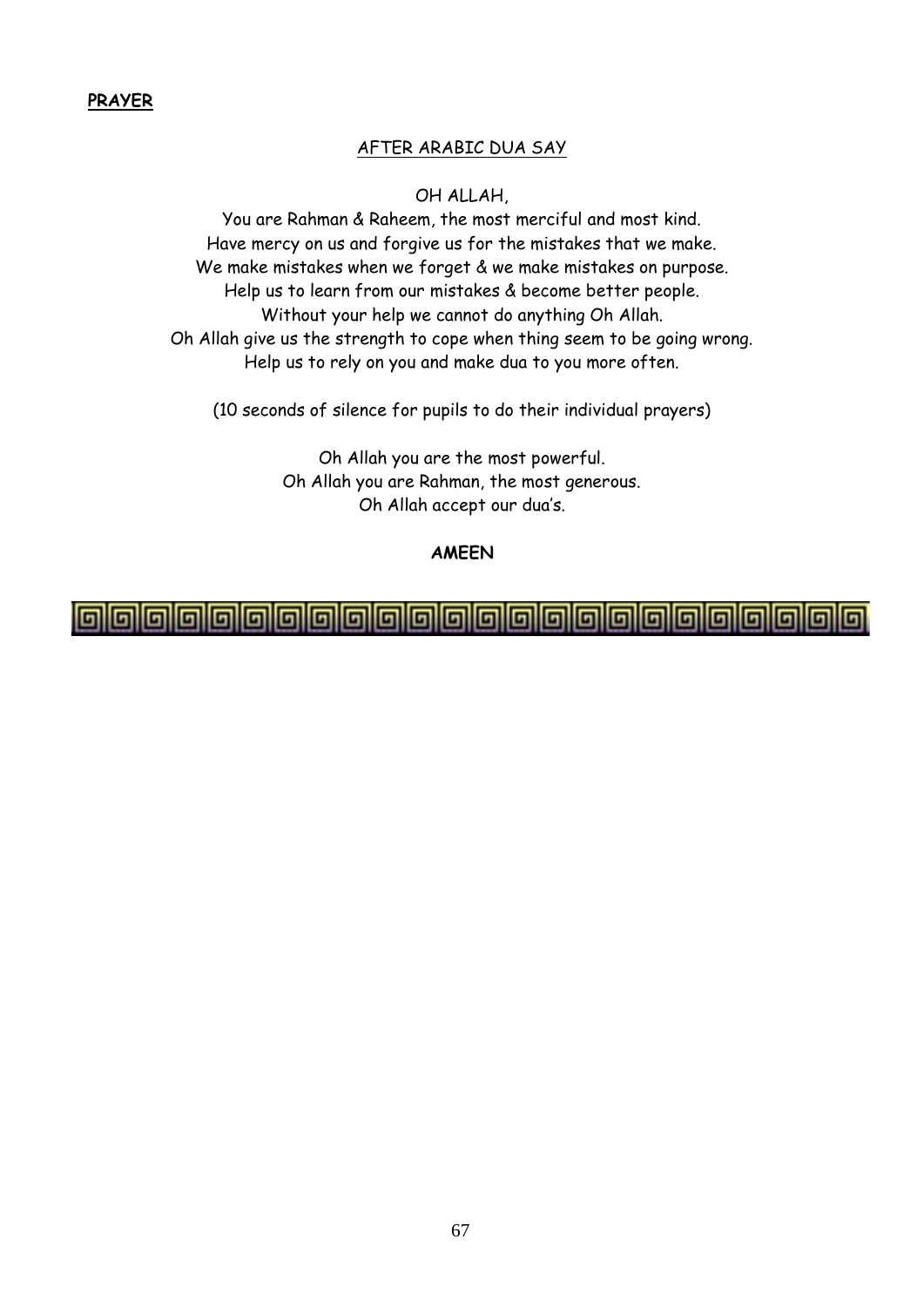### THEME 20

# Be people of mercy

**Aim**

To realise that showing mercy is a characteristic of a Muslim.

A mother used to ask her son what is the most important part of the body. Through the years the son would take a guess at what he thought was the correct answer.

He thought sound was very important to us as humans, so he said, "My ears, Mummy." She said, "No. Many people are deaf. But you keep thinking about it and I will ask you again soon."

Several years passed before she asked him again. This time he told her, "Mummy, sight is very important to everybody, so it must be our eyes." She looked at him and said, "You are learning fast, but the answer is not correct because there are many people who are blind."

Over the years, Mother asked him a couple more times and always her answer was, "No. But you are getting smarter every year, my child."

Then a few years later his grandpa died. Everybody was hurt. Everybody was crying. His mum looked at him when it was their turn to say their final good-bye to Grandpa. She asked him, "Do you know the most important body part yet, my dear?"

He was shocked when she asked him this now. He always thought this was a game between her and him. She saw the confusion on his face and told him, "This question is very important. It shows that you have really lived in your life. For every body part you gave me in the past, I have told you were wrong and I have given you an example why. But today is the day you need to learn this important lesson."

She looked down at him as only a mother can. Her eyes filled with tears. She said, "My dear, the most important body part is your shoulder."

The son asked, "Is it because it holds up my head?"

She replied, "No, it is because it can hold the head of a friend or a loved one when they cry. Everybody needs a shoulder to cry on sometime in life, my dear.

Prophet Muhammad (PBUH) is the best example and role model for us. Concerning his character Allah says in the Quran

**"It is because of Mercy of Allah that you have been so lenient with them. If you had been harsh and cruel-hearted, they would have dispersed from around you. Pardon them, seek forgiveness for them, and consult them on the matter"** (Quran 3:159)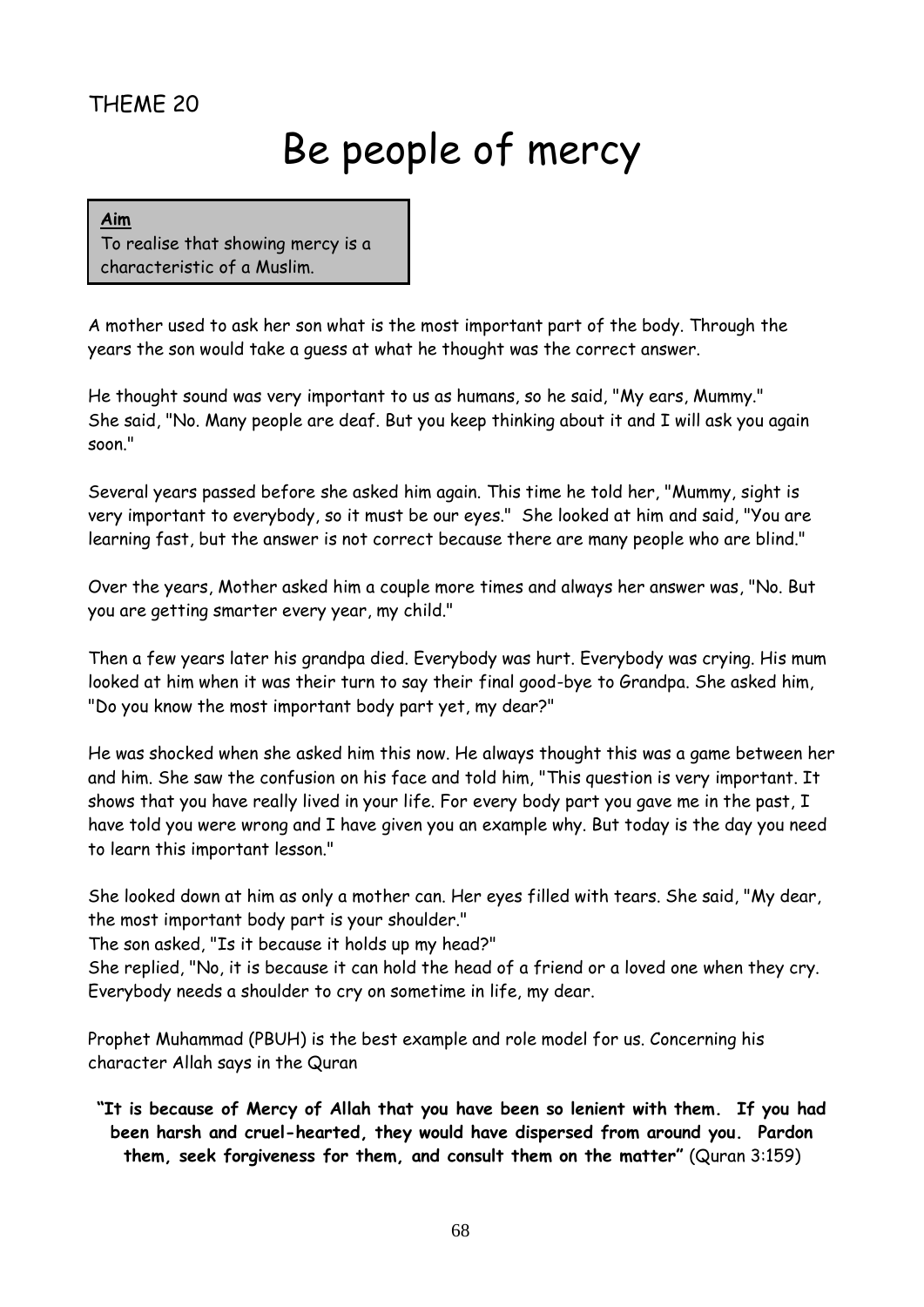The Prophet Muhammad (PBUH) said:

**"Whenever kindness is added to something, it adorns it; and whenever it is withdrawn from something, it leaves it defective.''**(Muslim).

**"He who is deprived of kindness and gentleness is, in fact, deprived of all good.''**(Muslim).

Prophet Muhammad (PBUH) said that Allah would say on the Day of Resurrection:

**"O son of Adam, I fell ill and you visited Me not. He will say: O Lord, and how should I visit You when You are the Lord of the worlds? He will say: Did you not know that My servant So-and-so had fallen ill and you visited him not? Did you not know that had you visited him you would have found Me with him?** 

**O son of Adam, I asked you for food and you fed Me not. He will say: O Lord, and how should I feed You when You are the Lord of the worlds? He will say: Did you not know that My servant So-and-so asked you for food and you fed him not? Did you not know that had you fed him you would surely have found that (the reward for doing so) with Me?** 

**O son of Adam, I asked you to give Me to drink and you gave Me not to drink. He will say: O Lord, how should I give You to drink when You are the Lord of the worlds? He will say: My servant So-and-so asked you to give him to drink and you gave him not to drink. Had you given him to drink you would have surely found that with Me!"** (Muslim).

Let us remember to look after the needs of others and that will certainly please Allah.

### **REFLECTIONS**

- Treating the creation of Allah with mercy whether they are people, animals or plants will be rewarded by Allah.
- The Prophet Muhammad (PBUH) was known to show mercy to people who hated him. Have you ever done this?

### **CONCLUSION**

A nurse escorted a tired, anxious young man to the bedside of an elderly man. "Your son is here," she whispered to the patient. She had to repeat the words several times before the patient's eyes opened. He was heavily sedated because of the pain of his heart attack and he dimly saw the young man standing outside the oxygen tent.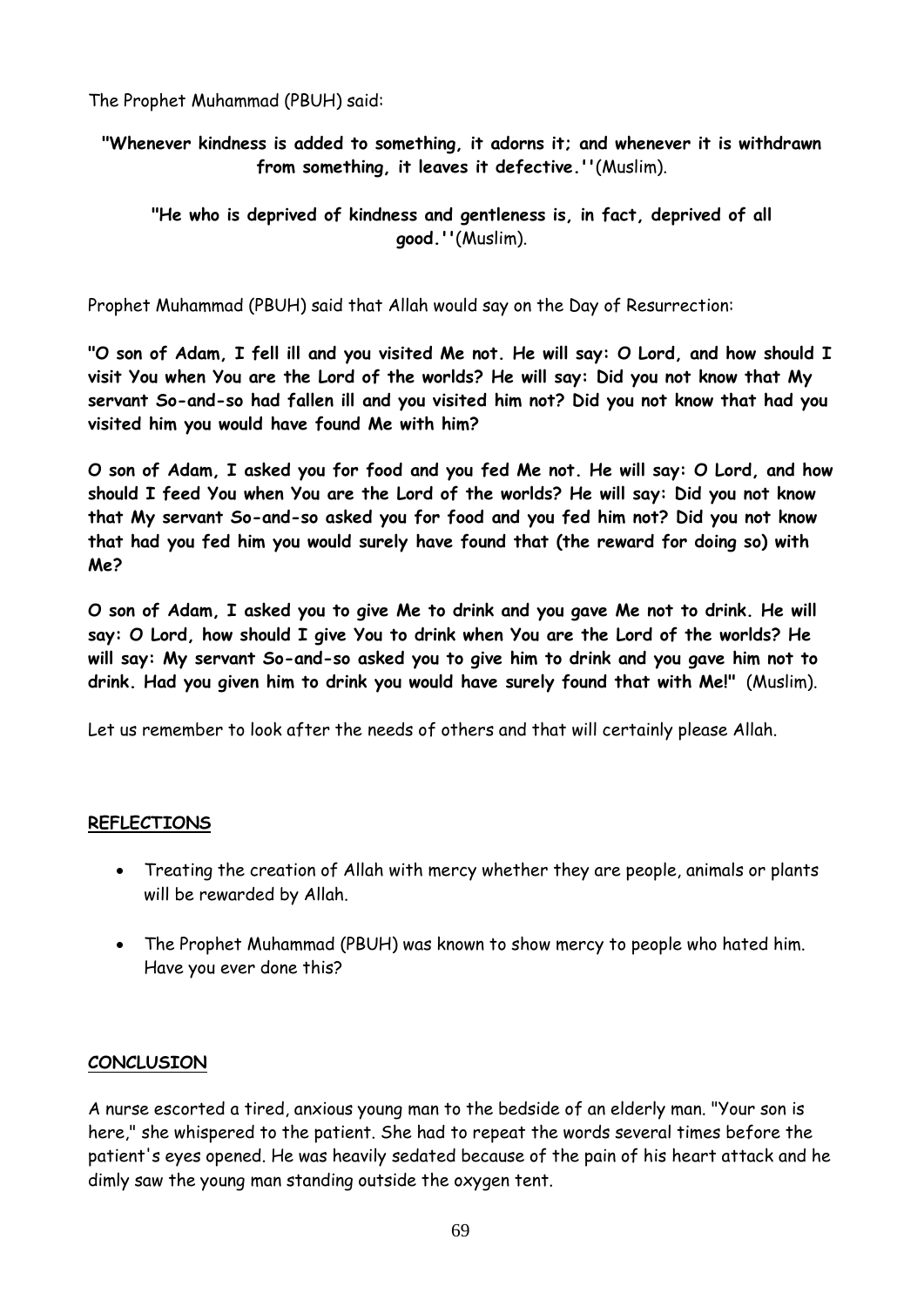He reached out his hand and the young man tightly wrapped his fingers around it, squeezing a message of encouragement. The nurse brought a chair next to the bedside. All through the night the young man sat holding the old mans hand, and offering gentle words of hope.

The dying man said nothing as he held tightly to his son. As dawn approached, the patient died. The young man placed on the bed the lifeless hand he had been holding, and then he went to notify the nurse.

While the nurse did what was necessary, the young man waited. When she had finished her task, the nurse began to say words of sympathy to the young man.

But he interrupted her. "Who was that man?" He asked.

The startled nurse replied, "I thought he was your father."

"No, he was not my father," he answered. "I never saw him before in my life."

"Then why didn't you say something when I took you to him?" asked the nurse.

He replied, "I also knew he needed his son, and his son just wasn't here. When I realized he was too sick to tell whether or not I was his son, I knew how much he needed me..."

### **PRAYER**

### AFTER ARABIC DUA SAY

### OH ALLAH,

You are Rahman & Raheem, the most merciful and most kind. Have mercy on us and forgive us for the mistakes that we make. We make mistakes when we forget & we make mistakes on purpose. Help us to learn from our mistakes & become better people. Without your help we cannot do anything Oh Allah. Oh Allah help us to treat your creation with respect. Oh Allah give us the ability to help those who we know and those who we don't, those that like us and those that don't.

(10 seconds of silence for pupils to do their individual prayers)

Oh Allah you are the most powerful. Oh Allah you are Rahman, the most generous. Oh Allah accept our dua's.

### **AMEEN**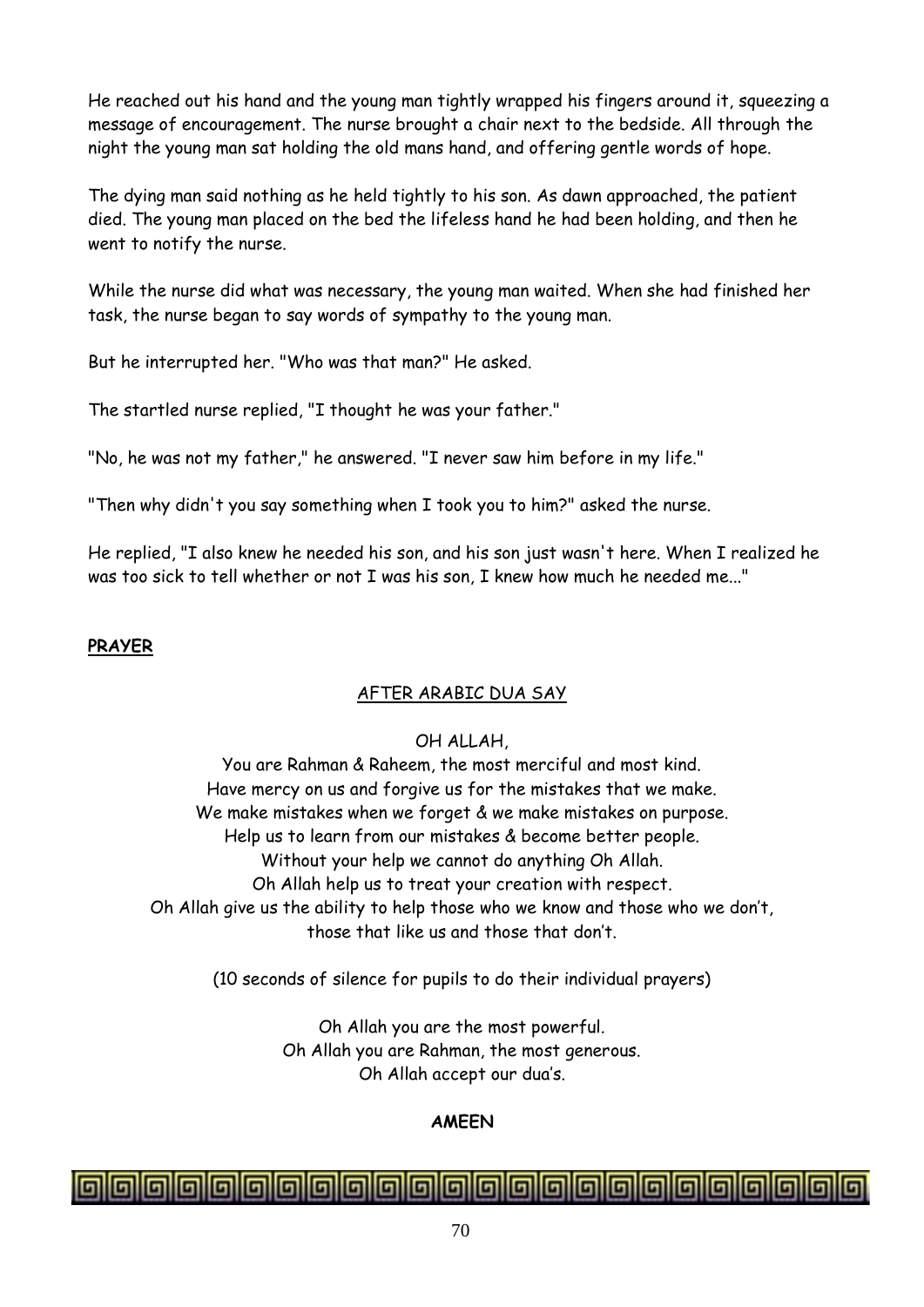## THEME 21

# The love letter (You have a friend in Allah)

### **Aim**

To realise that Allah loves his creation beyond measure.

As you got up this morning, I watched you and hoped you would talk to me, even if it was just a few words, asking my opinion or thanking me for something good that happened in your life yesterday, but I noticed you were too busy trying to find the right outfit to put on and wear to work.

So I waited. When you ran around the house getting ready, I knew there would be a few minutes for you to stop and say hello, but you were too busy. At one point you had to wait fifteen minutes with nothing to do except sit in a chair. Then I saw you spring to your feet, I thought you wanted to talk to me, but you ran to the phone and called a friend to get the latest gossip.

I watched as you went to work and I waited patiently all day long. With all your activities I guess you were too busy to say anything to me. I noticed that before lunch you looked around, maybe you felt embarrassed to talk to me, that is why you didn't bow your head. You glanced three or four tables over and you noticed some of your friends talking to me briefly before they ate, but you didn't. That's okay, there is still more time left, and I have hope that you will talk to me even yet.

You went home and it seems as if you had lots of things to do. After a few of them were done you turned on the TV. I don't know if I like TV or not. Just about anything goes there & you spend a lot of time each day in front of it, not thinking about anything-just enjoying the show. I waited patiently again as you watched TV and ate your meal, but again you didn't talk to me. As you did your homework I waited again, as you did what you had to do. At bedtime I guess you felt too tired. After you said goodnight to your family you plopped into bed and fell asleep in no time. That's okay, because you may not realize that I am always there for you.

I've got patience more than you will ever know. I even want to teach you how to be patient with others as well. Because I love you so much, I love you so much that I wait everyday for a nod, a prayer, a thought or a thankful part of your heart. It is hard to have a one-sided conversation

Well, you are getting up again and once again I will wait with nothing but love for you hoping that today you will give me sometime.

Have a nice day! Your friend,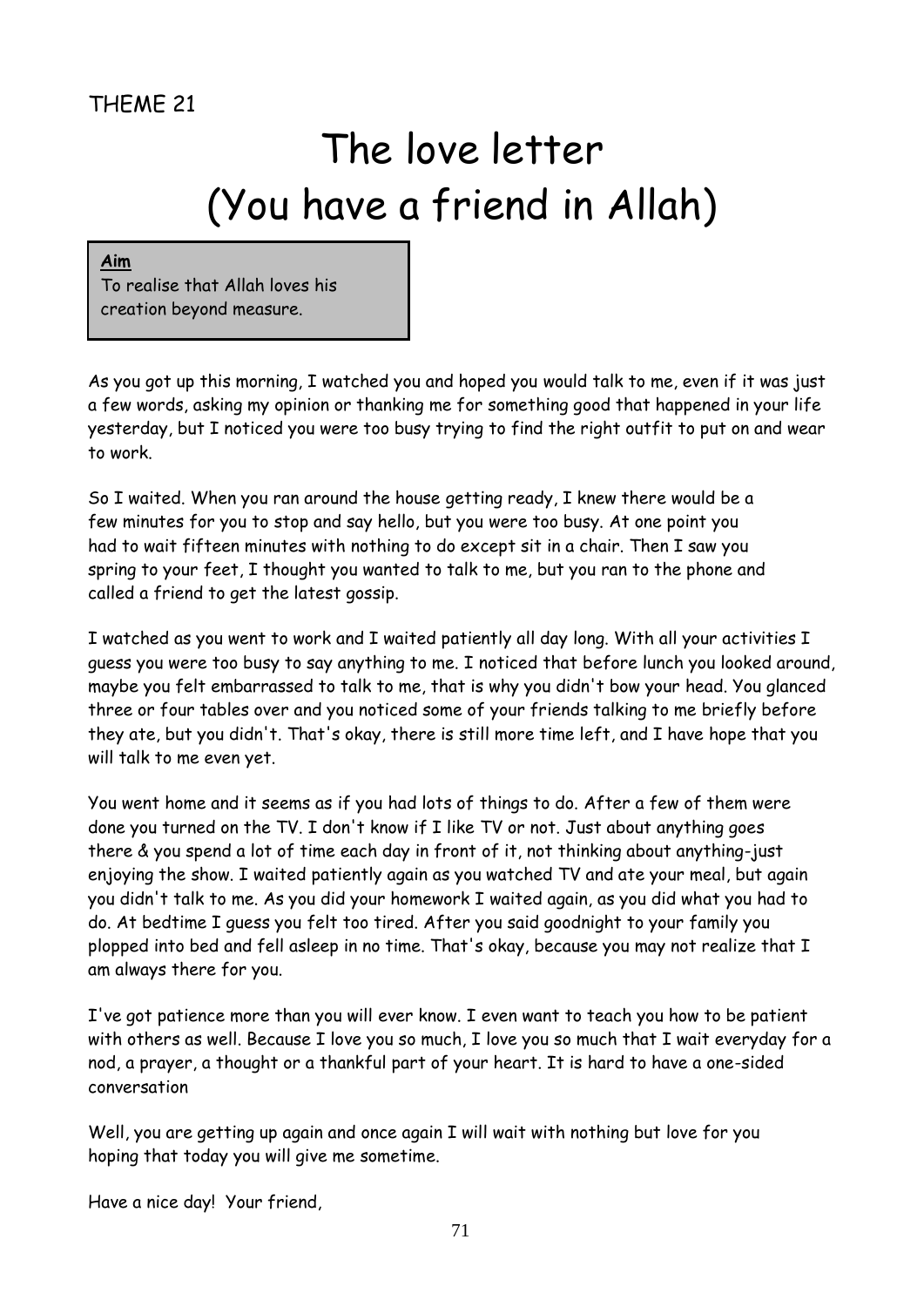### **REFLECTIONS**

- Who could this letter be from?
- Allah is so forgiving and merciful, Allah says in the Quran

**"Say: O My slaves who have transgressed against their souls! Despair not of the Mercy of Allah: verily, Allah forgives all sins. Truly, He is Oft-Forgiving, Most Merciful".** (Quran 39:53)

• The Prophet Muhammad (PBUH) said,

**"Allah, the Almighty, says: Whosoever does a good deed, will have (reward) ten times like it and I add more; and whosoever does an evil, will have the punishment like it or I will forgive (him); and whosoever approaches Me by one span, I will approach him by one cubit; and whosoever approaches Me by one cubit, I approach him by one fathom, and whosoever comes to Me walking, I go to him running; and whosoever meets Me with an earth-load of sins without associating anything with Me, I meet him with forgiveness like that".**(Muslim)

• To know if Allah loves you then you need to ask yourself do you love Allah. Prophet Muhammad (PBUH) said:

**"Allah said, 'If My slave loves the meeting with Me, I too love the meeting with him; and if he dislikes the meeting with Me, I too dislike the meeting with him.'"** (Bukhari)

• Prophet Muhammad (PBUH) said:

**" Forgive creation and the creator will forgive you".**

### **CONCLUSION**

### **Footprints**

One night a man had a dream. He dreamed he was walking along the beach with the Lord. Across the sky flashed scenes from his life. For each scene, he noticed two sets of footprints in the sand; one belonging to him, and the other to the Lord. When the last scene of his life flashed before him, he looked back at the footprints in the sand. He noticed that many times along the path of his life, there was only one set of footprints. He also noticed that it happened at the very lowest and saddest times in his life. This really bothered him and he questioned the Lord about it.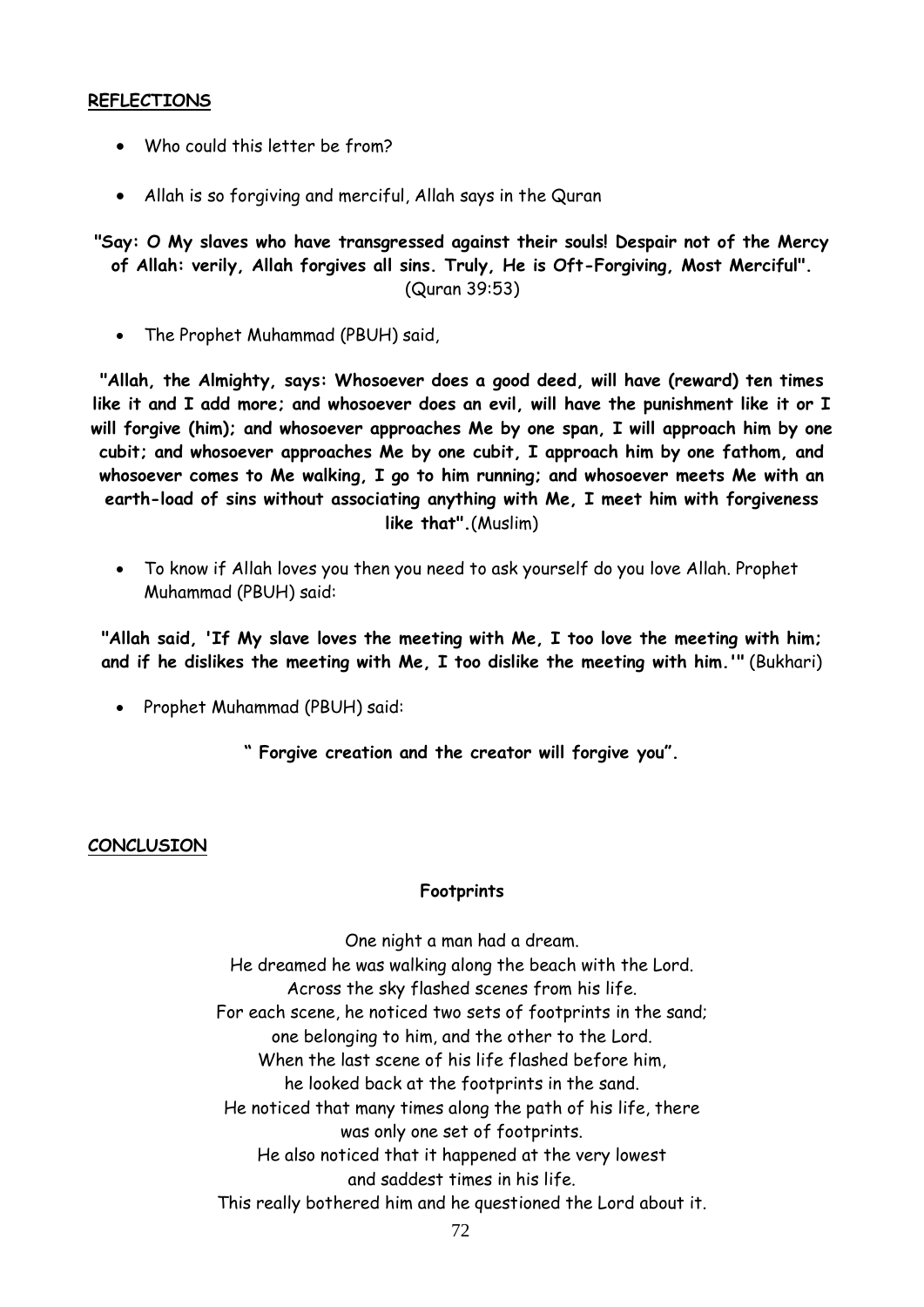"Lord, you said that once I decided to follow you, you'd walk with me all the way. But I have noticed that during the most troublesome times in my life there is only one set of footprints. I don't understand why, when I needed you most, you would leave me." The Lord replied, "My precious, precious child, I love you and I would never leave you. During your times of trial and suffering, when you see only one set of footprints in the sand, it was then that I carried you."

#### **PRAYER**

#### AFTER ARABIC DUA SAY

#### OH ALLAH,

You are Rahman & Raheem, the most merciful and most kind. Have mercy on us and forgive us for the mistakes that we make. We make mistakes when we forget & we make mistakes on purpose. Help us to learn from our mistakes & become better people. Without your help we cannot do anything Oh Allah. Oh Allah fill my heart with your love, give me the ability to be your friend. Oh Allah give me the ability to remember you throughout the day, from morning till night.

(10 seconds of silence for pupils to do their individual prayers)

Oh Allah you are the most powerful. Oh Allah you are Rahman, the most generous. Oh Allah accept our dua's.

#### **AMEEN**

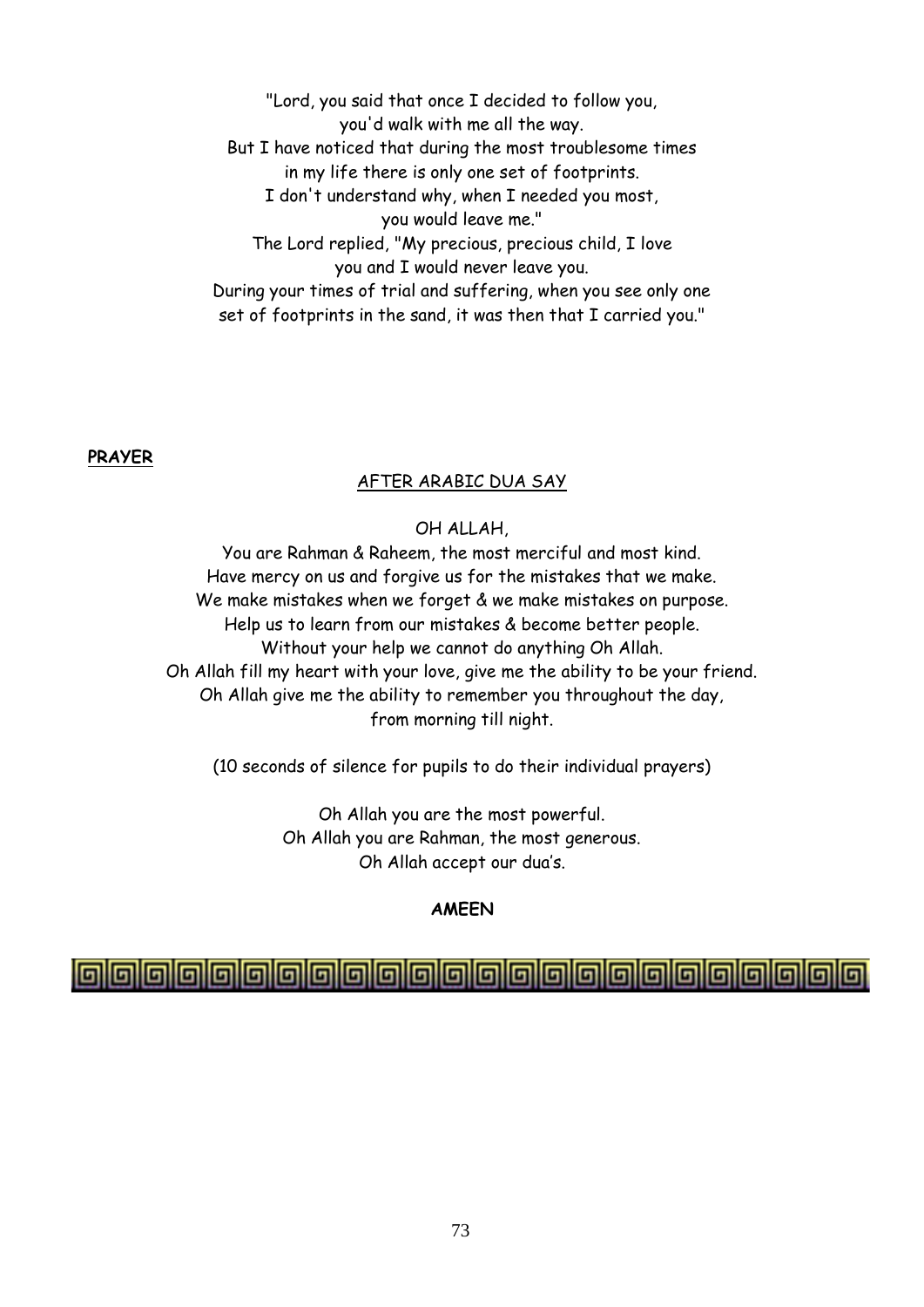### THEME 22

## Team spirit

**Aim**

To realise there is strength in unity

& weakness in division.

Ask a pupil to come to the front, give the pupil a piece of paper to rip and then ask if the task was difficult. Repeat this with another volunteer but five sheets of paper. Continue this until pupils find it impossible to rip the pieces of paper. Thus in unity, working with each other there is strength.

The Prophet Muhammad (PBUH) said,

**"Allah does not like to see a person distinguishing himself from his companions."**

Prophet Muhammad (PBUH) himself set an example of cooperation and working together for a common good. When building the mosque in Madina he himself worked in carrying and laying bricks, when at home he washed and sewed his own clothes and when camping during travels he himself fetched firewood whilst others carried out other tasks.

The ant is an intelligent creature. During warm days it collects and stores grain inside the holes. It knows that during wet and cold months, it would not be able to go out to search for food. For fear that grain may start growing because of wetness, it splits it into two or more pieces. At times, during moonlit nights, it brings the split grains out of the stores for drying and preservation against decay. The holes under the ground are made very carefully and covered with shelter to prevent the rainwater from getting inside the holes. The ant, unlike the other animals, can lift a burden twice its own weight. It is not a selfish creature. When an ant finds some store of food grains, it runs up to its group and takes its fellow ants to that place. It shows every one of them its own find of the store. They always behave in this manner. They work and live in co-operation with each other.

Thus an Ant is one of the most wonderful small creatures in this world. Sura "Naml" (the Ant) in the Holy Quran is a chapter named after this creature. Over 1300 years ago, Ali (Prophet Muhammads (PBUH) cousin) was giving a sermon in Kufa, in which he was describing the beauties of creation in various forms of life. He was referring to small creatures and asking man to study how God made them so small yet so sturdy and strong. He described the ant in these words: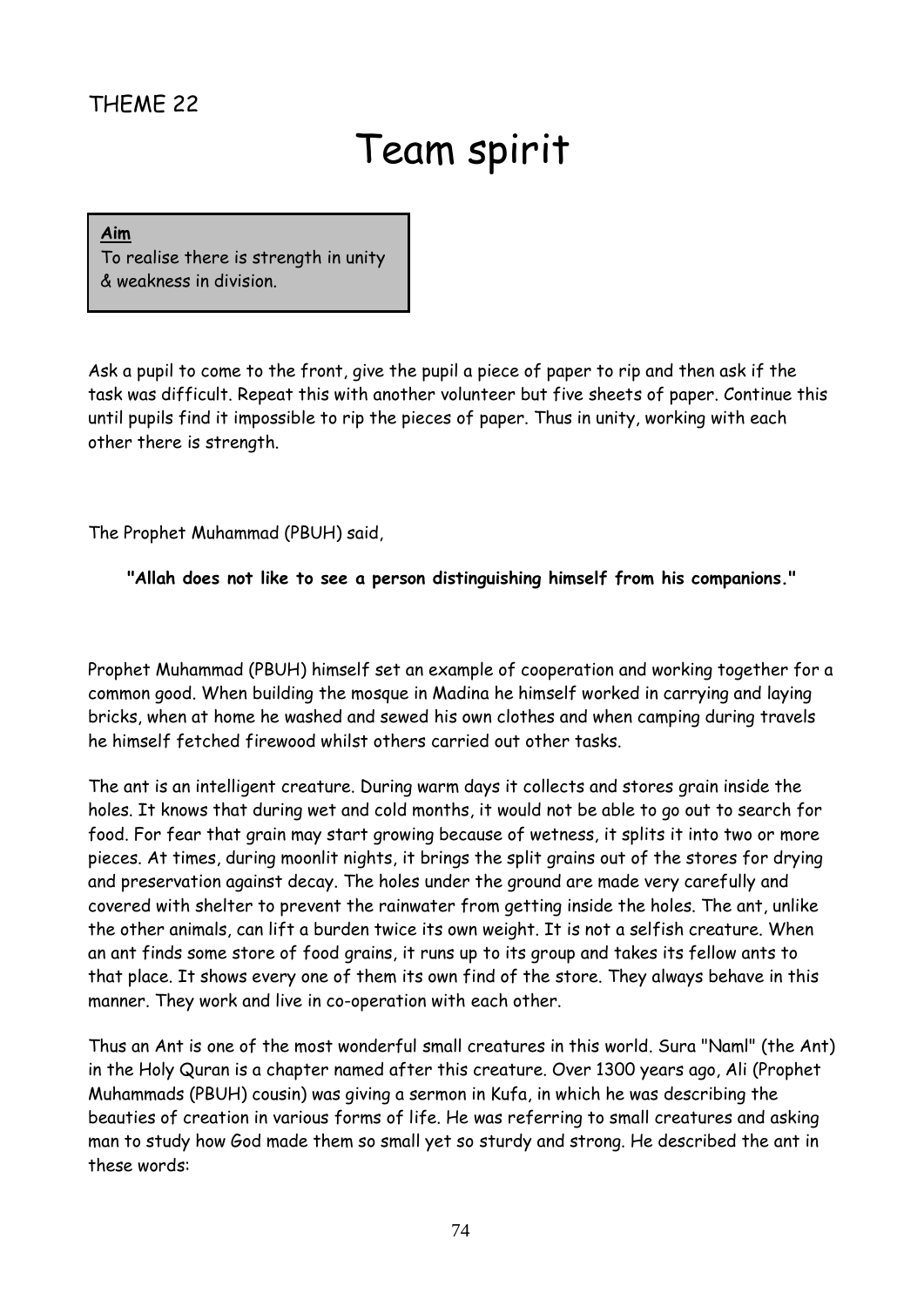'Look at an ant. How tiny is its body and how delicate are its features! It is such a small creature that it often escapes the eye, and few people care to attach any importance to it among the living beings found on this earth. Look at it and study its ways of life; how it crawls, how it attacks its food; how it lifts a grain so many times heavier than its body, carries it to its hole; how it stores grains; and how in summer it gathers and stocks food for winter and rainy days, and most of all how it works together with each other in cooperation and in a team.'

Hudayfa the prophet Muhammad's (PBUH) companion relates: When the Battle of Yarmuk had just ended. I was walking over the battlefield among the martyred and injured with a pitcher of water. I was looking for the son of my uncle.

I found him lying in blood on the burning sand. He was about to die. I asked him whether he wanted water. Unable to speak, he gestured that he did. I was just offering it to him when a groaning was heard: 'Water! Water! Please, a drop of water!'

My uncle's son, whose name was Harith, heard that and gestured that I should take the water to him. I hastened to the groaning one, who was Ikrima. Ikrima had not yet taken the pitcher when a similar groaning was heard. Refusing to take the water, Ikrima wanted me to take it to the one groaning. When I got to that one, who was 'Iyash, he saw the water but did not live long enough to drink it. I immediately returned to take the water to Ikrima. However, I found Ikrima also martyred. Then I hastened to Harith, my uncle's son. Unfortunately, he too was lying dead on the burning sand.

#### **REFLECTIONS**

- What is the purpose of a Mosque?
- Is it always right to stick together?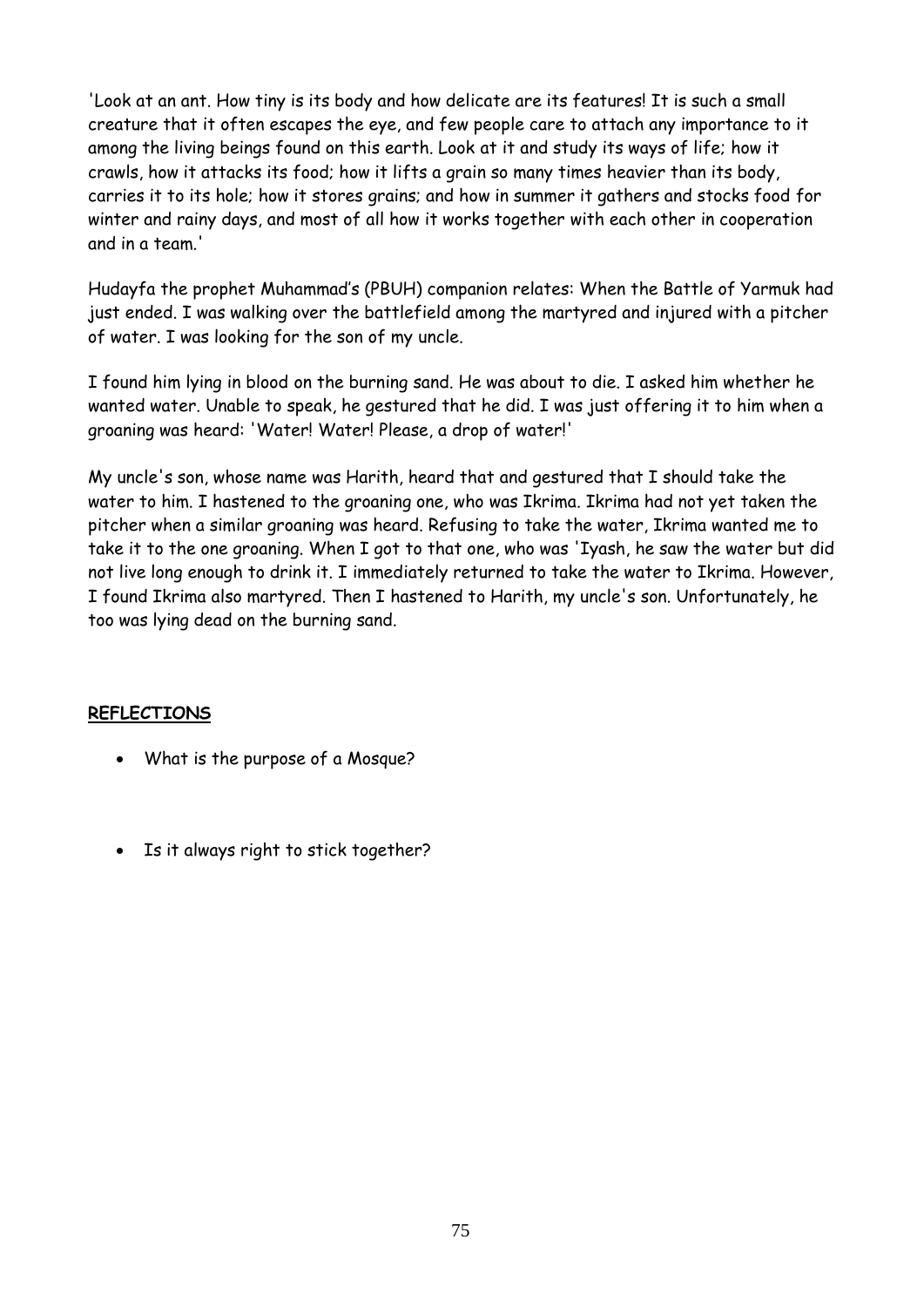#### **CONCLUSION**

In Islam this unity is emphasised by the pillars of Islam. When Muslims read their prayers in congregation they stand together side-by-side showing unity. When Muslims perform Hajj, they all wear the same clothes and do exactly the same actions showing equality and unity among all whether rich or poor, from one part of the world or the other. When Muslims fast they are not alone, Muslims from all over the globe, over one billion people are fasting with them. All these actions emphasise unity and working together. For this reason they are referred to as **Ummatun wahida** – one community.

#### **United we stand**

**Divided we fall**

#### **PRAYER**

#### AFTER ARABIC DUA SAY

OH ALLAH,

You are Rahman & Raheem, the most merciful and most kind. Have mercy on us and forgive us for the mistakes that we make. We make mistakes when we forget & we make mistakes on purpose. Help us to learn from our mistakes & become better people. Without your help we cannot do anything Oh Allah. Oh Allah join our hearts and make us united. We believe in One Allah, one final prophet, one Quran so make us one Ummah. In our unity there is strength, unite us and keep those away that try to divide us.

(10 seconds of silence for pupils to do their individual prayers)

Oh Allah you are the most powerful. Oh Allah you are Rahman, the most generous. Oh Allah accept our dua's.

#### **AMEEN**

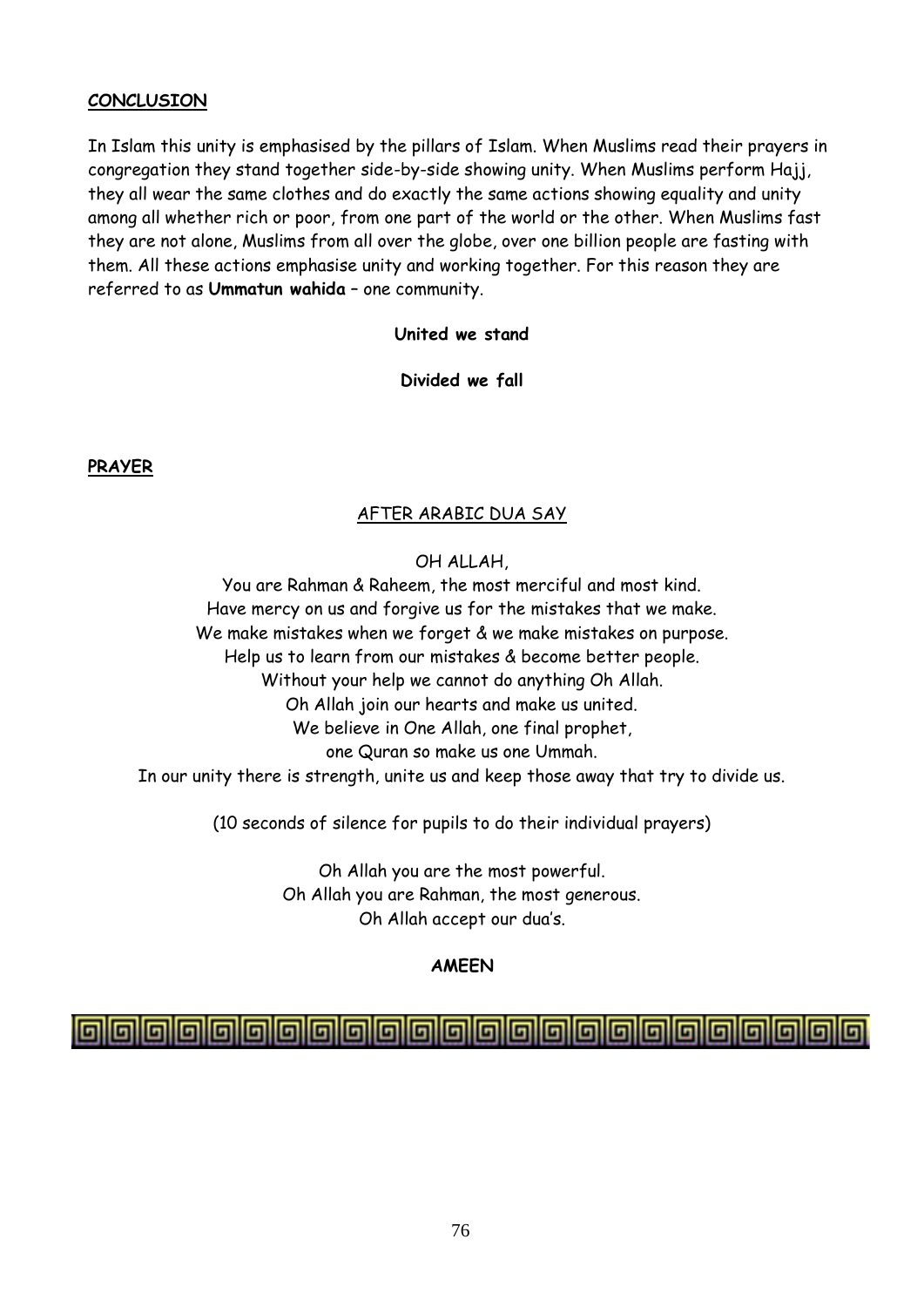### THEME 23

## Thank you Allah

**Aim**

To realise all the blessings that we have to thank Allah for.

Prophet Muhammad (PBUH) asked Umm Hani if there was anything to eat. Umm Hani said that there was only dry bread and she felt ashamed of offering it to him. He said: "No! Bring it." He broke the bread into pieces, dipped them into water and added some salt. Then he asked her if there was any curry. She said there was nothing except vinegar. He sent for it and then, sprinkling it over the crumbs, ate them and thanked Allah. (Baihaqi).

How thankful Prophet Muhammad (PBUH) was to Allah even after getting such type of food. We throw away better food than this. Aisha, the Prophet's (PBUH) wife said:

#### **"Whenever a servant of Allah drinks a drop of water which gets into his body and leaves it with no harm, then thanks is due."**

Allah says:

**"And if you were to count the blessings of Allah, you will never be able to count them."**  (Quran 14: 34)

**"And whatever blessings and good you have, it is from Allah ..."** 

(Quran 16: 53)

**"And (remember) when your Lord proclaimed, 'If you are grateful, I will surely increase you (in favour).'"** (Quran 14: 7)

**"And whoever fears Allah and keeps his duty to Him, Allah will make way for him out of every difficulty, And will provide from sources he never imagined"** (Quran 65:2-3)

A thanks with the tongue is praise of the giver of blessings and speaking about the blessings is also thanking. Prophet Mohammad (PBUH), said:

**"To talk about blessings is being thankful."**

**"It is a fine thing when a believer praises and thanks Allah if good comes to him, and praises Allah and shows endurance if smitten by affliction. The believer is rewarded for everything, even for the morsel he raises to his wife's mouth."**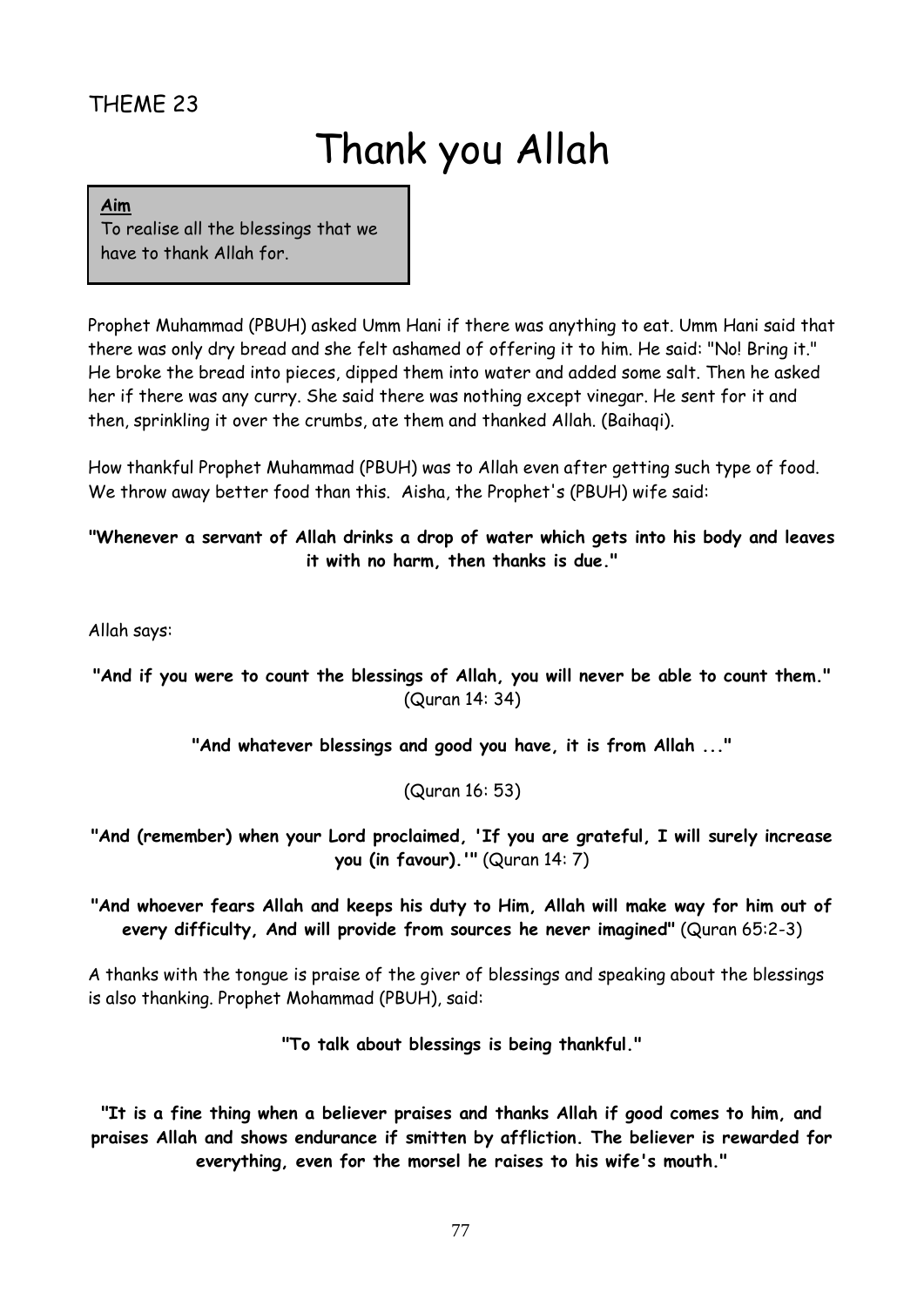So the money that people have is actually Allah's money, and we have been entrusted with it. Prophet Mohammad (PBUH) said:

#### **"Do not shut your money bag; otherwise Allah too will withhold His blessings from you. Spend (in Allah's cause) as much as you can afford. "**

There is no better example for us than Prophet Muhammad (PBUH) who used to offer night prayers till his feet became swollen. And when told:

#### **"Allah has forgiven you, your faults of the past and those to follow."**

On that, he said,

#### **"Shouldn't I be a thankful worshiper?!"**

A man reached 70 years of age and was affected by a disease that made him unable to digest. The doctors told him that he needs an operation to cure the disease. He agreed to do the operation as the problem was giving him severe pain for days. When the operation was completed the doctor gave him a bill that covered all the costs. After looking at the bill, the man started crying. Upon seeing this, the doctor said "If the cost is too high then we could make some other arrangements for you." The old man replied, "I am not crying because of the money but I am crying because Allah let me digest for 70 years and He never sent me a bill!"

We rarely thank Allah for these things that are indeed great favours. Let us ask Allah to grant us the ability to recognize His bounties and thank Him often.

#### **"And He gave you of all that you asked for, and if you count the blessings of Allah, never will you be able to count them…"** (Quran 14:34)

A man came to a good Muslim and complained that Allah made him very poor. The good man said: "Would you like to have ten thousand dinars and be insane?" The Complainer answered: "No." The good man said: "Would you like to have ten thousand dinars but have your legs chopped off" The complainer answered: "No." The good man then said: "Aren't you ashamed of yourself complaining about your Lord while all of these grants which are His; have been bestowed on you?"

#### **REFLECTIONS**

- We should thank Allah for everything that he has given us, senses, limbs, family, friends, etc……………….
- Is helping people in need a method of thanking Allah? Prophet Mohammad (PBUH) said:

**"If anyone strokes an orphan's head, doing so only for Allah's sake, he will have blessings for every hair over which his hand passes; and if anyone treats well an orphan girl or boy under his care, he and I shall be like these two in Paradise," putting two of his fingers together."**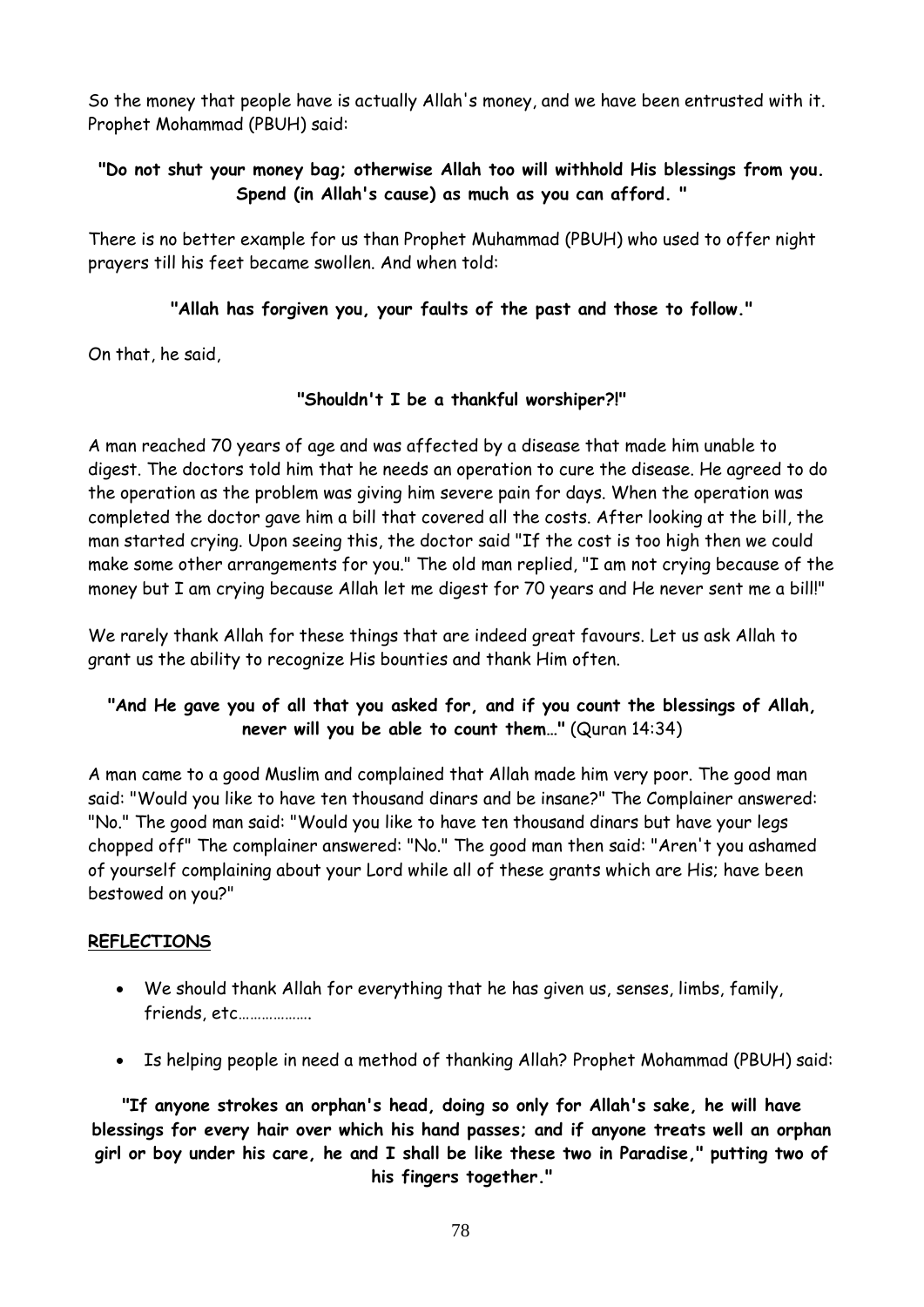#### **CONCLUSION**

Allah asked me, "Do you love me?" I answered, "Of course Allah! You are my Lord!" Then He asked, "If you were physically handicapped, would you still love me?" I was perplexed. I looked down upon my arms, legs and the rest of my body and wondered how many things I wouldn't be able to do, the things I took for granted. And I answered, "It would be tough Lord, but I would still love you."

Then the Lord said, "If you were blind, would you still love my creation?" How could I love something without being able to see it? Then I thought of all the blind people in the world and how many of them still loved Allah and his creation. So I answered, "It's hard to think of it, but I would still love you."

The Lord then asked me, "If you were deaf, would you still listen to my word?" How could I listen to anything, being deaf?

Then I understand. Listening to Allah's word is not merely using our ears but our hearts. I answered, "It would be tough but I would still listen to your words,"

The Lord then asked, "If you were mute, would you still praise my Name?" How could I praise without a voice?

Then it occurred to me: Allah wants us to praise from our very heart and soul. It never matters what we sound like.

So I answered, "Though I could not physically praise, I would still praise your Name."

And the Lord asked, "Do you really love me?" With courage and a strong conviction, I answered boldly, "Yes Allah! I love you because you are the one and true God!" I thought that I had answered well, but Allah asked, "Then why do you sin?" I answered, "Because I am only human, I am not perfect."

> "Then why do in times of peace you stray the furthest? And why only in times of trouble do you pray the earnest?" No answer. Only tears.

> > You are blessed with life.

I made you not throw this gift away.

I have blessed you with talents to serve me, but you continue to turn away.

I have given my Quran to you, but you do not gain in knowledge. I have spoken to you, but your ears were closed.

I have shown my blessings to you, but your eyes were turned away.

I have sent you servants, but you sat idly as they were pushed away.

I have heard your prayers and I have answered them all. Do you truly love Me?

I could not answer. How could I? I was embarrassed beyond belief. I had no excuse. What could I say to this?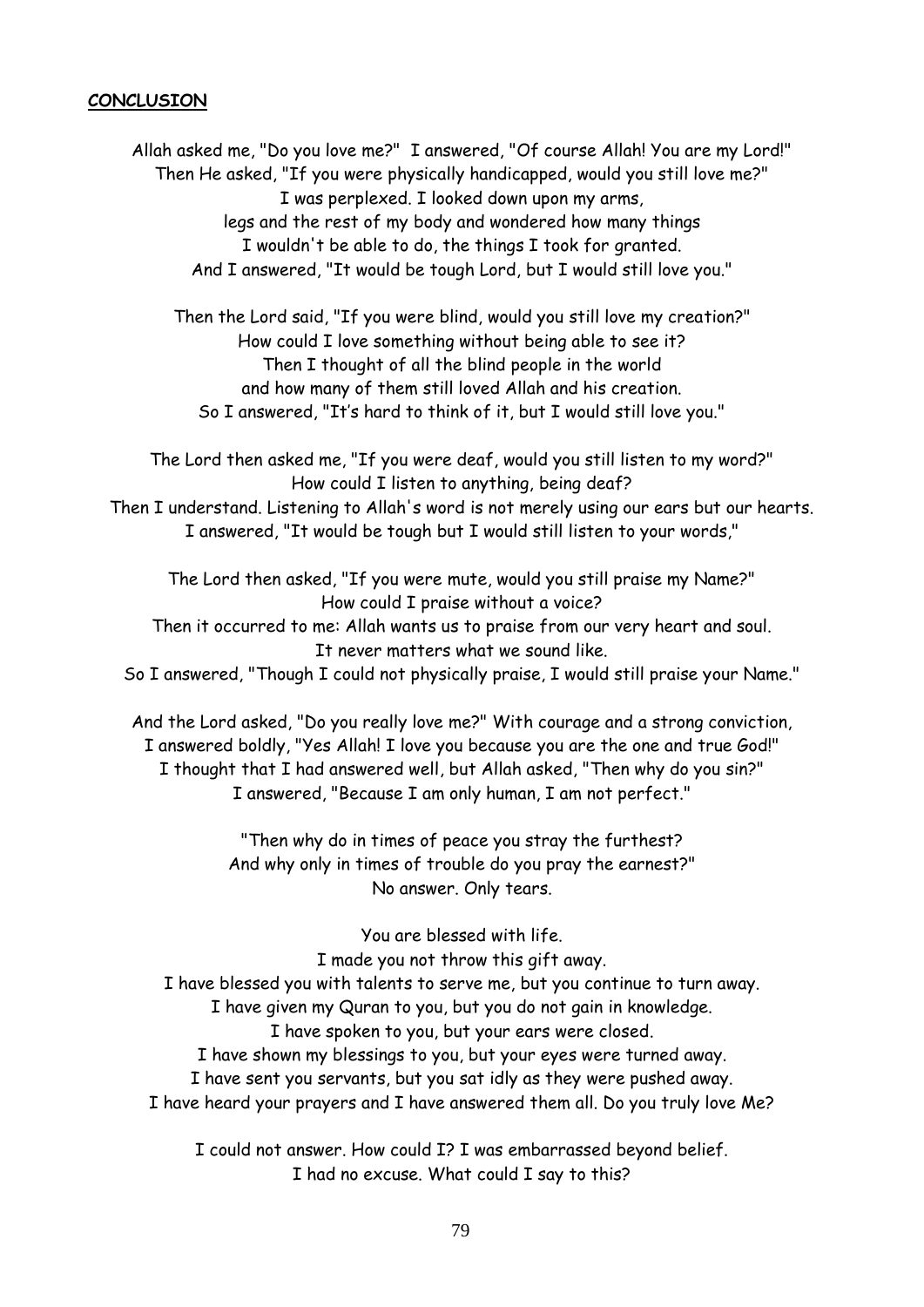When my heart had cried out, and the tears had flowed, I said, "Please forgive me Allah. I am unworthy to be your servant." Allah answered, "That is my grace, my servant." I asked, "Then why do you continue to forgive me? Why do you love me so?

Allah answered, "Because you are my creation. I will never abandon you. When you cry, I will have compassion and cry with you. When you shout with joy, I will laugh with you. When you are down, I will encourage you. When you fall, I will raise you up. When you are tired, I will carry you. I will be with you till the end of the days and I will love you forever." Never had I cried so hard before. How could I have been so cold? And for the first time, I truly prayed.

#### **PRAYER**

#### AFTER ARABIC DUA SAY

OH ALLAH,

You are Rahman & Raheem, the most merciful and most kind. Have mercy on us and forgive us for the mistakes that we make. We make mistakes when we forget & we make mistakes on purpose. Help us to learn from our mistakes & become better people. Without your help we cannot do anything Oh Allah. Oh Allah we thank you for everything that you have given us. Even if we thanked you every minute of everyday is will still not be enough for the blessings that you have given us. Oh Allah help us to share with others what you have given us.

(10 seconds of silence for pupils to do their individual prayers)

Oh Allah you are the most powerful. Oh Allah you are Rahman, the most generous. Oh Allah accept our dua's.

#### **AMEEN**

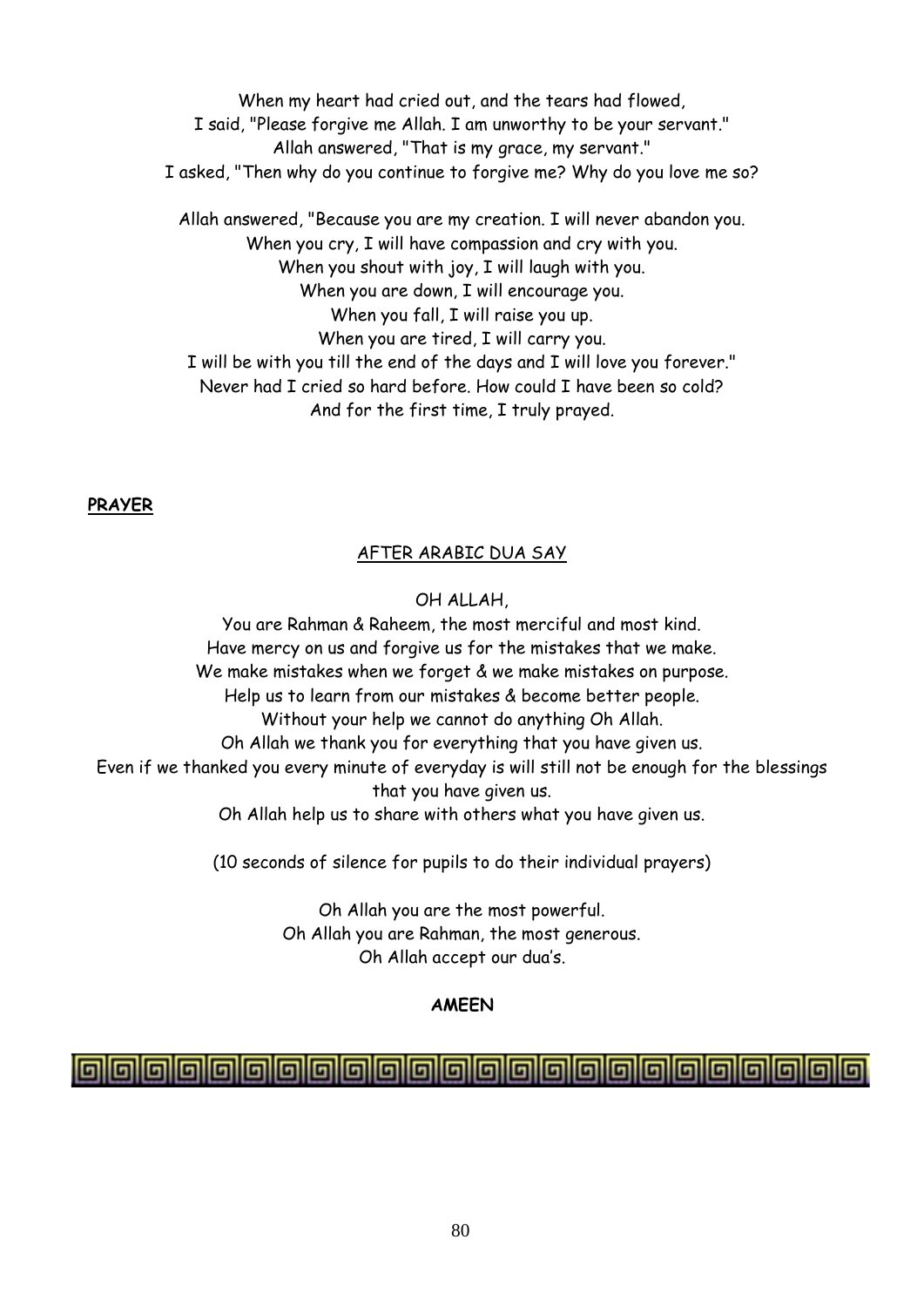# Bad company

#### **Aim**

To create awareness of the importance of choosing the right friends.

Imagine that you are in a bout with some of your friends. Some of them are rowing the bout, some are admiring the scenery, some of them are fishing, and some of them are playing cards. But one of your friends is drilling a hole in this bout. The question is when the hole has been drilled and the water starts to sip into the bout, will your friend who did the drilling be the only one to drown or will you and all your friends drown.

#### What do you think is the moral of this story? Discuss….

Your friends play an important part of your life. They can influence you, make you do things that you'd probably never have dreamt of doing before, and they can affect your lifestyle too. There is a well-known proverb, which goes

#### **"Show me your friends and I will tell you what you are".**

The Prophet Muhammad (PBUH) said that:

#### **"You are going to be raised with your friends. Therefore you should be careful with whom you are making friends".**

Our friends and company could either be an obstacle in our way by being helpers in our downfall to Hell, or they could be a source of help and support by making it easier for us to reach Paradise, which is the true life, the eternal life and a life full of enjoyment. Allah says in the Quran:

**"On the day when the wrongdoer will worry, he will say; Would that I had never taken such one for a friend! He verily led me astray from the reminder after it had reached me. Satan was ever the deserter of people."** (Quran 27-29)

#### The prophet Muhammad (PBUH) said:

**"The example of a good friend in comparison with a bad one, is like that of the musk seller and the blacksmith's bellows (or furnace); from the first you would either buy musk or enjoy its good smell while the bellows would either burn your clothes or your house, or you get a bad nasty smell from it."**

If your aim were to be an athlete, a sports personality, then you would try to be with people who also want to become athletes or those who are already athletes. You would learn from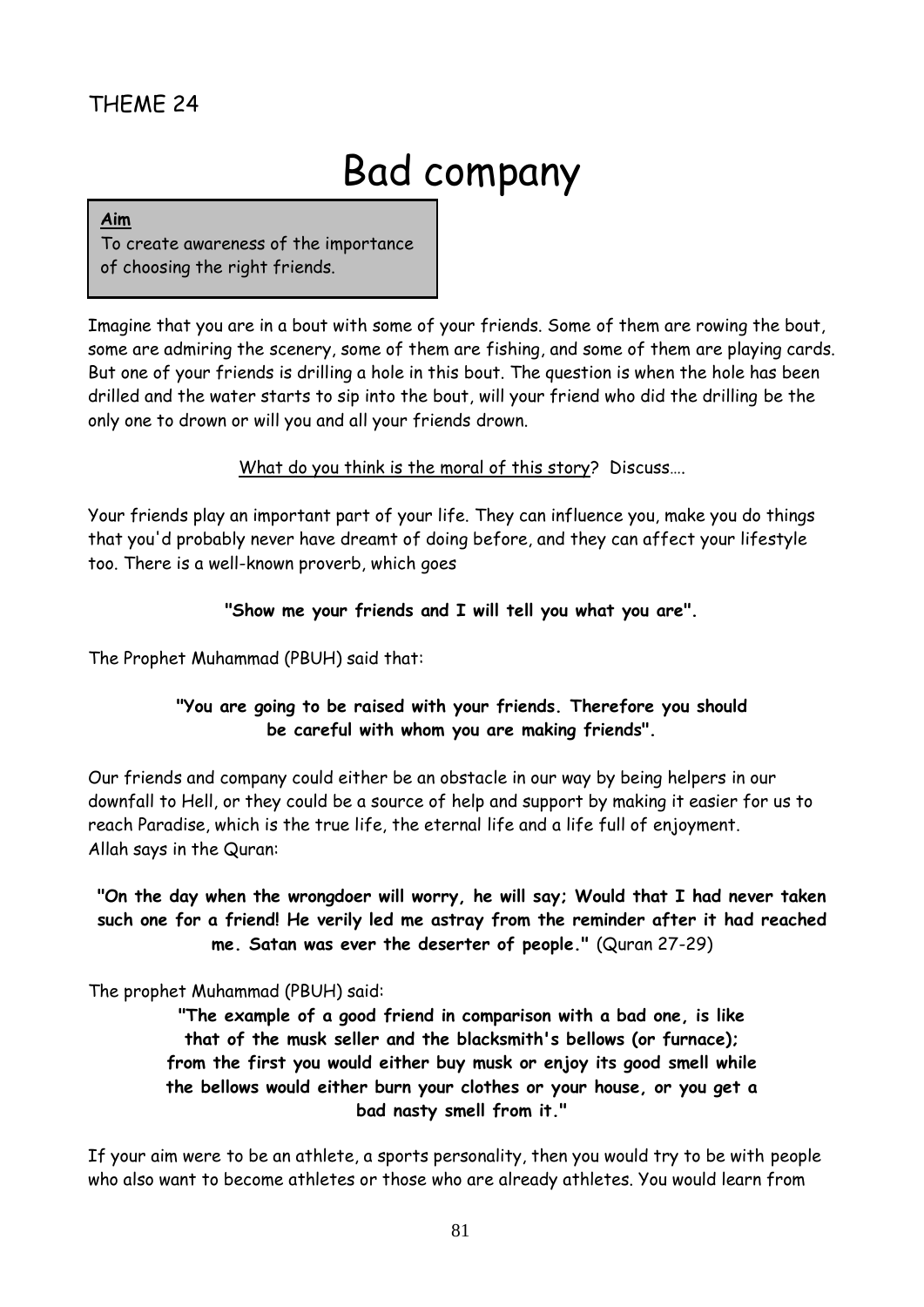them, train with them, go to the sport centre and even hang around with them; in fact you would try to do all that you can to achieve your goal.

The Prophet Muhammad (PBUH) has given us some advice when choosing friends, he was asked who is the person that can be the best friend. The Prophet (PBUH) replied:

#### **"He who helps you when you remember God and reminds you when you forget him".**

He was then asked which friend is the worst? To which he replied:

#### **"He who does not help you when you remember God and does not remind you when you forget Him".**

How many of your friends remind you to pray when you're busy with work or just playing? How many of your friends make you forget Allah and take you away from Him by keeping you occupied with something or asking you to indulge in a sinful act. These friends are not your real friends; they will desert you when you are in need.

There was once a Muslim scholar who always taught his sons friends about Islam but not his own son. People asked him why and he replied.

#### **"A person learns from their friends."**

Friends are those who are with you in times of happiness and also in sadness. They help you in preference to themselves. The prophet Muhammad (PBUH) said:

#### **"There will be some slaves of Allah who will be neither from the prophets or martyrs but on account of their high position before Allah the prophets and martyrs will envy them."**

The people asked who would these be? The Prophet Muhammad (PBUH) replied:

**"Those persons who loved each other for the pleasure of Allah even though there was no blood relation, they give their wealth to one another. By God, from their faces light will shine and they will be riding the light. When the people will be shuddering with fear, they will have no fear and when the people will be sad they will have no sorrow."** (Abu Daud).

#### **REFLECTIONS**

- How do you choose your friends? What is your friendship based on?
- When you realise the people you are friends with are not the ones that you should be with, is it hard to change things?
- What tests your friendship?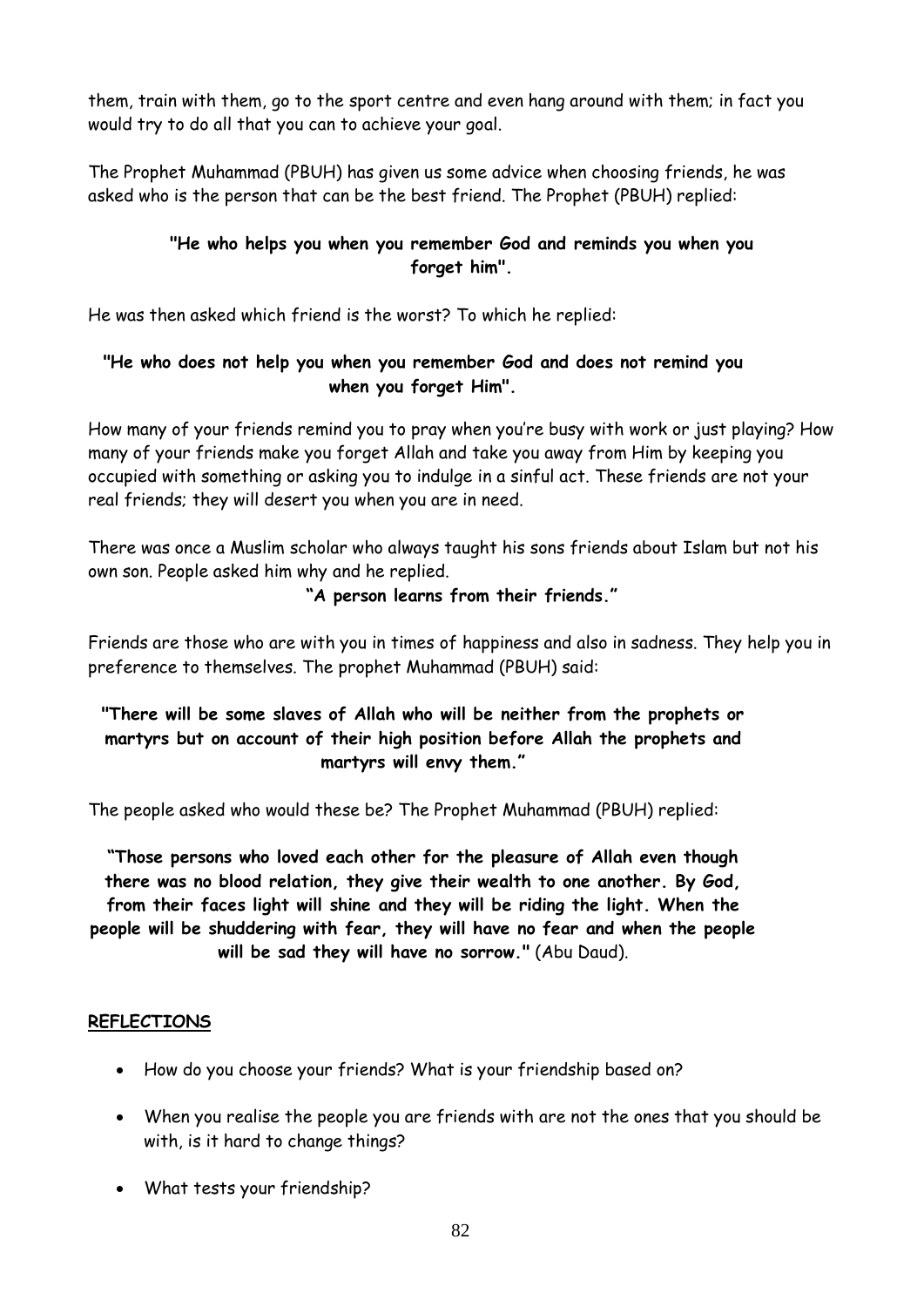• The Prophet Muhammad (PBUH) said:

#### **"Help your friend, if he is being wronged or if he is doing wrong"**

The people around the Prophet (PBUH) asked that they could help their friend if he is been wronged but how can they help him if he is doing wrong, he replied: **"Stop him doing wrong and you will be helping him"**

#### **CONCLUSION**

Finding that crows were destroying his newly sown corn, a farmer one evening set a net in his field to catch the destructive birds. When he went to examine the net next morning he found a number of crows and also a stork.

"Release me, I beseech you," cried the stork, "for I have eaten none of your corn, nor have I done you any harm. I am a poor innocent stork, as you may see - a most dutiful bird.

But the farmer cut him short. "All this may be true enough, I dare say, but I have caught you with those who were destroying my crops, and you must suffer with the company in which you are found."

#### **PRAYER**

#### AFTER ARABIC DUA SAY

#### OH ALLAH,

You are Rahman & Raheem, the most merciful and most kind. Have mercy on us and forgive us for the mistakes that we make. We make mistakes when we forget & we make mistakes on purpose. Help us to learn from our mistakes & become better people. Without your help we cannot do anything Oh Allah. Oh Allah give us the ability to choose those friends that are right for us and protect us from those friendships that lead us towards wrong. Oh Allah give me the strength to help my friends when they are being wronged And stop them when they are doing wrong.

(10 seconds of silence for pupils to do their individual prayers)

Oh Allah you are the most powerful. Oh Allah you are Rahman, the most generous. Oh Allah accept our dua's.

#### **AMEEN**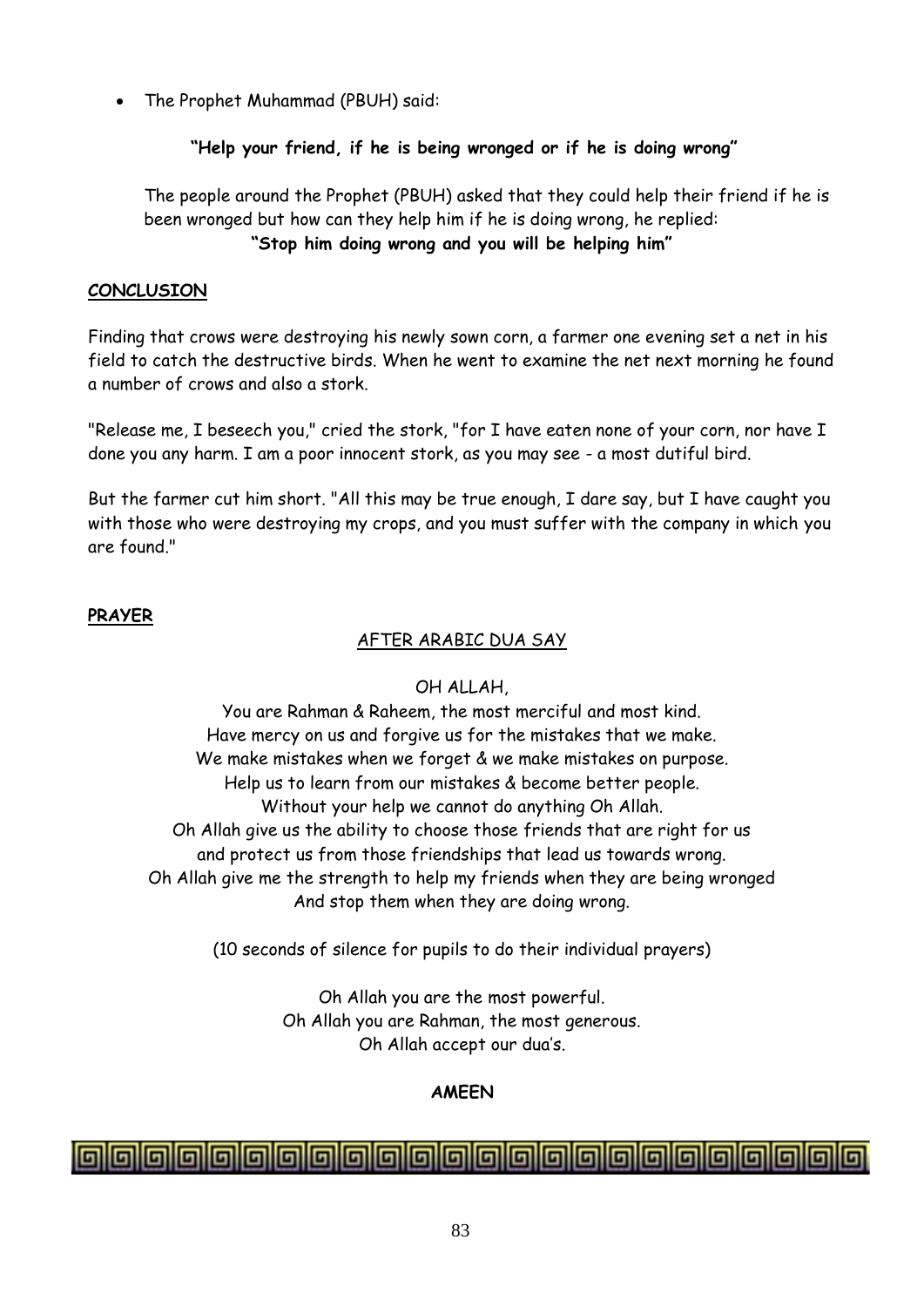### THEME 25

## A testing time

#### **Aim**

To realise that there are struggles in life to develop us further.

There was a couple that used to go to Africa to shop in the beautiful stores. They both liked antiques and pottery and especially teacups. This was their twenty-fifth wedding anniversary.

One day in this beautiful shop they saw a beautiful teacup. They said, "May we see that? We've never seen one quite so beautiful." As the lady handed it to them, suddenly the teacup spoke.

"You don't understand," it said. "I haven't always been a teacup. There was a time when I was red and I was clay. My master took me and rolled me and patted me over and over and I yelled out, 'Let me alone', but he only smiled, 'Not yet.'

"Then I was placed on a spinning wheel," the teacup said, "and suddenly I was spun around and around and around. Stop it! I'm getting dizzy! I screamed. But the master only nodded and said, 'Not yet.'

Then he put me in the oven. I never felt such heat. I wondered why he wanted to burn me, and I yelled and knocked at the door. I could see him through the opening and I could read his lips, as he shook his head, 'Not yet.'

Finally the door opened, he put me on the shelf, and I began to cool. 'There, that's better', I said. And he brushed and painted me all over. The fumes were horrible. I thought I would gag. 'Stop it, stop it!' I cried. He only nodded, 'Not yet.'

Then suddenly he put me back into the oven, not like the first one. This was twice as hot and I knew I would suffocate. I begged. I pleaded. I screamed. I cried. All the time I could see him through the opening nodding his head saying, 'Not yet.'

Then I knew there wasn't any hope. I would never make it. I was ready to give up. But the door opened and he took me out and placed me on the shelf. One hour later he handed me a mirror and I couldn't believe it was me. It's beautiful. I'm beautiful.'

'I want you to remember, then,' he said, 'I know it hurts to be rolled and patted, but if I had left you alone, you would have dried up.

I know it made you dizzy to spin around on the wheel, but if I had stopped, you would have crumbled.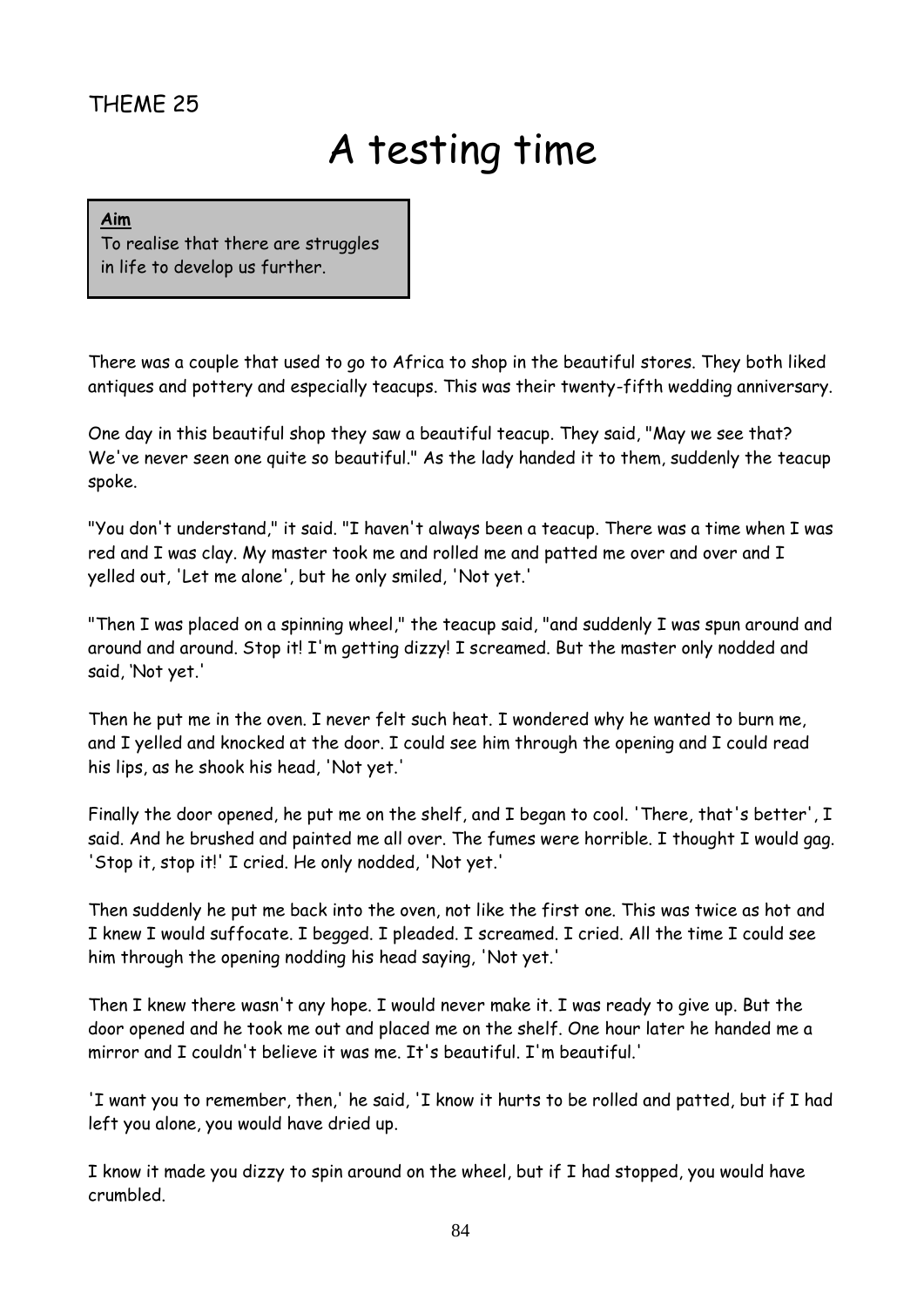I knew it hurt and was hot and disagreeable in the oven, but if I hadn't put you there, you would have cracked.

I know the fumes were bad when I brushed and painted you all over, but if I hadn't done that, you never would have hardened; you would not have had any colour in your life.

And if I hadn't put you back in that second oven, you wouldn't survive for very long because the hardness would not have held. Now you are a finished product. You are what I had in mind when I first began with you'.

Allah knows what He's doing for all of us. He is the potter, and we are His clay. He will mould us and make us, so that we may be made into a flawless piece of work to fulfil His good, pleasing, and perfect will, which we can never escape.

The Prophet Muhammad (PBUH) said:

**"Strange are the ways of a believer for there is good in every affair of his and this is not the case with anyone else except in the case of a believer for if he has an occasion to feel delight, he thanks (God), thus there is a good for him in it, and if he gets into trouble and shows resignation (and endures it patiently), there is a good for him in it. "** (Muslim)

#### **REFLECTION**

- Everyone will be tested whether it's with your money, your friends or your family. To past the test you need to know what is right.
- Prophet Muhammad (PBUH) said:

#### **"He who makes his worries many will drown in his worries. He who makes his worry one, Allah will make him successful."**

#### **CONCLUSION**

The Pencil Maker took the pencil aside, just before putting him into the box. There are 5 things you need to know, he told the pencil, before I send you out into the world. Always remember them and never forget, and you will become the best pencil you can be.

**ONE:** You will be able to do many great things, but only if you allow yourself to be held in someone's hand.

**TWO:** You will experience a painful sharpening from time to time, but you'll need it to become a better pencil.

**THREE:** You will be able to correct any mistakes you might make.

**FOUR:** The most important part of you will always be what's inside.

**FIVE:** On every surface you are used on, you must leave your mark.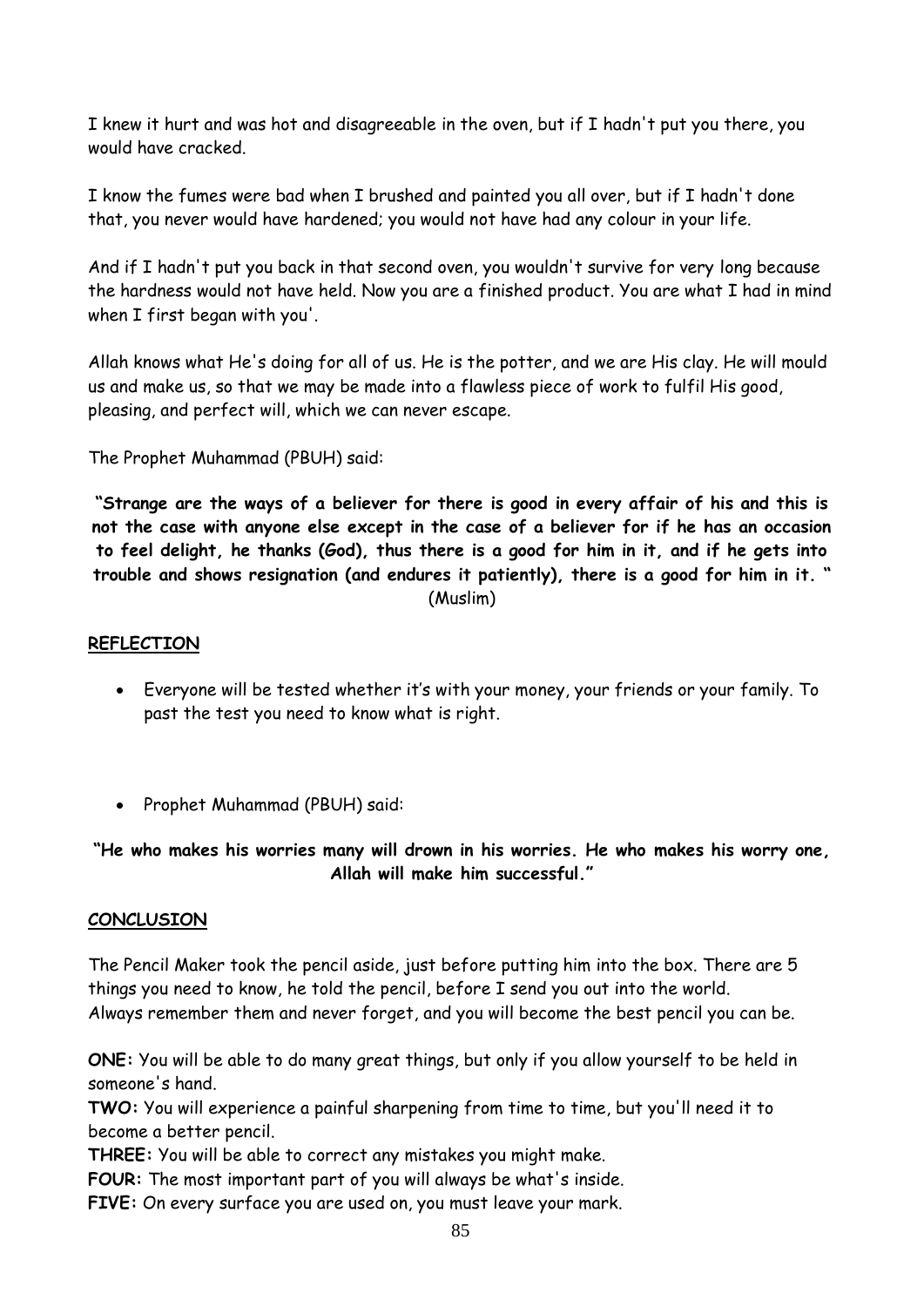No matter what the condition, you must continue to write.

The pencil understood and promised to remember, and went into the box with purpose in its heart.

Now replacing the place of the pencil with you; always remember them and never forget, and you will become the best person you can be.

**ONE:** You will be able to do many great things, but only if you place your Trust in Allah. **TWO:** You will experience a painful sharpening from time to time, by going through various problems, but you'll need it to become a stronger person.

**THREE:** You will be able to correct any mistakes you might make.

**FOUR:** The most important part of you will always be what's on the inside.

**FIVE:** On every surface you walk through, you must leave your mark.

No matter what the situation, you must continue to do your duties. By understanding and remembering, let us proceed with our life on this earth having a meaningful purpose in our heart.

#### **PRAYER**

#### AFTER ARABIC DUA SAY

#### OH ALLAH,

You are Rahman & Raheem, the most merciful and most kind. Have mercy on us and forgive us for the mistakes that we make. We make mistakes when we forget & we make mistakes on purpose. Help us to learn from our mistakes & become better people. Without your help we cannot do anything Oh Allah. Oh Allah give us the ability to thank you during our times of fortune and give us the strength and patience during our times of misfortune. Oh Allah many of us are drowning in our worries, Oh Allah help us to rely on you so you can stop us from sinking.

(10 seconds of silence for pupils to do their individual prayers)

Oh Allah you are the most powerful. Oh Allah you are Rahman, the most generous. Oh Allah accept our dua's.

#### **AMEEN**

###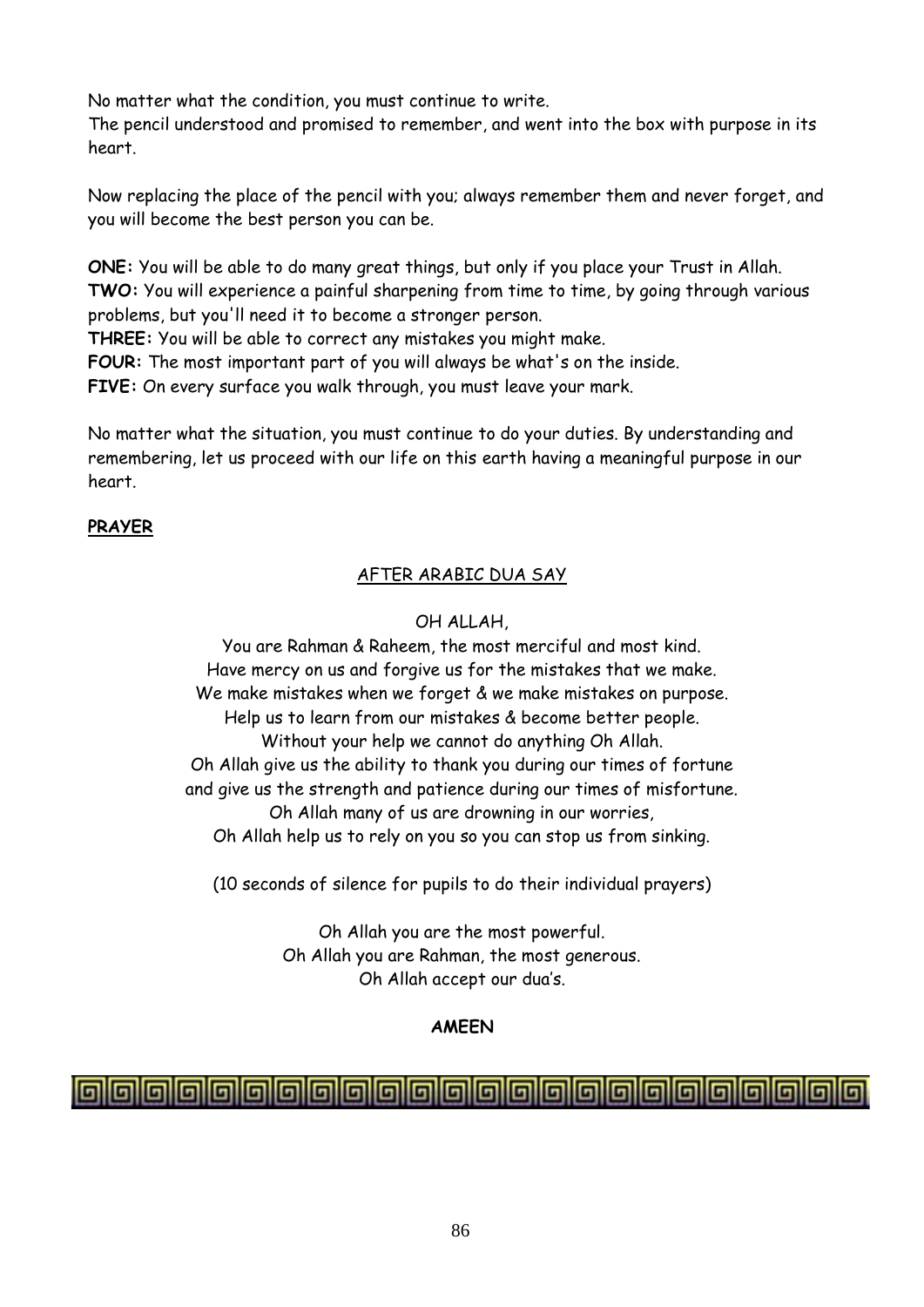# Don't fear, Allah is near

#### **Aim**

To show that relying on Allah can get you through your problems.

Abrahah, who came from Abyssinia-a country in Africa-conquered Yemen and was made viceregent there. Later, he noticed that at a certain time of the year large numbers of people would travel from all over Yemen and the rest of Arabia to Makkah. He asked the reason for this and was told that they were going on pilgrimage to the Kabah.

Abrahah hated the idea of Makkah being more important than his own country, so he decided to build a church of coloured marble, with doors of gold and ornaments of silver, and ordered the people to visit it instead of the Kabah. But no one obeyed him.

Abrahah became angry and decided to destroy the Kabah. He prepared a large army led by an elephant and set off towards Makkah. When the Makkans heard that he was coming they became very frightened. Abrahah's army was huge and they could not fight it. But how could they let him destroy the Holy Kabah? They went to ask the advice of their leader, 'Abd al-Muttalib.

When Abrahah arrived outside Makkah, 'Abd al-Muttalib went to meet him. Abrahah said, 'What do you want?' Abrahah had taken Abd al-Muttalib's camels, which he had found grazing as he entered Makkah, so 'Abd al-Muttalib replied, 'I want my camels back.' Abrahah was very surprised and said, 'I have come to destroy your Holy Kabah, the holy place of your fathers, and you ask me about some camels?' 'Abd al-Muttalib replied calmly, 'The camels belong to me; the Kabah belongs to Allah and He will protect it.' Then he left Abrahah and went back to Quraysh and ordered them to leave Makkah and wait for their enemies in the mountains.

In the morning Abrahah prepared to enter the town. He put armour on his elephant and drew up his troops for battle. He intended to destroy the Kabah and then return to Yemen. At that moment, however, the elephant knelt down and refused to get up, no matter how much the soldiers tried to get it to move by beating it. But when they turned its face in the direction of Yemen it immediately got up and started off. In fact, it did the same in any other direction, but as soon as they pointed it towards Makkah it knelt down again.

Suddenly, flocks of birds appeared from over the sea. Each bird carried three stones as small as peas and they dropped them on Abrahahs army. The soldiers suddenly fell ill. Even Abrahah was hit by the stones and fled in fear with the rest of his army back to Yemen, where he later died. On seeing their enemy flee the Arabs came down from the mountains to the Kabah and gave thanks to Allah.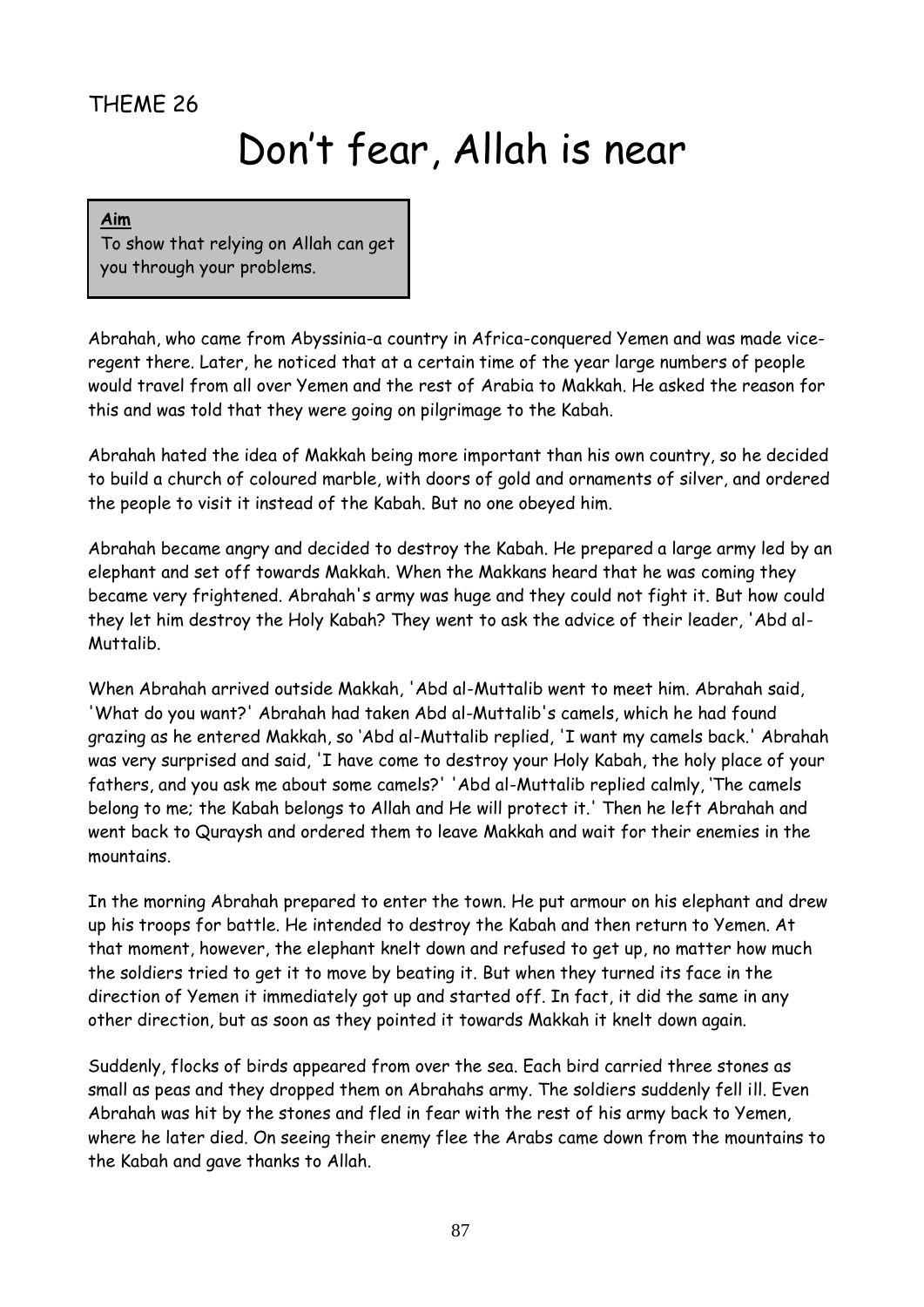After this, Quraysh gained great respect and became known as 'the people of Allah', and the year in which these events took place, 570A.D, was named the 'Year of the Elephant'. In that year Allah had saved the Kabah and later that year Prophet Muhammad (PBUH) was born.

The moral of the story is that it does not matter if you perceive yourself as the size of little birds and your opposition as the size of elephants. If you work with patience and keep your faith in Allah he will make you succeed.

#### **REFLECTIONS**

• Allah does not place a greater burden on a person than they can bear. Whatever problem you may have, talk to Allah about it, rely on Allah and he will make you successful.

#### **CONCLUSION**

The above story is similar to the story of David & Goliath; Allah gave strength to little David like he gave strength to the little birds to overcome Goliath the giant.

#### **PRAYER**

#### AFTER ARABIC DUA SAY

#### OH ALLAH,

You are Rahman & Raheem, the most merciful and most kind. Have mercy on us and forgive us for the mistakes that we make. We make mistakes when we forget & we make mistakes on purpose. Help us to learn from our mistakes & become better people. Without your help we cannot do anything Oh Allah. Oh Allah give us the strength and the ability to overcome our problems however large they may seem. Oh Allah even if our tasks seem the size of elephants and we find our abilities the size of small birds, you can give us success.

(10 seconds of silence for pupils to do their individual prayers)

Oh Allah you are the most powerful. Oh Allah you are Rahman, the most generous. Oh Allah accept our dua's.

#### **AMEEN**

la. la I۵ **I** En **I** É Гī l Gr **In In** la I۵ I۵ **The**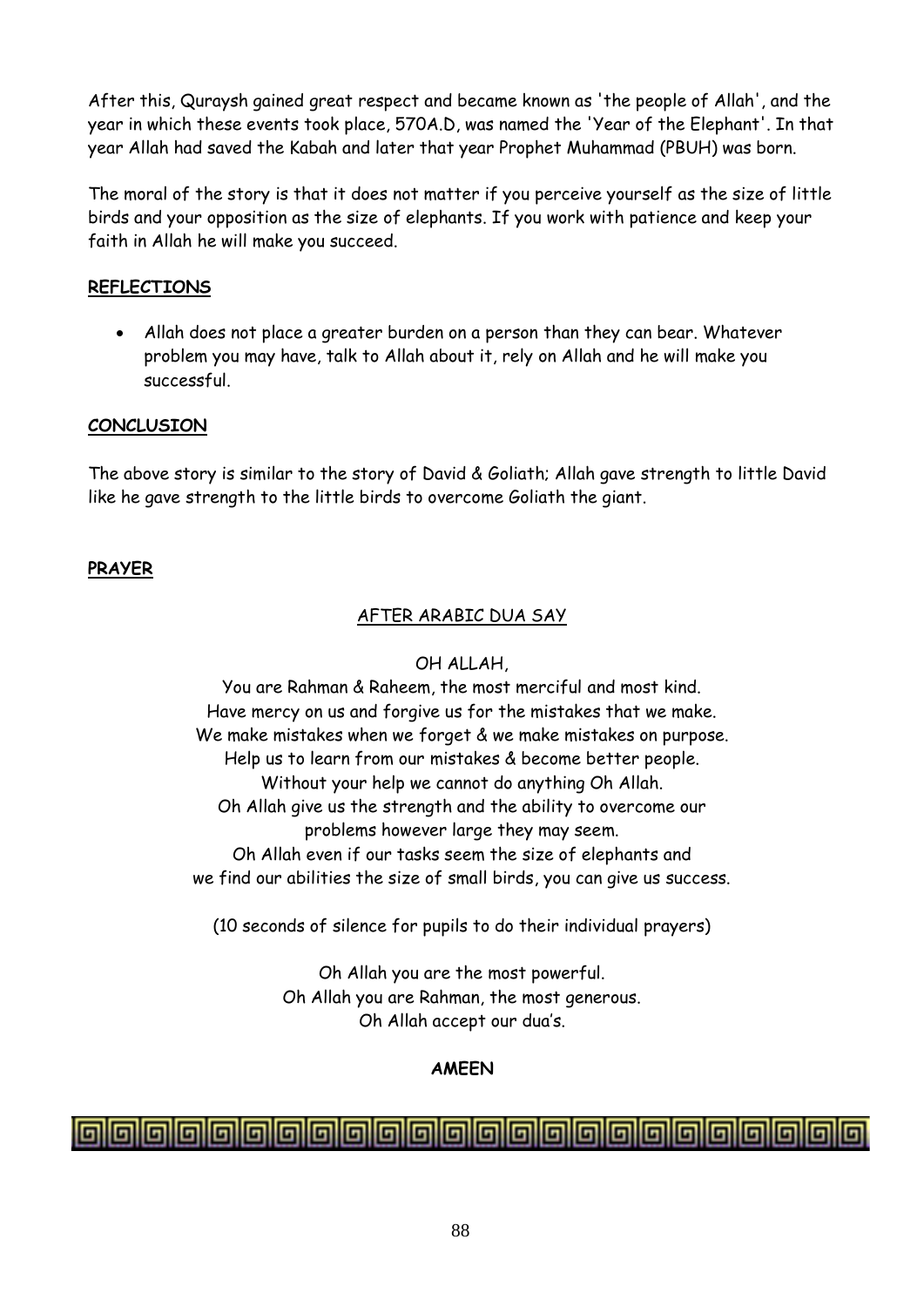### THEME 27

## The helping hand (dua)

**Aim**

To show that Allah is waiting to help you but he wants you to ask.

Prophet Muhammad (PBUH) said,

**"While three people were walking, rain began to fall and they had to enter a cave. A big rock rolled over and blocked the mouth of the cave. They decide to pray to Allah mentioning their best deed that they had performed (so Allah might remove the rock)'. One of them said, 'O Allah! My parents were old and I used to go out for grazing (my animals). On my return I would milk (the animals) and take the milk in a vessel to my parents to drink. After they had drunk from it, I would give it to my children, family and wife. One day I was delayed and on my return I found my parents sleeping, and I disliked waking them up, I waited till it was dawn. O Allah! If You regard that I did it for Your sake, then please remove this rock from the mouth of the cave.' So, the rock was moved a bit.** 

**The second said, 'O Allah! I once fell in love with my cousin. However, despite all of my appeals to her, she would not agree to marry me. Drought broke out and while all other people suffered great hunger, everything was all right for me. At that time, the girl I loved came to me. Hunger had also stricken her people. I agreed to lend them a hundred gold coins in return for her consent to stay with me. I gave her the money, when she had given the money to her people she returned to me. Before I could do anything she said: 'Fear Allah and let me go.' I immediately stood up without doing anything to her, I let her go and forgave her debt. O Allah! If you regard that I did if for your sake, kindly remove this rock.' So, two-thirds of the rock was removed.** 

**Then the third man said, 'O Allah! I once employed a worker for one day, and when I wanted to pay him, he had left, so I invested it and from its yield I bought cows and a shepherd. After a time I met that man again. I took him so I could give him his wage. I said to him: Go to those cows and the shepherd and take them for they are for you. He asked me whether I was joking with him. I told him that I was not joking with him, and all that belonged to him. O Allah! If You regard that I did it sincerely for Your sake, then please remove the rock.' So, the rock was removed completely from the mouth of the cave."** (Bukhari)

A man came to Prophet Muhammad (PBUH) on a Friday while he was delivering a sermon at Medina, and said, "There is lack of rain, so please pray to Allah to bless us with the rain." The Prophet (PBUH) looked at the sky when no cloud could be detected. Then he prayed to Allah for rain. Clouds started gathering together and it rained till the Medina valleys started flowing with water. It continued raining till the next Friday. (Bukhari)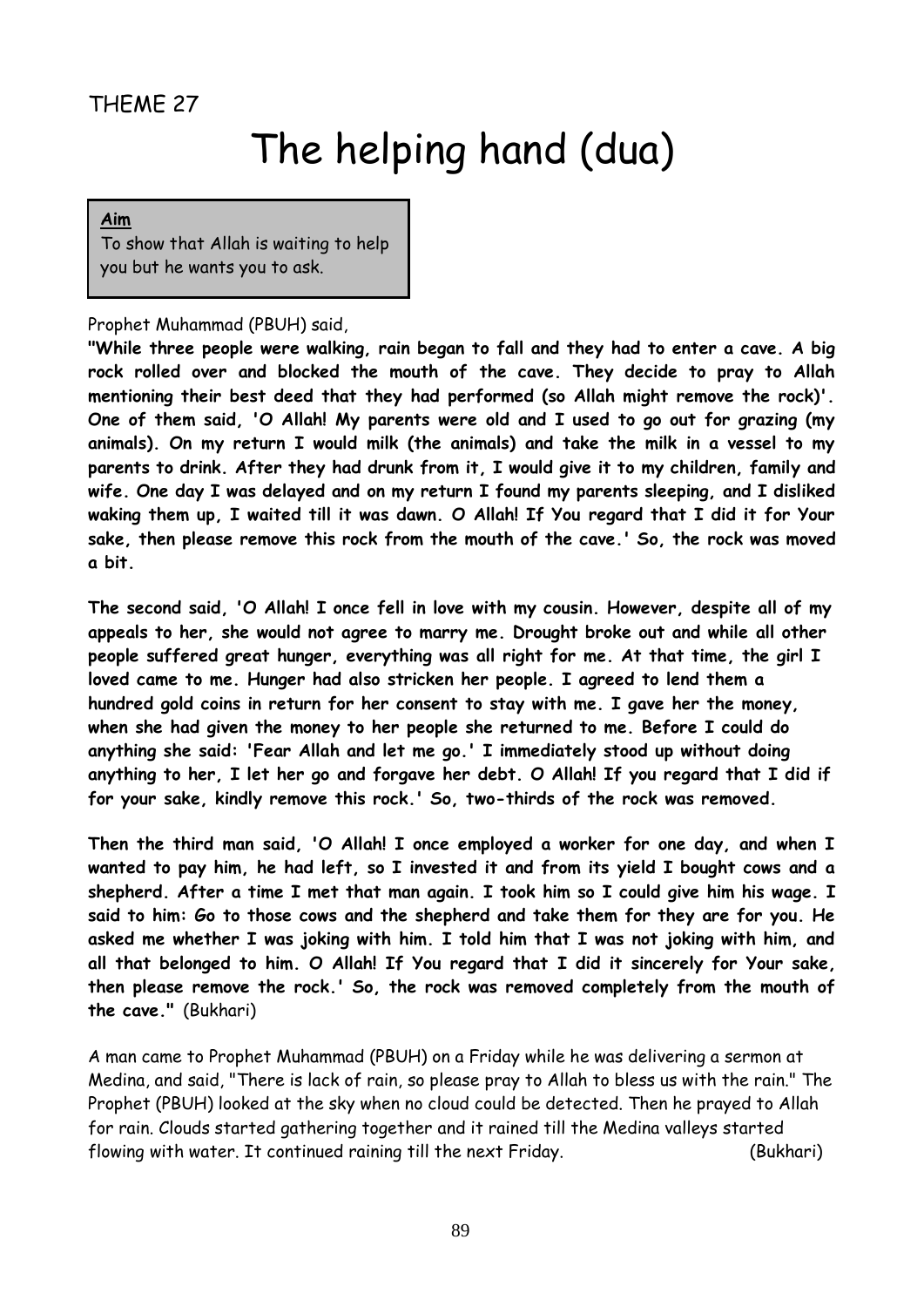#### **REFLECTIONS**

- We need to rely on Allah and ask him more and more. The more we ask the more reward we get from Allah. A person will come to Allah on the day of judgement and see that he has many good deeds recorded which he didn't do. Allah tells him those were the times he asked Allah for something, Allah wrote it down as a good deed.
- Allah said in the Quran:

#### **"God suffices for anyone who relies on Him"** (Quran 65: 3)

• Sometimes prayers are not answered WHY?

A little boy is telling his Grandma how "everything" is going wrong. School, family problems, health problems, problems with friends, etc.

Meanwhile, Grandma is baking a cake. She asks her grandson if he would like a snack, which, of course, he does.

"Here, have some cooking oil." "Yuck" says the boy.

"How about a couple raw eggs? " "Gross, Grandma!"

"Would you like some flour then? Or maybe baking soda?"

"Grandma, those are all yucky!"

To which Grandma replies: "Yes, all those things seem bad all by themselves. But when they are put together in the right way, they make a wonderfully delicious cake!

God works the same way. Many times we wonder why he would let us go through such bad and difficult times.

But Allah knows that when He puts these things all in His order, they always work for good! We just have to trust Him and, eventually, they will all make something wonderful!"

Allah hears all our Duas. Whenever you want to talk, He'll listen and Hear. He is As-Baseerul, Sameer - The Seerer, The Hearer.

#### **"And when My servants ask you concerning Me, then surely I am very near; I answer the prayer of the suppliant when he calls on Me, so they should answer My call and believe in Me that they may walk in the right way"** (Quran 2:186)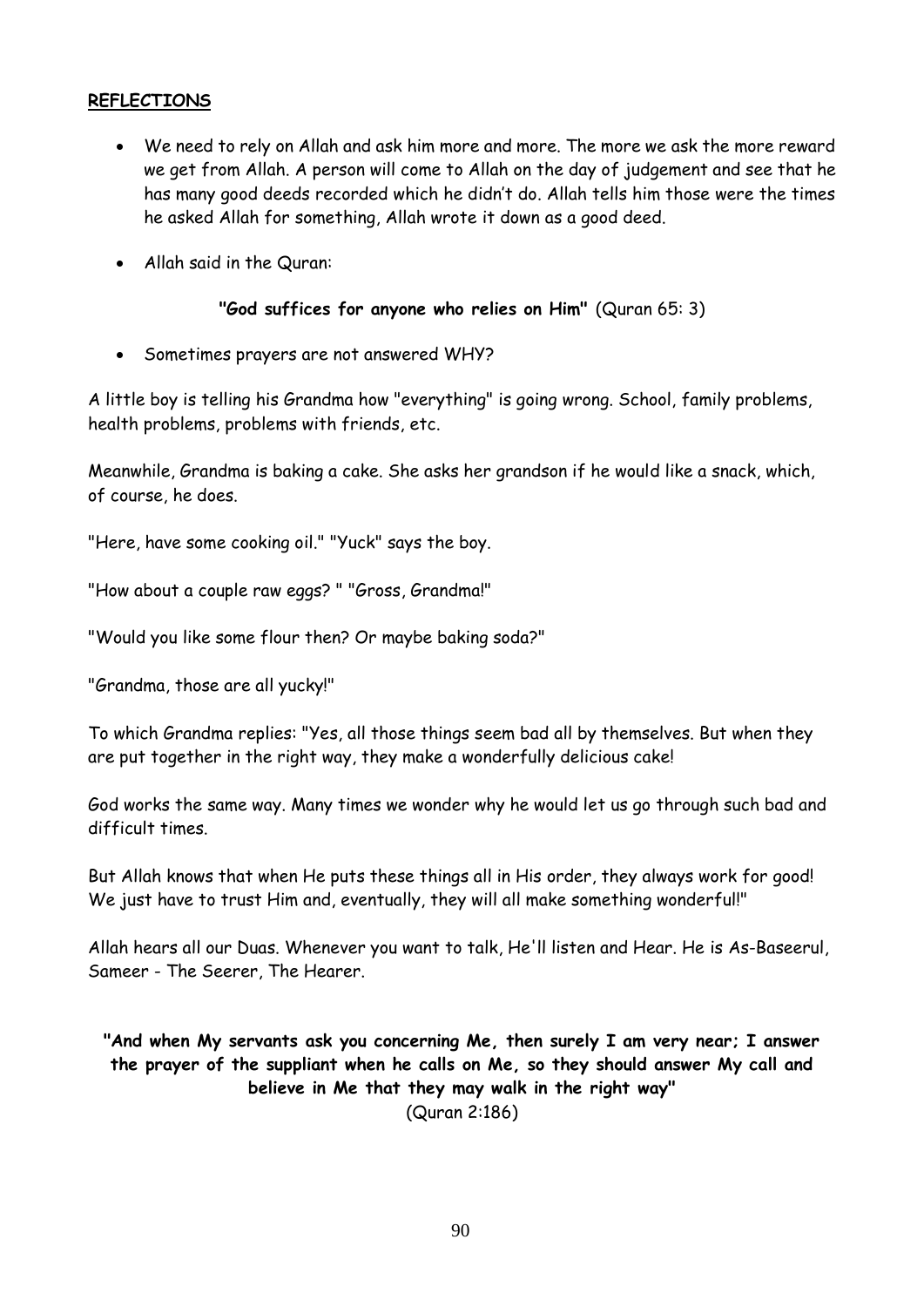#### **CONCLUSION**

Once there was a man who was extremely poor. So poor that he could not even afford anything for his family. One day he decided to go to Prophet Muhammad (PBUH) and ask for some money. On his way he remembered that once the Prophet (PBUH) said : " Whoever asks our help, we will help. But the one who asks Allah for help, Allah will make him completely needless!" So he returns home empty handed and his family sleeps hungry again!

Next night he could not take it anymore. His family was starving, his wife was ill and he was losing his patience. So he went to the Prophet Muhammad (PBUH) to ask for some money. When in meeting with the Prophet (PBUH), he again remembered him saying: "Whoever asks our help, we will help. But whoever asks Allah for help, Allah will make him completely needless!" Again he did not ask for money and went back home.

One day he came out and thought to himself:" what are my capabilities? What talent has Allah given me that is Halal?" Then he got an idea...he went to the desert and collected woods and weeds. He brought them to the city and sold them. He got some money. Then the next day he went to the desert again and collected more weeds and woods, brought them and sold them. He did this until he became a very rich man! One day Prophet Muhammad (PBUH) saw him; the Prophet (PBUH) smiled at him and said: " Didn't I tell you if people ask our help, we will help but if you ask Allah's help, Allah will make you completely needless?"

#### **PRAYER**

#### AFTER ARABIC DUA SAY

#### OH ALLAH,

You are Rahman & Raheem, the most merciful and most kind. Have mercy on us and forgive us for the mistakes that we make. We make mistakes when we forget & we make mistakes on purpose. Help us to learn from our mistakes & become better people. Without your help we cannot do anything Oh Allah. Oh Allah help us to rely on you more often and ensure that our hands are raised in dua towards you throughout our lives. Oh Allah ensure that whatever money or valuables we may have are from Halal means and protect us from the Haram.

(10 seconds of silence for pupils to do their individual prayers)

Oh Allah you are the most powerful. Oh Allah you are Rahman, the most generous. Oh Allah accept our dua's.

#### **AMEEN**

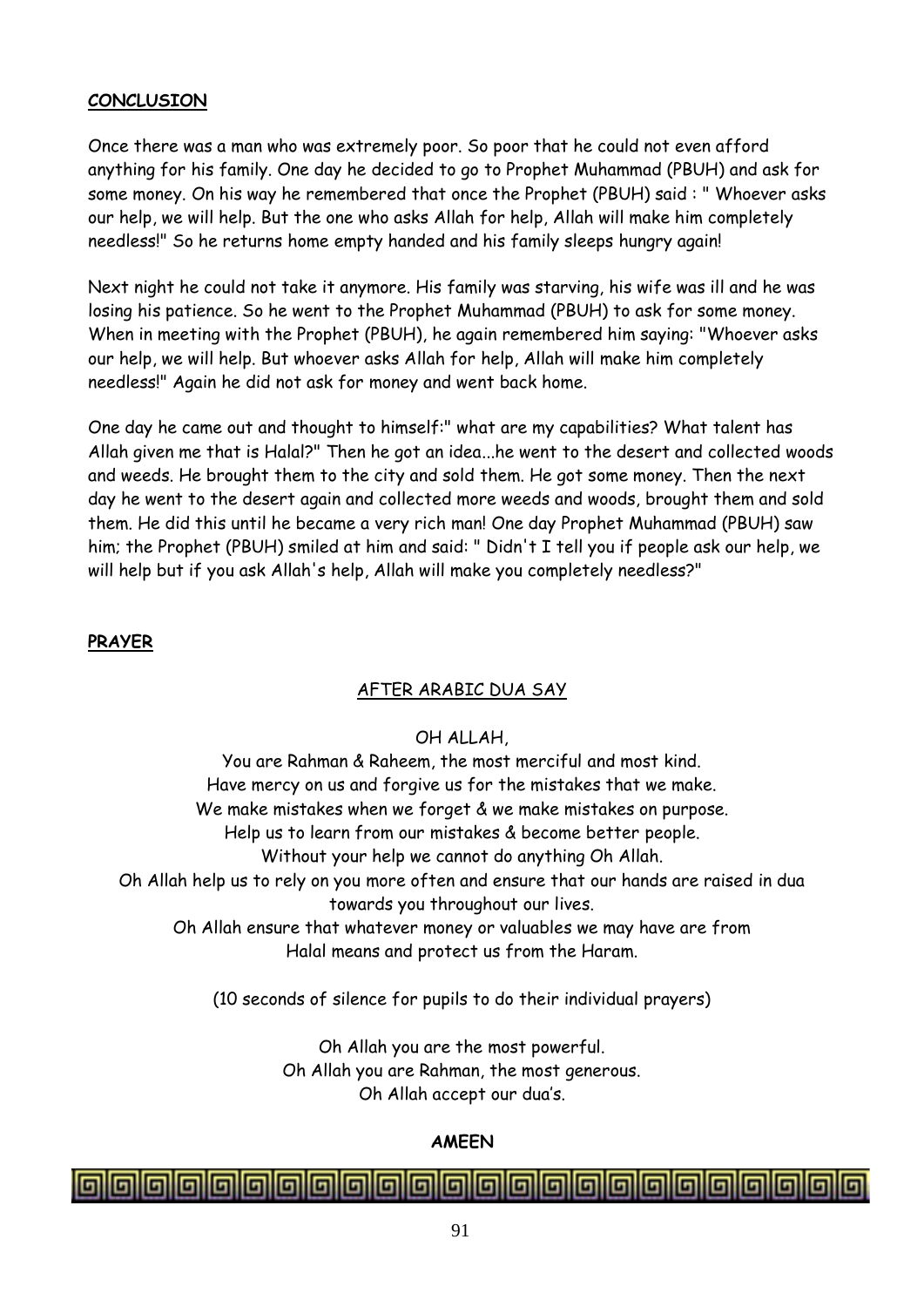## **SABR** – Have patience

**Aim** To show the importance of patience (Sabr).

A Muslim scholar says: I was performing tawaaf once while on Hajj; when I saw a very pretty woman, shining in her beauty. I looked at her and said: "By Allah, this beauty and fine complexion must surely be because she never experienced any grief or sorrow."

When I said this she overheard me and said: "Sir, it is that what you think? By Allah, I am bent down under all the sorrows and grief that have come my way. My heart and mind is filled with so much grief and all along there has been no one can who share these with me."

I asked: "And how is that, lady?"

She replied: "My husband once slaughtered a goat as a offering, while I was breast feeding my infant child. My two young sons were playing around me. When I went to cook the meat, the one son said to the other: 'Come, let me show you how father slaughtered the goat.' The other said: 'Well show me.' The first one then made the second once lie down and cut his throat, as his father had slaughtered the goat. When he realized what had happened, he ran away into the mountains; where he was attacked by a wolf and eaten up.

The father went in search for him; searching from place to place until he died of extreme thirst. In the mean time I was at home frantic with worry waiting for news of him. I put down my infant child and went to the door to inquire about anyone who might have news of my husband. The child crawled to the fireplace where a pot was boiling. The child touched it and the boiling pot fell upon the baby, burning it to death in such a ghastly manner that the child's meat became separated from the bones.

When my married daughter heard all this, in the house of her husband, she fell down of shock. Thus I was left alone to bear all that."

I asked her: "And how, lady; did you manage all these misfortunes with patience?"

She replied: "Whoever ponders on the difference between patience and impatience, finds a world of difference between the two. The reward of patience is praiseworthy; whereas for impatience there is nothing."

Then she recited some lines of poetry before walking away:

Patience did I exercise, For that was my strongest pillar; Such patience did I have, that;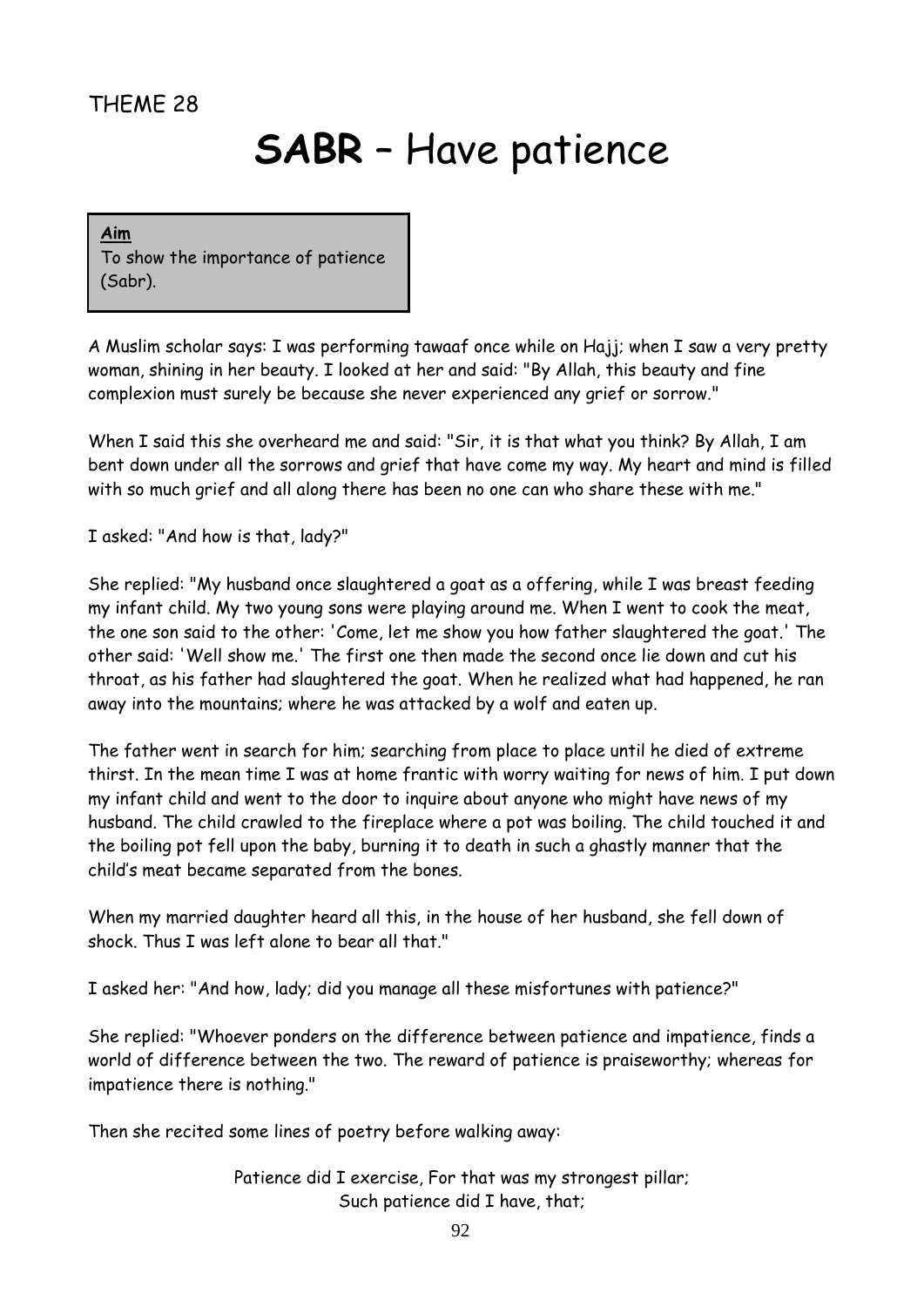Had my trails descended on mountain high, in broken rocks they would have ended. Indeed did I control my eyes, those tears not fall; And now within my heart alone, my tears do roll.

Allah says in the Quran:

#### **"Seek help in patience and prayer; and truly it is hard except for the humble-minded."** (Quran 2: 45)

Patience implies firmness of purpose, dogged determination, strong will, steadfast pursuit and self-control. By patience and prayer a person strengthens his relationship with God. It has been said that:

#### **'Patience and prayer are the two great powers'**

There is a warning in the same verse to the effect that it is indeed hard, except to those who bring a lowly spirit.

A man found a cocoon of a moth.

He took it home so that he could watch the moth come out of the cocoon. On the day, a small opening appeared, he sat and watched the moth for several hours as the moth struggled to force its body through that little hole.

Then it seemed to stop making any progress. It appeared as if it had gotten as far as it could go no farther. It just seemed to be stuck.

Then the man, in his kindness, decided to help the moth, so he took a pair of scissors and snipped off the remaining bit of the cocoon. The moth then emerged easily. But it had a swollen body and small, shrivelled wings.

The man continued to watch the moth because he expected that, at any moment, the wings would enlarge and expand to be able to support the body, which would contract in time.

Neither happened! In fact, the little moth spent the rest of its life crawling around with a swollen body and shrivelled wings. It never was able to fly.

What the man in his kindness and haste did not understand, was that the restricting cocoon and the struggle required for the moth to get through the tiny opening, were a way of forcing fluid from the body of the moth into its wings so that it would be ready for flight once it achieved its freedom from the cocoon.

Freedom and flight would only come after the struggle. By depriving the moth of a struggle, he deprived the moth of health.

Sometimes struggles are exactly what we need in our life. If we were allowed to go through our life without any obstacles, it would cripple us. We would not be as strong as what we could have been.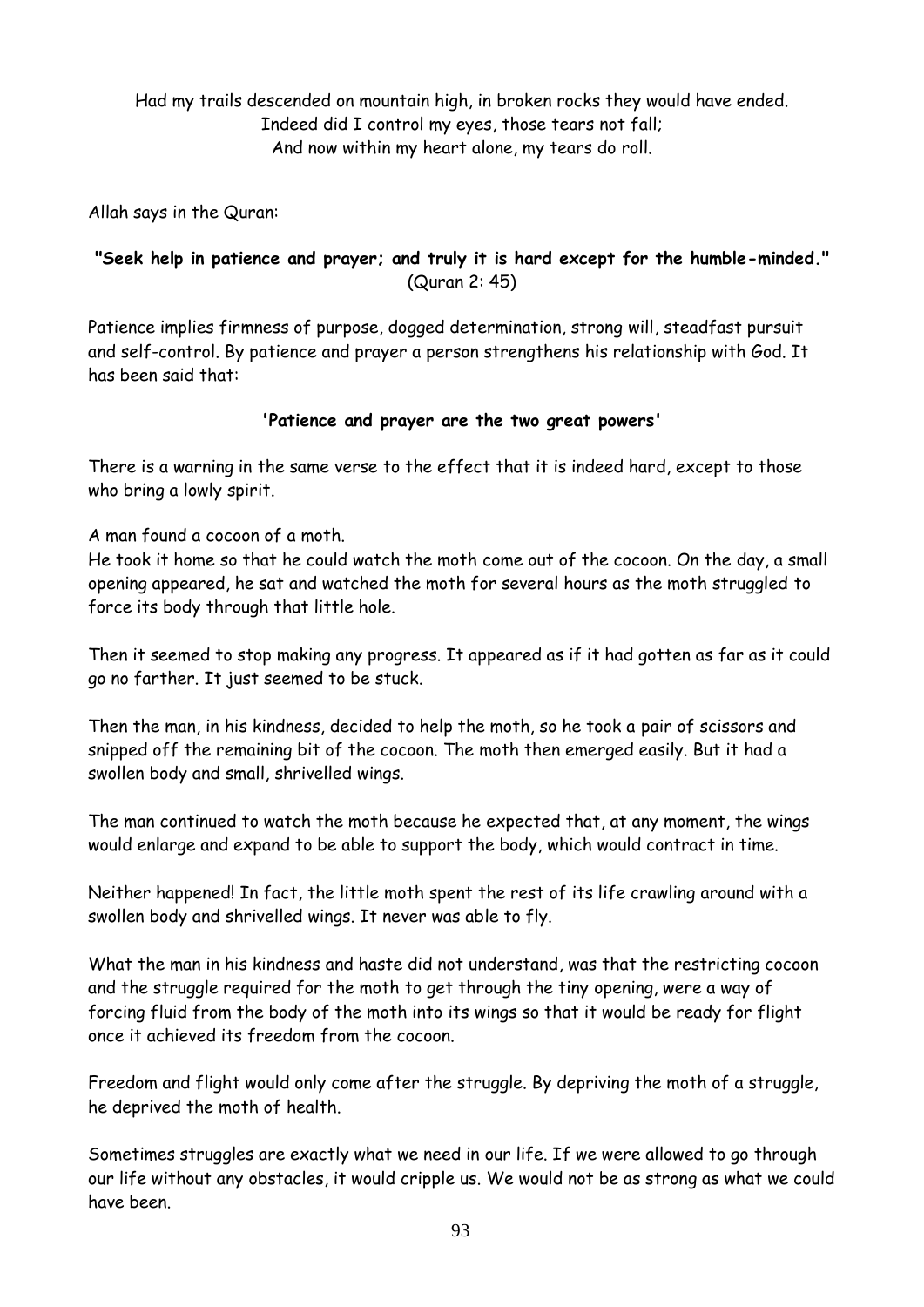Allah says in the Quran:

**"Be sure we shall test you with fear and hunger, some loss in goods or lives or the fruits (of your toil), but give glad tidings to those who patiently persevere."** (Quran 2:155)

The Prophet Muhammad (PBUH) said,

**"How wonderful is the case of a believer; there is good for him in everything and this applies only to a believer. If prosperity attends him, he expresses gratitude to Allah and that is good for him; and if adversity befalls him, he endures it patiently and that is better for him".** (Muslim).

#### **REFLECTIONS**

- If we do not train physically we get unfit, what happens if we don't train our soul? How do we train our soul?
- Who is strong, the one who hits back or the one who does not? Why? Prophet Muhammad (PBUH) said:

#### **"Strong is not the person who can overcome others in a fight, strong is the person who can overcome their own anger."**

#### **CONCLUSION**

The only survivor of a shipwreck was washed up on a small, uninhabited island.

He prayed feverishly for Allah to rescue him, and every day he scanned the horizon for help, but none seemed forthcoming.

Exhausted, he eventually managed to build a little hut out of driftwood to protect him from the elements and to store his few possessions.

But then one day, after scavenging for food, he arrived home to find his little hut in flames, the smoke rolling up to the sky.

The worst had happened; everything was lost. He was stunned with grief and anger. "Allah, how could you do this to me!" he cried.

Early the next day, however, he was awakened by the sound of a ship that was approaching the island.

It had come to rescue him.

"How did you know I was here?" asked the weary man of his rescuers.

"We saw your smoke signal," they replied.

It is easy to get discouraged when things are going badly. But we shouldn't lose heart, because Allah is at work in our lives, even in the midst of pain and suffering. His hut burning was actually a blessing in disguise. Sometimes things go wrong and we are very upset but there may come a day when you look back at that event and thank Allah for it.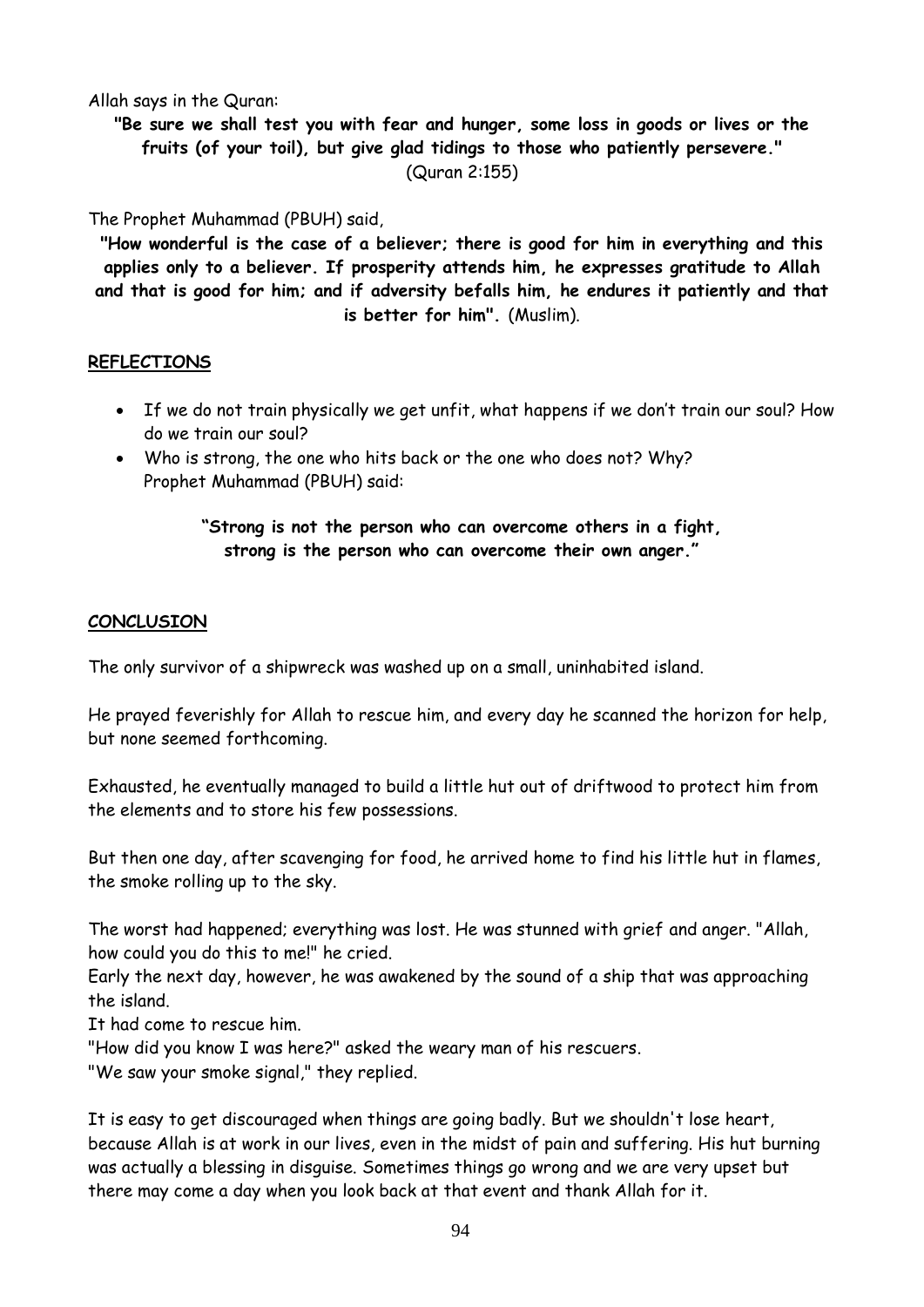#### **PRAYER**

#### AFTER ARABIC DUA SAY

#### OH ALLAH,

You are Rahman & Raheem, the most merciful and most kind. Have mercy on us and forgive us for the mistakes that we make. We make mistakes when we forget & we make mistakes on purpose. Help us to learn from our mistakes & become better people. Without your help we cannot do anything Oh Allah. Oh Allah be our support and our strength during our problems. Oh Allah give us the ability to practice Sabr when our problems seem to be touching the sky. Oh Allah make us strong so that we can control ourselves in the state of anger.

(10 seconds of silence for pupils to do their individual prayers)

Oh Allah you are the most powerful. Oh Allah you are Rahman, the most generous. Oh Allah accept our dua's.

#### **AMEEN**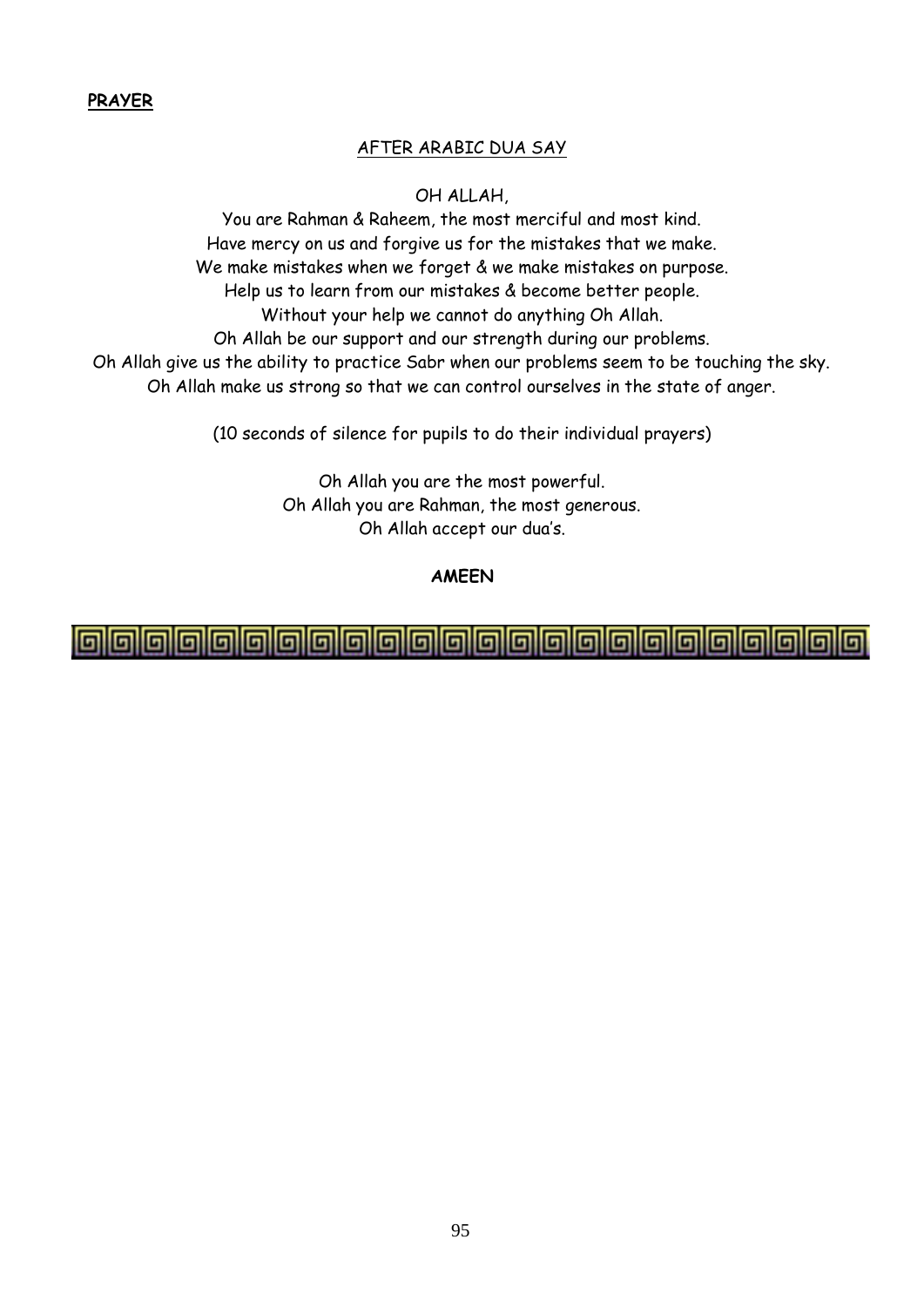### THEME 29 **GHEEBAH** – Backbiting; burning your good deeds

#### **Aim**

To create awareness of the evil and dislikeness of backbiting.

It's one of the greatest sins and yet it's something we do day after day. Sometimes we don't even realise it. You're just chatting away with your friends and you begin to talk about somebody else where you start lying or backbiting. But look at what the Prophet Muhammad (PBUH) said about it:

The Prophet (PBUH) was sitting with his companions one day and one of them was speaking badly about someone who wasn't there. As the man got up to leave the Prophet (PBUH) said to him: "**Pick Your Teeth**!" "But I haven't eaten anything," the man protested. **"No,"** Prophet Muhammad (PBUH) said

#### "**YOU HAVE EATEN THE FLESH OF YOUR DEAD BROTHER**".

As Allah tells us in the Quran:

**"Would any of you like to eat the flesh of his dead brother? No, you would hate it."** (Quran 49:12)

Some celebrated person once said:

*I hold myself in so great esteem as not to punish (my enemy) with backbiting,*

*For backbiting is the weapon of the weak and the low.*

*Backbiting is like a fire that consumes good deeds in the manner of a flame eating up wood.*

A Muslim scholar who lived in Egypt in the 16th century, writes:

After the people receive in the Hereafter the records in which the deeds they did in this world are registered, some people will say to God Almighty: 'O God! Where are the prayers and fasts I did and the alms I gave? None of them have been recorded here.' God replies to them:

Whatever good you did was recorded there. However, you were not able to keep those good deeds. You gave their merits to those you backbit. Go and look at the records of your brothers whom you backbit! You will see them there!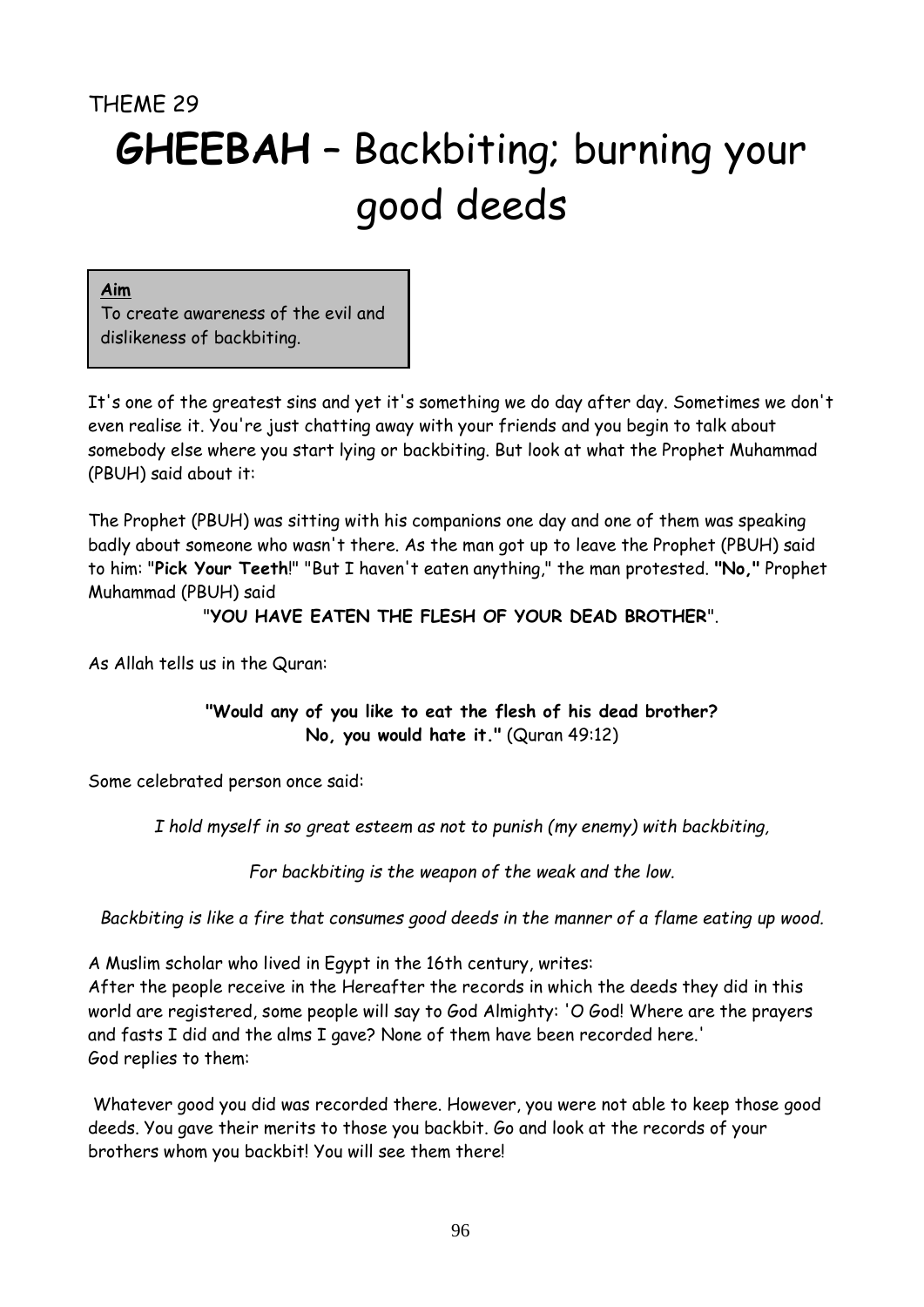#### **REFLECTIONS**

• What if what I am saying is true, is it still backbiting? The Prophet Muhammad (PBUH) told us:

**"Backbiting is to say something about someone they wouldn't like said about them....If what bad you said about them is true, then you have backbitten and if it is false then you have slandered them."**(MUSLIM)

- If one has engaged in backbiting or listened to it willingly, one should seek God's forgiveness, saying, 'O God, forgive me and the one whom I backbit'.
- May be we think it's all right to take the mick out of someone so long as we say it to their face. We'll make fun of the way someone talks, walks, or how they look. Allah warns us against such behaviour:

**"O you who believe. Let not some men laugh at others, it may be the that they are better than you. Nor let some women laugh at others it may be that they are better than you. Nor abuse each other, nor be sarcastic to each other by using offensive nicknames..."**(Quran 49:11)

#### **CONCLUSION**

A woman repeated a bit of gossip about a neighbour. Within a few days the whole community knew the story. The person it concerned was deeply hurt and offended.

Later the woman responsible for spreading the rumour learned that it was completely untrue. She was very sorry and went to a wise old teacher to find out what she could do to repair the damage.

"Go to the marketplace," he said, "Pluck the feathers of a chicken and on your way home, drop them one by one along the road." Although surprised by this advice, the woman did what she was told.

The next day the wise man said, "Now go and collect all those feathers you dropped yesterday and bring them back to me."

The woman followed the same road, but to her dismay, the wind had blown the feathers all away. After searching for hours, she returned with only three in her hand.

"You see," said the old teacher, "it's easy to drop them, but it's impossible to get them back.

So it is with gossip. It doesn't take much to spread a rumour, but once you do, you can never completely undo the wrong."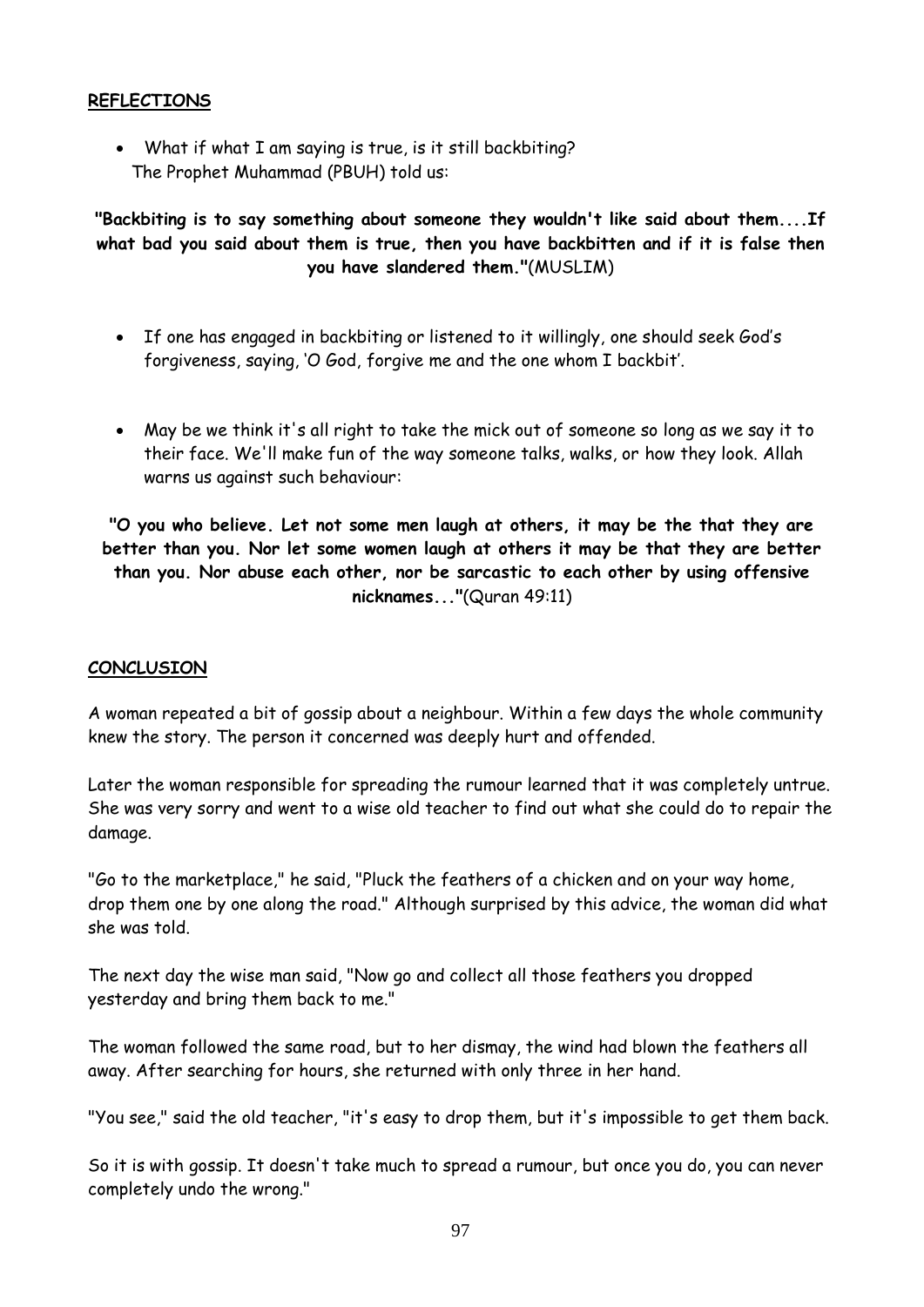#### **PRAYER**

#### AFTER ARABIC DUA SAY

#### OH ALLAH,

You are Rahman & Raheem, the most merciful and most kind. Have mercy on us and forgive us for the mistakes that we make. We make mistakes when we forget & we make mistakes on purpose. Help us to learn from our mistakes & become better people. Without your help we cannot do anything Oh Allah. Oh Allah forgive us for all those time when we have backbitten others. Oh Allah protect our tongues from the evil sin of Backbiting. Oh Allah give us the strength to leave those gatherings where backbiting is being done.

(10 seconds of silence for pupils to do their individual prayers)

Oh Allah you are the most powerful. Oh Allah you are Rahman, the most generous. Oh Allah accept our dua's.

#### **AMEEN**

N N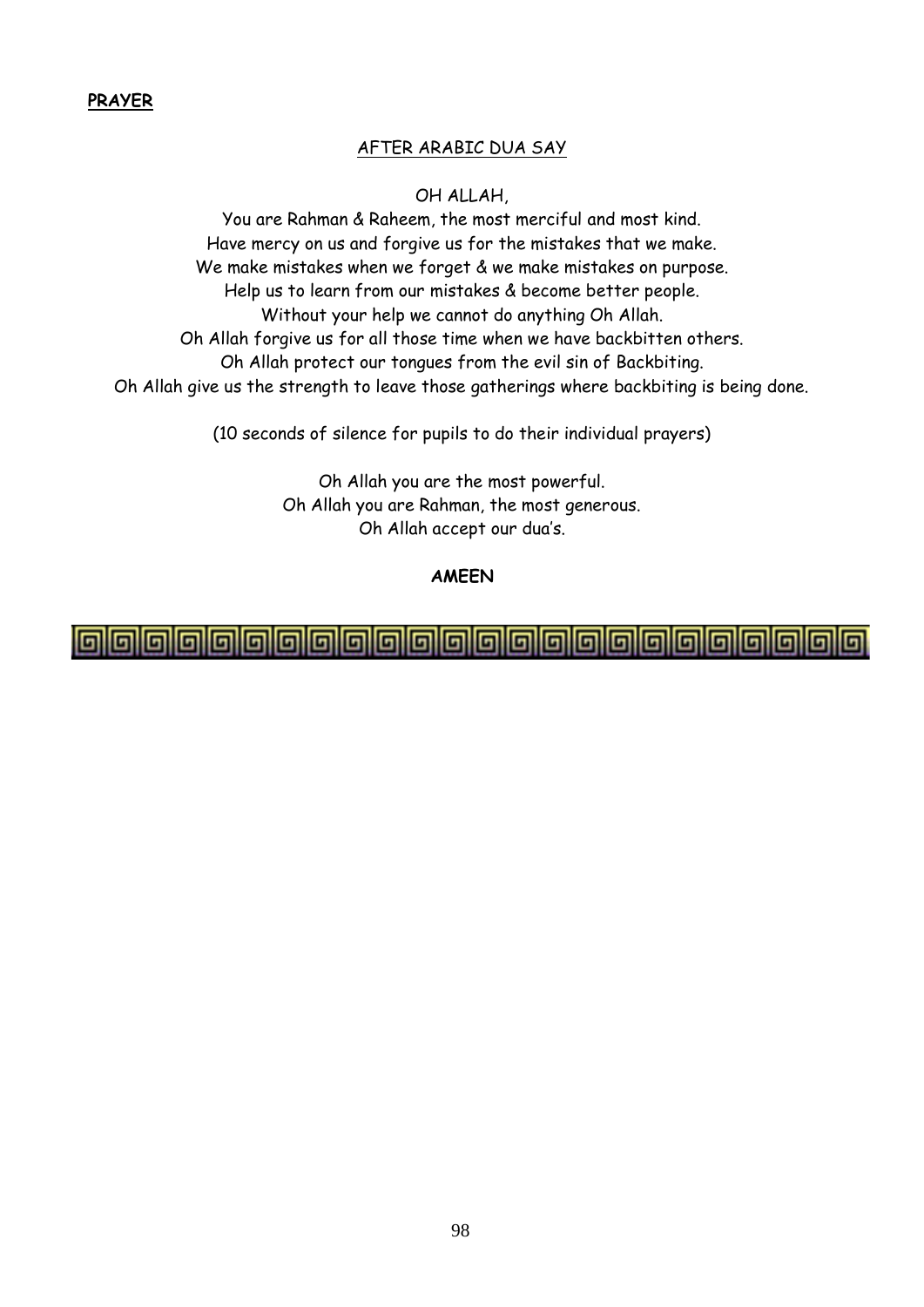### THEME 30 **TAQWA** – You've been framed

#### **Aim**

To create awareness of Taqwa (Godawareness) and its qualities.

A teacher had many good students in his class but had particular regard and high respect for one of them. Some of the student's one day asked the teacher the reason for this. In reply he said, I shall tell you tomorrow."

The next day, he handed to each of those students one sweet. He asked them to take the sweets to a place where they would not be seen by anyone and eat it there. After a while, they returned, but his favourite student came back with his sweet.

The teacher asked him why he had not eaten it. He replied. "You had asked me to go to a place where nobody would see me. I tried hard to find a place where God Almighty could not see me. But I failed. Everywhere went I was sure that God could see me and I could not hide from Him. So I could not carry out your instructions.

On hearing this, the teacher turned to the other students and remarked, "The reason why I respect this student more is because of his constant awareness of the existence of God who can always see him, no matter where he is. Consequently, he does not commit any sin". This constant awareness of being watched by Allah is what we call TAQWA.

Ali , the Prophet Muhammad's (PBUH) cousin, was asked a question as to what is Taqwa? Ali replied;

Imagine a very narrow path with nettles and thorns on either side. If you had to cross that path then every step you take you would take it with care so that you don't get caught in the nettles. That's what Taqwa is. In life every step that you take, you take carefully so that you don't go over the boundaries that Allah has set, for he indeed is watching you and will ask you.

Allah says in the Quran:

#### **The noblest, most honorable of you in the sight of God is the most advanced of you in Taqwa** (Quran 49:13).

**"This is the Book about and in which there is no doubt, a guidance for those people who have Taqwa"** (Quran 2:2).

You will notice that more and more cameras are going up in order to deter people from speeding, or stealing or breaking the law in other ways. Even though these cameras are up people are able to dodge them and break the law. As Muslims we don't need cameras, we need to remember wherever you are you are been watched by Allah. Whether you are in the street, in the classroom, in the playground, with your friends or alone Allah knows what you do and you cannot dodge his sight.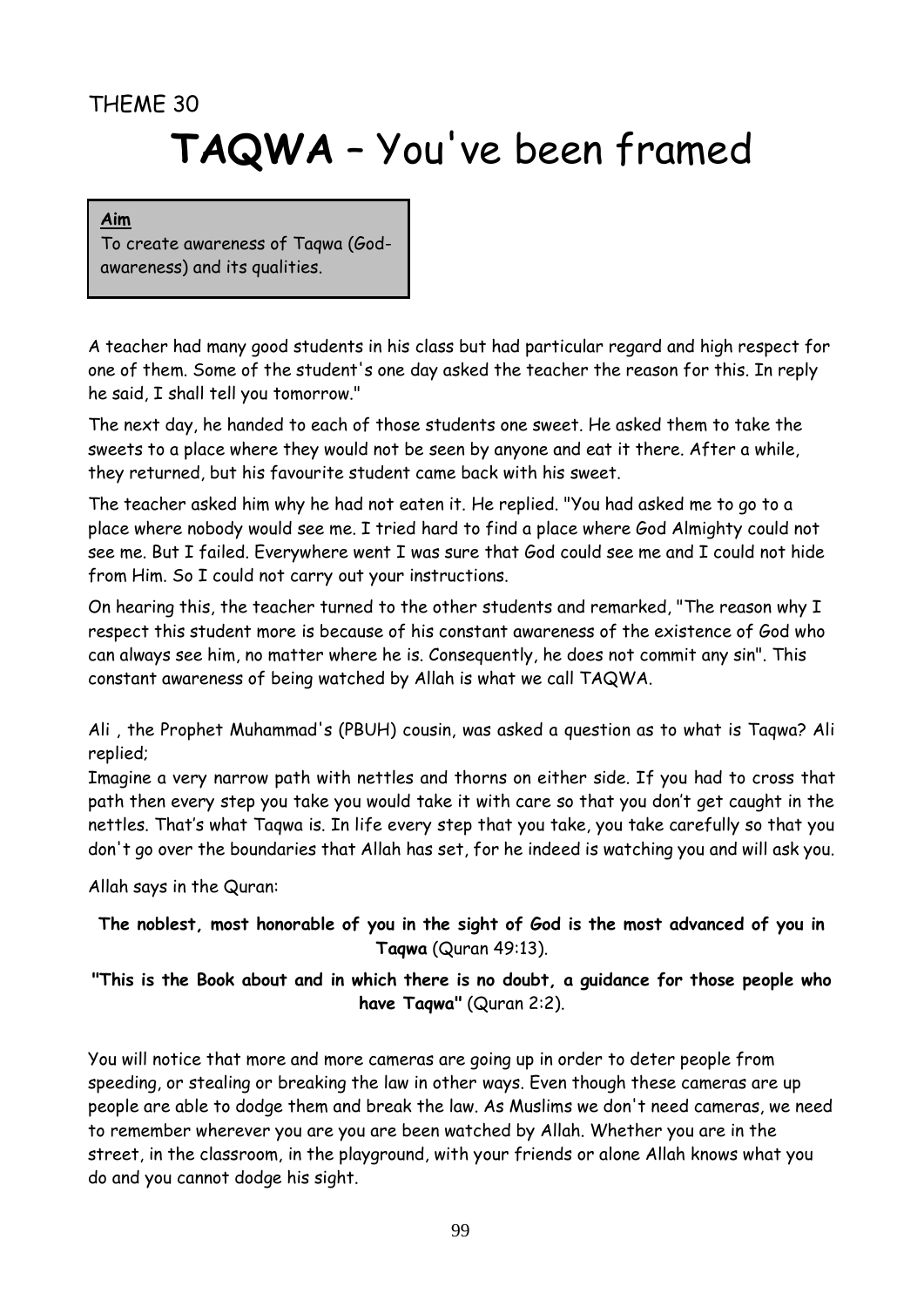#### **REFLECTIONS**

- How do you know if you have Taqwa.
- How can you gain Taqwa? Fasting, Prayer, Charity and Hajj are all there to help us gain Taqwa.

#### **CONCLUSION**

#### **Be on the lookout for symptoms of something rare...**

The hearts of a great many have already been exposed to inner peace and Taqwa. And it is possible that people everywhere could come down with it in epidemic proportions. This could pose a serious threat to what has, up to now, been a fairly stable condition of conflict in the world. Some signs to look for:

- \* A ability to have confidence in their own ability.
- \* The ability to allow others to share their joys and happiness.
- \* A loss of interest in judging other people.
- \* A loss of interest in interpreting the actions of others.
- \* A loss of interest in fighting.
- \* A loss of the ability to worry.
- \* Frequently thanking others.
- \* Showing respect towards Allah's creation.
- \* Frequent attacks of smiling.

#### **PRAYER**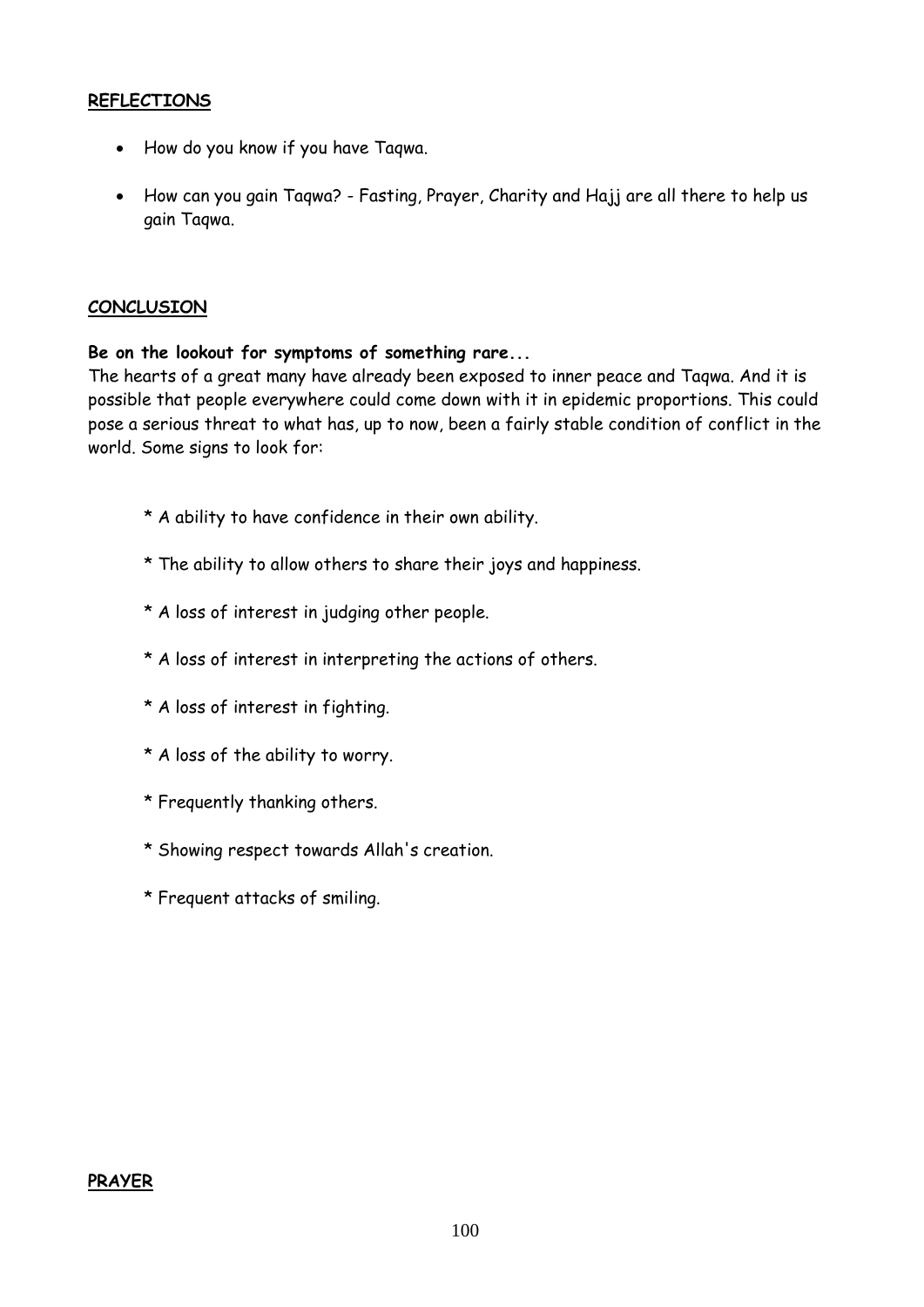#### AFTER ARABIC DUA SAY

#### OH ALLAH,

You are Rahman & Raheem, the most merciful and most kind. Have mercy on us and forgive us for the mistakes that we make. We make mistakes when we forget & we make mistakes on purpose. Help us to learn from our mistakes & become better people. Without your help we cannot do anything Oh Allah. Oh Allah help us to keep your awareness with us all the time. Oh Allah fill our hearts with Taqwa, make us Muthaqeen

(10 seconds of silence for pupils to do their individual prayers)

Oh Allah you are the most powerful. Oh Allah you are Rahman, the most generous. Oh Allah accept our dua's.

#### **AMEEN**

**ialalala**l lallallal افازافازها la.  $\overline{\mathbf{H}}$ **lallallallallallalla** m m

THEME 31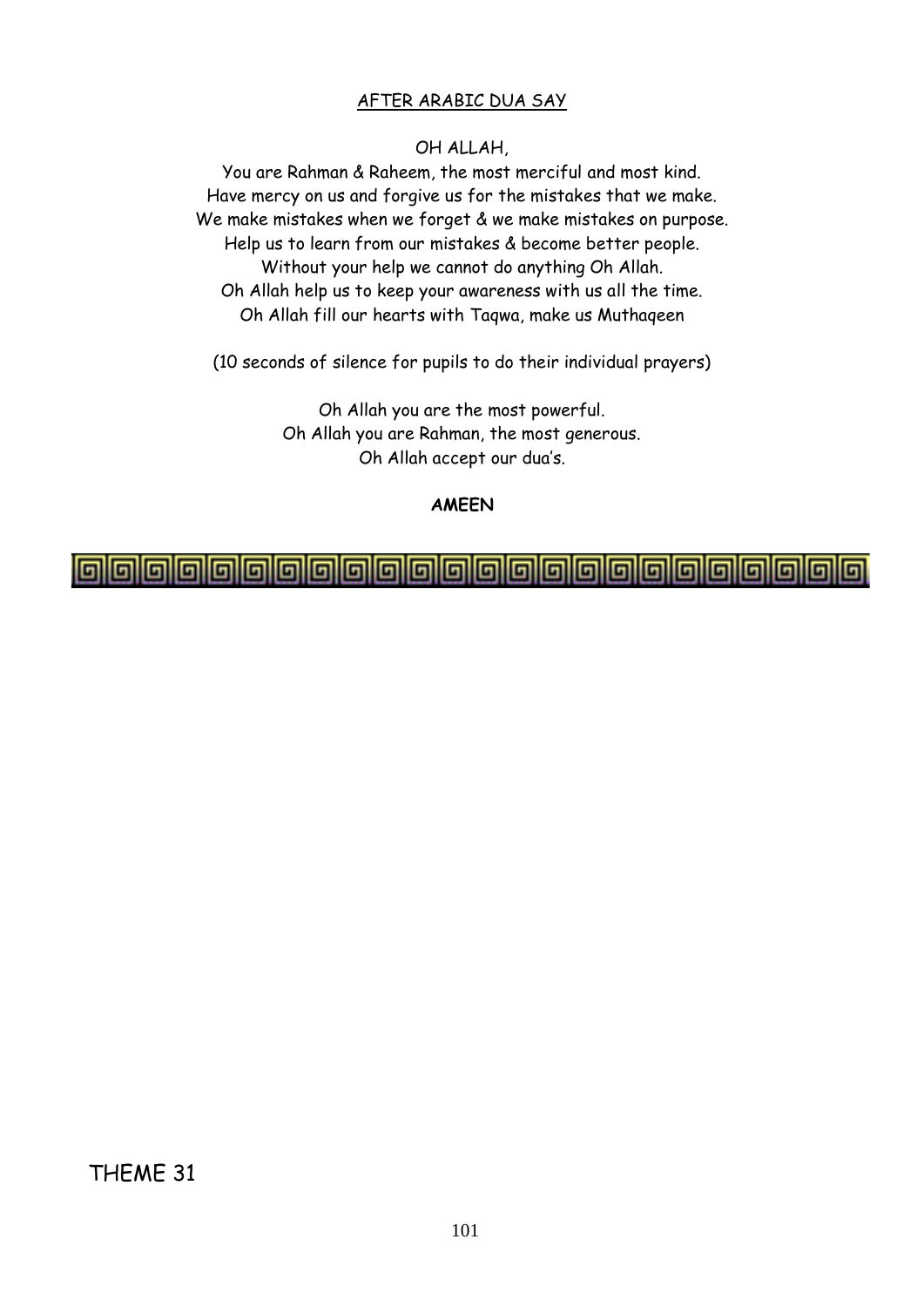# It's when good neighbours become good friends

**Aim**

To show the importance of maintaining good relationships with your neighbours.

Hasan al-Basri (a renowned Muslim scholar) once fell sick. His neighbour, an unbeliever, came to pay him a visit. "O Imam," he exclaimed, "I detect a bad smell." The Imam told him it was caused by illness, but the neighbour insisted: "That is not the odour of sickness. It is a lavatory smell. For the love of Allah, tell me what it is!"

He had not noticed that sewage was leaking from his house into that of the Imam.

When the neighbour pressed him, the Imam finally said: "For some months your drain has been seeping through to our side. I tried to fix it, but without success." His neighbour asked why he had not told him before, but the venerable Imam said: "I might have offended you."

The unbeliever was so impressed by this ethical refinement that he was ennobled with True Faith, for he recognized the Imam's morality as a ray of Islam.

Prophet Muhammad (PBUH) said,

**"Whoever believes in Allah and the Last Day should speak good or be silent. Whoever believes in Allah and the Last Day should be generous to his neighbour. Whoever believes in Allah and the Last Day, should be generous to his guest."** (Muwatta)

**"The best friend in the sight of Allah is he who is the well-wisher of his companions, and the best neighbour is one who behaves best towards his neighbours. "** (Tirmidhi)

**"If anyone is pleased to love Allah and His Messenger, (peace be upon him) or rather to have Allah and His Messenger (peace be upon him) love him, he should speak the truth when he tells anything, fulfil his trust when he is put in a position of trust, and be a good neighbour."** (Tirmidhi)

**"If you guard against the things which are forbidden, you will be the most devout of men; if you are pleased with what Allah has allotted, you will be the richest of men; if you are kind to your neighbour, you will be a believer;**

**if you like others to have what you like for yourself, you will be a Muslim."**

(Ahmad and Tirmidhi)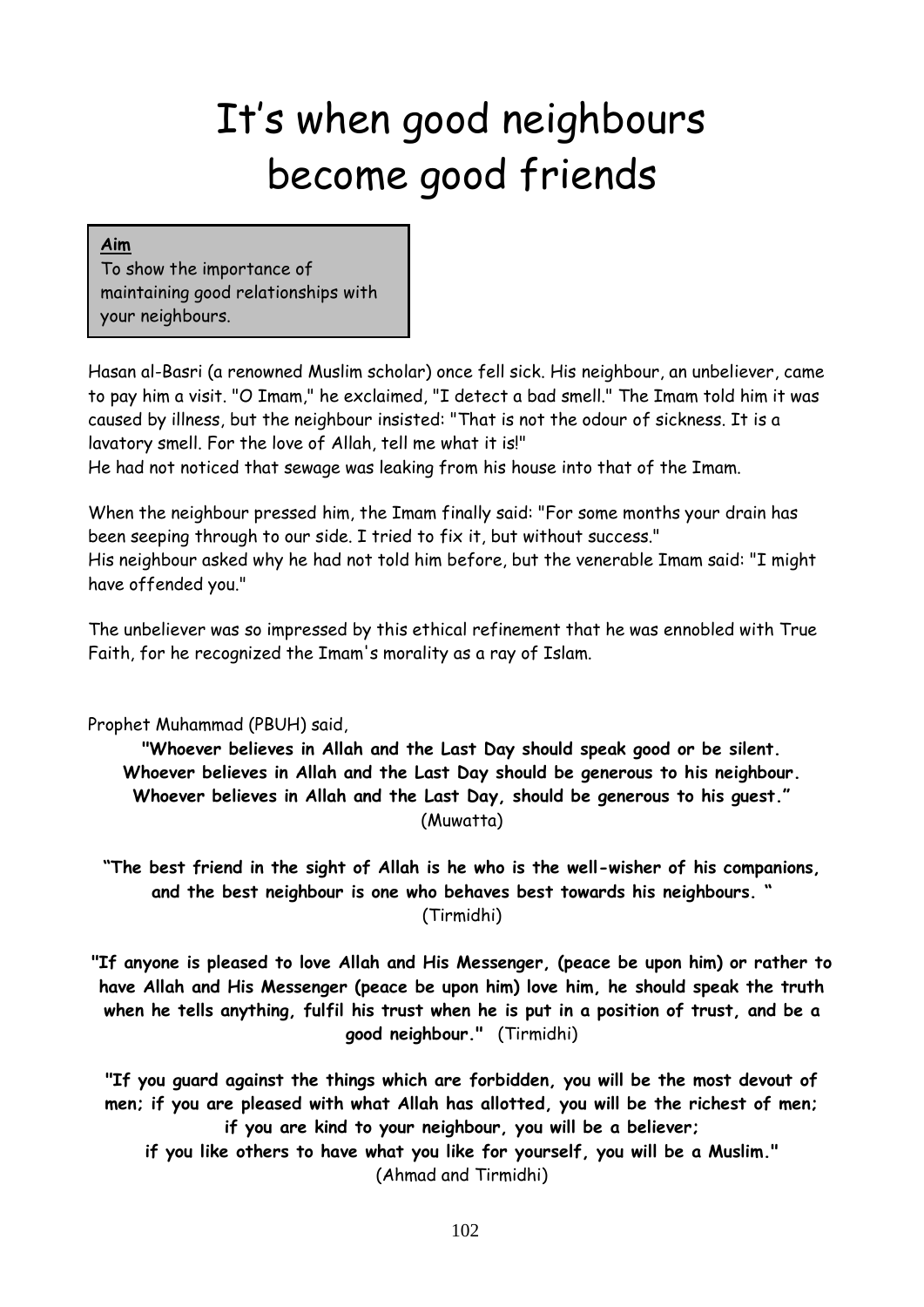**"By Him in Whose hand my soul is, a man is not a Muslim till his heart and tongue are submissive, and he is not a believer till his neighbour is safe from injurious behaviour on his part."** (Tirmidhi)

**"He will not enter Paradise whose neighbour is not secure from his wrongful conduct."** (Muslim)

It is well known that Abu Hanifa (a famous Imam), did tahajjut (night prayer) every night. He would spend his night reciting the Quran. He had a neighbour who was an alcoholic, and he used to drink a lot and sing love poems. This used to bother the Imam.

But one day, the Imam did not hear this man's revelry, so he went and asked about him. They said, "Oh, so-and-so, they took him to jail." So, the very well respected Imam went to the jail. He was the most respected Imam and Judge at the time in that place. When the ruler found out the Imam went to the jail, he asked for the reason and was told that the imam was concerned about his neighbour who had been arrested.

The neighbour asked Imam Abu Hanifa why he did that, and he replied, "Because you have a right upon me as a neighbour, and I have not been neglectful of that." That was the reason that the neighbour made repentance to Allah and embraced Islam.

#### **REFLECTIONS**

- Who is a neighbour? In your community, In our school......
- How well do you know your neighbours?

#### **CONCLUSION**

Hazrat Ali (4th Caliph & cousin of Prophet Muhammad (PBUH)) mentioned that the good friend and neighbour has the following qualities:

- Forgive the shortcomings of the friend
- Show pity to the friend's difficulties
- Conceal his shortcomings
- Overlook his excuses
- Accept his forgiveness
- Stop the backbiting spoken of the friend
- Protect the friendship
- Fulfil the needs of the friend
- Visit him when he is sick
- When he dies, be present at his Janazah
- When invited, accept his invitation
- If he gives a gift, accept it
- If he does good, then reciprocate accordingly
- When the friend offers a bounty, then thank him
- When he needs help then assist him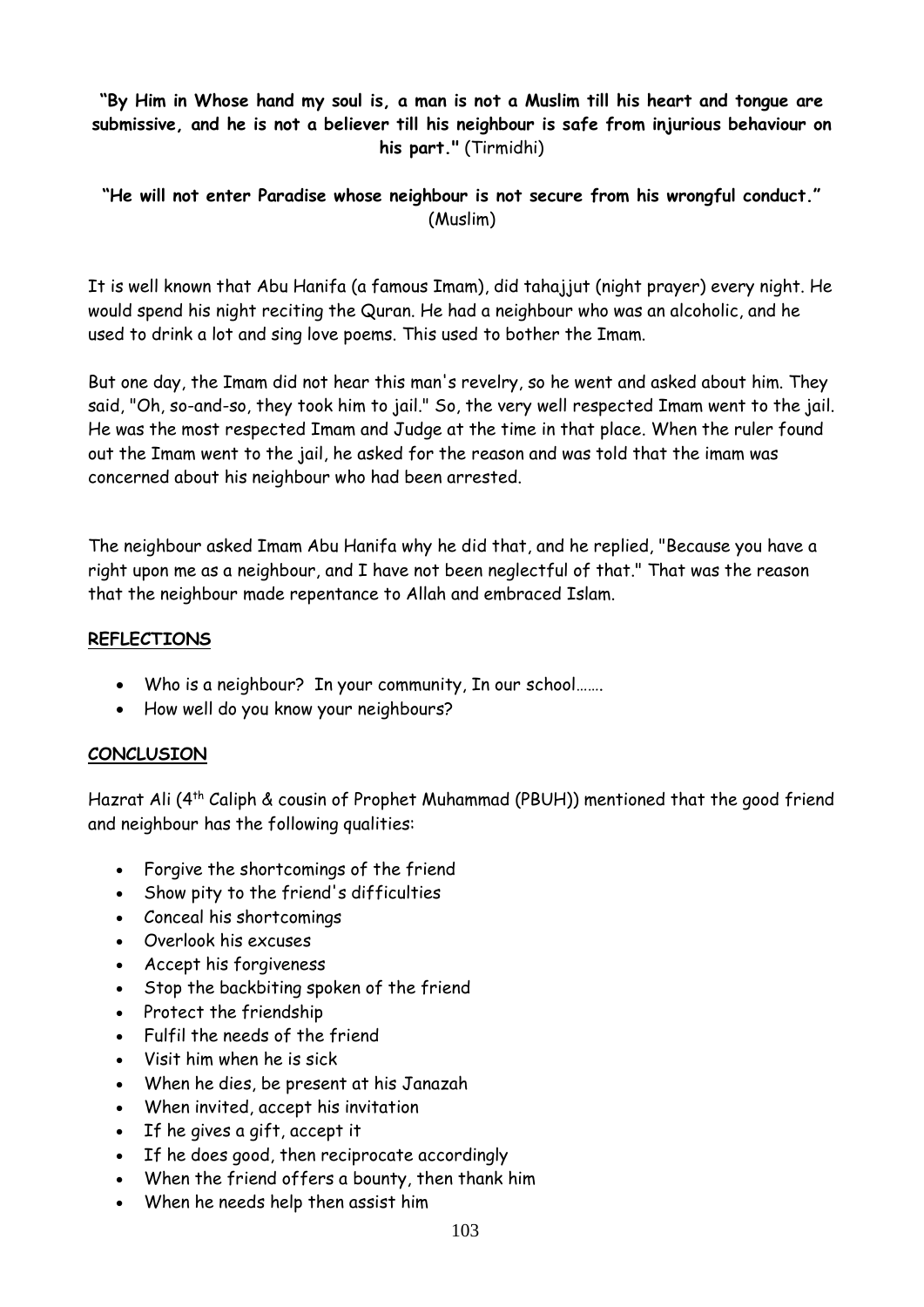- Preserve the honour and respect of your friend and his house
- If anything is lost of the friend, then assist him to look for it
- Reply to his Salaam
- Support and praise his good works
- If one has taken an oath to fulfil something, assist him in accomplishing the oath
- Assist your friend at all times whether he is an oppressor or oppressed. Assisting him if he is an oppressor is to stop him from oppression.
- Also communicate with him and not to create animosity.
- Not to disgrace a friend
- Not to swear at a friend

#### **PRAYER**

#### AFTER ARABIC DUA SAY

#### OH ALLAH,

You are Rahman & Raheem, the most merciful and most kind. Have mercy on us and forgive us for the mistakes that we make. We make mistakes when we forget & we make mistakes on purpose. Help us to learn from our mistakes & become better people. Without your help we cannot do anything Oh Allah. Oh Allah help us to know and help our neighbours. Oh Allah help us to get rid of any ill feeling we may have towards our neighbours.

Oh Allah help me to guard my tongue against any ill speech towards my neighbours.

(10 seconds of silence for pupils to do their individual prayers)

Oh Allah you are the most powerful. Oh Allah you are Rahman, the most generous. Oh Allah accept our dua's.

#### **AMEEN**

<u> | alalalalalalalalalalalalalalalalala alalala</u>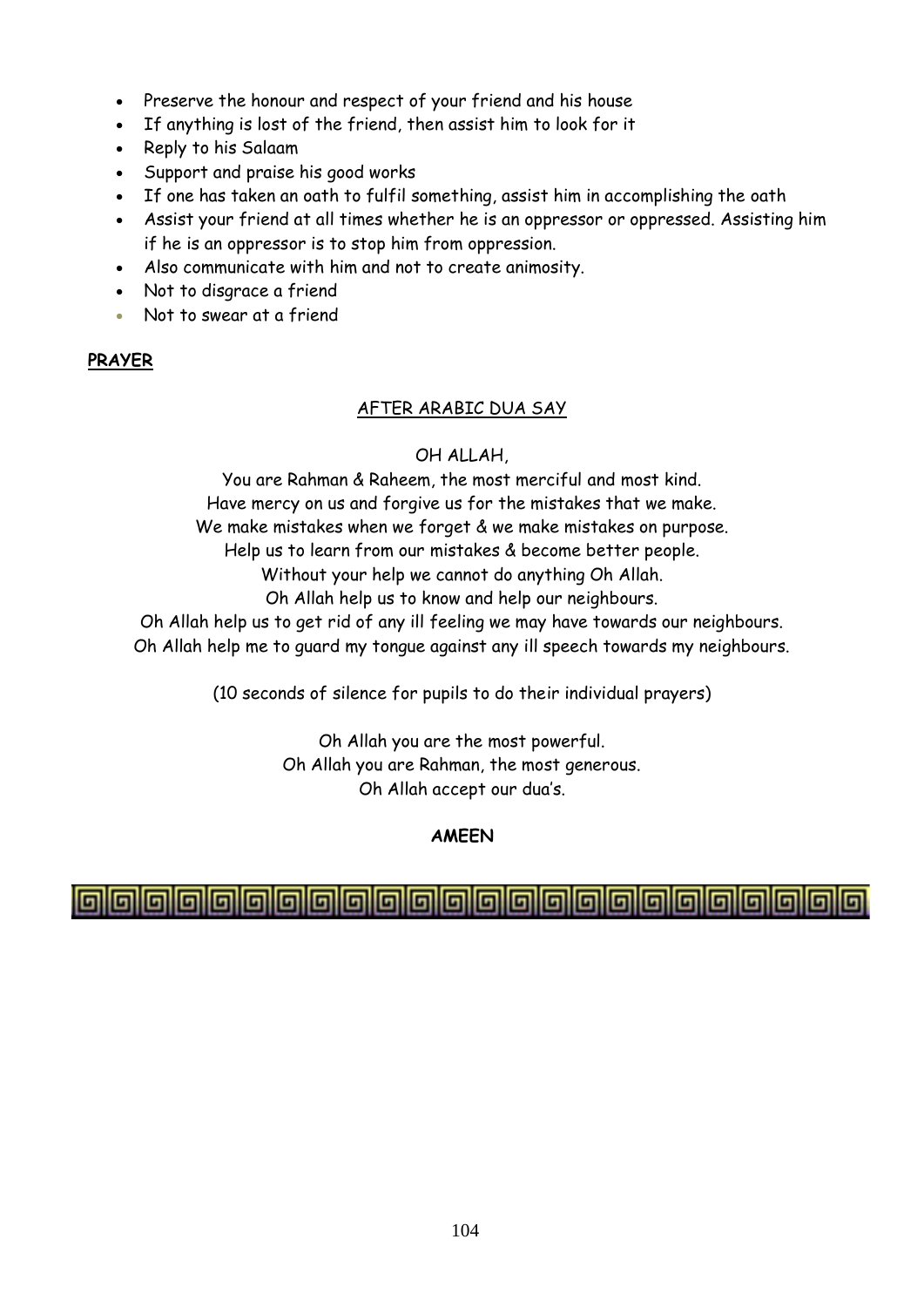### THEME 32

## Generosity

**Aim**

To show the different forms of generosity practiced by Prophet Muhammad (PBUH).

A person walked with disrespect into the Masjid to ask for some money from Prophet Muhammad (PBUH) while he was among his companions. The man received some money from Prophet Muhammad (PBUH) but he was not convinced and asked for more saying "I heard that you are the most generous person in Madina, is this it". The Prophet told him that he does not have any more money to give him at that moment. The man lost his temper and started shouting and yelling, he insulted the Prophet (PBUH) so badly that the people around wanted to kill him. Prophet Muhammad (PBUH) stopped his companions and told them to let the man go.

Later, Prophet Muhammad (PBUH) invited him to his house and gave him some more things. The man saw that Prophet Muhammad (PBUH) was not that rich after all so he apologised and was very thankful. Prophet Muhammad (PBUH) said: " You were so rude yesterday in front of my companions but now you are saying sweet words. Could you please say these sweet words to me in front of my companions so that they know you have changed?"

Prophet Muhammad (PBUH) explained to his companions that they should practice tolerance. My example and your example is like dealing with a wild camel. You run behind a camel with harsh words, shouting and yelling and pulling at its reins to bring it under control, but the more you pull the more the camel goes out of control. My example is get close to the camel in calm friendly way standing there with a morsel of food in my hand, the camel will get close to me and become a friend.

The Prophet (PBUH) then said:" If I had let you free yesterday, you would have killed this man. But I did not let you do it and with tolerance, I made him a friend."

**WHAT IS GENEROSITY?** Generosity literally means willingness and liberality in giving away ones own possessions.

The Prophet Muhammad (PBUH) said:

**"The generous person is near Allah, near Paradise and far from Hell, but the miserly person is far from Allah, far from Paradise and near Hell."**

**"Save yourself from Hell-fire by giving charity, even saying a good word can be charity or giving a smile to others can be charity."**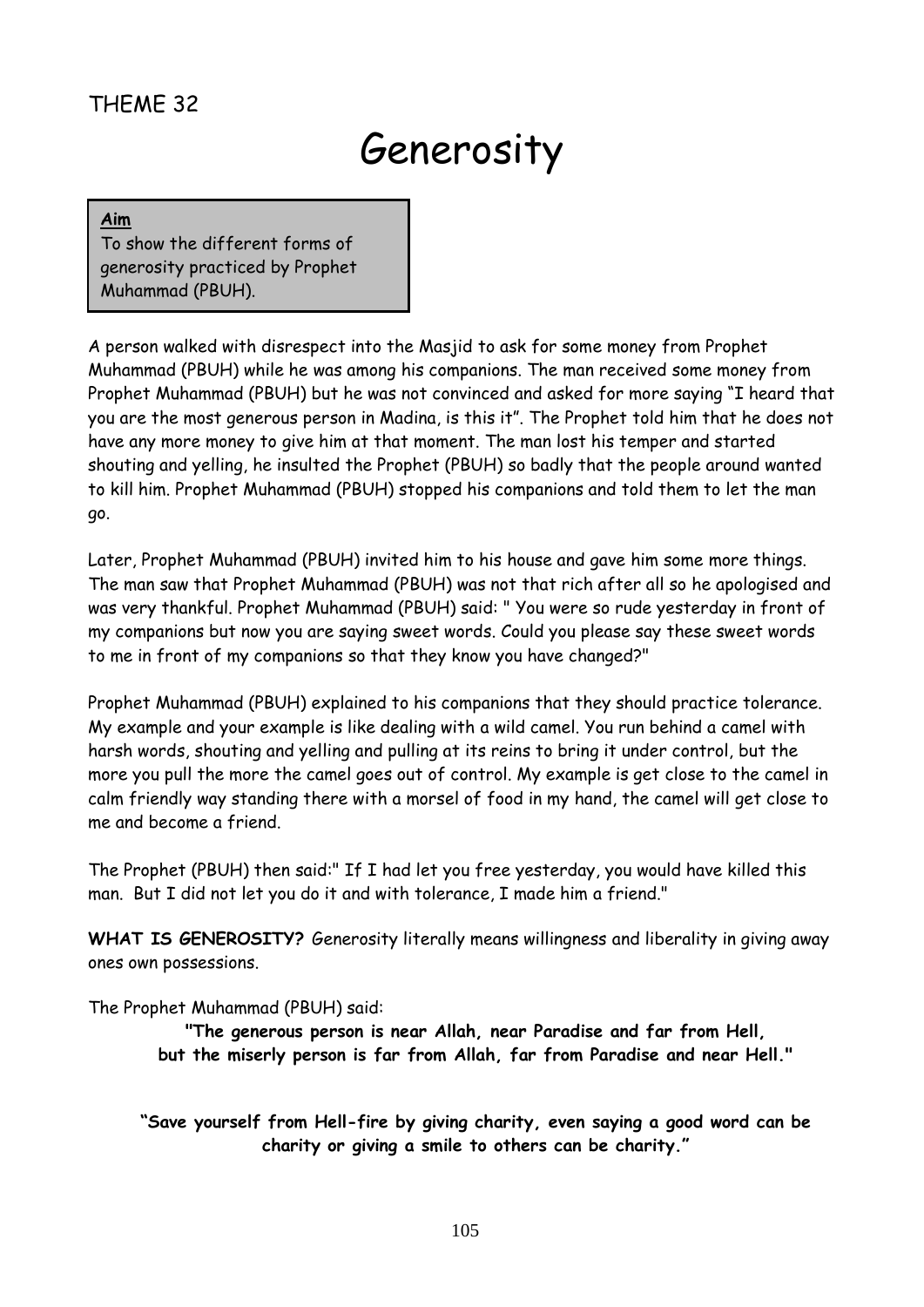#### **"I was trained by Allah and he has ordered to me from being greedy and oppressive and there is nothing that causes God's anger more than stinginess and immorality"**

#### **REFLECTIONS**

• In what ways can a person show generosity? Prophet Muhammad (PBUH) said:

#### **"The most generous people after me would be those who will acquire knowledge and then teach it."**

Respect your teachers for they are the most generous people after the prophet, they share with you the knowledge that they have.

• Once you give charity you must not boast about it. You must not follow your charity by harming the one who is receiving it, nor should you keep on reminding people of your generosity. Allah says in the Quran:

**"O you who believe, cancel not your charities by reminders of your generosity, or by harm"** (Quran 2:263)

**"And they give food to the poor, the orphan and the captive. Saying; we feed you seeking Allah's countenance only, we wish for no reward nor thanks from you"** 

(Quran 76:8-9)

#### **CONCLUSION**

A great scholar was walking out of the Kabah in Makkah when he saw a man begging from everyone that passed by him. Just then a man who had parked his tinted Mercedes excessively close to the Mosque in a designated VIP parking walked passed the beggar on his way to his car. The beggar raised his finger to the sky and said, "Please, for the sake of Allah!"

Trying to end the moment and avoid a dip into the pocket, the Mercedes man said back, "Allah will provide!" The beggar said back, "What! Did you at any moment think that I thought YOU were my provider! I'm not asking for your provision, I KNOW Allah will provide for me."

The man got into his Mercedes and drove away. A needy African sister who was sitting nearby on the street selling textiles was moved by the incident. She did not have much, but from what she did have, she pulled out 1 riyal and placed it in the hands of that beggar. He smiled and went on his way.

Meanwhile the Mercedes man could not drive on with the choke of guilt. He turned the car around and made his way through the crowd to the place where the incident had happened. He pulled out a 10 riyal bill from his briefcase to give to the beggar. But he looked left and right and could not find him. So he found the nearest person he thought was worthy of the bill, placed it in her lap and went on his way.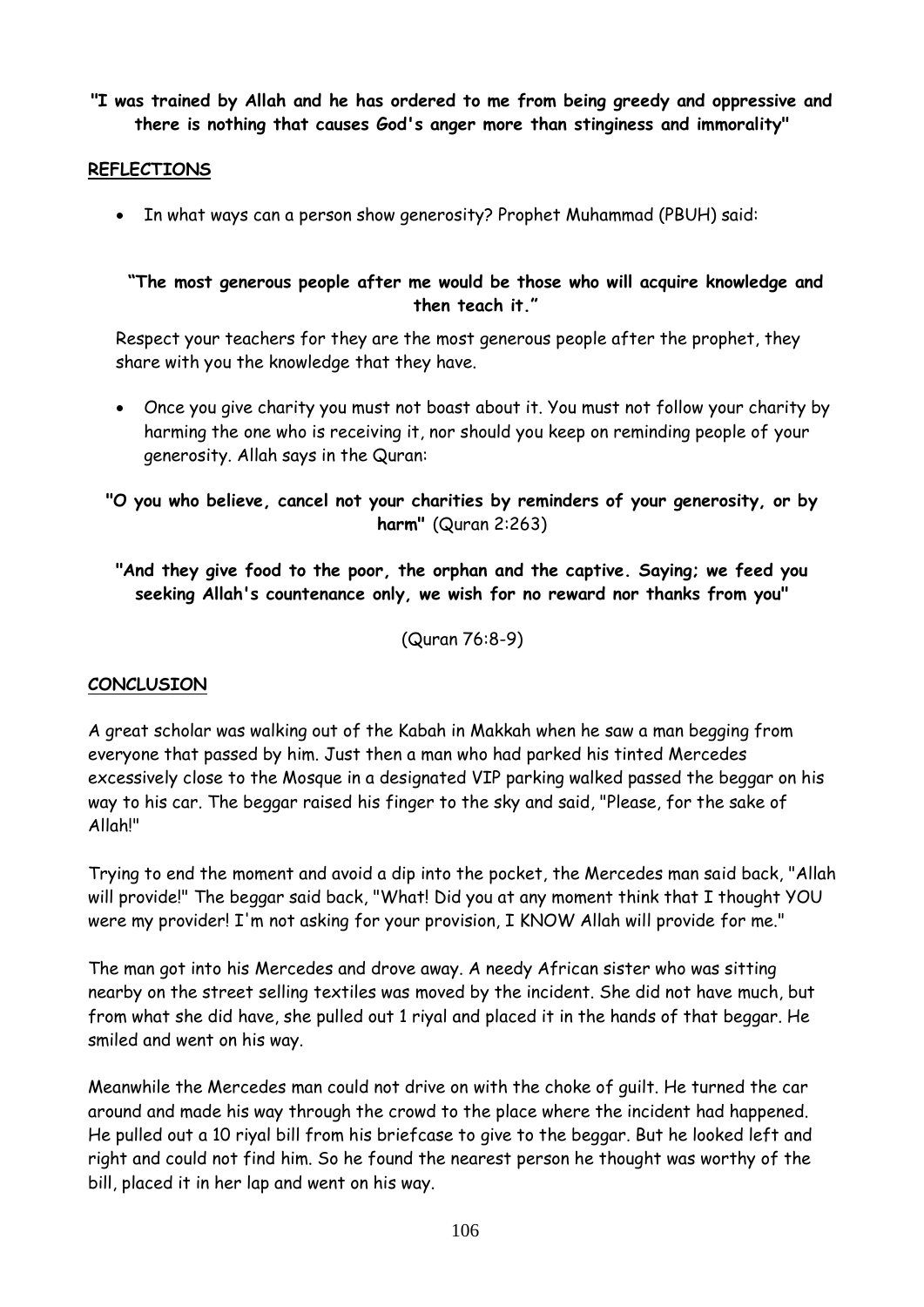The 10 riyals sat in the lap of the African sister that had given the beggar! The scholar then remembered the following Islamic teachings:

Prophet Muhammad (PBUH) said:

#### **"Allah's injunction is:O my servants ! Spend and you will be given."**  (Bukhari, Muslim)

### **"Charity does not diminish wealth".**

(Tibrani)

Allah says in the Quran:

**"...And whatsoever you spend in Allah's cause, He will replace it. And He is the best of providers"** (Quran 34:39)

**PRAYER**

#### AFTER ARABIC DUA SAY

OH ALLAH,

You are Rahman & Raheem, the most merciful and most kind. Have mercy on us and forgive us for the mistakes that we make. We make mistakes when we forget & we make mistakes on purpose. Help us to learn from our mistakes & become better people. Without your help we cannot do anything Oh Allah. Oh Allah help us to share with others what you have blessed us with, even if it's a smile. Oh Allah help us to follow the example of the prophet and make us people of generosity. Oh Allah we are truly grateful for the blessings you have given us.

(10 seconds of silence for pupils to do their individual prayers)

Oh Allah you are the most powerful. Oh Allah you are Rahman, the most generous. Oh Allah accept our dua's.

#### **AMEEN**

###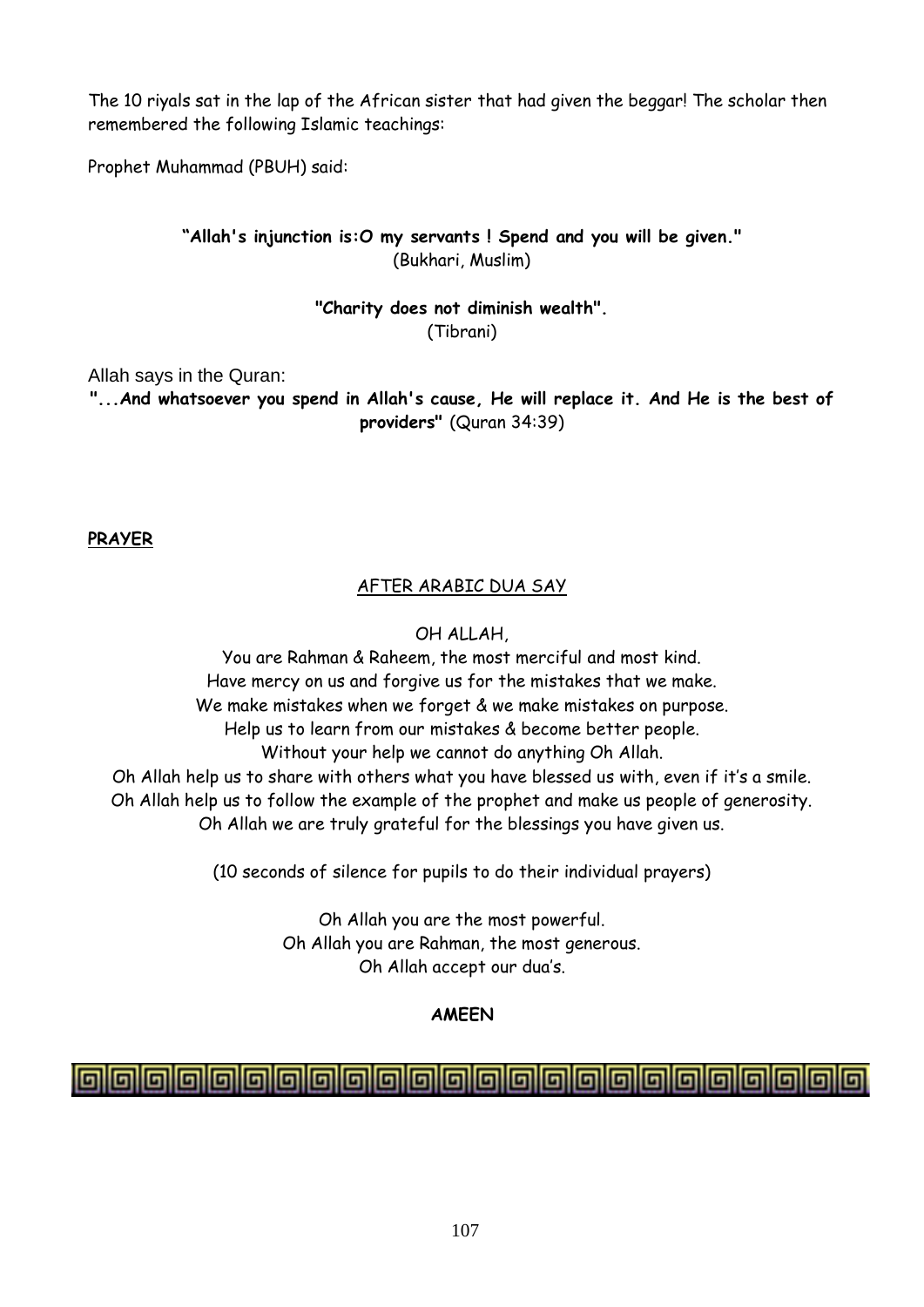### THEME 33

## The Muslim character

**Aim**

To show the ideal Muslim character in the example of Prophet Muhammad (PBUH)

In the beginning a lot of people disliked Prophet Muhammad (PBUH) because he did not worship idols. One woman, who did not like the Prophet (PBUH), used to sweep her dust and rubbish over him as he passed her house on the way to the Mosque. The Prophet (PBUH) always turned his head, and smiling would say to her in a way he would greet a friend, "Assalam-O-Alaikum". This lady never replied. She just swept more dust over him.

One day, as Prophet Muhammad (PBUH) came near the woman's house, she was nowhere to be seen. He immediately asked the neighbours where the lady was. The neighbours were very surprised because they knew that she did not like him and swept the dust and rubbish over him whenever his passed. However, they told him that she was living alone and was very ill. At once Prophet Muhammad (PBUH) went to her house. There he set to work, cooking a meal, fetching water from the well, and sweeping away the dust and rubbish. The lady was amazed to see someone helping her and even more so when she realised who it was. She was very sorry for her bad deeds and became a good Muslim following his example of kindness and truthfulness.

Prophet Muhammad (PBUH) said:

**" I was sent for no other reason but to improve peoples character"**

**" There is nothing heavier than good character put in the scale of a believer on the Day of Judgement."**

**" I guarantee a house in the outskirts of Paradise for a man who avoids quarrelling even if he were in the right, a house in the middle of Paradise for a man who avoids lying even if he were joking, and a house in the upper part of Paradise for a man who made his character good."**

Your tongue and words are a big part of your character. There was a young man called Mahmud. One day, he was walking along the road, minding his own business, when a lady came up to him, and started calling him names and abusing him. This lady kept saying all kinds of nasty things, and Mahmud just listened to her patiently. Finally, when she was finished calling him names and abusing him, Mahmud just greeted her, smiled, and said

"and a nice day to you," and continued on his way.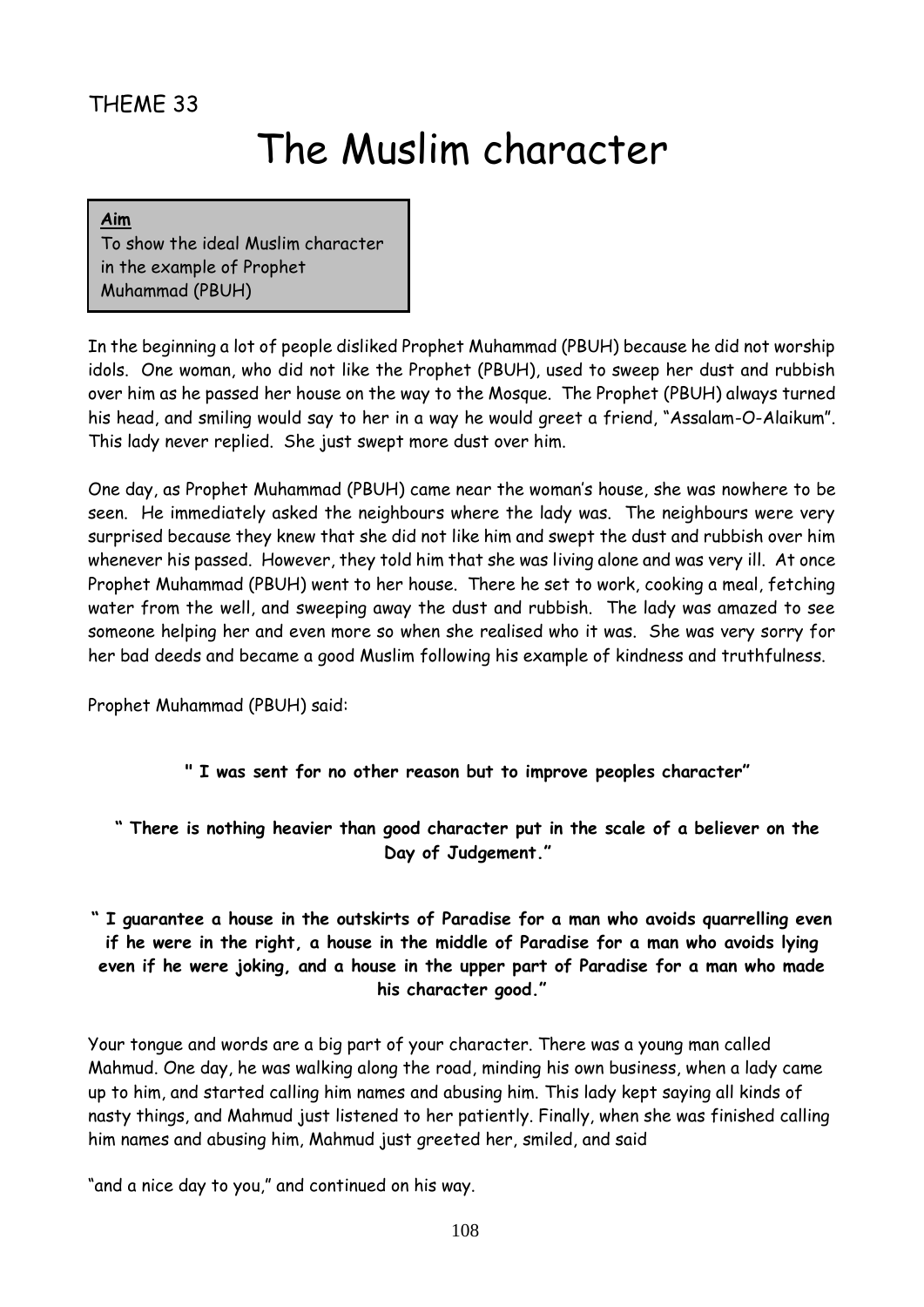Why did Mahmud, the pious man, behave this way?

It is because he knew that everything she said was just a reflection of her own inner self.

If you use bad language, you are just making obvious to everybody how far away you really are from Allah, since your words are in reality a reflection of your own inner self.

## **REFLECTIONS**

• Judge yourself, are you attracting people to yourself or repelling. Umar (2<sup>nd</sup> Caliph and close companion of Prophet Muhammad (PBUH)) once said:

**"The days of this world are going away from you, the days of akhirah are coming closer to you, hold tight to what is coming and let go of what is going. Call youself to account before you are called to account. ATTRACT PEOPLE TO ISLAM DO NOT REPELL"**

## **CONCLUSION**

MALIK ASHTAR was a famous commander under the rule of Imam Ali. He was a strong warrior and a powerful man.

Once a shopkeeper was sitting outside of his shop in the major street of a city. He was chatting with his friends and cracking jokes. Then he saw a man with bruises on his face, with dirty cloth and a dirty face passing by. So just for fun, the shopkeeper threw a piece of junk at the dirty man so that his friends would laugh.

A friend of his said: "Oh my God! Didn't you know who this man was?" Shopkeeper: "No. Probably an ordinary man who was just walking by." Friend: "No. That was Malek Ashtar...the brave commander of Imam Ali's army!" Shopkeeper: "No way!" Friend: "Yes way!" Shopkeeper: "Oh my God! He is a warrior. What is going to happen to me?! he might punish me really bad...I better apologize to him." So the shopkeeper followed Ashtar and saw that he is going to the Masjid. Then he saw that Malek Ashtar is performing a prayer...so he waited until his prayer was over. Then he approached Malek and said: " I came here to apologize, I am the one who threw that piece of junk at you for amusement!"

Malek Ashtar: " I swear to Allah that the only reason I came to this Masjid was because of you. I saw how lost and ignorant you were so I came here to pray for you so that Allah might guide you to the right path, because you hurt people with no good reason. And no, I am not thinking the way to thought about me (meaning punishing him)."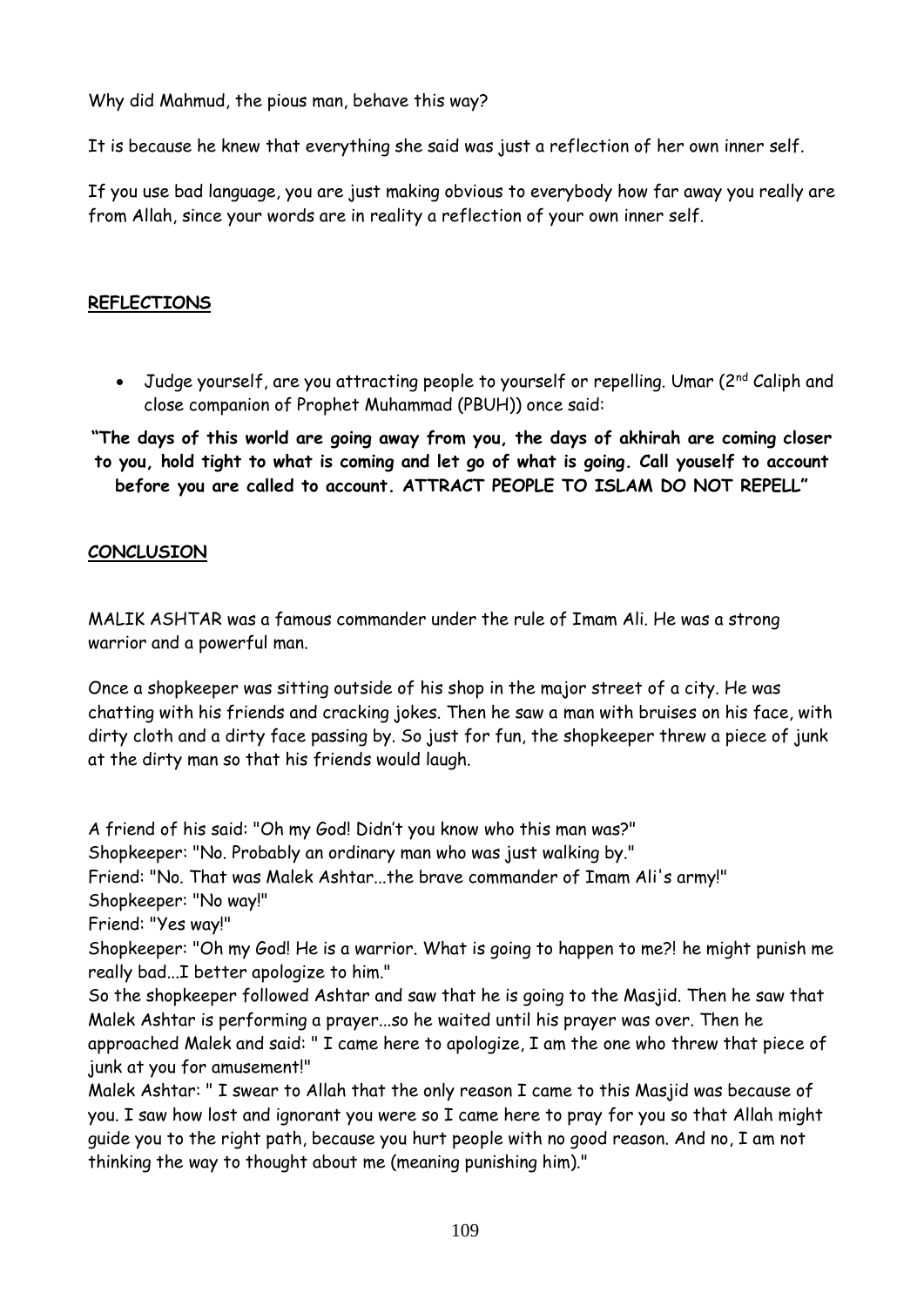## **PRAYER**

## AFTER ARABIC DUA SAY

#### OH ALLAH,

You are Rahman & Raheem, the most merciful and most kind. Have mercy on us and forgive us for the mistakes that we make. We make mistakes when we forget & we make mistakes on purpose. Help us to learn from our mistakes & become better people. Without your help we cannot do anything Oh Allah.

Oh Allah help us to be kind and generous to the people around us. Oh Allah help us to have nice character and behave good to the people that we know and the people that we don't know. Oh Allah give us qualities of generosity, gentleness, welcoming and forgiving like our prophet showed us with his example.

(10 seconds of silence for pupils to do their individual prayers)

Oh Allah you are the most powerful. Oh Allah you are Rahman, the most generous. Oh Allah accept our dua's.

#### **AMEEN**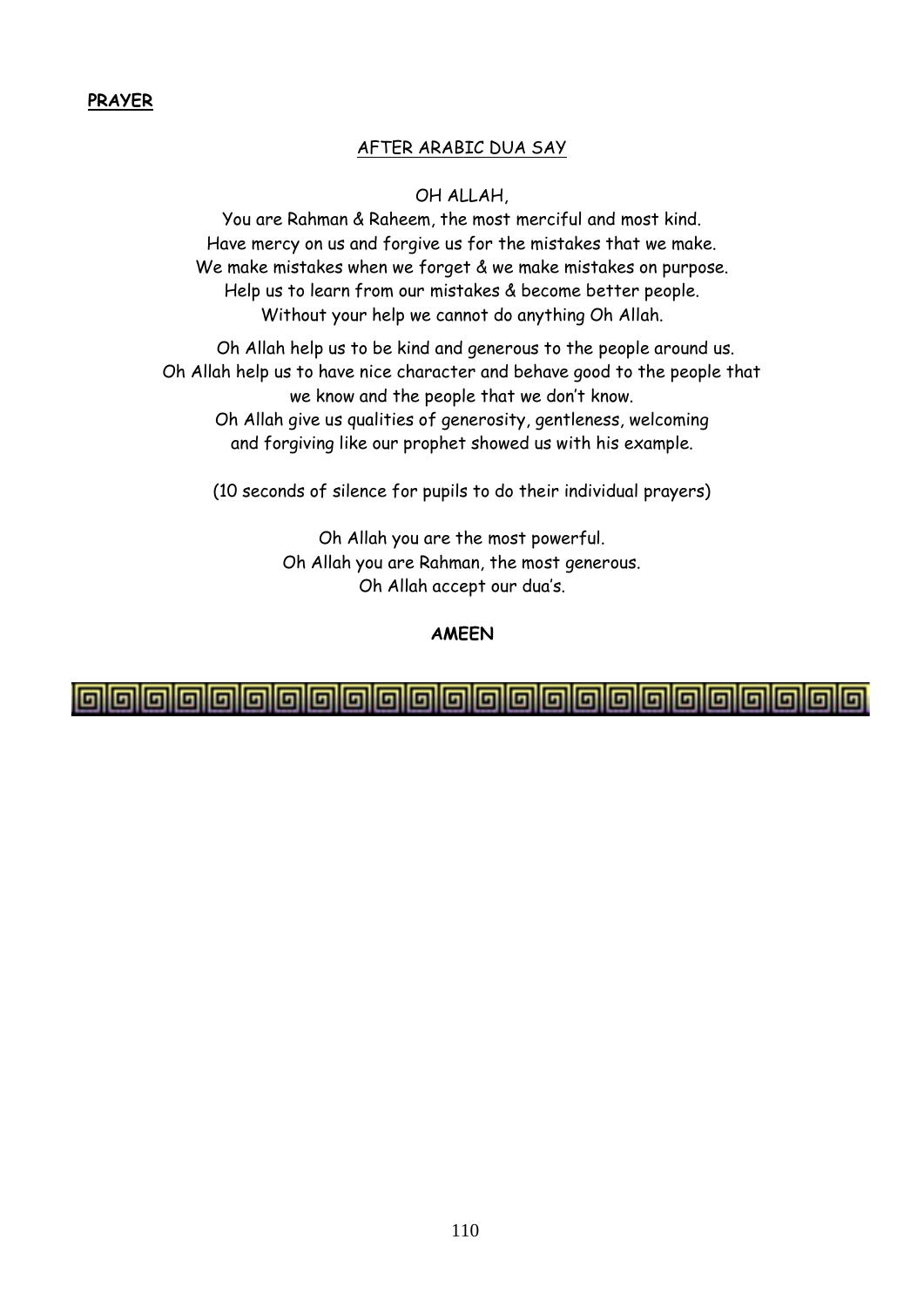## THEME  $S1 - 1<sup>st</sup>$  Muharram The Muslim New year

**Aim**

To create awareness of the Islamic calendar.

## THE TWO CALENDERS

The dates and the calendar that we usually follow in this country is the western calendar based upon the sun. In this calendar there are 365 days in one year, these days are split up into 12 months starting with January and finishing with December. This calendar is known as the Christian calendar and it began when Prophet Jesus left this earth.

Similar to this the Muslims have their own calendar. The Muslim calendar is based upon the moon. The Muslim calendar consists of 354-355 days in one year. These days are also split into 12 months. The first month is the month of Muharram, the ninth month is the very holy month of Ramadan and the twelfth month is the month of Dhul Hijjah, which is the month of Hajj. During this week is the  $1<sup>st</sup>$  of Muharram and what this means is that during this week is the Muslim New Year.

We are in the Muslim year 14 - - but this does not mean that it has been 14 - - years since Prophet Muhammad (PBUH) was born or left this earth. The Muslim calendar was reset for another reason; something that happened during the life of Prophet Muhammad (PBUH) was thought to be so important that it was chosen as the event to begin the Muslim calendar from.

## **SETTING THE ISLAMIC CALENDAR**

A few years after the prophet Muhammad (PBUH) left this world, Umar who was the Caliph and other Muslims gathered to discuss when should we start the Muslim calendar from. The first suggestion was the Prophet Muhammad's (PBUH) birth others suggested the day of 1st revelation of the Quran, the Prophet's (PBUH) journey of Miraaj, the Day of Taif. The event of the Prophet Muhammad's (PBUH) Hijrah, the migration from Makkah to Medina was unanimously chosen to begin the Islamic calendar because it was the first major sacrifice made by the whole Muslim community for the preservation of Islam. The caliph Umar is reported to have said:

## **"the Hijrah has separated truth from falsehood, so let it become the epoch of the era".**

Prophet Muhammad (PBUH) was born in Makkah, when he began to tell people about Allah the people of Makkah went against him. They would beat him and his followers. The prophet one by one told all his companions to leave Makkah and go to Medina, where the people wanted the Muslims to come.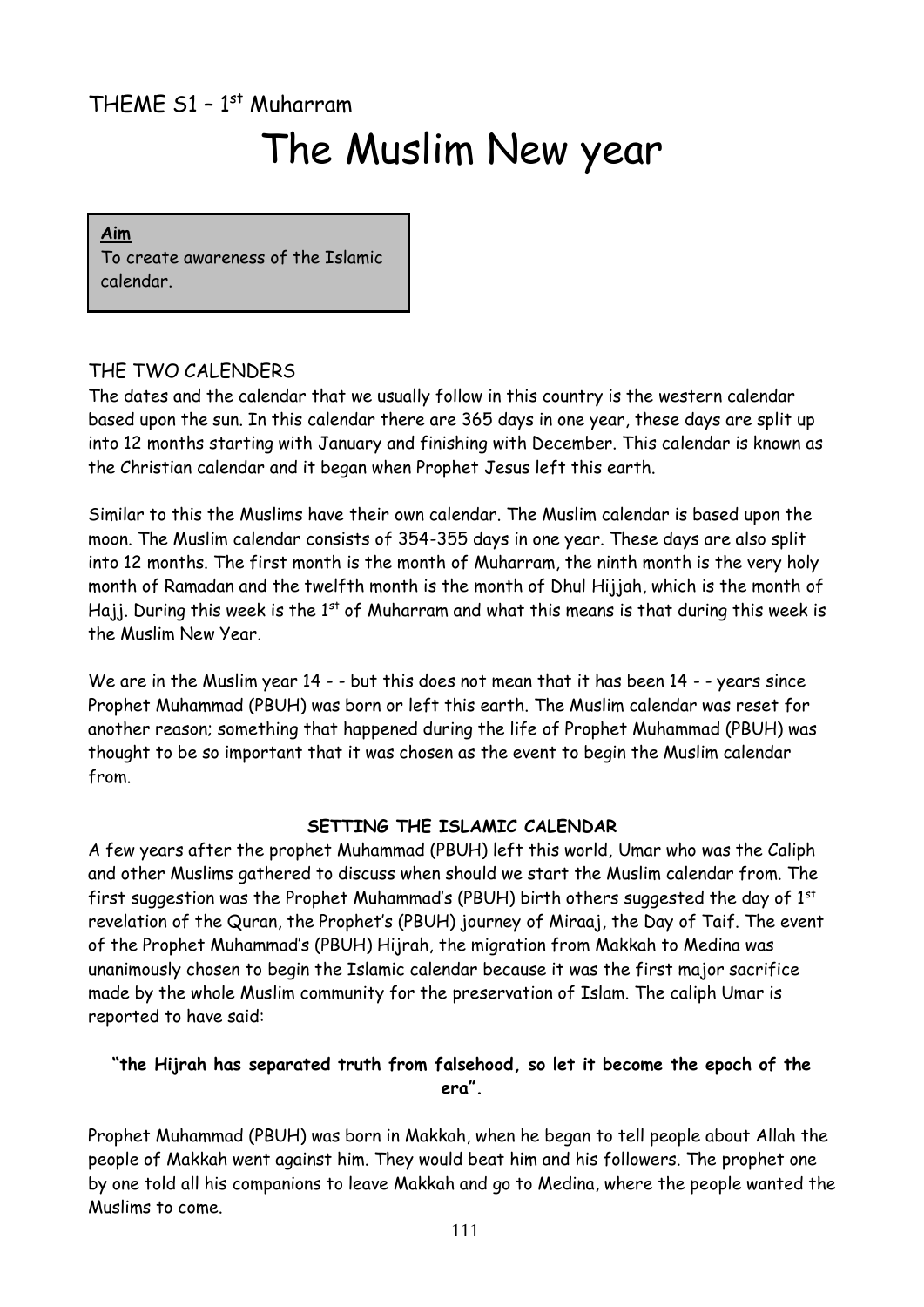## **THE PROPHETS HIJRAH**

Prophet Muhammad (PBUH) himself stayed in Makkah with a few followers because he was waiting for Allah to tell him when to leave. When the people of Makkah planned to kill the prophet, Allah told him to leave. The people of Makkah placed a big reward on the Prophet's (PBUH) head, so many people went looking for him so that they could then claim the reward.

The people at Medina were anxious for Prophet Muhammad (PBUH) to arrive, looking in the direction of Makkah every day from the treetops and on the roofs of houses. When they saw the Prophet (PBUH) coming from the distance, all the children climbed down from their positions packed out the streets and sang a welcome song for him.

## **THALA AL BADH RUH ALAINA MINTHANIYA THIL WADA. WAJA BAH SHUKH RUH ALAINA MADA ALIL LAHIDAA.**

Oh the white moon rose over us from the valley of Wadah. And we owe it to show gratefulness when the call is from Allah.

## **AYU HAL MABH YUTHUFINA, CHITTABILLA MRILL MUTHA CHITHAH SHAHRAF THAL MADINA MARHABAYAA HAIRATHAA.**

Oh you who were raised amongst us, coming with a call to be obeyed. You have brought to this city nobleness, welcome best caller to Gods way.

## **REFLECTIONS**

- How familiar are you with the Islamic calendar and its months?
- How hard do you think it was for Muslims to leave their homeland and place of birth?
- How difficult was the actual journey from Makkah to Madinah?

#### **CONCLUSION**

The Hijrah was a turning point in the history of Islam. The Muhajirun (emigrants) of Makkah gave up their family, property and homeland for the sake of Islam and the Ansar (helpers) of Madina welcomed them with great hospitality.

In life there may be many calamities and tests that come your way, but be patient and have sabr and remember that you are not alone but rely on Allah and he will be your support. Prophet Muhammad's (PBUH) hijrah from Makkah to Madinah was a very dangerous one but he had Allah as his support.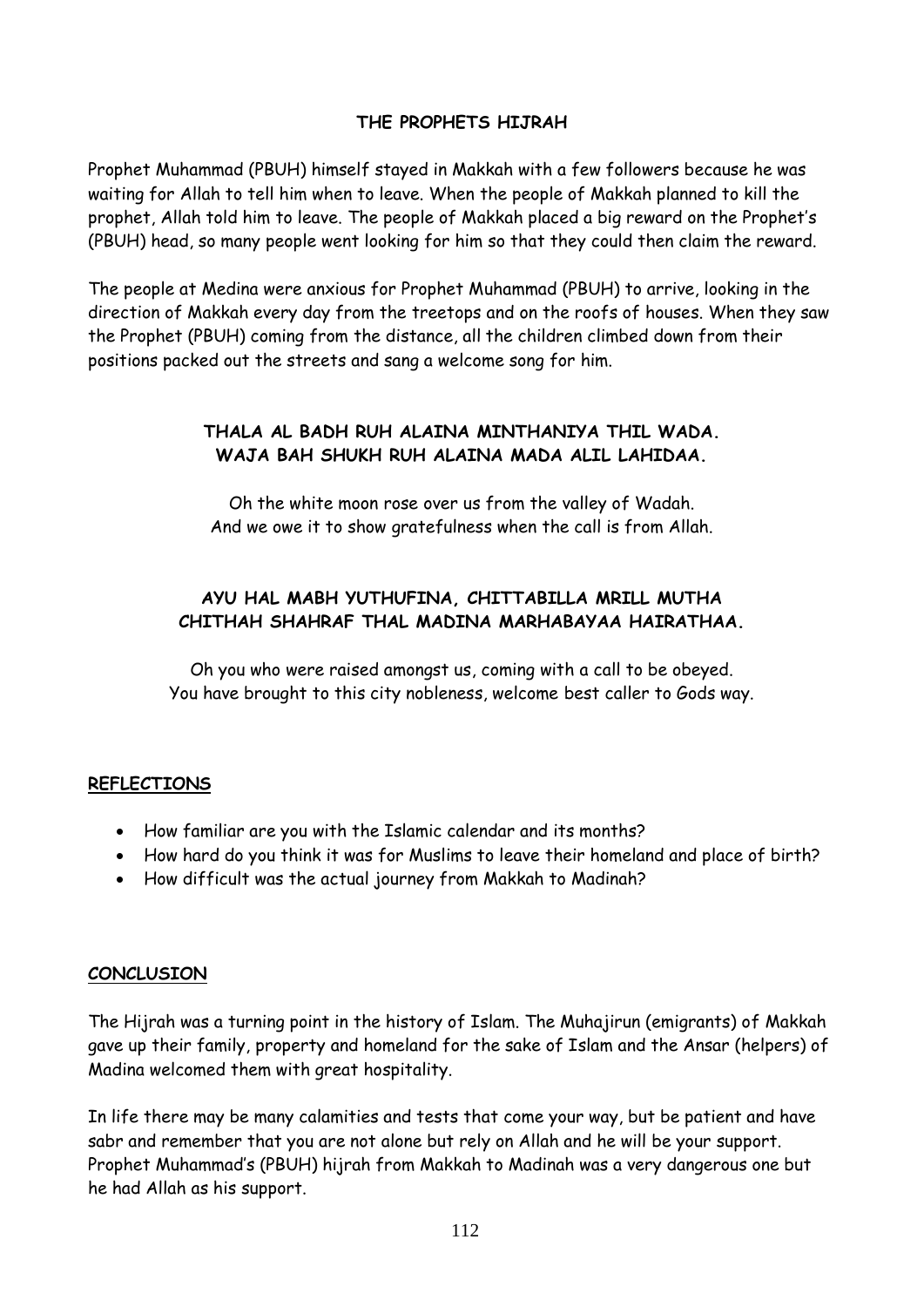#### **PRAYER**

#### AFTER ARABIC DUA SAY

OH ALLAH,

You are Rahman & Raheem, the most merciful and most kind. Have mercy on us and forgive us for the mistakes that we make. We make mistakes when we forget & we make mistakes on purpose. Help us to learn from our mistakes & become better people. Without your help we cannot do anything Oh Allah. Oh Allah, help us to learn from the sacrifices of others and help us to be grateful for the freedom that we have. Oh Allah give us the ability to learn about our beloved prophet and his companions.

(10 seconds of silence for pupils to do their individual prayers)

Oh Allah you are the most powerful. Oh Allah you are Rahman, the most generous. Oh Allah accept our dua's.

#### **AMEEN**

n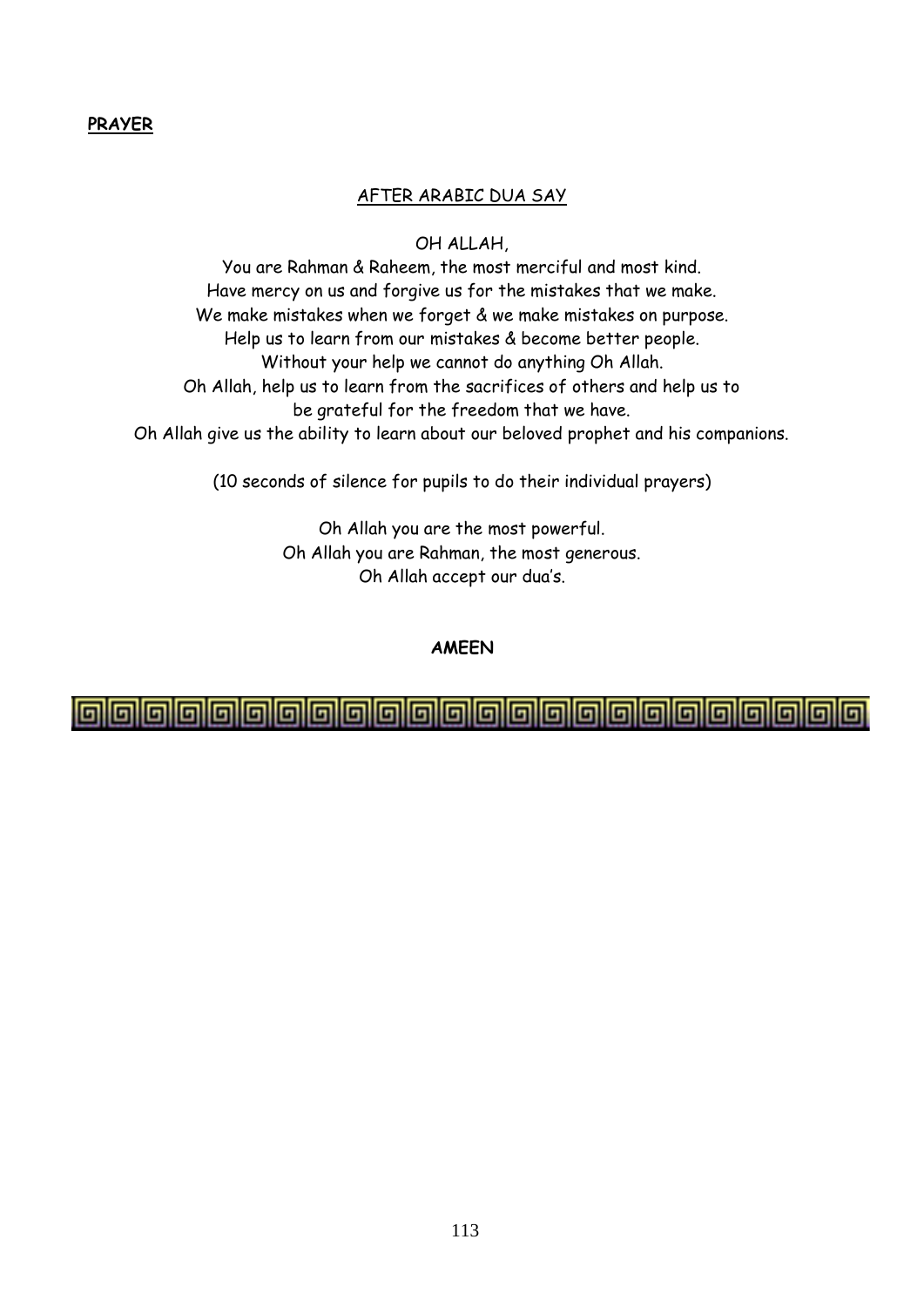# THEME  $S2 - 12$ <sup>th</sup> Rabbi-al-awwal

# Death of the Prophet Muhammad (PBUH)

## **Aim**

To create awareness of the Death of Prophet Muhammad (PBUH).

One night, shortly after his return to Medina, the Prophet Muhammad (PBUH) woke up at midnight and then left the house and went to the Baqi al-Gharqad, the burial ground of the Muslims. There the Prophet Muhammad (PBUH) stood in the front of the graves and, as though he could see the Muslims buried in them, spoke to them and prayed over them. Later, 'Abd Allah reported, 'The Prophet (PBUH) told me that he was ordered to pray for the dead and that I was to go with him.'

After the Prophet Muhammad (PBUH) had prayed he turned to 'Abd Allah and said, 'I can choose between all the riches of this world, a long life and then Paradise, or meeting my Lord and entering Paradise now.' 'Abd Allah begged him to choose a long, rich life, followed by Paradise, but the Prophet Muhammad (PBUH) told him that he had already chosen to meet his Lord now rather than remain in the world.

The following morning the Prophet Muhammad (PBUH) awoke with a terrible headache, but despite this he had led the prayers at the mosque. From what he said afterwards to the people assembled there, they understood that his death was near. The Prophet Muhammad (PBUH) praised his best friend, Abu Bakr, who had begun to weep, and told everyone that he knew they would all meet again at a pool in Paradise. He added, however that although he was sure they would always worship Allah alone, he feared that the pleasures of the world would attract them, and they would begin to compete with one another for material possessions, forgetting spiritual things.

Soon after the Prophet Muhammad (PBUH) requested that he be moved to the room of Aisha, his wife. As the days passed his fever grew worse, until one day he was so ill that he could not even get to the mosque, which was next to where Aisha lived. The people waited for him to come and lead the prayer, he got up to perform wudhu but was so ill that he fainted. When he regained consciousness he saw the people still waiting for him to lead the prayer, he again attempted to perform Wudhu but again fainted. He then attempted to do wudhu for the third time and again fainted. The Prophet Muhammad (PBUH) then told Aisha to tell the Muslims to let Abu Bakr, her father, lead the prayer, which made them very sad for this was the first time anyone had taken the Prophet Muhammad's (PBUH) place.

Later, on the 12th day of Rabi al-Awal, in the 11th year of Islam (June 8th 632 A.D.), the Prophet Muhammad (PBUH) heard the voices of the people in prayer. With great effort he got up and looked from his door at all the Muslims who were assembled in rows behind Abu bakr; he smiled with great satisfaction. Abu Bakr saw him and stepped back to give the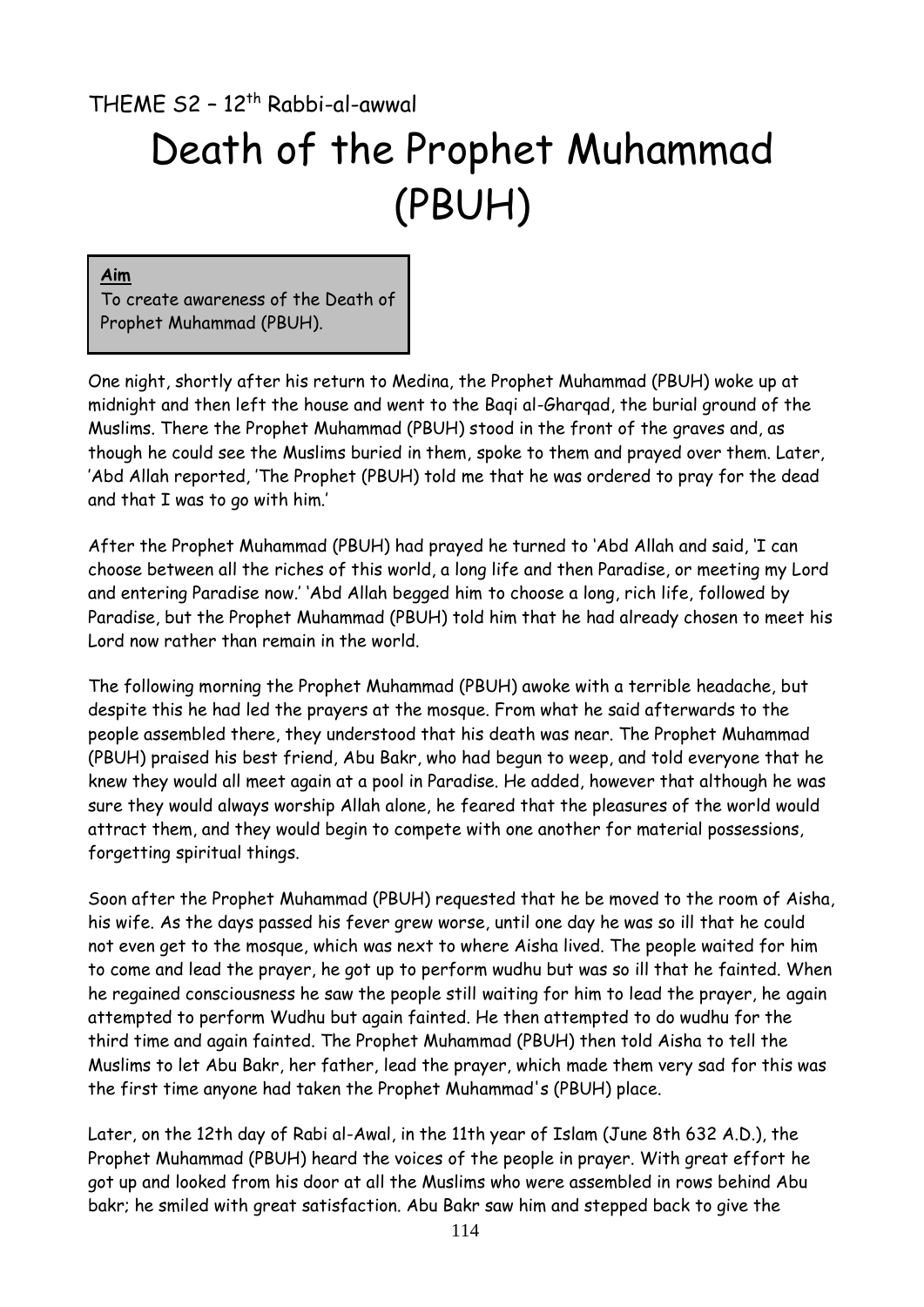Prophet Muhammad (PBUH) his place. The Muslims were happy, thinking he was going to pray with them as before, but the Prophet Muhammad (PBUH), who looked radiantly beautiful that day signalled to them to continue on their own. He prayed in a sitting position at the right of Abu Bakr, after which he went back inside and lay his head on 'Aisha's lap. He was in such pain that his daughter Fatimah cried out in pity. Then the Prophet Muhammad (PBUH) said, 'There is no pain for your father after this day; truly, death has appeared to me.

When the people in the Mosque heard that the Prophet Muhammad (PBUH) was dead, they were filled with grief. 'Umar (a close friend of Prophet Muhammad (PBUH)) could not, and would not, believe it, and exclaimed that it was not true. Abu Bakr then went out and spoke gently to the people, saying 'All praise belongs to Allah! O people, whoever worshipped Muhammad, Muhammad is dead. But for him who worships Allah, Allah is living and never dies.' He then recited this verse from the Quran, which had been revealed after the battle of Uhud:

**In the name of Allah, the Beneficent, the Merciful**

**Muhammad is but a messenger, messengers (the like of whom)**

**have passed away before him. Will it be that, when he dies or is slain,**

**you will turn back on your heels? He who turns back**

**does no hurt to Allah, and Allah will reward the thankful.**

**No soul can ever die except by Allah's permission**

**and at a term appointed. Who so desires the**

**reward of the world, We bestow on him thereof;**

**and whosoever desires the reward of the Hereafter,**

**We bestow on him thereof We shall reward the thankful.**

(Quran 3:144-145)

After this the people pledged their loyalty to Abu Bakr, whom the Prophet (PBUH) had chosen to lead the prayer. Abu Bakr accepted and concluded what he had to say with these words:

**'Obey me so long as I obey Allah and His Messenger. But if I**

**disobey Allah and His Messenger, you owe me no obedience.**

**Arise for your prayer, Allah have mercy upon you!'**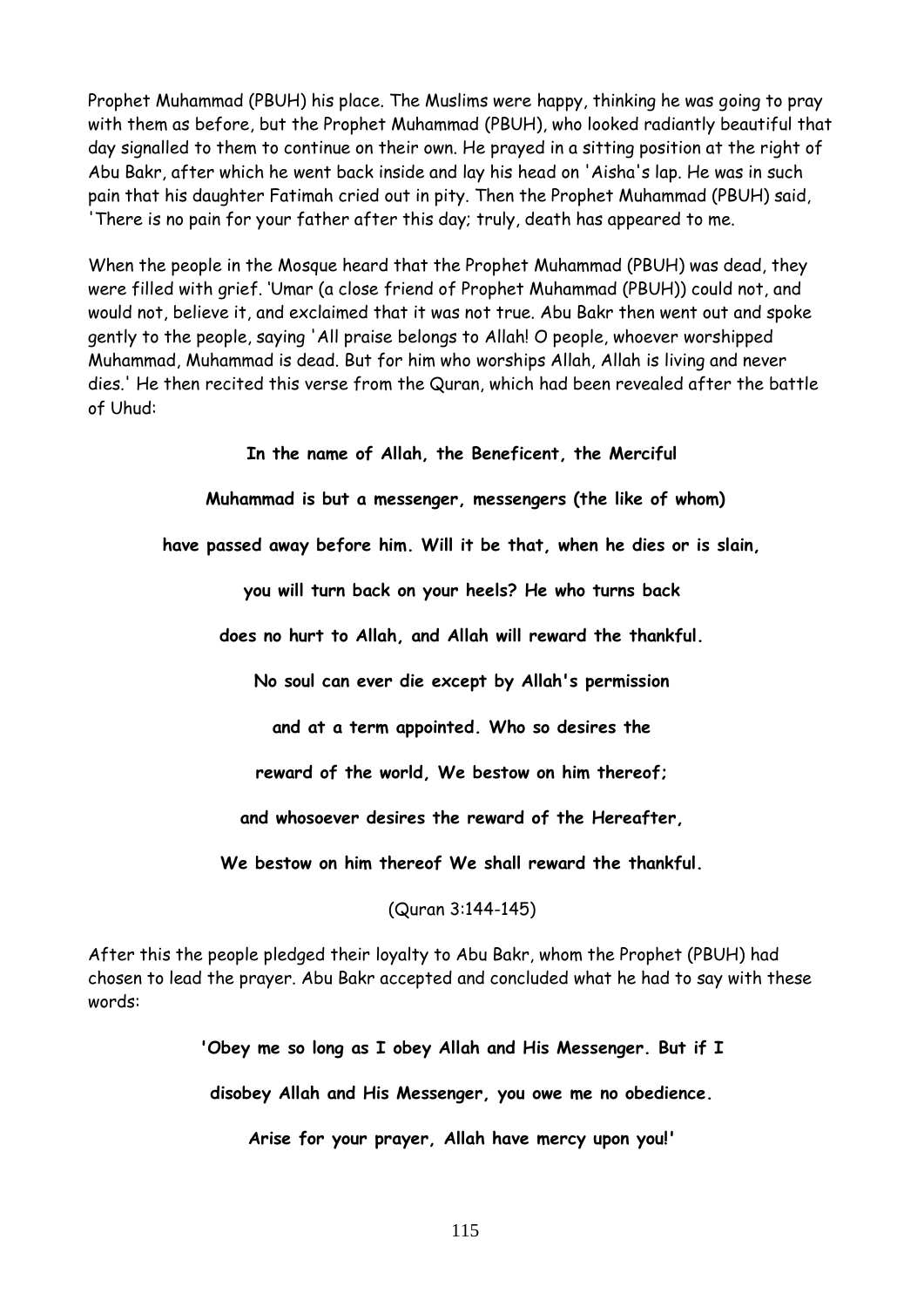The people rose and asked him; 'Where will the Prophet Muhammad (PBUH) be buried?' Abu Bakr remembered that the Prophet Muhammad (PBUH) had said, 'No Prophet dies who is not buried on the spot where he died.' And so the Prophet Muhammad (PBUH) was buried in a grave dug in the floor of Aisha's room, in the house next to the mosque. The spot became known as the Haram al-Nabawi and Muslims from all over the world go there to pray and to give their blessings and greetings of peace the Prophet Muhammad (PBUH).

## **REFLECTIONS**

- No matter how great or small someone is, apart from Allah everyone will taste death.
- The Prophet Muhammad (PBUH) has left a great legacy behind for us to follow.

## **CONCLUSION**

Allah says to the believers to send peace on the Prophet Muhammad (PBUH), whenever we pray we send peace.

## **PRAYER**

## AFTER ARABIC DUA SAY

## OH ALLAH,

You are Rahman & Raheem, the most merciful and most kind. Have mercy on us and forgive us for the mistakes that we make. We make mistakes when we forget & we make mistakes on purpose. Help us to learn from our mistakes & become better people. Without your help we cannot do anything Oh Allah. Oh Allah give us the love for prayer in our hearts like the prophet had. Oh Allah help us to live as Muslims and die as Muslims. Oh Allah forgive me, my parents and the rest of the people on the day you will judge our actions.

(10 seconds of silence for pupils to do their individual prayers)

Oh Allah you are the most powerful. Oh Allah you are Rahman, the most generous. Oh Allah accept our dua's.

## **AMEEN**

##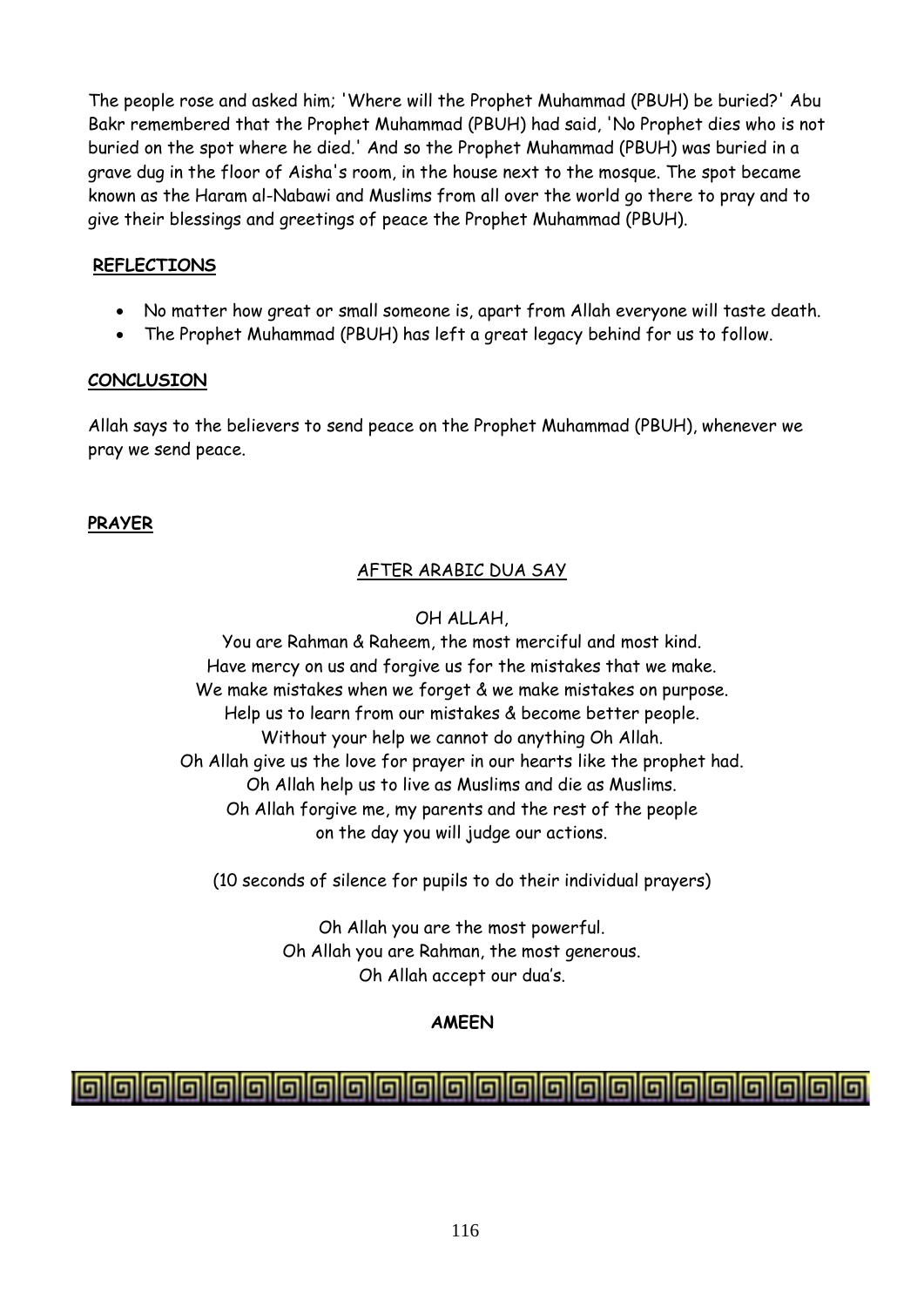## THEME S3 – 27 Rajab

# The Isra & Miraaj

#### **Aim**

To create awareness of the event of Prophet Muhammad's (PBUH) night journey and some of its messages.

The Prophet Muhammad (PBUH) and his followers were kicked out of their homeland and had to live in the dessert for three years. During this time the Muslims suffered tremendously. There was hardly any water and due to a lack of food many people tied rocks to their stomachs to keep them in.

Khadijah, the Prophets wife, became very weak and died. This happened in 619 A.D., the year that became known as the 'Year of Sorrow'. Soon after this, the Prophet Muhammad's (uncle and protector, Abu Talib, also died. Abu Talib had protected the Prophet (PBUH) against his enemies.

The Prophet Muhammad's (PBUH) enemies began to treat him worse than ever before. Even small children insulted him. One young man actually threw some filth on the Prophet's head, but the Prophet (pbuh) went home without making anything of it. When one of his daughters rushed, weeping, to wash it away, he comforted her saying, 'Do not weep my little girl, for Allah will protect your father.'

The Prophet Muhammad (PBUH) therefore, decided to travel to Taif where he hoped to find a new home. He walked all the way to the town, which was 70km away. Not only did they take no notice of what he said, but they also laughed at him and ordered their children to insult him and pelt him with stones.

Sadly, Prophet Muhammad (PBUH) left the city and found a quiet place near a wall on the edge of town where he could be alone. He bled so much that his sandals stuck to his feet.

Because of this situation Allah decided to uplift the prophets spirit by taking him on a night journey. Prophet Muhammad (PBUH) said:

**"While I was lying in bed, suddenly someone came to me and cut my body open from here to here (Indicating his throat to his belly button), he then took out my heart and washed it with Zam zam water. Then a white animal called the Buraq was brought to me. The animal's step (was so wide that it) reached the farthest point within the reach of the animal's sight. I climbed onto the beast, and the Angel Gabriel stood beside me pointing the way northward toward the city of Jerusalem. Within a twinkling of an eye we were at the old city and I was met there by a group of Prophets: Abraham, Moses, Jesus, (PBUT) and many others. I dismounted the Buraq and led all the prophets in prayer at the site of the Al-Aqsa in Jerusalem.**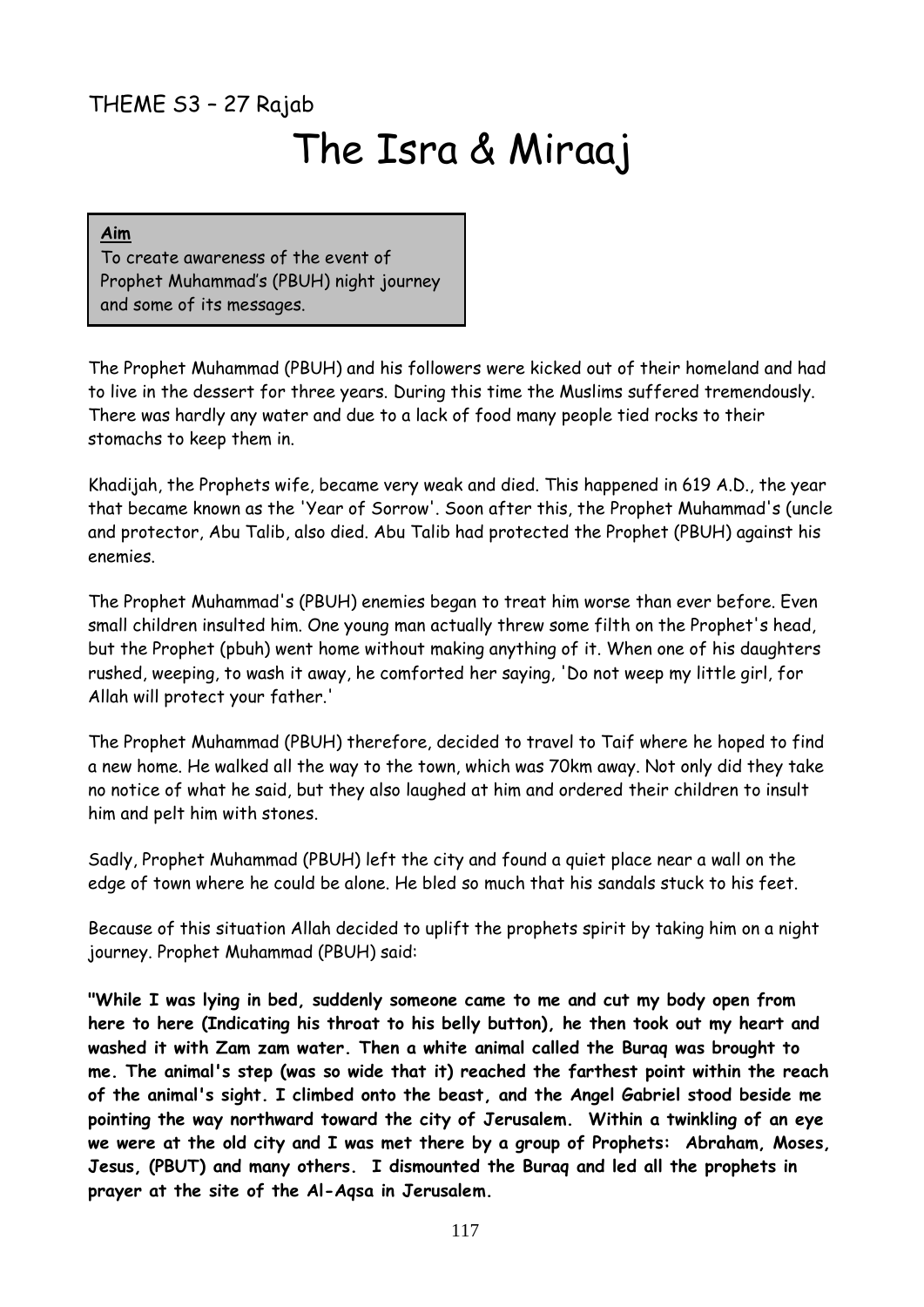**I was again carried on the buraq, and Gabriel set out with me till we reached the nearest heaven."** 

**"When he asked for the gate to be opened, it was asked, 'Who is it?' Gabriel answered, 'Gabriel.' It was asked, 'Who is accompanying you?' Gabriel replied, 'Muhammad.' It was asked, 'Has Muhammad been called?' Gabriel replied in the affirmative.** 

**Then it was said, 'He is welcomed. What an excellent visit his is!' The gate was opened, and when I went over the first heaven, I saw Prophet Adam (PBUH) there.** 

**Gabriel said (to me): 'This is your father, Adam; pay him your greetings.' So I greeted him and he returned the greeting to me and said: 'You are welcomed, 0 pious son and pious Prophet.'**

**Then Gabriel ascended with me till we reached the second heaven. Gabriel asked for the gate to be opened. It was asked: 'Who is it?' Gabriel answered: 'Gabriel.' It was asked: 'Who is accompanying you?' Gabriel replied, 'Muhammad.' It was asked: 'Has he been called?' Gabriel answered in the affirmative.** 

**Then it was said: 'He is welcomed. What an excellent visit his is!' The gate was opened. "When I went over the second heaven, there I saw Prophet John (Yahya) and Prophet Jesus (Isa) (PBUT), who were cousins of each other. Gabriel said (to me): 'These are John and Jesus; pay them your greetings.' So I greeted them and both of them returned my greetings to me and said, 'You are welcomed, 0 pious brother and pious Prophet.'** 

**Then Gabriel ascended with me to the third heaven and asked for its gate to be opened. It was asked: 'Who is it?' Gabriel replied: 'Gabriel.' It was asked: 'Who is accompanying you?' Gabriel replied, 'Muhammad.' It was asked: 'Has he been called?' Gabriel replied in the affirmative.** 

**Then it was said: 'He is welcomed, what an excellent visit his is!' The gate was opened, and when I went over the third heaven there I saw Prophet Joseph (Yusuf) (PBUH). Gabriel said (to me): 'This is Joseph; pay him your greetings.' So I greeted him and he returned the greeting to me and said: 'You are welcomed, 0 pious brother and pious Prophet.'** 

**Then Gabriel ascended with me to the fourth heaven and asked for its gate to be opened. It was asked: 'Who is it?' Gabriel replied, 'Gabriel' It was asked: 'Who is accompanying you?' Gabriel replied: 'Muhammad.' It was asked: 'Has he been called?' Gabriel replied in the affirmative.**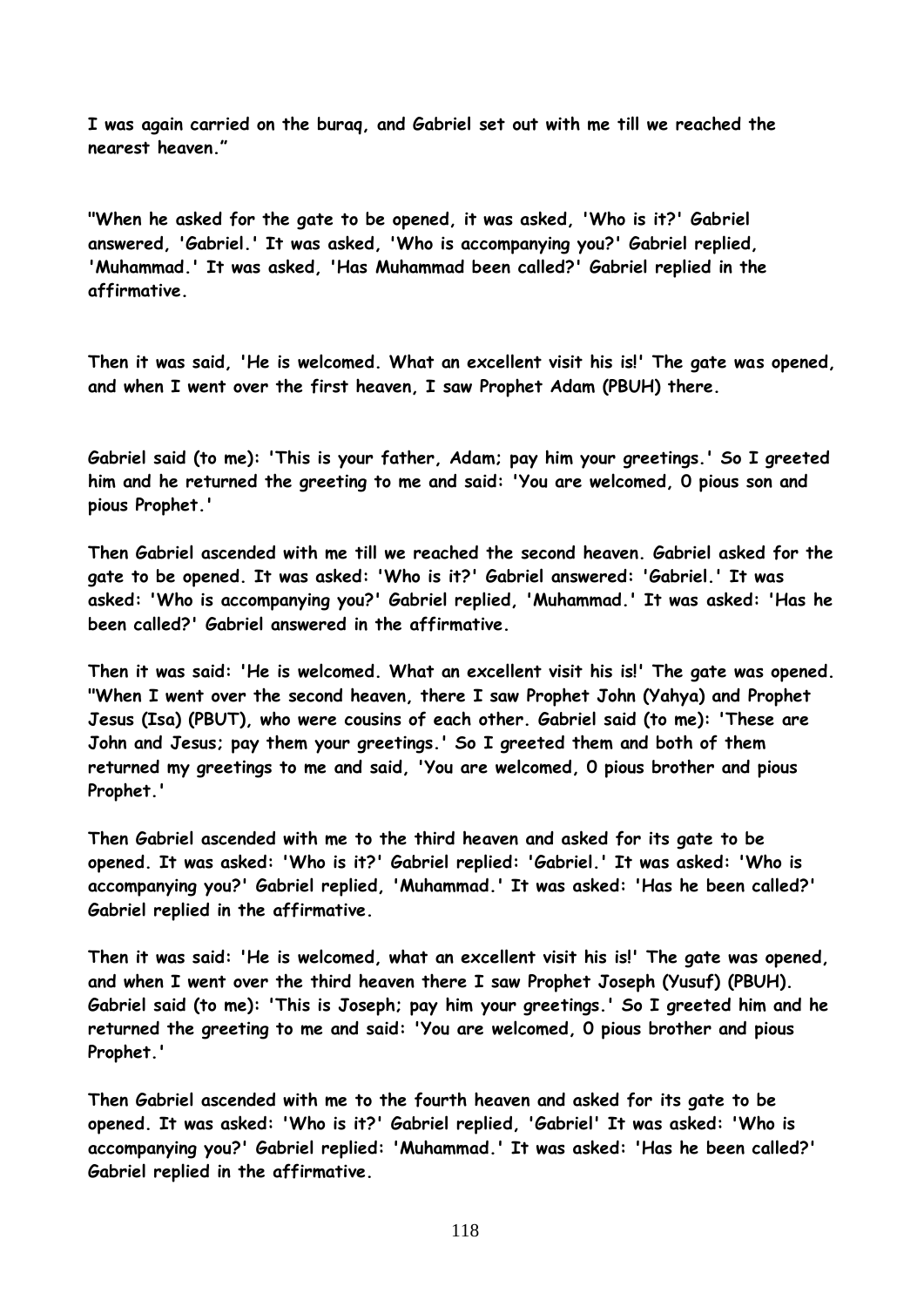**Then it was said: 'He is welcomed, what an excellent visit his is!' "The gate was opened, and when I went over the fourth heaven, there I saw Prophet Enoch (Idris) (PBUH). Gabriel said (to me): This is Enoch; pay him your greetings.' So I greeted him and he returned the greeting to me and said: 'You are welcomed, 0 pious brother and pious Prophet.'** 

**Then Gabriel ascended with me to the fifth heaven and asked for its gate to be opened. It was asked: 'Who is it?' Gabriel replied: 'Gabriel.' It was asked: 'Who is accompanying you?' Gabriel replied: 'Muhammad.' It was asked: 'Has he been called?' Gabriel replied in the affirmative.** 

**Then it was said: "He is welcomed, what an excellent visit his is! So when I went over the fifth heaven, there I saw Prophet Aaron (Harun) (PBUH), Gabriel said (to me): 'This is Aaron; pay him your greetings.' I greeted him and he returned the greeting to me and said: 'You are welcomed, 0 pious brother and pious Prophet.'**

**Then Gabriel ascended with me to the sixth heaven and asked for its gate to be opened. It was asked: 'Who is it?' Gabriel replied, 'Gabriel.' It was asked: 'Who is accompanying you?' Gabriel replied: 'Muhammad.' It was asked: 'Has he been called?' Gabriel replied in the affirmative.** 

**It was said: 'He is welcomed. What an excellent visit his is!' "When I went (over the sixth heaven), there I saw Prophet Moses (Musa) (PBUH). Gabriel said (to me): 'This is Moses; pay him your greeting. So I greeted him and he returned the greetings to me and said: 'You are welcomed, 0 pious brother and pious Prophet.' When I left him (i.e. Moses) he wept. Someone asked him: 'What makes you weep?' Moses said: 'I weep because after me there has been sent (as Prophet) a young man whose followers will enter Paradise in greater numbers than my followers.'** 

**Then Gabriel ascended with me to the seventh heaven and asked for its gate to be opened. It was asked: 'Who is it?' Gabriel replied: 'Gabriel.' It was asked: 'Who is accompanying you?' Gabriel replied: 'Muhammad.' It was asked: 'Has he been called?' Gabriel replied in the affirmative.** 

**Then it was said: 'He is welcomed. What an excellent visit his is!' "So when I went (over the seventh heaven), there I saw Prophet Abraham (Ibrahim) (PBUH). Gabriel said (to me): This is your father; pay your greetings to him.' So I greeted him and he returned the greetings to me and said: 'You are welcomed, 0 pious son and pious Prophet.'** 

**Then I was made to ascend upto a large tree. Gabriel said: 'This is the Lote Tree of the utmost boundary (Sidrat-ul-Muntaha)'. 'Then Al-Bait-ul-Mamur (i.e. the Sacred House exactly like the kabah) was shown to me."**

**Then I was taken further and spoke to Allah. Before I left I was given a gift for the Muslims, the gift of prayers were enjoined on me: they were fifty prayers a day. When I returned, I passed by Moses, who asked (me): 'What have you been ordered to do?'**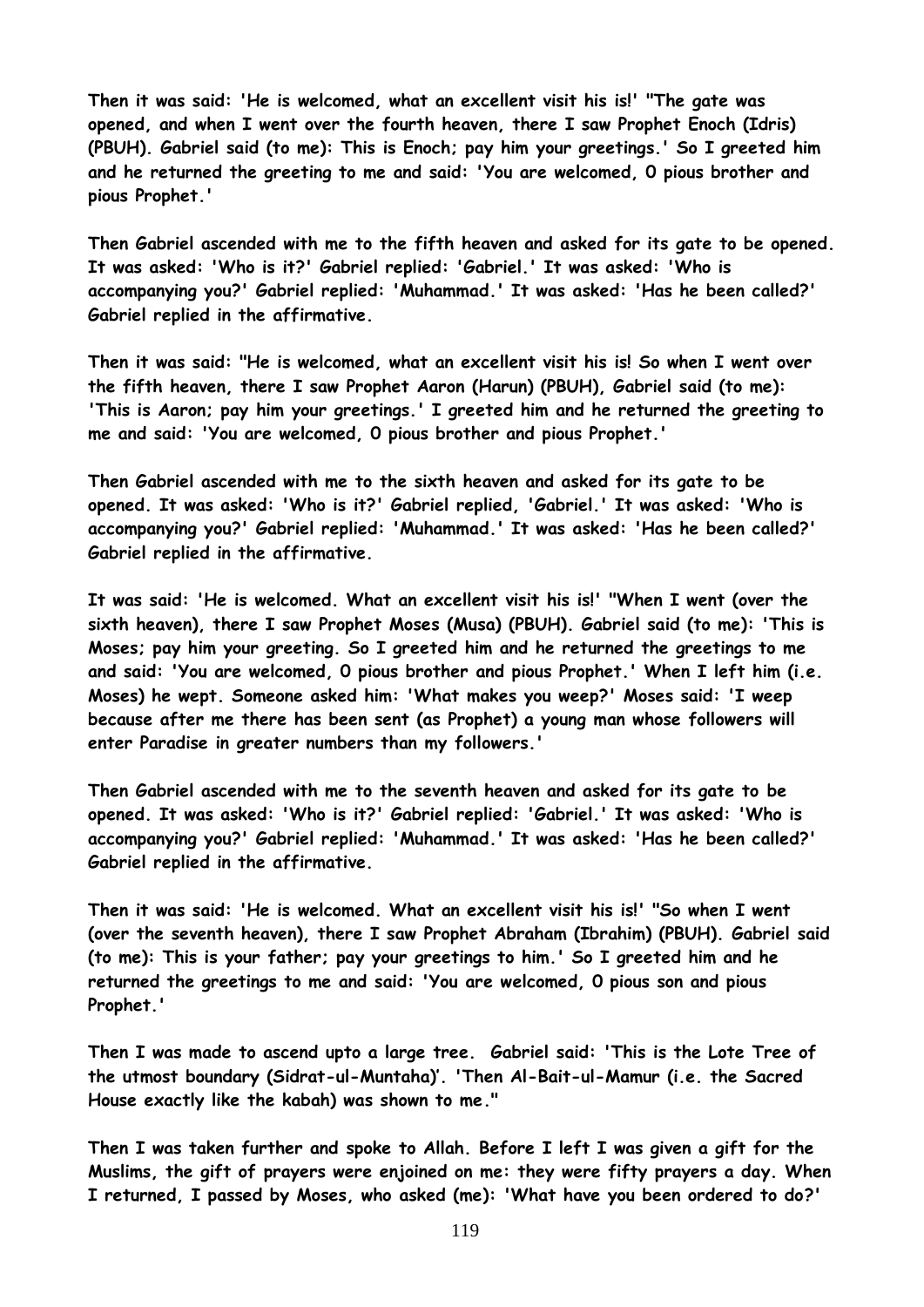**I replied: 'I have been ordered to offer fifty prayers a day.' Moses said: 'Your followers cannot bear fifty prayers a day, and by Allah I have tested people before you, and I have tried my level best. Go back to your Lord and ask for reduction to lessen your followers' burden.'** 

**So I went back, and Allah reduced ten prayers for me. Then again I came to Moses, but he repeated the same as he had said before. Then again I went back to Allah, and He reduced ten more prayers. When I came back to Moses he said the same. I went back to Allah, and He ordered me to observe ten prayers a day. When I came back to Moses, he repeated the same advice, so I went back to Allah and was ordered to observe five prayers a day.** 

**"When I came back to Moses, he said: 'What have you been ordered?' I replied: 'I have been ordered to observe five prayers a day.' He said: 'Your followers cannot bear five prayers a day, and no doubt, I have got an experience of the people before you, so go back to your Lord and ask for reduction to lessen your followers' burden.' I said: 'I have requested so much of my Lord that I feel ashamed, but I am satisfied now and surrender to Allah's Order.'** 

**When I left, I heard a voice saying: 'I have passed My order and have lessened the burden of My worshippers, if they pray five times a day they will be given the reward for praying fifty."'**

**"I continued my descent from Heaven to Jerusalem. From there I returned to Mecca. It was still night when I reached the place where I had been sleeping only a few hours before."** 

The night journey to Jerusalem came to be called **Al-Isra** and Muhammad's ascent into Heaven is known as **Al-Miraj**. After the night journey the Prophet had new strength and confidence.

## **REFLECTIONS**

- Why was the Prophet Muhammad's (PBUH) heart washed?
- Prophet Muhammad (PBUH) was feeling down, Allah took him on the Miraj to uplift his spirit. If you are feeling down how can you have a similar experience to help lift up your spirit?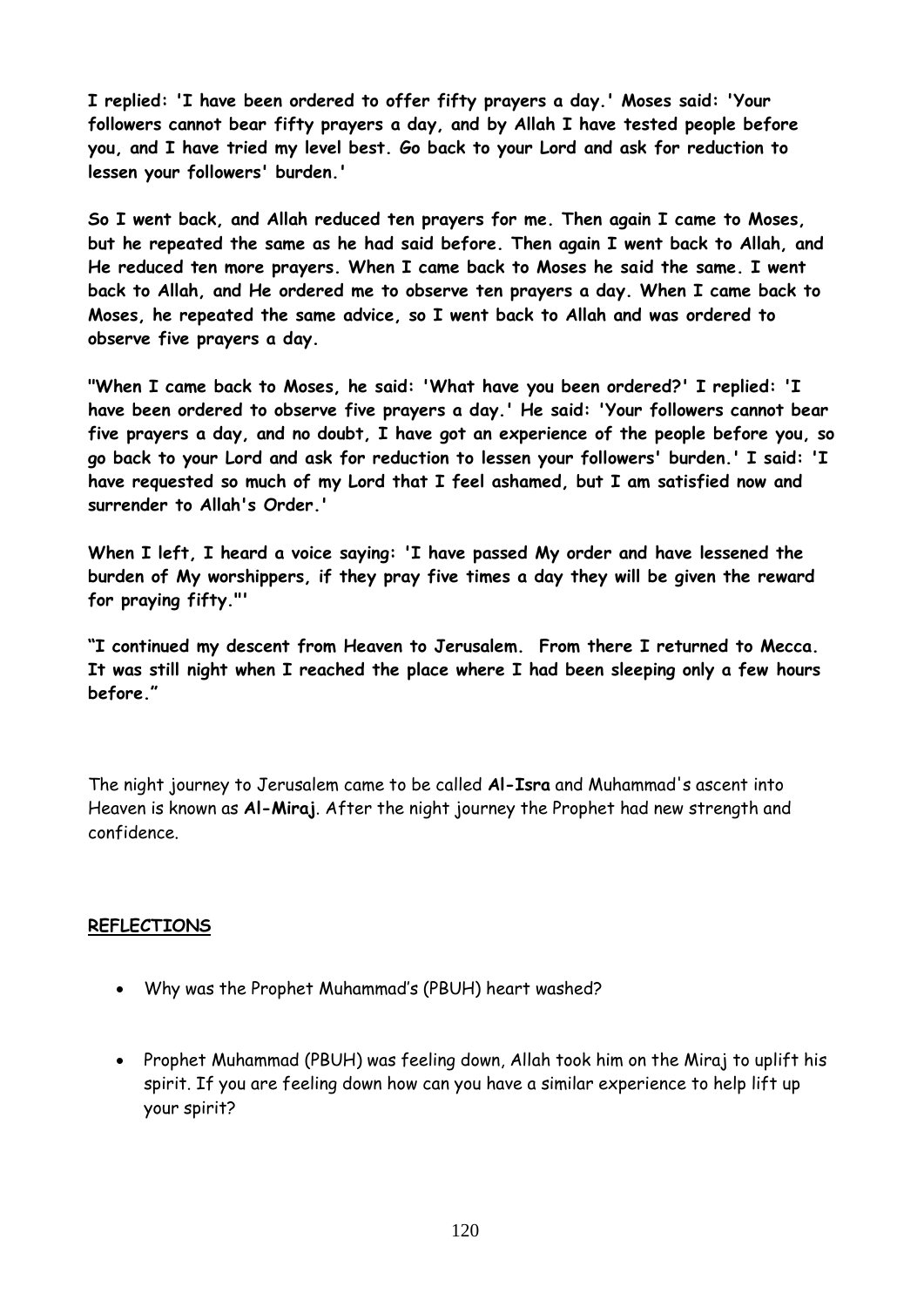## **CONCLUSION**

Prayer five times a day is the only command that Allah did not send an angel down with a message, but the prophet was taken up. One of the meanings of this event is that prayer is the Miraaj of a Muslim. When a Muslim prayers the barrier between them and Allah is lifted and they should imagine themselves in the same position as the Prophet (PBUH) when he was before Allah on the Miraaj.

You should fight against Shaitan in their minds by concentrating on Allah who they are speaking to in their prayer. Then the person praying will feel the sweet taste of prayer in their life.

## **PRAYER**

## AFTER ARABIC DUA SAY

#### OH ALLAH,

You are Rahman & Raheem, the most merciful and most kind. Have mercy on us and forgive us for the mistakes that we make. We make mistakes when we forget & we make mistakes on purpose. Help us to learn from our mistakes & become better people. Without your help we cannot do anything Oh Allah. Oh Allah be our support and strength during our difficult times. Oh Allah help us to clean and wash our hearts through fasting, prayer, charity and your remembrance. Oh Allah give us the strength to make the necessary sacrifices so we can say our prayers on time and perfectly.

(10 seconds of silence for pupils to do their individual prayers)

Oh Allah you are the most powerful. Oh Allah you are Rahman, the most generous. Oh Allah accept our dua's.

#### **AMEEN**

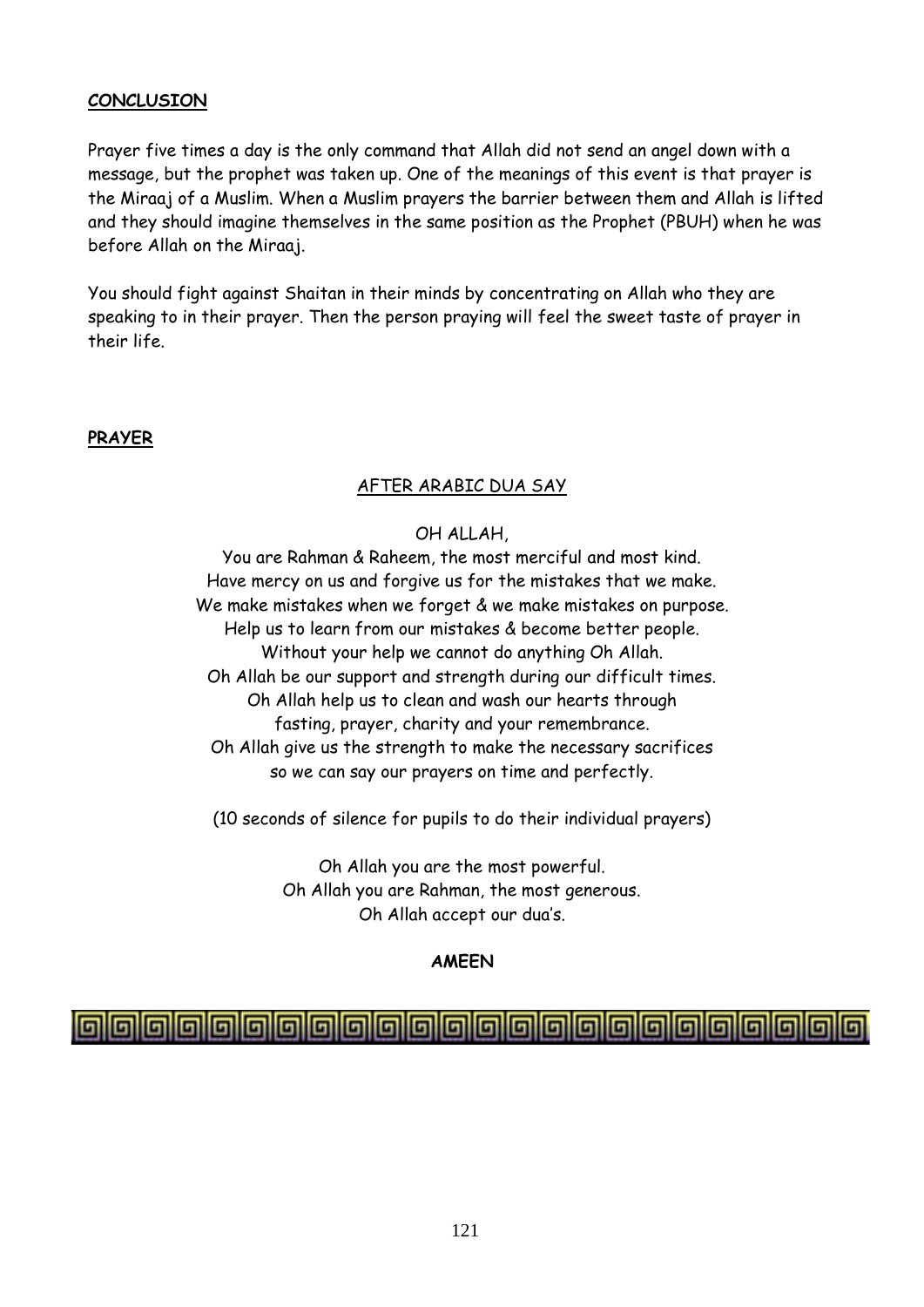## THEME S4 –Ramadhan 1 Welcome Ramadhan

**Aim**

To create awareness of the blessings of the month of Ramadhan.

Fasting is one of the most important duties in Islam. All the Prophets before Prophet Muhammad (PBUH) taught people to fast. The month of Ramadhan is arriving and Muslims must fast during this month.

Muslims will wake up early in the morning before sunrise. They will eat something and begin to prepare themselves for fasting during the day. First they do their morning prayer then at dawn the fast begins (Sahoor).

After dawn they do not eat, drink, or do anything that would nullify their fast. After sunset, when the Adhan for the evening prayer is called, they break the fast with the remembrance of Allah and eat the food prepared for them. (Iftar)

A person who is fasting must try to stay away from sin and all bad deeds. He must try to be very kind and friendly and try not to say anything bad about anyone or hurt anyone. Because whilst a person is fasting they must remember that they are in a constant state of worship and they must not do anything that will nullify their worship.

## The Sermon Given By The Prophet Muhammad (PBUH) On The Last Friday Of Sha'ban On The Reception Of The Month of Ramadhan

**O People! Indeed ahead of you is the blessed month of Allah. A month of blessing, mercy and forgiveness. A month which with Allah is the best of months. Its days, the best of days, its nights, the best of nights, and its hours, the best of hours.** 

**It is the month which invites you to be the guests of Allah and invites you to be one of those near to Him.** 

> **Each breath you take glorifies him; your sleep is worship, your deeds are accepted and your supplications are answered.**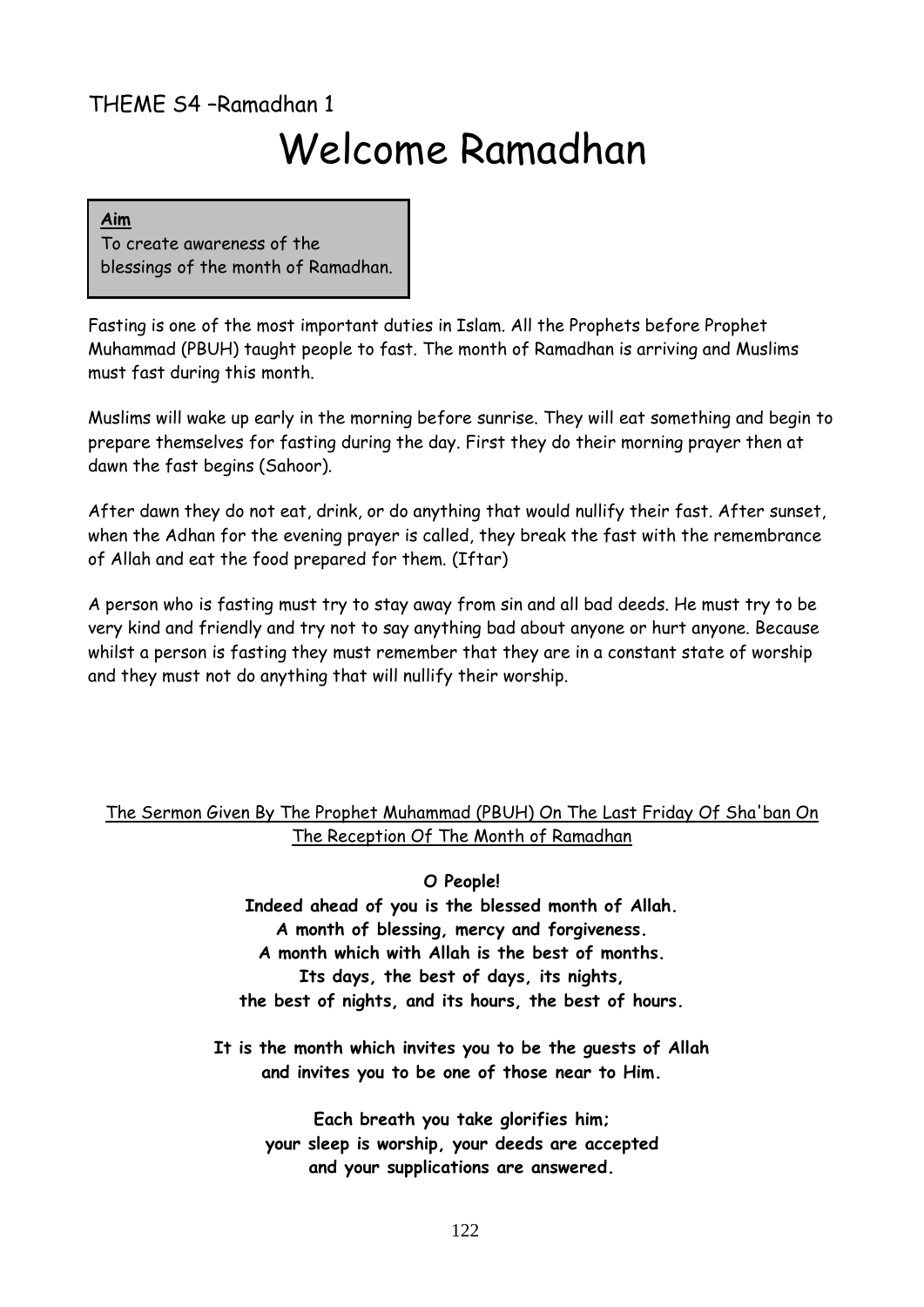**So, ask Allah, your Lord; to give you a sound body and an enlightened heart so you may be able to fast and recite his book, for only he is unhappy who is devoid of Allah's forgiveness during this great month.** 

**Remember the hunger and thirst of the day of Qiyamah with your hunger and thirst; give alms to the needy and poor, honour your old, show kindness to the young ones, maintain relations with your blood relations;** 

**guard your tongues, close your eyes to that which is not permissible for your sight, close your ears to that which is forbidden to hear, show compassion to the orphans.** 

**Repent to Allah for your sins and raise your hands in prayer during these times, for they are the best of times and Allah looks towards his creatures with kindness, replying to them during the hours and granting their needs if he is asked...**

> **O People! One who gives Iftaar to a fasting person during this month will be like one who has freed someone and his past sins will be forgiven.**

> > **Even if the Iftaar (meal) is a drink of water."**

**Who so ever performs a recommended prayer in this month Allah will keep the fire of Hell away from him...**

**Whoever performs an obligatory prayer Allah will reward him with seventy prayers [worth] in this month.**

> **And who so ever prays a lot during this month will have his load lightened on the day of measure.**

**He who recites one verse of the holy Quran will be given the rewards of reciting the whole Quran during other months.**

#### **O People!**

**Indeed during this month the doors of heaven are open, therefore ask Allah not to close them for you; The doors of hell are closed, so ask Allah to keep them closed for you. During this month Shaitan is imprisoned so ask your Lord not to let him have power over you."**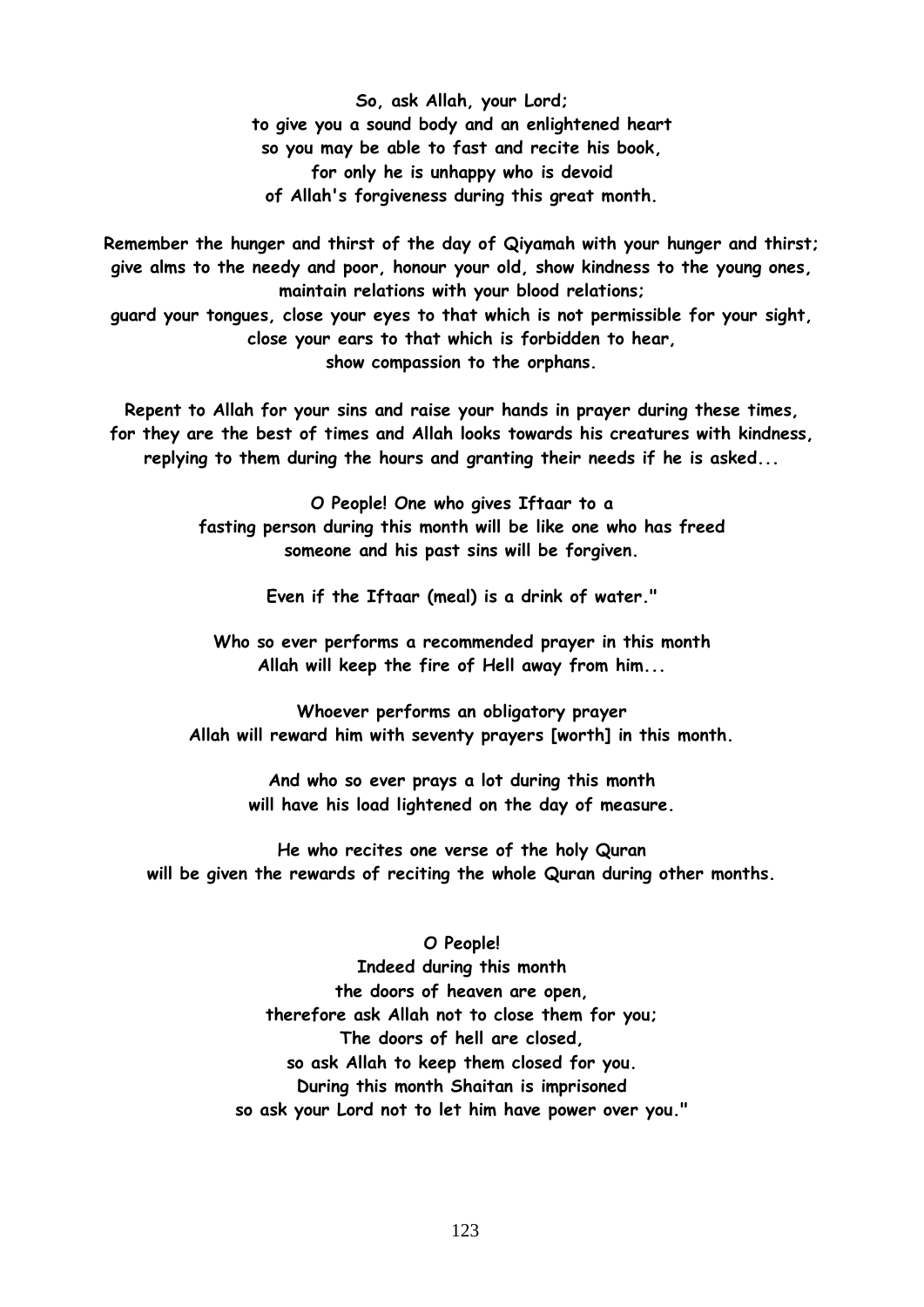## **REFLECTIONS**

- How are you going to make the best use of this Ramadhan?
- How many prayers are you going to say? How much Quran are you going to read?
- Remember during the day when you are fasting, you are in a state of worship.

## **CONCLUSION**

There was a little girl (six years old) who was fasting in Ramadhan, even though it is not obligatory on such a young child. She was in school, and at lunchtime, when all the other children went out to eat and have lunch, she sat in the classroom, because she was fasting. Her friend thought that she was too young to fast, and so said that it was not necessary, and she could eat a little. The girl still didn't eat. Then the friend said: "Your parents are not here, it doesn't matter if you eat a little". The girl replied: "I am not fasting for my parents, I am fasting for Allah". This simple statement had such a profound effect on the friend, that she became a Muslim later on in life. This is the whole purpose of fasting that Allah has mentioned in the Quran:

## **"Fasting has been made obligatory on you like it was made obligatory on the people before you so that you may gain God-consciousness"**

## **PRAYER**

## AFTER ARABIC DUA SAY

## OH ALLAH,

You are Rahman & Raheem, the most merciful and most kind. Have mercy on us and forgive us for the mistakes that we make. We make mistakes when we forget & we make mistakes on purpose. Help us to learn from our mistakes & become better people. Without your help we cannot do anything Oh Allah. Oh Allah help us to gain the benefits from this blessed month. Oh Allah give us the strength so we can spend this month in your remembrance through fasting, prayer, reading Quran and acts of generosity. Oh Allah create Taqwa in our hearts through this month of fasting. Oh Allah make this coming month, the month that will change our lives.

(10 seconds of silence for pupils to do their individual prayers)

Oh Allah you are the most powerful. Oh Allah you are Rahman, the most generous. Oh Allah accept our dua's.

## **AMEEN**

lallalla l **m** Im <u>lim</u> l al <u>lm</u> ا کا ا la la l al l Ta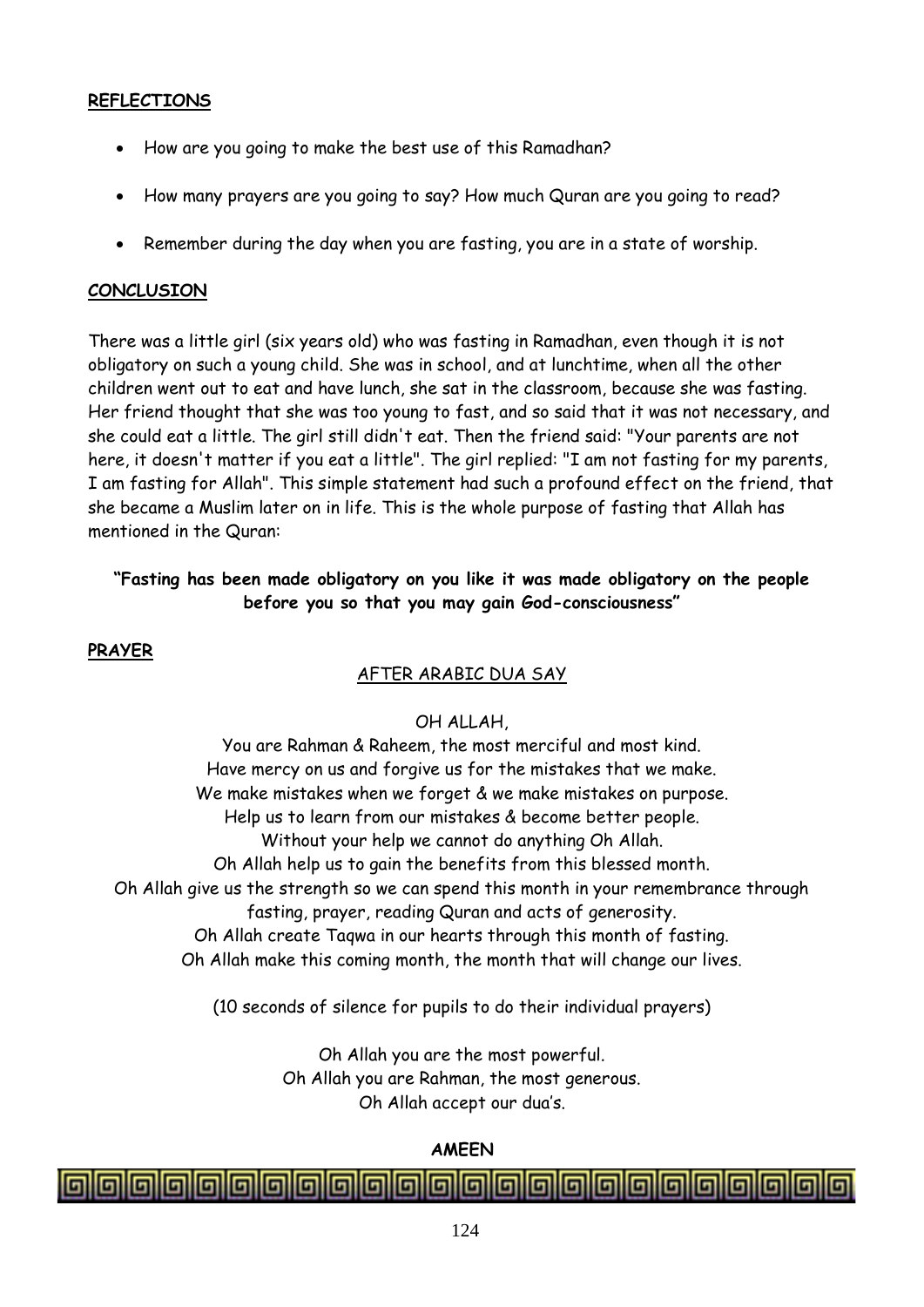## THEME S5 – Ramadhan 2 The month of Mercy

**Aim**

To show that fasting is not just about staying hungry.

Fasting is difficult, especially when it is a hot day. It was on such a hot day, during the month of Ramadhan, that Prophet Muhammad (PBUH) sat down to rest. He had not eaten since it was dark, and the sun was now high in the sky. He wanted a few moments of peace.

Prophet Muhammad (PBUH) had only been sitting down for a few moments when the peace was broken. Someone was shouting loudly, just a little way down the street. A woman was obviously very angry. Her voice was loud, and the angrier she became the louder and shriller her shouting became. Prophet Muhammad (PBUH) decided to investigate.

As he came closer, he saw one of the richest women in the town, beating a servant for something he should have done, but had not. She was furious. Her face was red, she was shaking her fist, and it seemed as if she was fit to burst. The servant was standing uncomfortably, his head bowed low, not daring to move or reply. The woman was so busy with her anger that at first she did not notice Prophet Muhammad (PBUH) standing beside her.

Slowly she became aware that someone was standing beside her. She turned, saw that it was the Prophet Muhammad (PBUH), and calmed down a little. "Why don't you go indoors, and have something to eat?"

The woman was shocked. She did not know what to say. She always kept the fast. She wondered if the Prophet (PBUH) realised what he was saying. "But I always keep the fast," she said. "I have not eaten anything today."

The Prophet (PBUH) spoke quietly. "If you were keeping the fast properly," he said, "you would be kind to others. You would be trying hard to do Allah's will. Getting angry with your servant is as bad as eating during the fast. You might as well go and eat."

Fasting in the holy month of Ramadan is one of the foremost of the five pillars of Islam, as well as being among the greatest of the symbols of Islam. That fasting has many purposes relating both to the Lordship of God and thanksgiving for His bounties, and to man's individual and collective life, as well as to his self-training and self-discipline.

In the holy month of Ramadan, the believers, like an army waiting for the order 'March!', display a manner of worshipping in expectation of the command of 'Help yourself!' towards the end of the day, and they thus respond to that magnificent and universal Mercy with a comprehensive and harmonious act of collective worship.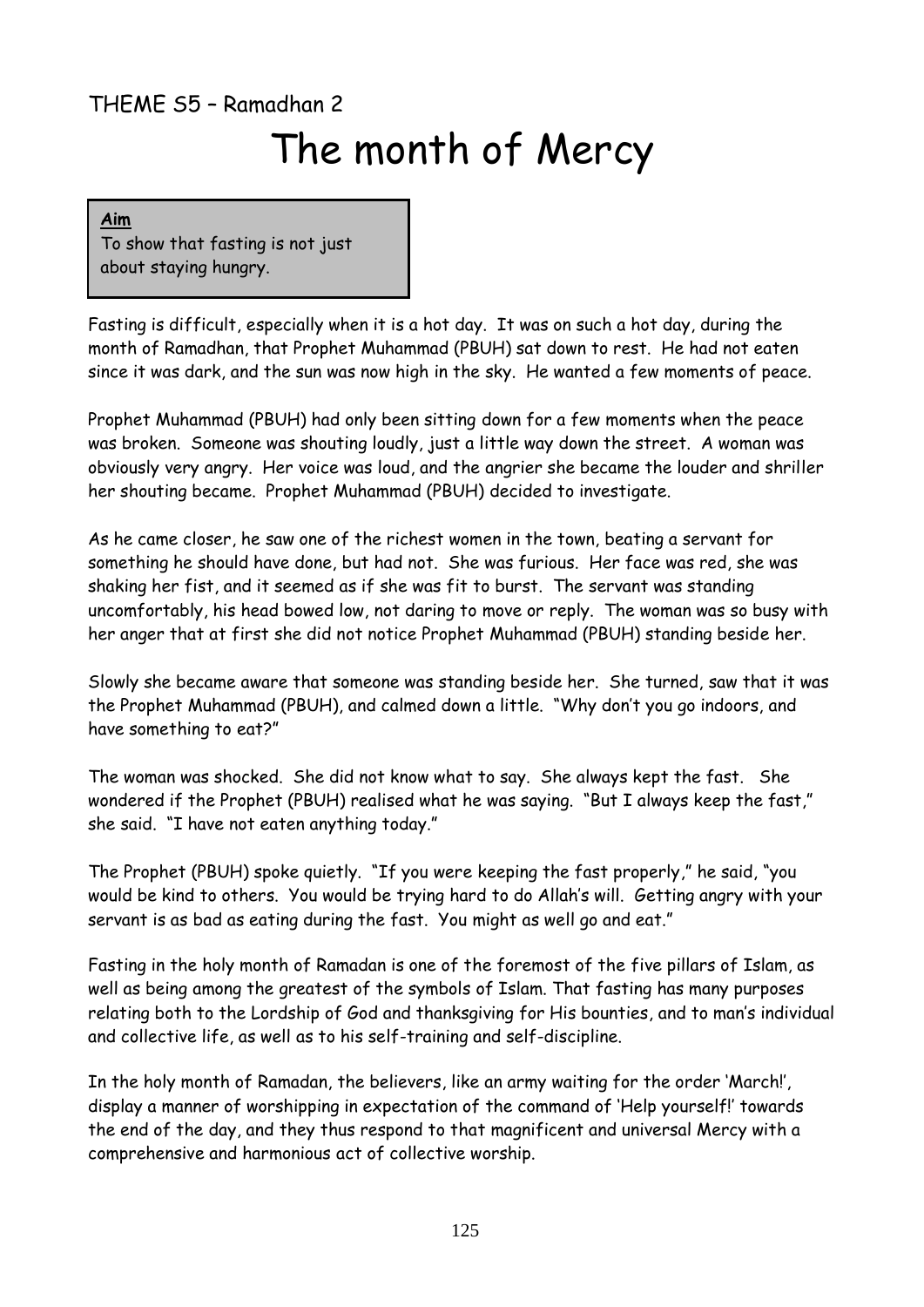It is in holy Ramadan that the selfhood of everyone, whether the richest or the poorest, understands that, rather than owning itself, it is owned by One Other, and rather then being free, it is a servant. Unless it is ordered, or permitted, it is unable to do even the most common thing like eating and drinking, and thereby its illusory lordship is shattered, it can admit to servant hood and performs its real duty, which is thanksgiving.

The rewards for the good deeds done in Ramadan are multiplied by a thousand. According to one hadith, ten rewards are given for each letter of the Quran that is read. The recitation of a single letter means ten good deeds, however, in the whole month of Ramadan the reward for each letter of the Quran is multiplied not by ten, but by a thousand, even by thousands for some particular verses. The reward for each letter of the holy Quran recited in the Night of Power is multiplied by thirty thousand.

To describe the objective and subjective merits of the month of Ramadhan, which justify its higher rank over other months, it is more suitable to refer to the words of the Almighty Allah, and His Last Prophet. Allah says in the Quran:

**"O you who believe! fasting is prescribed for you, as it was prescribed for those before you, so that you may guard (against evil). "**

**"Fast for a certain number of days; but whoever among you is sick or on a journey, then (he shall fast) a (like) number of other days; and those who are not able to do it may effect a redemption by feeding a poor man; so whoever does good spontaneously it is better for him; and that you fast is better for you if you know. "**

**"The month of Ramadhan is that in which the Quran was revealed, a guidance to people and clear proofs of the guidance and the distinction; therefore whoever of you is present in the month, he shall fast therein, and whoever is sick or upon a journey, then (he shall fast) a (like) number of other days; Allah desires ease for you, and He does not desire for you difficulty, and (He desires) that you should complete the number and that you should exalt the greatness of Allah for His having guided you and that you may give thanks."** (Quran 2: 183 to 185)

**And men who fast and women who fast…Allah has prepared for them forgiveness and a vast reward.** (Quran :AL AH'ZAAB: 35)

Prophet Muhammad (PBUH) said:

**"Whoever establishes prayers during the nights of Ramadan faithfully out of sincere faith and hoping to attain Allah's rewards (not for showing off), all his past sins will be forgiven."** (Bukhari)

## **REFLECTIONS**

- How do you think fasting helps you to show mercy to the poor people of the world?
- How does fasting help unity of the Muslims?
- Is fasting just staying hungry or more?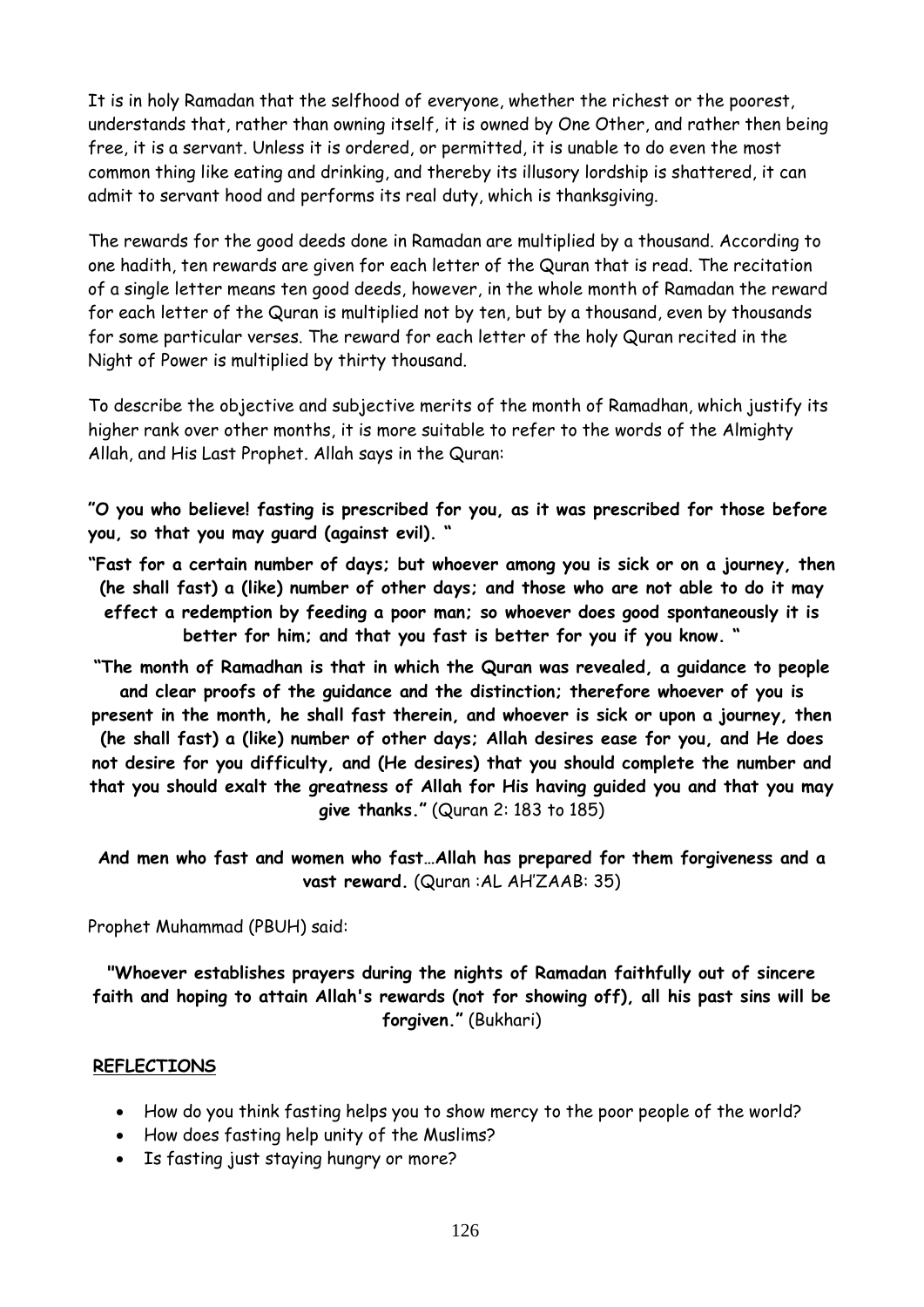#### **CONCLUSION**

## We are Allah's Guests

Close the doors of hell Cool down the fire Angels go ring the bell And put on your best attire

My guests will be here soon Be ready to serve them They only await the sighting of the moon Then they'll be here all women and men

This is the month of Ramadhan In which I am their Host To unload their sins is the plan Let's see who can benefit the most

For every day that they fast And every second they restrain Turn to dust the sins of their past And make their future paths straight and plain

Oh! Look at him who sheds tears And whispers to Me past midnight Take away all his fears! Increase his years! Fill up his heart with My Light

And give to them a special gift The gift of a special night The night better than a thousand years Let their spirits take flight

Come closer to Me Oh My humble slaves I have been waiting for you for so many days You did forget Me but I did not My Mercy has been there with you always

Remember with Me My Prophet too Without him my message would not have reached you Love his progeny if you love for him is true In their love I open the gates of Heaven for you

Come to Me, now don't be shy You take one step closer and I'll take five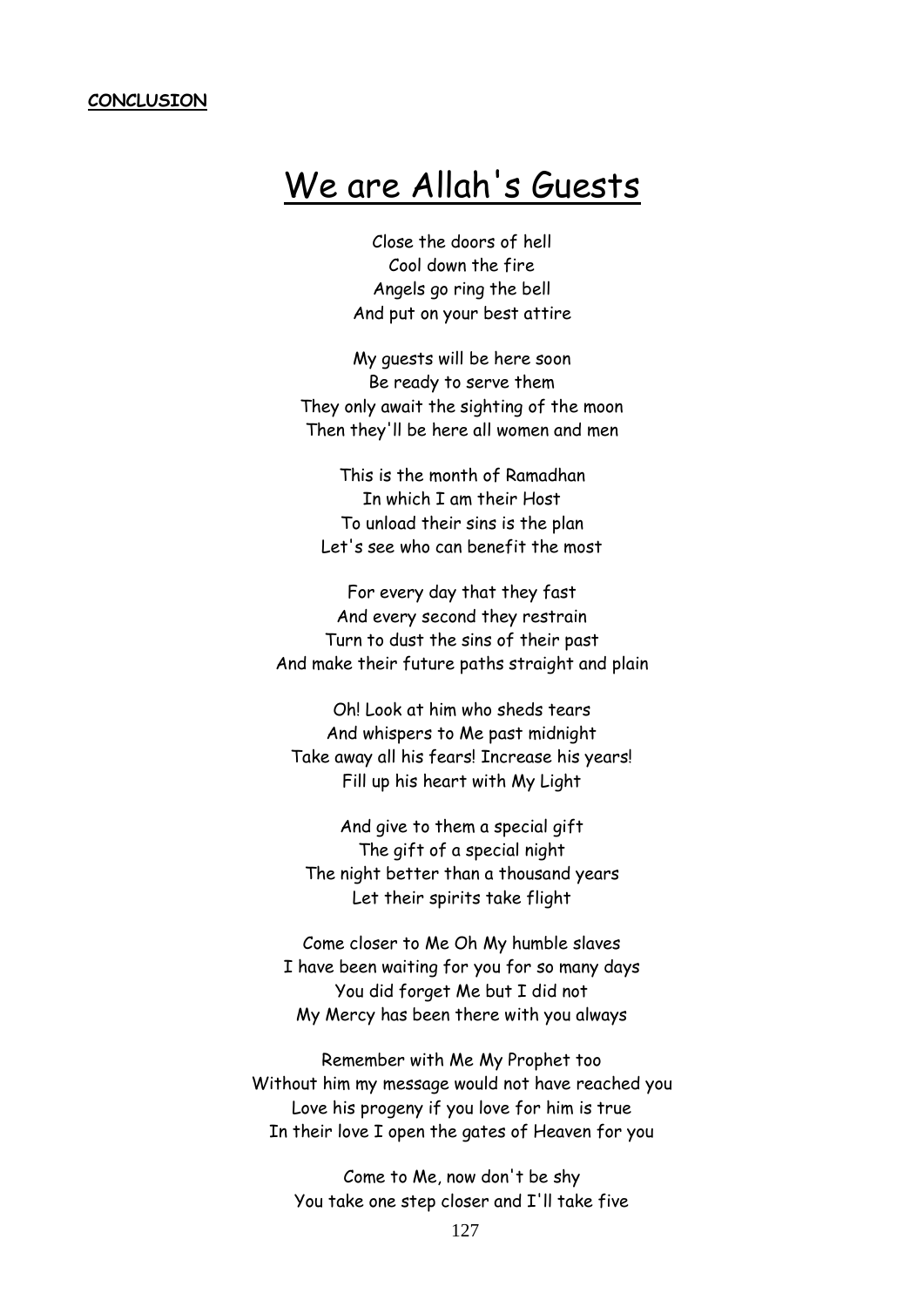You can better yourself, you must try Hold My hand and you will surely get by

> These nights are for you So take advantage It saddens me to see so few Come take advantage

I could cool down hell forever If You all turned to Me Keep trying, don't give up ever Never lose hope in My Mercy

All praise is for your Lord It's so easy, don't you see? So praise Him and send mercy On the Prophet and his family.

#### **PRAYER**

#### AFTER ARABIC DUA SAY

#### OH ALLAH,

You are Rahman & Raheem, the most merciful and most kind. Have mercy on us and forgive us for the mistakes that we make. We make mistakes when we forget & we make mistakes on purpose. Help us to learn from our mistakes & become better people. Without your help we cannot do anything Oh Allah. Oh Allah help us to gain the benefits from this blessed month. Oh Allah give us the strength so we can spend this month in your remembrance through fasting, prayer, reading Quran and acts of generosity. Oh Allah give us the strength to endure the difficulties of this month. Oh Allah accept our fasts and our prayers. Oh Allah help us to be merciful and show mercy to your creation. Oh Allah create Taqwa in our hearts through this month of fasting. Oh Allah make this Ramadhan, the month that will change our lives.

(10 seconds of silence for pupils to do their individual prayers)

Oh Allah you are the most powerful. Oh Allah you are Rahman, the most generous. Oh Allah accept our dua's.

#### **AMEEN**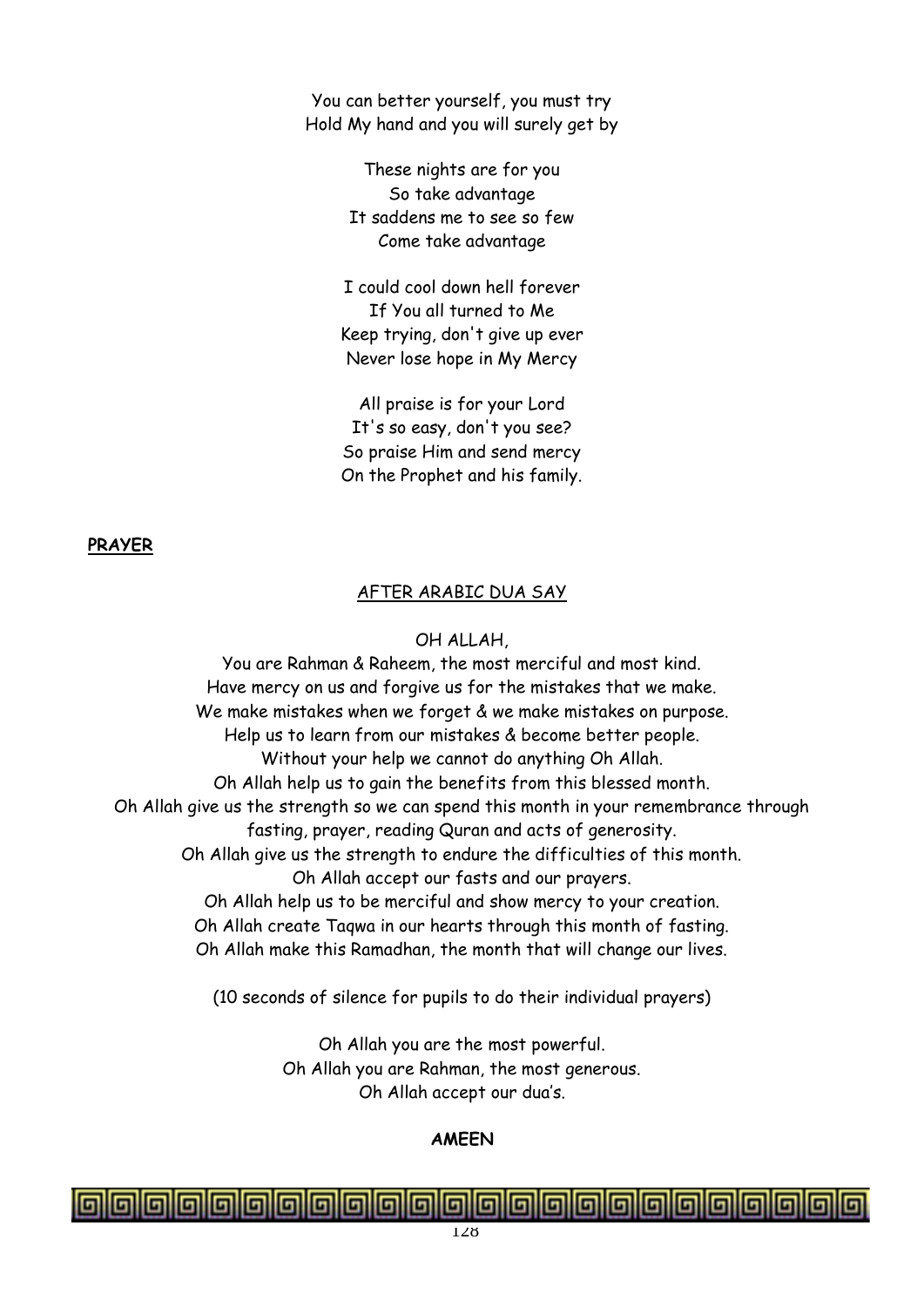## THEME S6 – Ramadhan 3 The night of power (it's a miracle)

**Aim**

To create awareness that Ramadhan is the month of the Quran.

Allah sent over 124 000 Prophets, each Prophet was supported with miracles. Prophet Moses (PBUH) was given a staff with which he performed miracles at the command of Allah. This staff turned into a snake in front of the pharaoh. The same staff turned the river into blood and finally with the same staff Prophet Moses (PBUH) split the sea into two and saved his people from the pharaoh.

Prophet Jesus (PBUH) was given the miracle to heal. He healed lepers and crippled people with the permission of Allah. He even brought the dead back to life with the permission of Allah.

Prophet David (PBUH) was given the strength to beat the giant Goliath, Prophet Joseph (PBUH) was given the ability to interpret dreams, Prophet Solomon (PBUH) was given the ability to speak the languages of the animals.

Similar to this all the other prophets were given miracles but the miracle of Prophet Muhammad (PBUH) is different. Prophet Muhammad's (PBUH) miracle is a living miracle we still have it with us today. This is how his miracle was given to him.

Muhammad was a busy merchant in the city of Mecca. From time to time he liked to leave the city and walk into the hills where he could be alone and think clearly. He would spend time in the hills of Hira fasting, praying and pondering, trying to find answers to his questions about life. While he was there, his wife Khadija, would send him food.

It was on a day towards the end of the month of Ramadan that Muhammad set off for the hills, and spent his time fasting and praying in his usual place. He was so involved with his thoughts; he did not notice the time passing. At the darkest time of the night, just before the dawn, he heard a voice. The voice grew louder and louder, it seemed to come from all directions. Muhammad looked around. Suddenly before him there was an angel'

"Read," said the angel. Muhammad was stunned. "I cannot read!"

"Read" the angle said again. "I cannot read" Muhammad replied.

The angel squeezed him.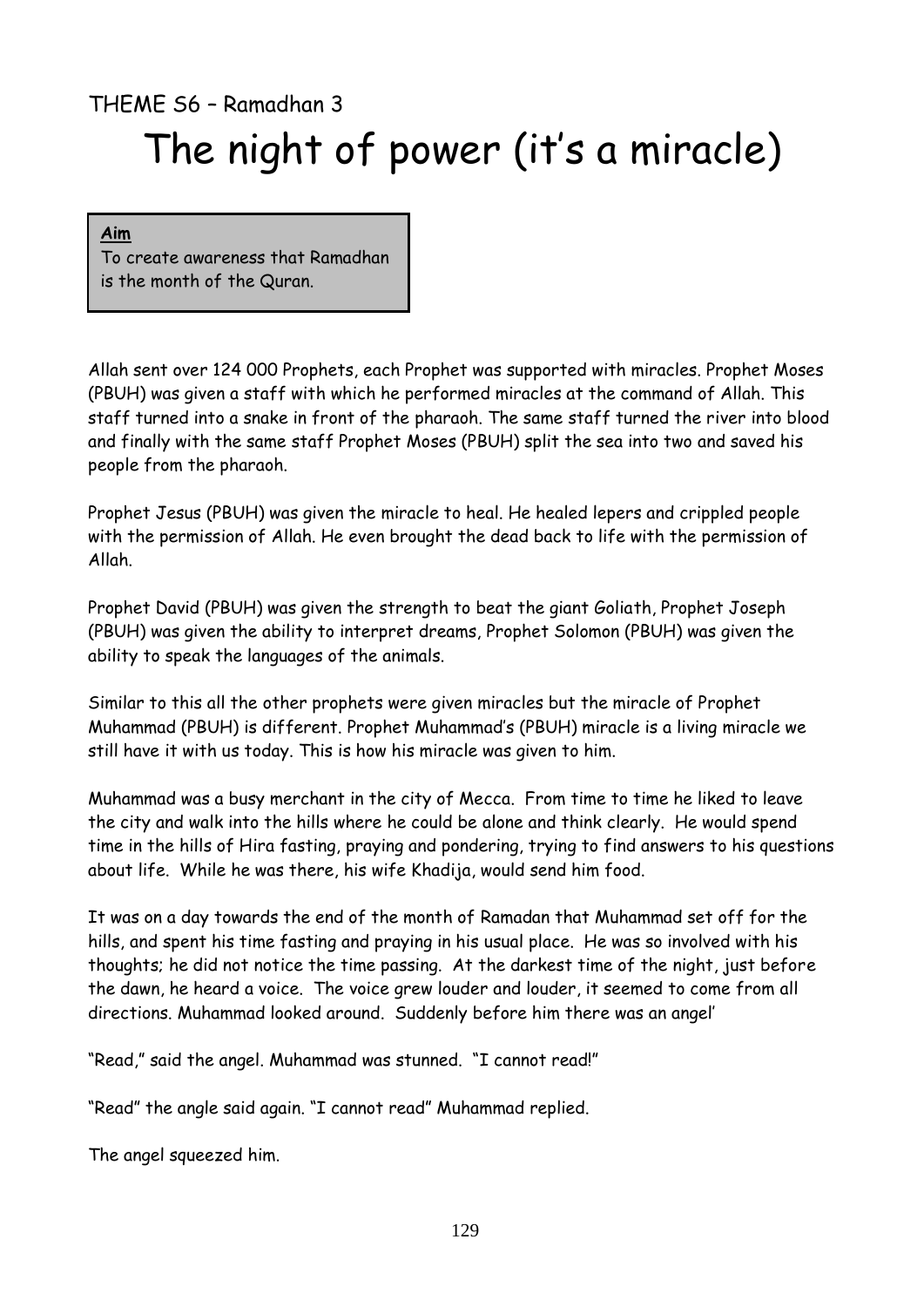"Read" said the angel "in the name of thy Lord who created man from a drop of blood: read in the name of the Almighty God who taught man the use of the pen and taught him what he knew not before."

Muhammad recited the verse after the angel, until he knew it perfectly, word for word.

Then Muhammad looked afraid, and he was alone. The angel had gone. But the words stayed in his memory, and there was a strange sensation of having been squeezed very hard.

Suddenly Muhammad felt worried. He began to panic. Trembling, he stood up, left the cave, and began to walk, shakily, down the mountain path. He was very confused. Then a voice, the same voice, called to him:

> "Oh Muhammad! Truly you are the messenger of God. And I am his angel, Gabriel."

Muhammad looked up, and he saw the angel in its true form. For a moment, Muhammad was awe-struck. Then he tried to escape, but no matter which way he turned, the angel was there, filling the sky. Muhammad could go neither forwards nor back until Gabriel had disappeared from the sky as suddenly as he had appeared. Only then, slowly and just as dawn was breaking, did Muhammad make his way down the path, through the hills and back to his home in Mecca.

This was the first revelation of the Quran, the word of Allah and the miracle given to Prophet Muhammad (PBUH). It is because of this first revelation, which took place in the month of Ramadhan that Allah told the Muslims to fast. The actual day in which the angel came with the first words of the Quran is called Layla-tul-Qadr -the night of power. The actual night is not exactly known but the prophet told us it is one of the odd days from the last ten days of Ramadhan. Allah referring to this night said in the Quran that it is better than a thousand months.

It is because of the Quran that Ramadhan became important; it is because of the Quran the night of power became important. This Quran is indeed a miracle, not a single letter has been altered in over fourteen hundred years, this Quran is still changing the lives of many who come in contact with it, and people from all walks of life can feel the power of the Quran when they read it.

Dr. Moore was a former President of the Canadian Association of Anatomists, and of the American Association of Clinical Anatomists. He is the author of several medical textbooks. He was honoured by the Canadian Association of Anatomists with the prestigious J.C.B. Grant Award and in 1994 he received the Honoured Member Award of the American Association of Clinical Anatomists "for outstanding contributions to the field of clinical anatomy."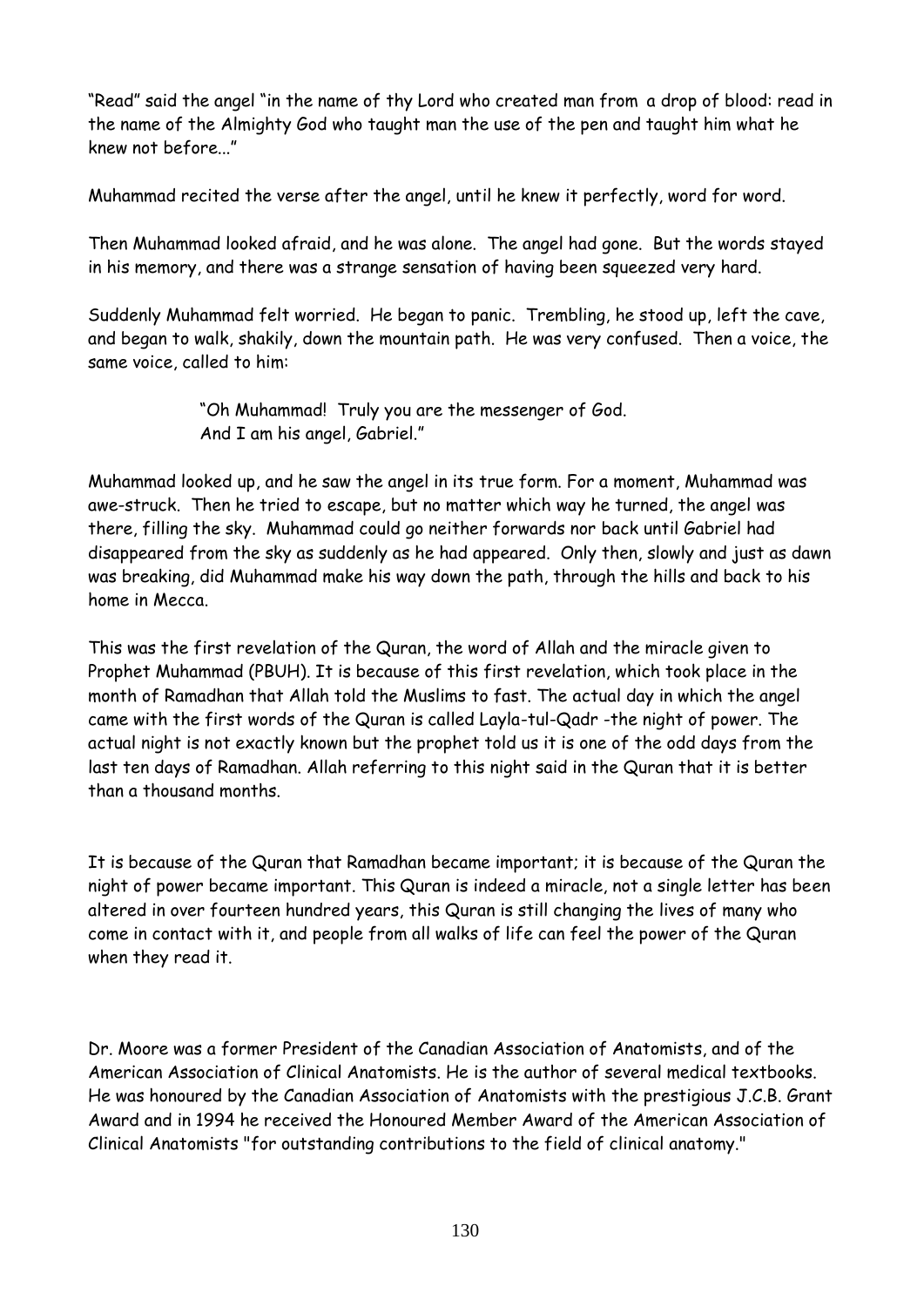At a conference in Cairo he presented a research paper and stated:

"It has been a great pleasure for me to help clarify statements in the Quran about human development. It is clear to me that these statements must have come to Muhammad from God, or Allah, because most of this knowledge was not discovered until many centuries later. This proves to me that Muhammad must have been a messenger of God, or Allah." [1]

Gary Miller in his book, "The Amazing Quran" stated the following story:

A Muslim gave a copy of the Holy Quran to a man who was a merchant marine. This man knew nothing about the history of Islam. When he finished reading the Holy Quran, he asked his Muslim friend: "This man Muhammad (PBUH), was he a sailor? When he was told that Muhammad (PBUH) lived in a desert and probably did not even see an ocean during his whole life, he embraced Islam on the spot. He acknowledged that this description of the Holy Quran of the ocean

**"The peoples state is like a vast deep ocean, overwhelmed with waves, one over the other, and above it is a cloud of darkness upon darkness, one above another; if a man stretches out his hand, he can hardly see it; For anyone to whom Allah gives no light, there is no light."** (Quran 24:40)

could only be described by one who had actually seen sea storms many times, whereas Prophet Muhammad (PBUH) never witnessed this phenomenon.

## **REFLECTIONS**

- Why do you think Allah chose the words READ, READ, READ to begin the revelation of the Quran?
- What would you do if you had the miracles of the other prophets with you today, the staff of Prophet Moses (PBUH), The abilities of Prophet Joseph (PBUH) & Prophet Jesus (PBUH), the strength of Prophet David (PBUH) – yet we do have the miracle of Prophet Muhammad (PBUH) in our homes, do we use it as it is supposed to be used.
- The Night of power is better than a thousand months how are you going to spend your time during this night.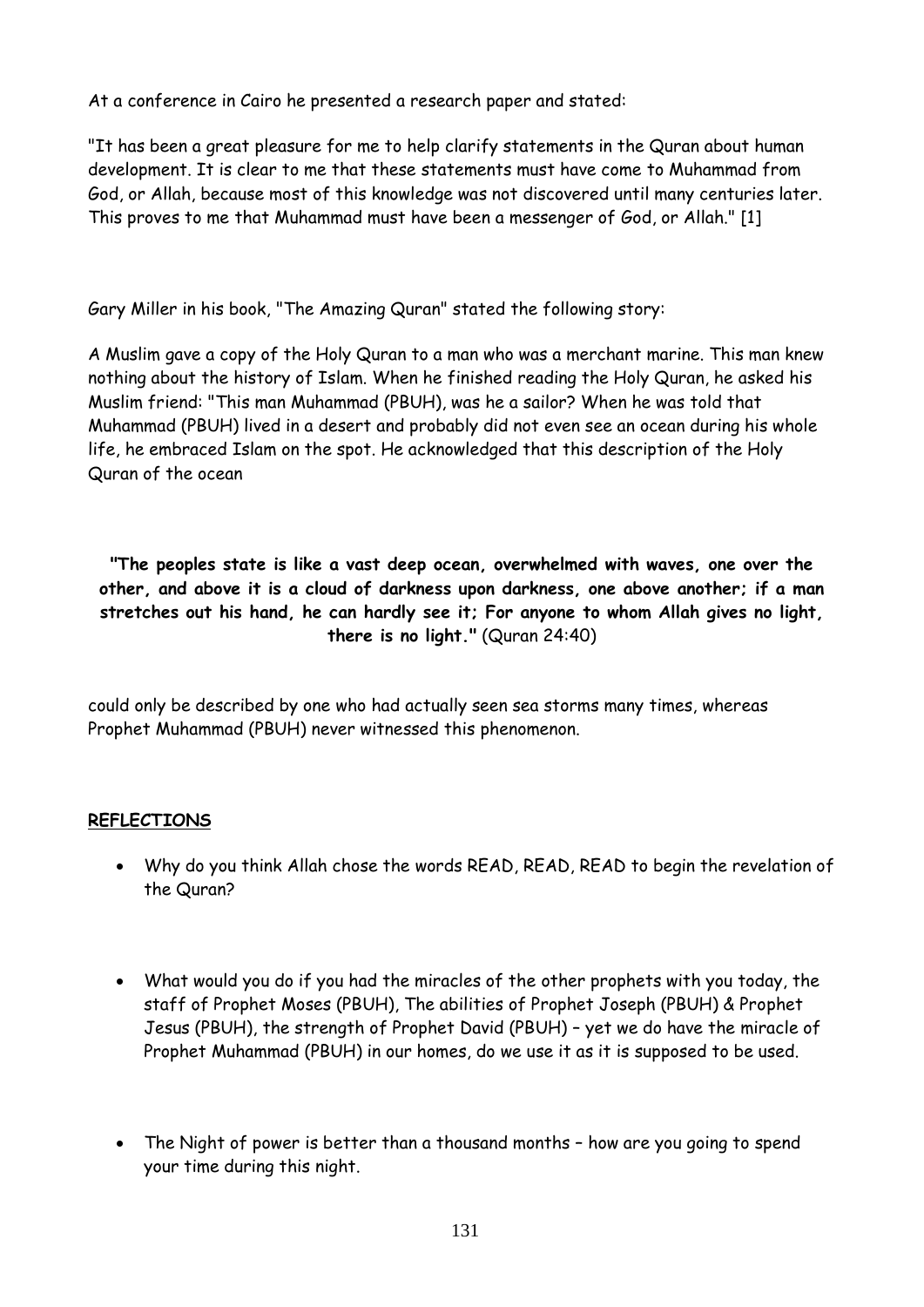## **CONCLUSION**

The Muslim world becomes in Ramadan like a huge mosque where millions of people recite the Quran, that heavenly address, to the inhabitants of the earth. Demonstrating the reality of the verse, The month of Ramadan, in which the Quran was revealed, Ramadan proves itself to be the month of the Quran: while some members of the vast congregation in that great mosque of the Muslim world listen to its recitation with solemn reverence, others recite it themselves.

## **PRAYER**

## AFTER ARABIC DUA SAY

#### OH ALLAH,

You are Rahman & Raheem, the most merciful and most kind. Have mercy on us and forgive us for the mistakes that we make. We make mistakes when we forget & we make mistakes on purpose. Help us to learn from our mistakes & become better people. Without your help we cannot do anything Oh Allah. Oh Allah give us the strength so we can spend this month in your remembrance through fasting, prayer, reading Quran and acts of generosity. Oh Allah give us the strength and the ability to reap the benefits of the night of power. Oh Allah help us to use and benefit from the miracle of miracles, the holy Quran. Oh Allah accept our fasts and our prayers. Oh Allah create Taqwa in our hearts through this month of fasting. Oh Allah make this Ramadhan, the month that will change our lives.

(10 seconds of silence for pupils to do their individual prayers)

Oh Allah you are the most powerful. Oh Allah you are Rahman, the most generous. Oh Allah accept our dua's.

## **AMEEN**

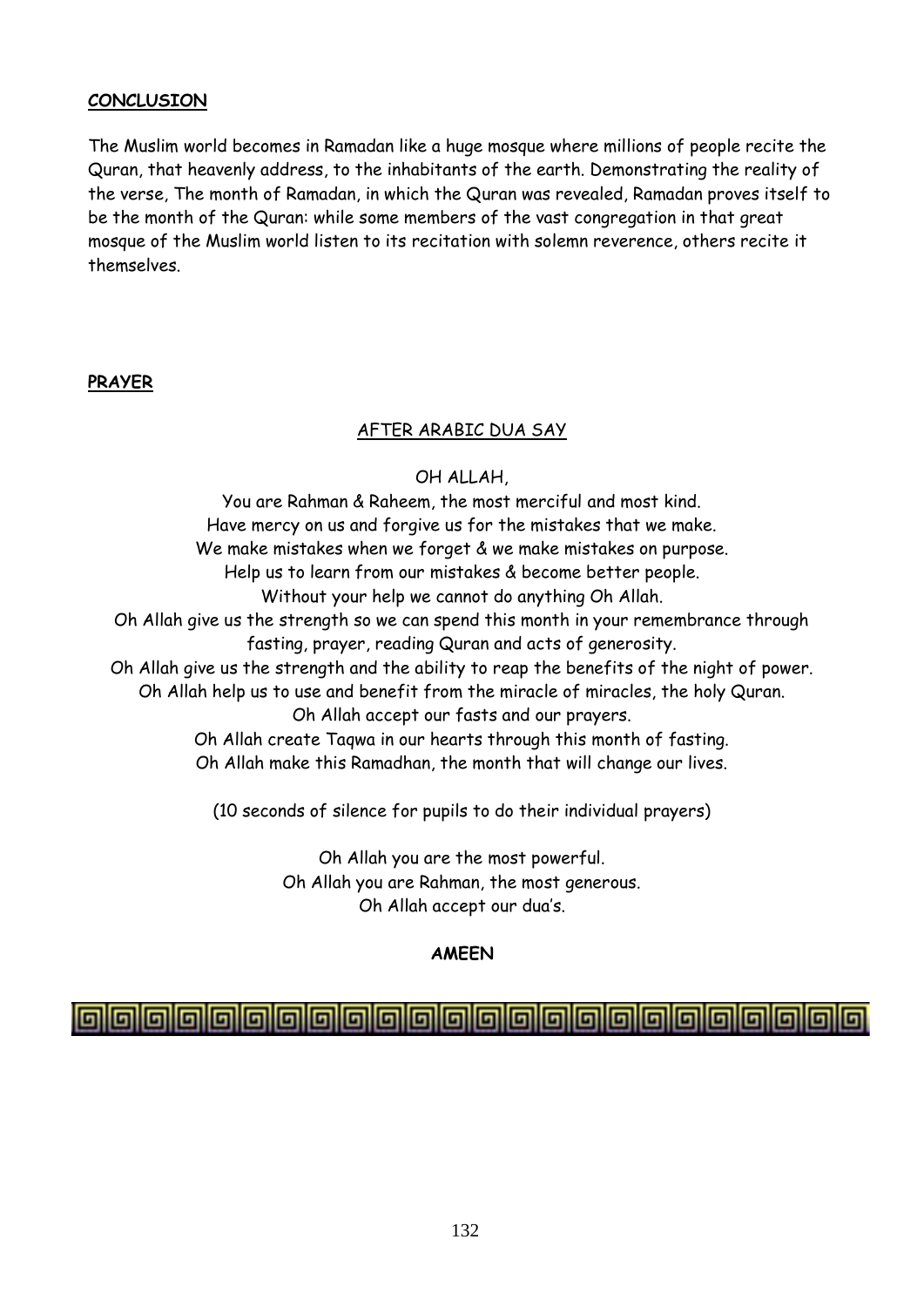## THEME S7 - 1<sup>st</sup> Shawwal - Eid-ul-Fitr A time of Sharing

**Aim**

To show that Eid is a time of sharing.

A young man, a student in one of the universities, was one day taking a walk with a Professor, who was commonly called the student's friend, from his kindness to those who waited on his instructions.

As they went along, they saw lying in the path a pair of old shoes, which they supposed to belong to a poor man who was employed in a field close by, and who had nearly finished his day's work.

The student turned to the professor, saying: "Let us play the man a trick: we will hide his shoes, and conceal ourselves behind those bushes, and wait to see his perplexity when he cannot find them."

"My young friend," answered the professor, "we should never amuse ourselves at the expense of the poor. But you are rich, and may give yourself a much greater pleasure by means of this poor man. Put a coin in each shoe, and then we will hide ourselves and watch how this affects him."

The student did so and they both placed themselves behind the bushes close by. The poor man soon finished his work, and came across the field to the path where he had left his coat and shoes.

While putting on his coat he slipped his foot into one of his shoes, but feeling something hard, he stooped down to feel what it was, and found the coin. Astonishment and wonder were seen upon his countenance. He gazed upon the coin, turned it around, and looked at it again and again.

He then looked around him on all sides, but no person was to be seen. He now put the money into his pocket, and proceeded to put on the other shoe; but his surprise was doubled on finding the other coin.

His feelings overcame him; he fell upon his knees, looked up to the heavens and uttered aloud a fervent thanksgiving in which he spoke of his wife who was sick and helpless, and his children without bread, whom this timely bounty, from some unknown hand, would save from perishing.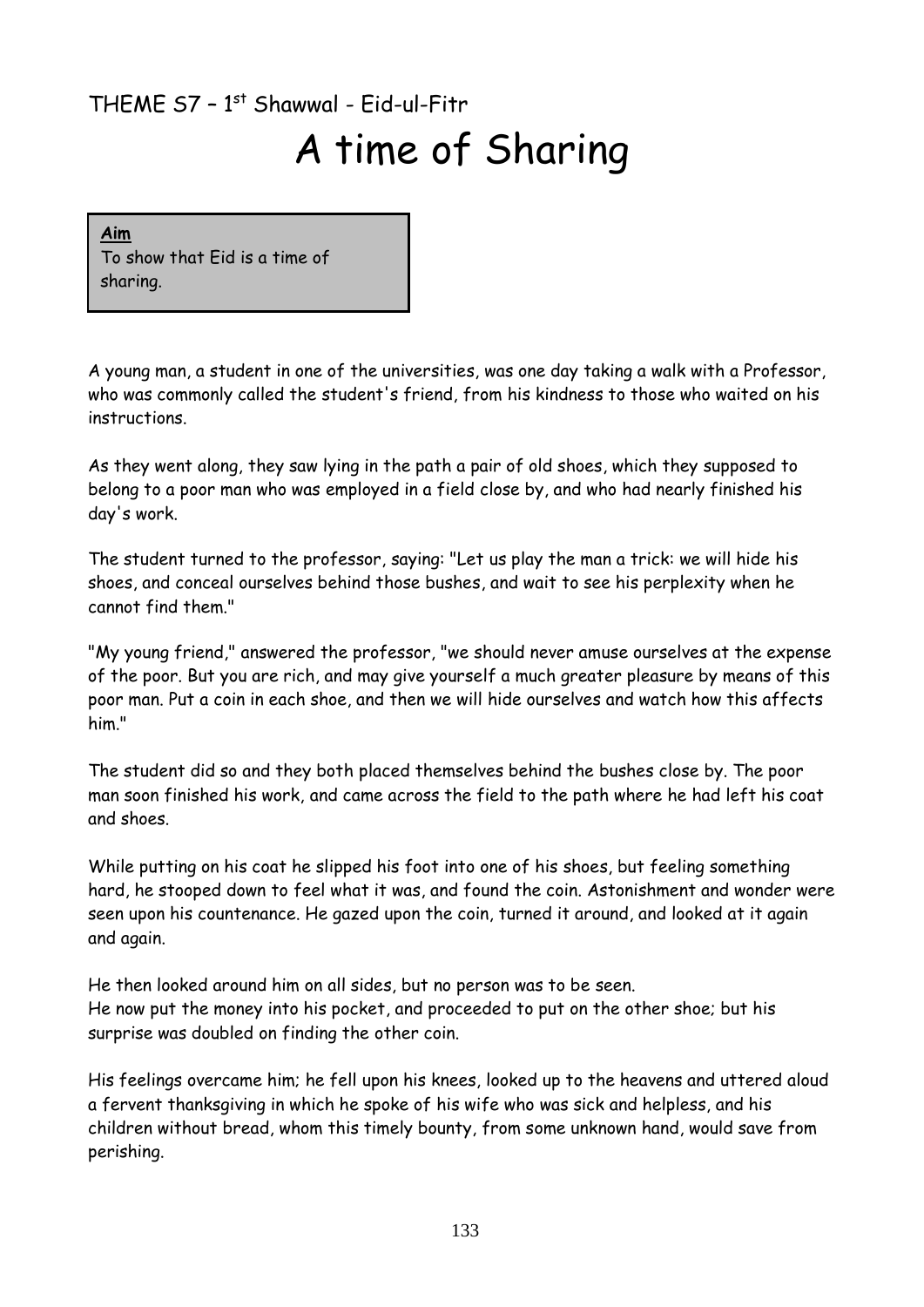The student stood there deeply affected, and his eyes filled with tears. "Now," said the professor, are you not much better pleased than if you had played your intended trick?"

The youth replied, "You have taught me a lesson which I will never forget. I feel now the truth of these words, which I never understood before:

"It's more blessed to give than to receive."

The Prophet Muhammad (PBUH) said:

**Encouraging good, prohibiting evil, lifting the burden of the weak person and removing an offensive thing from a path are all acceptable prayers to Allah.**  (Ibn Majah)

There are countless examples of sharing from the life of Prophet Muhammad (PBUH) himself:

All the people, both young and old were dressed in their best clothes, especially for this special day of Eid. As it was time for early morning Eid prayers everyone made their way to an open piece of land on the outskirts of the city. The Prophet Muhammad (PBUH) arrived and led the prayers. After they had finished they all greeted each other and everyone was walking back home.

The children were running and playing in excitement, smiling and laughing, without a care in the world. As the Prophet Muhammad (PBUH) walked back home, he suddenly became aware of a little boy (Zuhair) sitting by himself on the side of the path. The little boy was crying and looked very sad. The Prophet (PBUH) bent down and patted him on the shoulders and asked 'why are you crying?' 'Please leave me alone' sobbed the little boy. The boy didn't even see who was talking to him. The Prophet (PBUH) ran his fingers through the boy's hair and very gently and kindly asked him again why he was crying. This time the boy said, 'My father was martyred fighting, and now my mother has married again and my stepfather does not want me to live at home any more.

Today is Eid and everyone is happy. All the children have new clothes and nice things to eat, but I don't have any clothes except what I am wearing. I have no food and I don't even have a place to live.'

Prophet Muhammad (PBUH) said to him, 'I know how you feel, I lost both my mother and father when I was a little boy.' The boy was surprised to hear that it was an orphan who was comforting him, and when he looked up to his great surprise it was the Prophet Muhammad (PBUH), and he immediately jumped up to his feet out of love and respect.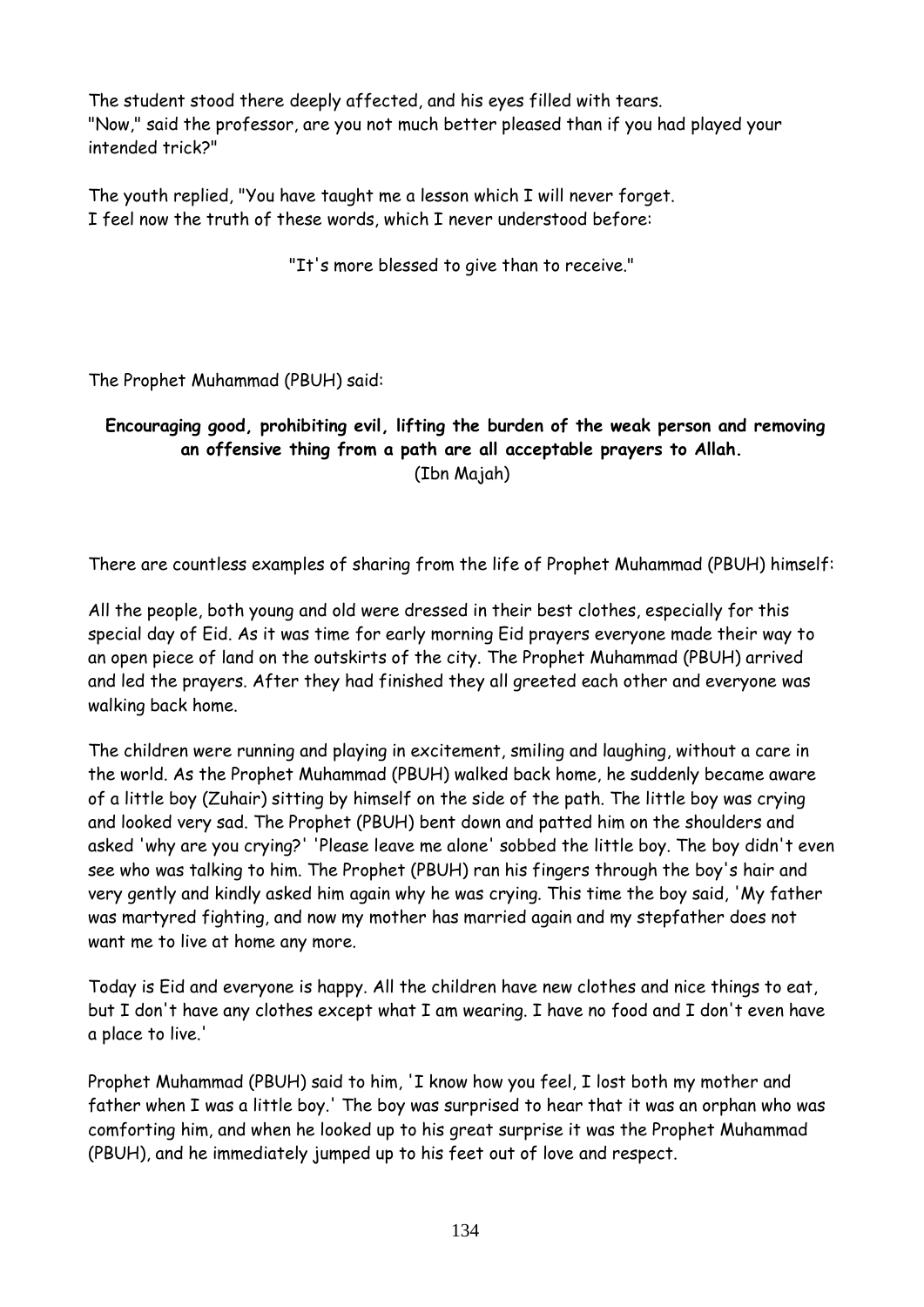Prophet Muhammad (PBUH) said to him 'If I were to become your new father and Aisha your new mother, and Fatima your new sister, would that make you feel better?' 'Oh yes, that would be the best thing in the world!' The boy started smiling. The Prophet took him home and gave him new clothes and good food on this beautiful day of Eid. The boy indeed had a wonderful Eid that day.

## **REFLECTIONS**

• What sort of things can you share? – What do people share on Eid?

## **CONCLUSION**

There once lived three men who were the very best of friends. One of the friends was named Waqidi, he tells us the following story of what happened on one Eid.

"I had two friends, a Hashimite and a Non-Hashimite, and we were very close to one another, like three inseparable companions. I did not have much money and when the day of Eid approached, my wife said to me, "We can be patient at all times, but I cannot bear to see my children weeping and crying. I feel as though my heart would break, when I see them in rags, while other children are buying new clothes and other fine things for Eid. If you could get me some money for Eid, I would sew new clothes for them."

I then wrote a letter to my Hashimite friend and told him all about my sad story. He sent me a sealed bag with one thousand dirhams and an important note. This note explained that I could use this money as I wished.

No sooner than I had thought about how I would use the money, I received a note from my friend, the non-Hashimite. In this note, my friend told me about his story – that he also desperately needed some money. And so I sent that same bag of money to him. I then went home and told my wife what I had done with the money. She was very happy that I had helped a friend in need. Alhamdulillah!

As we sat talking to each other, my Hashimite friend came with the same bag that he had sent me three days before.

He said, "Tell me the truth about this bag of money. How has it reached me again?"

I then explained to him how I had sent it to our non- Hashimite friend.

He then said: "When I received your note, I had nothing with me, except this bag, which I sent to you. But then I wrote to my non- Hashimite friend and asked him for help. I was surprised when he sent me my own sealed bag, which I had sent you. Ah, so now I have come to solve the mystery of the sealed bag!"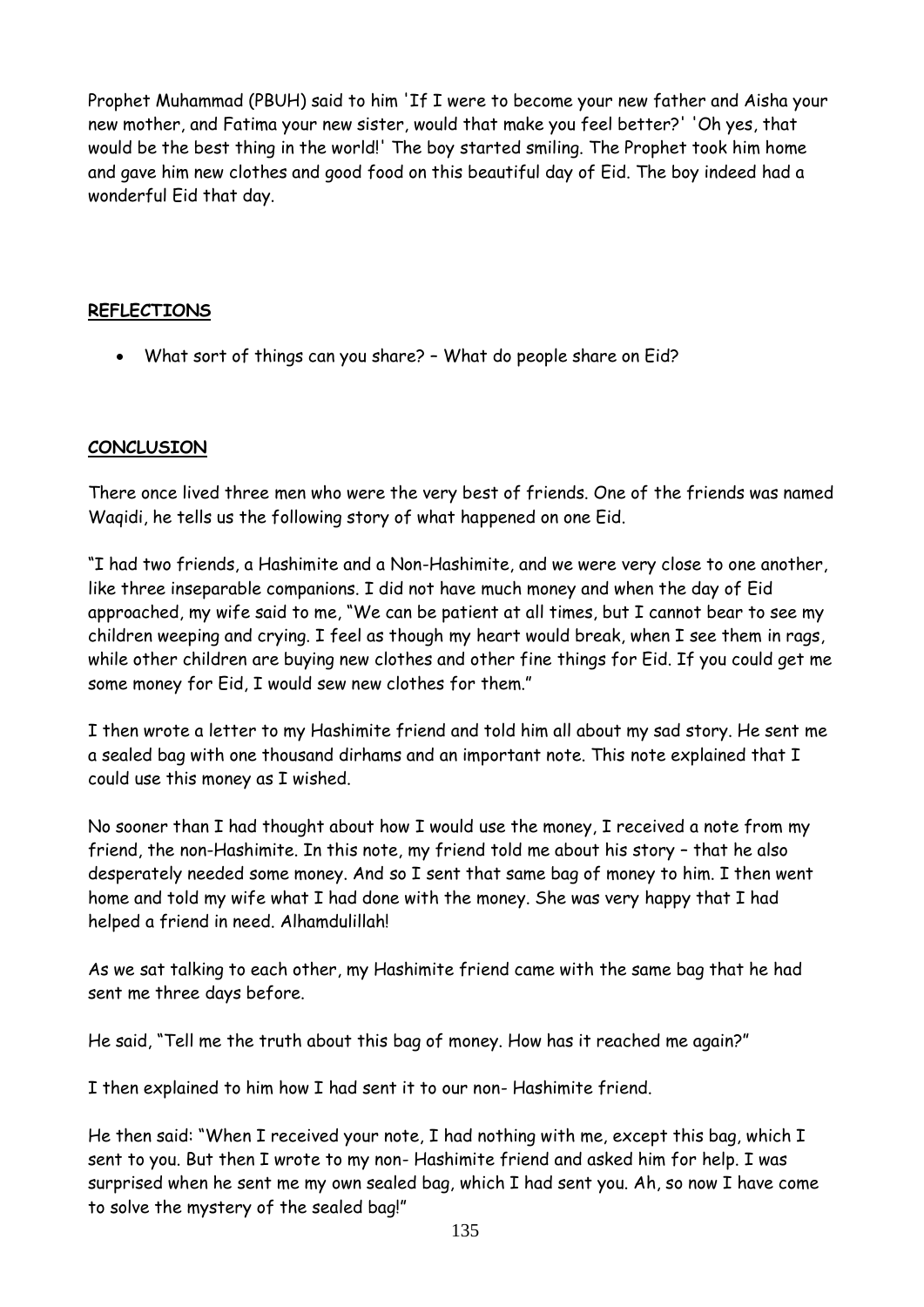#### **PRAYER**

#### AFTER ARABIC DUA SAY

#### OH ALLAH,

You are Rahman & Raheem, the most merciful and most kind. Have mercy on us and forgive us for the mistakes that we make. We make mistakes when we forget & we make mistakes on purpose. Help us to learn from our mistakes & become better people. Without your help we cannot do anything Oh Allah. Oh Allah help us to share your blessing with those less fortunate. Oh Allah help us to show kindness and affection to your creation. Oh Allah we thank you for this joyous day of Eid. Oh Allah help us to share our happiness with others on this joyous day.

(10 seconds of silence for pupils to do their individual prayers)

Oh Allah you are the most powerful. Oh Allah you are Rahman, the most generous. Oh Allah accept our dua's.

#### **AMEEN**

أفالقالقالقا la lla lla l lalla llat n lal m **Fi** m la. E lal **Tal**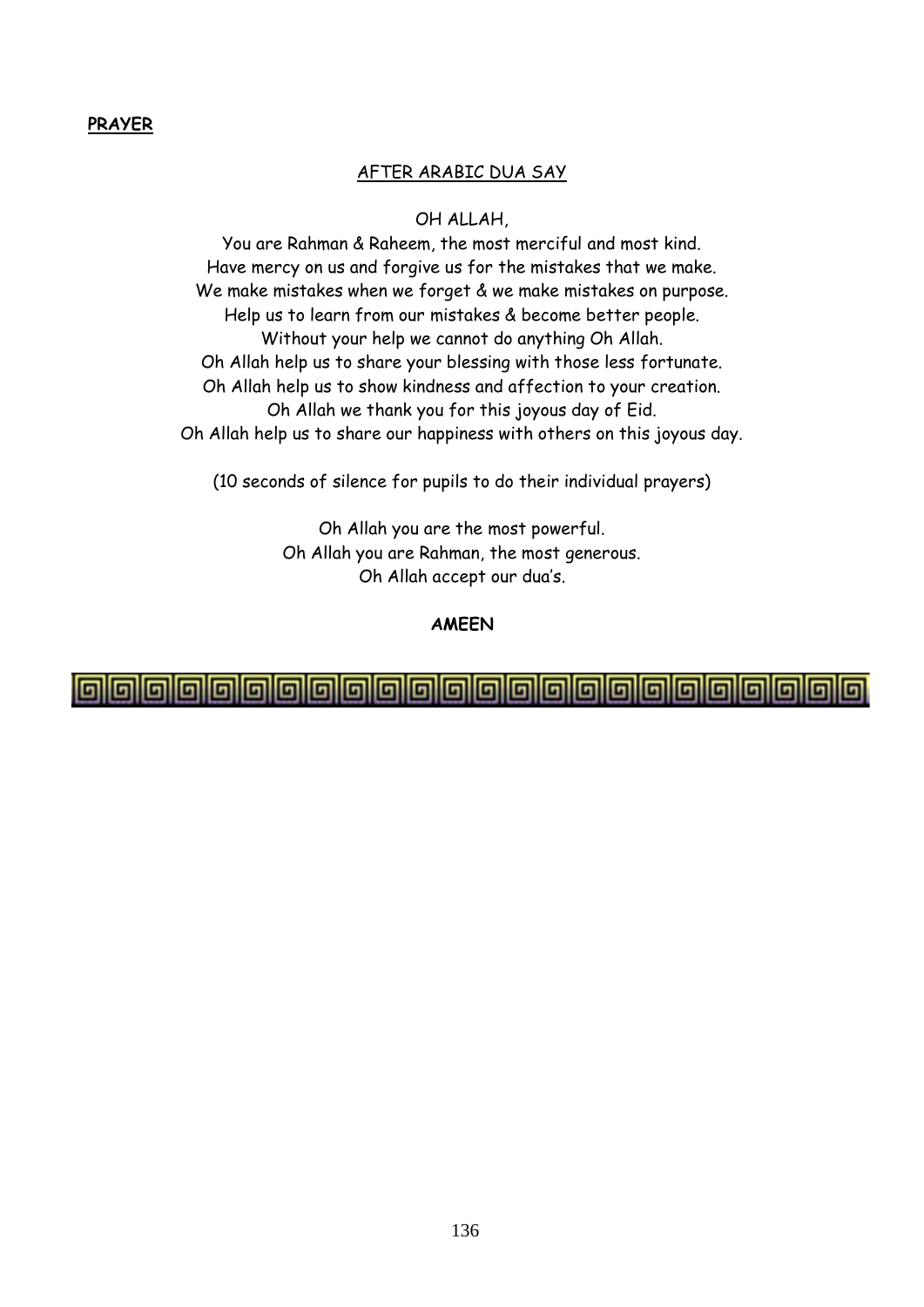## THEME  $58 - 26$ <sup>th</sup> Shawwal

# Journey to Taif

#### **Aim**

To create awareness of the event of Prophet Muhammad's (PBUH) journey to Taif and some of its messages.

The Prophet Muhammad (PBUH) and his followers were kicked out of their homeland and had to live in the dessert for three years. During this time the Muslims suffered tremendously. There was hardly any water and due to a lack of food many people tied rocks to their stomachs to keep them in.

Khadijah, the prophet's wife, became very weak and died. This happened in 619 A.D., the year that became known as the 'Year of Sorrow'. Soon after this, the Prophet Muhammad's uncle and protector, Abu-talib, also died. Abu-talib had protected Prophet Muhammad (PBUH) against his enemies.

The Prophet's (PBUH) enemies began to treat him worse than ever before. Even small children insulted him. One young man actually threw some filth on the Prophet's head, but the Prophet (PBUH) went home without making anything of it. When one of his daughters rushed, weeping, to wash it away, he comforted her saying, 'Do not weep my little girl, for Allah will protect your father.'

The prophet therefore, decided to travel to Taif where he hoped to find a new home. Taif is a fertile green area around Makkah in Saudi Arabia. It has plenty of fruit gardens and a pleasant climate.

He walked all the way to the town, which was 70km away. Not only did they take no notice of what he said, but they also laughed at him and ordered their children to insult him and pelt him with stones.

When he managed to be rid of them, he took shelter and rested under the shadow of a grape tree. So much did the prophet bleed that when he attempted to take his slippers off they were stuck to his feet because of the blood drying.

This event angered Allah, who sent two angels down, the angels asked the prophet if he wants they will join the hills on either side of Taif and crush the people. Prophet Muhammad (PBUH) refused and said that he has been sent as a mercy to people. He raised his face toward the sky and said:

**"Oh God! I complain to Thee for my inability."**

**"Oh God! I pray to Thee to lead these people to the right path."**

**"Oh God! You are the Forgiver and Kind".**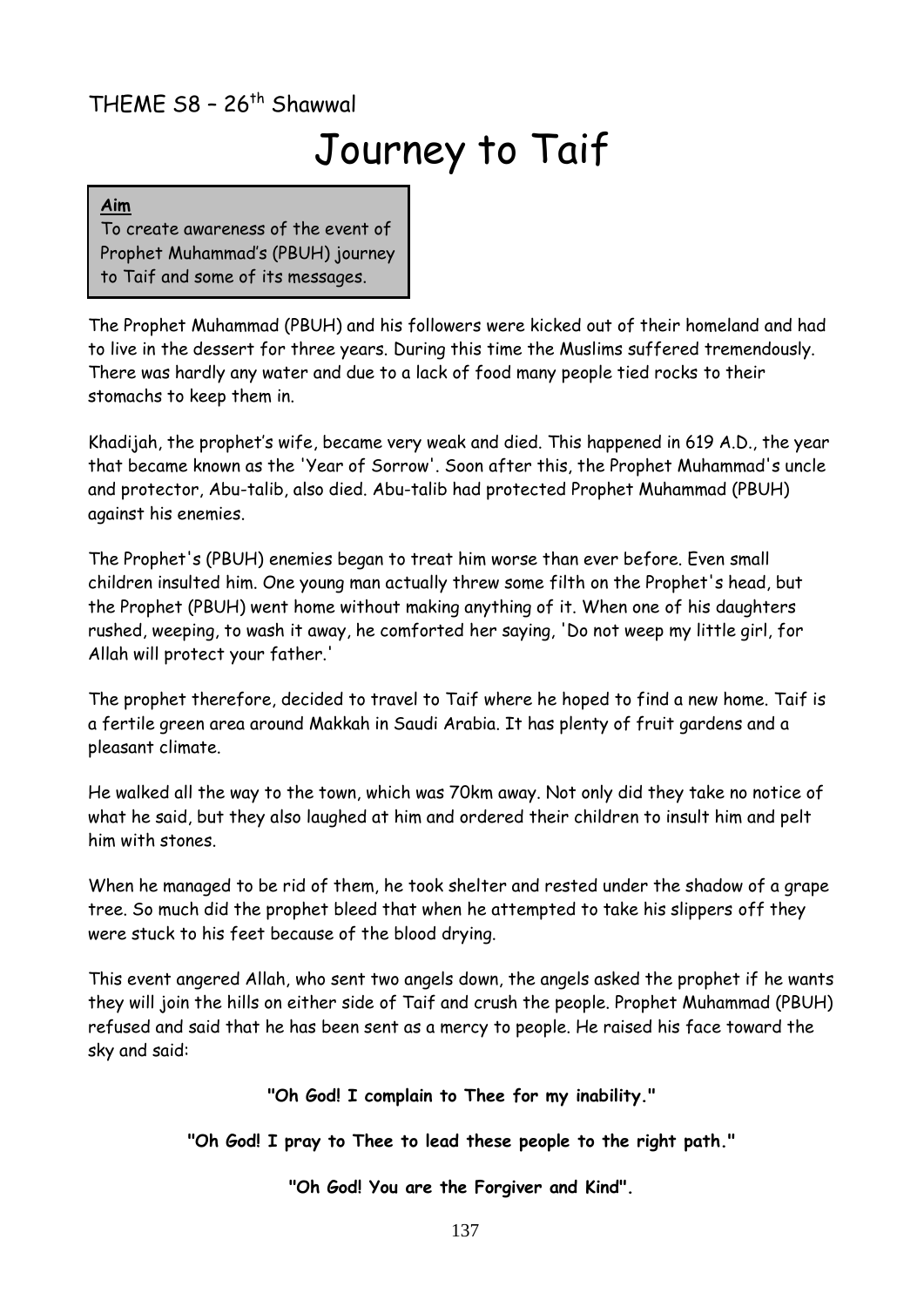Incidentally Utba and his brother Shaiba were in the same garden. On hearing this prayer of the Prophet, they felt sorry.

They called their servant Adas and gave him a plate full of sweet grapes and asked him to deliver them to the Prophet so that he may recover from fatigue.

Adas took the plate of grapes and presented it to the Prophet. Before he started eating the grapes, the Prophet said "Bismillah" (in the name of one God).

Adas was an Iraqi Arab. On hearing this, he began to wonder and asked what are these words. "I have never heard them before!"

Prophet Muhammad (s) asked, "Where are you from?"

Adas replied, "I have come from Nainawa"

The Prophet asked, "Have you heard of the Prophet Yunus (Jonah) (PBUH)?"

Adas said, "Yes! Yunus was a Prophet. But why have you mentioned his name to me?"

The Prophet (PBUH) replied, "I, like Yunus, also am a Prophet and have come from the One God for the guidance of mankind."

Adas became attracted towards him because of his kindness and good character. With tearful eyes he said: "Oh Muhammad I put my faith in your Prophethood, because no one would be willing to face such torture and trouble unless he was on the right path and had come to lead others on the path!"

This is how Adas, accepted the religion of Islam whilst under the shadow of a grape tree.

This day the Prophet Muhammad (PBUH) remembered as the saddest day of his life, the day he was stoned by children.

## **REFLECTIONS**

- Look at the hardships the Muslims went through because of their faith, through hunger they tied rocks to their stomachs.
- What would your reaction be to people who stone you?
- Many people who are on the straight path go through struggles?

## **CONCLUSION**

Some of us get angry and retaliate over the slightest of things. Someone swears at us and we swear back harsher. Some one touches us slightly and we hit them back hard. Look at the way Prophet Muhammad (PBUH) behaved. He is the best example of how you should behave. People threw stones at him but he turned around and prayed for them. He is bleeding and in pain but he still has the strength to tell the people about Allah.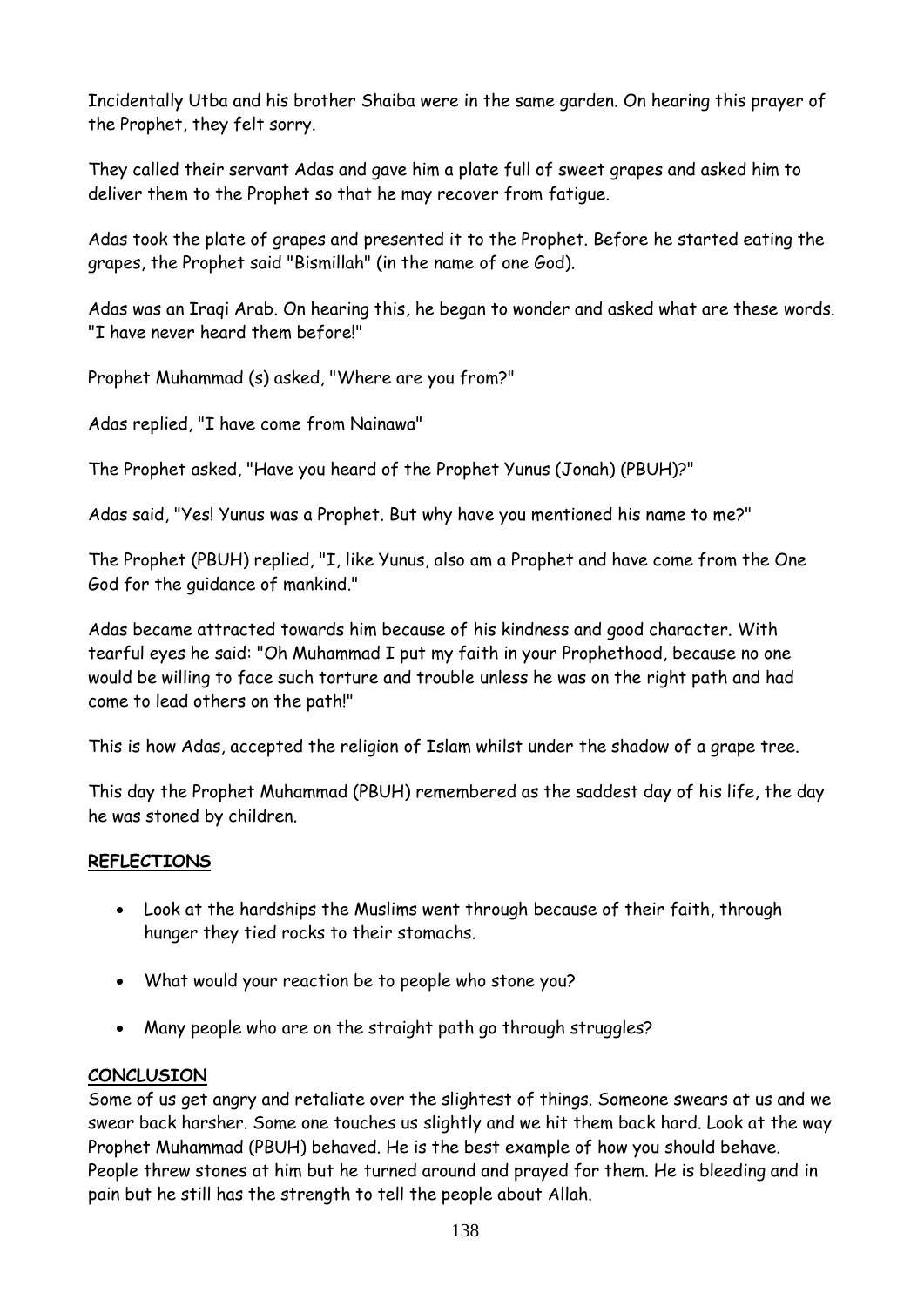#### **PRAYER**

#### AFTER ARABIC DUA SAY

#### OH ALLAH,

You are Rahman & Raheem, the most merciful and most kind. Have mercy on us and forgive us for the mistakes that we make. We make mistakes when we forget & we make mistakes on purpose. Help us to learn from our mistakes & become better people. Without your help we cannot do anything Oh Allah. Oh Allah give us the ability to show forgiveness and mercy to your creation. Oh Allah clean our hearts from any dislike ness we may have towards others. Oh Allah give me the strength to show forbearance and patience during the struggles we may face during our lifetimes.

(10 seconds of silence for pupils to do their individual prayers)

Oh Allah you are the most powerful. Oh Allah you are Rahman, the most generous. Oh Allah accept our dua's.

#### **AMEEN**

أفالقالقالقا **न ज** المازمازها lalla llat ml lal l on **Fi** m. la. **Tal**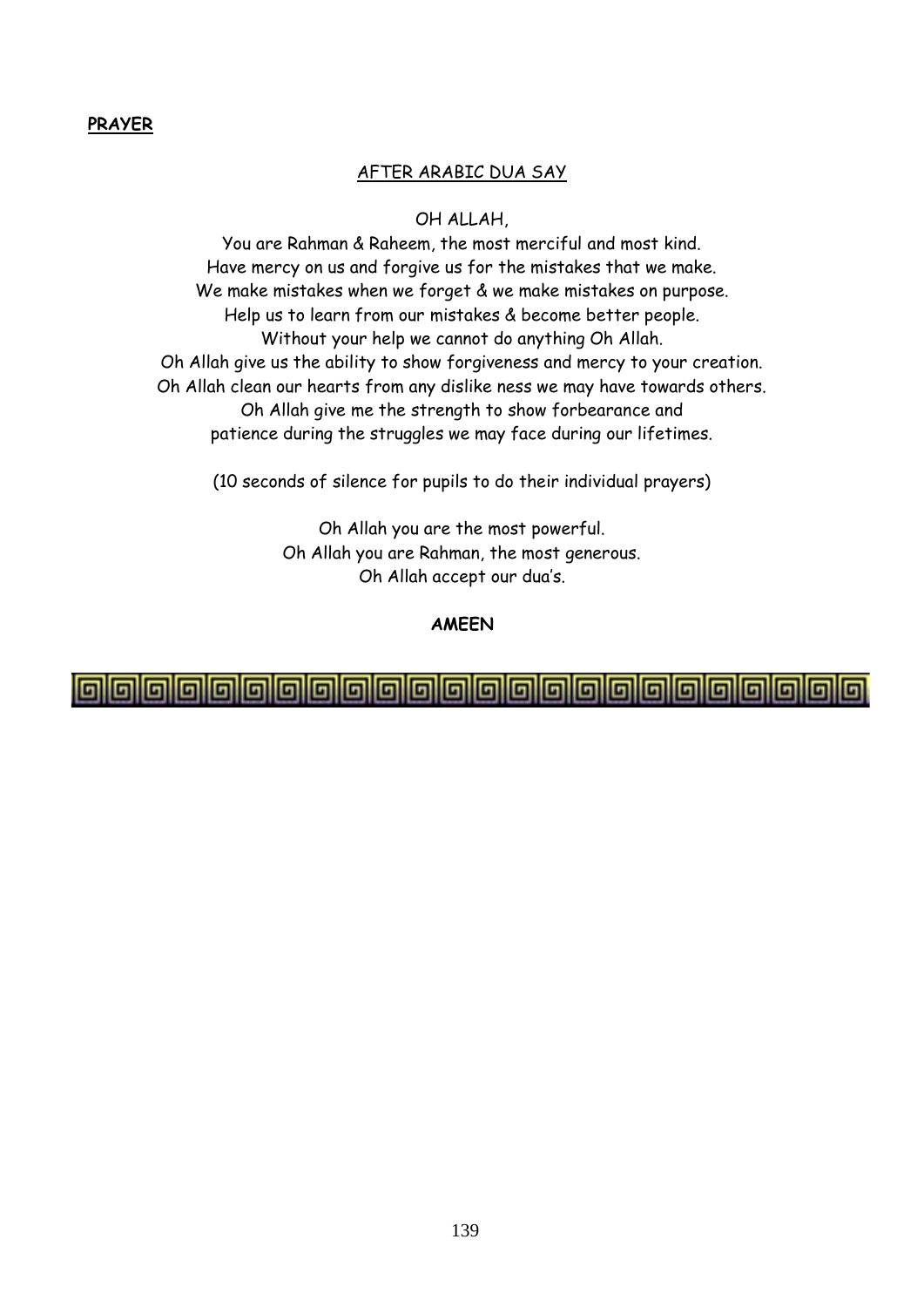## THEME S9 – Hajj 1 Prophet Abraham (PBUH)

**Aim**

To create awareness of how the events of Hajj are linked with Prophet Abraham (PBUH)

The main feature in the city of Makkah is a curious, box-like building in the centre of town called the Kaabah or Cube. It is a holy place that was first built by the first human being ever created, Prophet Adam (PBUH), but with time it was destroyed and forgotten Four thousand years ago, the valley of Makkah was a dry and uninhabited place. It was a dry dessert and no one lived there. That is, until one day when a man brought his wife and young son there and told them this was their new home.

The man was Prophet Abraham (PBUH), who was instructed by Allah to bring his second wife Hagar and their child Ishmail, from Palestine to leave them in the dessert in Arabia. Prophet Abraham (PBUH) left his own wife and his own child in Mecca in the middle of the dessert with some food supplies and water only because Allah instructed him.

According to the Holy Quran, he prayed:

## **O Allah! I have left part of my family in a valley where nothing grows. So make the hearts of the people kind towards them and provide them with fruits so that they may be grateful.** (Quran 14:37)

But the supplies quickly ran out and within a few days Hagar and her son were beginning to suffer the effects of thirst and sunburn.

Hagar was desperate to find help. There were two hills, Safa and Marwa, one on either side of the valley. Hagar climbed first one, then the other, looking in all directions to find help. She saw nothing. Desperate, she ran from hill to hill seven times, searching in case she had missed any sign.

Sadly she returned to her son. She collapsed by Ishmail and prayed to Allah to save them. Next to the little Ishmail's feet, a water spring gushed forth from the earth. The water was cool and sweet. Hagar and Ishmail were saved. With their water supply secure, they were able to trade water with wandering nomads for food and other supplies. This water supply became to be known as the well of Zam Zam**.** Because of the spring of Zam Zam, many people came to live there and soon Makkah became the centre of Arabia. The Well of Zamzam is still visited by Muslims on pilgrimage today.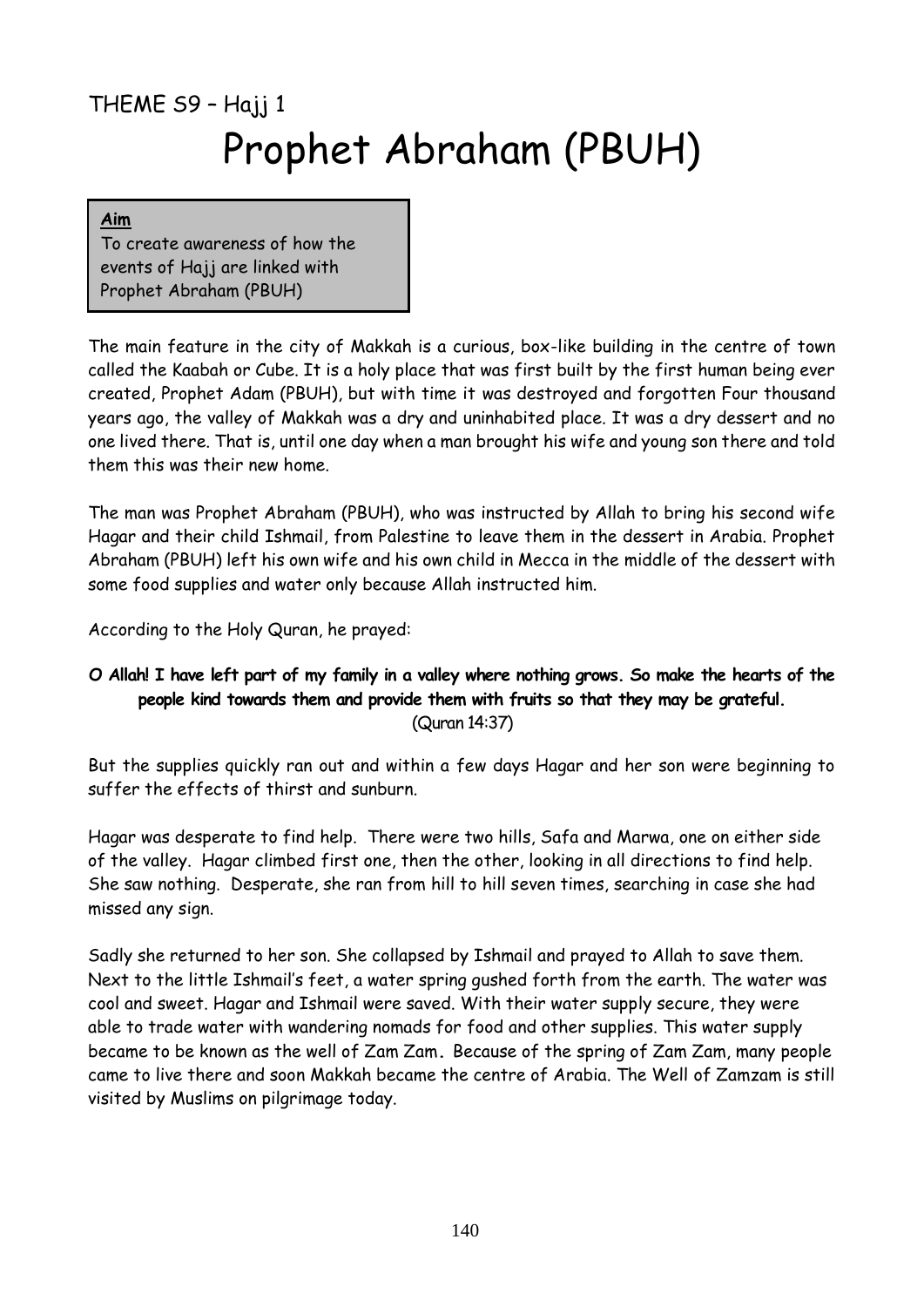One day the Prophet Abraham (PBUH) had a dream asking him to sacrifice the thing he loved the most. The Prophet knew that Allah was asking him to sacrifice his son Ishmail. Prophet Abraham (PBUH) sharpened his knife and took Ishmail by the hand and went to offer him as a sacrifice as instructed by Allah in his dream. On the way Abraham told Ishmail what he was about to do and why. Ishmail advised his father to carry out the command of Allah and he will be patient making sure that he will not make a sound.

On the way a person confronted Prophet Abraham (PBUH) and tried to stop him and remind him how much he loved Ishmail. The Prophet Abraham (PBUH) recognised this individual as the Devil and chased him away by throwing stones at him. The devil came back again to stop Abraham but was again chased away by stones. The Devil tried once more but had the same result.

When Abraham reached the place where he intended to make the sacrifice, he laid Ishmail down and tied his own eyes. He then placed the knife on Ishmail's throat and began to cut but the knife would not cut. Abraham carried on trying to cut and eventually he succeeded in cutting. When the Prophet Abraham (PBUH) untied his own eyes, to his amazement he saw Ishmail standing next to him with no cuts on him. What Abraham had actually cut was a Lamb that Allah had sent from Heaven and replaced the little Ishmail with. Allah then revealed to Abraham that he had succeeded in his test.

By Allah's command Prophet Abraham and Prophet Ishmail (PBUT) built a house that was to be used for those who wanted to worship Allah. They were told exactly where and how to build it. It was to be erected by the well of Zamzam and built in the shape of a cube. In its eastern corner was to be placed a black stone that had fallen to earth from heaven. An angel brought the stone to them from the hill of Abu Qubays.

Prophet Abraham and Prophet Ishmail (PBUT) worked hard and as they did so they prayed to Allah to send a Prophet from among their descendants. And when Prophet Abraham and Prophet Ishmail (PBUT) were raising the foundations of the House, (Abraham prayed):

## **Our Lord! And raise up in their midst a messenger from among them who shall recite unto them Thy revelations, and shall instruct them in the Scripture and in wisdom and shall make them grow.**

(Quran 2.127-9)

When the Kabah was completed, Prophet Abraham (PBUH) walked around the kabah seven times to make sure everything was in place. Allah commanded Abraham to call mankind to pilgrimage to His Holy House. Abraham wondered how anyone could hear his call. Allah said, 'You call and I will bring them.' This was how the pilgrimage to the Kabah in Makkah was established and when Muslims make the pilgrimage today they continue to answer the age-old call of Prophet Abraham (PBUH).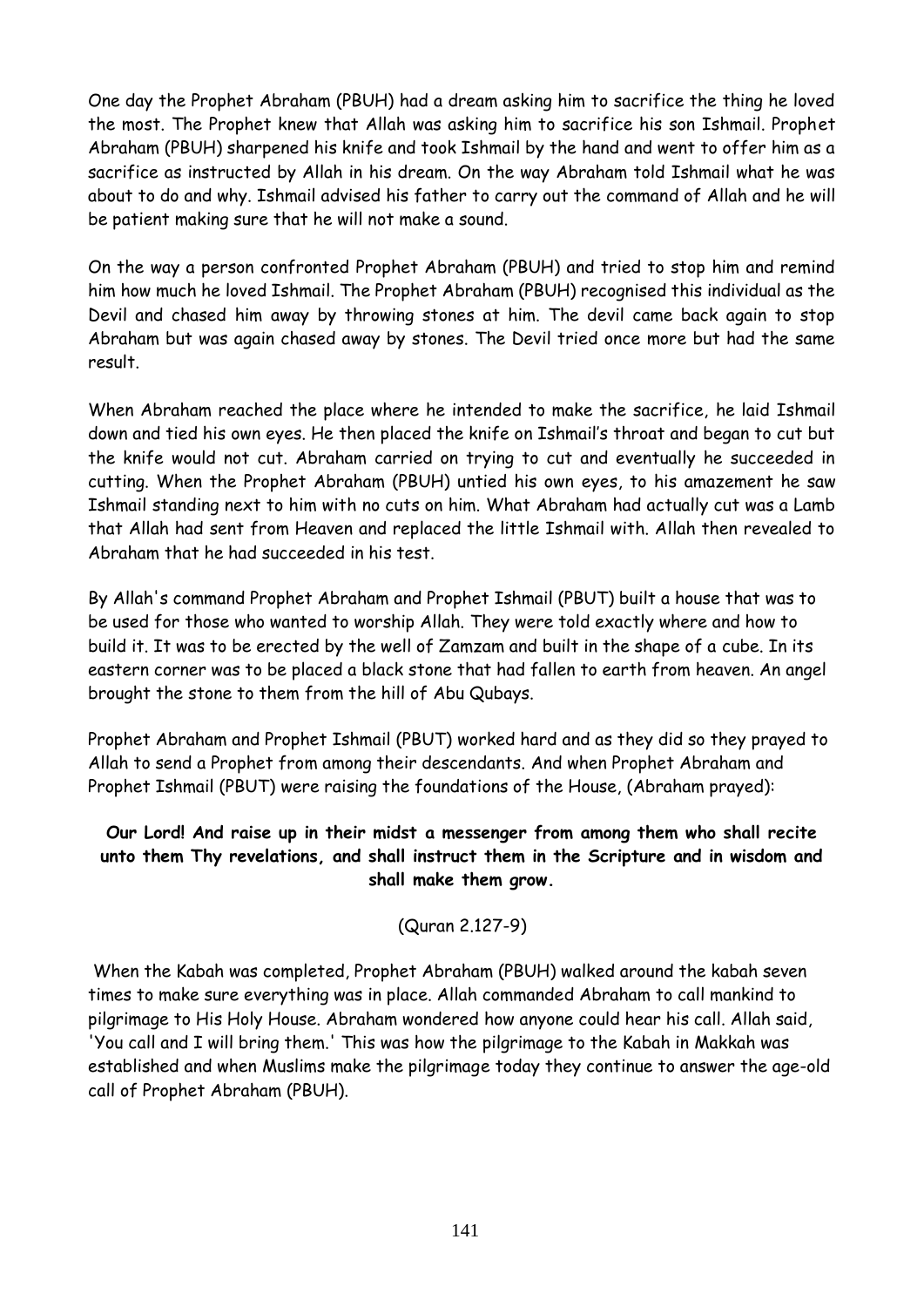#### **REFLECTIONS**

- Imajine standing next to the Kabah what will be going through your mind and how would you feel?
- What effect will hajj have on you if you went there and saw over 2.5 million people all dressed the same and all worshipping Allah together?

#### **CONCLUSION**

#### A hajj poem by the great Imam Ibn al-Qayyim al-Jawziyyah

#### **1. The Journey**

By Him whose House the loving pilgrims visit, Responding with ihram at the appointed limit, Uncovering their heads in total humility Before One to Whom faces bow in servility. They exclaim in the valleys, "We have responded to You - All Praise is Yours, and Kingdom too!" You see them on their mounts, hair dusty and dishevelled, Yet never more content, never happier have they felt; Leaving homelands and families due to holy yearning, Unmoved are they by temptations of returning. Through plains and valleys, from near and far, Walking and riding, in submission to Allah.

#### **2. At the Ka'bah**

When they see His House - that magnificent sight For which the hearts of all creatures are set alight - It seems they've never felt tired before, For their discomfort and hardship is no more. Now for Allah, how many tears are issued, Each one being followed by a multitude? Vision cannot encompass this beautiful sight: Each glance returns with greater delight! He clothed it in Majesty, a magnificent garment; Embroidered it with Beauty, a wonderful ornament! The hearts all love the House therefore, Awed and humbled, in respect and honour.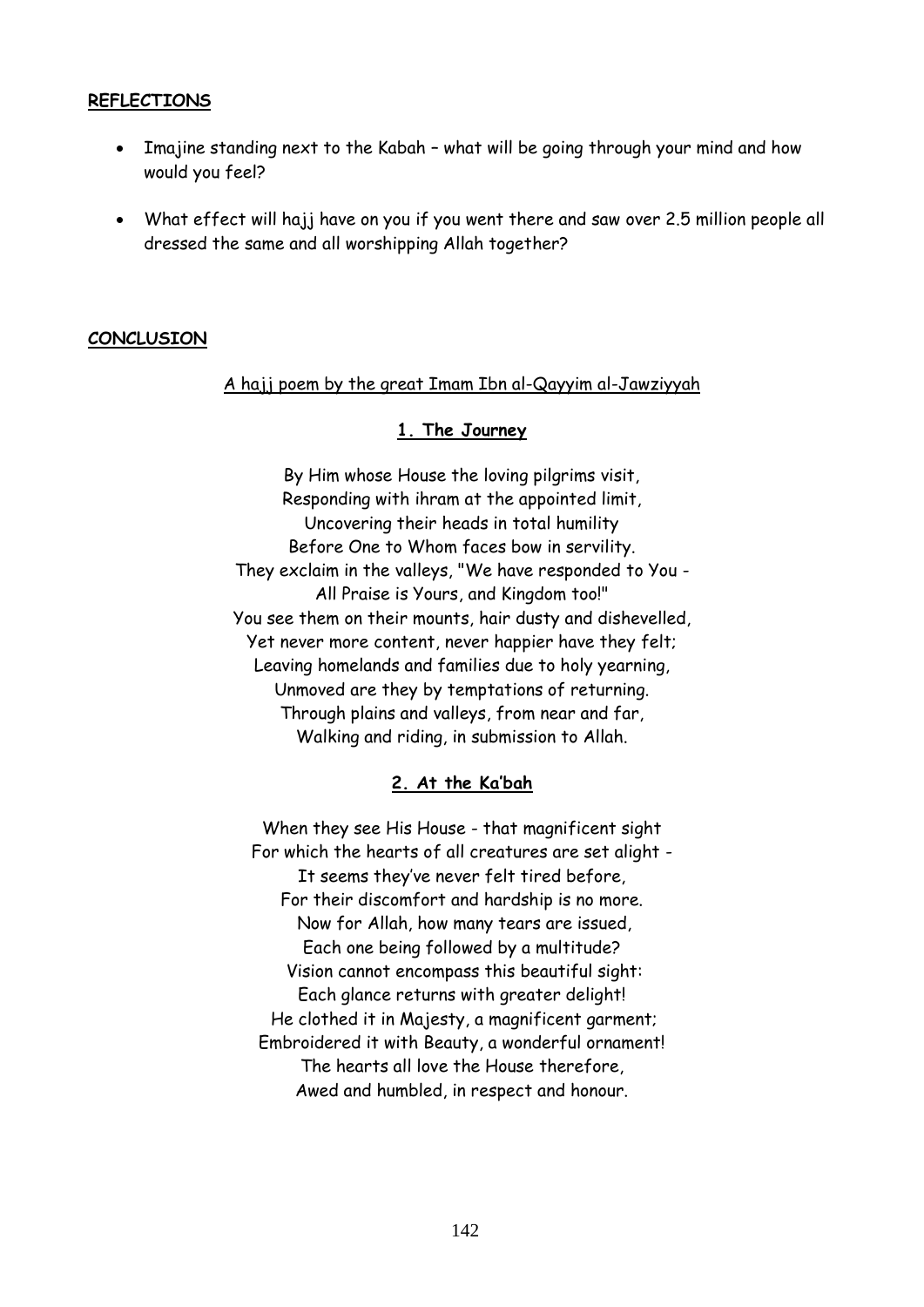#### **3. 'Arafat**

Now to 'Arafat, hoping for Mercy and Forgiveness From the One overflowing with Generosity and Kindness; Now for Allah is that Magnificent Standing Like, though lesser than, the Day of Reckoning. "My slaves have come to Me so lovingly, I'll be Generous and Merciful, willingly. So joyous news! O people of that standing, When sins are forgiven and Mercy is spreading; Now Satan is never known to lose such face: He's blameworthy, rejected, in utter disgrace. Such Forgiveness he never did see As granted by the Lord, and such Mercy!

#### **4. Muzdalifah & Mina**

Now to Muzdalifah, to spend the night In the Sacred Area, then Prayer at first light; Now on to the Great Pillar, which they need To stone at the time of the Prayer of 'Id; Now to their tents for the sacrifice prepared, Reviving the tradition of a Father revered. If sacrificing themselves were Allah's demand, They would respond, submitting to the command; They discipline themselves, presenting the head for a shave: Bringing humility and happiness to the obedient slave.

> He invites them again to visit His House: What honour and welcome this visit allows!

#### **5. Mina**

Then they return to Mina, each to his tent, Every minute wish is granted, and they are content; They stay there a day, then another, then a third, They're allowed to depart early, but to stay is preferred; They stone the pillars daily after the sun's decline, With a slogan of Takbir in the presence of the Divine! If only you could see their standing there: Palms outstretched, hoping for Mercy's share! "O Lord! O Lord! Knowing as You do That we hope for no-one, only You! Then grant our wish, O You All-Knowing, We pray for Your Mercy overflowing."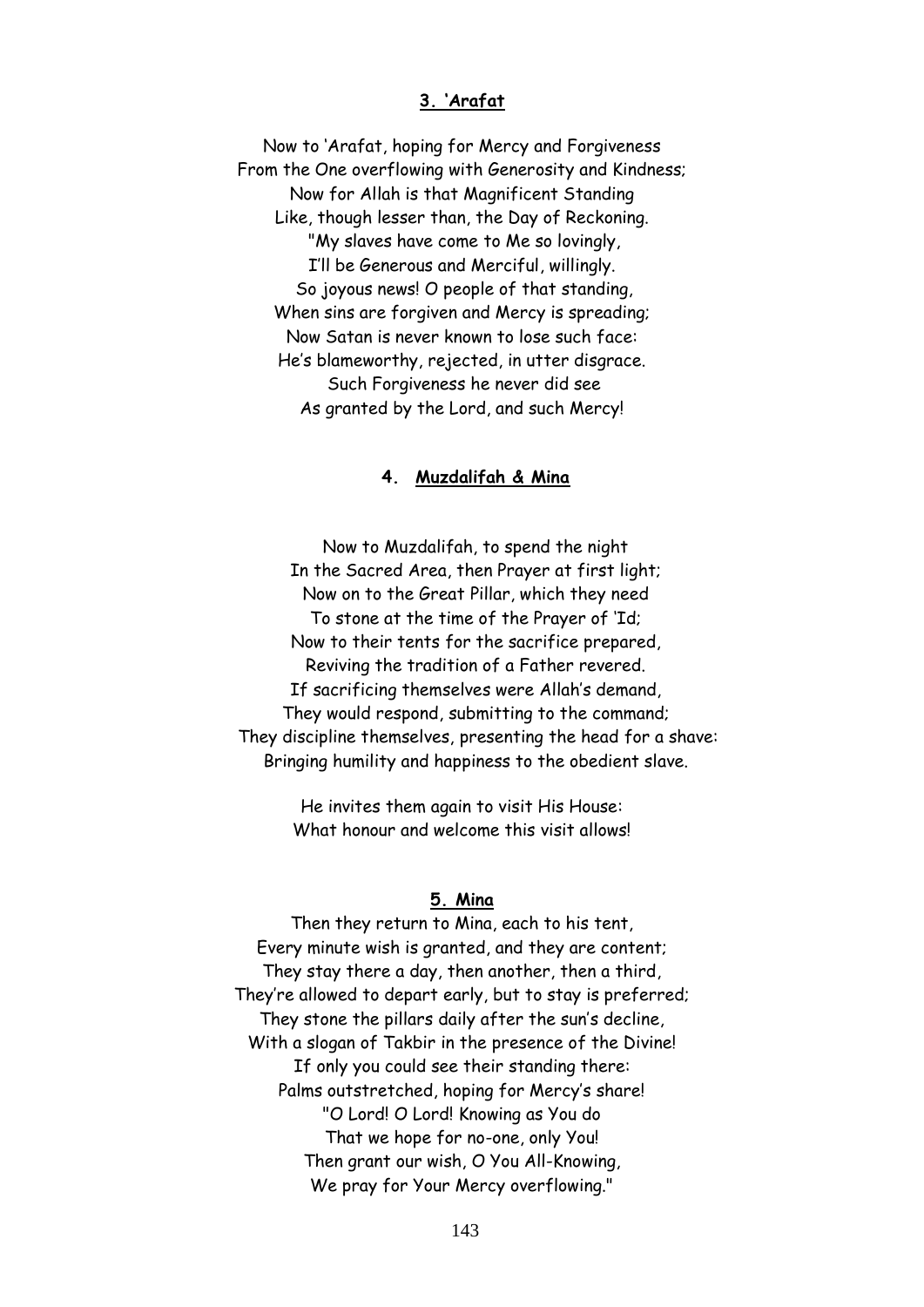## **5. The Farewell Tawaf**

When they've achieved at Mina all their gains, Once more they fill the valleys and plains: To the Ka'bah, the Sacred House, by the end of the day, To circle it seven times, and then to Pray. When departure nears and they are certain Now for Allah are the eyes that swell, And for Allah are the heavy hearts that turn Into cauldrons of desire where fire does burn; "I depart, but there remains for You my yearning, My fire of grief is raging and burning; I bid farewell, but longing pulls my reins - My heart is encamped in Your eternal plains!"

#### **PRAYER**

#### AFTER ARABIC DUA SAY

OH ALLAH,

You are Rahman & Raheem, the most merciful and most kind. Have mercy on us and forgive us for the mistakes that we make. We make mistakes when we forget & we make mistakes on purpose. Help us to learn from our mistakes & become better people. Without your help we cannot do anything Oh Allah. Oh Allah Muslims from four corners of the world, different races, colours, cultures and backgrounds are gathering to worship you. Oh Allah like they are uniting in Makkah, unite our hearts in our school and our community and make us one.

(10 seconds of silence for pupils to do their individual prayers)

Oh Allah you are the most powerful. Oh Allah you are Rahman, the most generous. Oh Allah accept our dua's.

#### **AMEEN**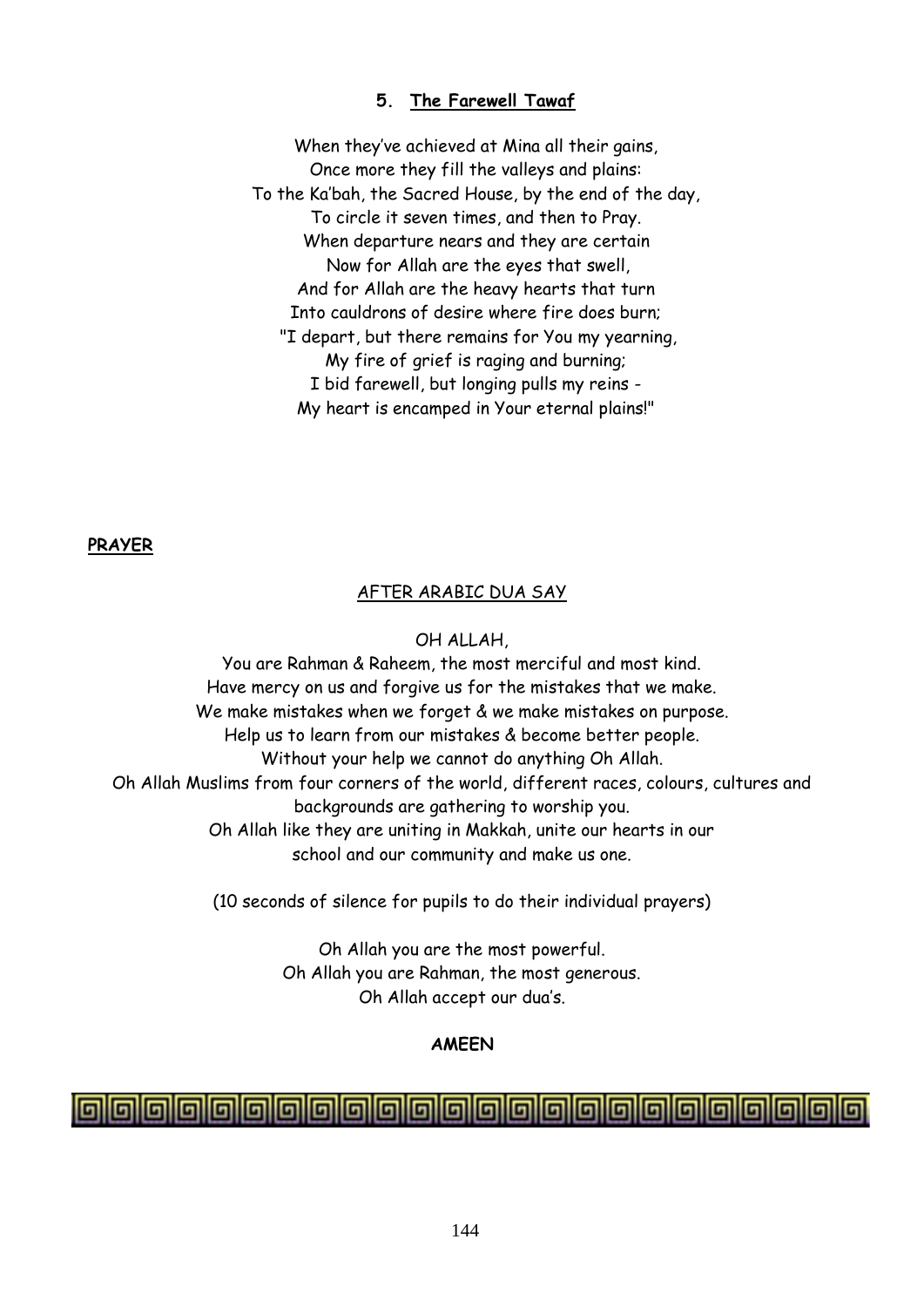# THEME S10 – Hajj 2 All equal before Allah (Malcolm X)

#### **Aim**

To show how Hajj shows equality through the example of Malcolm X.

In his early years, Malcolm X became a member of Nation of Islam, a religion that borrowed basic ideas from the teachings of Islam and combined them with racist views regarding whites taught by their Prophet Elijah Mohammed.

Malcolm X was a very influential and prominent priest for the Nation of Islam. Under the teachings of Elijah Mohammed, Malcolm X had targeted all whites and blamed them for position of blacks in society. He had referred to whites as devils that sought to lower the standards of blacks even more.

However, Mr. Mohammed and his Nation of Islam turned against Malcolm when he questioned some of the beliefs and actions of Elijah Mohammed. This uncertainty forced Malcolm to embark on a quest over seas to find his true beliefs.

Upon his arrival to Arabia, he found a truly different society, where race played no factor on a person's status. This made a very positive change in Malcolm X's beliefs. This unity of human kind had forced Malcolm to change many of his ideas including his beliefs about the solution to the racial problem in America.

When he was in Makkah, Al-Hajj Malik El-Shabazz wrote a letter to his loyal assistants in Harlem... from his heart:

*"Never have I witnessed such sincere hospitality and overwhelming spirit of true brotherhood as is practiced by people of all colours and races here in this ancient Holy Land, the home of Abraham, Muhammad and all the other Prophets of the Holy Scriptures. For the past week, I have been utterly speechless and spellbound by the graciousness I see displayed all around me by people of all colours.* 

*"I have been blessed to visit the Holy City of Makkah, I have made my seven circuits around the Kabah. There were tens of thousands of pilgrims, from all over the world. They were of all colours, from blue-eyed blondes to black-skinned Africans. But we were all participating in the same ritual, displaying a spirit of unity and brotherhood that my experiences in America had led me to believe never could exist."*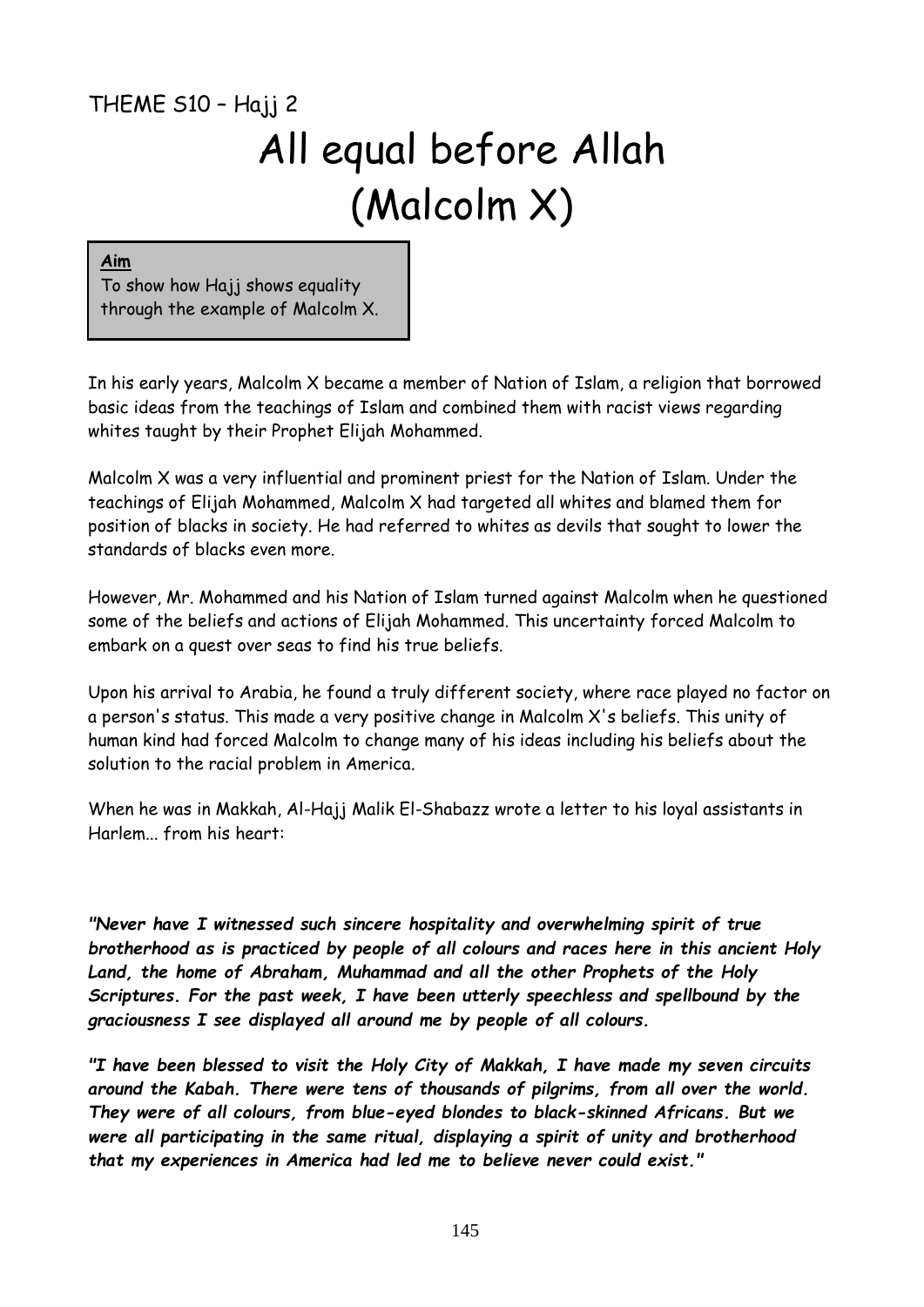*"America needs to understand Islam, because this is the one religion that erases from its society the race problem. I have never before seen sincere and true brotherhood practiced by all colours together, irrespective of their colour."* 

*"During the past eleven days here in the Muslim world, I have eaten from the same plate, drunk from the same glass, and slept on the same rug - while praying to the same God - with fellow Muslims, whose eyes were the bluest of blue, whose hair was the blondest of blond, and whose skin was the whitest of white. And in the words and in the deeds of the white Muslims, I felt the same sincerity that I felt among the black African Muslims of Nigeria, Sudan and Ghana."* 

*"We were truly all the same (brothers) - because their belief in one God."* 

*"All praise is due to Allah, the Lord of all the Worlds.* 

*Sincerely,* 

*Al-Hajj Malik El-Shabazz* 

*(Malcolm X)* 

#### **REFLECTIONS**

- Do you know when racism happens? How do you react?
- Many battles have been fought between religious people because they cannot tolerate each other's beliefs- is this right?
- At what point does pride in your own culture become dangerous?

#### **CONCLUSION**

Islam's greatest contribution to mankind was the abolition and extinction of distinction based on race and colour. The Holy Quran declared:

**"Mankind were one community, then they differed among themselves, so God raised Prophets as bearers of good tidings and as warners..."** (Quran 2:213)

**"O mankind! We have created you from a male and a female; and made you into nations and tribes, that you might get to know one another. The noblest of you, in the sight of God, is he who is the most righteous. God is All-Knowing and Wise."** (Quran 49:13)

146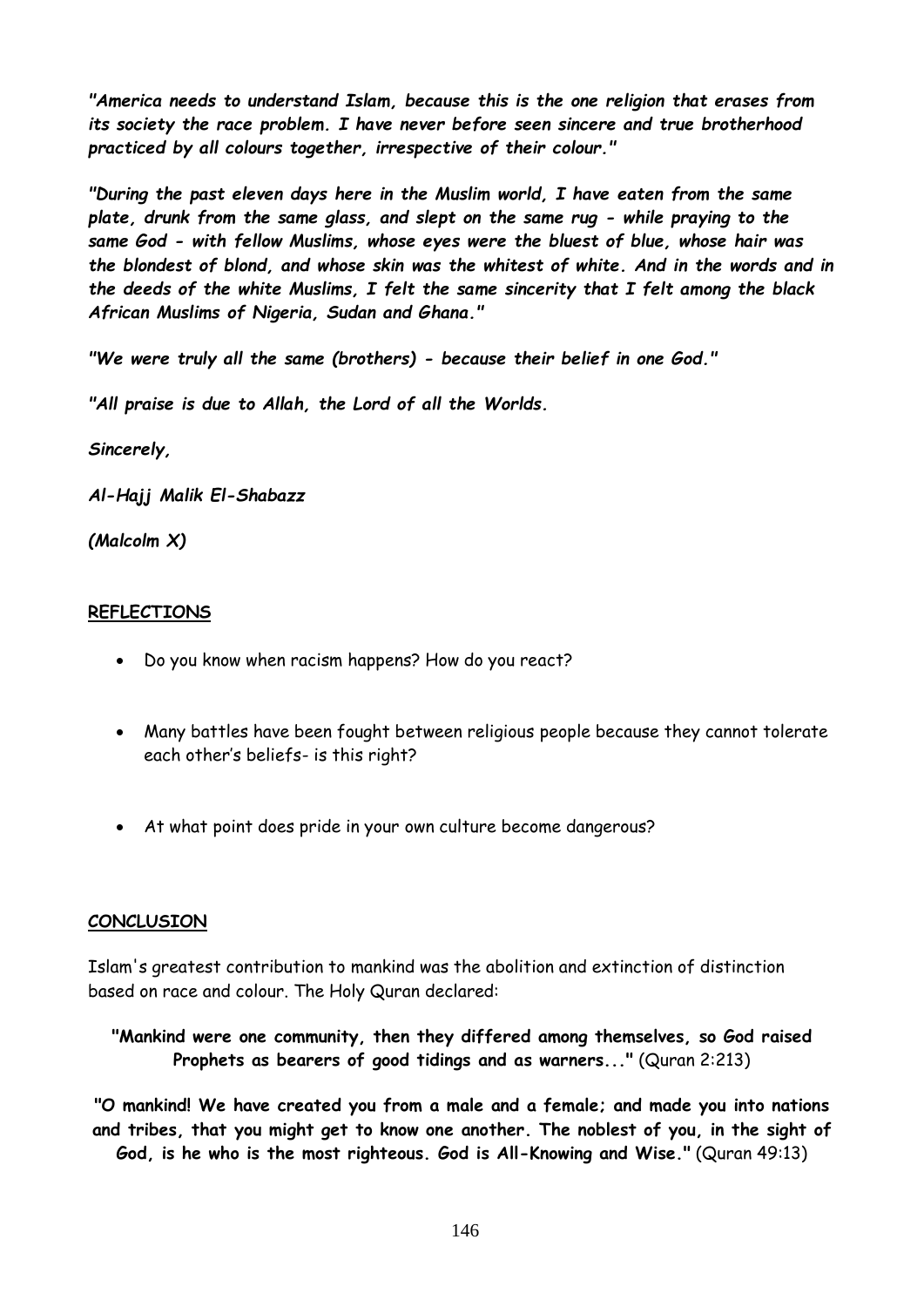From the above verses, it is clear that the whole of humanity from its diverse races was originally one, deriving its existence from One Creator, and that all barriers that separate humanity by race and colour must vanish and the superiority of a person be judged by his conduct only.

Malik Shabazz entered the real Islam as a result of his journey to Makkah. In Islam he became moderate and conciliatory. He shed his racism.

The legacy of Malcolm X is the real Islam taught to us by the Prophet Muhammad (PBUH). Malik Shabazz or Malcolm X was assassinated because of his true Islamic belief. All Muslims shall remember Malik Shabazz as a martyr.

## **PRAYER**

## AFTER ARABIC DUA SAY

## OH ALLAH,

You are Rahman & Raheem, the most merciful and most kind. Have mercy on us and forgive us for the mistakes that we make. We make mistakes when we forget & we make mistakes on purpose. Help us to learn from our mistakes & become better people. Without your help we cannot do anything Oh Allah. Oh Allah Muslims from four corners of the world, different races, colours, cultures and backgrounds are gathering to worship you. Oh Allah like they are uniting in Makkah, unite our hearts in our school and our community and make us one. Oh Allah clean our hearts, school and community from the evil cancer of Racism.

(10 seconds of silence for pupils to do their individual prayers)

Oh Allah you are the most powerful. Oh Allah you are Rahman, the most generous. Oh Allah accept our dua's.

## **AMEEN**

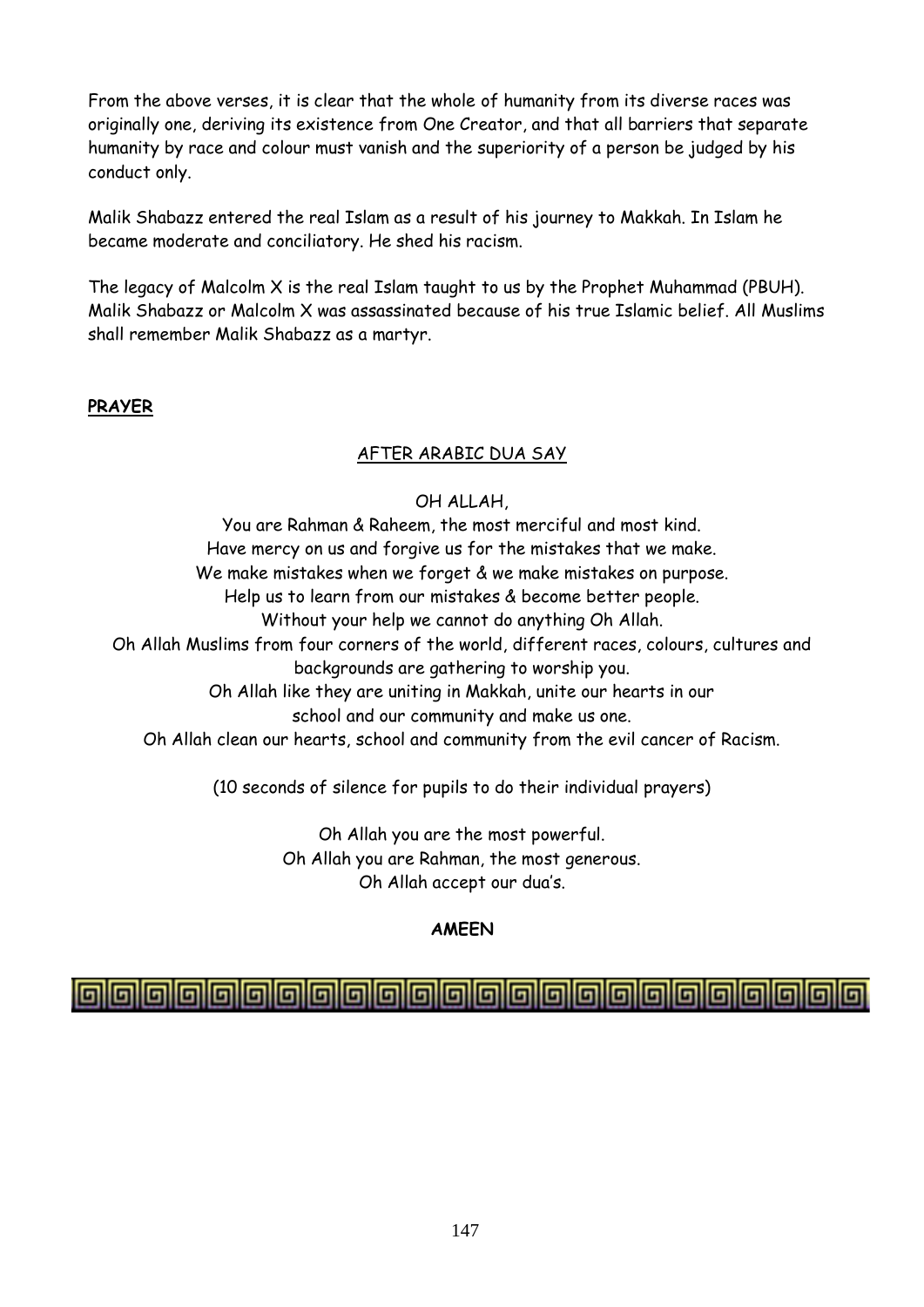## THEME S11 – Hajj 3 Prophets last speech

**Aim**

To go through Prophet Muhammad's (PBUH) last sermon given at Hajj and its messages.

In the tenth year of the Hijra, Prophet Muhammad (PBUH) made his last pilgrimage to Makkah and delivered his farewell sermon to a congregation of about 120,000 Muslims.

## **The Last Sermon of the Prophet Muhammad (PBUH)**

**"O people, lend me an attentive ear. For I know not if I will be with you after this year.**

**Just as you regard this month and day sacred, also regard the life and property of every person sacred. Return the goods that you have got to their rightful owners.**

**Hurt no one, so that no one may hurt you. Remember that you will indeed meet your lord and he will indeed reckon your deeds. Beware of Satan for the safety of your religion.** 

**O Men, it is true that you have some rights over your women but they also have rights over you. Make sure that you give them their rights for they are your partners and your committed helpers.**

**O people listen to me carefully, Worship God alone, Pray five times a day, give charity, Fast in Ramadan, and do Hajj if you can afford it.**

**All mankind is from Adam and Eve. A white person is not better than a black person, and a black person is not better than a white person. The best among you is the most pious and the one with the best actions.**

**Nothing is lawful for you that belongs to someone else, unless they give it to you freely and willingly.**

**Remember one day you will appear before God and answer for your deeds. So beware and do not go astray after I have gone.**

**O people I leave with you two things, The Quran and my example. Follow these and you will never go astray.**

**All those who listen to me shall pass on my words to others and those to others again; and may the last ones understand my words better than those who listen to me directly."**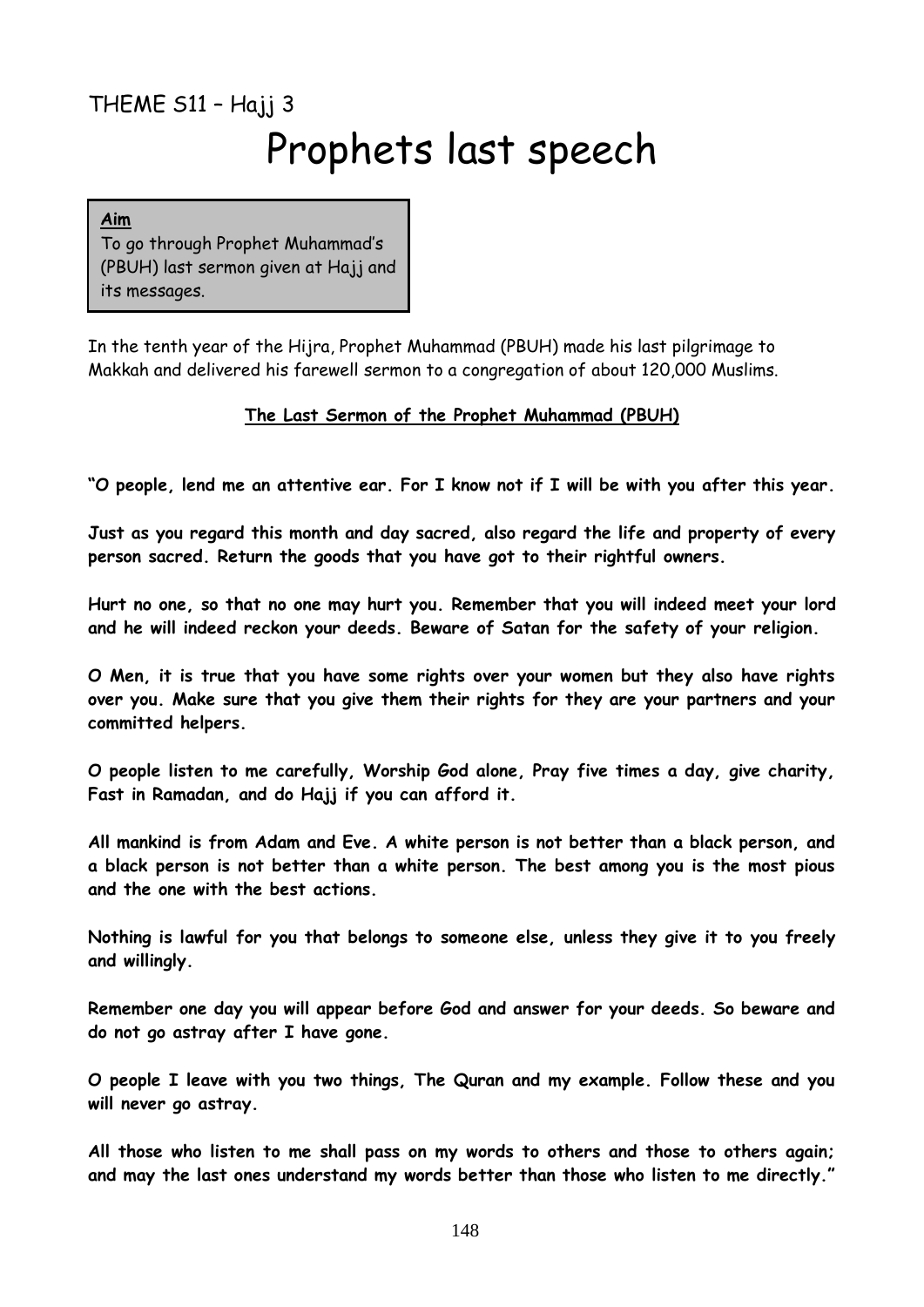Prophet Muhammad (PBUH) then looked towards the Sky and said

**"Be my witness O God, that I have given your message to your people."** 

On hearing this, the Muslims wept, for they knew that the end of the Prophet's life on earth must be near. It was so. Soon after, the Prophet (PBUH) fell ill, and died of fever in Madinah.

Thus, the Last Prophet of Allah left this world. His inspiring life recorded in the Hadith literature (the SUNNAH) remains an ever-shining model to all people of all time.

## **REFLECTIONS**

- Life & property of everyone is sacred like Hajj is sacred.
- No one is better than anyone else just because of the colour of his or her skin.

## **CONCLUSION**

Soon after this the Prophet Muhammad (PBUH) fell ill and died whilst he was lying in the chamber of Aisha (his wife). People gathered at the prophets mosque next to Aisha's chamber could not believe how can such a man die, Umar (2nd Caliph & close friend of Prophet Muhammad (PBUH)) pulled out his sword and said "whoever says the Prophet (PBUH) is dead, I will chop their head off."

Abu bakr (!st Caliph, close friend of the Prophet (PBUH) and Aisha's father) came out of Aisha's chamber and went up to the pulpit in the mosque and began to address the people, he said:

**"He who worships Muhammad let him know that Muhammad is dead. He who worships Allah, let him know that Allah is alive and will never die."**

**PRAYER**

## AFTER ARABIC DUA SAY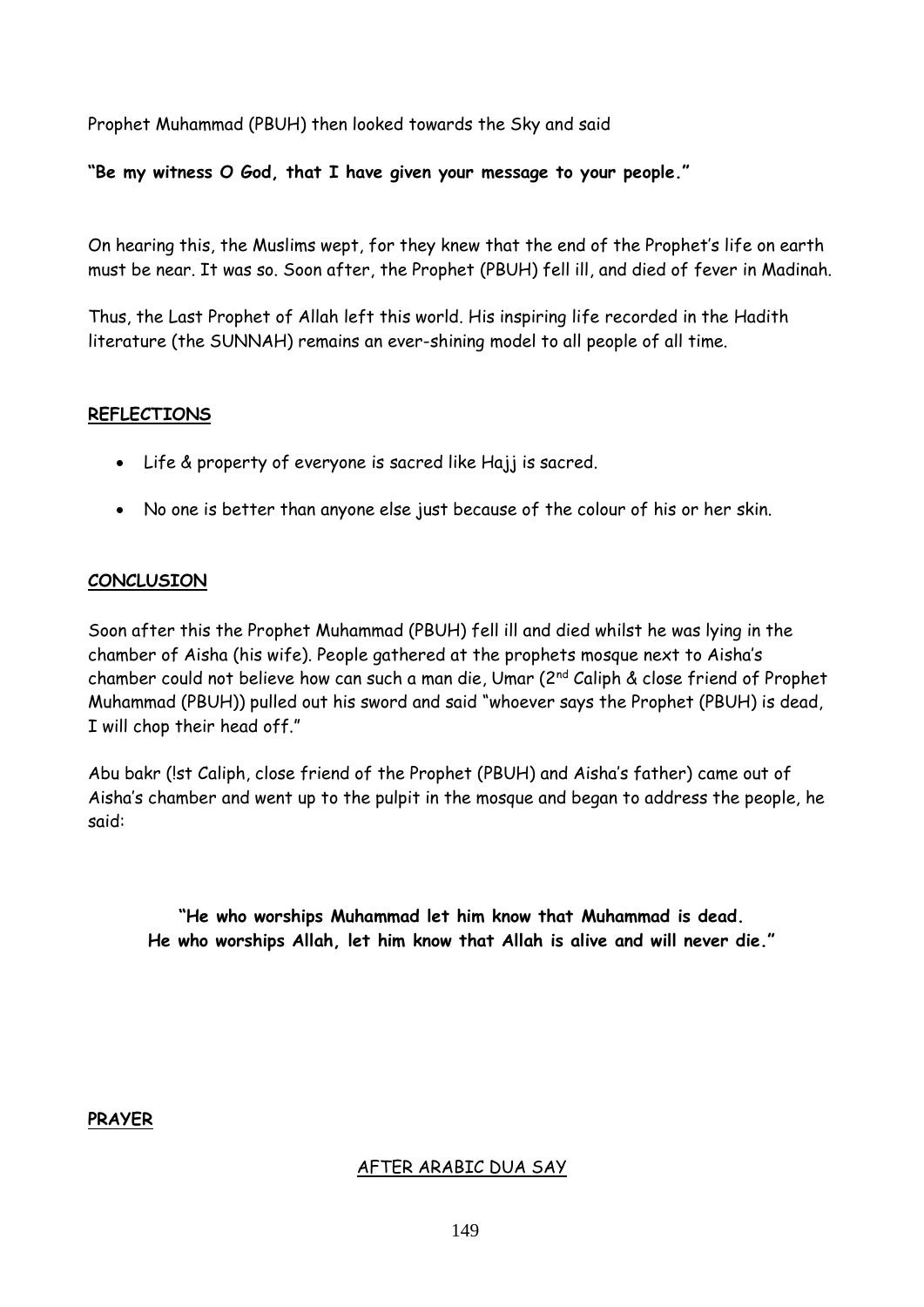## OH ALLAH,

You are Rahman & Raheem, the most merciful and most kind.

Have mercy on us and forgive us for the mistakes that we make.

We make mistakes when we forget & we make mistakes on purpose.

Help us to learn from our mistakes & become better people.

Without your help we cannot do anything Oh Allah.

Oh Allah Muslims from four corners of the world, different races, colours, cultures and

backgrounds have gathered to worship you.

Oh Allah like they are united in Makkah, unite our hearts in our

school and our community and make us one.

Oh Allah clean our hearts, school and community from the evil cancer of Racism.

Oh Allah help us to take heed from these final words of advice from our beloved prophet.

(10 seconds of silence for pupils to do their individual prayers)

Oh Allah you are the most powerful. Oh Allah you are Rahman, the most generous. Oh Allah accept our dua's.

## **AMEEN**

ligiligiligil Im lm

THEME S12- Christmas 1 The family and birth of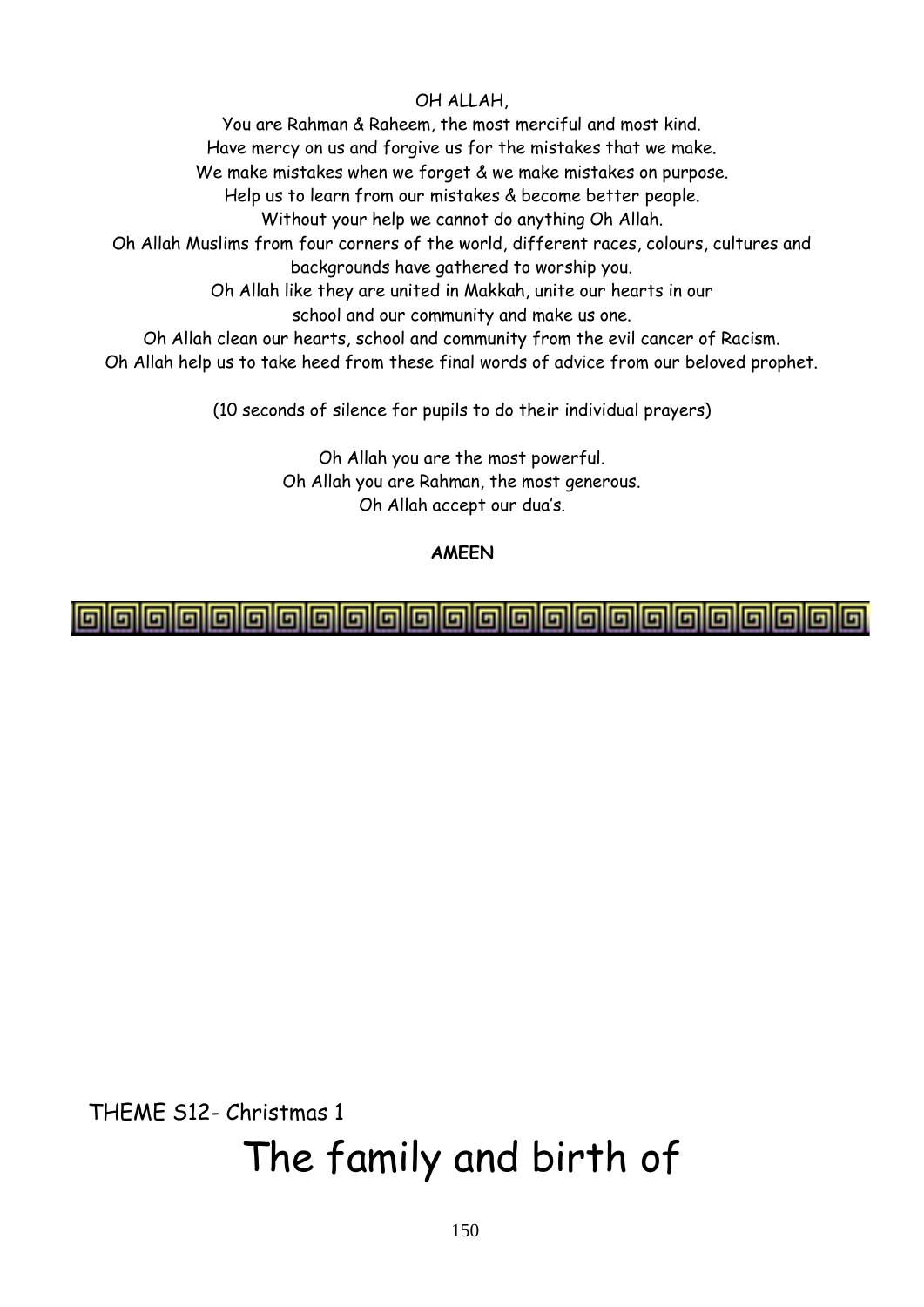# Prophet Jesus (PBUH)

**Aim**

To create awareness of the family of Prophet Jesus (PBUH) and his miraculous birth.

Prophet Jesus (PBUH) is the most mentioned prophet in the Quran, he is mentioned more than even Prophet Muhammad (PBUH). Islam considers Jesus as one of the great Prophets of God and respects him as much as Abraham, Moses and Muhammad. Although the Quran does not present a detailed life-account of Jesus, it highlights the important aspects of his birth, his mission, and his ascension to heaven.

Two whole chapters of the Quran are named after the family members of Prophet Jesus (PBUH). One chapter called 'The family of Imran' who was the father of Mary, and the other chapter called 'The chapter of Mary'.

The Quranic account of Prophet Jesus (PBUH) starts with the conception of his mother, Mary. The wife of Imran, Mary's mother, vowed to dedicate her child to the service of God in the temple. Prophet Zachariah (PBUH) who was the father of Prophet Yahya (PBUH) or John the baptist, was the one who took charge of Mary. When he would enter Marys chamber he used to find food with Mary. When he asked her how she got it she answered that it was from God.

Allah says in the Quran:

**When the wife of Imran gave birth to her daughter she said, 'Lord, I have given birth to her, a female... And I have named her Mary end commend her to you with her seed, to protect them from the accursed Satan.' Her Lord received the child with gracious favour, and by His goodness she grew up comely, Zechariah taking charge of her. Whenever Zachariah went to her in the Sanctuary, he found her with food. 'Mary', he said, 'how comes this to you? ''From God', she answered. Truly God provisions for whomsoever He will without reckoning.** (Quran 3:95-7)

Mary was a pious woman who remembered Allah all the time and stayed away from any sort of temptation, for this treason Allah had chosen her for a greater mission.

When Mary became a woman, Angel Gabriel (the Holy Spirit) appeared to her as a man bringing her the news of a son. We read the following dialogue in the Quran between Mary and the angels:

**When the angels said, 'Mary. God gives you good tidings of a Word from Him whose name is Messiah Jesus, son of Mary; high honoured shall he be in this world and the next, near stationed to God. He shall speak to men in the cradle, and of age, and righteous she shall be.' 'Lord', said Mary, 'how shall I have a son seeing no mortal has**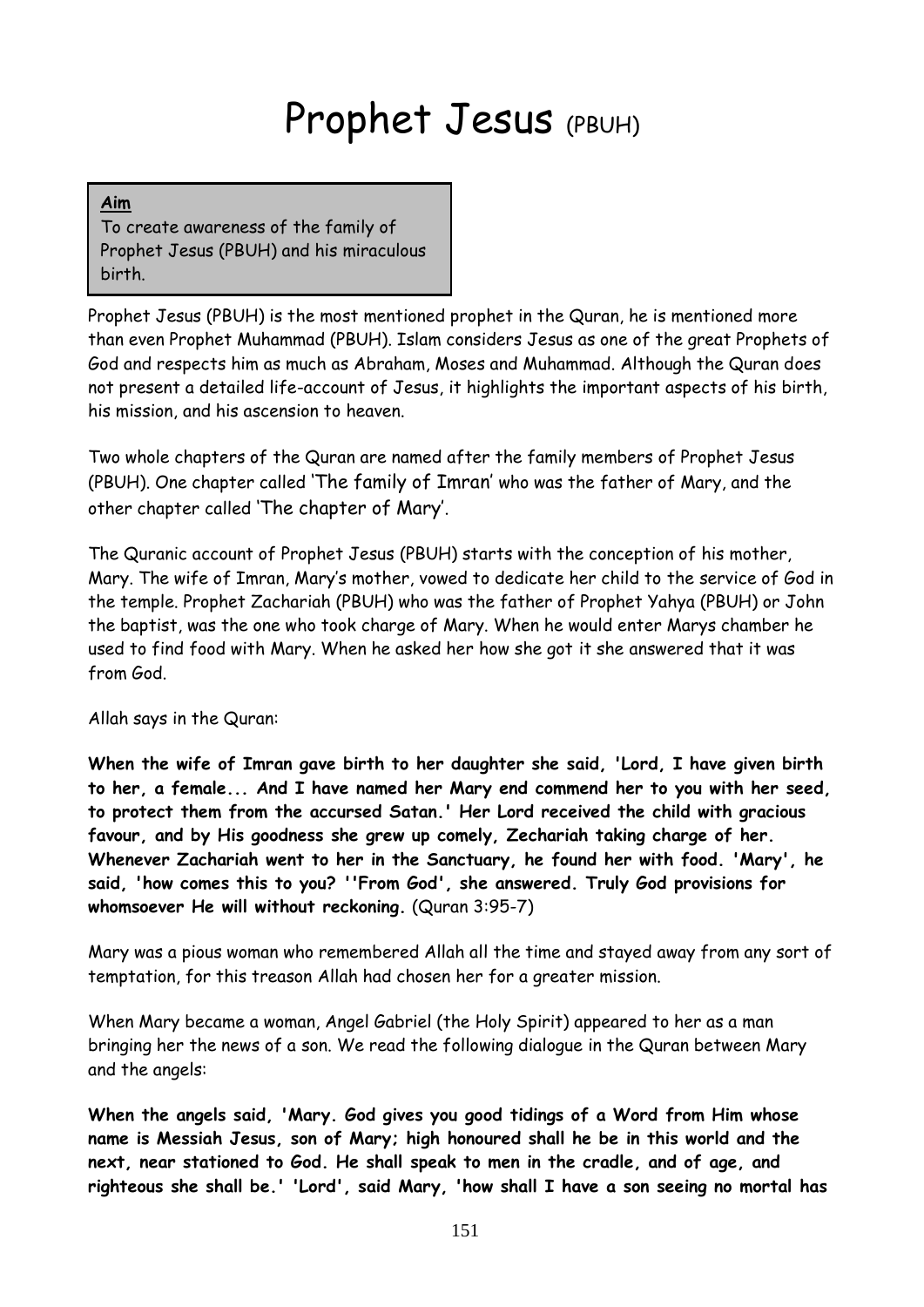**touched me? 'Even so' he said, 'God creates what He will.' When He decrees a thing He does but say to it, "Be", and it is.'** (Quran 3:45-7)

Mary conceived the child miraculously and retired to a distant place where she awaited her delivery. Once the child was born through a miracle of Allah, Prophet Jesus (PBUH) himself began to perform miracles with the permission of Allah. His first miracle was to defend his mother from the allegations of the people whilst he was still in the cradle.

Allah says in the Quran:

**She conceived him and withdrew with him to a distant place. We told her that if she should see any mortal, say. "I have vowed to the All-Merciful a fast, and today I will not speak to any man." Then she brought the child to her folk carrying him; and they said, 'Mary, you have surely committed a monstrous thing. Sister of Aaron, your father was not a wicked man, nor was your mother a woman unchaste.' Mary pointed to the child. but they said, 'How shall we speak to one who is still in the cradle, a little child?' He said, 'Lo, I am God's servant; God has given me the Book and made me a Prophet. Blessed he has made me, wherever I may be; and he has enjoined me to pray. and to give the alms, so long as I live, and likewise to cherish my mother; he has not made me arrogant or wicked. Peace be upon me, the day I was born, and the day I die, and the day I am raised up alive.'** (Quran 19:22-23)

#### **REFLECTIONS**

- After birth the first miracle was to defend his mother and whilst he spoke as a child he said he was ordered by Allah to cherish his mother-what does this tell us?
- Look at the similarities Islam has with other faiths, not just the differences.

## **CONCLUSION**

During his Prophetic mission Jesus (PBUH) performed many miracles, each one with the permission of Allah. These miracles were proof to the people that he is indeed from Allah.

Allah says in the Quran:

**"I have come to you with a sign from your Lord: I make for you out of clay, as it were, the figure of a bird, and breathe into it and it becomes a bird by God's leave. And I heal the blind, and the lepers, and I raise the dead by God's leave."**  (Quran: 3:49)

#### **PRAYER**

## AFTER ARABIC DUA SAY

OH ALLAH,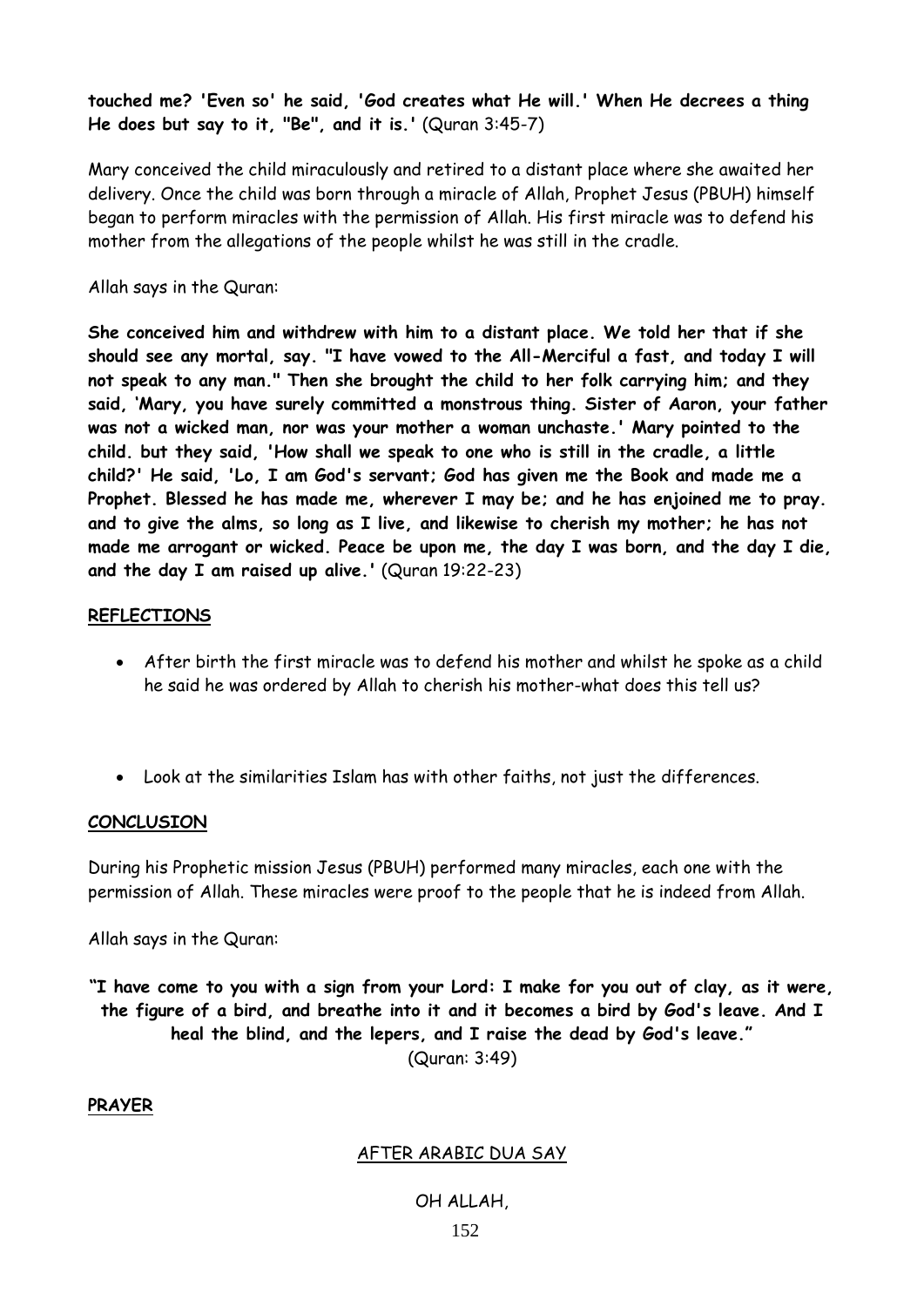You are Rahman & Raheem, the most merciful and most kind. Have mercy on us and forgive us for the mistakes that we make. We make mistakes when we forget & we make mistakes on purpose. Help us to learn from our mistakes & become better people. Without your help we cannot do anything Oh Allah. Oh Allah help us to learn about the prophets of Islam and help us to follow their examples. Oh Allah give us the strength to help our parents like you gave Prophet Jesus (PBUH) the strength.

(10 seconds of silence for pupils to do their individual prayers)

Oh Allah you are the most powerful. Oh Allah you are Rahman, the most generous. Oh Allah accept our dua's.

#### **AMEEN**

THEME S13 – Christmas 2

# The miracles of Jesus

**Aim** To show how Allah supported Prophet Jesus (PBUH) with miracles.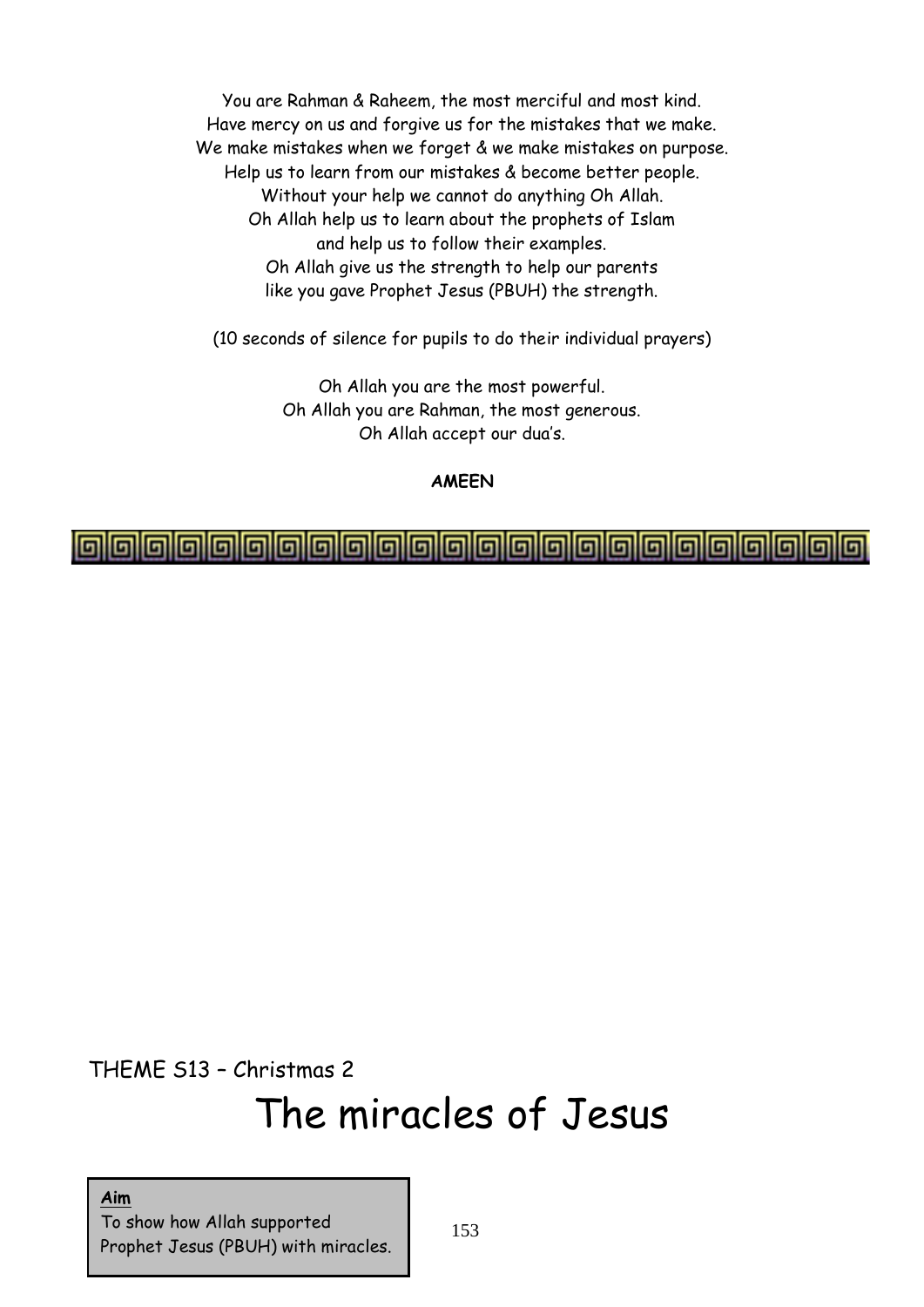Allah sent over 124 000 prophets to this earth. The most mentioned prophet in the Quran is prophet Jesus or Isa (PBUH) who lived about 600 years before Prophet Muhammad (PBUH). He was born to Mary through a miracle and did not have a father. Because Mary did not have a husband at the time Jesus was born, many people thought that Mary had committed a sin. When they began to accuse her of an awful sin Allah told Mary to stay quiet and point towards the new born baby Jesus (PBUH). As his first miracle the baby Jesus (PBUH) defended his mother and said,

**"So she (Mary) pointed to the child. They said, "How can we talk to one who is a child in the cradle?" He (Jesus) said, "I am indeed a servant of Allah, He has gifted me with the book and made me a prophet and made me blessed wherever I may be and He has enjoined upon me prayers and charity as long as I live, and made me kind to my mother and not overbearing and miserable."** (Quran 19/29-32)

After the miraculous birth, this was the first miracle that Prophet Jesus (PBUH) performed with the permission of Allah.

When Prophet Jesus (PBUH) had attained the age of thirty years, he began to preach the religion of Allah. Most of the people were not convinced and thus he was exposed to ridicule. Prophet Jesus (PBUH) entreated Allah to grant him a miraculous power to impress the people. Allah gave him that power. He showed many miracles, which won the hearts of the people. Gradually they became his followers and began to believe in him and his message.

Many of the miracles of Prophet Jesus (PBUH) were in curing illnesses, to be a stronger proof of his truthfulness, since the people at his time were famous for being knowledgeable in the field of medicine.

Prophet Jesus (PBUH) grew up trying to teach people about Allah. He had several disciples who helped him spread his message. One day his disciples wanted to see a miracle to prove to them that Jesus (PBUH) was really a Prophet. They asked him to bring a table from heaven that was set with food and beverage. Prophet Jesus (PBUH) warned them that if Allah were to make this miracle happen they would take on a heavy responsibility.

The angels brought down the food on a piece of material before the eyes of the people. Hundreds and hundreds of people ate from that food, and there was no sign the food had diminished in quantity. This miracle increased the belief of the believers. The blasphemers however, claimed Prophet Jesus (PBUH) had performed sorcery on their eyes.

**"And remember when the disciples said, "O Jesus, son of Mary! Can your Lord send down for us a table from heaven?" Jesus said, "Fear Allah, if you have faith." They said, "We only wish to eat from it and satisfy our hearts and know that you have told us the truth and be witnesses of the miracle." Jesus, son of Mary, said, "O Allah, our Lord! Send us, from heaven, a table, that it may be for us - for the first and last of**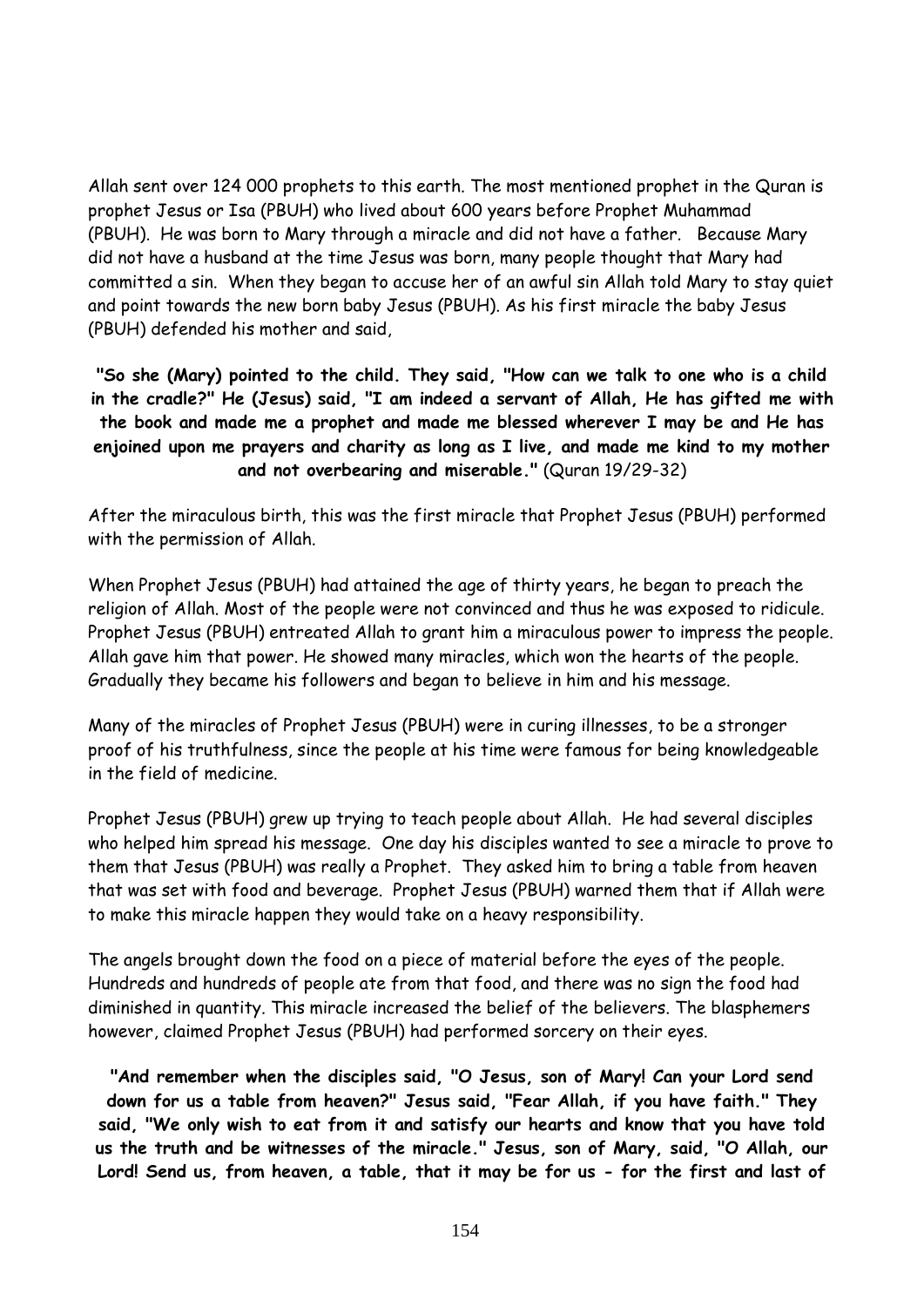## **us - a solemn festival and a sign from You and provide our sustenance, as You are the best Sustainer." Allah replied, "I will send it down to you."** (Quran 5:112-115)

After his revelation, Prophet Jesus (PBUH) lived on earth for about three years. He used to travel from place to place-calling people to the proper worship of Allah. He was so detached from the worldly matters that he did not worry that he did not have a house to return to at night. He used to sleep wherever the night would fall on him, whether he was in an open land or in a sheltered place. He wore clothing made out of unwoven wool. He ate from the raw plants of the earth, without desiring to cook them. He did not marry or have children.

Allah gave revelation called the Gospel to Prophet Jesus (PBUH) to teach the people the way of Allah. In Arabic the Gospel is called the Injil. The Gospel was the word of Allah, Prophet Jesus (PBUH) spoke these word to people, sometimes as stories and sometimes in parables.

One day, Prophet Jesus (PBUH) was preaching to a large gathering. He exhorted the people to believe in Allah and follow His religion. Most of them turned a deaf ear to his instructions. Prophet Jesus (PBUH) tried to convince them with a miracle.

He took some wet clay in his hand and made the statue of a bird with it. He blew his breath on the clay. It became a real bird with wings, eyes and legs by Allah's power. It flew up chirping in the sky. The people looked at the bird but could hardly believe their eyes. They were wonder struck at the sight of this miracle. They were so impressed that they began to take the oath of allegiance to Prophet Jesus (PBUH).

Prophet Jesus (PBUH) kept on preaching and many people began to believe in Allah. One day a man came limping towards him. He had suffered from leprosy. He was looking terrible due to lumps on his face. His fingers were crooked and he had lost some toes. The people were scared of him. They detested him but the heart of Prophet Jesus (PBUH) was bleeding for the wretched man.

The diseased man said in the weak tone: Cure me, cure me. I am disgusted with my life. Prophet Jesus (PBUH) knelt and supplicated for his recovery. Prophet Jesus (PBUH) patted at his shoulders. He recovered and his face became clear. All the lumps vanished in the twinkling of an eye. The crowd was much amazed at the sight of this miracle. Every one was much impressed.

One day, Prophet Jesus (PBUH) was going through the streets that were narrow and winding. He came across a man who was blind and dumb. Prophet Jesus (PBUH) decided to show mercy to him because he was kind-hearted. Prophet Jesus (PBUH) put his hand on the shoulder of the man. The blind man opened his eyes and Allah restored his eyesight. Moreover he was endowed with the power of talking. He expressed a deep sense of gratitude for the kindness shown by the Prophet Jesus (PBUH).

A man, Lazarus passed away and his sisters, Mary and Martha were making preparations to perform burial ceremonies. The mourners flocked at the residence of the deceased. Suddenly Prophet Jesus (PBUH) appeared on the scene. He knelt down and started to pray to Almighty Allah. After a short time Lazarus was revived by the grace of Allah. He got up and began to talk.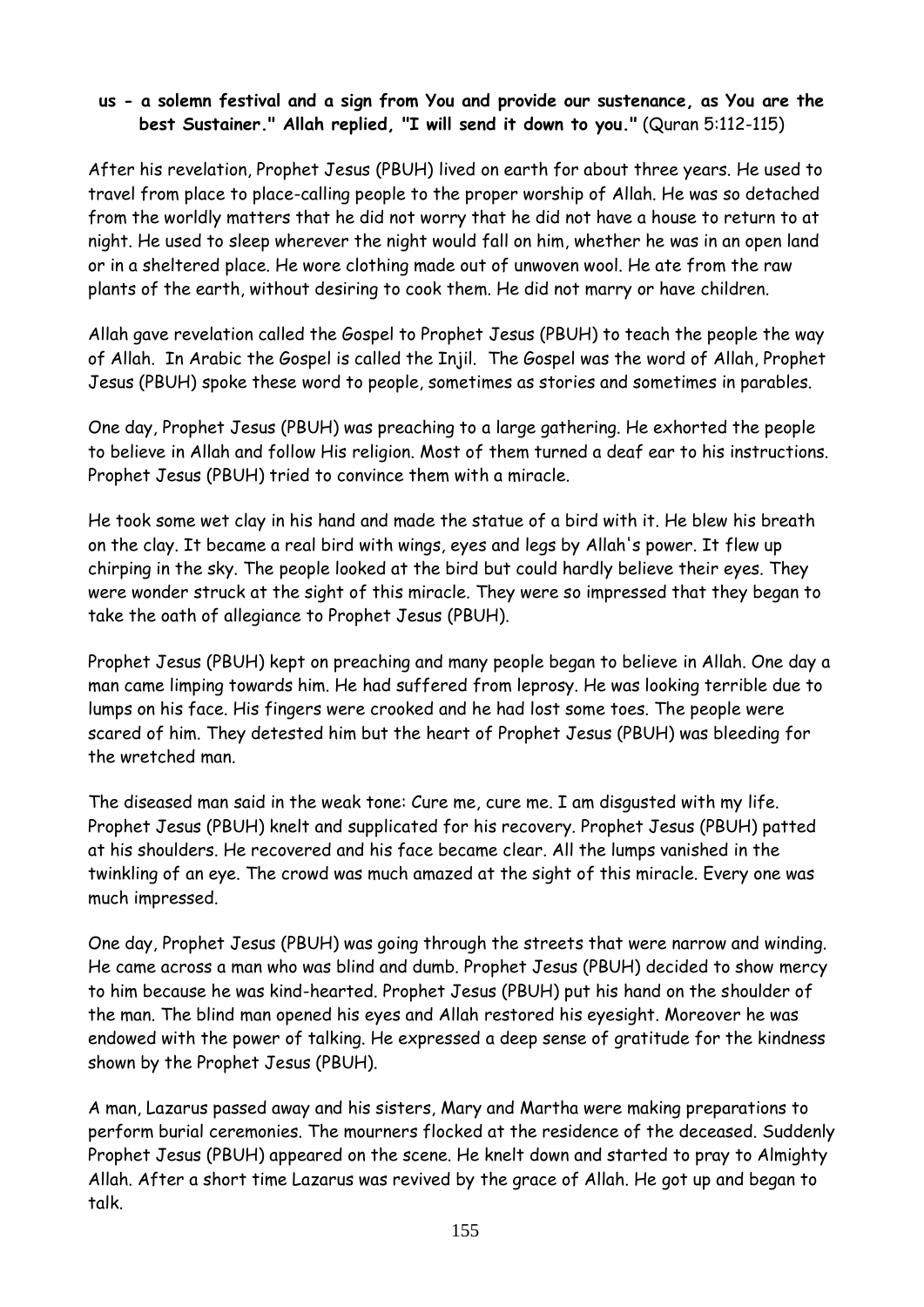Every one jumped out of joy. They began to acknowledge the supreme power of Allah. Prophet Jesus (PBUH) came to remind the people of the teachings of the other Prophets. He advised the people to believe in Allah and pray to Him only. He asked them not to indulge in backbiting, oppression, sinfulness and impiety. Prophet Jesus (PBUH) directed his followers to do noble deeds. He taught them to be loving and tolerant.

#### **REFLECTIONS**

- Allah supports his prophets with miracles, what are the miracles Allah supported Prophet Muhammad (PBUH) with?
- Look at the similarities Islam has with other faiths, not just the differences.

#### **CONCLUSION**

All of these miracles were performed by Allah's permission.

Allah said in the Quran:

**And He will teach him the Book, the wisdom, the Torah, the Gospel and make him a Messenger to the children of Israel saying, "I have come to you with a sign from your Lord. I will create for you out of clay as the likeness of a bird; then I will breathe into It, and it will be a bird, by the power of God. I will also heal the blind and the leper and bring to life the dead, by the power of God. I will inform you too of the things you eat, and what you treasure up in your houses. Surely in that is a sign for you if you are believers. Likewise I will confirm the truth of the Torah that is before me, and to make lawful to you certain things that before were forbidden unto you. I have come to you with a sign from your Lord; so fear God, and obey me. Surely God is my Lord and your Lord; so serve Him. This is a straight path".** (Quran 3:45-51)

Allah affirmed in many verses of the Quran that Prophet Jesus (PBUH) is a slave of Allah, whom He moulded in the womb of his mother like any other of His creatures, and that He created him without a father, as He created Adam (PBUH) without a father or mother.

#### **PRAYER**

## AFTER ARABIC DUA SAY

## OH ALLAH,

You are Rahman & Raheem, the most merciful and most kind. Have mercy on us and forgive us for the mistakes that we make.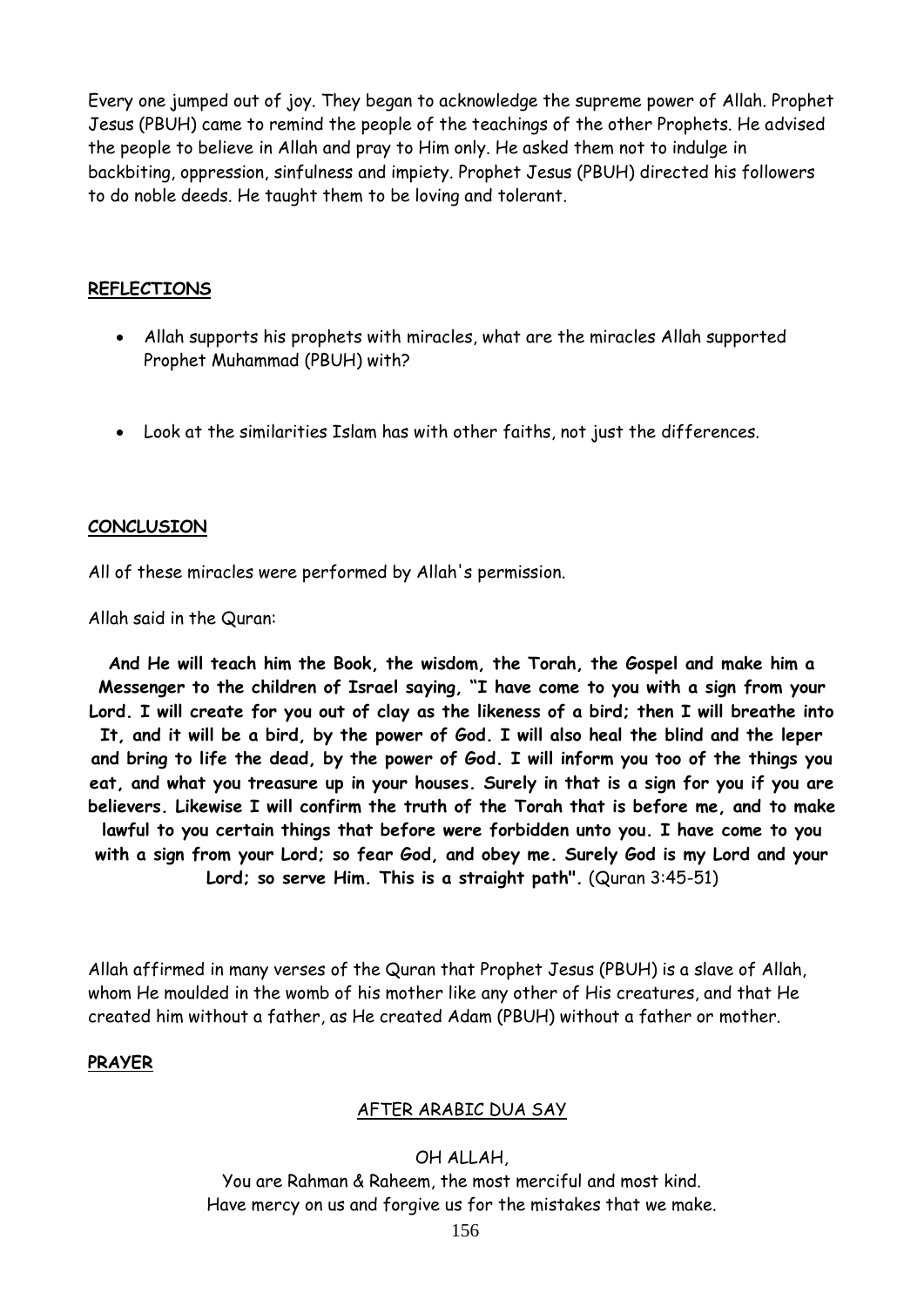We make mistakes when we forget & we make mistakes on purpose. Help us to learn from our mistakes & become better people. Without your help we cannot do anything Oh Allah. Oh Allah help us to learn about the prophets of Islam and help us to follow their examples. Oh Allah we have the miracle of miracles, the Quran, in our homes, help us to read and follow this miracle.

(10 seconds of silence for pupils to do their individual prayers)

Oh Allah you are the most powerful. Oh Allah you are Rahman, the most generous. Oh Allah accept our dua's.

**AMEEN**

ГT lo n n Ō  $\overline{\blacksquare}$ 

THEME S14 - Easter

## Prophet Jesus (PBUH) the Messiah

**Aim**

To show why prophet Jesus (PBUH) was called the Messiah and why he has not yet died.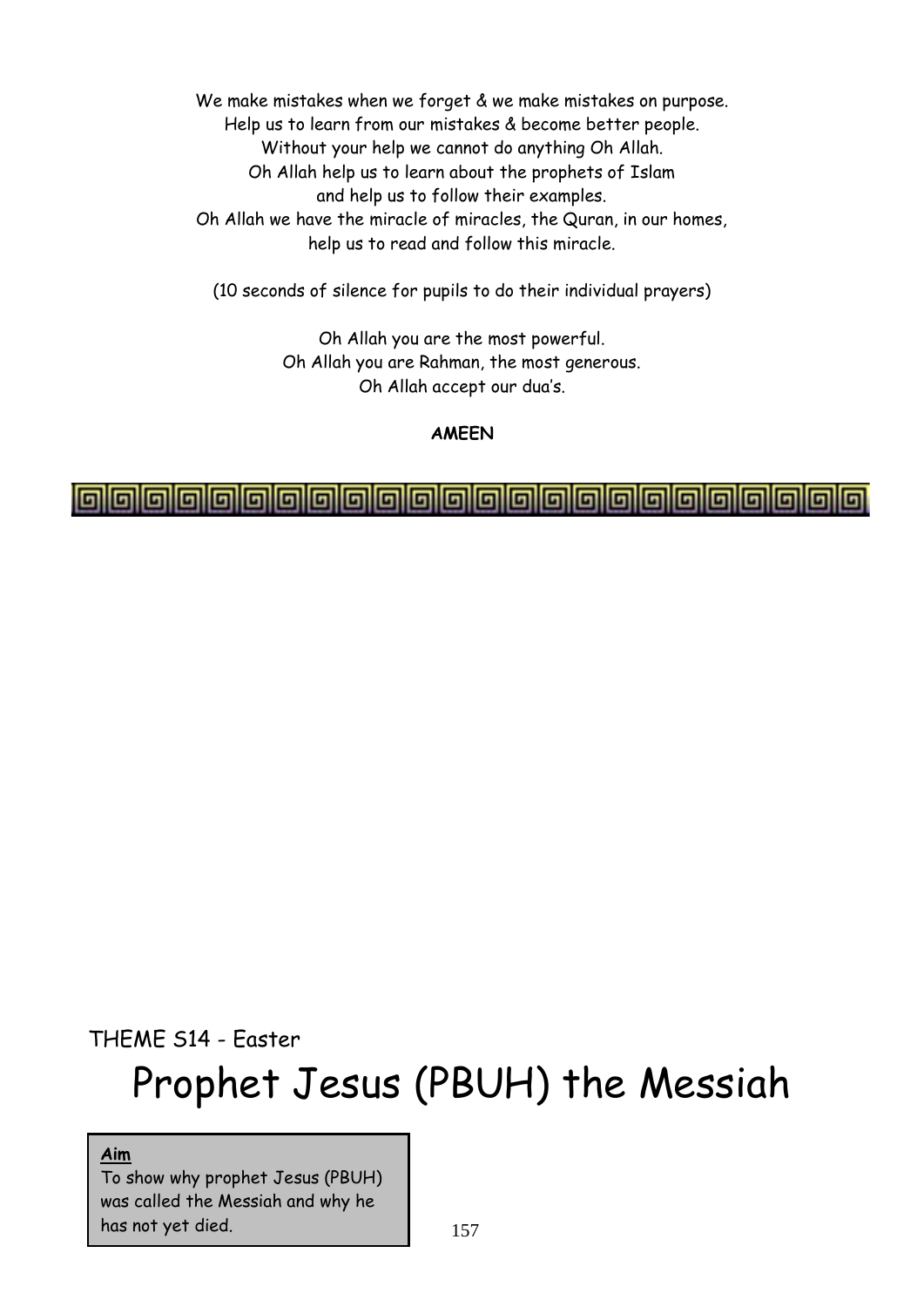Whenever a prophet teaches his people about the oneness of God and urges them to accept the message from God he puts his life at risk. There will be people who do not like the message and will try to harm or even kill them. Such was the case with Jesus. Some people tried to kill him but God saved Jesus and did not allow him to be killed.

Allah had a plan for him and his followers as the Quran tells us in the following verses:

**And when Jesus perceived their unbelief, he said, 'who will be my helpers in the cause of God? The Apostles said, 'we will be helpers of God.' We believe in God; be witness of our submission. Lord, we believe in that which you have sent down, and we follow the Messenger. Inscribe us therefore with those who bear witness.' And they devised, and God devised, and God is the best of devisers. When God said, 'Jesus, I will take you to me and will raise you to Me, and I will purify you of those who do not believe. I will set your followers above the unbelievers till the Resurrection Day. Then unto Me shall you return, and I will decide between you, as to what you were at variance on. As for the unbelievers, I will punish them with a terrible punishment in this world and the next; they shall have no helpers.'** (Quran 3:52-6)

## Ibn Abi Hatim and an-Nasaiyy narrated from the route of Ibn Abbas that he said:

When Prophet Jesus (PBUH) was 33 years old, the blasphemers plotted to kill him, but Allah saved him from their harm. Prophet Jesus (PBUH) was in session with twelve of his elite companions in a house. He asked them, "Who among you would want to be made to look like me, be killed in my place, and be my companion in Paradise." The youngest among them stood up and said, "Me." Prophet Jesus (PBUH) told him to sit and then repeated his same question. Again, the same young man said, "Me." Again, Prophet Jesus (PBUH) told him to sit, then again asked the same question. After the same young man volunteered for the third time, Prophet Jesus (PBUH) received the Revelation that this young man would be the one who would be made to look like him and killed instead of him. Prophet Jesus (PBUH) was raised to the sky from an opening in the ceiling of the house. When the people came after Prophet Jesus (PBUH), they saw that young man, whom Allah made to look like Jesus (PBUH). They took him, thinking he was Prophet Jesus (PBUH), and crucified him. Allah says in the Quran:

**And for their unbelief, and their uttering against Mary a mighty calumny, and for their saying, 'We slew the Messiah, Jesus son of Mary, the Messenger of God'... yet they did not slay him, neither crucified him, only a likeness of that was shown to them. Those who are at variance concerning him surely are in doubt regarding him, they have no knowledge of him, except the following of surmise; and they did not slay him of certainty... no indeed; God raised him up to Him; God is Almighty, All-wise.** 

(Quran 4:156-8).

Prophet Jesus (PBUH), peace be upon him, is still alive--in the second sky--worshipping Allah. He will descend to earth before the Day of Judgment and his descent will be one of the great signs of the nearing of that Day. Prophet Muhammad (PBUH) informed us that Jesus (PBUH) would descend to earth at a place on the eastern side of Damascus, with his hands on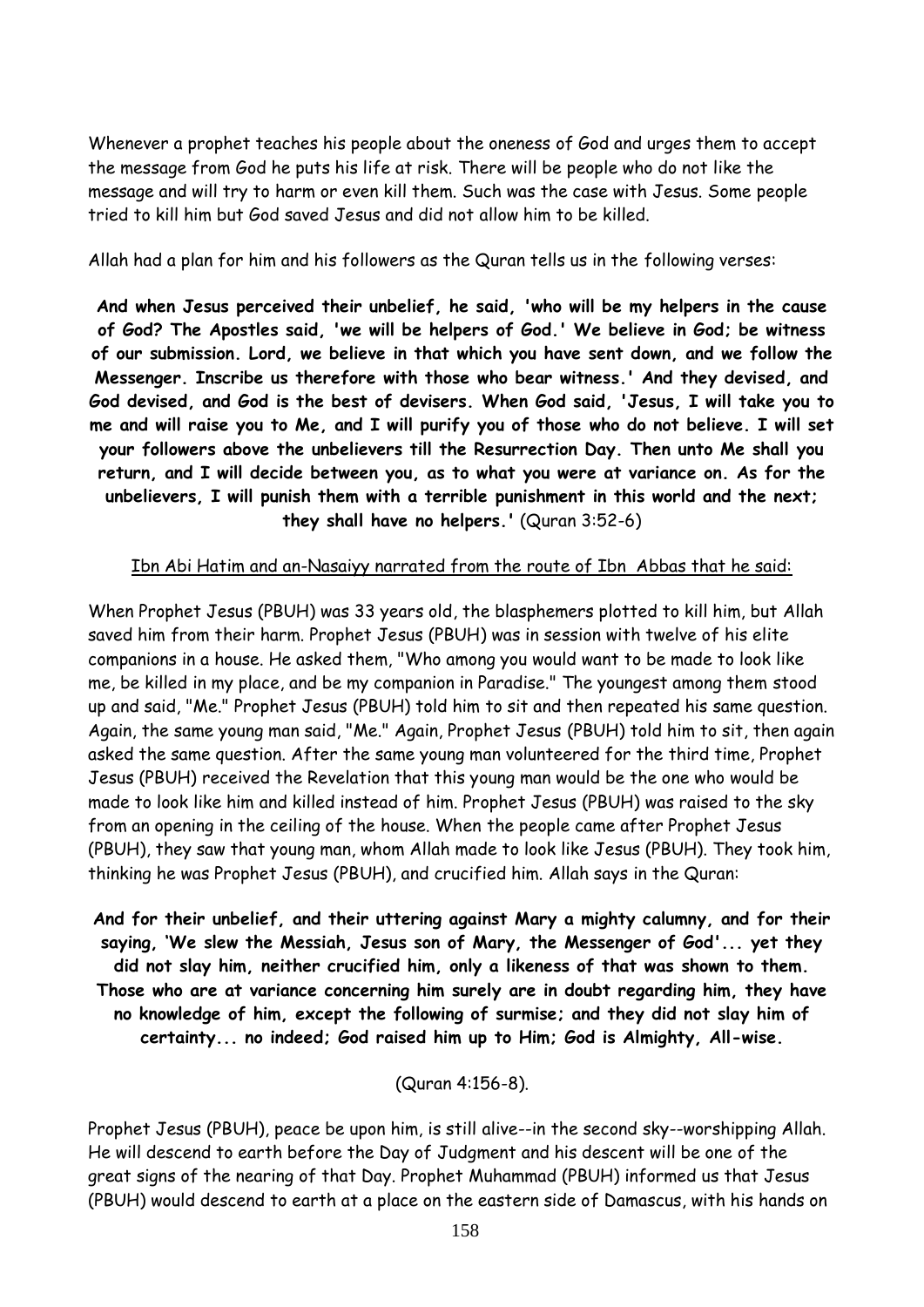the wings of two angels. He will meet a group of Muslims getting ready to perform the fajr Prayer.

He will kill the Dajjal, an ugly, evil blasphemer who claims himself as God, and who misleads many people to blaspheme. Prophet Jesus (PBUH) will perform Hajj and travel to visit the grave of the Prophet Muhammad (PBUH) to greet him by saying, "As-salamu ^alaykum ya rasul Allah" (narrated by Abu Dawud at-Tayalisiyy ).

During his time, the people of Yajuj and Majuj (Gog & Magog) will appear and cause great destruction to the earth and devastation to the people. Prophet Jesus (PBUH) will take the believers to mount at-Tur to supplicate to Allah there to relieve them from these people. Allah will answer their prayer and destroy all the people of Yajuj and Majuj. After that, Prophet Jesus (PBUH) will rule the Muslims and there will be a time when peace, comfort, and safety will prevail. Prophet Jesus (PBUH) will live for forty years on earth after he descends. He will marry and have children. Then, he will die and be buried.

## **REFLECTIONS**

- Why wasn't Prophet Jesus (PBUH) just allowed to die and now that he has risen up why does he have to return?
- Look at the similarities Islam has with other faiths, not just the differences.

## **CONCLUSION**

Prophet Jesus (PBUH) was a messenger of Allah revealed to convey to the people the religion of Islam and to call them to worship Allah, their Creator. Muslims believe in his Prophethood and in his truthfulness in conveying that message. Prophet Jesus (PBUH) is alive now, living in the second heaven, worshipping Allah.

Prophet Muhammad (PBUH) said:

## **" By Him in whose hand my soul is, the son of Mary will soon descend among you as a just judge."** (Bukhari)

He will return to earth before the Day of Judgment and will rule the Muslims with the Shariah of Prophet Muhammad (PBUH). Therefore Muslims hold Prophet Jesus (PBUH) in the utmost respect. Muslims believe that Jesus is Al-Massih, the chosen one, he has been chosen to kill the Dajjal-the one eyed beast.

## **PRAYER**

## AFTER ARABIC DUA SAY

## OH ALLAH,

You are Rahman & Raheem, the most merciful and most kind. Have mercy on us and forgive us for the mistakes that we make. We make mistakes when we forget & we make mistakes on purpose.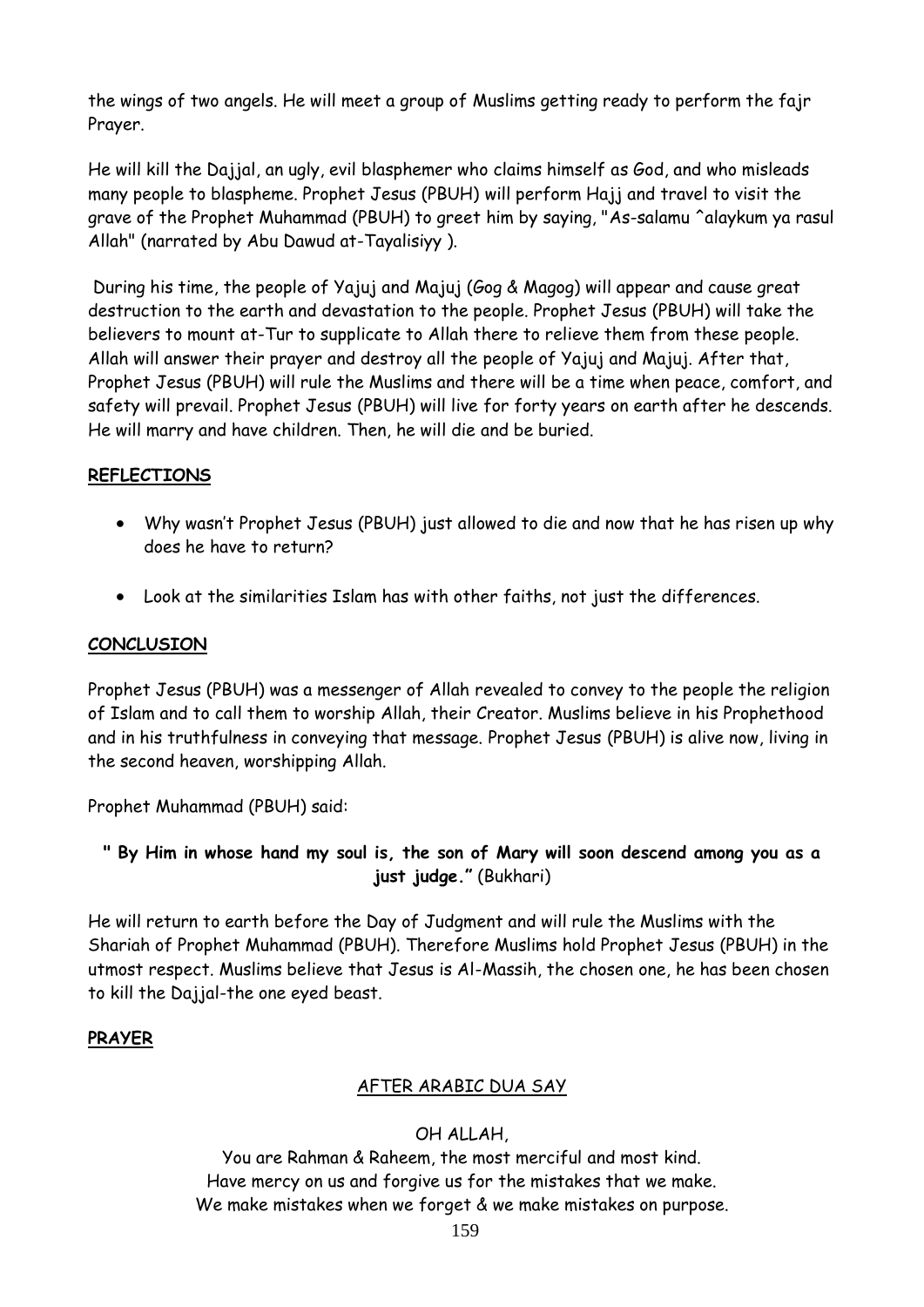Help us to learn from our mistakes & become better people. Without your help we cannot do anything Oh Allah. Oh Allah help us to take lessons from the stories of the prophets. Oh Allah forgive us and our parents on the day that you will judge our actions. Oh Allah we are in the last days of this world, Protect us from all the evil and corruption around us.

(10 seconds of silence for pupils to do their individual prayers)

Oh Allah you are the most powerful. Oh Allah you are Rahman, the most generous. Oh Allah accept our dua's.

**AMEEN**

F 回 m ū 団 団 E E m m E n 画 回 **In** m l۹ П

THEME S15 – Fathers day

# Prophet Muhammad & Children

**Aim**

To show how Prophet Muhammad (PBUH) behaved towards children.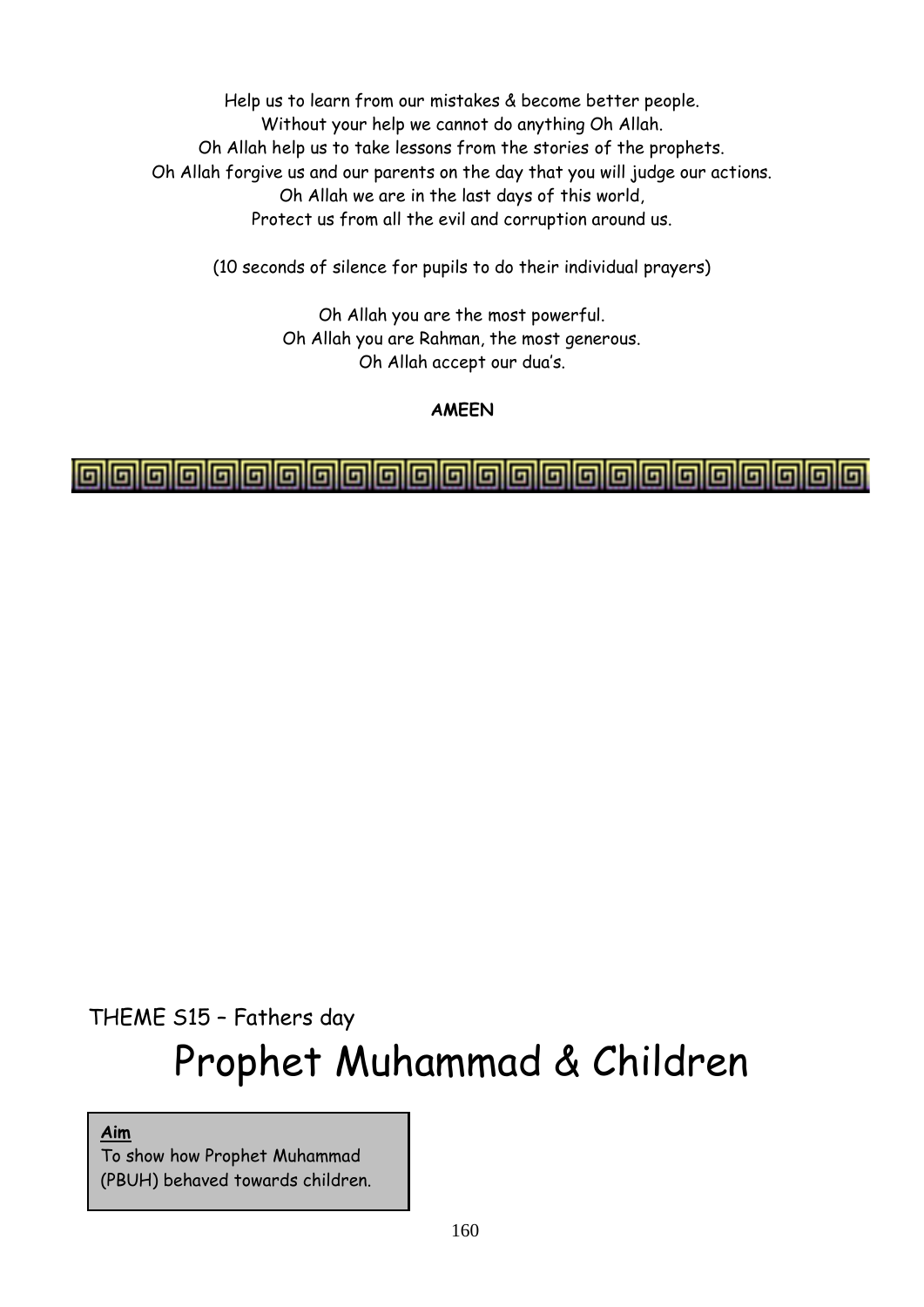One day, there was a great gathering in the Prophet's Mosque where Prophet Muhammad (PBUH) was telling the people about Allah and the wonderful ways of Allah. It was very quiet inside the Mosque that people hardly moved as the Prophet (PBUH) spoke to them. Then suddenly without warning he stopped speaking and began to walk towards the door.

The people were surprised and puzzled where could the Prophet (PBUH) be going so suddenly? It seemed strange, but it did not remain a mystery for long.

When people in the crowd turned round and followed Prophet Muhammad (PBUH) with their eyes, they say why he had acted as he did. Two children smartly dressed in red shirts were walking towards the Mosque and as the Prophet (PBUH) had been speaking he had seen them through the door, they were his grandsons, Al-Hasan and Al-Husain the sons of the beloved daughter of the Prophet (PBUH), Fatimah and her husband Ali.

Naturally, the Prophet (PBUH) loved the two boys very much and they in turn loved him. When Al-Hasan and Al-Husain saw their beloved grandfather, they smiled widely and started to run towards him with their arms outstretched to embrace him. Prophet Muhammad (PBUH) was delighted to see them and brought them back into the Mosque where he told them to sit down beside him. Then the Prophet (PBUH) resumed talking and the crowd in the Mosque fell silent again as they listened to the words of Allah's great Messenger.

One day in Madinah, the prayers were proceeding inside the Mosque and Prophet Muhammad (PBUH) put his head to the ground as is done in daily prayers. Straight away one of his grandsons climbed onto his back. Minutes passed and the little boy sat there enjoying himself riding on his grandfather back it seemed a long time before the little boy climbed down and the Prophet (PBUH) was able to raise head again and continue his prayers.

The people in the Mosque were very puzzled and curious by this event. When prayers were finished they decided to ask the Prophet (PBUH) for an explanation.

Oh Messenger of Allah they said you kept your head on the ground for such a long time was this because you received a revelation or a message from God.

Oh no! Prophet Muhammad (PBUH) replied it was for this grandson of mine who was riding on my back I did not want to spoil his game by rising too soon.

Yes, despite all he had to do and all time that was occupied in his important tasks the Prophet (PBUH) never failed to greet boys and girls whenever he met them if the Prophet (PBUH) was returning from a long journey and met children on the way, he would always stop and talk and laugh with them.

And he always gave them a big treat by letting them ride with him on his camel. This was why Prophet Muhammad (PBUH) could be seen with children sitting in front of him and behind him as his camel plodded along the road towards his home. It was a truly a joyous and cheering sight to see.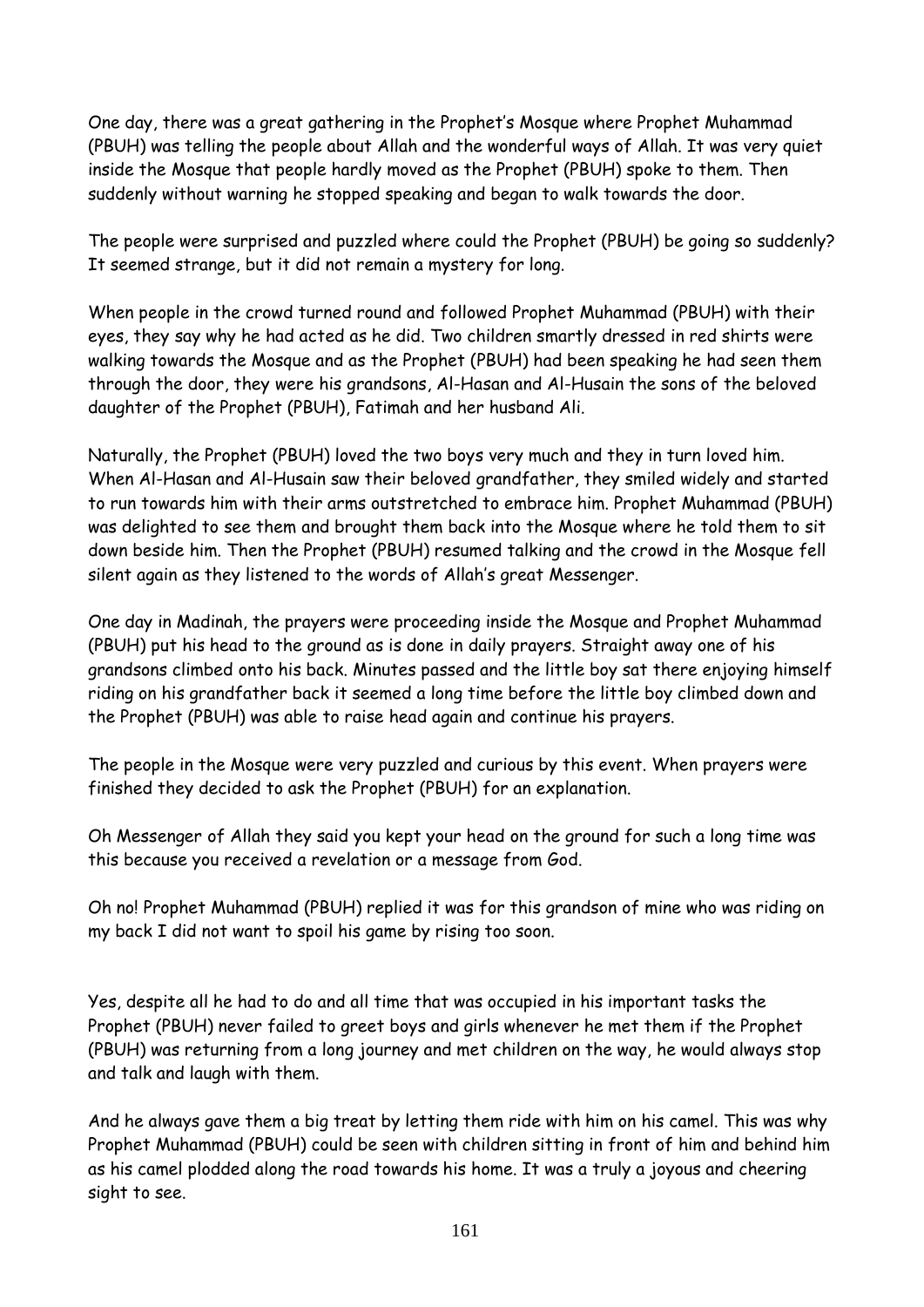One day, he was sitting with a crowd of them, talking to them. Every now and then, he patted some of them on the head and kissed them.

The children were delighted at the love, which the Prophet (PBUH) bestowed on them. The youngest children were especially pleased because they knew that whenever the Prophet (PBUH) got the season's new fruit, he usually gave it to the youngest.

Suddenly, a Bedouin appeared close by. He stood watching Prophet Muhammad (PBUH) surrounded by happy, laughing children. It was the sort of scene that makes most people smile and feel happy. But the Bedouin was not smiling. He was not at all happy, and when he spoke the Prophet (PBUH) discovered why I have ten children the Bedouin said but I have never kissed any of them.

This was a terrible thing. The Prophet (PBUH) felt great sorrow for the unfortunate Bedouin. To have ten children ten gifts from Allah and not love them of show them love was very sad indeed. Loving and caring for dear ones is a blessing from Allah, and the Bedouin did not know that blessing.

Prophet Muhammad (PBUH) wanted to help the man but he knew there was a great obstacle in the way. How can I help you the Prophet (PBUH) said if Allah has taken away all the love and kindness from your heart?

At this the Bedouin felt even sadder before for to receive help and advice from the Prophet (PBUH) was a wonderful thing, and this is what he could not receive. But on reflection he also realized that he could become kind and loving. He would deserve getting help from the Prophet (PBUH) and deserve more from Allah.

## **REFLECTIONS**

- How do you treat your parents?
- Why do your parents tell you off, do they hate you or love you?
- When is father's day in Islam?

## **CONCLUSION**

Like Prophet Muhammad (PBUH) loved his Grandsons, you have parents or guardians who love you, even when they are telling you off for doing something wrong – they are doing it out of love. Remember for a Muslim Mothers day and Fathers day is every day.

## **PRAYER**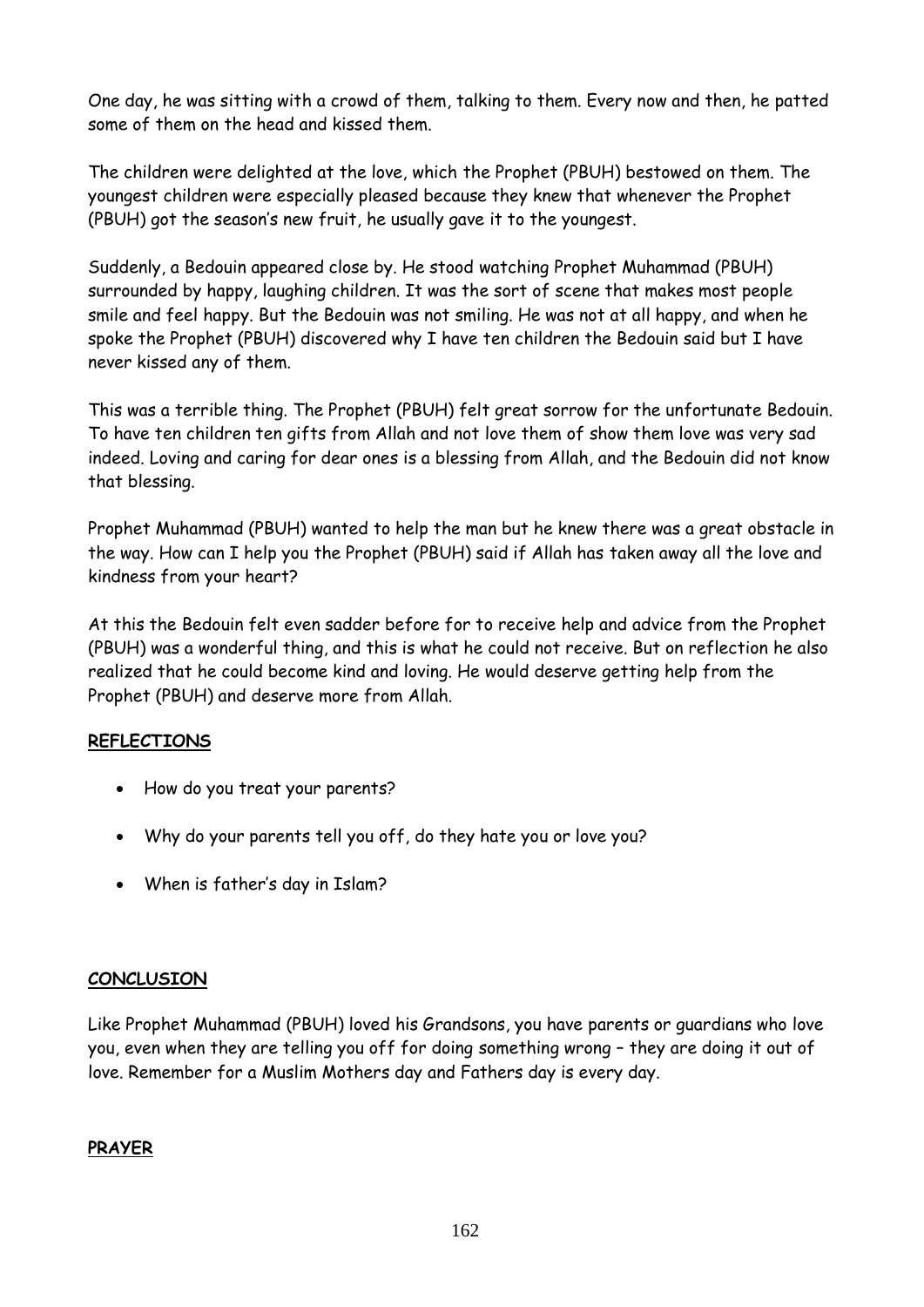## AFTER ARABIC DUA SAY

#### OH ALLAH,

You are Rahman & Raheem, the most merciful and most kind. Have mercy on us and forgive us for the mistakes that we make. We make mistakes when we forget & we make mistakes on purpose. Help us to learn from our mistakes & become better people. Without your help we cannot do anything Oh Allah. Oh Allah forgive us for all the times when we have upset our parents. Oh Allah help us to fulfil the dreams of our parents. Oh Allah help me to live every day as fathers day. Oh Allah forgive me and my parents on the day that you will judge our actions.

(10 seconds of silence for pupils to do their individual prayers)

Oh Allah you are the most powerful. Oh Allah you are Rahman, the most generous. Oh Allah accept our dua's.

#### **AMEEN**

THEME S16 – Mothers Day

# Your mother, your mother, your mother.

**Aim**

To show the importance of kindness and good manners towards the mother in Islam.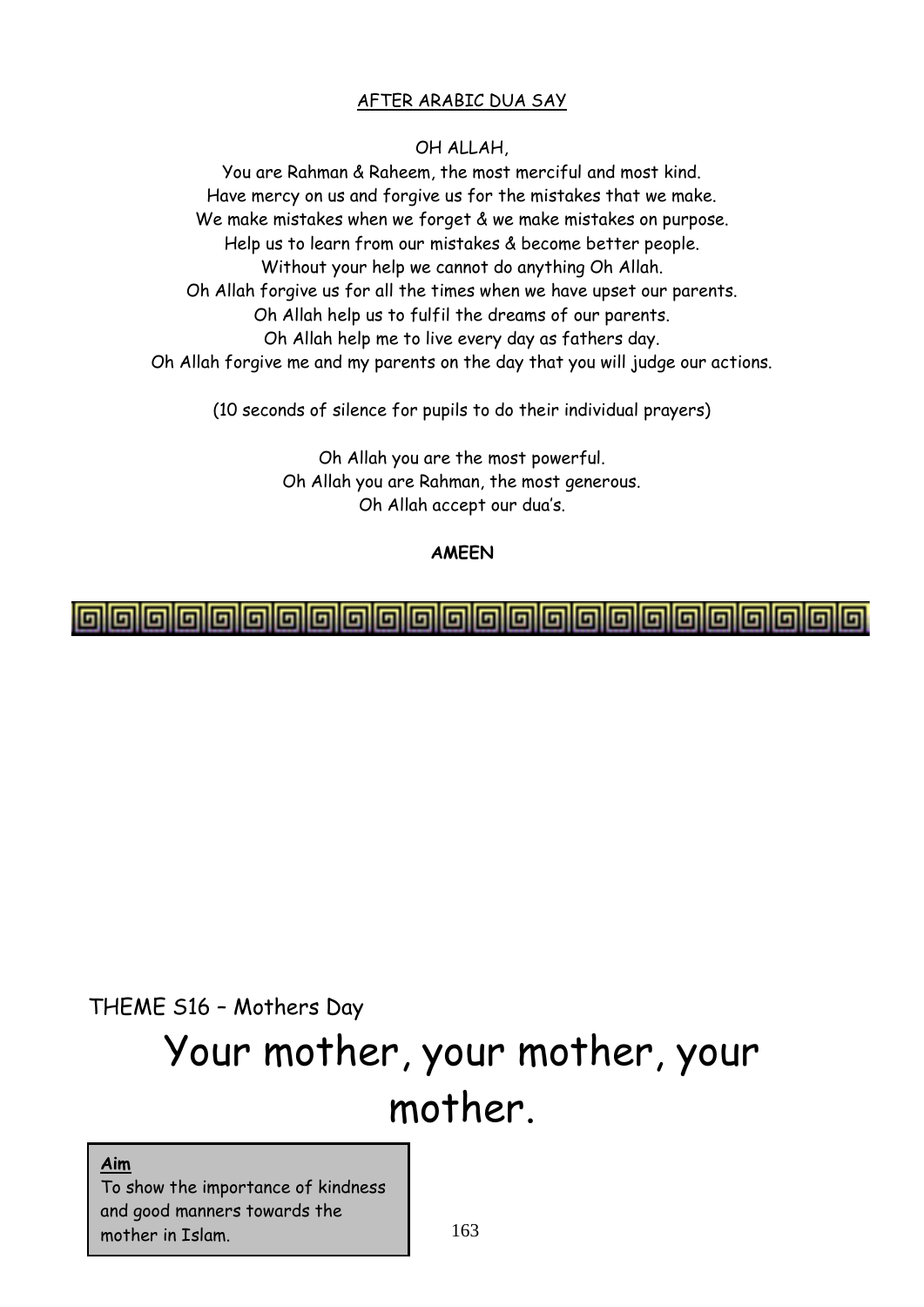During the lifetime of Imam Abu-Hanifah (a renowned scholar), there was an individual who was so fascinated by what he heard Allah has prepared for his followers in heaven, that he took an oath without thinking, saying:

" I will not eat anything until I have slept in this heaven"

A few hours later when he had calmed down, he realised what a foolish thing he had done. He began to panic because he was such an individual who would rather die than break an oath and he could not see any way of fulfilling his oath unless he died first.

The individual decided to go and ask the Imam for advice. Once the imam had heard the individual's story he told him how foolish he had been but there was a way in which he could fulfil his oath. The Imam asked him whether his mother was alive, the individual replied in the affirmative. The Imam told him to go and sleep in his mother's feet, for Prophet Muhammad (PBUH) said:

## **"Heaven lies at the feet of mothers"**

• Prophet Muhammad (PBUH) quotations:

I asked, "Messenger of Allah, to who is most deserving of good care from me?" He replied, **"Your mother."** I asked, "Then whom?" He replied, **"Your mother."** I asked, "Then whom?" He replied, **"Your mother."** I asked, "Then whom?" He replied, **"Your father, and then the next closest relative and then the next."**

**There was a companion of the prophet who at the time of death, the people around him were encouraging him to say the Shahadah (testimony of faith) but the words would not come out although otherwise we could talk normally with ease. The prophet asked whether his mother was alive and they replied in the affirmative but said his mother is upset with him. The prophet called his mother and told her if she does not forgive her son then Allah will not either and her son will die without saying the shahadah. The mother forgave her son and he died saying the Shahadah.**

Allah says in the Quran:

**"And We have enjoined on the human being to be good to his two parents - his mother bore him in weakness upon weakness, and his weaning was two years - Give thanks to Me and to your parents."** (Quran: Surah Luqman:14)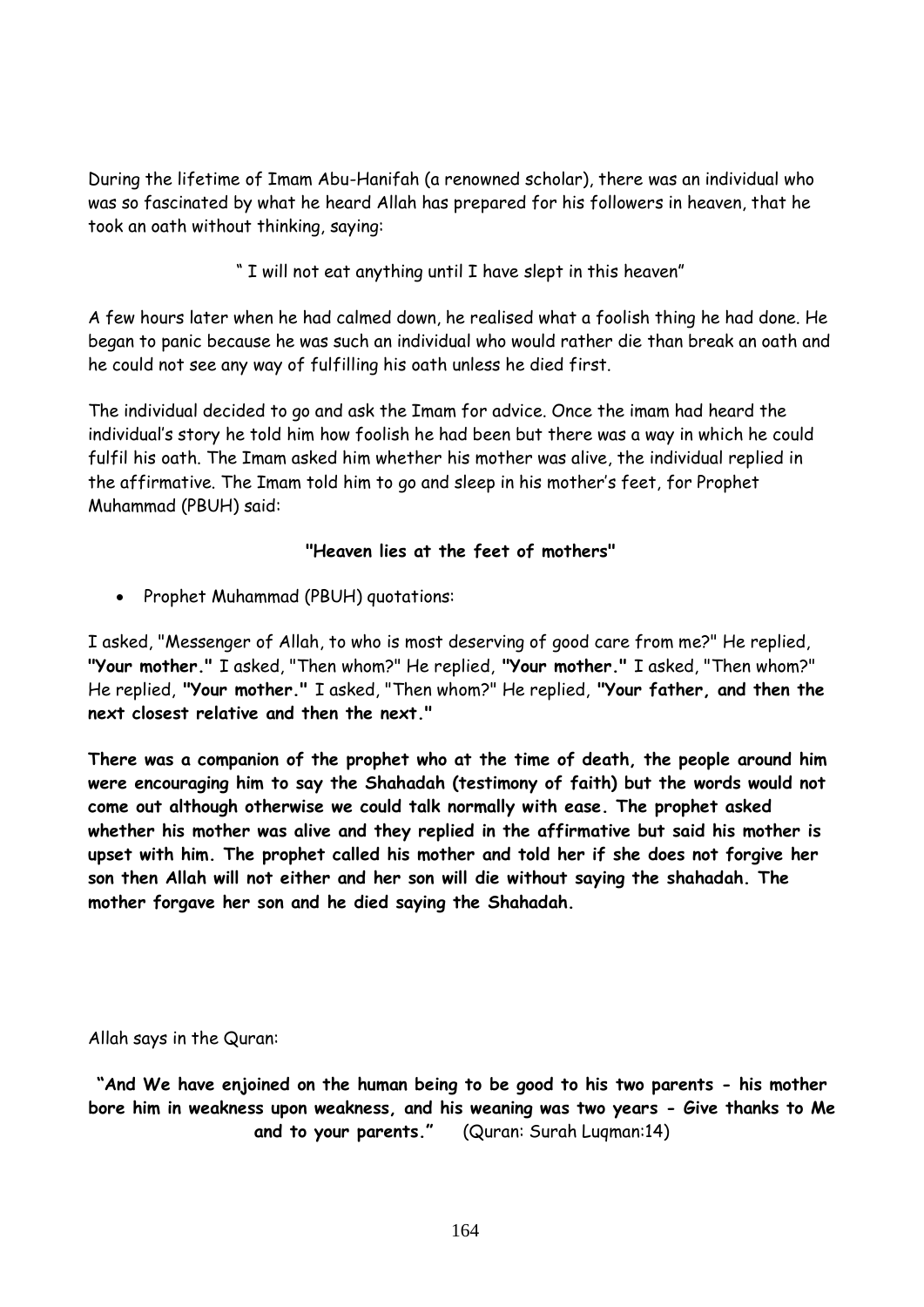**Your Lord and Sustainer has decided for you that you do not worship any but Him, and (He has determined) beautiful conduct to the two parents. If one or both of the two of them reaches the greatness of age, so neither say uff nor a harsh word to them, but speak to them nicely. Lower the wing of humility, out of gentleness, and say, "My Lord and Sustainer, have mercy upon them just as they cherished me when I was small."**(Quran Surah al-Isra:23-24)

#### **REFLECTIONS**

- For a Muslim, every day is Mothers day.
- All your parents have dreams about you, what you will be like when you are older. Each time you misbehave or do not work to your potential it is those dreams of your mother and father that you are breaking.
- Why are parents so important?

#### **CONCLUSION**

*When you were 1 year old, she fed you and bathed you. You thanked her by crying all the night.*

*When you were 2 years old, she taught you to walk. You thanked her by running away when she called.*

*When you were 3 years old, she made all your meals with love. You thanked her by tossing your plate on the floor.*

*When you were 4 years old, she gave you some crayons. You thanked her by colouring the dinning room table.*

*When you were 5 years old, she dressed you for the holidays. You thanked her by looping into the nearest pile of mud.*

*When you were 6 years old, she walked you into school. You thanked her by screaming, "I'M NOT GOING".*

*When you were 7 years old, she bought you a cricket ball. You thanked her by throwing it through the next-door-neighbours window.*

> *When you were 8 years old, she handed you an ice cream. You thanked her by dripping it all over your lap.*

*When you were 9 years old, she paid for Arabic lessons. You thanked her by never even bothering to practice it.*

*When you were 10 years old, she drove you to your friends. You thanked her by jumping out of the car and never looking back.*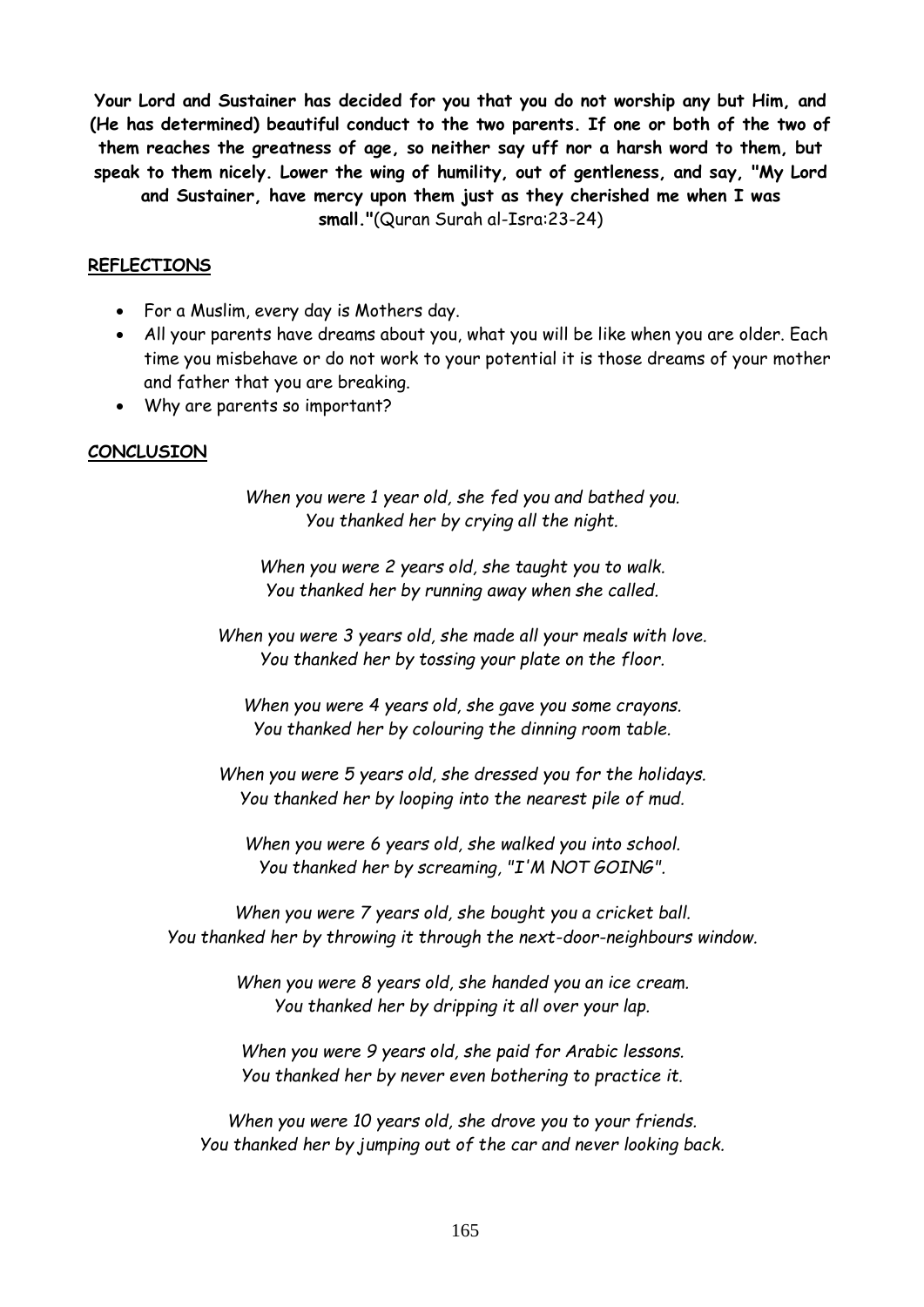*When you were 11 years old, she took you and your friends to the movies. You thanked her by asking to sit in the different row.*

*When you were 12 years old, she warned you not to watch certain TV shows. You thanked her by waiting until she left the house.*

*When you were 13, she suggested a haircut that was becoming. You thanked her by telling her she had no taste.*

*When you were 14, she paid for a month away at summer camp. You thanked her by forgetting to write a single letter.*

*When you were 15, she came home from work, looking for a hug. You thanked her by having your bedroom door locked.*

## **PRAYER**

## AFTER ARABIC DUA SAY

#### OH ALLAH,

You are Rahman & Raheem, the most merciful and most kind. Have mercy on us and forgive us for the mistakes that we make. We make mistakes when we forget & we make mistakes on purpose. Help us to learn from our mistakes & become better people. Without your help we cannot do anything Oh Allah. Oh Allah forgive us for all the times when we have upset our parents. Oh Allah help us to fulfil the dreams of our parents. Oh Allah help me to live every day as mothers day. Oh Allah forgive me and my parents on the day that you will judge our actions.

(10 seconds of silence for pupils to do their individual prayers)

Oh Allah you are the most powerful. Oh Allah you are Rahman, the most generous. Oh Allah accept our dua's.

## **AMEEN**

ilalialialia فاللقالات IП

THEME S17-International women's day

## A woman's world

**Aim** To show how Muslim women can attain great heights.

166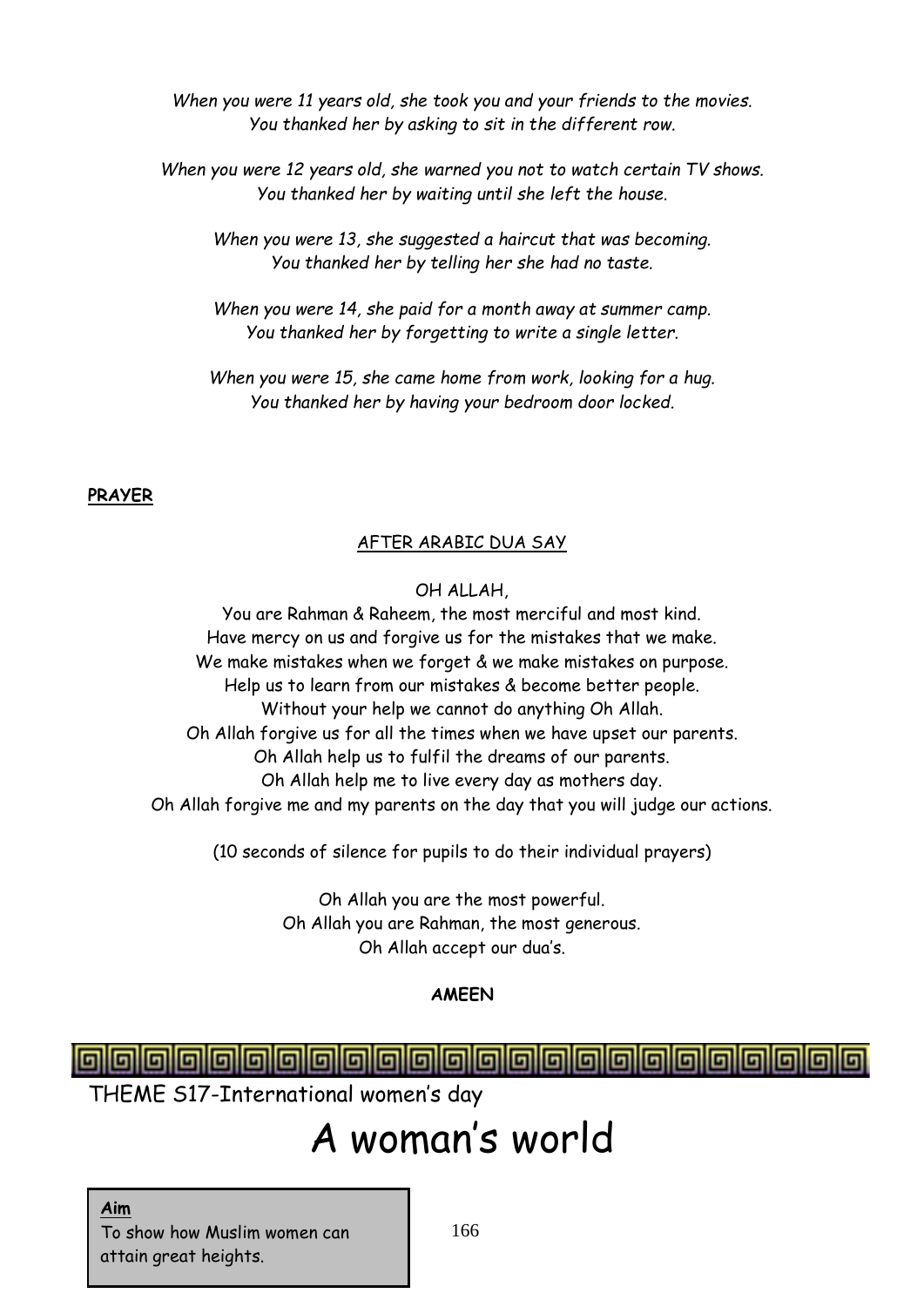One day, during Ramadan, Prophet Muhammad (PBUH) decided to go and spend some in time in the cave, spending his time there praying and meditating. At this time, he was about 40 years old.

While Muhammad was in the cave, the Angel Gabriel appeared to him and said to him: **"Read!"**

"I cannot read!" said the prophet for, like many people of the time, Prophet Muhammad (PBUH) could not read or write.

Again the angel commanded **"Read!",** and again Prophet Muhammad (PBUH) replied, "I cannot!".

For a third time, the angel commanded Prophet Muhammad (PBUH) to read, and spoke these words:

## **"Read: in the name of your Lord, who created all humanity from a single drop of blood, speak these words out loud! Your Lord is the Most Generous One – He who has taught by the Pen, and taught humans what they did not know."** (Quran 96:1 - 5)

He rushed out of the cave and towards the city fearful of what had happened. Then the voice came again. This time it boomed out:

**"Oh Muhammad, you are the Messenger of Allah, and I am the Angel Gabriel".**

Prophet Muhammad (PBUH) looked up and there, in front of him, he saw the angel towering above him in the sky. Prophet Muhammad (PBUH) ran home and, trembling all over, told his wife Khadijah what had happened. Khadijah supported him and reassured him that he was a kind and generous person and God will never forsake him.

Khadijah was a pillar of support for Prophet Muhammad (PBUH), the first person he went to for support and the first person who believed him and became the first person Muslim.

In the history of Islam, many women have made themselves known in the history books due to their courage, valour and inspiring faith. Some of them have earned renown because of their brave deeds and exemplary Islamic behaviour. However some have had honour bestowed upon them solely through the grace of Almighty Allah, who saw fit to single them out with a divine reward.

One such personality was Hanna, a great and respectable lady, the wife of Imran. One day Hanna had seen a little bird feeding its baby at the branch of a tree. Years had passed and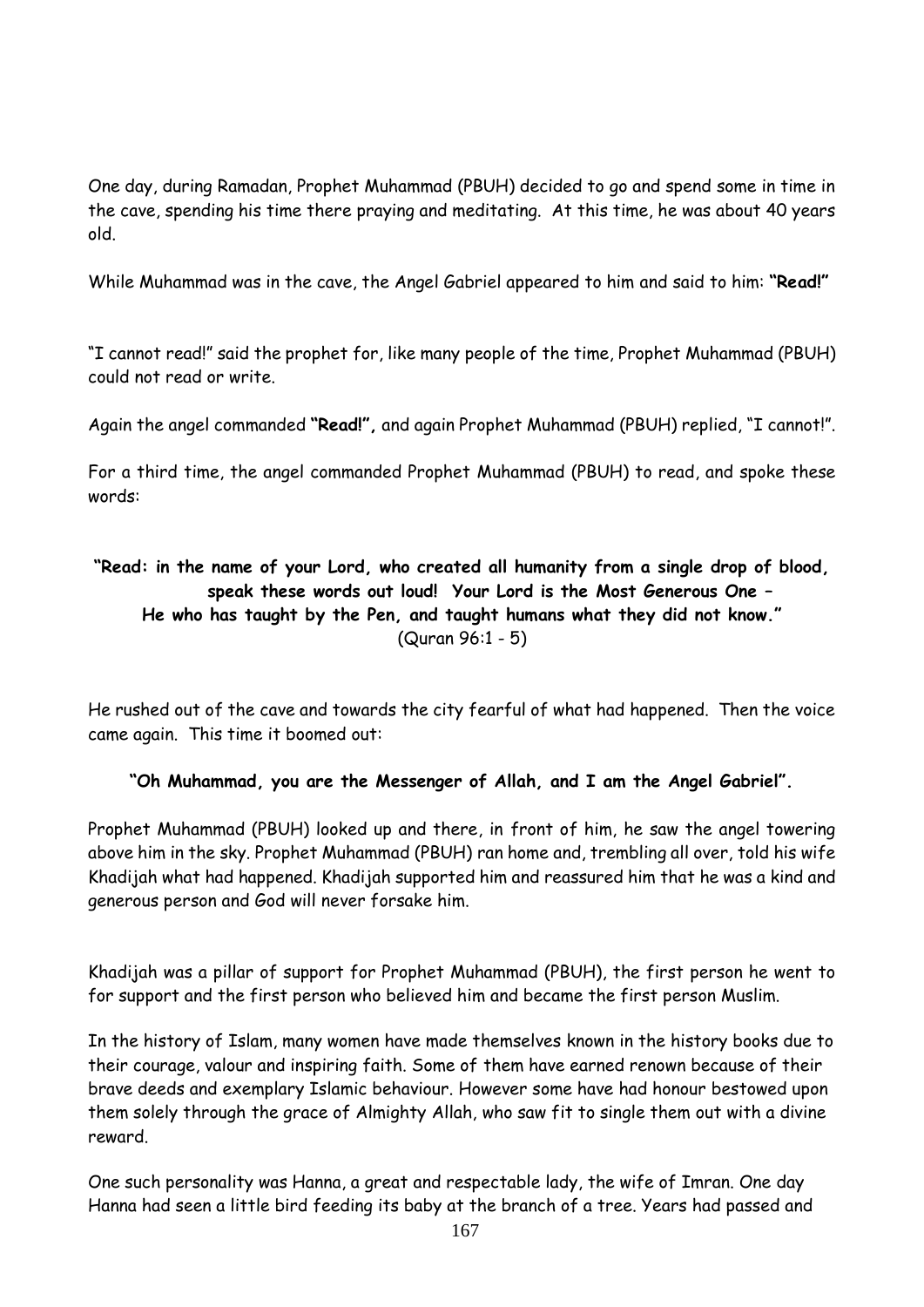Allah had not granted Hanna and Imran a child. Her motherly instinct had raised its head from the gloom of a discouraged woman. She asked Allah to grant her a child, and she will make the child the attendant of the temple as a token of her appreciation. The impossible was done. Hanna, the barren wife of old Imran was expecting a child!

Joyful and elated with this endowment, she had started dreaming dreams of a mother; caring for her child. Allah kept His promise and granted Hanna a baby girl. Hanna named her Mariam (the woman who worships). She wrapped little Mariam and brought her to the temple, the promised place, and left her in the Hands gentler than those of a mother.

Allah raised Mariam, to a lofty level, the company of Prophets, motherhood to a prophet, and a pious envy of Zakariah. This baby girl, Mariam, became a chosen woman, who Allah fed from his bounty and granted her a child through his miraculous means, a child named Prophet Jesus (PBUH). In piety and purity, Mariam reached a status that only a handful in history could have ever reached.

## **REFLECTIONS**

- Women can attain great heights equal to what men can Do you know any?
- The closest Pillar of support for prophet Muhammad (PBUH) was his wife Khadijah How many women are there in your life who you o support for? Mother, sister, aunt….

## **CONCLUSION**

Aisha, the wife of Prophet Muhammad (PBUH), became one of the most knowledgeable Muslim scholars to ever exist. She told humanity the vast majority of the sayings and doings of Prophet Muhammad (PBUH). Scholars of today must study her narrations to understand issues.

#### **PRAYER**

## AFTER ARABIC DUA SAY

## OH ALLAH,

You are Rahman & Raheem, the most merciful and most kind. Have mercy on us and forgive us for the mistakes that we make. We make mistakes when we forget & we make mistakes on purpose. Help us to learn from our mistakes & become better people.